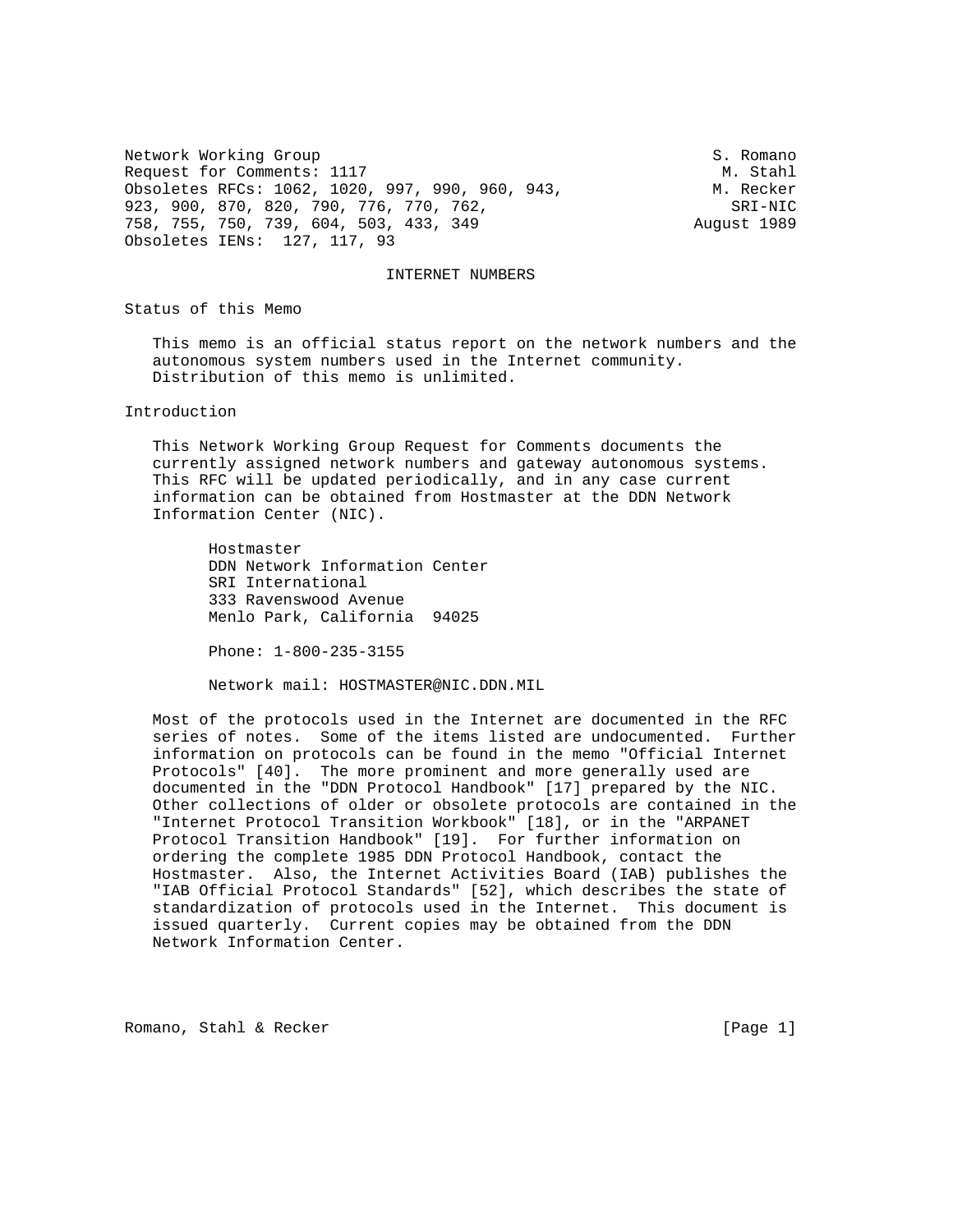The lists below contain the name and network mailbox of the individuals responsible for each registered network or autonomous system. The bracketed entry, e.g., [nn,iii], at the right hand margin of the page indicates a reference for the listed network or autonomous system, where the number ("nn") cites the document and the letters ("iii") cite the NIC Handle of the responsible person. The NIC Handle is a unique identifier that is used in the NIC WHOIS/NICNAME service. People occasionally change electronic mailboxes. To find out the current network mailbox or phone number for an individual, or to get information about a registered network, use the NIC WHOIS/NICNAME service or contact HOSTMASTER@NIC.DDN.MIL.

 The convention used for the documentation of Internet Protocols is to express numbers in decimal and to picture data in "big-endian" order [39]. That is, fields are described left to right, with the most significant octet on the left and the least significant octet on the right.

 The order of transmission of the header and data described in this document is resolved to the octet level. Whenever a diagram shows a group of octets, the order of transmission of those octets is the normal order in which they are read in English. For example, in the following diagram the octets are transmitted in the order they are numbered.

|  | 0 1 2 3 4 5 6 7 8 9 0 1 2 3 4 5 6 7 8 9 0 1 2 3 4 5 6 7 8 9 0 1 |  |
|--|-----------------------------------------------------------------|--|
|  |                                                                 |  |
|  |                                                                 |  |
|  |                                                                 |  |
|  |                                                                 |  |
|  |                                                                 |  |
|  |                                                                 |  |
|  |                                                                 |  |

## Transmission Order of Bytes

 Whenever an octet represents a numeric quantity the left most bit in the diagram is the high order or most significant bit. That is, the bit labeled 0 is the most significant bit. For example, the following diagram represents the value 170 (decimal).

> 0 1 2 3 4 5 6 7 +-+-+-+-+-+-+-+-+ |1 0 1 0 1 0 1 0| +-+-+-+-+-+-+-+-+

Significance of Bits

Romano, Stahl & Recker [Page 2]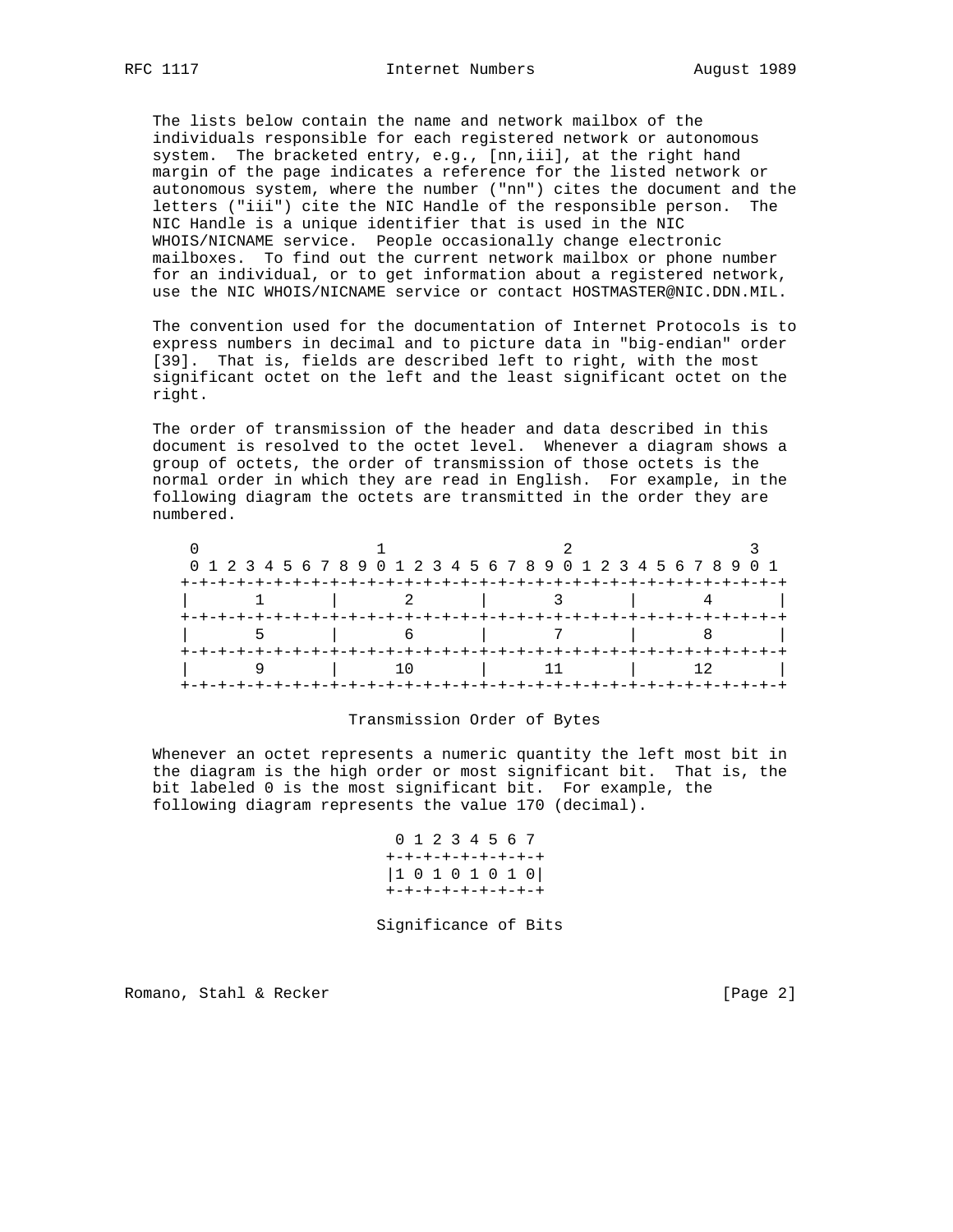Similarly, whenever a multi-octet field represents a numeric quantity the left most bit of the whole field is the most significant bit. When a multi-octet quantity is transmitted the most significant octet is transmitted first.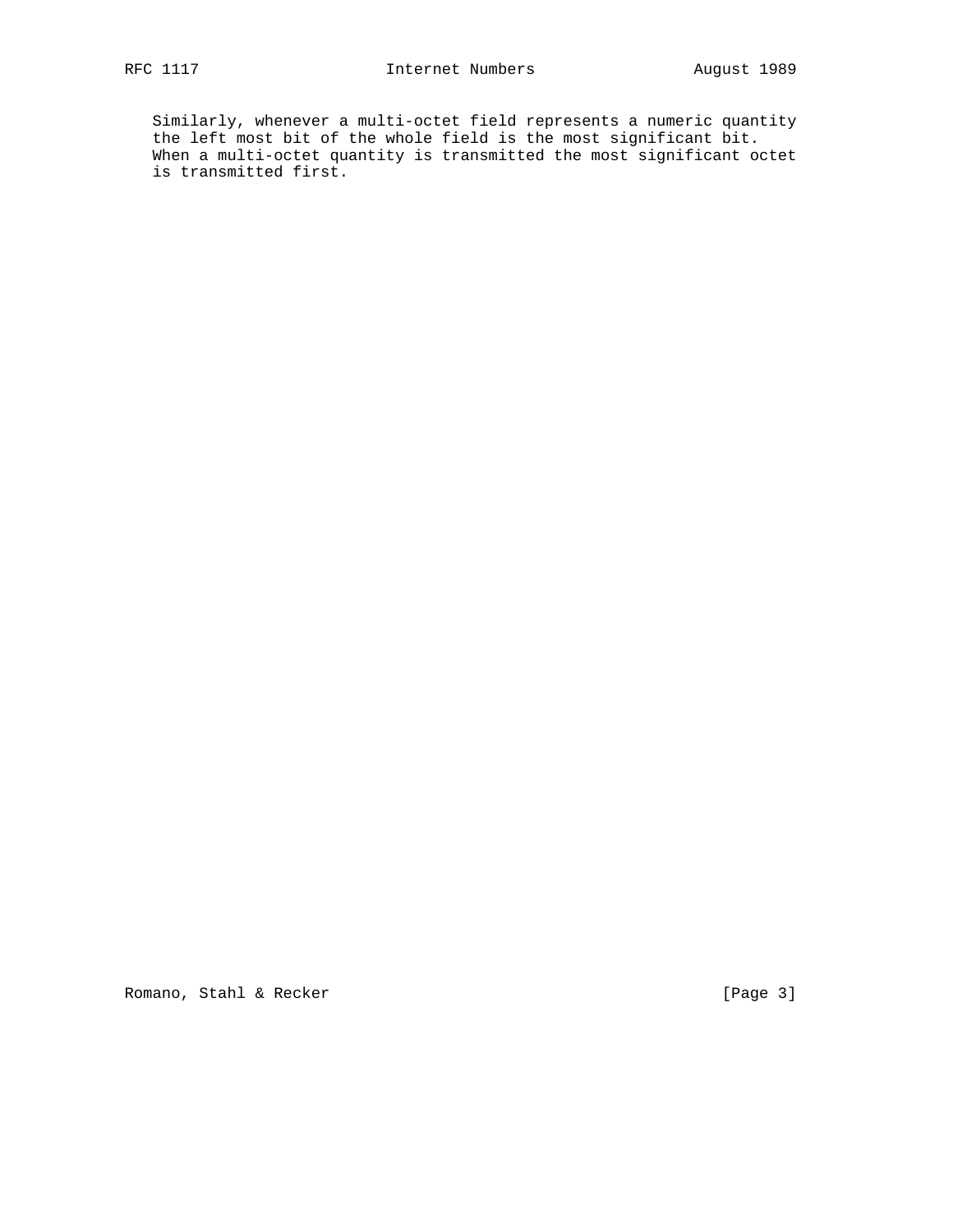# NETWORK NUMBERS

 The network numbers listed here are used as internet addresses by the Internet Protocol (IP) [14,26]. The IP uses a 32-bit address field and divides that address into a network part and a "rest" or local address part. The division takes 4 forms or classes.

 The first type of address, or class A, has a 7-bit network number and a 24-bit local address. The highest-order bit is set to 0. This allows 128 class A networks.

|                |  |  |         |  | 0 1 2 3 4 5 6 7 8 9 0 1 2 3 4 5 6 7 8 9 0 1 2 3 4 5 6 7 8 9 0 1 |  |  |  |  |  |               |  |  |  |  |  |
|----------------|--|--|---------|--|-----------------------------------------------------------------|--|--|--|--|--|---------------|--|--|--|--|--|
|                |  |  |         |  |                                                                 |  |  |  |  |  |               |  |  |  |  |  |
| 0 <sup>1</sup> |  |  | NETWORK |  |                                                                 |  |  |  |  |  | Local Address |  |  |  |  |  |
|                |  |  |         |  |                                                                 |  |  |  |  |  |               |  |  |  |  |  |

## Class A Address

 The second type of address, class B, has a 14-bit network number and a 16-bit local address. The two highest-order bits are set to 1-0. This allows 16,384 class B networks.

|       |  |  |  |  | 0 1 2 3 4 5 6 7 8 9 0 1 2 3 4 5 6 7 8 9 0 1 2 3 4 5 6 7 8 9 0 1 |  |  |  |  |  |  |  |               |  |  |  |
|-------|--|--|--|--|-----------------------------------------------------------------|--|--|--|--|--|--|--|---------------|--|--|--|
|       |  |  |  |  |                                                                 |  |  |  |  |  |  |  |               |  |  |  |
| I1 OI |  |  |  |  | NETWORK                                                         |  |  |  |  |  |  |  | Local Address |  |  |  |
|       |  |  |  |  |                                                                 |  |  |  |  |  |  |  |               |  |  |  |

#### Class B Address

 The third type of address, class C, has a 21-bit network number and a 8-bit local address. The three highest-order bits are set to 1-1-0. This allows 2,097,152 class C networks.

 $1$  2 3 0 1 2 3 4 5 6 7 8 9 0 1 2 3 4 5 6 7 8 9 0 1 2 3 4 5 6 7 8 9 0 1 +-+-+-+-+-+-+-+-+-+-+-+-+-+-+-+-+-+-+-+-+-+-+-+-+-+-+-+-+-+-+-+-+ |1 1 0| NETWORK | Local Address | +-+-+-+-+-+-+-+-+-+-+-+-+-+-+-+-+-+-+-+-+-+-+-+-+-+-+-+-+-+-+-+-+

Class C Address

Romano, Stahl & Recker [Page 4]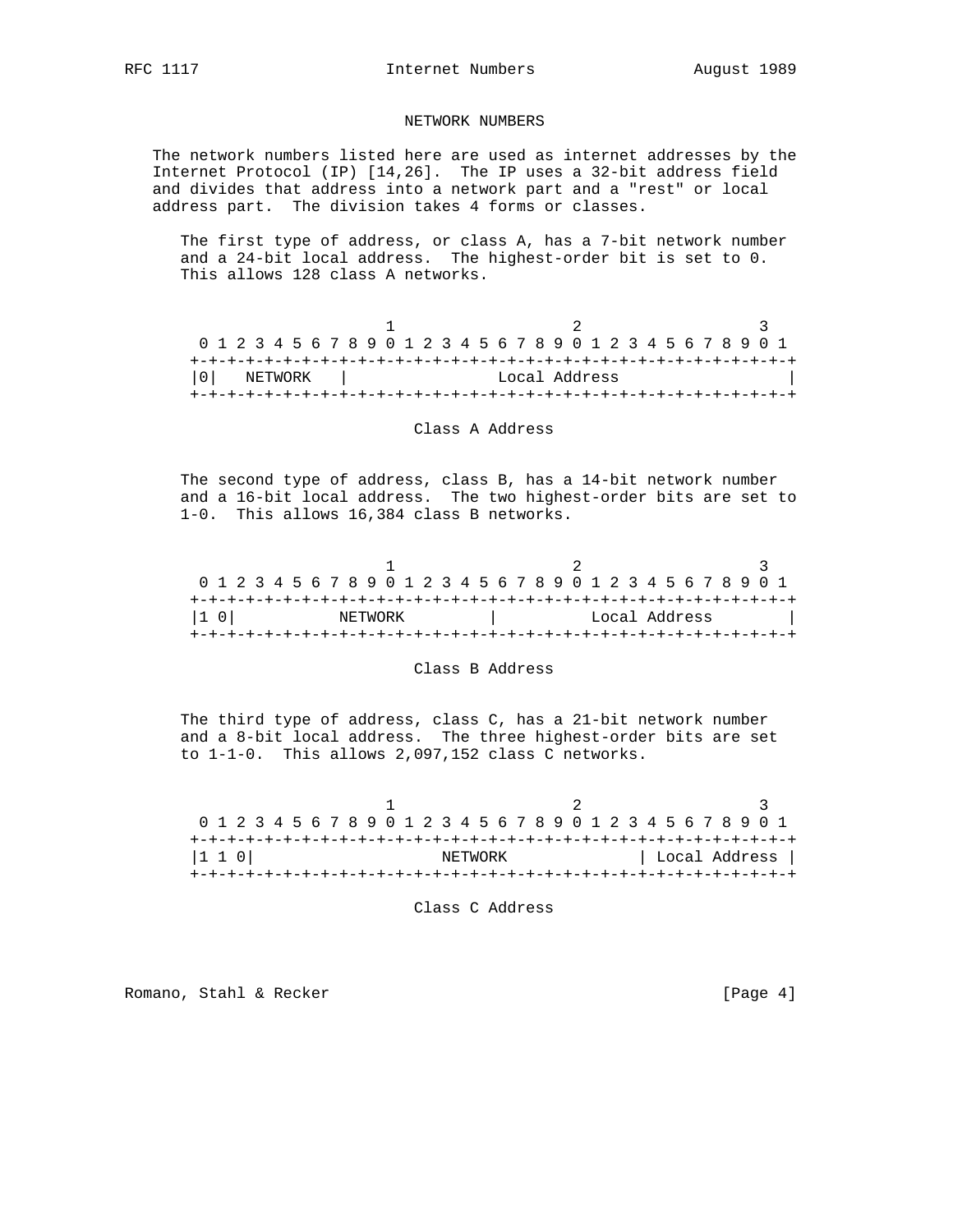The fourth type of address, class D, is used as a multicast address [13]. The four highest-order bits are set to 1-1-1-0.

 $1$  2 3 0 1 2 3 4 5 6 7 8 9 0 1 2 3 4 5 6 7 8 9 0 1 2 3 4 5 6 7 8 9 0 1 +-+-+-+-+-+-+-+-+-+-+-+-+-+-+-+-+-+-+-+-+-+-+-+-+-+-+-+-+-+-+-+-+ |1 1 1 0| multicast address +-+-+-+-+-+-+-+-+-+-+-+-+-+-+-+-+-+-+-+-+-+-+-+-+-+-+-+-+-+-+-+-+

## Class D Address

 Note: No addresses are allowed with the four highest-order bits set to 1-1-1-1. These addresses, called "class E", are reserved.

 One commonly used notation for internet host addresses divides the 32-bit address into four 8-bit fields and specifies the value of each field as a decimal number with the fields separated by periods. This is called the "dotted decimal" notation. For example, the internet address of VENERA.ISI.EDU in dotted decimal is 010.001.000.052, or 10.1.0.52.

 The dotted decimal notation will be used in the listing of assigned network numbers. The class A networks will have nnn.rrr.rrr.rrr, the class B networks will have nnn.nnn.rrr.rrr, and the class C networks will have nnn.nnn.nnn.rrr, where nnn represents part or all of a network number and rrr represents part or all of a local address.

 There are four catagories of users of Internet Addresses: Research, Defense, Government (Non-Defense), and Commercial. To reflect the allocation of network identifiers among the categories, a one character code is placed to the left of the network number: R for Research, D for Defense, G for Government, and C for Commercial (see Appendix A for further details on this division of the network identification).

 Network numbers are assigned for networks that are connected to the research Internet and operational Internet, and for independent networks that use the IP family protocols (these are usually commercial). These independent networks are marked with an asterisk preceding the number.

 The administrators of independent networks must apply separately for permission to interconnect their network with the Internet. Independent networks should not be listed in the working tables of the Internet hosts or gateways.

Romano, Stahl & Recker [Page 5]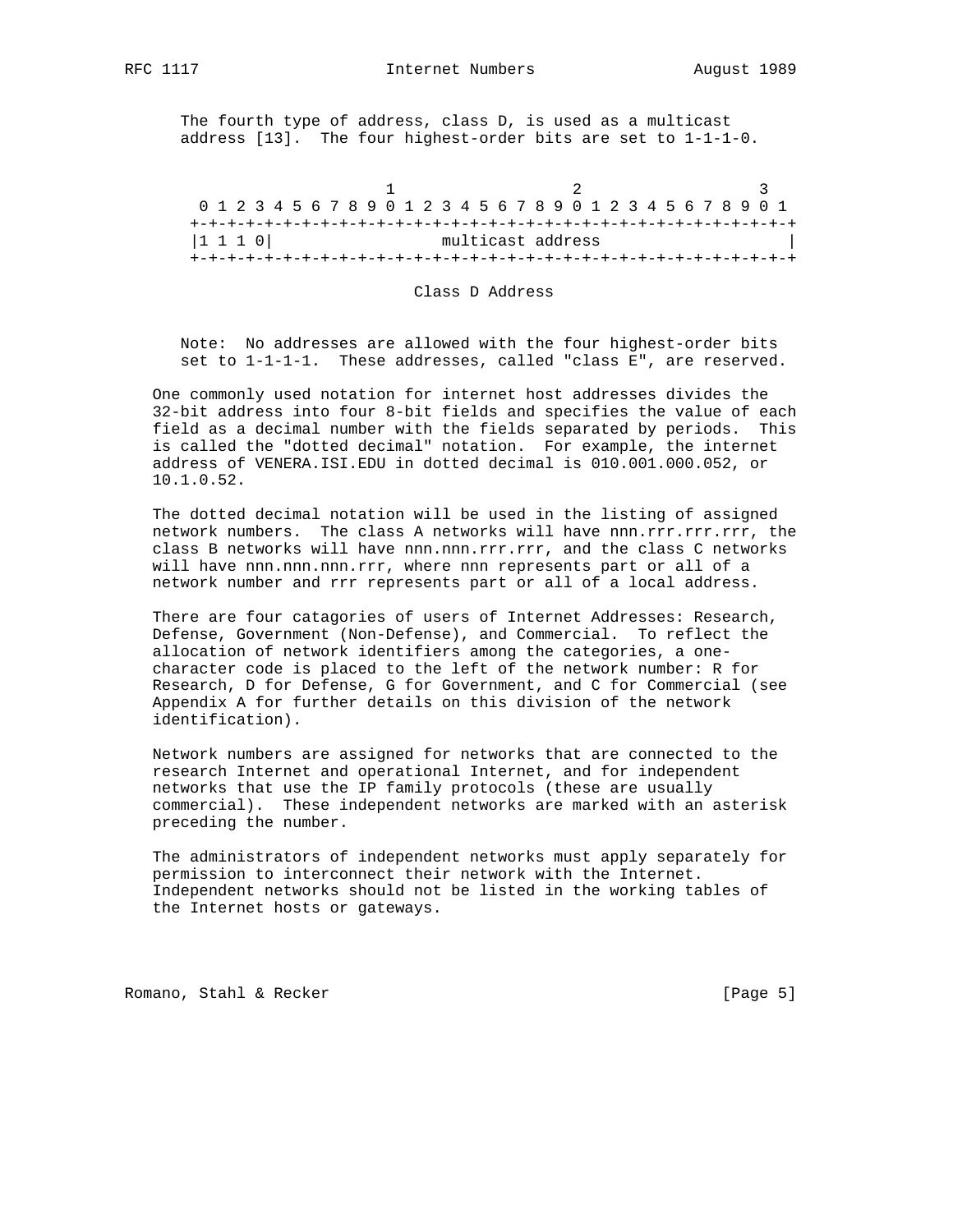For various reasons, the assigned numbers of networks are sometimes changed. To ease the transition the old number will be listed for a transition period as well. These "old number" entries will be marked with a "T" following the number and preceding the name, and the network name will be suffixed "-TEMP".

Special Addresses:

 In certain contexts, it is useful to have fixed addresses with functional significance rather than as identifiers of specific hosts.

 The address zero is to be interpreted as meaning "this", as in "this network".

 For example, the address 0.0.0.37 could be interpreted as meaning host 37 on this network.

 The address of all ones are to be interpreted as meaning "all", as in "all hosts".

 For example, the address 128.9.255.255 could be interpreted as meaning all hosts on the network 128.9.

 The class A network number 127 is assigned the "loopback" function, that is, a datagram sent by a higher level protocol to a network 127 address should loop back inside the host. No datagram "sent" to a network 127 address should ever appear on any network anywhere.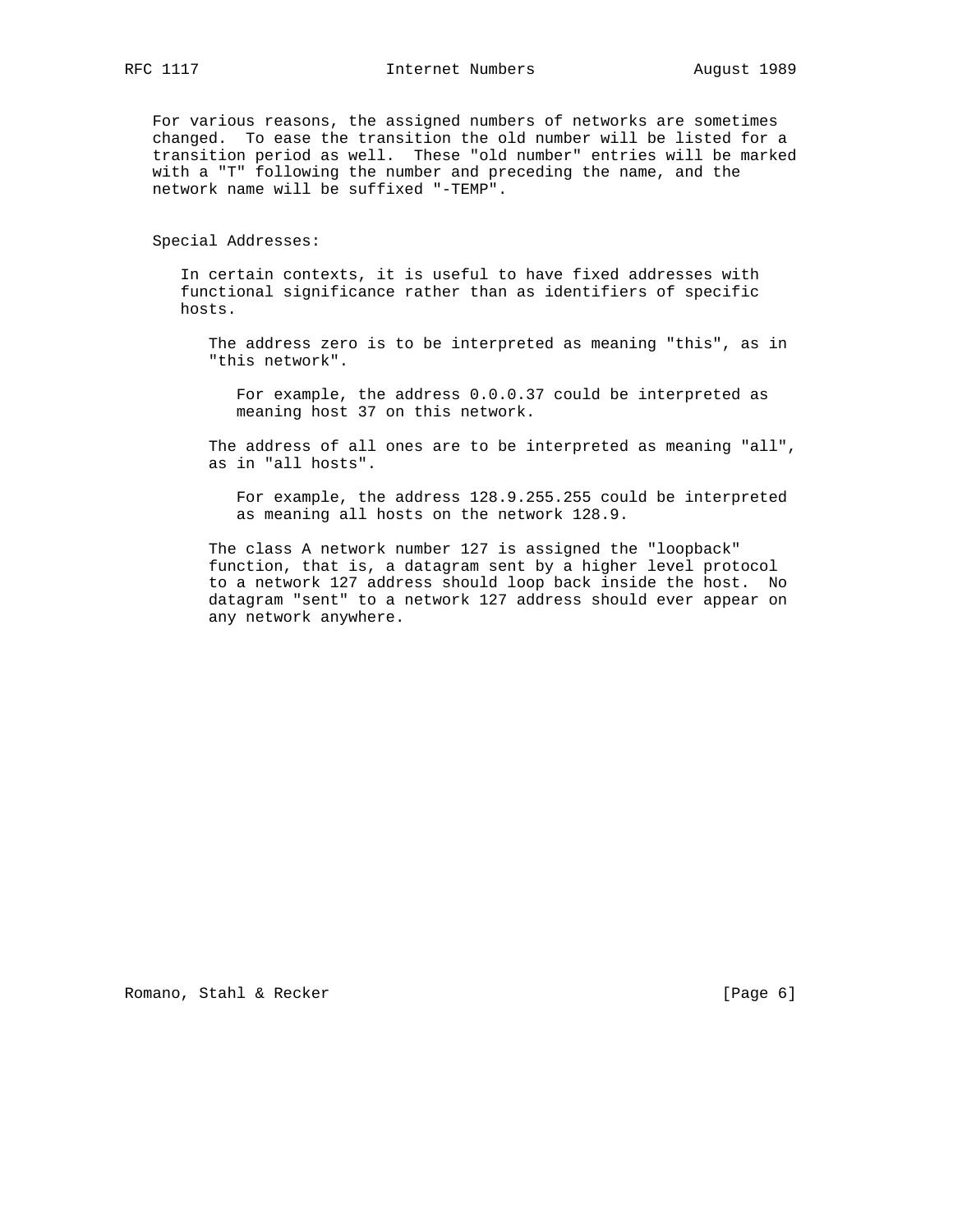# Class A Networks

| Internet Address<br>$^\star$<br>---------------- |   | Network<br>-------             | Name<br>$- - - -$    | References<br>- - - - - - - - - |
|--------------------------------------------------|---|--------------------------------|----------------------|---------------------------------|
| *0.rrr.rrr.rrr                                   |   | Reserved                       | Reserved             | [JBP]                           |
| 1.rrr.rrr.rrr-2.rrr.rrr.rrr                      |   |                                | Unassigned           | [NIC]                           |
| $C*3.rrr.rrr.rrr$                                |   | GE-INTERNET                    | GE TCP/IP Net        | [JEB50]                         |
| R 4.rrr.rrr.rrr                                  |   | SATNET                         | Atlantic Sat Net     | [SHB]                           |
| 5.rrr.rrr.rrr                                    |   | Unassigned                     | Unassigned           | [NIC]                           |
| D 6.rrr.rrr.rrr                                  |   | YPG-NET                        | Yuma Proving Grounds | [4, BWA]                        |
| D 7.rrr.rrr.rrr                                  | т | EDN-TEMP                       | DCEC EDN             | [EC5]                           |
| R 8.rrr.rrr.rrr                                  |   | <b>BBNCCNET</b>                | <b>BBN Net</b>       | [JSG5]                          |
| R 9.rrr.rrr.rrr                                  |   | IBM                            | IBM Rsch Net         | [MT1]                           |
| R 10.rrr.rrr.rrr                                 |   | ARPANET                        | ARPANET              | $[4,$ JS283]                    |
| D 11.rrr.rrr.rrr                                 |   | DODIIS                         | DoD Intel Info Sys   | [AY5]                           |
| C 12.rrr.rrr.rrr                                 |   | ATT                            | ATT Bell Labs        | [MH82]                          |
| C 13.rrr.rrr.rrr                                 |   | XEROX-NET                      | XEROX Internet       | $[47, \text{JNL1}]$             |
| C 14.rrr.rrr.rrr                                 |   | PDN                            | Public Data Net      | $[JS283]$                       |
| R 15.rrr.rrr.rrr                                 |   | HP-INTERNET                    | HP-INTERNET          | [18, WU1]                       |
| 16.rrr.rrr.rrr-17.rrr.rrr.rrr                    |   |                                | Unassigned           | [NIC]                           |
| R 18.rrr.rrr.rrr T                               |   | MIT-TEMP                       | MIT Net              | [9, 39, DDC1]                   |
| 19.rrr.rrr.rrr-20.rrr.rrr.rrr                    |   |                                | Unassigned           | [NIC]                           |
| D 21.rrr.rrr.rrr                                 |   | DDN-RVN                        | DDN-RVN              | [MLC]                           |
| D 22.rrr.rrr.rrr                                 |   | <b>DISNET</b>                  | <b>DISNET</b>        | [JM28]                          |
| D 23.rrr.rrr.rrr                                 |   | DDN-TC-NET                     | DDN-TestCell-Net     | [DH17]                          |
| 24.rrr.rrr.rrr                                   |   | Unassigned                     | Unassigned           | [NIC]                           |
| R 25.rrr.rrr.rrr                                 |   | RSRE-EXP                       | RSRE-EXP             | [CDB4]                          |
| D 26.rrr.rrr.rrr                                 |   | MILNET                         | MILNET               | [THH6]                          |
| R 27.rrr.rrr.rrr T                               |   | NOSC-LCCN-TEMP                 | NOSC/LCCN            | [RH6]                           |
| R 28.rrr.rrr.rrr                                 |   | WIDEBAND                       | Wide Band Sat Net    | [CIW2]                          |
| D 29.rrr.rrr.rrr T                               |   | MILX25-TEMP                    | MILNET X.25 Temp     | [MLC]                           |
| D 30.rrr.rrr.rrr T                               |   | ARPAX25-TEMP                   | ARPA X.25 Temp       | [MLC]                           |
| G 31.rrr.rrr.rrr                                 |   | UCDLA-NET                      | UCLA-CATALOG-NET     | [CL64]                          |
| 32.rrr.rrr.rrr-34.rrr.rrr.rrr                    |   |                                | Unassigned           | [NIC]                           |
| R 35.rrr.rrr.rrr                                 |   | MERIT                          | MERIT Comp Net       | [HWB]                           |
| R 36.rrr.rrr.rrr T                               |   | SU-NET-TEMP                    | Stanford Univ Net    | [VAF]                           |
| 37.rrr.rrr.rrr-38.rrr.rrr.rrr                    |   |                                | Unassigned           | [NIC]                           |
| R 39.rrr.rrr.rrr T                               |   | SRINET-TEMP                    | SRI Local Net        | [JMR]                           |
| 40.rrr.rrr.rrr                                   |   | Unassigned                     | Unassigned           | [NIC]                           |
| R 41.rrr.rrr.rrr                                 |   | BBN-TEST-A                     | BBN-GATE-TEST-A      | [RH6]                           |
| R 42.rrr.rrr.rrr                                 |   | CAN-INET                       | Canadian Rsch Net    | [47, PAP4]                      |
| R*43.rrr.rrr.rrr                                 |   | JAPAN-A                        | Japan Inet           | [JM292]                         |
| R 44.rrr.rrr.rrr                                 |   | AMPRNET                        | Amateur Rad Exp Net  | [PK28]                          |
| C 45.rrr.rrr.rrr T                               |   | SHOWNETA                       | Trade Show Net       | [NIC]                           |
| C 46.rrr.rrr.rrr                                 |   | <b>BBNET</b>                   | BBN Corp Net         | [4,JSG1]                        |
| $R*47.rrr.rrr.rrr$                               |   | <b>BNR</b>                     | BNR Corp Net         | [BM178]                         |
|                                                  |   | 48.rrr.rrr.rrr-126.rrr.rrr.rrr | Unassigned           | $[$ NIC $]$                     |
| *127.rrr.rrr.rrr                                 |   | Loopback                       | Loopback             | [JBP]                           |

Romano, Stahl & Recker [Page 7]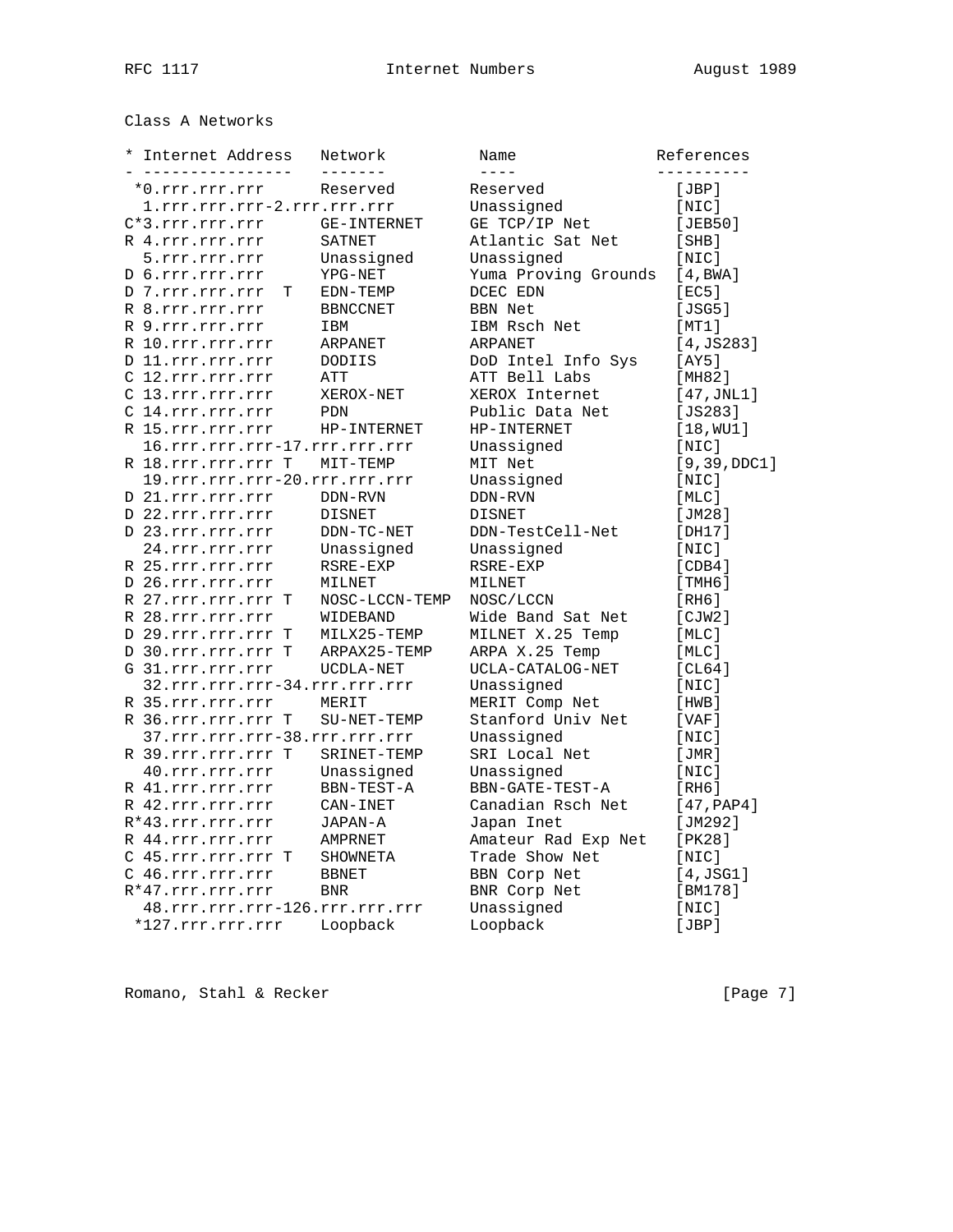# Class B Networks

| * | Internet Address                  | Network             | Name                    | References          |
|---|-----------------------------------|---------------------|-------------------------|---------------------|
|   | -------------<br>$*128.0.rrr.rrr$ | -------<br>Reserved | $- - - - -$<br>Reserved | ----------<br>[JBP] |
|   | R 128.1.rrr.rrr                   | BBN-TEST-B          | BBN-GATE-TEST-B         | [RH6]               |
|   | R 128.2.rrr.rrr                   | CMU-NET             | CMU-Ether               | [HDW2]              |
|   | R 128.3.rrr.rrr                   | LBL-IP-NET1         | LBL-CSR-NET             | [WJ2]               |
|   | R 128.4.rrr.rrr                   | <b>DCNET</b>        | LINKABIT DCNET          | [32, DLM1]          |
|   | R 128.5.rrr.rrr                   | FORDNET             | FORD DCNET              | [32, FJB3]          |
|   | R 128.6.rrr.rrr                   | RUTGERS             | <b>RUTGERS</b>          | [CHH3]              |
|   | R 128.7.rrr.rrr                   | KRAUTNET            | <b>KRAUTNET</b>         | [GB7]               |
|   | R 128.8.rrr.rrr                   | <b>UMDNET</b>       | Univ of Maryl DCNET     | [32, DLM1]          |
|   | R 128.9.rrr.rrr                   | ISI-NET             | USC-ISI Local Net       | [VLG]               |
|   | R 128.10.rrr.rrr                  | PURDUE-CS-EN        | Purdue CS Ether         | [47,DT50]           |
|   | R 128.11.rrr.rrr                  | BBN-CRONUS          | BBN DOS Proj            | [31, PK19]          |
|   | R 128.12.rrr.rrr                  | SU-NET              | Stanford Univ Net       | [VAF]               |
|   | D 128.13.rrr.rrr                  | MATNET              | Mob Access Term Net     | [SHB]               |
|   | R 128.14.rrr.rrr                  | BBN-SAT-TEST        | BBN SATNET Test Net     | [SHB]               |
|   | R 128.15.rrr.rrr                  | S1NET               | LLL-S1-NET              | [RAK12]             |
|   | R 128.16.rrr.rrr                  | UCLNET              | Univ College London     | [ PK ]              |
|   | D 128.17.rrr.rrr                  | MATNET-ALT          | Mob Access Term Alt     | [SHB]               |
|   | R 128.18.rrr.rrr                  | SRINET              | SRI Local Net           | [TONY]              |
|   | D 128.19.rrr.rrr                  | EDN                 | DCEC EDN                | [EC5]               |
|   | D 128.20.rrr.rrr                  | <b>BRLNET</b>       | <b>BRLNET</b>           | [4, MJM2]           |
|   | R 128.21.rrr.rrr                  | $SRI-PR-1$          | SRI Pck Rad-1 Net       | [PEM4]              |
|   | R 128.22.rrr.rrr                  | $SRI-PR-2$          | SRI Pck Rad-2 Net       | [PEM4]              |
|   | 128.23.rrr.rrr                    | Unassigned          | Unassigned              | [NIC]               |
|   | R 128.24.rrr.rrr                  | ROCKWELL-PR         | Rockwell Pck Rad Net    | [NG]                |
|   | D 128.25.rrr.rrr                  | BRAGG-PR            | Ft. Bragg Pck Rad Net   | [LDB3]              |
|   | D 128.26.rrr.rrr                  | SAPE-AIRNET         | RADC-SAPE-PR-NET        | [CAD13]             |
|   | D 128.27.rrr.rrr                  | DEMO-PR-1           | Demo-1 Pck Rad Net      | [LCS]               |
|   | D 128.28.rrr.rrr                  | $C3-PR-TEMP$        | Testbed Dev PR NET      | [ GMR ]             |
|   | R 128.29.rrr.rrr                  | MITRE               | MITRE Cablenet          | [45, TML]           |
|   | R 128.30.rrr.rrr                  | MIT-NET             | MIT Local Net           | [DDC1]              |
|   | R 128.31.rrr.rrr                  | MIT-RES             | MIT Rsch Net            | [DDC1]              |
|   | R 128.32.rrr.rrr                  | UCB-ETHER           | UC Berkeley Ether       | [RWH5]              |
|   | R 128.33.rrr.rrr                  | BBN-NET             | <b>BBN Net</b>          | [JSG5]              |
|   | R 128.34.rrr.rrr                  | NOSC-LCCN           | NOSC/LCCN               | [RH6]               |
|   | R 128.35.rrr.rrr                  | CISLTESTNET1        | Honeywell               | [22, 23, JLM23]     |
|   | R 128.36.rrr.rrr                  | YALE-NET            | YALE Net                | [47, HML1]          |
|   | D 128.37.rrr.rrr                  | YUMA                | Army Yuma Proving Grd   | [4, RBB2]           |
|   | D 128.38.rrr.rrr                  | NSWC-NET            | NSWC Local Host Net     | [VHB]               |
|   | R 128.39.rrr.rrr                  | NTANET              | NDRE-TIU                | [PS27]              |
|   | R 128.40.rrr.rrr                  | UCL-NET-A           | Univ College London     | [JA168]             |
|   | R 128.41.rrr.rrr                  | UCL-NET-B           | Univ College London     | [JA168]             |
|   | R 128.42.rrr.rrr                  | RICE-NET            | Rice Univ               | [47, FG50]          |
|   | R 128.43.rrr.rrr                  | DRENET              | Canada REF ARPANET      | [4,JR17]            |

Romano, Stahl & Recker [Page 8]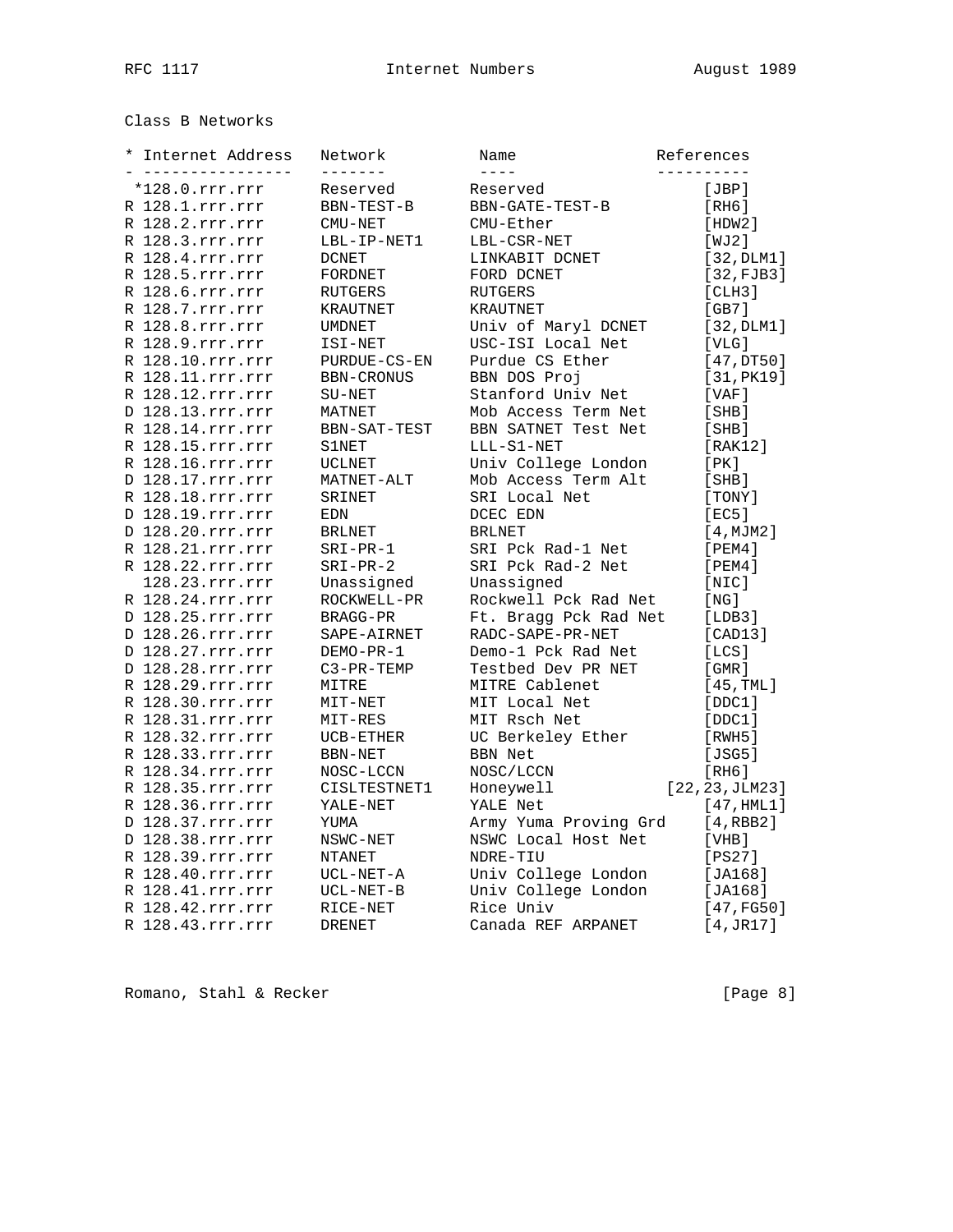| D 128.44.rrr.rrr                | WSMR-NET1       | White Sands Net      | [CAS1]                |
|---------------------------------|-----------------|----------------------|-----------------------|
| C 128.45.rrr.rrr                | DEC-WRL-NET     | DEC WRL Net          | [47, BKR]             |
| R 128.46.rrr.rrr                | PURDUE-NET      | Purdue Camp Net      | [JRS8]                |
| D 128.47.rrr.rrr                | TACTNET         | Tactical Pck Net     | [3,MB31]              |
| G 128.48.rrr.rrr                | UCDLA-NET-B     | UCDLA-Net-B          | $[4, \text{CL64}]$    |
| R 128.49.rrr.rrr                | NOSC-ETHER      | NOSC Ether           | [47, RLB3]            |
| G 128.50.rrr.rrr                | COINS           | COINS Online Intnet  | [RLS6]                |
| G 128.51.rrr.rrr                | COINSTNET       | COINS Online Intnet  | [RLS6]                |
| R 128.52.rrr.rrr                | MIT-AI-NET      | MIT AI NET           | [47, MDC]             |
| R 128.53.rrr.rrr                | $SAC-PR-2$      | SAC PRNET Number 2   | [GMR]                 |
| R 128.54.rrr.rrr                | <b>UCSD</b>     | UC San Diego Net     | [47, GHz9]            |
| R 128.55.rrr.rrr                | MFENET          | LLNL MFE Net         | [47, BCH2]            |
| D 128.56.rrr.rrr                | USNA-NET        | US Naval Acad Net    | [RAD15]               |
| D 128.57.rrr.rrr                | DEMO-PR-2       | Demo-2 Pck Rad Net   | [LCS]                 |
| C 128.58.rrr.rrr                | <b>SLCS</b>     | Schlumberger LCS Net | [47, CG64]            |
| R 128.59.rrr.rrr                | $CU-NET$        | Columbia Univ        | [47, BC14]            |
| D 128.60.rrr.rrr                | NRL-ETHER       | NRL Lab Area Net     | [WF3]                 |
| R 128.61.rrr.rrr                | GATECH          | Georgia Tech         | [47,DD11]             |
| R 128.62.rrr.rrr                | $MCC-NET$       | MCC Corp Net         | [47, CBD]             |
| R 128.63.rrr.rrr                | BRL-SUBNET      | BRL-SUBNET-EXP       | [MJM2]                |
| R 128.64.rrr.rrr-128.79.rrr.rrr |                 | Net Dynamics Exp     | [ZSU]                 |
| D 128.80.rrr.rrr                | <b>CECOMNET</b> | CECOM EPR NET        | [PFS2]                |
| R 128.81.rrr.rrr                | SYMBOLICS       | SYMBOLICS            | [47, SE31]            |
| R 128.82.rrr.rrr                | ODU             | ODU Rsch Net         | [RW164]               |
| R 128.83.rrr.rrr                | UTAUSTIN        | Univ of Texas Austin | [47, TLL8]            |
| R 128.84.rrr.rrr                | CORNELL-NET     | Cornell Backbone Net | [47,DK2]              |
| $C*128.85.rrr.rrr$              | DRILL-NET       | Teleco Drilltech Net | [DBJ4]                |
| R 128.86.rrr.rrr                | MRC             | UK.CO.GEC.RL.MRC     | [RHC3]                |
| R 128.87.rrr.rrr                | HIRST           | UK.CO.GEC.RL.HRC     | [RHC3]                |
| R*128.88.rrr.rrr                | $HP-NET$        | HEWLETT-PACKARD-NET  | [AG67]                |
| R 128.89.rrr.rrr                | BBN-ENET        | BBN Ether Net        | $[47, \text{SGC}]$    |
| $C*128.90.rrr.rrr$              | SCRIBE          | Scribe Sys           | $[47, \texttt{ERC1}]$ |
| R 128.91.rrr.rrr                | UPENN           | UPenn Camp Net       | [47,1W5]              |
| R 128.92.rrr.rrr                | INTELLINET      | INTELLICORP NET      | [47, RJL3]            |
| R 128.93.rrr.rrr                | INRIA-NET       | INRIA Rocquencourt   | [MS171]               |
| $C*128.94.rrr.rrr$              | SYSNET          | AT&T SYSNet          | [EY5]                 |
| R 128.95.rrr.rrr                | WASHINGTON      | Comp Sci Ether Net   | [47,NJB7]             |
| C 128.96.rrr.rrr                | BELLCORE-NET    | BELLCORE-NET         | [PK28]                |
| R 128.97.rrr.rrr                | <b>UCLANET</b>  | UCLA Net             | [RBW]                 |
| R 128.98.rrr.rrr                | RSRE-EN2        | RSRE-EXP-NET-2       | [JW156]               |
| C 128.99.rrr.rrr                | NORTHROP-NET    | Northrop Net         | [47,RSM1]             |
| R 128.100.rrr.rrr               | TORONTO         | Univ of Toronto Net  | [47, BDS5]            |
| R 128.101.rrr.rrr               | $UMN-NET$       | Univ of Minn         | [PS191]               |
| G 128.102.rrr.rrr               | AMES-NET        | Ames Backbone Net    | [47,MSM1]             |
| R 128.103.rrr.rrr               | HARV-FIBER      | Harv FiberOp Ether   | [47, SB28]            |
| R 128.104.rrr.rrr               | WISC-HERD       | Univ of Wisconsin    | [47,EJN1]             |
| R 128.105.rrr.rrr               | WISC            | Univ of Wisconsin    | [47, BAC9]            |
| D 128.106.rrr.rrr               | SRI-PSON-1      | ADEA/SRI Ft. Lewis   | [ERK3]                |
|                                 |                 |                      |                       |

Romano, Stahl & Recker [Page 9]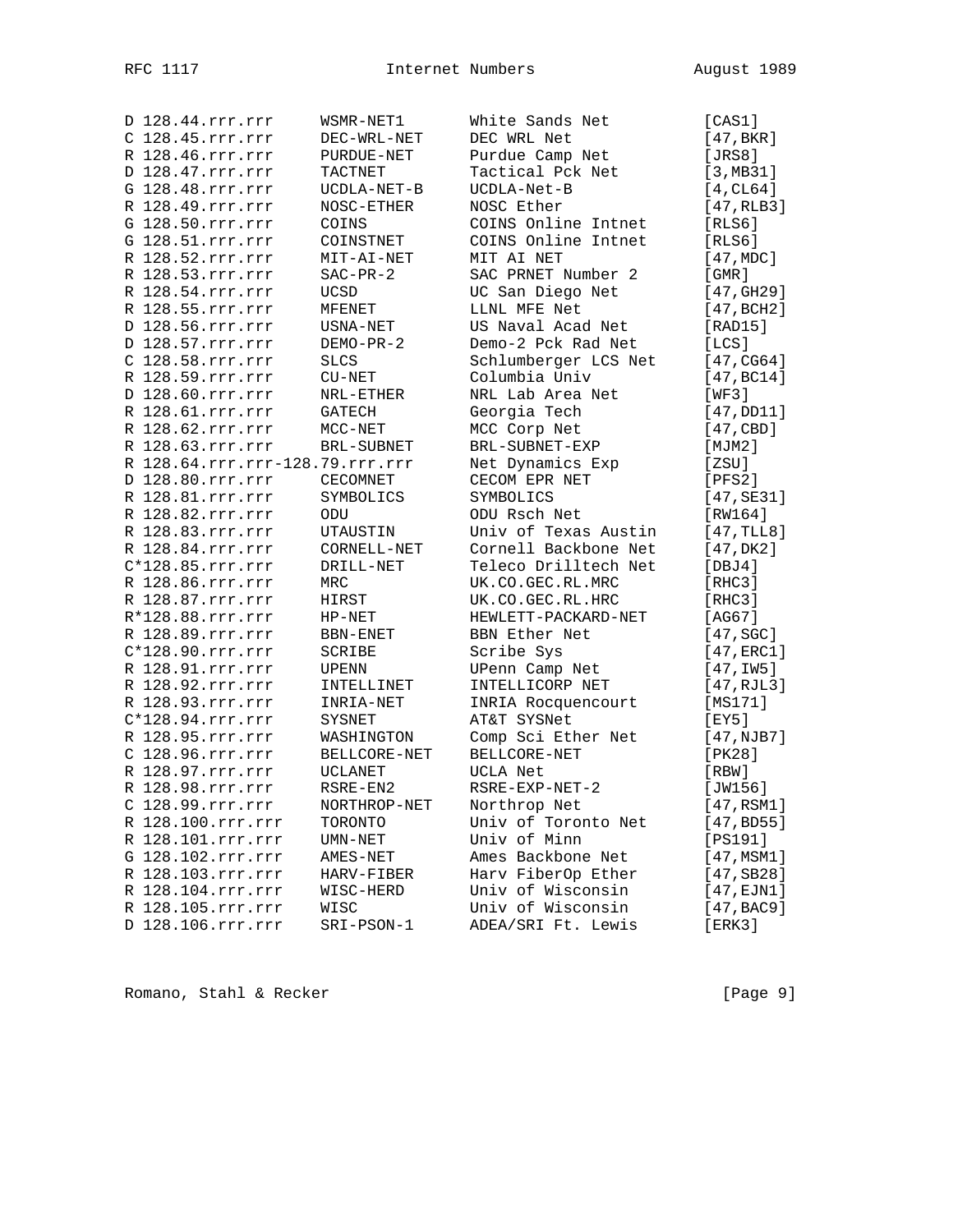| D 128.107.rrr.rrr | LEWIS-PRNET1    | ADEA/SRI Ft. Lewis    | [ERK3]                |
|-------------------|-----------------|-----------------------|-----------------------|
| D 128.108.rrr.rrr | LEWIS-PRNET2    | ADEA/SRI Ft. Lewis    | [ERK3]                |
| R 128.109.rrr.rrr | TUCC-MCNC       | TUCC-MCNC NC Net      | [JRR14]               |
| R 128.110.rrr.rrr | UTAH-NET        | UTAH-Camp-NET         | [JL15]                |
| R 128.111.rrr.rrr | <b>UCSB</b>     | Univ of CA, San Barb  | [AKS31]               |
| R 128.112.rrr.rrr | PRINCETON       | Princeton Univ        | [LRR1]                |
| R 128.113.rrr.rrr | RPINET          | RPI-LOCALNET          | [JF78]                |
| R 128.114.rrr.rrr | UCSC            | Univ of CA, San Cruz  | [47, JHH8]            |
| R 128.115.rrr.rrr | LLL-LABNET      | LLNL Open Labnet      | [LL64]                |
| R 128.116.rrr.rrr | USAN            | UNIV Sat NET          | [47, JHC12]           |
| R 128.117.rrr.rrr | UCAR            | UNIV CORP ATM RSCH    | [47, JHC12]           |
| R 128.118.rrr.rrr | PENN-STATE      | Penn State Net        | [SJS11]               |
| R 128.119.rrr.rrr | UMASS-NET       | UMass COINS Dept LAN  | $[47,$ GW $40]$       |
| R 128.120.rrr.rrr | UCDAVIS         | Univ of CA, Davis Net | [47, RHS]             |
| R 128.121.rrr.rrr | JVNC-NET        | John von Neu Ctr Net  | [SH37]                |
| R 128.122.rrr.rrr | NYU-NET         | NYU Camp Net          | [BJR2]                |
| R 128.123.rrr.rrr | NMSU            | N M State Univ        | $[47, \text{MSP1}]$   |
| R 128.124.rrr.rrr |                 | NTARE BF-TO-PDP11     |                       |
| R 128.125.rrr.rrr | NTA-TEMP        |                       | [TM10]                |
|                   | <b>USCNET</b>   | USC Camp Net          | [47, MAB4]            |
| R 128.126.rrr.rrr | UNISYS-PRC      | UNISYS-PRC            | [47, JWM3]            |
| C 128.127.rrr.rrr | FTP-SOFTWARE    | FTP Soft Net          | [JBV2]                |
| R 128.128.rrr.rrr | WHOINET         | WHOI Camp Net         | [ARM5]                |
| C*128.129.rrr.rrr | CGI             | Carnegie Grp          | [RA62]                |
| R*128.130.rrr.rrr | TUNET-T         | TU Wien Term Net      | [47, JD238]           |
| R*128.131.rrr.rrr | TUNET-F         | TU Wien File Net      | [47, JD238]           |
| G 128.132.rrr.rrr | RADC-LONS       | RADC-LONS Net         | $[47, \texttt{SWR3}]$ |
| G 128.133.rrr.rrr | AFSC-LONS       | AFSC-LONS Net         | $[47, \text{SWR}3]$   |
| R 128.134.rrr.rrr | SDN             | Sys Dev Net           | [6, 7, HC2]           |
| R 128.135.rrr.rrr | U-CHICAGO       | Univ of Chicago       | [47, MCl7]            |
| R 128.136.rrr.rrr | TEK-ALLNET      | Teknowledge-Net       | [47, TE16]            |
| R*128.137.rrr.rrr | GENNET1         | Genentech Corp Net    | [47, SM96]            |
| R 128.138.rrr.rrr | <b>COLORADO</b> | U Colo Boulder        | [47,RAJ8]             |
| R 128.139.rrr.rrr | ILAN            | Israel Academic Net   | [47, DB35]            |
| R 128.140.rrr.rrr | EMORY-INET      | Emory Int             | [47,AR60]             |
| R*128.141.rrr.rrr | CERN-ETHER      | DD Main Ether         | [47, BMS2]            |
| R*128.142.rrr.rrr | CERN-TOKEN      | DD Main IBM Token     | [47, BMS2]            |
| R 128.143.rrr.rrr | VIRGINIA        | Univ of Virginia      | [47, JAJ17]           |
| R*128.144.rrr.rrr | ARC-CALGARY     | Alta Rsch Calgary     | [DK66]                |
| R 128.145.rrr.rrr | NYSERNET        | <b>NYSERNET</b>       | [MS9]                 |
| R 128.146.rrr.rrr | OHIO-STATE      | Ohio State Univ       | [RSD2]                |
| R 128.147.rrr.rrr | $U-PGH-NET$     | Univ Pittsburgh Net   | [SM6]                 |
| R 128.148.rrr.rrr | BROWN-UNIV      | Brown Univ Net        | [MR29]                |
| G 128.149.rrr.rrr | JPL-NET         | JPL Central Net       | [MSM1]                |
| G 128.150.rrr.rrr | $NSF-LAN$       | $NSF-LAN$             | [FW17]                |
| R 128.151.rrr.rrr | UR-NET          | Univ of Rochester     | [TM57]                |
| C 128.152.rrr.rrr | HAC-ENET        | Hughes Air VLSI Net   | [PH45]                |
| R 128.153.rrr.rrr | CLARKSON        | Clarkson Univ         | [ABS6]                |
| G 128.154.rrr.rrr | WFF-NET         | NASA WFF Net          | [MSM1]                |
|                   |                 |                       |                       |

Romano, Stahl & Recker [Page 10]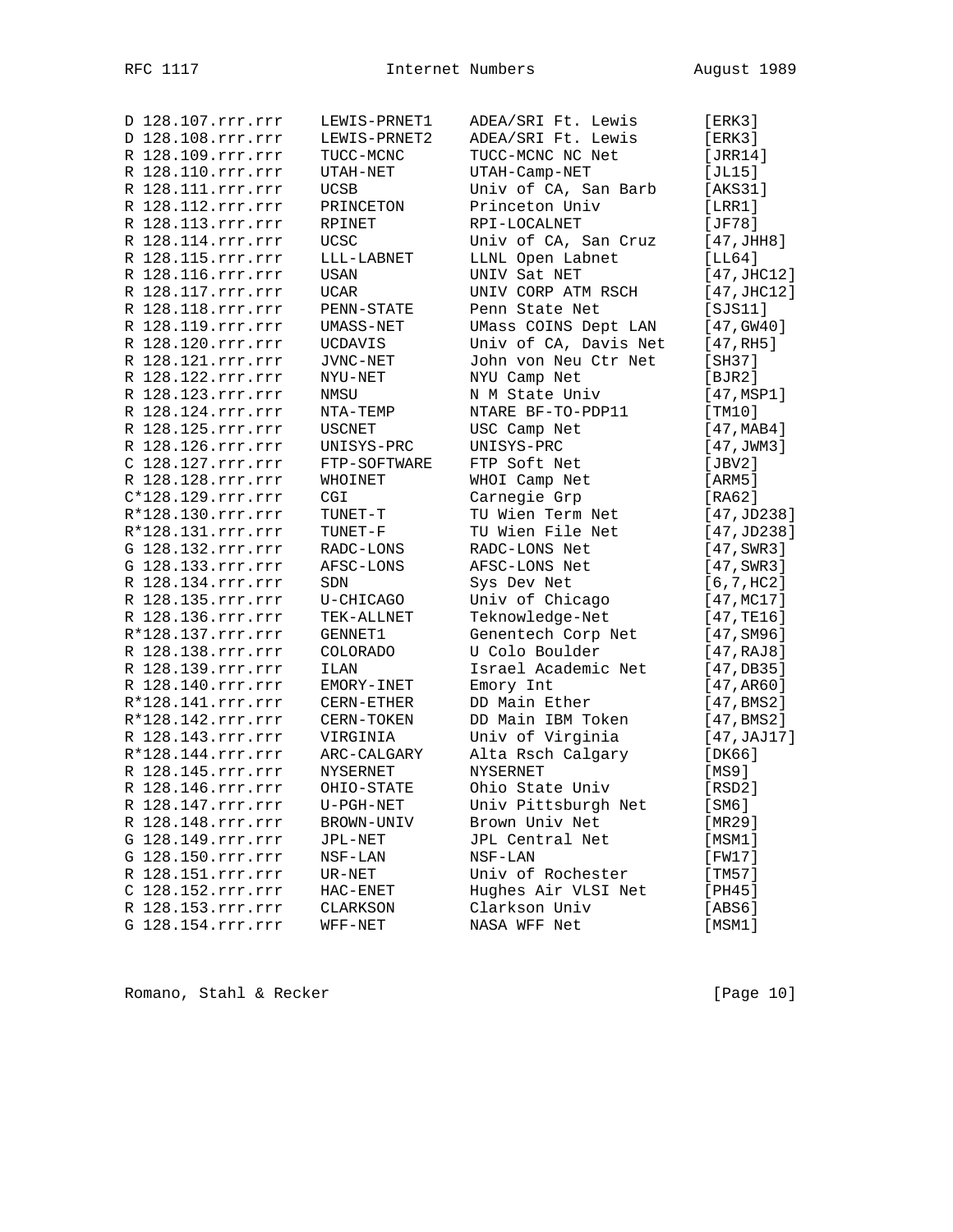| G 128.155.rrr.rrr | LARC-NET       | LARC Central Net      | [MSM1]      |
|-------------------|----------------|-----------------------|-------------|
| G 128.156.rrr.rrr | LERC-NET       | LERC Central Net      | [MSM1]      |
| G 128.157.rrr.rrr | JSC-NET        | JSC Central Net       | [MSM1]      |
| G 128.158.rrr.rrr | MSFC-NET       | MSFC Central NEt      | [MSM1]      |
| G 128.159.rrr.rrr | KSC-NET        | KSC Central Net       | [MSM1]      |
| G 128.160.rrr.rrr | NSTL-NET       | NSTL Central Net      | [JH174]     |
| G 128.161.rrr.rrr | NSN-NET        | NASA Sci Net          | [MSM1]      |
| C 128.162.rrr.rrr | CRAY-NET       | Cray Rsch             | [DJD30]     |
| R 128.163.rrr.rrr | UKY            | Univ of Kentucky      | [GB43]      |
| R 128.164.rrr.rrr | GWU-GATE       | George Wash Univ      | [TT35]      |
| G 128.165.rrr.rrr | LANL-INET      | LANL Inter-Net        | [PCW]       |
| D*128.166.rrr.rrr | BAC-NET        | Boeing Aero Corp Net  | [JJ48]      |
| R 128.167.rrr.rrr | SURA           | <b>SURANET</b>        | [JH92]      |
| C 128.168.rrr.rrr | GOLDHILL       | Gold Hill Comps       | [EJS1]      |
| R 128.169.rrr.rrr | <b>UTK</b>     | Univ Tenn-Knoxville   | [JDC20]     |
| R 128.170.rrr.rrr | UNISYS-CAM     | Unisys Camarillo R&D  | [DSR]       |
| R 128.171.rrr.rrr |                | Univ of Hawaii        |             |
|                   | HAWAII         |                       | [TM11]      |
| R 128.172.rrr.rrr | VCU-LAN        | VCU-LAN               | [JN40]      |
| R 128.173.rrr.rrr | VA-TECH        | Virginia Tech Net     | [PB40]      |
| R 128.174.rrr.rrr | UIUC-CAMPUS-B  | UIUC Camp Net         | [PP14]      |
| R 128.175.rrr.rrr | <b>UDELNET</b> | U of Delaware Net     | [DJG2]      |
| R*128.176.rrr.rrr | DMSWWU-ETHER   | DMSWWU Ether          | [GR26]      |
| C*128.177.rrr.rrr | BLI-NET        | Britton Lee Net       | [EPA]       |
| R*128.178.rrr.rrr | EPF-ETHER1     | Ecublens Camp Net     | [YD2]       |
| R*128.179.rrr.rrr | EPF-ETHER2     | Cedres Camp Net       | [YD2]       |
| R 128.180.rrr.rrr | LEHIGH         | Lehigh Univ           | [47, MM149] |
| C 128.181.rrr.rrr | TEKTRONIX      | Tektronix Eng         | [JB218]     |
| R 128.182.rrr.rrr | PSCNET         | PSC Affiliates Net    | [EFH4]      |
| R 128.183.rrr.rrr | GSFC           | NASA/GSFC             | [JB113]     |
| R*128.184.rrr.rrr | DEAKINET       | Deakin Univ Net       | [JM303]     |
| C 128.185.rrr.rrr | PROTEON-NET    | Proteon Net           | [JS28]      |
| R 128.186.rrr.rrr | FSU            | Florida State Univ    | [KMH8]      |
| R 128.187.rrr.rrr | BYU-NET        | BYU-NET               | [KCM2]      |
| R 128.188.rrr.rrr | M2CNET         | Mass VLSI/CAD Net     | [SD1]       |
| R 128.189.rrr.rrr | <b>BCNET</b>   | British Columbia Net  | [DO26]      |
| G 128.190.rrr.rrr | BELVOIR        | BRADEC SubNet         | [MDS30]     |
| C*128.191.rrr.rrr | NECIS-NET      | NEC Info Sys Net      | [DP71]      |
| R 128.192.rrr.rrr | UGA            | <b>UGNET</b>          | [EHH4]      |
| R 128.193.rrr.rrr | ORST           | Oregon State Univ Net | [BA26]      |
| R 128.194.rrr.rrr | TAMU-NET       | Texas A&M Univ        | [WM68]      |
| R 128.195.rrr.rrr | UCIICS-NET     | UCI ICS Net           | [RAJ3]      |
| R 128.196.rrr.rrr | UNIV-ARIZ      | U of Ariz Rsch Net    | [TF30]      |
| R 128.197.rrr.rrr | BU-NET         | BU-NET                | [JSOL]      |
| R 128.198.rrr.rrr | CU-COLOSPGS    | CU-Colo-Spgs-Net      | [47, RDG12] |
| R*128.199.rrr.rrr | <b>STC</b>     | STC PLC Co Net        | [AM54]      |
| R 128.200.rrr.rrr | $UCI-NET$      | UCI Camp Net          | [DW96]      |
| R*128.201.rrr.rrr | REUNIR         | Reseau des Univ       | [RN25]      |
|                   |                |                       |             |
| D 128.202.rrr.rrr | CSOCNET        | 2SW SPACENET LAN      | [JJD12]     |

Romano, Stahl & Recker [Page 11]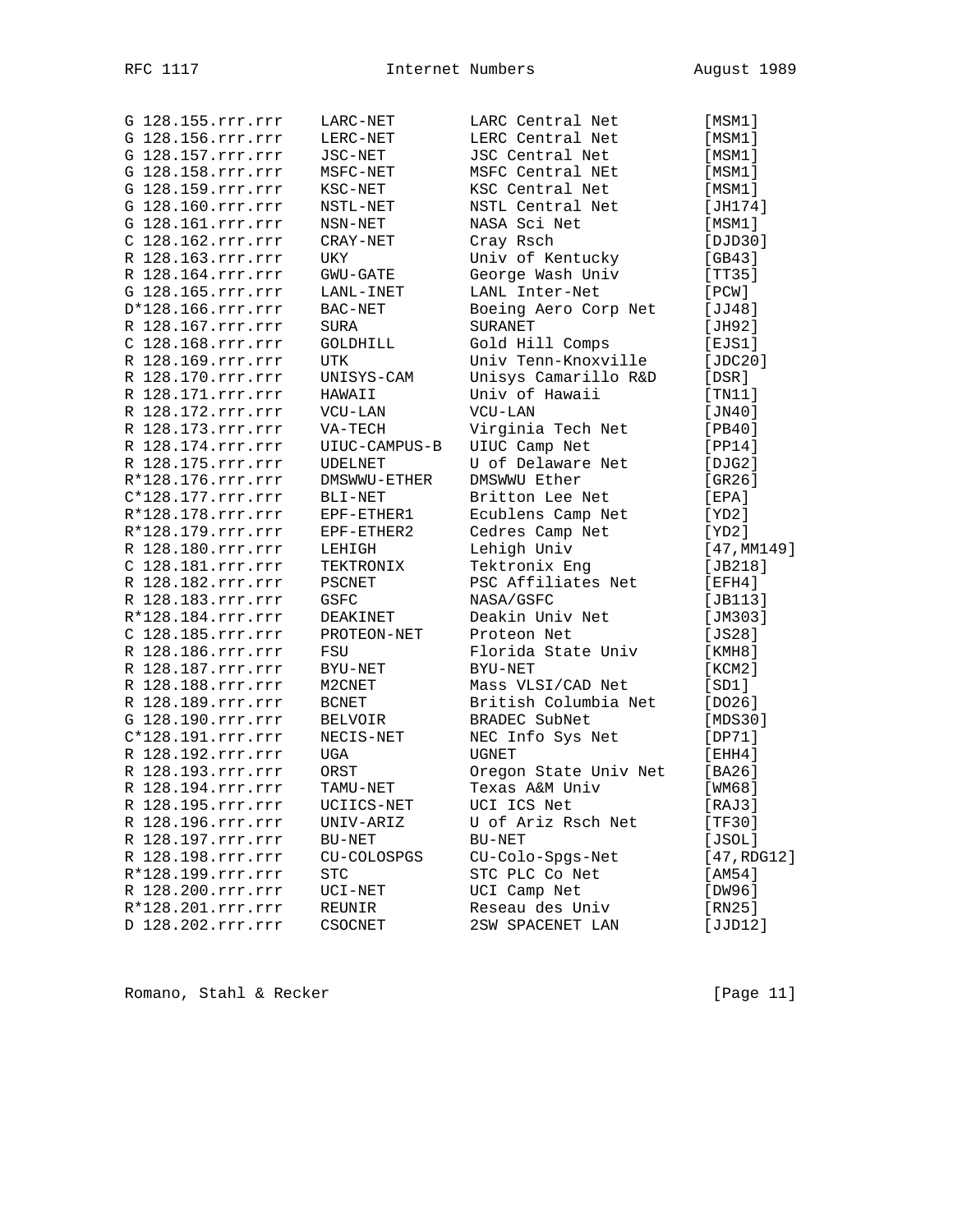| R*128.203.rrr.rrr   | $UB-INC$           | Ungermann-Bass Inc   | [DXC]                  |
|---------------------|--------------------|----------------------|------------------------|
| R 128.204.rrr.rrr   | ALBNYNET           | U at Albany Net      | [BEC1]                 |
| R 128.205.rrr.rrr   | <b>UBUFFALONET</b> | UNIVOFBUFFALONET     | [CFD4]                 |
| R 128.206.rrr.rrr   | MONET              | Univ-of-Mo-Net       | [BEC5]                 |
| C*128.207.rrr.rrr   | BOEING-PSN         | Boeing-Puget Sound   | [47, JSY2]             |
| R 128.208.rrr.rrr   | WASH-NSF           | Wash-NSF             | [47, SH47]             |
| C 128.209.rrr.rrr   | NYNEXSTNET         | NYNEX Sci and Tech   | [MC65]                 |
| R 128.210.rrr.rrr   | PURDUE-CCNET       | Purdue Comp Ctr      | [47, JS81]             |
| R 128.211.rrr.rrr   | PURDUE-CS-CYP      | CYPRESS-HUB-PURDUE   | [DT50]                 |
| C*128.212.rrr.rrr   | ISCNET             | ISC Corp Net         | [DM27]                 |
| R 128.213.rrr.rrr   | RPICSNET           | RPI CSNet            | [47,CW42]              |
| R 128.214.rrr.rrr   | FUNET              | Finnish Univ Net     | [47, JH141]            |
| C*128.215.rrr.rrr   | INTEL-NT           | INTEL Eng Net        | [47,HC24]              |
| D 128.216.rrr.rrr   | CC-PRNET           | CENTCOM Pck Rad Net  | $[47, \text{GIH}]$     |
| G 128.217.rrr.rrr   | NASA-KSC-OIS       | NASA KSC OIS         | [47, MSM1]             |
| R 128.218.rrr.rrr   | UCSF-NET           | Univ of CA, San Fran | [47, TF6]              |
| R 128.219.rrr.rrr   | ORNL-NETB1         | ORNL Local Area Net  | [29, THD]              |
| R 128.220.rrr.rrr   | JHU                | Johns Hopkins Univ   | [47,RLR46]             |
| R 128.221.rrr.rrr   | DGPN1              | Data Gen Priv Net 1  | [47,PSS1]              |
| C 128.222.rrr.rrr   | DGPN2              | Data Gen Priv Net 2  | [47,PSS1]              |
| R 128.223.rrr.rrr   | <b>UONET</b>       | Univ of Oregon Net   | [47,DS85]              |
| $C*128.224.rrr.rrr$ |                    | Epiloque Tech        |                        |
| C*128.225.rrr.rrr   | EPILOGUE           |                      | [KA4]                  |
|                     | BOEING-EN          | Boeing-East Net      | [47,JSY2]              |
| R 128.226.rrr.rrr   | <b>BINGHAMTON</b>  | UNIVATBINGHAMTON     | [47, RM120]            |
| R 128.227.rrr.rrr   | UFNET              | Univ of Florida Net  | [47, AWA8]             |
| R 128.228.rrr.rrr   | CUNY               | City Univ of NY      | $[47,$ SMP2]           |
| R 128.229.rrr.rrr   | ADSNET             | Adv Dec Sys Net      | [47, BJL5]             |
| R 128.230.rrr.rrr   | SYR-UNIV-NET       | Syracuse Univ Net    | [47, JW47]             |
| G 128.231.rrr.rrr   | NIH-NET            | Natl Insts of Health | [17, RF57]             |
| R*128.232.rrr.rrr   | CL-CAM-AC-UK       | Univ Camb Comp Lab   | [47, MAJ1]             |
| R*128.233.rrr.rrr   | USASK              | Univ of Sask Net     | [47, LRC7]             |
| R*128.234.rrr.rrr   | COS-NET            | COS Net              | [47, AP25]             |
| R 128.235.rrr.rrr   | NJIT               | NJIT Net             | [47, BM79]             |
| D 128.236.rrr.rrr   | USAFA-NET          | US AF Acad Net       | $[47, \texttt{GEOFF}]$ |
| R 128.237.rrr.rrr   | CMU-SEI-NET        | SEI Ether            | $[47,$ PDB5 $]$        |
| R 128.238.rrr.rrr   | POLY-U-NET         | Polytech Univ Net    | [47, AMM14]            |
| R 128.239.rrr.rrr   | WM-NET             | William and Mary Net | [47,SF34]              |
| R*128.240.rrr.rrr   | NCL                | Newcastle Camp Net   | [47, A L 46]           |
| R 128.241.rrr.rrr   | SESQUINET          | SESQUINET            | [GTA]                  |
| R 128.242.rrr.rrr   | MIDNET             | Midwest Reg Net      | [MM147]                |
| R*128.243.rrr.rrr   | $NOTT-AC-UK$       | Univ of Notting Net  | $[47, \mathtt{WA16}]$  |
| D 128.244.rrr.rrr   | APL-NET            | Applied Phy Lab Net  | [47, SAK3]             |
| R 128.245.rrr.rrr   | SRA-CT-NET         | SRA-CONNECTICUT-NET  | [20, JSS4]             |
| C*128.246.rrr.rrr   | CGCH-WIRZ          | WIRZ Scientific Net  | [17, H <sub>N3</sub> ] |
| C 128.247.rrr.rrr   | TΙ                 | Texas Instruments    | [DF71]                 |
| R 128.248.rrr.rrr   | UIC-NET            | Univ of Ill-Chicago  | [47, EZ3]              |
| R 128.249.rrr.rrr   | TMC-NET            | Texas Med Ctr Net    | [47, SB98]             |
| R*128.250.rrr.rrr   | UNIMELB            | Univ of Melbourne    | [47,CC89]              |
|                     |                    |                      |                        |

Romano, Stahl & Recker [Page 12]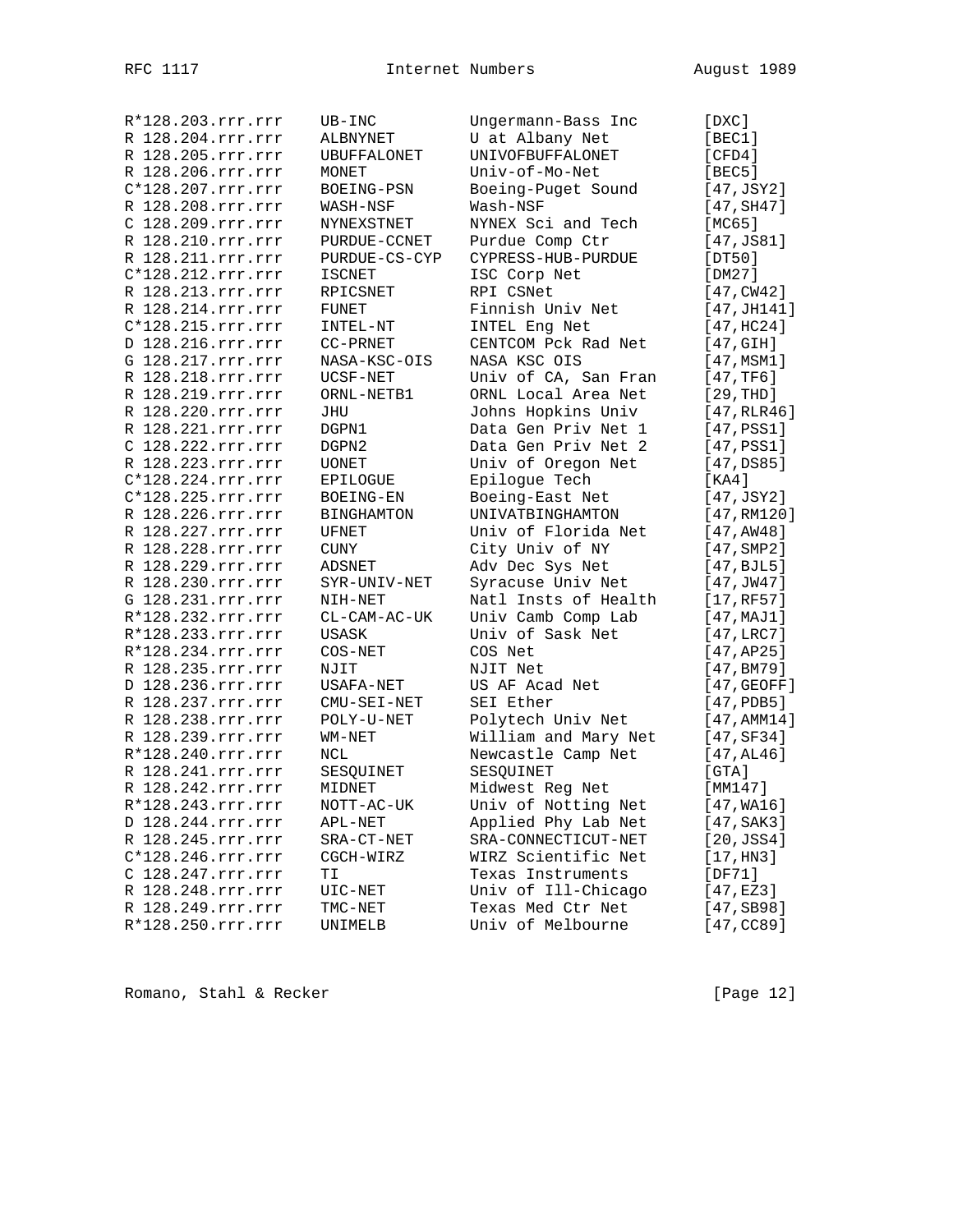| C*128.251.rrr.rrr               | ROCKW-TELEDA                  | Rockwell-Tele          | $[47,$ JCW12]       |
|---------------------------------|-------------------------------|------------------------|---------------------|
| R 128.252.rrr.rrr               | WASHINGTON-U                  | Wash Univ Net          | $[26,$ DGH13]       |
| R 128.253.rrr.rrr               | CCS-NET                       | Cornell Univ Comp Net  | [ $DC126$ ]         |
| R*128.254.rrr.rrr               | FMC-NOD                       | FMC-NOD                | [47,WCW7]           |
| R 128.255.rrr.rrr               | UIOWA                         | Univ of Iowa Camp Net  | [MN54]              |
| 129.0.rrr.rrr                   | Reserved                      | Reserved               | [JBP]               |
| R 129.1.rrr.rrr                 | <b>BGSU</b>                   | Bowling Green State    | [SH71]              |
| R 129.2.rrr.rrr                 | UMD-BOGON-NET                 | UMD Student Net        | [47, LAM1]          |
| R 129.3.rrr.rrr                 | SUNY-OSWEGO-NET SUNY - Oswego |                        | [47, PRT2]          |
| C 129.4.rrr.rrr                 | TRW                           | TRW Info Net           | [47, GGB2]          |
| $R*129.5.rrr.rrr$               | <b>HGCNET</b>                 | HARTFORDGRADCTRGNET    | [46,AG61]           |
| G 129.6.rrr.rrr                 | <b>NBS</b>                    | NBS Net                | $[47, \text{CWH3}]$ |
| R 129.7.rrr.rrr                 | UH-NET                        | Univ of Houston Net    | [47, JH155]         |
| R 129.8.rrr.rrr                 | CSUFRESNO                     | CSUFresno CSci Net     | [47, RP88]          |
| C*129.9.rrr.rrr                 | CHRYSLER-NET                  | CHRYSLER-Int           | [RER20]             |
| R 129.10.rrr.rrr                | NORTHEASTERN-NET              | Northeastern Net       | [47, CJ38]          |
| R*129.11.rrr.rrr                | LEEDS                         | Leeds Univ Net         | [47, AJC11]         |
| R*129.12.rrr.rrr                | UKC                           | UKC Camp Net           | [47, SL55]          |
| R*129.13.rrr.rrr                | LINK                          | Karlsruhe Net          | [47, MR78]          |
| C*129.14.rrr.rrr                | SBINY                         | Salomon Brothers Inc   | [47, BC72]          |
| R 129.15.rrr.rrr                | UOKNOR                        | Univ of Okla, Norman   | [JW136]             |
| R 129.16.rrr.rrr                | CTH-NET                       | Chalmers Univ          | [GL41]              |
| R*129.17.rrr.rrr                | SSED-NET                      | Honeywell-SSED-NET     | [DM147]             |
| C 129.18.rrr.rrr                | NEXT-NET                      | NEXT, Inc Net          | $[47,$ PFK $]$      |
| R 129.19.rrr.rrr                | WESTNET                       | Western Reg Net        | [47, DCMW]          |
| R 129.20.rrr.rrr                | VERDUR                        | <b>VERDUR</b>          | [RN25]              |
| R*129.21.rrr.rrr                | RIT                           | Rochester InstofTech   | [47, CF35]          |
| R 129.22.rrr.rrr                | <b>CWRUNET</b>                | CWRU Camp Net          | [47, JAG3]          |
| R 129.23.rrr.rrr                | SDIO-INTERNET                 | SDIO Wide Area Int     | [47, KDZ]           |
| R 129.24.rrr.rrr                | UNM-CDCN                      | Univ of New Mexico Net | [SM137]             |
| R 129.25.rrr.rrr                | DREXEL                        | Drexel Univ            | [47,RR97]           |
| R*129.26.rrr.rrr                | GMD-DE                        | GMD Net (Germany)      | [47, PMT2]          |
| C*129.27.rrr.rrr                | WEDGE-NET                     | Wedge Comp Net         | [DTH]               |
| 129.28.rrr.rrr                  | Unassigned                    | Unassigned             | [NIC]               |
| D 129.29.rrr.rrr                | <b>USMANET</b>                | US Military Acad Net   | [47, BAT4]          |
| C 129.30.rrr.rrr                | HONEYWELL                     | Honeywell Inc Net      | [47, DB97]          |
| R*129.31.rrr.rrr                | <b>ICNET</b>                  | Imperial College       | [47, LMS8]          |
| R 129.32.rrr.rrr                | TEMPLE                        | Temple Univ Net        | [35, 47, TES16]     |
| R 129.33.rrr.rrr                | IBM                           | IBM Research Net       | $[JP247]$           |
| R 129.34.rrr.rrr                | IBM-WATSON                    | IBM T.J. Watson Net    | [BR92]              |
| R 129.35.rrr.rrr-129.42.rrr.rrr |                               | IBM Research Net       | [JP247]             |
| R 129.43.rrr.rrr                | $NCI - FCRF$                  | Frederick Cancer Net   | [47, WLB5]          |
| $C*129.44.rrr.rrr$              | NYTEL1095NET                  | NYTEL1095NET           | [47, HT12]          |
| $C*129.45.rrr.rrr$              | NYTELNOCNET1                  | NYTELNOCNET1           | [47, J054]          |
| C 129.46.rrr.rrr                | QUALNET                       | QUALCOMM Ether         | [47, TM37]          |
| $C*129.47.rrr.rrr$              | SYTEK-INC                     | Sytek Corp MV          | [AB90]              |
| D 129.48.rrr.rrr                | WPAFB-CDS-NET                 | WPAFB-CDS-Net          | [47, CMC6]          |
| R 129.49.rrr.rrr                | SUNY-SB                       | SUNY at Stony Brook    | [47, JM414]         |

Romano, Stahl & Recker [Page 13]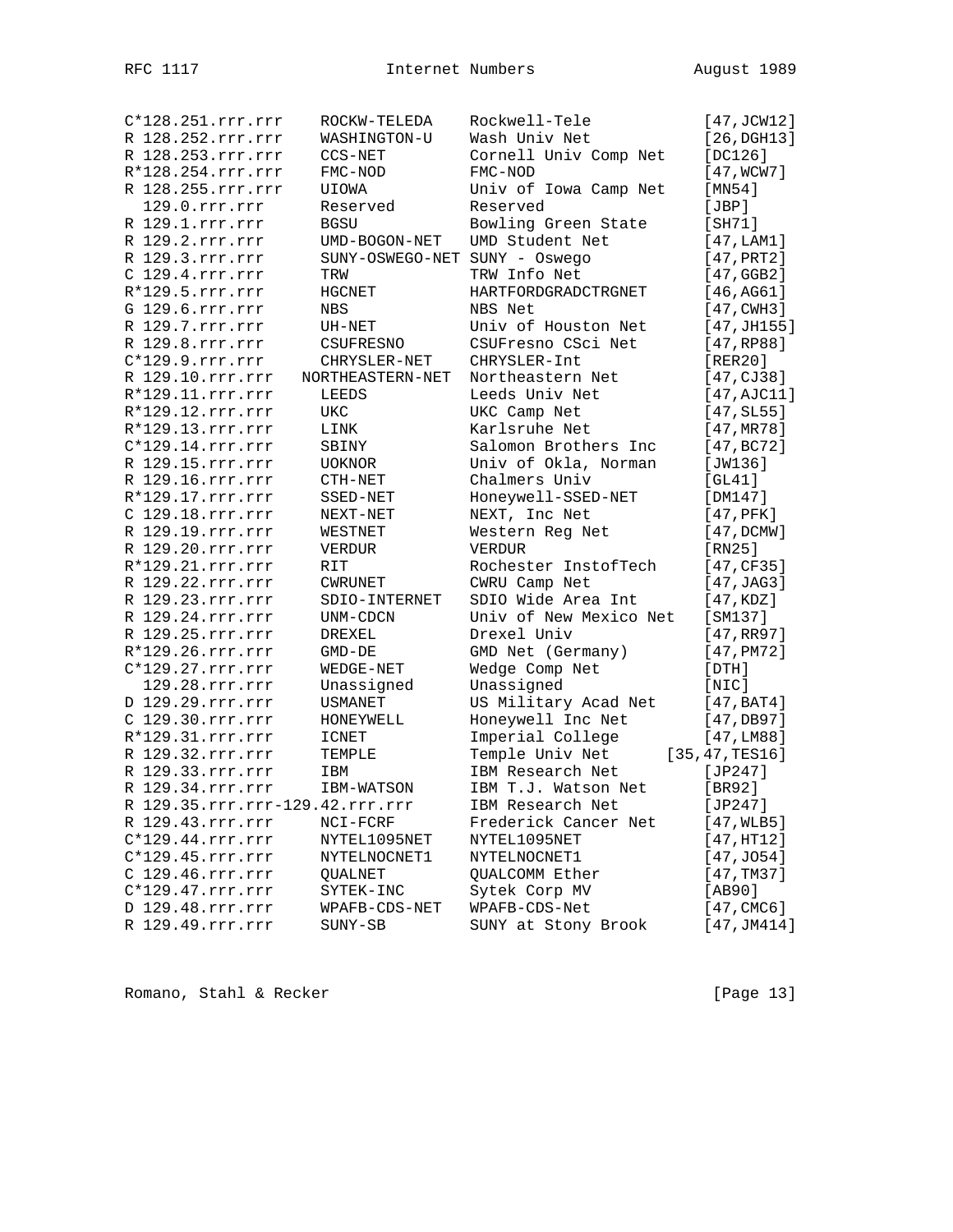| G*129.50.rrr.rrr   | PSCN            | NASA/PSCN TCP/IP       | [BRB8]                |
|--------------------|-----------------|------------------------|-----------------------|
| D 129.51.rrr.rrr   | ESMC-LONS       | SAMTO-ESMC LONS        | $[47, \text{SWR}3]$   |
| D 129.52.rrr.rrr   | WPAFB-LONS      | W. Patt AFB LONS       | [47, SWR3]            |
| D 129.53.rrr.rrr   | HANSCOM         | HANSCOM-NET            | [47,DD63]             |
| D 129.54.rrr.rrr   | WSMC-LONS       | SAMTO-WSMC LONS        | $[47, \texttt{SWR3}]$ |
| R 129.55.rrr.rrr   | LINCOLN-MI      | Lincoln Mach Int Net   | [47,KLS24]            |
| D*129.56.rrr.rrr   | AUXNET-PR       | CAP Pck Rad Net        | [KFS]                 |
| R 129.57.rrr.rrr   | CEBAF           | CEBAF Local Area Net   | [47, RC247]           |
| R*129.58.rrr.rrr   | SRPNET          | Savannah Riv Plt Net   | [47, MJ33]            |
| R 129.59.rrr.rrr   | VANDERBILT      | Vanderbilt Univ        | [EZ8]                 |
| R 129.60.rrr.rrr   | NTT-INET        | NTT Rsch Lab Net       | [26, 47, YS10]        |
| D 129.61.rrr.rrr   | <b>ECONET</b>   | Eqlin Comp Net         | [47, CG1]             |
| R*129.62.rrr.rrr   | BAYLOR          | Baylor Univ Prim Net   | [47, BL31]            |
| R 129.63.rrr.rrr   | ULOWELL         | Univ of Lowell Net     | [47,RS414]            |
| R*129.64.rrr.rrr   | <b>BRANDEIS</b> | Brandeis Univ          | [JSM11]               |
| R 129.65.rrr.rrr   | CALPOLY         | Cal Poly State U-SLO   | [47,ML95]             |
| R 129.66.rrr.rrr   | ASN-NET         | Alabama Super Net      | [33, JRS48]           |
| R*129.67.rrr.rrr   | OXFORDNET       | Oxford Univ Ether      | [47, MH118]           |
| R*129.68.rrr.rrr   | SJU-NET         | St. Joseph's Ether     | [47, JP147]           |
| R*129.69.rrr.rrr   | RUS-NET         | Univ of Stuttgart Net  | [KDM6]                |
| R*129.70.rrr.rrr   | BINET           | Bielefeld Univ Net     | [33, WH64]            |
| R 129.71.rrr.rrr   | WVNET           | West Virginia Net      | [RL104]               |
| R 129.72.rrr.rrr   | UWYO            | Univ of Wyoming Net    | [47, RM177]           |
| C 129.73.rrr.rrr   | <b>SIEMENS</b>  | Siemens Rsch           | [47, MB143]           |
| R 129.74.rrr.rrr   | NOTRE-DAME      | Univ of Notre Dame Net | [MDE3]                |
| C*129.75.rrr.rrr   | MASSCOMP-NET    | MASSCOMP Corp Net      | [47, BDS6]            |
| C*129.76.rrr.rrr   | ROSEMOUNT       | Rosemount Inc          | [47, JW266]           |
| $C*129.77.rrr.rrr$ | OXFORD-TP       | Oxford Trading Part    | [47, KRM5]            |
| R*129.78.rrr.rrr   | SYDNET          | Univ of Sydney Net     | [DP149]               |
| R 129.79.rrr.rrr   | INDIANA-NET     | Indiana Univ Net       | [BS69]                |
| C*129.80.rrr.rrr   | <b>STORTEK</b>  | Storage Tek Corp       | [26, DB162]           |
| R 129.81.rrr.rrr   | TULANE-NET      | Tulane Univ            | $[26,$ JV41]          |
| R 129.82.rrr.rrr   | CSUNET          | Colo State Univ        | [47, SM83]            |
| D 129.83.rrr.rrr   | MITRE-B-NETB    | MITRE-BEDFORD EtherB   | [47, BSW]             |
| C 129.84.rrr.rrr   | $TWG-NET$       | The Wollongong Net     | [TN29]                |
| R 129.85.rrr.rrr   | ROCK            | Rockefeller Univ       | [47, MK38]            |
| C*129.86.rrr.rrr   | SANDERS         | Sanders Assoc, Inc     | [47, RT60]            |
| C 129.87.rrr.rrr   | SLBSDRNET       | Schlumberger SDR Net   | [47, RK75]            |
| R 129.88.rrr.rrr   | IMAG            | Grenoble CS Labs       | [PL37]                |
| R 129.89.rrr.rrr   | MILW-IPNET      | UW-Milwaukee IP Net    | [47, JSL9]            |
| $C*129.90.rrr.rrr$ | INTEVEP         | INTEVEP Net            | [47, RAG6]            |
| R 129.91.rrr.rrr   | ENCORE          | Encore-Marlboro        | $[47, \texttt{IRN}]$  |
| D 129.92.rrr.rrr   | AFIT            | AF Inst of Tech        | [26, DWD20]           |
| R 129.93.rrr.rrr   | HUSKERNET       | UNL Camp Net           | [MM147]               |
| R*129.94.rrr.rrr   | UNSW            | Univ of NSW Net        | [47, PG40]            |
| R 129.95.rrr.rrr   | OREGRADNET      | Oregon Grad Ctr Net    | [JC235]               |
| R*129.96.rrr.rrr   | FLINDERS-UNI    | Flinders Camp Net      | [26, TGN]             |
| R 129.97.rrr.rrr   | UWNET           | Univ of Waterloo Net   | [47,WCWI]             |
|                    |                 |                        |                       |

Romano, Stahl & Recker [Page 14]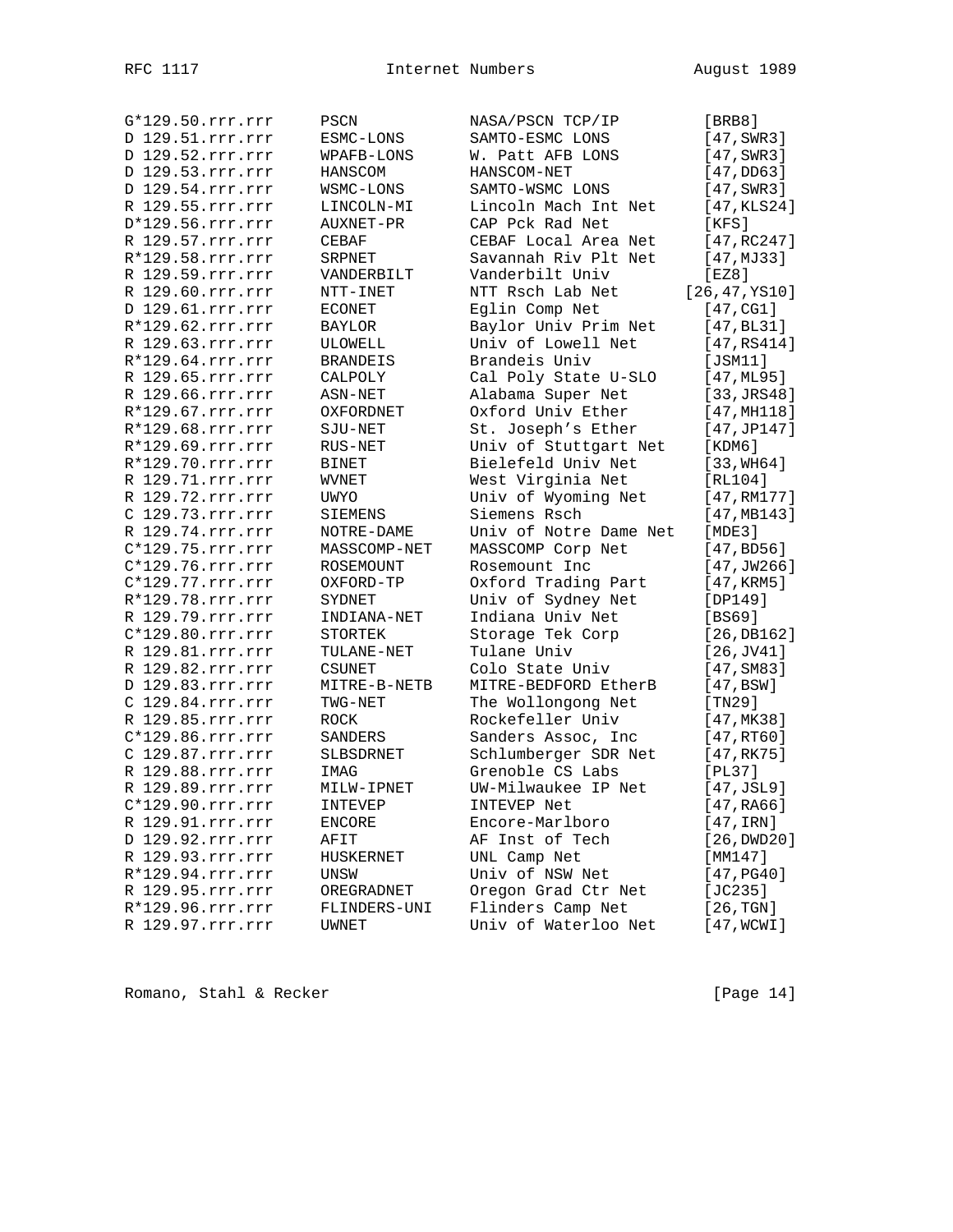| R*129.98.rrr.rrr                  | ALNET              | Albert Einstein College | [47, RNB5]              |
|-----------------------------------|--------------------|-------------------------|-------------------------|
| G 129.99.rrr.rrr                  | $NAS-NET$          | NAS Super Net           | [47, JL52]              |
| R 129.100.rrr.rrr                 | UWO-NET            | U of Western Ontario    | [47, PMS1]              |
| R 129.101.rrr.rrr                 | IDAHO-ENGR         | Idaho Eng/EE            | [WDS11]                 |
| R*129.102.rrr.rrr                 | IRCAM              | IRCAM                   | [MT4]                   |
| C*129.103.rrr.rrr                 | NERV               | Nixdorf Dev Comp Net    | [HG20]                  |
| R 129.104.rrr.rrr                 | POLY               | Polytechnique Net       | [47, GG68]              |
| R 129.105.rrr.rrr                 | NWUNET             | Northwestern Univ Net   | [47, JPD18]             |
| R 129.106.rrr.rrr                 | UTHOUSTON          | UT Houston Components   | [47, LN47]              |
| R 129.107.rrr.rrr                 | UTARLINGTON        | UT Arlington            | [47, RDC36]             |
| R 129.108.rrr.rrr                 | OTS-129-108        | UTOTS Network           | [47, LSV]               |
| R 129.109.rrr.rrr                 | <b>UTGALVESTON</b> | UT Med Branch           | [47, MHz25]             |
| R 129.110.rrr.rrr                 | UTDALLAS           | UT Dallas               | [47, DLL32]             |
| R 129.111.rrr.rrr                 | UTHSCSA            | UT Health Sci Ctr       | [47, C <sub>80</sub> ]  |
| R 129.112.rrr.rrr                 | <b>UTSWMED</b>     | UT Southwest Med Ctr    | [47, VSS0]              |
| R 129.113.rrr.rrr                 | OTS-129-113        | UTOTS Network           | [47, LSV]               |
| R 129.114.rrr.rrr                 | UTCCSPRD           | UT MD Anderson Ctr      | [47,MM352]              |
| R 129.115.rrr.rrr                 | OTS-129-115        | UTOTS Network           | [47, LSV]               |
| R 129.116.rrr.rrr                 | CHPCHYPERHOSE      | UT Ctr High Perf Comp   | [47, WLJ7]              |
| R 129.117.rrr.rrr                 | THENETMN           | THENETMN                | [47, LSV]               |
| R 129.118.rrr.rrr                 | TTUNET             | Texas Tech Univ         | [47, JS450]             |
| R 129.119.rrr.rrr                 | SOUTHMETHUNIV      | Southern Methodist U    | [47, LSV]               |
| R 129.120.rrr.rrr                 | UNTEXAS            | North Texas State Univ  | [47, BB194]             |
| R 129.121.rrr.rrr                 | NMTECHNET          | New Mexico Technet      |                         |
| C 129.122.rrr.rrr                 |                    |                         | [47,IMK1]               |
| R 129.123.rrr.rrr                 | PRIME              | PRIME Comp Inc          | [RLU3]                  |
|                                   | USU                | USU                     | [47, RLR36]             |
| C 129.124.rrr.rrr                 | <b>GMRLNET</b>     | Gen Motors Rsch         | [47,LR44]               |
| R*129.125.rrr.rrr                 | RUGNET             | RUG Univ Net            | [47, HH37]              |
| C 129.126.rrr.rrr                 | KODAK              | KODAK Net               | [47,DM269]              |
| R*129.127.rrr.rrr                 | ADELAIDE-UNI       | Univ Adelaide Net       | [47, JB254]             |
| R*129.128.rrr.rrr                 | U-ALBERTA          | Univ of Alberta Net     | [47, S5131]             |
| R*129.129.rrr.rrr                 | PSI-ETHER          | PSI Camp Net            | [47, B <sub>H103]</sub> |
| R 129.130.rrr.rrr                 | KSUNET             | KSU Camp Net            | [BAV]                   |
| D 129.131.rrr.rrr                 | NWCNET             | NAVWPNCENNET            | [47,EG17]               |
| R*129.132.rrr.rrr                 | ETH-ETHER          | ETH/UNIZH Camp Net      | [28, MA63]              |
| R 129.133.rrr.rrr                 | WESNET             | Wesleyan Univ Net       | [47,JGD1]               |
| C*129.134.rrr.rrr                 | HCSD-NET           | Harris Comp Net         | [47,DR49]               |
| C*129.135.rrr.rrr                 | INGR               | Intergraph Corp Net     | [26,GS91]               |
| R*129.136.rrr.rrr                 | NRCJ               | NRC-JAPAN Net           | [47,MS195]              |
| R 129.137.rrr.rrr                 | UN-OF-CINCI        | Univ of Cincinnati      | [47, RB253]             |
| R 129.138.rrr.rrr                 | NMTECH             | New Mexico Tech         | [47, MJA14]             |
| D 129.139.rrr.rrr                 | PICANET            | Pica Arsenal LAN        | [47,RFD1]               |
| R 129.140.rrr.rrr                 | NSFNET-BB          | NSFNET-BACKBONE         | [HWB]                   |
| D 129.141.rrr.rrr                 | <b>GAFSNET</b>     | Gunter AFS X.25 Net     | [BPW1]                  |
| R 129.142.rrr.rrr                 | DENET              | Danish Net              | [JPS21]                 |
| R*129.143.rrr.rrr                 | BELWUE             | Baden-Wuertemberg Ext   | [CL80]                  |
| C 129.144.rrr.rrr-129.159.rrr.rrr |                    | Sun Microsystems, Inc   | [47, B <sub>N4</sub> ]  |
| R*129.160.rrr.rrr                 | SOLARIUM           | The Radian Net          | [47,JL152]              |

Romano, Stahl & Recker [Page 15]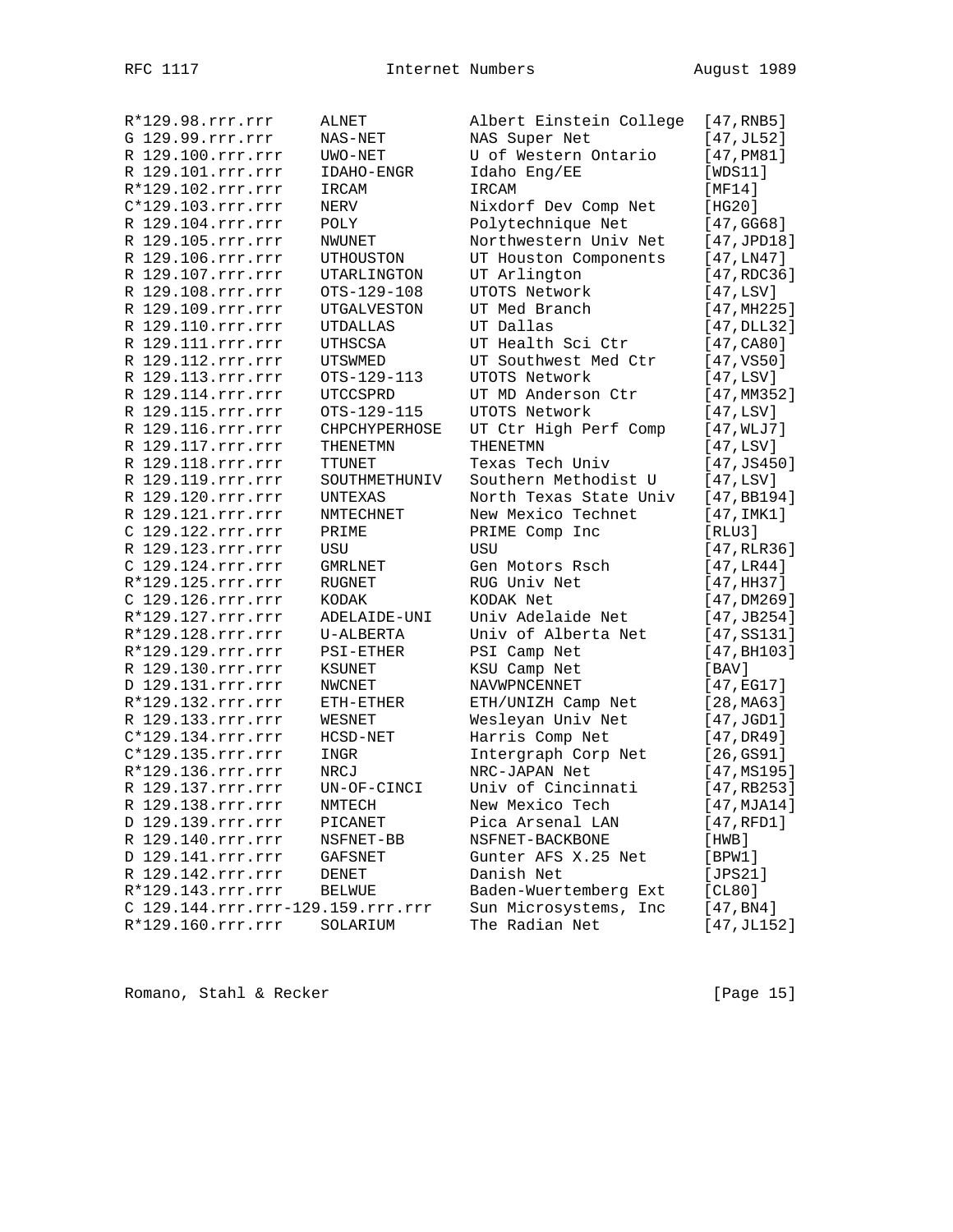| R*129.161.rrr.rrr | HGCGNET                           | HARTFORDGRADCTRGNET    | [46,AG61]             |
|-------------------|-----------------------------------|------------------------|-----------------------|
| R 129.162.rrr.rrr | SWRI-NET                          | SW Rsch Inst Net       | [FF20]                |
| G*129.163.rrr.rrr | NASA-JSCSSE                       | NASA JSC Space Sta     | [21, DGL4]            |
| G*129.164.rrr.rrr | NASA-SSPOSSE                      | NASA SSPO Space Sta    | $[21, \text{DGL4}]$   |
| G*129.165.rrr.rrr | NASA-GSFCSSE                      | NASA GSFC Space Sta    | $[21, \mathtt{DGL4}]$ |
| G*129.166.rrr.rrr | NASA-JFKSSE                       | NASA JFK Space Sta     | [21, DGL4]            |
| G*129.167.rrr.rrr | NASA-MSFCSSE                      | NASA MSFC Space Sta    | [21, DGL4]            |
| G*129.168.rrr.rrr | NASA-LRCSSE                       | NASA LRC Space Sta     | $[21, \text{DGL4}]$   |
| R*129.169.rrr.rrr | ENG-CAM-UK                        | Eng, Cambridge, UK     | [47, JMRM]            |
| R 129.170.rrr.rrr | DART-ETHER                        | Dartmouth Ether        | [SC59]                |
| R 129.171.rrr.rrr | MIAMI                             | Univ of Miami          | [47, HWP2]            |
| R 129.172.rrr.rrr |                                   | Rockwell Intl Corp     | [TGS6]                |
| R*129.173.rrr.rrr | ROK                               | Dalhousie Univ Net     |                       |
|                   | <b>DALNET</b>                     |                        | [47, JS338]           |
| R 129.174.rrr.rrr | MASONET                           | The GMU Univ           | [47, TH15]            |
| R 129.175.rrr.rrr | PARIS-SUD                         | Paris-Sud-Orsay        | [RD104]               |
| R 129.176.rrr.rrr | MAYO                              | Mayo Med Rsch Net      | [47, GB125]           |
| R 129.177.rrr.rrr | BERGEN-NET                        | Norwegian Academic Net | [47,PS27]             |
| R 129.178.rrr.rrr | NORWAY-TWO                        | Norwegian Academic Net | [47, PS27]            |
| C*129.179.rrr.rrr | CDCNET-PROD                       | CDC Corp Net           | [RAM57]               |
| R*129.180.rrr.rrr | UNE-CAMPUS                        | UNE Camp Lan           | [47, GS119]           |
| C*129.181.rrr.rrr | LV-BULL                           | Louveciennes Bull      | [OD8]                 |
| C*129.182.rrr.rrr | $CL-BULL$                         | Les Clayes Bull        | [JPW11]               |
| C*129.183.rrr.rrr | EC-BULL                           | Echirolles Bull        | [JPC17]               |
| C*129.184.rrr.rrr | PR-BULL                           | Gambetta Bull          | [FH35]                |
| C*129.185.rrr.rrr | MY-BULL                           | Massy Bull             | [MQ7]                 |
| R 129.186.rrr.rrr | <b>CYCLONENET</b>                 | ISU Cyclone Net        | [47, RD108]           |
| R*129.187.rrr.rrr | BAVARIAN-NET                      | Bavarian Univ Net      | [47,WS94]             |
| R 129.188.rrr.rrr | MOTOROLA                          | Motorola Engineernet   | [47, CC99]            |
| R 129.189.rrr.rrr | ICONET-ORC                        | Olivetti Rsch Net      | [47, DAVE]            |
| D 129.190.rrr.rrr | <b>ASECC</b>                      | ASECC Facilities Net   | [RT114]               |
| C 129.191.rrr.rrr | NSCO                              | Net Sys Corp           | [GS123]               |
| C 129.192.rrr.rrr | $ACC-NET$                         | ACC Int Net            | [AB20]                |
| C 129.193.rrr.rrr |                                   | TRW Elec and Def Net   | [47, MM313]           |
| R*129.194.rrr.rrr | TRW-ED-NET                        | Univ of Geneva-Ctr     |                       |
|                   | UNIGE-CENTER                      |                        | [17, A S 1 16]        |
| R*129.195.rrr.rrr | UNIGE-HOP                         | Univ of Geneva-Hosp    | [17, A S 1 16]        |
| C*129.196.rrr.rrr | JOHN-FLUKE                        | John Fluke Net         | [26, JS210]           |
| C*129.197.rrr.rrr | LMSC-CNU                          | LMSC Net Utility       | [DD112]               |
| D 129.198.rrr.rrr | ELAN                              | Edwards AFB LAN        | [26,DDK1]             |
| R 129.199.rrr.rrr | ENS-NET                           | FNET-ENS-ULM           | $[47,$ JV53]          |
| D*129.200.rrr.rrr | DAC-BACK-NET                      | DAC Co Backbone        | [RAY4]                |
|                   | C*129.201.rrr.rrr-129.204.rrr.rrr | GE-Internet            | [47, JEB50]           |
| R 129.205.rrr.rrr | CDCNET                            | Control Data Net       | [47, JAW34]           |
| R*129.206.rrr.rrr | $HD-NET$                          | Heidelberg Net         | [LB110]               |
| R 129.207.rrr.rrr | PVAMU-NET                         | Prairie View Univ Net  | [FE6]                 |
| R*129.208.rrr.rrr | BIRMINGHAM                        | Univ of Birmingham     | [47, RJH37]           |
| D 129.209.rrr.rrr | <b>BRLNETS</b>                    | BRL Net                | $[$ DET $]$           |
| R*129.210.rrr.rrr | SCU-NET                           | San Clara Univ Net     | [WD27]                |
| C*129.211.rrr.rrr | ISCS-NET                          | ISC Sys Int            | [26,DS59]             |

Romano, Stahl & Recker [Page 16]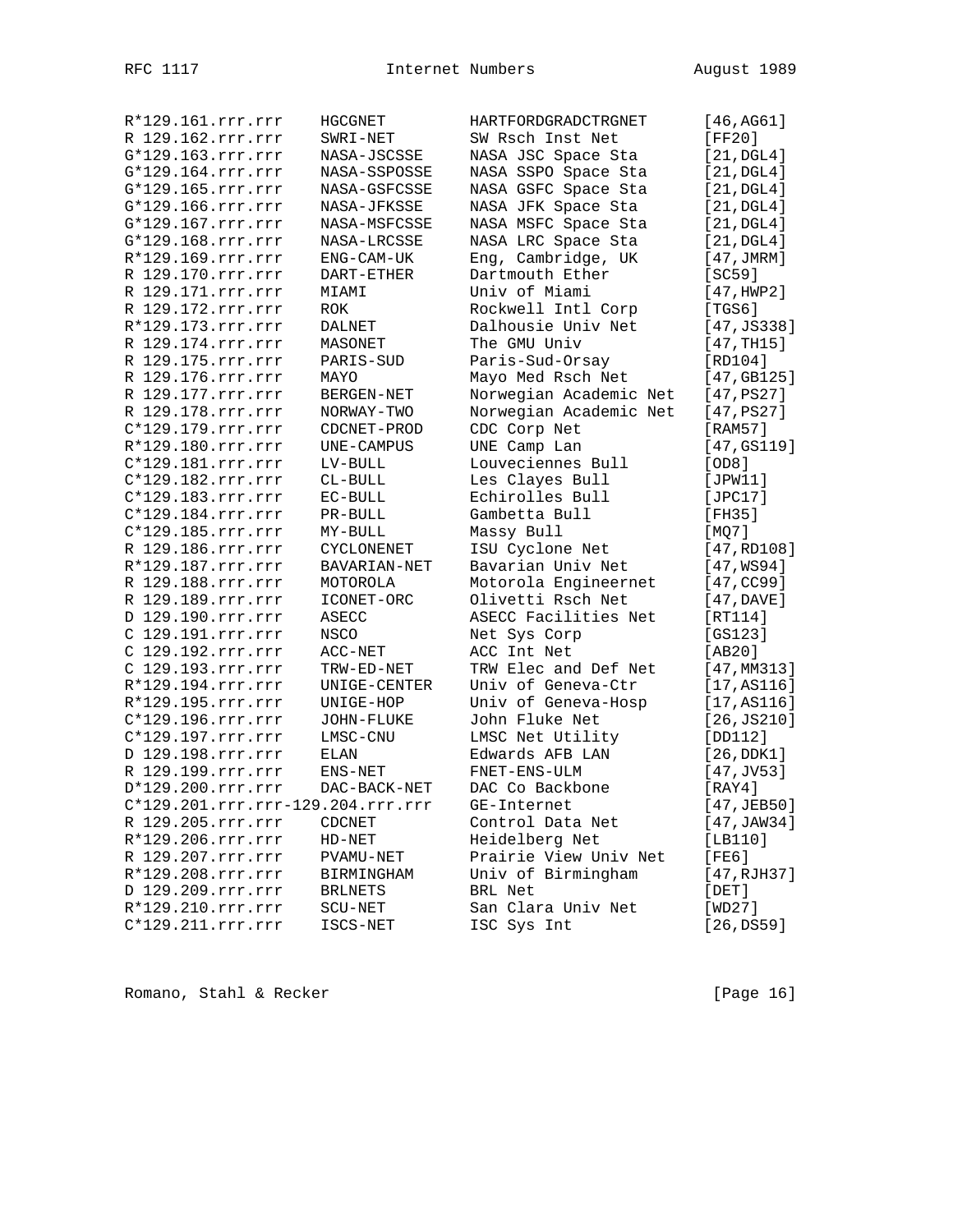| R*129.212.rrr.rrr                 | AMDAHL-UTS            | Amdahl UTS Soft Grp    | [47, GAM8]          |
|-----------------------------------|-----------------------|------------------------|---------------------|
| C 129.213.rrr.rrr                 | <b>BRIDGE</b>         | Bridge Comms           | [47, JW196]         |
| C*129.214.rrr.rrr                 | PYRAMID-TECH          | Pyramid Tech Net       | [47, ER76]          |
| R*129.215.rrr.rrr                 | EU-NET                | Edinburgh Univ         | [26, WSC5]          |
| R 129.216.rrr.rrr                 | NRC-NET               | NRC Dev Net            | [47,1HM]            |
| R*129.217.rrr.rrr                 | UNIDO-LAN             | UniDo Camp Net         | [47, RV32]          |
| R*129.218.rrr.rrr                 | UNISYS-SP             | Unisys Sperry Park     | [47, SJD10]         |
| R 129.219.rrr.rrr                 | ASU-NET               | Arizona State Net      | [47, AC85]          |
| C*129.220.rrr.rrr-129.227.rrr.rrr |                       | UNISYS NET2            | [47, CC129]         |
| C*129.228.rrr.rrr                 | WESTINGHOUSE          | WESTINGHOUSE IP Net    | [47, CWR4]          |
| G 129.229.rrr.rrr                 | USA-CECER             | US Army Corps of Eng   | [47, DB186]         |
| C*129.230.rrr.rrr                 | AMOCO                 | Amoco Rsch Comp Net    | [SG83]              |
| C*129.231.rrr.rrr                 | DIGICOMM-NET          | Dig Comm Int Net       | [47, WF42]          |
| R*129.232.rrr.rrr                 | <b>BITNET</b>         | BITNET II Backbone     | [LCV]               |
| R*129.233.rrr.rrr                 | FHG-IAO               | IAO Int Net            | $[47,$ DW139]       |
| R*129.234.rrr.rrr                 | DURHAM                | Durham Camp Net        | [47, JC288]         |
| R 129.235.rrr.rrr                 | <b>SRCNET</b>         | Honeywell SRC Net      | $[47, \text{CRT4}]$ |
| R 129.236.rrr.rrr                 | LDGO-NET              | LAMONT-DOHERTY-NET     | [47, RGB14]         |
| R 129.237.rrr.rrr                 | JAYHAWKNET            | KU Camp Nets           | [DN32]              |
| R 129.238.rrr.rrr                 | AFWL-NET              | AF Weapons Lab Net     | [CF57]              |
| G*129.239.rrr.rrr                 | HI-CFSG               | HI Flight Sys          | [47, LP71]          |
| R 129.240.rrr.rrr                 | <b>UIONET</b>         | Univ Olso Net          | [47, JT122]         |
| R 129.241.rrr.rrr                 | UNITNET               | Univ Trondheim Net     | [47, HE15]          |
| R 129.242.rrr.rrr                 | UIBNET                | Univ Bergen Net        | [47, JT122]         |
| G*129.243.rrr.rrr                 | MMAGNET               | Martin Marietta        | [47, DR137]         |
| R 129.244.rrr.rrr                 | KEHNET                | Comp Sci and Eng Ether | [PLH8]              |
| C*129.245.rrr.rrr                 | PAC-BELL              | Pacific Bell           | $[47,$ DSP11]       |
| D 129.246.rrr.rrr                 | IDA                   | IDA HQ Net             | [47, B S 157]       |
| R 129.247.rrr.rrr                 | DFVRL-NET             | DFVLR-Rsch-NET         | [47, CR24]          |
| C 129.248.rrr.rrr                 | APOLLO                | Apol Corp Net          | [NM31]              |
| R*129.249.rrr.rrr                 | FX-DEV-NET2           | FX Allareas-10MB       | [47,HH45]           |
| R 129.250.rrr.rrr                 | PRPNET                | PA Rsch Net            | [47, BE6]           |
| D 129.251.rrr.rrr                 |                       | Base-Support-Net       | [LA55]              |
| R*129.252.rrr.rrr                 | SLAN-BSN<br>SCAROLINA | SC Rsch Net            | [26, AY11]          |
| C*129.253.rrr.rrr                 | WESDIGCO              | Western Dig Net        | [26, 47, SD78]      |
| R*129.254.rrr.rrr                 | ETRI                  | ETRI Comp Net          | [47, KH74]          |
| 129.255.rrr.rrr                   | Reserved              | Reserved               | [JBP]               |
| 130.0.rrr.rrr                     | Reserved              | Reserved               |                     |
| C*130.1.rrr.rrr-130.10.rrr.rrr    |                       |                        | [JBP]               |
|                                   |                       | Boeing Nets            | [26, DJB34]         |
| G 130.11.rrr.rrr                  | <b>GEORES</b>         | GEONET-RESTON          | [JRF]               |
| $R*130.12.rrr.rrr$                | ORNET                 | Ontario Rsch Net       | [DG110]             |
| C 130.13.rrr.rrr                  | USWEST                | US West                | [47, DCM20]         |
| G 130.14.rrr.rrr                  | NLM-ETHER             | NLM Local Area Net     | [47, JAI]           |
| R 130.15.rrr.rrr                  | QUEENSU               | Queen's Univ           | [47, A H81]         |
| D 130.16.rrr.rrr                  | BCN                   | BRdband Cable Net      | [47, JRC27]         |
| R 130.17.rrr.rrr                  | CSUSTAN               | Cal State Stanislaus   | [47, TC84]          |
| R 130.18.rrr.rrr                  | MSSTATE               | Miss State Univ Net    | [26, MR137]         |
| C*130.19.rrr.rrr                  | PGE                   | Pacific Gas & Elec     | [47,AC96]           |

Romano, Stahl & Recker [Page 17]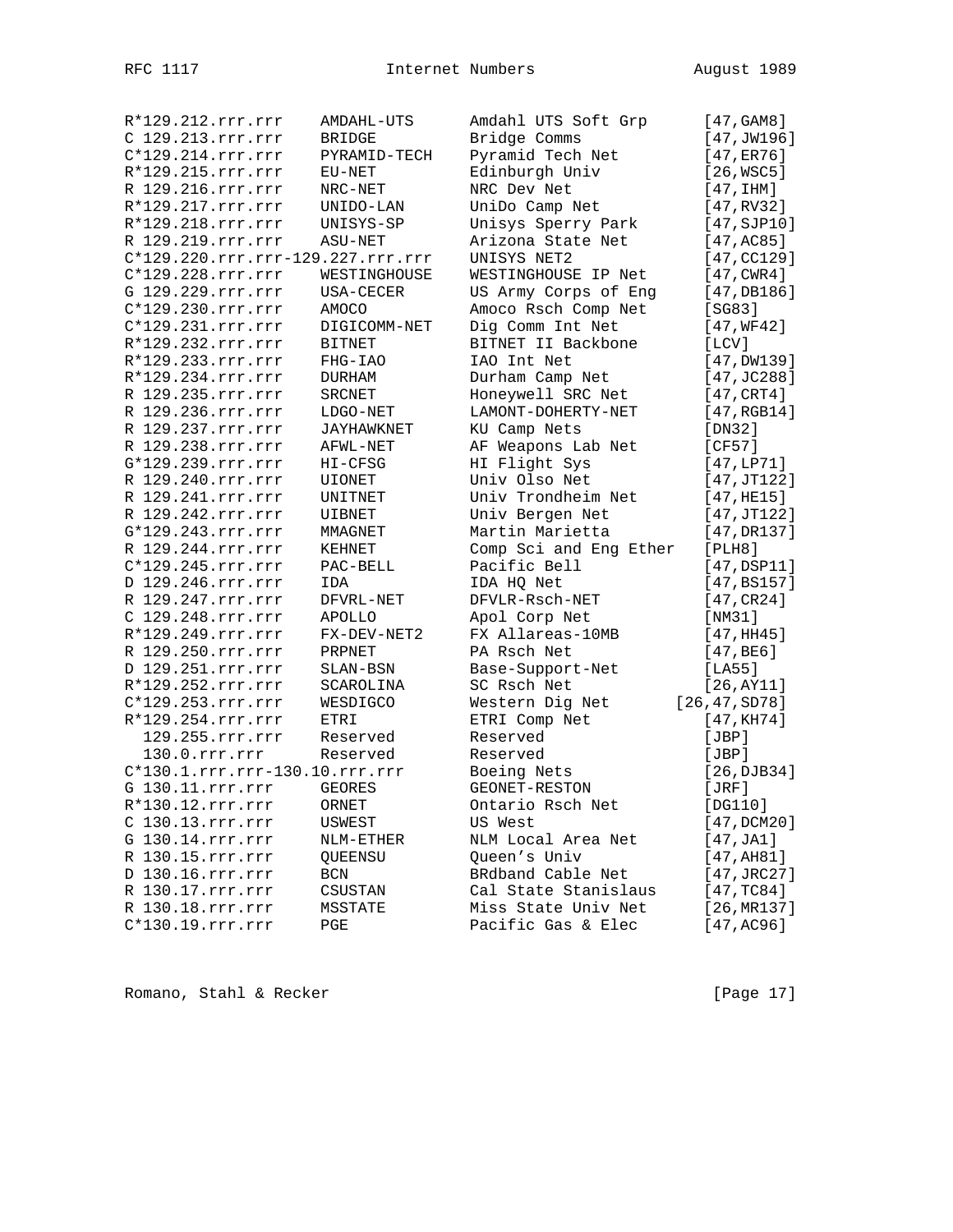| G 130.20.rrr.rrr                | PNLNET             | Pacific NW Lab Net      | $[47, \text{SCT2}]$  |
|---------------------------------|--------------------|-------------------------|----------------------|
| $C*130.21.rrr.rrr$              | PRIME-CV           | Prime/CompVision        | [RLU3]               |
| D 130.22.rrr.rrr                | DCA-RESTON         | DCA-Reston Area Net     | [AR57]               |
| C*130.23.rrr.rrr-130.32.rrr.rrr |                    | Hewlett-Packard         | [DCL10]              |
| R 130.33.rrr.rrr                | SARNOFF            | DSRC Net                | [47, RJP23]          |
| R*130.34.rrr.rrr                | TAINS              | Tohoku Univ Net         | [47, YK3]            |
| C*130.35.rrr.rrr                | ORACLE-CORP        | Oracle Corp Net         | [47,DAA14]           |
| $C*130.36.rrr.rrr$              | ABBOTT             | ABBOTT Labs             | [JES55]              |
| R*130.37.rrr.rrr                | VU-NET             | VU Int                  | [47, HVS1]           |
| C 130.38.rrr.rrr                | $MDC-NET$          | MDC Nets Gw             | [26, KRH4]           |
| R 130.39.rrr.rrr                | TIGERLAN           | LSU Camp Ether          | [47,CFB1]            |
| G*130.40.rrr.rrr                | JSC-RTDS           | JSC Realtime Data       | [47, SW114]          |
| R 130.41.rrr.rrr                | ATD-NET            | ATD to Camp Net         | [47, TS14]           |
| R 130.42.rrr.rrr                | BOERESNET          | Boeing Rsch Net         | [26, GK44]           |
| C 130.43.rrr.rrr                | APPLE-NET          | Apple Test and Eng Net  | [47, HK24]           |
| R 130.44.rrr.rrr                | AMS                | American Math Society   | $[47,$ SBW4 $]$      |
| C*130.45.rrr.rrr                | RACAL-MILGO        | Racal-Milgo Net         | $[47, \text{JC}314]$ |
| D 130.46.rrr.rrr                | DTRC-B1-NET        | DTRC Net                | [47, RWT2]           |
| G*130.47.rrr.rrr                | WISDOT             | Wisconsin DOT           | [26, JRJ12]          |
| $C*130.48.rrr.rrr$              | ATT-DDO            | ATT-Doc Dev Org         | [47, CWM17]          |
| R 130.49.rrr.rrr                | U-PITT             | Univ of Pittsburgh Net  | [26,DS247]           |
| C 130.50.rrr.rrr                | RISC-NET           | Rockwell Sci Ctr        | [47, WAG5]           |
| C*130.51.rrr.rrr                | VIEW-ENG           | View TCP/IP Net         | [CM144]              |
| C*130.52.rrr.rrr                |                    | WEARGUARD               |                      |
|                                 | WEARGUARD          |                         | [26, PP62]           |
| D 130.53.rrr.rrr                | <b>AFOTECPCNET</b> | AFOTECPCNet             | [EEL2]               |
| $R*130.54.rrr.rrr$              | JAPAN-B1           | Japan Inet              | [JM292]              |
| G*130.55.rrr.rrr                | LANL-SINET         | LANL Secure Inter-Net   | [47, PCW]            |
| R*130.56.rrr.rrr                | ANUNET             | Australian Nat Univ     | [GH105]              |
| C 130.57.rrr.rrr                | EXCELAN            | Excelan Hdqtrs Net      | [47, TS107]          |
| R 130.58.rrr.rrr                | SWARTHMORE         | Swarthmore Net          | [47, JB360]          |
| R*130.59.rrr.rrr                | SWITCH             | SWITCH Services         | [47, PG60]           |
| R*130.60.rrr.rrr                | UNIZH              | Univ of Zurich          | [47, GP88]           |
| R*130.61.rrr.rrr                | BBN-SYSENGRB       | BBN-SYSENG-TESTLABB     | [DW159]              |
| C*130.62.rrr.rrr                | MIPSNET            | MIPS Net                | [47, DK101]          |
| R 130.63.rrr.rrr                | YORKU              | York Univ Net           | [26, 47, ER61]       |
| R*130.64.rrr.rrr                | TUFTSU             | Tufts Univ Net          | [47, KR69]           |
| R*130.65.rrr.rrr                | SJSU-NET           | San Jose State Net      | [47,HB76]            |
| R*130.66.rrr.rrr                | RIVE               | Reseau Info Val Erdre   | [CE42]               |
| $C*130.67.rrr.rrr$              | NORSK-DATA         | ND Co Net               | [AH89]               |
| R 130.68.rrr.rrr                | <b>MSCNET</b>      | Montclair State College | [MLT10]              |
| R*130.69.rrr.rrr                | UTOKYO-NET         | Univ of Tokyo Net       | [47,JM292]           |
| R*130.70.rrr.rrr                | USL                | USL Camp Net            | [47, SJM9]           |
| R 130.71.rrr.rrr                | STOLAF             | St. Olaf College        | [47, CR127]          |
| R*130.72.rrr.rrr                | LSTC-NET           | Lockheed STC Net        | [DC211]              |
| R*130.73.rrr.rrr                | ZIB                | ZIB-Berlin              | [26,HB79]            |
| R 130.74.rrr.rrr                | OLEMISS            | Univ of Mississippi     | [47, EFH6]           |
| R*130.75.rrr.rrr                | RRZN               | RRZN-Univ of Hannover   | [26,RO44]            |
| C*130.76.rrr.rrr                | BE-NET             | Boeing Elec Net         | [KRF5]               |

Romano, Stahl & Recker [Page 18]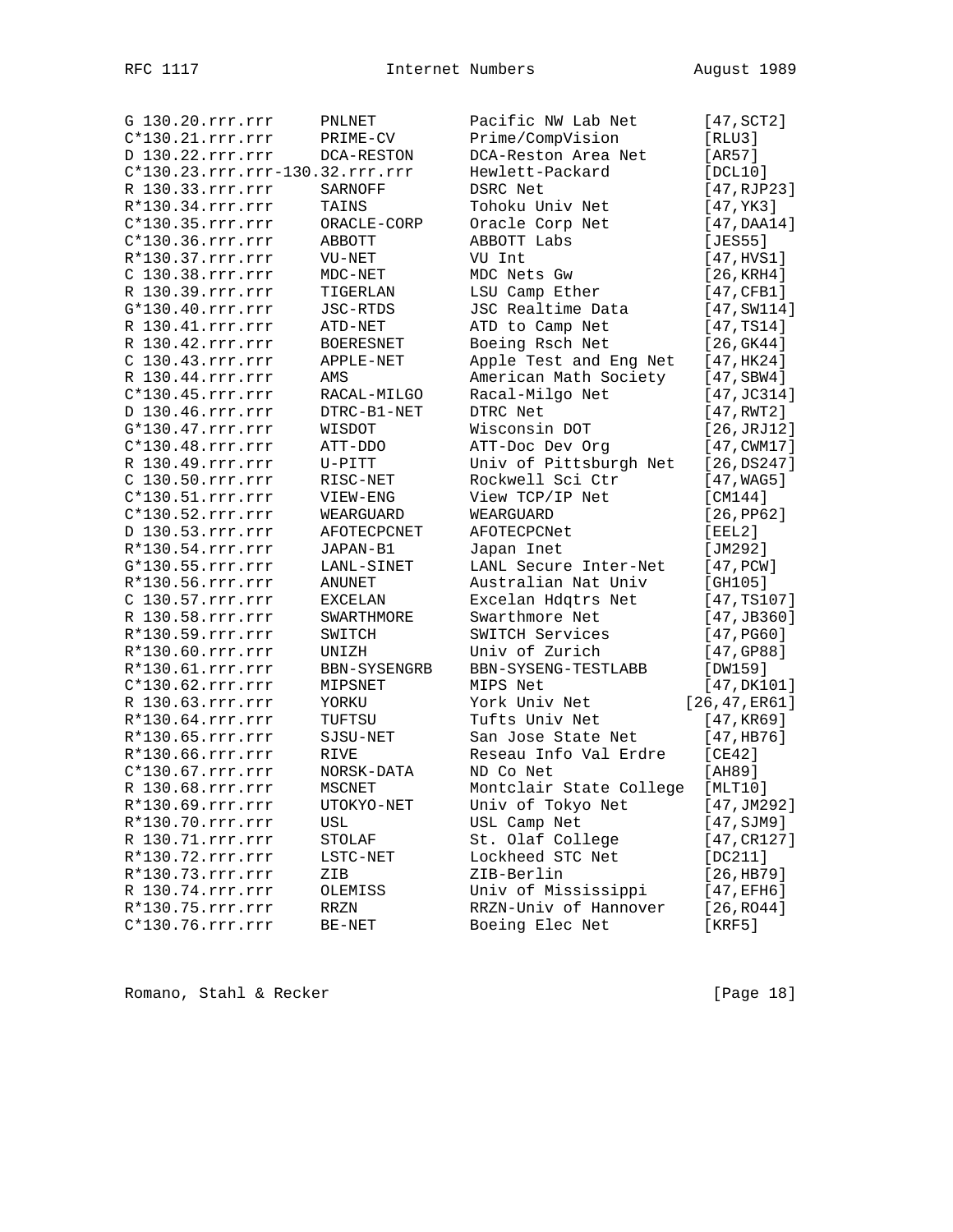| C*130.77.rrr.rrr   | CH <sub>2M</sub>  | CH2M Hill              | [RR156]             |
|--------------------|-------------------|------------------------|---------------------|
| C*130.78.rrr.rrr   | BAZIS             | BAZIS ZIS              | [26, CVG1]          |
| R*130.79.rrr.rrr   | OSIRIS            | Univ Rsch Strasbourg   | [26, JP207]         |
| $C*130.80.rrr.rrr$ | <b>CHRON</b>      | Houston Chronicle      | $[JC333]$           |
| C 130.81.rrr.rrr   | NYTEL-BB-1        | NYTEL Backbone 1       | [47, S5110]         |
| R*130.82.rrr.rrr   | UNISG             | Univ of St. Gallen     | [47, PG62]          |
| R*130.83.rrr.rrr   | THD-NET           | TH-Darmstadt-Net       | [47, HH50]          |
| R*130.84.rrr.rrr   | CIRCE             | CIRCE-NET              | [CM156]             |
| R 130.85.rrr.rrr   | UMBCNET           | UMBC Net               | [47, KP45]          |
| R*130.86.rrr.rrr   | CSUSAC            | Cal State Univ         | [47,DS259]          |
| R*130.87.rrr.rrr   |                   |                        |                     |
|                    | JP-HEPNET         | Japanese Hepnet        | [YB4]               |
| R*130.88.rrr.rrr   | MANNET            | UMRCC Local Net        | [47, PML15]         |
| R*130.89.rrr.rrr   | UTNET             | Utwente Net            | [26, GAM32]         |
| R 130.90.rrr.rrr   | MATHERAFBNET      | Mather AFB X.25 Net    | [SF46]              |
| R 130.91.rrr.rrr   | UPENN-SUBNET      | UPenn Subnetted        | [47,JDH29]          |
| R*130.92.rrr.rrr   | UNIBE             | Univ of Berne          | [47,FB61]           |
| R 130.93.rrr.rrr   | FERNWOODNET2      | Fernwood Local Net     | $[47, \text{GEOF}]$ |
| R 130.94.rrr.rrr   | <b>JVNCNET</b>    | JVNCNET Phase II       | [SH37]              |
| R*130.95.rrr.rrr   | UWA-NET           | Univ of W. Australia   | [GH108]             |
| C*130.96.rrr.rrr   | SDCAPOL           | SAS Data Ctr - Cary    | [RB520]             |
| G*130.97.rrr.rrr   | <b>DOERLNET</b>   | DOE Richland Net       | $[47,$ DES $41]$    |
| R*130.98.rrr.rrr   | FNET-EDF          | Electricite de France  | [MD127]             |
| R 130.99.rrr.rrr   | NET-3M            | 3M Net                 | [47, BR79]          |
| C*130.100.rrr.rrr  | ERICSSON          | Ericsson Inter Net     | [47, B S 156]       |
| R 130.101.rrr.rrr  | <b>UAKRON</b>     | Univ of Akron Rsch Net | [26, DK112]         |
| R*130.102.rrr.rrr  | UQNET             | Univ of Qld Net        | [47, AKH5]          |
| C*130.103.rrr.rrr  | LOTUS             | Lotus Dev Net          | [RMF2]              |
| R*130.104.rrr.rrr  | UCLOUVAIN         | Univ Cath de Louvain   | [ML129]             |
| R 130.105.rrr.rrr  | OSF               | Open Soft Foundation   | $[26, \text{CTC5}]$ |
|                    |                   |                        |                     |
| R*130.106.rrr.rrr  | LLNL-CLOSED       | LLNL Closed Labnet     | $[26,$ DW164]       |
| R 130.107.rrr.rrr  | SRI-CSL-NET-2     | CSL Exp Net            | $[47,$ DLE6]        |
| R*130.108.rrr.rrr  | WRIGHT-STATE      | WSU Camp Int           | [47, JLS45]         |
| R 130.109.rrr.rrr  | NCSC-NET          | Naval Coastal Sys Ctr  | [26, BB134]         |
| C*130.110.rrr.rrr  | CENET             | CE Corp Net            | [47, JC347]         |
| R*130.111.rrr.rrr  | UMAINE-SYS        | Univ of Maine Sys      | [47,IKA]            |
| R*130.112.rrr.rrr  | ECN-NLERF         | ECN Petten IPnet       | [47, MB203]         |
| R 130.113.rrr.rrr  | MCMASTER          | McMaster Univ          | [47, CB162]         |
| D 130.114.rrr.rrr  | APGNET            | APG Net                | [VC5]               |
| R*130.115.rrr.rrr  | <b>EURNET</b>     | EUR-Net                | [IJD1]              |
| R*130.116.rrr.rrr  | CSIRO-DMT         | CSIRO Man Tech Net     | [47, MJ65]          |
| R 130.117.rrr.rrr  | NYSER2            | NYSERNET2              | [47, MS9]           |
| G 130.118.rrr.rrr  | GEOMEN            | GEONET-MENLO           | $[$ PWM $]$         |
| C*130.119.rrr.rrr  | RTECH             | Rel Tech Net           | [DA73]              |
| R*130.120.rrr.rrr  | UNITOUL           | Univ of Toulouse       | [DI11]              |
| D*130.121.rrr.rrr  | BOEING747NET      | BOEING-747-Net         | [33, GK44]          |
| D*130.122.rrr.rrr  | <b>BOEINGAERO</b> | BOEING-AERO-STAR       | [33, GK44]          |
| R*130.123.rrr.rrr  | MASSEY            | Massey Univ            | [26, JW254]         |
|                    |                   |                        |                     |
| D*130.124.rrr.rrr  | HI-DSG            | Honeywell-DSG          | [47, MW135]         |

Romano, Stahl & Recker [Page 19]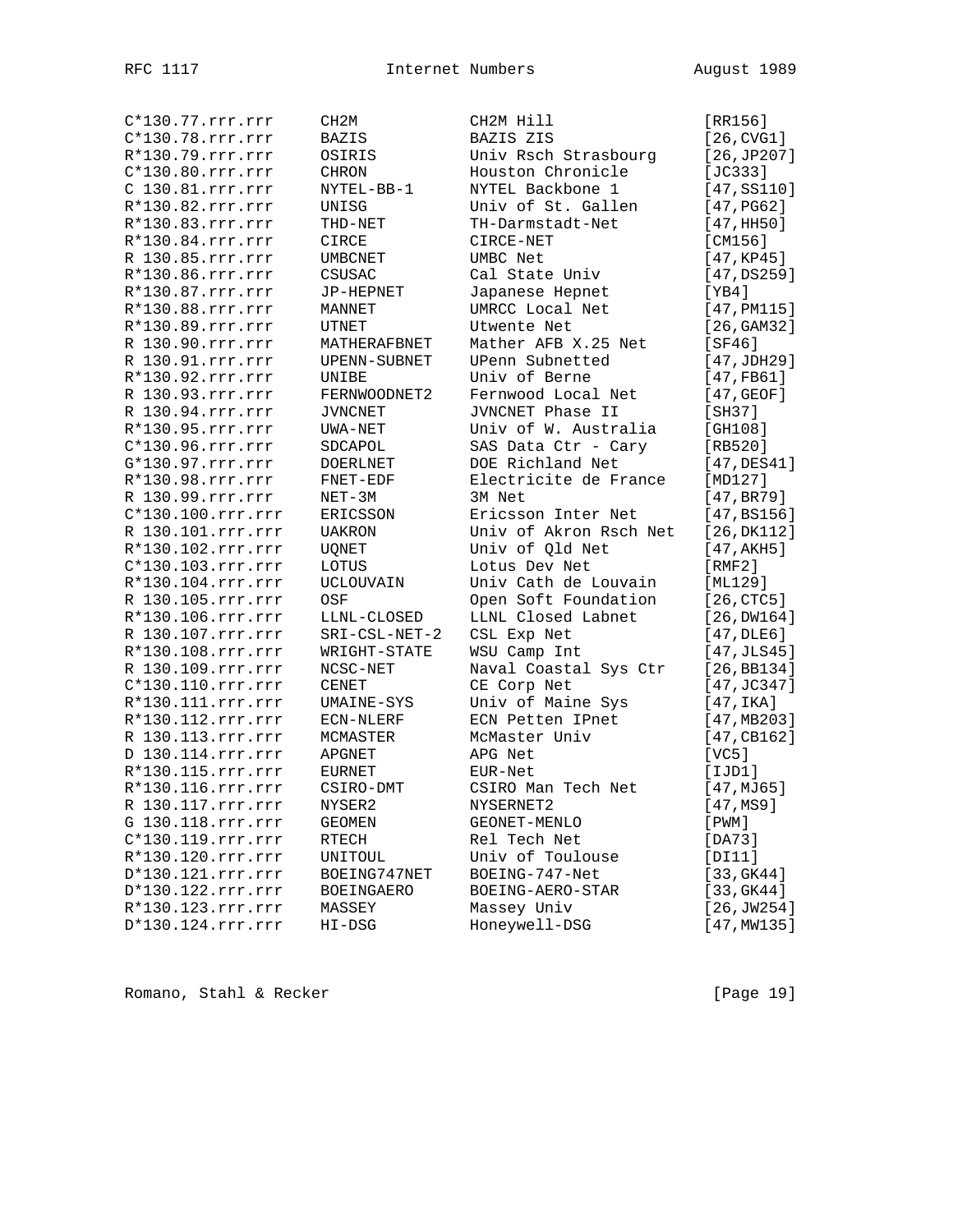| R*130.125.rrr.rrr                 | UNINE           | Uni Neuchatel          | $[47, \text{CW115}]$    |
|-----------------------------------|-----------------|------------------------|-------------------------|
| R 130.126.rrr.rrr                 | UIUC-NCSA       | UIUC Routing Net       | [47, PP14]              |
| R 130.127.rrr.rrr                 | CLEMSONU        | Clemson Univ           | [47, MSM3]              |
| 130.128.rrr.rrr                   | Reserved        | Reserved               | $[$ NIC $]$             |
| 130.129.rrr.rrr                   | Reserved        | Reserved               | [NIC]                   |
| R*130.130.rrr.rrr                 | <b>UOWNET</b>   | UOW Camp Net           | [SC143]                 |
| C*130.131.rrr.rrr                 | $GTE - CS$      | GTE Comm Sys           | [47, AN32]              |
| R 130.132.rrr.rrr                 | YALE-SPINE      | Yale Camp Spine        | [47, ASW3]              |
| R*130.133.rrr.rrr                 | FUB             | FU Berlin Camp Net     | [26, RR163]             |
| G 130.134.rrr.rrr                 | DFRF-NET        | Ames-Dryden Net        | [47, MSM1]              |
| G*130.135.rrr.rrr                 | WSTF-NET        | White Sands Net        | [47, MSM1]              |
| R 130.136.rrr.rrr                 | BOLOGNA-NET     | Univ of Bologna        | [AA62]                  |
| C 130.137.rrr.rrr                 | DATAPOINT-NET   | Datapoint Int          | [26, BR87]              |
| C*130.138.rrr.rrr-130.147.rrr.rrr |                 | Philips SERI Tech Net  | [OK6]                   |
| C*130.148.rrr.rrr                 | GEC-SENSORS     | GEC Sensors Net        | [26, TDS8]              |
| R*130.149.rrr.rrr                 | TUB             | TU Berlin WOTAN Net    | [26, DK116]             |
| R 130.150.rrr.rrr                 | CSUNET-IP       | Cal State Univ Net     | [47, DR161]             |
| R 130.151.rrr.rrr                 | ROK2            | Rockwell Intl Corp II  | [47,TGS6]               |
| R 130.152.rrr.rrr                 | LOS-NETTOS      | Los Nettos             | [WP8]                   |
| R*130.153.rrr.rrr                 | JAPAN-B2        | Japan Inet             | [JM292]                 |
| R 130.154.rrr.rrr                 | RAND-NETB       | RAND-NETB              | [47,JDG]                |
| R*130.155.rrr.rrr                 | DMS-SYD         | CSIRO-DMS-Sydney       | [47, M <sub>A88]</sub>  |
| R*130.156.rrr.rrr                 | NJECN           | NJ Educ Comp Net       | [26, BM164]             |
| R*130.157.rrr.rrr                 | SONOMA-STATE    | Sonoma State Univ      | [47,BB193]              |
| R*130.158.rrr.rrr                 | UTINS           | Univ of Tsukuba INS    | [47,NY3]                |
| R*130.159.rrr.rrr                 | STRATH          | Strathclyde            | [47,DM259]              |
| R*130.160.rrr.rrr                 | UANET           | UOA Net                | [47, B <sub>H129]</sub> |
| R*130.161.rrr.rrr                 | DUT-LAN         | DUT Net                | [47, FD18]              |
| C*130.162.rrr.rrr                 | TEN-OPS         | ALCOA-TEN-OPS          | [DG146]                 |
| D 130.163.rrr.rrr                 | CENTERNET       | NAVWPNSUPPCEN-LAN      | [JA91]                  |
| C*130.164.rrr.rrr                 | NATINST-NET     | Natl Instruments       | [47, BP42]              |
| D 130.165.rrr.rrr                 | CESPKED-NET     | SACRAMENTO-COE-NET     | [JP220]                 |
| R*130.166.rrr.rrr                 | CSUN            | Cal State Northridge   | [47, LW89]              |
| G 130.167.rrr.rrr                 | STSCI-NET       | NASA Headquarters      | [47, MSM1]              |
| C 130.168.rrr.rrr                 | CONVEX          | CONVEX Plano Rd        | [8, 47, JT147]          |
| C*130.169.rrr.rrr-130.178.rrr.rrr |                 | GM IP Net              | $[26, \text{JC}365]$    |
| R*130.179.rrr.rrr                 | UMANITOBA       | Univ of Manitoba Net   | [47, BR88]              |
| C 130.180.rrr.rrr                 | DEC-ZK-NET      | DEC Spit Brook Rd      | [47, SEL10]             |
| D*130.181.rrr.rrr                 | HONWEL-CLWTR    | Honeywell Clearwater   | [MN43]                  |
| R 130.182.rrr.rrr                 | <b>CSULANET</b> | Cal State LA Net       | [47, CR117]             |
| R*130.183.rrr.rrr                 | <b>IPPNET</b>   | IPPNET-Germany         | [47,TH101]              |
| R 130.184.rrr.rrr                 | RAZORNET        | UAF Camp Net           | [DLM34]                 |
| R 130.185.rrr.rrr                 | ONET            | Ontario Net            | [PM81]                  |
| R 130.186.rrr.rrr                 | CINECA-NET      | Interuniv Comp Net     | $[47, A462]$            |
| C 130.187.rrr.rrr                 | $ES-NET$        | Evans & Sutherland Net | [47, SP81]              |
| R 130.188.rrr.rrr                 | VTTNET          | VTTNET-Finland         | [47,JK187]              |
| R 130.189.rrr.rrr                 | DART-HITCH      | DARTMOUTH-HITCHCOCK    | [RCD13]                 |
| R*130.190.rrr.rrr                 | GRENET          | Grenoble Rsch Net      | [JA146]                 |
|                                   |                 |                        |                         |

Romano, Stahl & Recker [Page 20]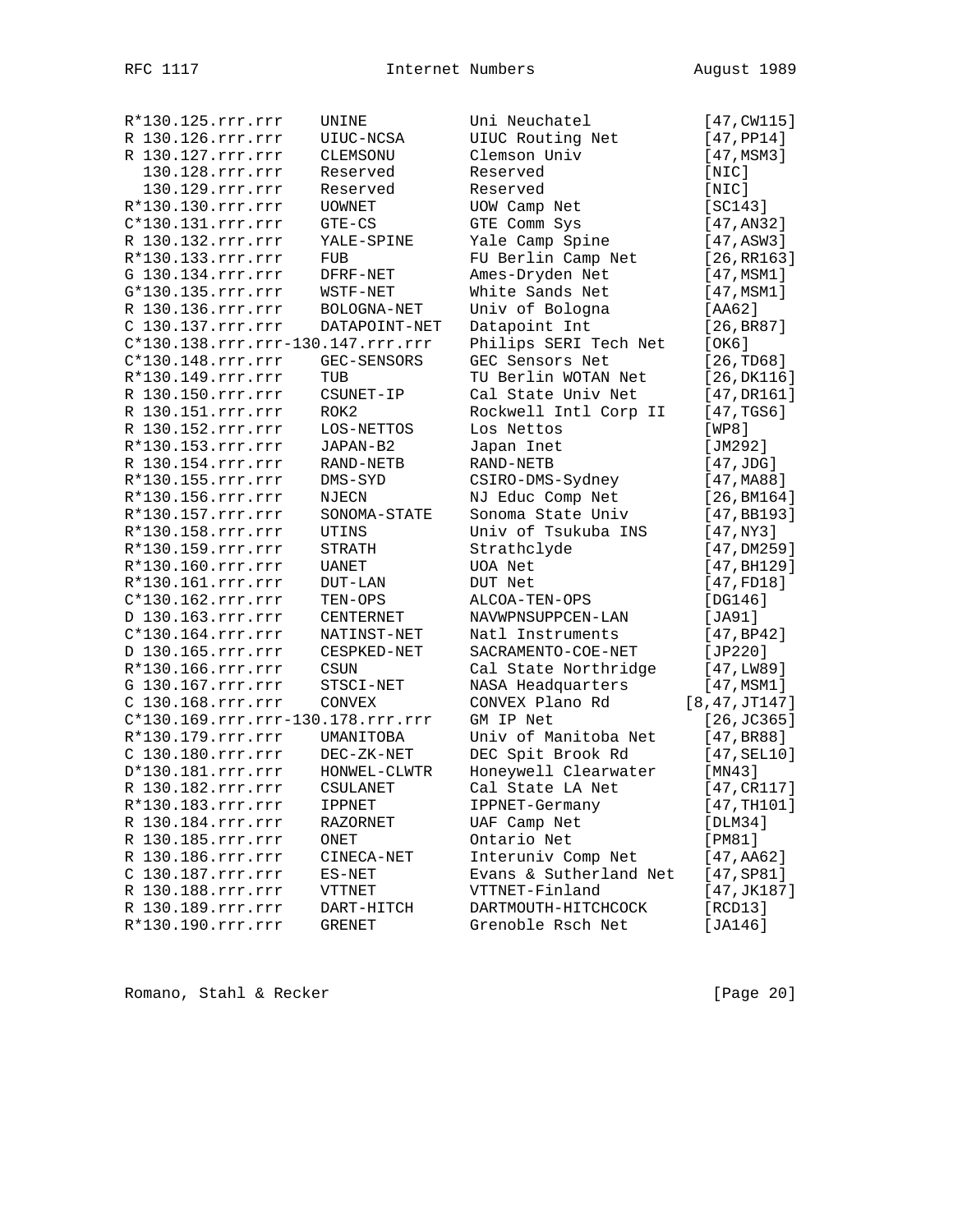| R*130.191.rrr.rrr                 | SDSU-NET      | SDSU Gw Net            | [47, A463]            |
|-----------------------------------|---------------|------------------------|-----------------------|
| R 130.192.rrr.rrr                 | TORINO-IT-LAN | CNR Torino Ether       | [47, SGS8]            |
| R*130.193.rrr.rrr                 | ACONET        | Austrian Sci Data Net  | [WK56]                |
| R*130.194.rrr.rrr                 | MONASH-NET    | Monash Uni Australia   | [47, JM493]           |
| R*130.195.rrr.rrr                 | VUW           | Victoria Univ          | [26, MN44]            |
| G*130.196.rrr.rrr                 | <b>STSOC</b>  | Rockwell Shuttle Ops   | [RMD26]               |
| C*130.197.rrr.rrr                 | CECO-NET      | Commonwealth Edison    | [17, 26, WLR6]        |
| C*130.198.rrr.rrr                 | PRISMA-ETHER  | Prisma Net             | [47, JP232]           |
| R 130.199.rrr.rrr                 | YAPNET        | Brookhaven Lab LAN     | [47,GR9]              |
| C*130.200.rrr.rrr                 | LOCUS         | Locus Comp Corp        | [EP53]                |
| C*130.201.rrr.rrr                 | <b>AOGC</b>   | ARCO Oil and Gas Co    | [47, JH307]           |
| G 130.202.rrr.rrr                 | ARGONNE       | Argonne Natl Lab Net   | [47, LW26]            |
| R 130.203.rrr.rrr                 | PSU-COMPSC    | Penn State Comp Sci    | $[47, \texttt{DRE4}]$ |
| C 130.204.rrr.rrr                 | INTERLAN      | INTERLAN               | [47, DW180]           |
| C*130.205.rrr.rrr                 | LANIER        | Harris Lanier Net      | [26, MHz9]            |
| R*130.206.rrr.rrr                 | IRIS          | Programa IRIS          | [IM24]                |
| R 130.207.rrr.rrr                 | GIT           | Georgia Tech Subnet    | [47,DD11]             |
| R 130.208.rrr.rrr                 | <b>ISNET</b>  | Icelandic Comp Net     | [47, MO33]            |
| R*130.209.rrr.rrr                 | <b>GLANET</b> | Glasgow Univ Net       | [26, RAG36]           |
| D 130.210.rrr.rrr                 | LINKNET       | LINK Flt Simulation    | [PR79]                |
| C*130.211.rrr.rrr                 | <b>EXECU</b>  | Execucom Data Net      | [DH241]               |
| R*130.212.rrr.rrr                 | FOGNET        | FOGNET                 | [47, MCD11]           |
| C*130.213.rrr.rrr                 | RATNET        | Rational Net           | [47, TDG9]            |
| $C*130.214.rrr.rrr$               | SYBASE        | Sybase Corp Dev Net    | $[47, \text{NHC}]$    |
| R 130.215.rrr.rrr                 | WPI           | Worcester Poly Inst    | $[47, \texttt{AEJ5}]$ |
| R*130.216.rrr.rrr                 | AUKUNI-NET    | Auckland Univ          | [47, AJB20]           |
| R*130.217.rrr.rrr                 | WAIKATO-LAN-1 | Univ of Waikato LAN 1  | $[47, \text{JCH}41]$  |
| R*130.218.rrr.rrr                 | NET-KSC       | Kennesaw College Net   | [47, MC128]           |
| R 130.219.rrr.rrr                 | UMDNJ         | UMDNJ Med Net          | [12, LPM]             |
| R*130.220.rrr.rrr                 | SAITEN        | S A Inst of Tech Net   | [26, RR181]           |
| R 130.221.rrr.rrr                 | AERO-NET      | Aero Corp Net          | [47,LCN]              |
| C 130.222.rrr.rrr                 | PRCNE-NET     | PRC Nebraska Net       | [47, SSI72]           |
| R*130.223.rrr.rrr                 | LUNET-ETHER1  | Univ of Lausanne       | [47, JL247]           |
| C*130.224.rrr.rrr                 | NET-QUOTRON   | Quotron Nets           | [LF58]                |
| R*130.225.rrr.rrr-130.229.rrr.rrr |               | NORDU Nets             | [AH94]                |
| R 130.230.rrr.rrr                 | <b>TAMNET</b> | Tampere Univ Net       | [JH141]               |
| R*130.231.rrr.rrr-130.234.rrr.rrr |               | NORDU Nets             | [AH94]                |
| R 130.235.rrr.rrr                 | LUNET         | Lund Univ Net          | [JE87]                |
| R 130.236.rrr.rrr                 | LIUNET        | Univ of Linkoping Net  | [LE24]                |
| R 130.237.rrr.rrr                 | KTH-LAN       | Swedish Net            | [AH94]                |
| R 130.238.rrr.rrr                 | UU-NET        | Uppsala Univ Net       | [BV17]                |
| R 130.239.rrr.rrr                 | UMUNET        | Univ of Umea Net       | [RH271]               |
| R 130.240.rrr.rrr                 | LUTHNET       | Lulea Univ Net         | [SW142]               |
| R 130.241.rrr.rrr                 | GU-NET        | Univ of Gothenburg Net | [JT167]               |
| R*130.242.rrr.rrr-130.244.rrr.rrr |               | NORDU Nets             | [AH94]                |
| R 130.245.rrr.rrr                 | SUNYSB-CS     | SUNYSB CS Deparment    | [47, WKT]             |
| R*130.246.rrr.rrr                 | RAL-IP        | Rutherford Int Net     | [26,AM129]            |
| D*130.247.rrr.rrr                 | BOE-TRANS     | Boeing-def-transport   | [GK44]                |
|                                   |               |                        |                       |

Romano, Stahl & Recker [Page 21]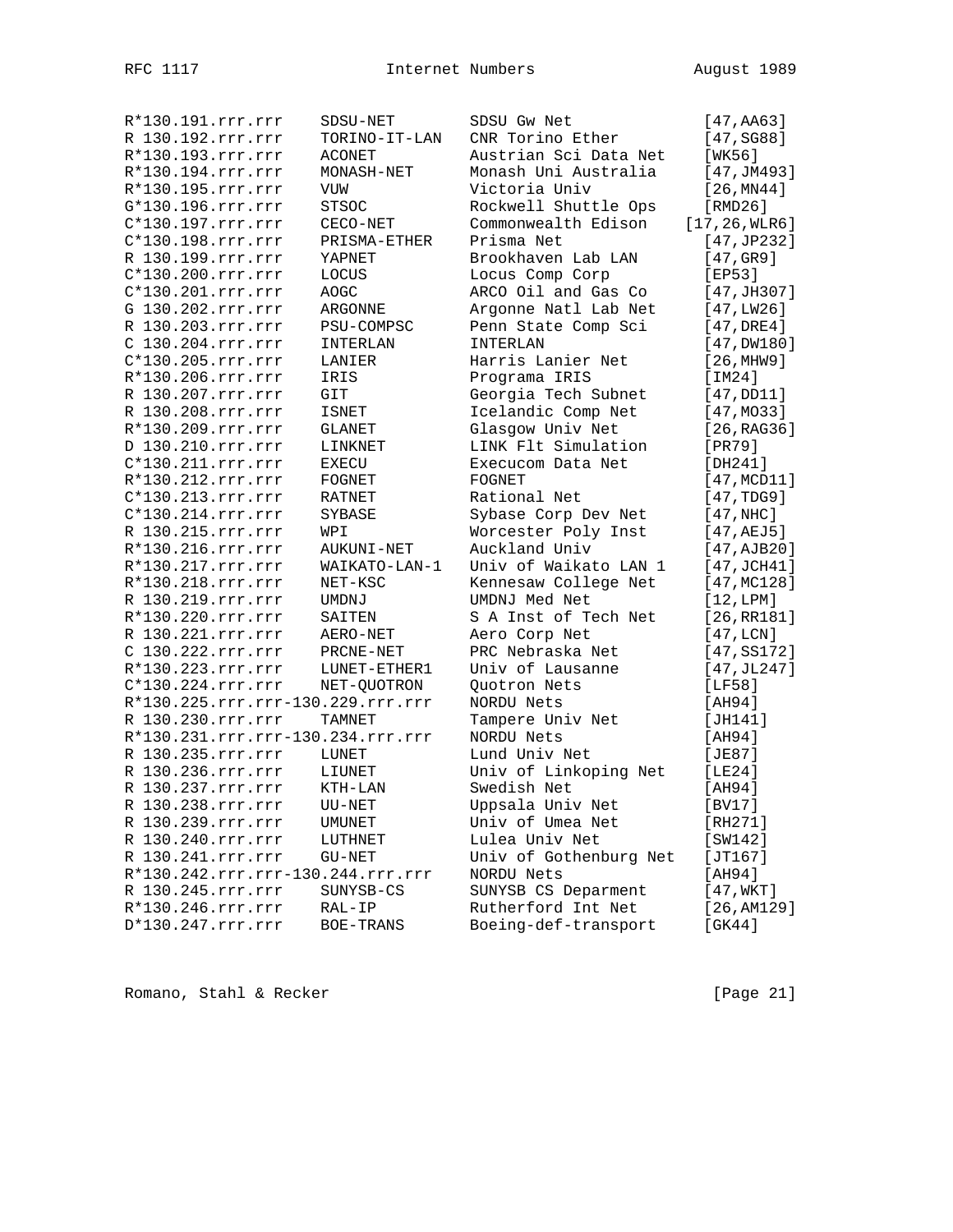| C*130.248.rrr.rrr               | ADOBE             | Adobe Sys Net           | [47, AIS]     |
|---------------------------------|-------------------|-------------------------|---------------|
| R*130.249.rrr.rrr               | FOENET            | Ford of Europe Net      | $[$ FJB $3$ ] |
| R*130.250.rrr.rrr               | QU                | Quick Ulmo Net          | [BA56]        |
| R*130.251.rrr.rrr               | $UG-NET$          | Univ of Geneva Net      | [26, GAM35]   |
| R 130.252.rrr.rrr               | TANDEM-NET        | Tandem Comps Net        | [KR59]        |
| R 130.253.rrr.rrr               | DENVERU-NET       | Univ of Denver Net      | [47, WE12]    |
| R*130.254.rrr.rrr               | ASC               | Armstrong State College | [47, DB296]   |
| 130.255.rrr.rrr                 | Reserved          | Reserved                | [JBP]         |
| 131.0.rrr.rrr                   | Reserved          | Reserved                | [JBP]         |
| $C$ 131.1. $rrr$ . $rrr$        | <b>ICONET</b>     | Olivetti Eng Net        | [47, JA13]    |
| D 131.2.rrr.rrr                 | GAFB-NET          | Gunter AFB X.25 Net     | [BPW1]        |
| D 131.3.rrr.rrr                 | MATHERAFB-NET     | Mather AFB X.25 Net     | [BFW1]        |
| D 131.4.rrr.rrr                 | WPAFB-NET         | WPAFB X.25 Net          | [BFW1]        |
| D 131.5.rrr.rrr                 | GRIFFISS-NET      | Griffiss X.25 Net       | [BPW1]        |
| D 131.6.rrr.rrr                 | LANGLEY-NET       | Langley AFB X.25 Net    | [BFW1]        |
| D 131.7.rrr.rrr                 | OFFUTT-NET        | Offutt AFB X.25 Net     | [BFW1]        |
| D 131.8.rrr.rrr                 | HQUSAF-NET        | HQ USAF X.25 Net        | [BPW1]        |
| D 131.9.rrr.rrr                 | SCOTTAFB-NET      | Scott AFB X.25 Net      | [BFW1]        |
| D 131.10.rrr.rrr                | BARKSDALE-NET     | Barksdale X.25 Net      | [BFW1]        |
| D 131.11.rrr.rrr                | BOLLING-NET       | Bolling AFB X.25 Net    | [BFW1]        |
| D 131.12.rrr.rrr                | BROOKS-NET        | Brooks AFB X.25 Net     | [BFW1]        |
| D 131.13.rrr.rrr                | KELLY-NET         | Kelly AFB X.25 Net      | [BFW1]        |
| D 131.14.rrr.rrr                | LOWRYAFB-NET      | Lowry AFB X.25 Net      | [BFW1]        |
| D 131.15.rrr.rrr                | PETERSON-NET      | PetersonAFB X.25 Net    |               |
|                                 |                   |                         | [BFW1]        |
| D 131.16.rrr.rrr                | RAMSTEINNET       | Ramstein X.25 Net       | [BFW1]        |
| D 131.17.rrr.rrr                | SHEPPARD          | Sheppard AFB X.25 Net   | [BPW1]        |
| D 131.18.rrr.rrr                | TINKERCCSO-NET    | Tinker CCSO X.25 Net    | [BFW1]        |
| D 131.19.rrr.rrr                | <b>BITBURGNET</b> | Bitburg AB X.25 Net     | [BFW1]        |
| D 131.20.rrr.rrr                | EGLIN-NET         | Eglin AFB X.25 Net      | [BPW1]        |
| D 131.21.rrr.rrr                | HAHNNET           | Hahn AB X.25 Net        | [BFW1]        |
| D 131.22.rrr.rrr                | KEESLER-NET       | Keesler AFB X.25 Net    | [BFW1]        |
| D 131.23.rrr.rrr                | KIRTLAND-NET      | Kirtland AFB X.25 Net   | [BFW1]        |
| D 131.24.rrr.rrr                | MACDILL-NET       | MacDill X.25 Net        | [BFW1]        |
| D 131.25.rrr.rrr                | PATRICK-NET       | Patrick AFB X.25 Net    | [BFW1]        |
| D 131.26.rrr.rrr                | USAFACAD-NET      | AF Acad X.25 Net        | [BPW1]        |
| D 131.27.rrr.rrr                | HILLAFB-NET       | Hill AFB X.25 Net       | [BFW1]        |
| D 131.28.rrr.rrr                | WPAFB-NET2        | WPAFB X.25 Net2         | [BFW1]        |
| D 131.29.rrr.rrr                | LAAFB-NET         | LAAFB X.25 Net          | [BPW1]        |
| D 131.30.rrr.rrr                | MCCHORDNET        | McChord AFB X.25 Net    | [BPW1]        |
| D 131.31.rrr.rrr                | MCCLELLANNET      | MCCLELLANAFB X25 Net    | [BPW1]        |
| D 131.32.rrr.rrr                | LACKLANDNET       | Lackland AFB X.25 Net   | [BPW1]        |
| D 131.33.rrr.rrr                | EDWARDS-NET       | Edwards X.25 Net        | [BPW1]        |
| D 131.34.rrr.rrr                | MARCH-NET         | March X.25 Net          | [BFW1]        |
| D 131.35.rrr.rrr                | FAIRCHILD-NET     | Fairchild X.25 Net      | [BPW1]        |
| D 131.36.rrr.rrr                | YOKOTA-NET        | Yokota X.25 Net         | [BFW1]        |
| D 131.37.rrr.rrr                | ELMENDORF-NET     | Elmendorf X.25 Net      | [BFW1]        |
| D 131.38.rrr.rrr-131.39.rrr.rrr |                   | AF Concentrator Nets    | [BFW1]        |
| D 131.40.rrr.rrr                | BERGSTROM-NET     | Bergstrom X.25 Net      | [BPW1]        |

Romano, Stahl & Recker [Page 22]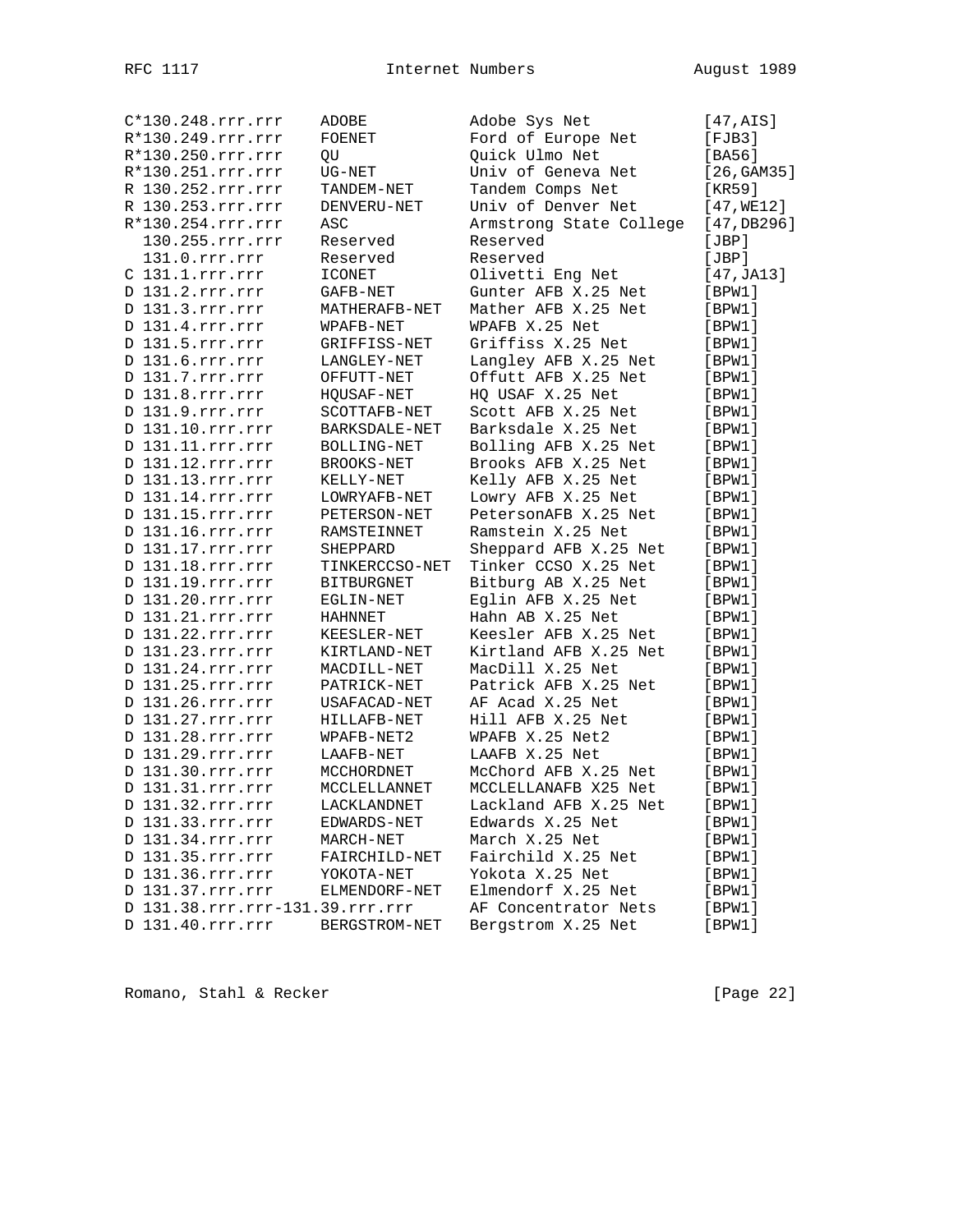| D 131.41.rrr.rrr-131.42.rrr.rrr   |                | AF Concentrator Nets   | [BFW1]              |
|-----------------------------------|----------------|------------------------|---------------------|
| D 131.43.rrr.rrr                  | HOMESTEAD-NET  | Homestead X.25 Net     | [BPW1]              |
| D 131.44.rrr.rrr-131.63.rrr.rrr   |                | AF Concentrator Nets   | [BPW1]              |
| D*131.64.rrr.rrr-131.88.rrr.rrr   |                | DLA Teleprocessing Net | [CG85]              |
| C*131.89.rrr.rrr-131.90.rrr.rrr   |                | PG&E Net               | [47, AC96]          |
| R 131.91.rrr.rrr                  | FAU            | Florida Atlantic Univ  | [47, RL180]         |
| D 131.92.rrr.rrr                  | APGEA-SUBNET   | APG(EA) LAN Subnet     | [REA3]              |
| R 131.93.rrr.rrr                  | SJC-NET        | St. Josephs Net        | [BC130]             |
| R 131.94.rrr.rrr                  | FIU            | Florida InterNatl U    | [47, BB208]         |
| R 131.95.rrr.rrr                  | USM            | USM Net                | $[47,$ DEP $17]$    |
| R*131.96.rrr.rrr                  | GSU-NET        | Georgia State Univ Net | [26,SBH4]           |
| $C*131.97.rrr.rrr$                | AB-VOLVO-NET   | Volvo InterNatl Net    | [47, TS141]         |
| C*131.98.rrr.rrr                  | ESI-PRIM       | Electrospace Prim Net  | [WRH20]             |
| C*131.99.rrr.rrr                  | KONTRONNET     | Kontron Elektronik Net | [47, HR38]          |
| C*131.100.rrr.rrr                 | BANYAN-HDQTR   | Banyan Sys Net         | [BH144]             |
| C*131.101.rrr.rrr                 | TERADYNE       | Teradyne Corp Net      | [47, GAA5]          |
| G*131.102.rrr.rrr                 | KOM-BV         | Schweizer-Verwaltungs  | [RM306]             |
| R 131.103.rrr.rrr                 | <b>CICNET</b>  | Committee on Inst Coop | [RG12]              |
| R*131.104.rrr.rrr                 | UOGUELPH       | Univ of Guelph         | [KP50]              |
| D 131.105.rrr.rrr                 | $SM-ALC$       | McClellan AFB          | [47, RR184]         |
| C 131.106.rrr.rrr                 | MTXINU-NET     | MTXINU-USENIX Net      | [47,EG51]           |
| C*131.107.rrr.rrr                 | MICROSOFT      | Microsoft Corp         | [47, WC89]          |
| C 131.108.rrr.rrr                 | CISCO-SYSTEM   | cisco Corp Net         | [47,KSL]            |
| R 131.109.rrr.rrr                 | BROWN-CFM-CS   | Brown DARPA Rsch       | [47, SF59]          |
| G*131.110.rrr.rrr                 | MAF-NET        | Michoud Assembly Net   | [47, RTD]           |
| R*131.111.rrr.rrr                 | CAM-AC-UK      | Univ of Cambridge, UK  | [47, TS146]         |
| R*131.112.rrr.rrr                 | TITECH-NET     | TITECH-NET             | [47, MO57]          |
| R*131.113.rrr.rrr                 | KEIO-NET       | Keio Univ Net          | [47, TS147]         |
| R 131.114.rrr.rrr                 | PISA-NET       | Pisa IP Net            | [47,GR56]           |
| C*131.115.rrr.rrr                 | TVTWAN1        | Swedish Telecom Adm    | [26, A H 96]        |
| C*131.116.rrr.rrr                 | TVTWAN2        | Swedish Telecom Adm    | [26, A H 96]        |
| $C*131.117.rrr.rrr$               | NCANET         | Nixdorf Comm Comp Net  | [WB102]             |
| R 131.118.rrr.rrr                 | MINCNET        | MINC Net Members       | [47, FAF6]          |
| R 131.119.rrr.rrr                 | <b>BARRNET</b> | Bay Area Reg Rsch Net  | [DLW31]             |
| R 131.120.rrr.rrr                 | NPSNET         | Navy-NPS Camp Net      | $[47, \text{SW37}]$ |
| G 131.121.rrr.rrr                 | NADN           | Nav Acad Data Net      | [47, AF60]          |
| G 131.122.rrr.rrr                 | NADN2          | Nav Acad Data Net      | [47, AF60]          |
| R 131.123.rrr.rrr                 | KENT-STATE     | KSU Camp Net           | [26, LCH9]          |
| C*131.124.rrr.rrr                 | TANDEM-MPD     | Tandem MPD Net         | [47, BC133]         |
| R*131.125.rrr.rrr                 | KEAN-NET       | Kean College Net       | [AKC5]              |
| C*131.126.rrr.rrr                 | MTCN           | Mobil Tech Comp Net    | [ $JCP26$ ]         |
| C*131.127.rrr.rrr                 | ASGARRETT      | Allied Garrett Phx     | [47, LM176]         |
| R*131.128.rrr.rrr                 | URI            | Univ of Rhode Island   | [47, JB410]         |
| 131.129.rrr.rrr-131.130.rrr.rrr   |                | Unassigned             | [NIC]               |
| C 131.131.rrr.rrr                 | CONTEL-WTP     | Wohlstetter TechPark   | [47, MJO4]          |
| R*131.132.rrr.rrr-131.141.rrr.rrr |                | Def Rsch Establishment | [47, RB567]         |
| R 131.142.rrr.rrr                 | CFA-NET        | CFA/SAO Net            | [47, CM57]          |
| C*131.143.rrr.rrr                 | <b>CMC</b>     | Comp Machry Corp       | [17, CNK1]          |

Romano, Stahl & Recker [Page 23]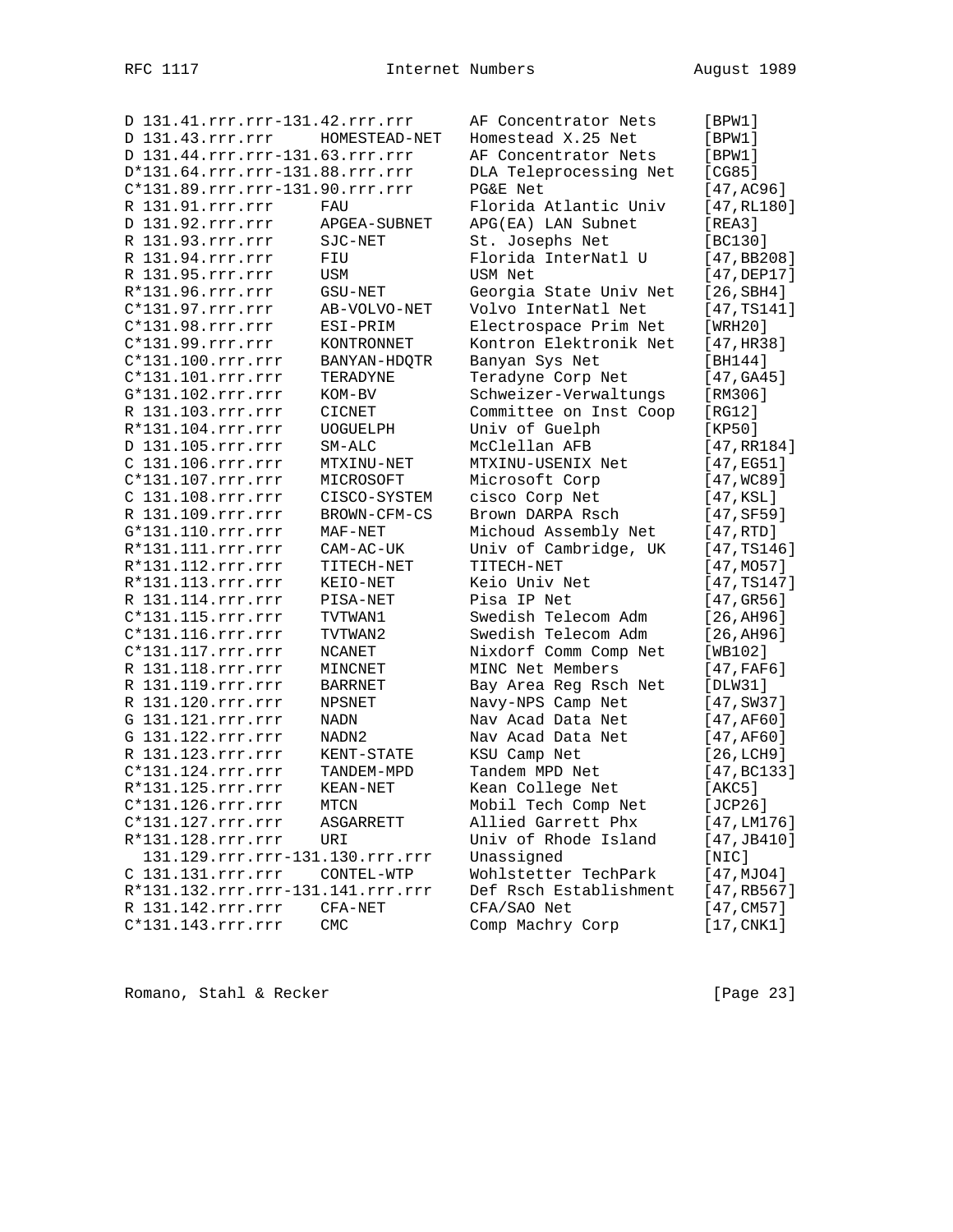| R*131.144.rrr.rrr                 | PEACHNET              | Regents Net           | [47, JS469]              |
|-----------------------------------|-----------------------|-----------------------|--------------------------|
| C 131.145.rrr.rrr                 | MERIT-TECH            | Merit Tech            | [8, 47, JRJ18]           |
| C 131.146.rrr.rrr                 | MDC-SJ-NET            | MDC San Jose Net      | $[47, \text{SMF5}]$      |
| C*131.147.rrr.rrr                 | GENESISDND            | Genesis Ottawa Prod   | [SM188]                  |
| C*131.148.rrr.rrr                 | GENESISTOR            | Genesis Toronto Prod  | [SM188]                  |
| C*131.149.rrr.rrr                 | FAST-TEAM             | TEAM Genesis Net      | [SM188]                  |
| C*131.150.rrr.rrr                 | <b>GENESISCSDBS</b>   | CSDBS Devel LAN       | [SM188]                  |
| R 131.151.rrr.rrr                 | MORNETR               | U-of-MO-Rolla         | [RWA15]                  |
| R*131.152.rrr.rrr                 | UNIBAS                | Univ of Basle         | [47, FE12]               |
| R 131.153.rrr.rrr                 | SEMATECH              | SEMATECH MRC Net      | [8, 47, RG188]           |
| R*131.154.rrr.rrr                 | INFNET                | INFN Natl Net         | [AG113]                  |
| R*131.155.rrr.rrr                 | TUEINDHOVEN           | Tech Univ Eindhoven   | [JFAS]                   |
| R 131.156.rrr.rrr                 | NIU-NET               | Northern Ill Univ     | [47, JWN10]              |
| C*131.157.rrr.rrr                 | LIBRAINC              | Librascope Corp       | [26, WJF1]               |
| R 131.158.rrr.rrr                 | USUHSNET              | Academic/Rsch Net     | [26, MK124]              |
| R*131.159.rrr.rrr                 | TUM-INFO-LAN          | Institut Informatik   | [47, HN20]               |
| C*131.160.rrr.rrr                 | LMFNET                | Finnish Ericsson Net  | [47, RS393]              |
| C*131.161.rrr.rrr                 | WEB-NET               | Webster Comp Net      | [26, JC391]              |
| R*131.162.rrr.rrr                 | <b>AUNET</b>          | Acadia Univ Net       | [47, BW134]              |
| C*131.163.rrr.rrr                 | $\mbox{I}-\mbox{CAN}$ | Intergraph-Canada     | [26, RW206]              |
| R*131.164.rrr.rrr-131.166.rrr.rrr |                       | Danish Net            | [SJ28]                   |
| R 131.167.rrr.rrr                 | <b>BMINET</b>         | Batelle Camp Net      | [47, JA92]               |
| C*131.168.rrr.rrr                 | PAONET                | Compaq Private Net    | [47, WH110]              |
| R*131.169.rrr.rrr                 | DESY                  | DESY HEP Net          | [33,ME57]                |
| R*131.170.rrr.rrr                 | RMIT                  | Royal Melb Inst Tech  | [47, MS300]              |
| R 131.171.rrr.rrr                 | <b>UMUC</b>           | UM Univ College       | [47, MS301]              |
| R*131.172.rrr.rrr                 | LATROBE               | La Trobe Univ         | [47, PC116]              |
| R*131.173.rrr.rrr                 | UOS                   | Uni Osnabrueck        | [RN58]                   |
| R*131.174.rrr.rrr                 | NUNET                 | Nijmegen Univ Net     | [47, JA155]              |
| R*131.175.rrr.rrr                 | CILEA                 | Lombard Univ Nets     | [AM134]                  |
| R*131.176.rrr.rrr                 | ESANET-IP             | ESA European WAN      | $[47,$ DW195]            |
| R*131.177.rrr.rrr                 | PTT-TELE              | P&T Telecom Finland   | [26, JT166]              |
| R 131.178.rrr.rrr                 | <b>ITESM</b>          | ITESM Monterrey Net   | [8, 47, HEG6]            |
| R 131.179.rrr.rrr                 | UCLA-CS               | UCLA CS Net           | [47, RBW]                |
| R*131.180.rrr.rrr                 | DUT-LAN2              | DUT Net               | [47, FD18]               |
| R*131.181.rrr.rrr                 | <b>OUT</b>            | Queensland Univ Net   | [47, A <sub>A</sub> 70]  |
| G 131.182.rrr.rrr                 | NASA-HQ-NET           | NASA Headquarters     | [MSM1]                   |
| R 131.183.rrr.rrr                 | UTOLEDO-NET           | U of Toledo Camp Net  | [BN38]                   |
| C*131.184.rrr.rrr                 | MCDERMOTT             | MCDERMOTT-NET         |                          |
| D 131.185.rrr.rrr                 | <b>DSTO</b>           | DSTO Australia        | [TP58]<br>[8, 47, JWB35] |
|                                   |                       |                       |                          |
| R 131.186.rrr.rrr                 | WB-TEST               | Wideband Test Net     | [CT64]                   |
| R 131.187.rrr.rrr                 | OARNET                | Ohio Academic Net     | [MF74]                   |
| R*131.188.rrr.rrr                 | REVUE                 | Uni Erlangen Net      | [47, JK198]              |
| D*131.189.rrr.rrr                 | TRACORNET             | Tracor Net Austin     | [PM140]                  |
| C*131.190.rrr.rrr                 | PGXPRES               | Procter and Gamble Co | [ACL2]                   |
| G*131.191.rrr.rrr                 | TACOMA                | City of Tacoma LAN    | [BD89]                   |
| R 131.192.rrr.rrr                 | NEARNET               | New England Net       | [JIS]                    |
| R 131.193.rrr.rrr                 | UIC-ISN-NET           | U of Ill Chicago ISN  | $[47, \texttt{EZ3}]$     |

Romano, Stahl & Recker [Page 24]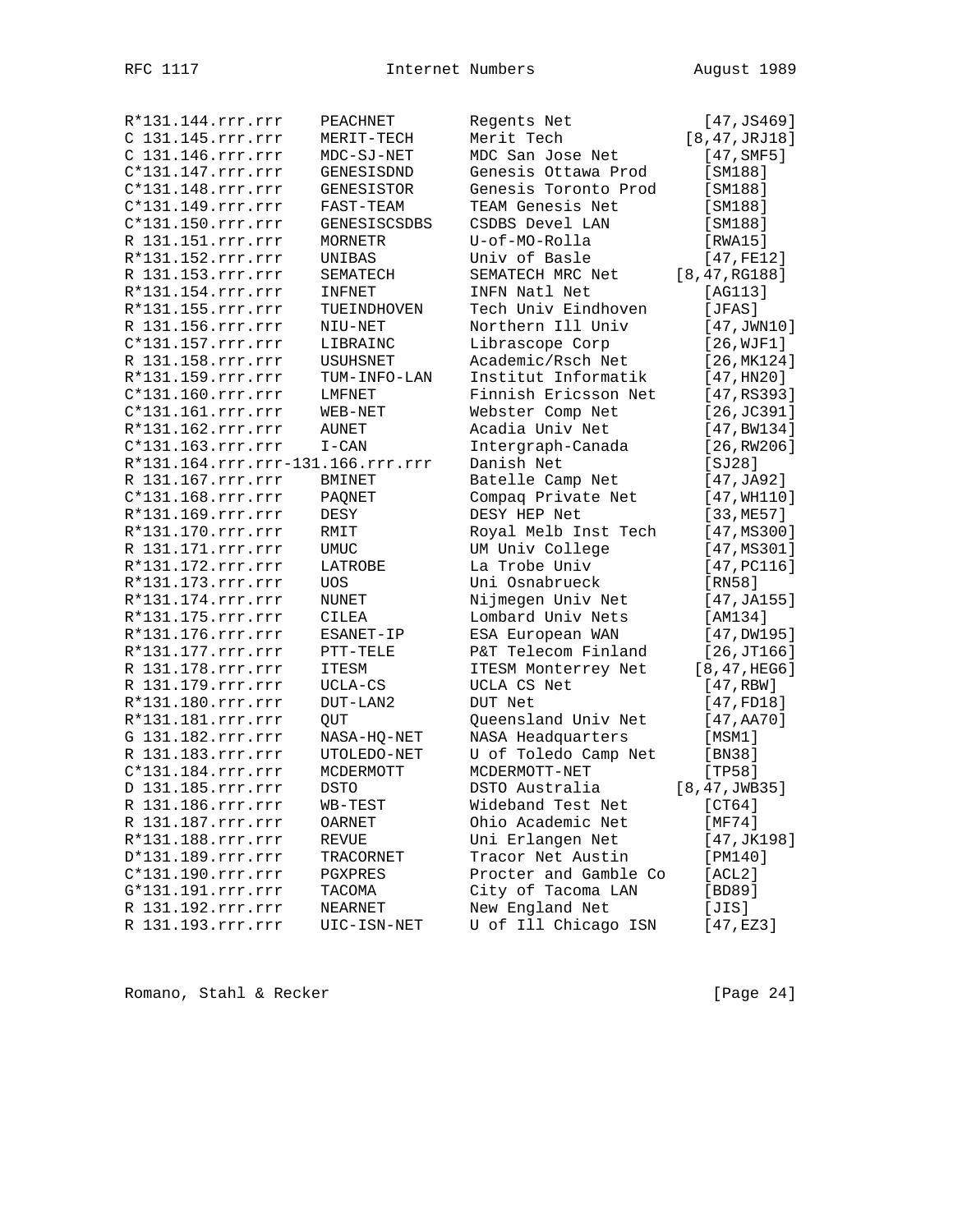| R*131.194.rrr.rrr | TRINITY        | Trinity Univ           | [LHG3]              |
|-------------------|----------------|------------------------|---------------------|
| R*131.195.rrr.rrr | HYDRO-QUEBEC   | HydroQuebec Rsch       | [CV25]              |
| R 131.196.rrr.rrr | CNUSC          | CNUSC NSFNET           | [JLD31]             |
| C*131.197.rrr.rrr | MOTO-SPS       | MOTOROLA-SPS           | $[SO35]$            |
| C 131.198.rrr.rrr | ROK3           | Rockwell Intl Corp III | [47, TGS6]          |
| C 131.199.rrr.rrr | ROK4           | Rockwell Intl Corp IV  | [47, TGS6]          |
| C 131.200.rrr.rrr | ROK5           | Rockwell Intl Corp V   | [47, TGS6]          |
| C*131.201.rrr.rrr | HI-RESG-NET    | HI-Residential Net     | $[47, \text{J}GB]$  |
| R*131.202.rrr.rrr | UNB-IPNET      | UNB-TCP-IP Net         | [BK76]              |
| R*131.203.rrr.rrr | DSIR           | DSIR New Zealand       | [26, SW143]         |
| R 131.204.rrr.rrr | AU-NET         | Auburn Univ Net        | [26, 47, LO28]      |
| C*131.205.rrr.rrr | SLLWAN         | Stockholm Health Care  | $[26, \text{AL}16]$ |
| R*131.206.rrr.rrr | KIT-NET        | Kyushu Tech Net        | [47, HN21]          |
| G*131.207.rrr.rrr | TIETOTIE       | TIETOTIE Net           | [47, P17]           |
| C*131.208.rrr.rrr | MERRILL-LYNCH  | Merrill Lynch WAN      | [26, 47, JC394]     |
| C*131.209.rrr.rrr | PW-NET         | Price Waterhouse Net   | [47, EMB]           |
| R 131.210.rrr.rrr | UW-PARKSIDE    | U of Wisc-Parkside     | [47, TVF1]          |
| R*131.211.rrr.rrr | <b>RUU</b>     | RU Utrecht Int         | [26, WPBS]          |
| R 131.212.rrr.rrr | UMNDULNET      | U of Minn, Duluth      | [47, WJM26]         |
| C*131.213.rrr.rrr | NTCRK-MANU     | NT CRK Mfg Net         | [GJ35]              |
| D 131.214.rrr.rrr | <b>ROMENET</b> | RADC-ROMENET           | [PV23]              |
| R 131.215.rrr.rrr | CALTECH-NET    | Caltech Camp Net       | [47, AD22]          |
| R 131.216.rrr.rrr | NEVADA         | Univ of Nevada Net     | [47, RLY1]          |
| R*131.217.rrr.rrr | TASUNI-NET     | Tasmania Uni Net       | $[RB577]$           |
| D 131.218.rrr.rrr | ALADDIN        | Adelphi LAN            | [26, CM115]         |
| C*131.219.rrr.rrr | PPL-NET        | Pacific Power Net      | [36, 47, AK70]      |
| R*131.220.rrr.rrr |                |                        |                     |
|                   | UNI-BONN       | RFWUBN Camp Net        | [HG51]              |
| R*131.221.rrr.rrr | FXIS           | FXIS Net               | $[47, S_A72]$       |
| C*131.222.rrr.rrr | NCR-COMTEN     | NCR Comten, Inc        | [26, RC234]         |
| C*131.223.rrr.rrr | LATA           | Los Alamos Tech Assoc  | [JGB17]             |
| R*131.224.rrr.rrr | RIVMNET        | RIVMNET                | [26, RB578]         |
| R 131.225.rrr.rrr | FERMILAB       | FERMILAB               | [CD75]              |
| C*131.226.rrr.rrr | MEMORY-ALPHA   | Clearpoint R&D Net     | [47, JM551]         |
| R*131.227.rrr.rrr | SURREY-NET     | Surrey Univ Ether      | [47, 6C122]         |
| R*131.228.rrr.rrr | NOKIA          | Nokia Corp Net         | [47, AV20]          |
| R*131.229.rrr.rrr | SMITH          | Smith College Camp Net | [LG91]              |
| R 131.230.rrr.rrr | SIU-NET        | Southern Ill Univ      | [47, CRC15]         |
| R*131.231.rrr.rrr | $LUT-AC-UK$    | Loughborough Univ      | [47, RT140]         |
| R*131.232.rrr.rrr | ATHABASCA-U    | Athabasca Univ Net     | [47, LN42]          |
| C*131.233.rrr.rrr | CIM-NET        | Arrow CIM Net          | [JH342]             |
| R*131.234.rrr.rrr | UNIPADERBORN   | Univ of Paderborn      | [47,RF130]          |
| G*131.235.rrr.rrr | ALCIDE         | DOE Alcide             | [JG266]             |
| R*131.236.rrr.rrr | ADFA-NET       | ADFA Lan               | [47, CL104]         |
| G*131.237.rrr.rrr | RWSNL          | Rijkswaterstaat NL     | [PO16]              |
| R*131.238.rrr.rrr | UNIV-DAYTON    | Univ of Dayton         | [26, RT142]         |
| C 131.239.rrr.rrr | THINK-NET      | Thinking Machs         | [47, BJM1]          |
| G 131.240.rrr.rrr | CC             | USCENTCOM Net          | [47, KMC3]          |
| R*131.241.rrr.rrr | NECAM          | NECAmerica             | [ARS3]              |

Romano, Stahl & Recker [Page 25]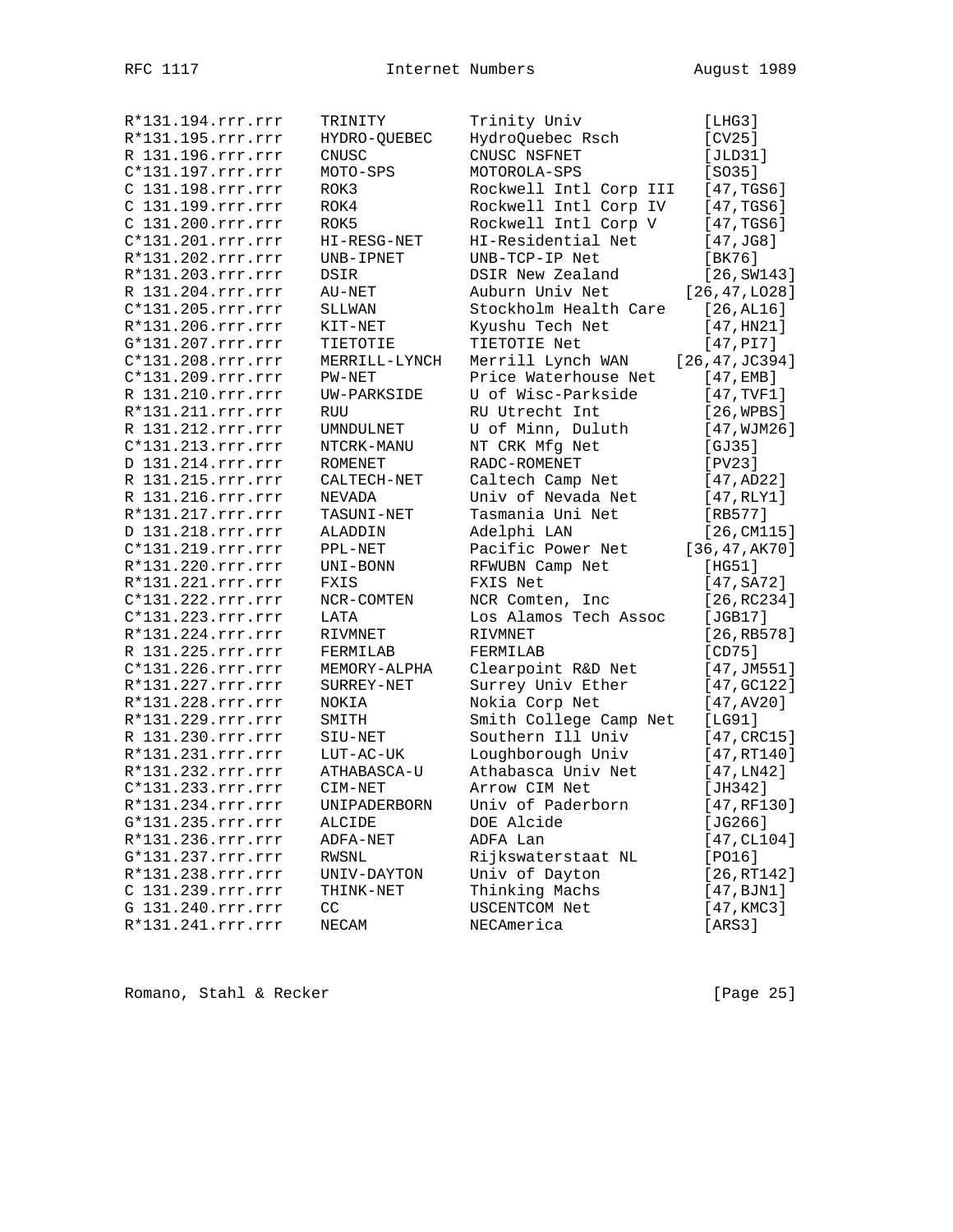| G*131.242.rrr.rrr                | CITEC           | CITEC-Australia                          | [TT32]      |
|----------------------------------|-----------------|------------------------------------------|-------------|
| R 131.243.rrr.rrr                | LBL-IP-NET2     | LBL IPNet 2                              | [WJ2]       |
| R*131.244.rrr.rrr                | BOND-UN1        | Bond Univ Net                            | [EB112]     |
| R*131.245.rrr.rrr                | BOND-RP         | Bond Res Park Net                        | [EB112]     |
| R*131.246.rrr.rrr                | RHRK-LAN        | Univ Kaiserslautern                      | [BGW3]      |
| R 131.247.rrr.rrr                | USF             | Univ South Fla LAN                       | [47, JG269] |
| C*131.248.rrr.rrr                | CTC-NET         | CTC Net                                  | [47, TS154] |
| R 131.249.rrr.rrr                | <b>FCCC</b>     | Fox Chase Cancer Ctr                     | [47, RKS1]  |
| D 131.250.rrr.rrr                | $OCNR-ETHER$    | OCNR AIS Net                             | [47, TW3]   |
| R*131.251.rrr.rrr                | CARDIFFCOMMA    | U Cardiff Comp Math                      | [16, RE73]  |
| R*131.252.rrr.rrr                | PDX-NET         | Portland State Net                       | [FD41]      |
| R*131.253.rrr.rrr                | NTCSIS-NET      | Northern Tel-CSNET                       | $[JC403]$   |
| R*131.254.rrr.rrr                | IRISANET        | IRISA-INRIA-RENNES                       | [47, RT144] |
| 131.255.rrr.rrr                  | Reserved        | Reserved                                 | [JBP]       |
| 132.0.rrr.rrr                    | Reserved        | Reserved                                 | [JBP]       |
| D 132.1.rrr.rrr-132.22.rrr.rrr   |                 | AF Concentrator Nets                     | [BPW1]      |
| D 132.23.rrr.rrr                 | SEYMOUR-JOHN    |                                          | [BPW1]      |
| D 132.24.rrr.rrr-132.62.rrr.rrr  |                 | Seymour-John Net<br>AF Concentrator Nets |             |
| D 132.63.rrr.rrr                 |                 |                                          | [BPW1]      |
|                                  | RANDOLPHMPC     | Randolph MPC Net<br>Israel Academic Net  | [BPW1]      |
| R 132.64.rrr.rrr                 | IL1             |                                          | [DB35]      |
| R 132.65.rrr.rrr                 | IL <sub>2</sub> | Israel Academic Net                      | [DB35]      |
| R 132.66.rrr.rrr                 | IL3             | Israel Academic Net                      | [DB35]      |
| R 132.67.rrr.rrr                 | IL4             | Israel Academic Net                      | [DB35]      |
| R 132.68.rrr.rrr                 | IL5             | Israel Academic Net                      | [DB35]      |
| R 132.69.rrr.rrr                 | IL6             | Israel Academic Net                      | [DB35]      |
| R 132.70.rrr.rrr                 | IL7             | Israel Academic Net                      | [DB35]      |
| R 132.71.rrr.rrr                 | IL8             | Israel Academic Net                      | [DB35]      |
| R 132.72.rrr.rrr                 | IL9             | Israel Academic Net                      | [DB35]      |
| R 132.73.rrr.rrr                 | IL10            | Israel Academic Net                      | [DB35]      |
| R 132.74.rrr.rrr                 | <b>IL11</b>     | Israel Academic Net                      | [DB35]      |
| R 132.75.rrr.rrr                 | IL12            | Israel Academic Net                      | [DB35]      |
| R 132.76.rrr.rrr                 | <b>IL13</b>     | Israel Academic Net                      | [DB35]      |
| R 132.77.rrr.rrr                 | IL14            | Israel Academic Net                      | [DB35]      |
| R 132.78.rrr.rrr                 | <b>IL15</b>     | Israel Academic Net                      | [DB35]      |
| D 132.79.rrr.rrr-132.143.rrr.rrr |                 | NG Concentrator Nets                     | [47, CAP5]  |
| D 132.144.rrr.rrr                | $RIA-2$         | Rock Island Net                          | [MMJ1]      |
| C*132.145.rrr.rrr                | NET-RESOURCES   | Net Resources Net                        | [JM561]     |
| C*132.146.rrr.rrr                | BTRL-PLANET     | BTRL RT51 Net                            | [RO58]      |
| C*132.147.rrr.rrr                | SCO             | San Cruz Operation                       | [KR35]      |
| C*132.148.rrr.rrr                | IAS1            | Star Tribune Net                         | [ND22]      |
| R*132.149.rrr.rrr                | CNES            | CNES Net                                 | [26, MP138] |
| G*132.150.rrr.rrr                | STAMNETT        | Norwegian Government                     | [GG110]     |
| R 132.151.rrr.rrr                | NRI-NET         | NRI Local Area Net                       | [47, DKE2]  |
| C*132.152.rrr.rrr                | GF              | Gen Foods Corp                           | [CN33]      |
| G*132.153.rrr.rrr                | AWE-SWAN        | AWE Site Wide Area Net                   | [47, RS409] |
| R 132.154.rrr.rrr                | ROCKWELL-AI     | Rockwell Palo Alto                       | [47, BMW7]  |
| C*132.155.rrr.rrr                | NESTE-NET       | NESTE TCP/IP Net                         | [47,HP44]   |
| G*132.156.rrr.rrr                | <b>EMRNET</b>   | Ener, Mines-Canada                       | [DB317]     |
|                                  |                 |                                          |             |

Romano, Stahl & Recker [Page 26]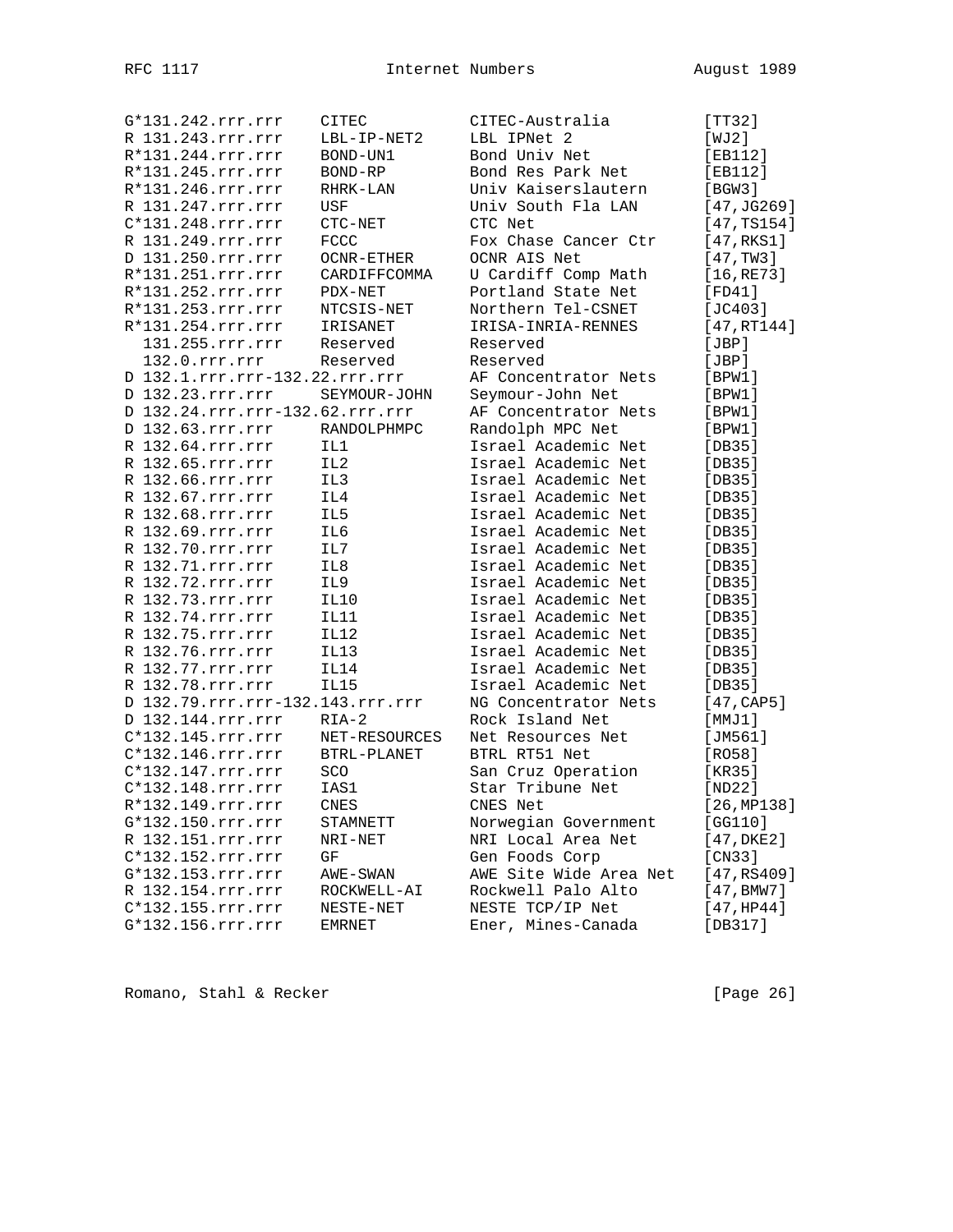| C*132.157.rrr.rrr                 | PORTAL-NET       | Int DECnet Portal                   | [MR159]              |
|-----------------------------------|------------------|-------------------------------------|----------------------|
| C*132.158.rrr.rrr                 | HARRIS-SEMI      | Harris Semiconductor Net [RG92]     |                      |
| D 132.159.rrr.rrr                 | FTLEENET         | US Army - Ft. Lee                   | [TWH19]              |
| G 132.160.rrr.rrr                 | PACCOM           | Pacific Net                         | [47, TN11]           |
| R*132.161.rrr.rrr                 | GRIN             | Grinnell College Net                | [26, TM169]          |
| R*132.162.rrr.rrr                 |                  |                                     |                      |
|                                   | OBERLIN          | Oberlin College<br>DoC-Boulder-Labs | [BH161]              |
| G*132.163.rrr.rrr                 | <b>BLDRDOC</b>   |                                     | $[47,$ FMM11]        |
| D*132.164.rrr.rrr                 | B2TSN            | B2 Training Sys Net                 | [47, SM197]          |
| R*132.165.rrr.rrr                 | CEA-SIEGE        | CEA-Etb. Siege                      | [47, JP254]          |
| R*132.166.rrr.rrr                 | CEA-SACLAY       | CEA-CEN Saclay                      | [47, JDI6]           |
| R*132.167.rrr.rrr                 | CEA-FONTENAY     | CEA-CEN Fontenay                    | [47, JDI6]           |
| R*132.168.rrr.rrr                 | CEA-GRENOBLE     | CEA-CEN Grenoble                    | [47, GB167]          |
| R*132.169.rrr.rrr                 | CEA-CADARACH     | CEA-CEN Cadarache                   | [47,DC257]           |
| R 132.170.rrr.rrr                 | UCF              | Univ of Central Fla                 | [47, WTE4]           |
| G*132.171.rrr.rrr                 | IVOWAN           | IVO Wide Area Net                   | [TT69]               |
| C*132.172.rrr.rrr                 | HANDS            | Holmes & Narver Data                | $[26, \text{JRA}26]$ |
| D*132.173.rrr.rrr                 | <b>CWATCHNET</b> | <b>CWATCH Net</b>                   | [GK44]               |
| R 132.174.rrr.rrr                 | <b>OCLC</b>      | OCLC Rsch                           | [TT70]               |
| R 132.175.rrr.rrr                 | SNLA-NET         | Sandia Natl Labs Net                | [FEJ3]               |
| R 132.176.rrr.rrr                 | FERNUNI-NET      | FernUni Rsch Net                    | [47, CR24]           |
| R 132.177.rrr.rrr                 | UNH              | UNH at Durham                       | [26, BR104]          |
| R 132.178.rrr.rrr                 | IDBSU            | Boise State Univ LAN                | [47, MU7]            |
| C*132.179.rrr.rrr                 | TPMA-NET         | Toppan Asaka PM Net                 | [47, TS160]          |
| R*132.180.rrr.rrr                 | UNIBT-LAN        | Univ of Bayreuth LAN                | [47,HT40]            |
| R*132.181.rrr.rrr                 | CANTERBURY       | U of Canterbury LAN                 | [47,ART5]            |
| R*132.182.rrr.rrr                 | MEINET           | MEI R&D Net                         | $[47,$ JY33]         |
| R 132.183.rrr.rrr                 | MGH-ETHER        | MGH Rsch Net                        | [47,DM75]            |
| C*132.184.rrr.rrr                 | UNX-DEC-NET      | DEC Manalapan, NJ                   | [AK75]               |
| C*132.185.rrr.rrr                 | <b>BBC</b>       | BBC Ether                           | [26, BB231]          |
| C*132.186.rrr.rrr                 | PYRAMIDOZ        | Pyramid Tech Oz Net                 | [17, 26, 8K78]       |
| R*132.187.rrr.rrr                 | UNIWUE-LAN       | U of Wuerzburg LAN                  | [47, MR160]          |
| C*132.188.rrr.rrr                 | <b>AUTODESK</b>  | Autodesk Inc Corp Net               | [47, DOR]            |
| C*132.189.rrr.rrr                 | LILLYNET         | Eli Lilly Ether                     | [47, FDC2]           |
| C*132.190.rrr.rrr                 | VARIAN-NET       | Corp Camp Net                       | [47,DM313]           |
| G*132.191.rrr.rrr                 | DOERLNET2        | DOE Richland Net                    | $[47,$ DES $41]$     |
| R 132.192.rrr.rrr                 | UTMEM-NET        | The UT, Memphis Net                 |                      |
| D 132.193.rrr.rrr                 |                  |                                     | [EB108]              |
|                                   | ARO-NET          | Army Rsch Off                       | [47, BF81]           |
| R 132.194.rrr.rrr                 | <b>CUDENVER</b>  | Denver Camp Net                     | [47, RH286]          |
| R*132.195.rrr.rrr                 | WUPPERNET        | Wuppertal Camp Net                  | [CK96]               |
| C*132.196.rrr.rrr                 | <b>EUANET</b>    | Ellemtel Net                        | [47, B026]           |
| R*132.197.rrr.rrr                 | GTEL             | GTE Labs LAN                        | [47, MM334]          |
| R 132.198.rrr.rrr                 | UVM-NET          | UVM-NET-EMBA-LAN                    | [47, GAB36]          |
| R*132.199.rrr.rrr                 | UNIR-LAN         | Univ of Regensburg LAN              | $[47,$ KW8]          |
| G*132.200.rrr.rrr                 | FRB              | FRB WorkSta Net                     | [47, RPD5]           |
| C*132.201.rrr.rrr                 | <b>SBC</b>       | Southwest Bell                      | [26, KS133]          |
| R 132.202.rrr.rrr-132.221.rrr.rrr |                  | Quebec Research Net                 | [MV38]               |
| C*132.222.rrr.rrr                 | NTT-CAE          | NTT CAE Net                         | [12, TM40]           |
| C*132.223.rrr.rrr                 | GENRAD-NET       | GenRad Development Net              | [47, RT148]          |

Romano, Stahl & Recker [Page 27]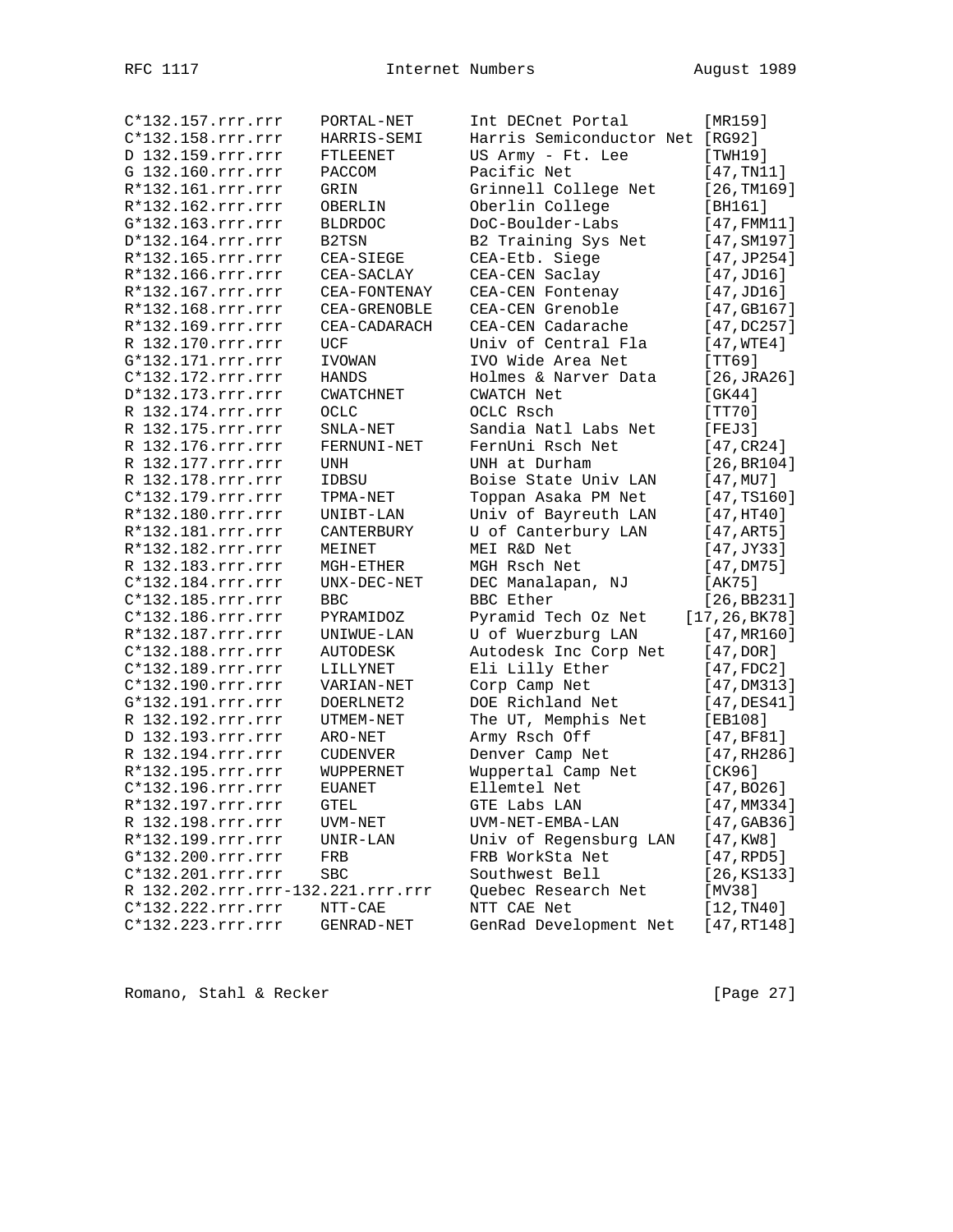| D*132.224.rrr.rrr               | BOE-AS-NET          | BOEING-ADSYS-NET        | [GK44]              |
|---------------------------------|---------------------|-------------------------|---------------------|
| R*132.225.rrr.rrr               | AECL-RCNET          | AECL Research Net       | [JP262]             |
| R 132.226.rrr.rrr               | ALCOA-NET           | ALCOA Research Net      | [35, 47, JOG]       |
| R*132.227.rrr.rrr               | IBP-NET             | CNRS Univ P6-P7 IBP     | [47, JC414]         |
| C 132.228.rrr.rrr               | GRUMMAN             | Grumman Corporation     | [26, MT105]         |
| R*132.229.rrr.rrr               | RUL-NL              | Leiden Campus Net       | [26, PK73]          |
| R*132.230.rrr.rrr               | FDN                 | Freiburgs-Daten-Netz    | [MW171]             |
| R*132.231.rrr.rrr               | PASSAU-LAN          | Univ of Passau LAN      | [47, AK76]          |
| C*132.232.rrr.rrr               | <b>BISMACNET</b>    | BIS Mackintosh Corp Net | [MAJ14]             |
| C*132.233.rrr.rrr               | $FM-CIS$            | CIS Folsom Network      | [26, BW142]         |
| R*132.234.rrr.rrr               | <b>GUNET</b>        | Griffith Uni Net        | $[47,$ GW117]       |
| R 132.235.rrr.rrr               | OHIOU-NET           | Ohio University Net     | [JT149]             |
| R 132.236.rrr.rrr               | <b>NYSAES</b>       | Cornell NYSAES Net      | [47, BBJ2]          |
| C*132.237.rrr.rrr               | WYSE                | WYSE Internet           | [47, BR106]         |
| R*132.238.rrr.rrr               | <b>FDUNET</b>       | FDU Network             | [NMS5]              |
| R 132.239.rrr.rrr               | <b>UCSD-SUBNETS</b> | UCSD Subnets Network    | [47, BK29]          |
| $C*132.240.rrr.rrr$             | VITALINK            | Vitalink Comm Net       | [26, 47, FB77]      |
| R 132.241.rrr.rrr               | CSUCHICO            | Cal State Univ Chico    | [47,PT55]           |
| $C*132.242.rrr.rrr$             | $NCR$ -EM-SD        | NCR E&M San Diego       | [47, JSS11]         |
| C 132.243.rrr.rrr               | NCRWIN              | NCR Data Network        | [47, LL115]         |
| $C*132.244.rrr.rrr$             | ROLLS-ROYCE         | Rolls-Royce Ethernet    | [47, CH181]         |
| C*132.245.rrr.rrr               | XYLOGICS            | Xylogics Corp Net       | $[47, \text{JRL3}]$ |
| R*132.246.rrr.rrr               | <b>NRC</b>          | NRC Local Area Network  | [8, LB164]          |
| R 132.247.rrr.rrr               | RAM                 | Red Academica de Mex    | [47, MA105]         |
| R 132.248.rrr.rrr               | REDUNAM             | Red Univ de Mexico      | [47, MA105]         |
| R 132.249.rrr.rrr               | SDSCLAN             | San Diego SuperC LAN    | [47, GKN1]          |
| D 132.250.rrr.rrr               | NRL-NETS            | NRL Networks            | [WF3]               |
| R*132.251.rrr.rrr               | <b>ISTS</b>         | ISTS Backbone           | [26, 47, EC43]      |
| R*132.252.rrr.rrr               | UEGNET              | Essen Univ Net          | [26, DN71]          |
| C*132.253.rrr.rrr               | RASNA               | Rasna Corporation Net   | [TTI]               |
| R 132.254.rrr.rrr               | ITESM-MEXICO        | Tec de Monterrey Net    | [47, SZ21]          |
| 132.255.rrr.rrr                 | Reserved            | Reserved                | [JBP]               |
| 133.0.rrr.rrr                   | Reserved            | Reserved                | [JBP]               |
| R*133.1.rrr.rrr-133.254.rrr.rrr |                     | Japan Inet              | [JM292]             |
| 133.255.rrr.rrr                 | Reserved            | Reserved                | [JBP]               |
| 134.0.rrr.rrr                   | Reserved            | Reserved                | [JBP]               |
| 134.1.rrr.rrr-191.254.rrr.rrr   |                     | Unassigned              | [NIC]               |
| *191.255.rrr.rrr                | Reserved            | Reserved                | [JBP]               |
|                                 |                     |                         |                     |

Romano, Stahl & Recker [Page 28]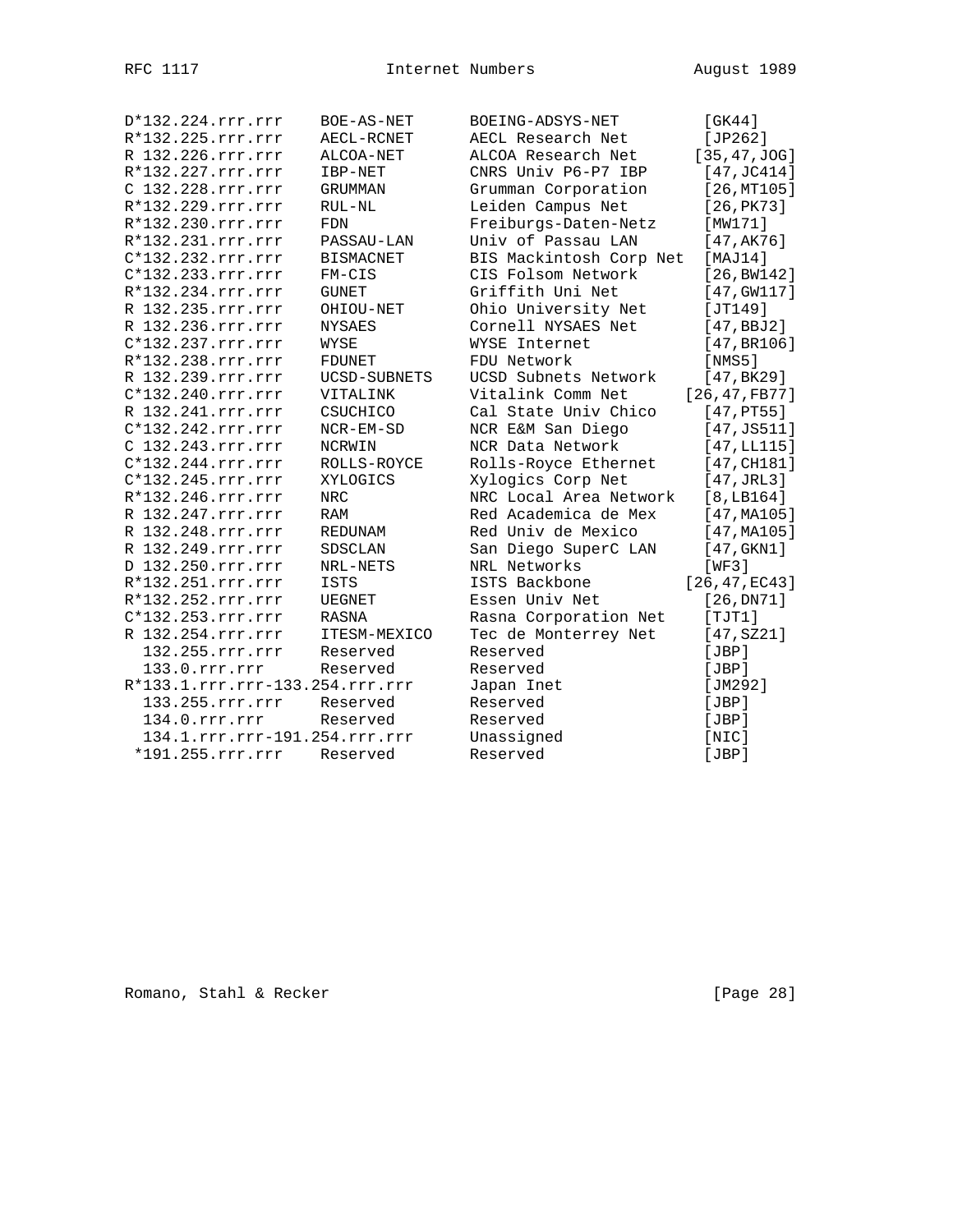Class C Networks

| Internet Address<br>---------------- | Network<br>$- - - - - - - -$ | Name<br>$- - - - -$   | References<br>---------- |
|--------------------------------------|------------------------------|-----------------------|--------------------------|
| 192.0.0.rrr                          | Reserved                     | Reserved              | [JBP]                    |
| R 192.0.1.rrr                        | BBN-TEST-C                   | BBN-GATE-TEST-C       | [RH6]                    |
| R*192.0.2.rrr                        | TEST                         | TEST                  | [JBP]                    |
| 192.0.3.rrr-192.0.255.rrr            |                              | Unassigned            | [NIC]                    |
| R 192.1.0.rrr-192.1.1.rrr            |                              | <b>BBN</b> Local Nets | [SGC]                    |
| R 192.1.2.rrr                        | BBN-FIBER-NET                | BBN Inc               | [SC]                     |
| R 192.1.3.rrr                        | BBN-APOLLO-NET               | BBN Inc               | [SGC]                    |
| R 192.1.4.rrr                        | BBN-FIBER-TEST               | BBN Inc               | [SC]                     |
| R 192.1.5.rrr                        | BBN-SD-ENET                  | BBN Inc               | [SGC]                    |
| R 192.1.6.rrr                        | BBN-DGI-ENET                 | BBN Inc               | [SGC]                    |
| R 192.1.7.rrr                        | BBN-WASH-ENET                | BBN Inc               | [SGC]                    |
| R 192.1.8.rrr                        | BBN-SCOTLAND-NET BBN Inc     |                       | [SC]                     |
| R 192.1.9.rrr                        | BBN-DGI-APOLLO               | BBN Inc               | [SGC]                    |
| R 192.1.10.rrr                       | BBN-NEWPORT-NET BBN Inc      |                       | [SGC]                    |
| R 192.1.11.rrr                       | BBN-TEST-NET                 | BBN Inc               | [SGC]                    |
| R 192.1.12.rrr                       | BBN-TEST2-NET                | BBN Inc               | [SC]                     |
| R 192.1.13.rrr                       | BBN-TEST3-NET                | BBN Inc               | [SGC]                    |
| R 192.1.14.rrr                       | Reserved                     | BBN Local Nets        | [SGC]                    |
| R 192.1.15.rrr                       | BBNCC-HARDWARE               | BBN Inc               | [SGC]                    |
| R 192.1.16.rrr                       | BBNCC-APOLLO                 | BBN Inc               | [SC]                     |
| R 192.1.17.rrr                       | BBNCC-COLUMBIA               | BBN Inc               | [SGC]                    |
| R 192.1.18.rrr                       | BBNCC-PRO-NET                | BBN Inc               | [SGC]                    |
| R 192.1.19.rrr                       | BBNCC-BILLERICA BBN Inc      |                       | [SC]                     |
| R 192.1.20.rrr                       | BBNACI-MT-VIEW               | BBN Inc               | [SC]                     |
| R 192.1.21.rrr                       | BBN-DGI-ENET2                | BBN Inc               | [SGC]                    |
| R 192.1.22.rrr                       | BBN-FORT-KNOX                | BBN Inc               | [SC]                     |
| R 192.1.23.rrr                       | BBN-NEW-LONDON               | BBN Inc               | [SGC]                    |
| R 192.1.24.rrr-192.3.255.rrr         |                              | BBN Local Nets        | [SGC]                    |
| R 192.4.0.rrr-192.4.12.rrr           |                              | BELLCORE-NET          | [47, PK28]               |
| R 192.4.13.rrr                       | MRE-MERLOT                   | MRE-MERLOT            | [47, PK28]               |
| R 192.4.14.rrr                       | MRE-BIRDNET                  | MRE-BIRDNET           | [47, PK28]               |
| R 192.4.15.rrr-192.4.17.rrr          |                              | BELLCORE-NET          | [47, PK28]               |
| R 192.4.18.rrr                       | MRE-FRAGGLE                  | MRE-FRAGGLE           | [47, PK28]               |
| R 192.4.19.rrr-192.4.31.rrr          |                              | BELLCORE-NET          | [47, PK28]               |
| R 192.4.32.rrr                       | NVC-SHARP                    | NVC-SHARP             | [47, PK28]               |
| R 192.4.33.rrr                       | Reserved                     | BELLCORE-NET          | [47, PK28]               |
| R 192.4.34.rrr                       | NVC-BB                       | $NVC-BB$              | [47, PK28]               |
| R 192.4.35.rrr                       | NVC-ASPEN                    | NVC-ASPEN             | [47, PK28]               |
| R 192.4.36.rrr                       |                              |                       |                          |
| R 192.4.37.rrr                       | Reserved                     | BELLCORE-NET          | [47, PK28]               |
|                                      | LCC-APOLLO                   | LCC-Apol              | [47, PK28]               |
| R 192.4.38.rrr                       | PYA-FACS                     | PYA-FACS              | [47, PK28]               |
| R 192.4.39.rrr-192.4.255.rrr         |                              | BELLCORE-NET          | [47, PK28]               |
| 192.5.0.rrr                          | Reserved                     | Reserved              | [JBP]                    |
| R 192.5.1.rrr                        | CISLHYPERNET                 | Honeywell             | [JLM23]                  |

Romano, Stahl & Recker [Page 29]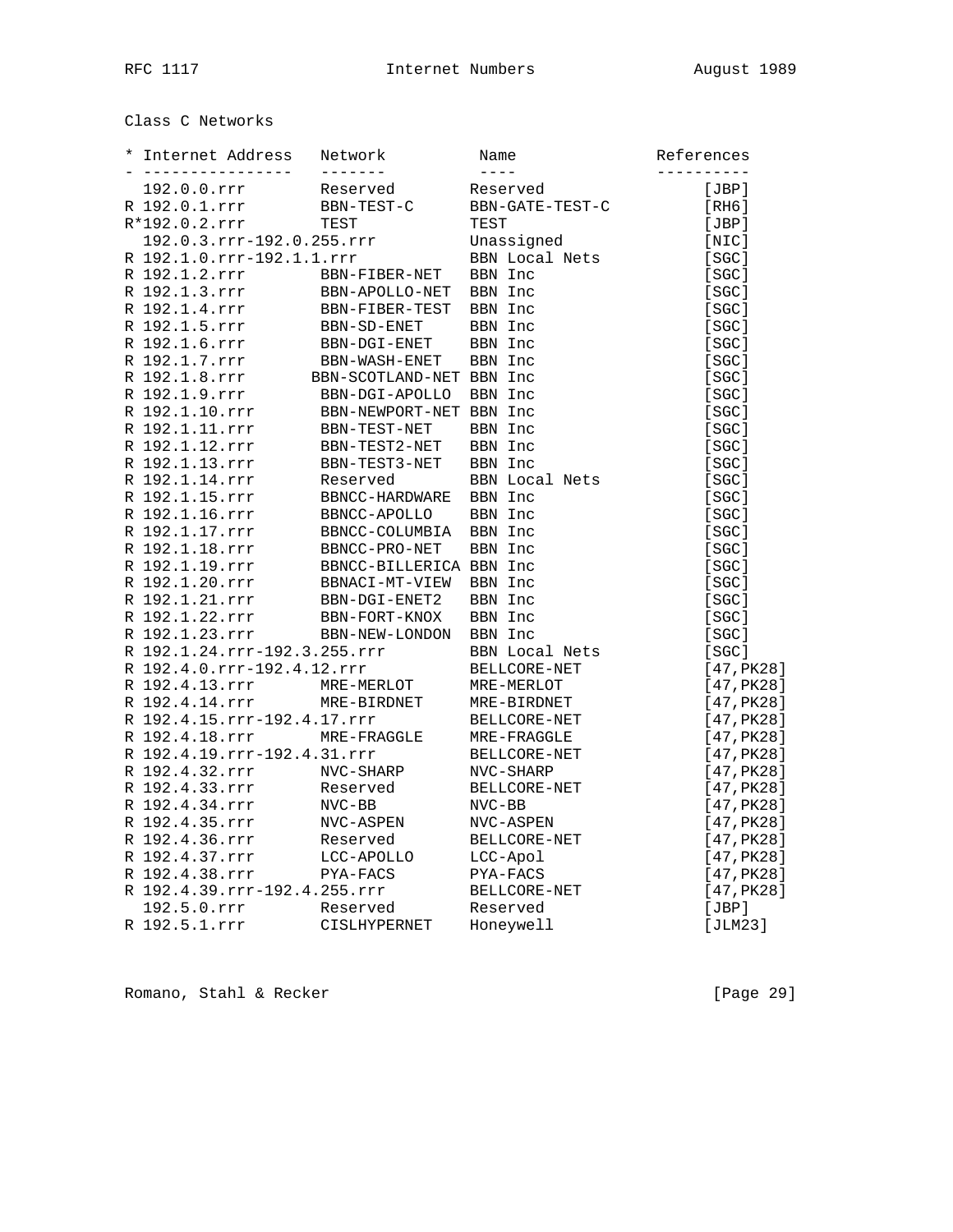| R*192.5.2.rrr  | UF-NET-A       | UF-CIS Dept Ether    | [AW48]          |
|----------------|----------------|----------------------|-----------------|
| C 192.5.3.rrr  | HP-DESIGN-AIDS | HP Des Aids          | [AG67]          |
| C 192.5.4.rrr  | HP-TCG-UNIX    | HP TCG Unix          | [AG67]          |
| R 192.5.5.rrr  | DEC-MRNET      | DEC Marlboro Ether   | [47, JM60]      |
| R 192.5.6.rrr  | DEC-MRRAD      | DEC Marlboro Dev     | [47, JM60]      |
| R 192.5.7.rrr  | CIT-CS-NET     | Caltech-CS-Net       | [50, CS2]       |
| R 192.5.8.rrr  | CSEICNET       | MACOM Net            | [SB90]          |
| R 192.5.9.rrr  | AERONET        | Aero Labnet          | [1,LCN]         |
| R 192.5.10.rrr | ECLNET         | USC-ECL-Camp-NET     | [MAB4]          |
| R 192.5.11.rrr | CSS-RING       | SEISMIC-Rsch-NET     | [DC115]         |
| R 192.5.12.rrr | UTAH-NET-C     | UTAH-Comp-Sci-NET    | [GW22]          |
| R 192.5.13.rrr | <b>GSWDNET</b> | Compion Net          | [47, FAS]       |
| R 192.5.14.rrr | RAND-NET       | RAND Net             | [47,JDG]        |
| 192.5.15.rrr   | Unassigned     | Unassigned           | [NIC]           |
| R 192.5.16.rrr | LANLLAND       | Los Alamos Dev LAN   | [47, PCW]       |
| R 192.5.17.rrr | NRL-NET        | Naval Rsch Lab       | $[$ MPM $]$     |
| R 192.5.18.rrr | IPTO-NET       | ARPA-IPTO Off Net    | $[JS283]$       |
| R 192.5.19.rrr | UCIICS         | UCI-ICS Rsch Net     | [RAJ3]          |
| R 192.5.20.rrr | CISLTTYNET     | Honeywell            | [JLM23]         |
| D 192.5.21.rrr | BRLNET1        | BRLNET1              | [4, MJM2]       |
| D 192.5.22.rrr | BRLNET2        | BRLNET2              | [4, MJM2]       |
| D 192.5.23.rrr | BRLNET3        | BRLNET3              | [4, MJM2]       |
| D 192.5.24.rrr | BRLNET4        | BRLNET4              | [4, MJM2]       |
| D 192.5.25.rrr | BRLNET5        | BRLNET5              | [4, MJM2]       |
| 192.5.26.rrr   | Unassigned     | Unassigned           | $[$ NIC $]$     |
| D 192.5.27.rrr | DTNSRDC-NET    | DTNSRDC-NET          | [RWT2]          |
| R 192.5.28.rrr | RSRE-NULL      | RSRE-NULL            | [RNM1]          |
| R 192.5.29.rrr | RSRE-ACC       | RSRE-ACC             | [RNM1]          |
| R 192.5.30.rrr | RSRE-PR        | RSRE-PR              | [RNM1]          |
| R*192.5.31.rrr | SIEMENS-NET    | Siemens Rsch Net     | [PN23]          |
| R 192.5.32.rrr | CISLTESTNET2   | Honeywell            | [22, 23, JLM23] |
| R 192.5.33.rrr | CISLTESTNET3   | Honeywell            | [22, 23, JLM23] |
| R 192.5.34.rrr | CISLTESTNET4   | Honeywell            | [22, 23, JLM23] |
| 192.5.35.rrr   | Unassigned     | Unassigned           | [NIC]           |
| 192.5.36.rrr   | Unassigned     | Unassigned           | [NIC]           |
| R 192.5.37.rrr | UR-CS-NET      | U of R CS 3Mb Net    | [47, LB16]      |
| R 192.5.38.rrr | SRI-C3ETHER    | SRI-AITAD C3Ether    | $[47$ , GMR $]$ |
| 192.5.39.rrr   | Unassigned     | Unassigned           | [NIC]           |
| R 192.5.40.rrr | PUCC-NET-A     | Purdue Comp Ctr Net  | [JS81]          |
| 192.5.41.rrr   | Unassigned     | Unassigned           | $[$ NIC $]$     |
| D 192.5.42.rrr | HYPER-1ISG     | AFDSC Hypernet       | [MCA1]          |
| R 192.5.43.rrr | CUCSNET        | Columbia CS Net      | [47, BC14]      |
| R 192.5.44.rrr | FARBER-PC-NET  | Farber PC Net        | $[$ $DJF]$      |
| R 192.5.45.rrr | FCCC-TEMP      | Fox Chase Cancer Ctr | [RKS1]          |
| R 192.5.46.rrr | NTA-RING       | NDRE-RING            | [PS27]          |
| R 192.5.47.rrr | NSRDC          | NSRDC                | [RWT2]          |
| R 192.5.48.rrr | PURDUE-CS-NET  | Purdue CS ProNET     | [DT50]          |
| C 192.5.49.rrr | TISW-NET       | TISW Net             | [HKO]           |
|                |                |                      |                 |

Romano, Stahl & Recker [Page 30]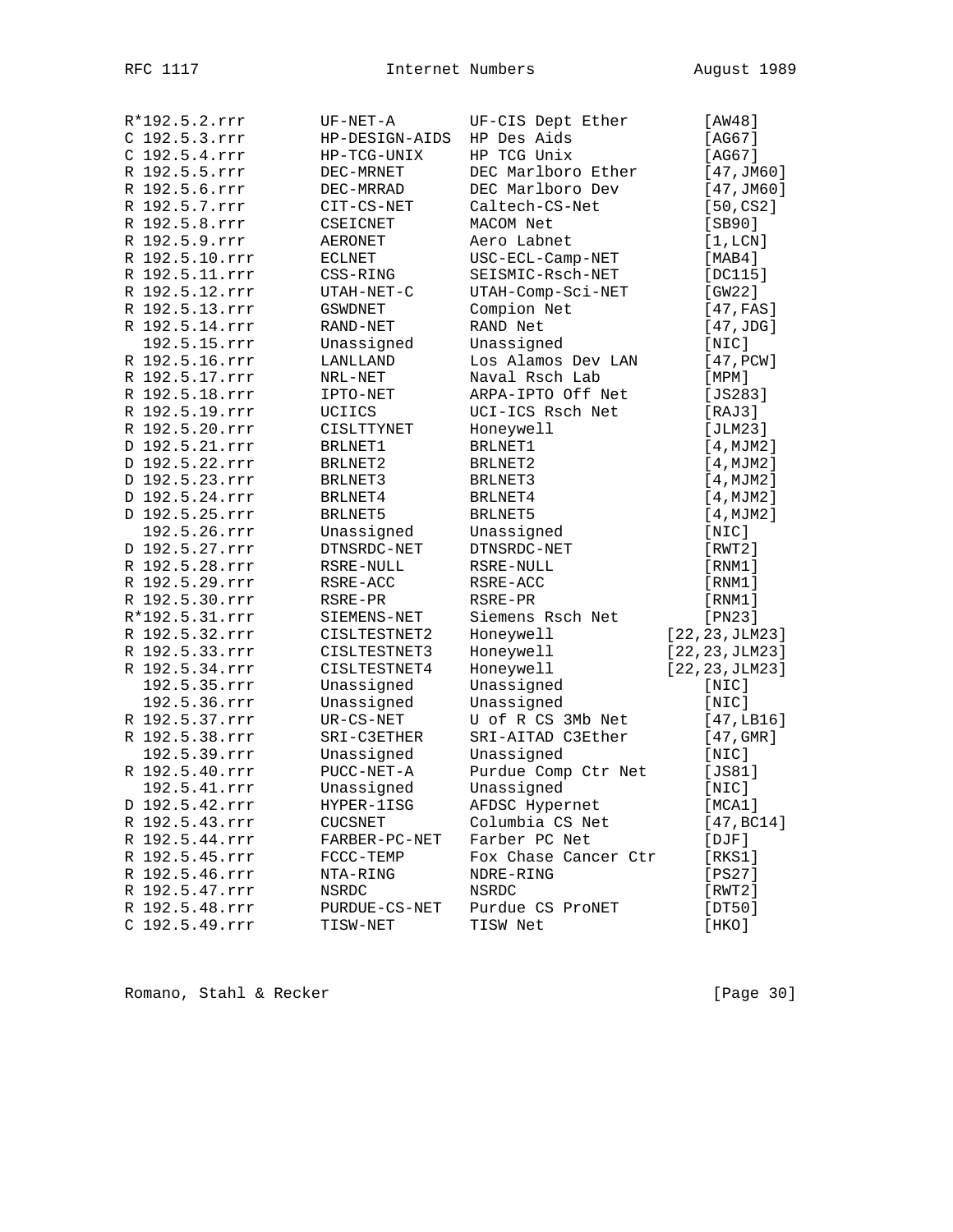| R 192.5.50.rrr              | CTH-CS-NET       | Chalmers CSN Net       | [47,UB3]       |
|-----------------------------|------------------|------------------------|----------------|
| 192.5.51.rrr                | Unassigned       | Unassigned             | [NIC]          |
| R 192.5.52.rrr              | NLM-ETHER-TEMP   | NLM-LHNCBC-Ether       | [JA1]          |
| R 192.5.53.rrr              | UR-CS-ETHER      | U of R CS 10Mb Net     | [47, LB16]     |
| R 192.5.54.rrr              | AERO-A3          | Aero-A3                | [1,LCN]        |
| R 192.5.55.rrr              | UCLA-CECS        | UCLA-CECS Net          | [47, RBW]      |
| C 192.5.56.rrr              | TARTAN-NET       | Tartan Labs            | [BM156]        |
| R 192.5.57.rrr              | UDEL-CC          | UDEL Comp Ctr          | [47,RR18]      |
| R 192.5.58.rrr              | CSNET-PDN        | CSNET X.25 Net         | [27, RDR4]     |
| R*192.5.59.rrr              | INRIA-SM90       | Inria GIP SM-90        | [MS171]        |
| R 192.5.60.rrr              | INRIA-SOPHIA     | Inria Sophia           | [MS171]        |
| R*192.5.61.rrr              | $SM90-X2$        | Inria SM-90 Exp 2      | [MS171]        |
| R*192.5.62.rrr              | LITP-SM90        | LITP SM-90             | [MS171]        |
| 192.5.63.rrr                | Unassigned       | Unassigned             | [NIC]          |
| R 192.5.64.rrr              | AMES-NAS-NET     | NASA ARC NAS LAN       | [47, MF31]     |
| R 192.5.65.rrr              | NPRDC-ETHER      | NPRDC TRCF Ether       | [LRB]          |
| R 192.5.66.rrr              | HARV-NET         | Harv Comp Sci Net      | [SB28]         |
| R 192.5.67.rrr              | CECOM-ETHER      | CECOM ADDCOMPE ETHER   | [47, GIH]      |
| 192.5.68.rrr                | Unassigned       | Unassigned             | [NIC]          |
| R 192.5.69.rrr              | UIUC-NET         | Univ of IL at Urbana   | [47, AKC]      |
| G 192.5.70.rrr              | <b>CELAN</b>     | COINS Exp LAN          | [RLS6]         |
| R*192.5.71.rrr              | WWU-ADMIN-NET    | WWU-ADMIN-NET          | [JSW12]        |
| R*192.5.72.rrr              | <b>BATES</b>     | Bates College Comp Svc | $[RS348]$      |
| C*192.5.73.rrr              | LVSUN            | Las Vegas Sun          | [GCS8]         |
| C*192.5.74.rrr-192.5.81.rrr |                  | MSC Nets               | [SL70]         |
| R 192.5.82.rrr              | FSUSTAT          | FSU Stats Dept         | [KMH8]         |
| $C*192.5.83.rrr$            | EPOCH-ENGR       | Epoch Eng Net          | [GK32]         |
| R*192.5.84.rrr-192.5.87.rrr |                  | Univ of Chicago        | [MC17]         |
| R 192.5.88.rrr              | YALE-EE-NET      | YALE-EE-NET            | [47,AG22]      |
| R 192.5.89.rrr              | HARV-APOLLO      | Harv Univ              | $[2,$ SB28]    |
| R*192.5.90.rrr              | SERI-NET         | SERI Seoul Net         | [CK92]         |
| R 192.5.91.rrr              | PURDUE-ECN1      | Purdue ECN             | [13, 25, JRS8] |
| R 192.5.92.rrr              | BRAGG-ETHER      | SRI Bragg Ether        | [47, GIH]      |
| R 192.5.93.rrr              | SRI-DEMO         | SRI Ether Demo         | [47, GIH]      |
| R*192.5.94.rrr              | SDCRDCF-10MB     | SDC R&D Prim Net       | [47,DJV1]      |
| R*192.5.95.rrr              | SDCRDCF-3MB      | SDC R&D Old Net        | [47,DJV1]      |
| R*192.5.96.rrr              | UBC-CS-NET       | UBC Comp Sci Net       | $[47,$ PB67]   |
| R*192.5.97.rrr              | UCLA-CS-LNI      | UCLA CS LNI Net        | $[$ RBW $]$    |
| R*192.5.98.rrr              | UCLA-PIC         | UCLA PIC Net           | [47, RBW]      |
| R 192.5.99.rrr              | SPACENET         | S-1 WorkSta Net        | [47, TW51]     |
| R 192.5.100.rrr             | HCSC-NET         | Honeywell CSC Net      | [47, DB322]    |
| R 192.5.101.rrr             | PUCC-NET-B       | Purdue Gw Net          | [JS81]         |
| R 192.5.102.rrr             | PUCC-RHF-NET     | PUCC RHF Based Net     | [JS81]         |
| 192.5.103.rrr               | Unassigned       | Unassigned             | [NIC]          |
| R 192.5.104.rrr             | THINK-INET       | Thinking Machs         | [47, BJN1]     |
| R 192.5.105.rrr             | XAIT-POND        | CCA Ether1 (POND)      | [51, AL6]      |
| $C*192.5.106.rrr$           | <b>BITSTREAM</b> | Bitstream Type Found   | [47, PGA1]     |
| R*192.5.107.rrr             | PASC-ETHER       | IBM PASC Ether         | [47, GAL5]     |
|                             |                  |                        |                |

Romano, Stahl & Recker [Page 31]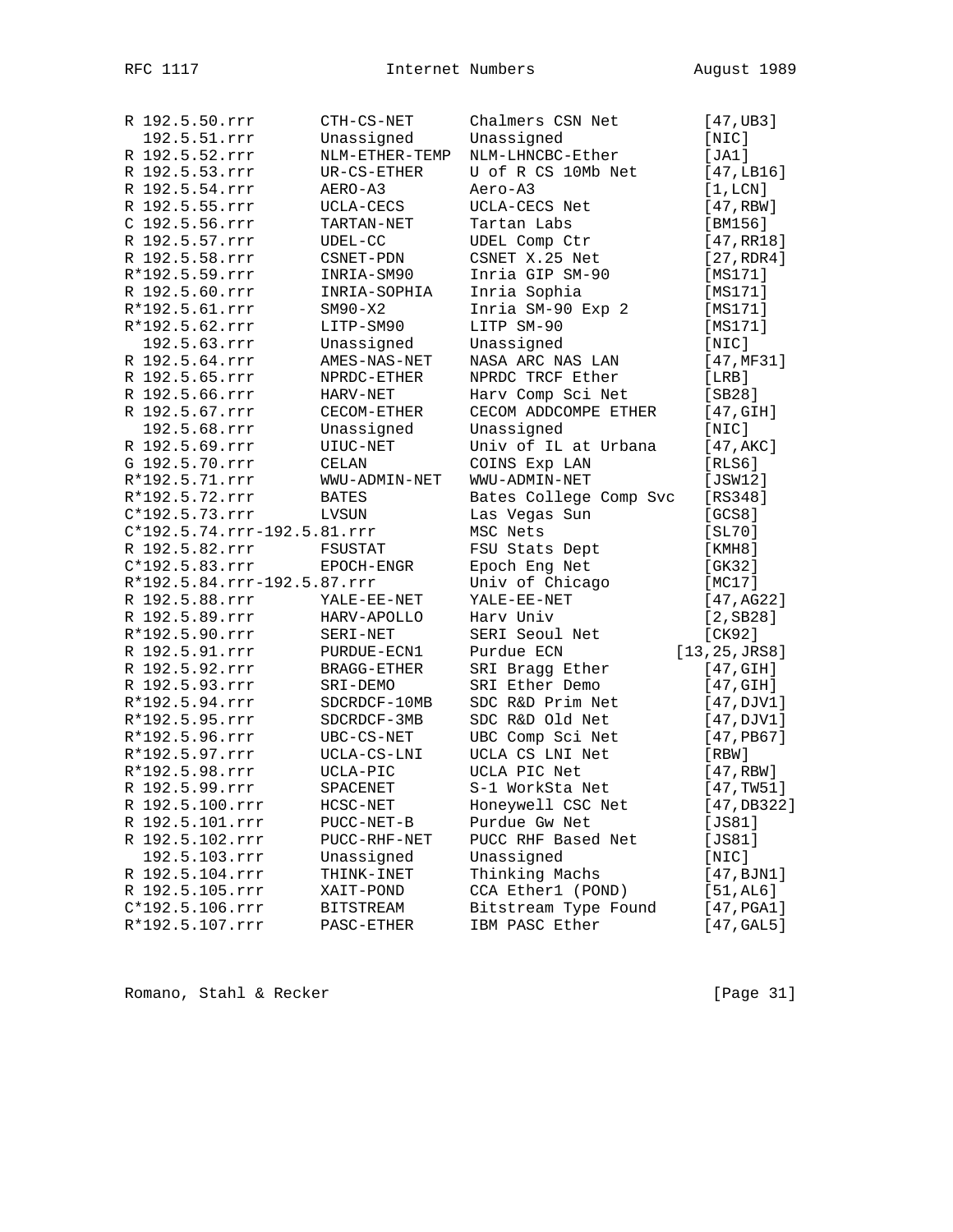| R*192.5.108.rrr | PASC-BB           | IBM PASC BRdband     | [47, GAL5]  |
|-----------------|-------------------|----------------------|-------------|
| R 192.5.109.rrr | CWRUNET-CO        | ARJCC TOPS-20 Net    | [47, JAG3]  |
| R 192.5.110.rrr | CWRUNET-C1        | ARJCC Local Net      | [47, JAG3]  |
| R 192.5.111.rrr | CWRUNET-C2        | Camp Quad Net        | [47, JAG3]  |
| R 192.5.112.rrr | CWRUNET-C3        | CAISR Local Net      | [47, JAG3]  |
| R 192.5.113.rrr | CWRUNET-C4        | CES Local Net        | [47, JAG3]  |
| C*192.5.114.rrr | I2-RING-1         | Intermetrics Pronet  | [47, CB42]  |
| C*192.5.115.rrr | $I2 - ETHER - 1$  | Intermetrics Ether   | [47, CB42]  |
| R 192.5.116.rrr |                   |                      |             |
|                 | BRAGGNET-1        | BRAGG/ADDCOMPE       | [47, LDB3]  |
| R 192.5.117.rrr | <b>BRAGGNET-2</b> | BRAGG/ADDCOMPE       | [47, LDB3]  |
| R 192.5.118.rrr | BRAGGNET-3        | BRAGG/ADDCOMPE       | [47, LDB3]  |
| R 192.5.119.rrr | BRAGGNET-4        | BRAGG/ADDCOMPE       | [47, LDB3]  |
| R 192.5.120.rrr | BRAGGNET-5        | BRAGG/ADDCOMPE       | [47, LDB3]  |
| R 192.5.121.rrr | BRAGGNET-6        | BRAGG/ADDCOMPE       | [47, LDB3]  |
| R 192.5.122.rrr | BRAGGNET-7        | BRAGG/ADDCOMPE       | [47, LDB3]  |
| R 192.5.123.rrr | BRAGGNET-8        | BRAGG/ADDCOMPE       | [47, LDB3]  |
| R 192.5.124.rrr | BRAGGNET-9        | BRAGG/ADDCOMPE       | [47, LDB3]  |
| R 192.5.125.rrr | BRAGGNET-10       | BRAGG/ADDCOMPE       | [47, LDB3]  |
| R 192.5.126.rrr | BRAGGNET-11       | BRAGG/ADDCOMPE       | [47, LDB3]  |
| R 192.5.127.rrr | BRAGGNET-12       | BRAGG/ADDCOMPE       | [47, LDB3]  |
| R 192.5.128.rrr | BRAGGNET-13       | BRAGG/ADDCOMPE       | [47, LDB3]  |
| R 192.5.129.rrr | BRAGGNET-14       | BRAGG/ADDCOMPE       | [47, LDB3]  |
| R 192.5.130.rrr | BRAGGNET-15       | BRAGG/ADDCOMPE       | [47, LDB3]  |
| R 192.5.131.rrr | BRAGGNET-16       | BRAGG/ADDCOMPE       | [47, LDB3]  |
| R 192.5.132.rrr | BRAGGNET-17       | BRAGG/ADDCOMPE       | [47, LDB3]  |
| R*192.5.133.rrr | PERCEPT-AI        | Perceptronics        | [KC8]       |
| C*192.5.134.rrr | $I2 - ETHER-2$    | Intermetrics Ether-2 | [47, CB42]  |
| R 192.5.135.rrr | LL-SPEECH-NET     | LL Speech Net        | [47, RH60]  |
| R 192.5.136.rrr | LL43-LEX-BACK     | Lincoln G43-LEX-BACK | [47, BC65]  |
| R 192.5.137.rrr | LL43-LEX-SUNA     | Lincoln G43-LEX-SUNA | [47, BC65]  |
| R 192.5.138.rrr | LL43-LEX-SUNB     | Lincoln G43-LEX-SUNB | [47, BC65]  |
| R 192.5.139.rrr | LL43-LEX-APO      | Lincoln G43-LEX-APO  | [47, BC65]  |
| R 192.5.140.rrr | LL43-TB-BACK      | Lincoln G43-TB-BACK  | [47, BC65]  |
| R 192.5.141.rrr | LL43-TB-APO       | Lincoln G43-TB-APO   | [47, BC65]  |
| R*192.5.142.rrr | CCVR              | CCVR Net             | [47, RD91]  |
| R 192.5.143.rrr | NWU               | NORTHWESTERN         | [AS62]      |
| R 192.5.144.rrr | CRC-ENET          | CANADA-CRC-Ether     | [TS31]      |
| R 192.5.145.rrr | ECRC-SL           | ECRC-SL Net          | [PD39]      |
|                 |                   |                      |             |
| R 192.5.146.rrr | CPW-PSC           | Pittsburgh SC Ctr    | [ML62]      |
| R 192.5.147.rrr | ALV-ETHER         | MMDAALVVAX           | [LJK5]      |
| R 192.5.148.rrr | DISE              | Dist Sys Eval Envir  | [RHS16]     |
| R 192.5.149.rrr | RDL-ETHER         | RDL                  | [47,MS172]  |
| G*192.5.150.rrr | $SP-ACE-NET$      | Sperry Space Sys     | [47, JM304] |
| R 192.5.151.rrr | PENN-STATE-1      | Penn State Net       | [SJS11]     |
| R 192.5.152.rrr | PENN-STATE-2      | Penn State Net       | [SJS11]     |
| R 192.5.153.rrr | PENN-STATE-3      | Penn State Net       | [SJS11]     |
| R 192.5.154.rrr | PENN-STATE-4      | Penn State Net       | [SJS11]     |
| R 192.5.155.rrr | PENN-STATE-5      | Penn State Net       | [SJS11]     |

Romano, Stahl & Recker [Page 32]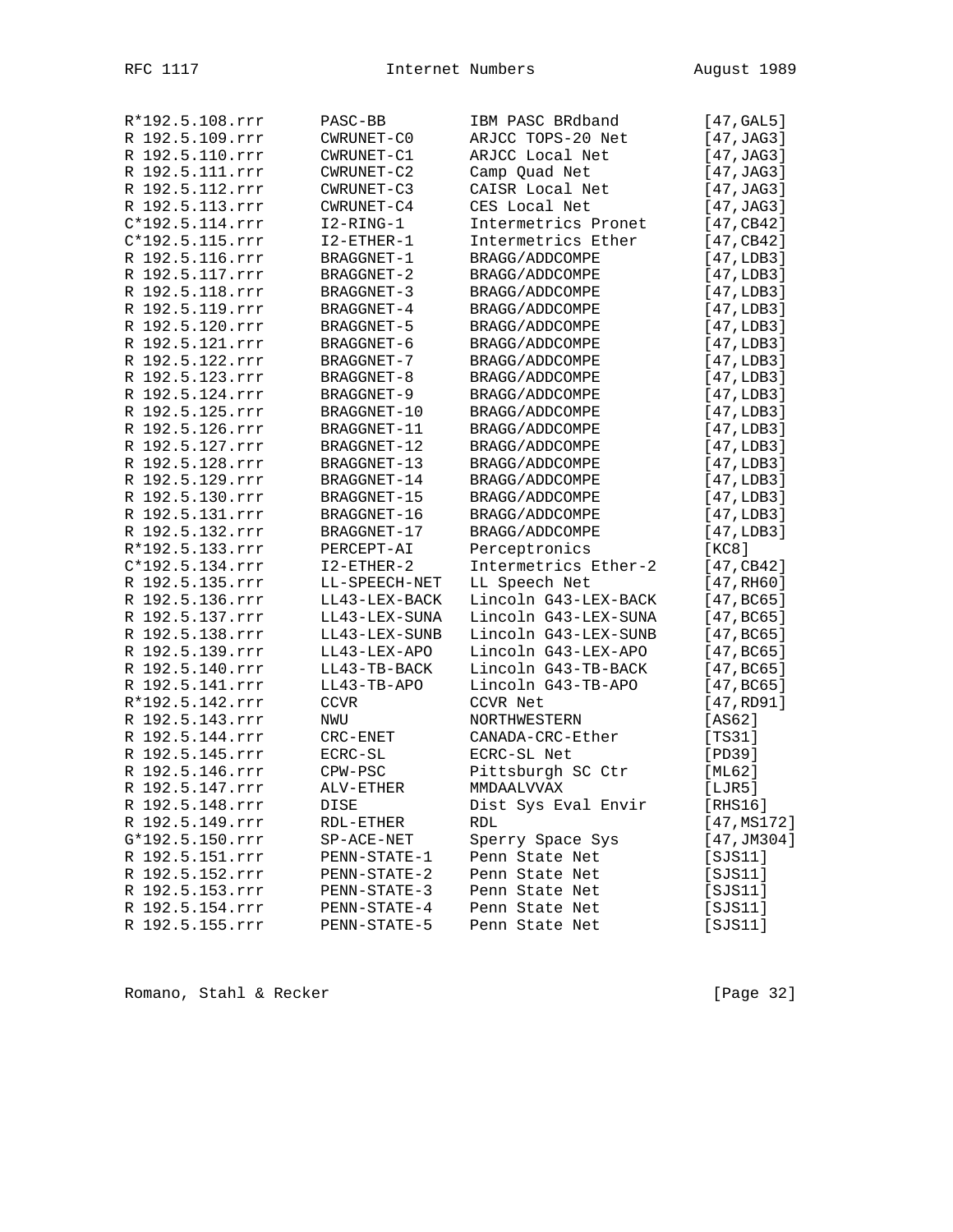| R 192.5.156.rrr                    | PENN-STATE-6  | Penn State Net       | [SJS11]          |
|------------------------------------|---------------|----------------------|------------------|
| R 192.5.157.rrr                    | PENN-STATE-7  | Penn State Net       | [ <i>SJS11</i> ] |
| R 192.5.158.rrr                    | PENN-STATE-8  | Penn State Net       | [SJS11]          |
| R 192.5.159.rrr                    | PENN-STATE-9  | Penn State Net       | [SJS11]          |
| R 192.5.160.rrr                    | PENN-STATE-10 | Penn State Net       | [SJS11]          |
| R 192.5.161.rrr                    | PENN-STATE-11 | Penn State Net       | [SJS11]          |
| R 192.5.162.rrr                    | PENN-STATE-12 | Penn State Net       | [ <i>SJS11</i> ] |
| C*192.5.163.rrr                    | I2-SPDNET-1   | 12 SPD Ether         | [47, CB42]       |
| C 192.5.164.rrr                    | <b>GTEECN</b> | GTE Eng Net          | [47, CH102]      |
| R 192.5.165.rrr                    | UNISYS-CAM-1  | Unisys Camarillo R&D | [DSR]            |
| R*192.5.166.rrr                    | AWINET        | AWINET Bremerhaven   | [JMS17]          |
| R 192.5.167.rrr                    | MCC-ACA6      | MCC AI Subnet        | [47, CBD]        |
| R 192.5.168.rrr                    | MCC-CAD2      | MCC CAD2 Subnet      | [47, CBD]        |
| R 192.5.169.rrr                    | MCC-CAD3      | MCC PKG Subnet       | [47, CBD]        |
| G 192.5.170.rrr                    | ANLNET1       | Argonne Net          | [47, LW26]       |
| G 192.5.171.rrr                    | ANLNET2       | Argonne Net          | [47,LW26]        |
| G 192.5.172.rrr                    | ANLNET3       | Argonne Net          | [47,LW26]        |
| G 192.5.173.rrr                    | ANLNET4       | Argonne Net          | [47,LW26]        |
| G 192.5.174.rrr                    | ANLNET5       | Argonne Net          | [47, LW26]       |
| G 192.5.175.rrr                    | ANLNET6       | Argonne Net          | [47,LW26]        |
| G 192.5.176.rrr                    | ANLNET7       | Argonne Net          | [47, LW26]       |
| G 192.5.177.rrr                    | ANLNET8       | Argonne Net          | [47, LW26]       |
| G 192.5.178.rrr                    | ANLNET9       | Argonne Net          | [47,LW26]        |
| G 192.5.179.rrr                    | ANLNET10      | Argonne Net          | [47,LW26]        |
| G 192.5.180.rrr                    | ANLNET11      | Argonne Net          |                  |
| G 192.5.181.rrr                    | ANLNET12      |                      | [47,LW26]        |
| G 192.5.182.rrr                    | ANLNET13      | Argonne Net          | [47,LW26]        |
|                                    |               | Argonne Net          | [47, LW26]       |
| G 192.5.183.rrr<br>G 192.5.184.rrr | ANLNET14      | Argonne Net          | [47,LW26]        |
|                                    | ANLNET15      | Argonne Net          | [47,LW26]        |
| G 192.5.185.rrr                    | ANLNET16      | Argonne Net          | [47,LW26]        |
| G 192.5.186.rrr                    | ANLNET17      | Argonne Net          | [47,LW26]        |
| G 192.5.187.rrr                    | ANLNET18      | Argonne Net          | [47, LW26]       |
| G 192.5.188.rrr                    | ANLNET19      | Argonne Net          | [47, LW26]       |
| G 192.5.189.rrr                    | ANLNET20      | Argonne Net          | [47, LW26]       |
| G 192.5.190.rrr                    | ANLNET21      | Argonne Net          | [47,LW26]        |
| G 192.5.191.rrr                    | ANLNET22      | Argonne Net          | [47,LW26]        |
| G 192.5.192.rrr                    | ANLNET23      | Argonne Net          | [47,LW26]        |
| G 192.5.193.rrr                    | ANLNET24      | Argonne Net          | [47, LW26]       |
| G 192.5.194.rrr                    | ANLNET25      | Argonne Net          | [47, LW26]       |
| G 192.5.195.rrr                    | ANLNET26      | Argonne Net          | [47, LW26]       |
| G 192.5.196.rrr                    | ANLNET27      | Argonne Net          | [47,LW26]        |
| G 192.5.197.rrr                    | ANLNET28      | Argonne Net          | [47,LW26]        |
| G 192.5.198.rrr                    | ANLNET29      | Argonne Net          | [47, LW26]       |
| G 192.5.199.rrr                    | ANLNET30      | Argonne Net          | [47,LW26]        |
| G 192.5.200.rrr                    | ANLNET31      | Argonne Net          | [47, LW26]       |
| G 192.5.201.rrr                    | ANLNET32      | Argonne Net          | [47,LW26]        |
| R 192.5.202.rrr                    | FMC-CEL       | FMC-CEL Host Net     | [47,KW2]         |
| R*192.5.203.rrr                    | OKSTATE-CS    | Okla State CS Net    | $[47,$ MV $24]$  |

Romano, Stahl & Recker [Page 33]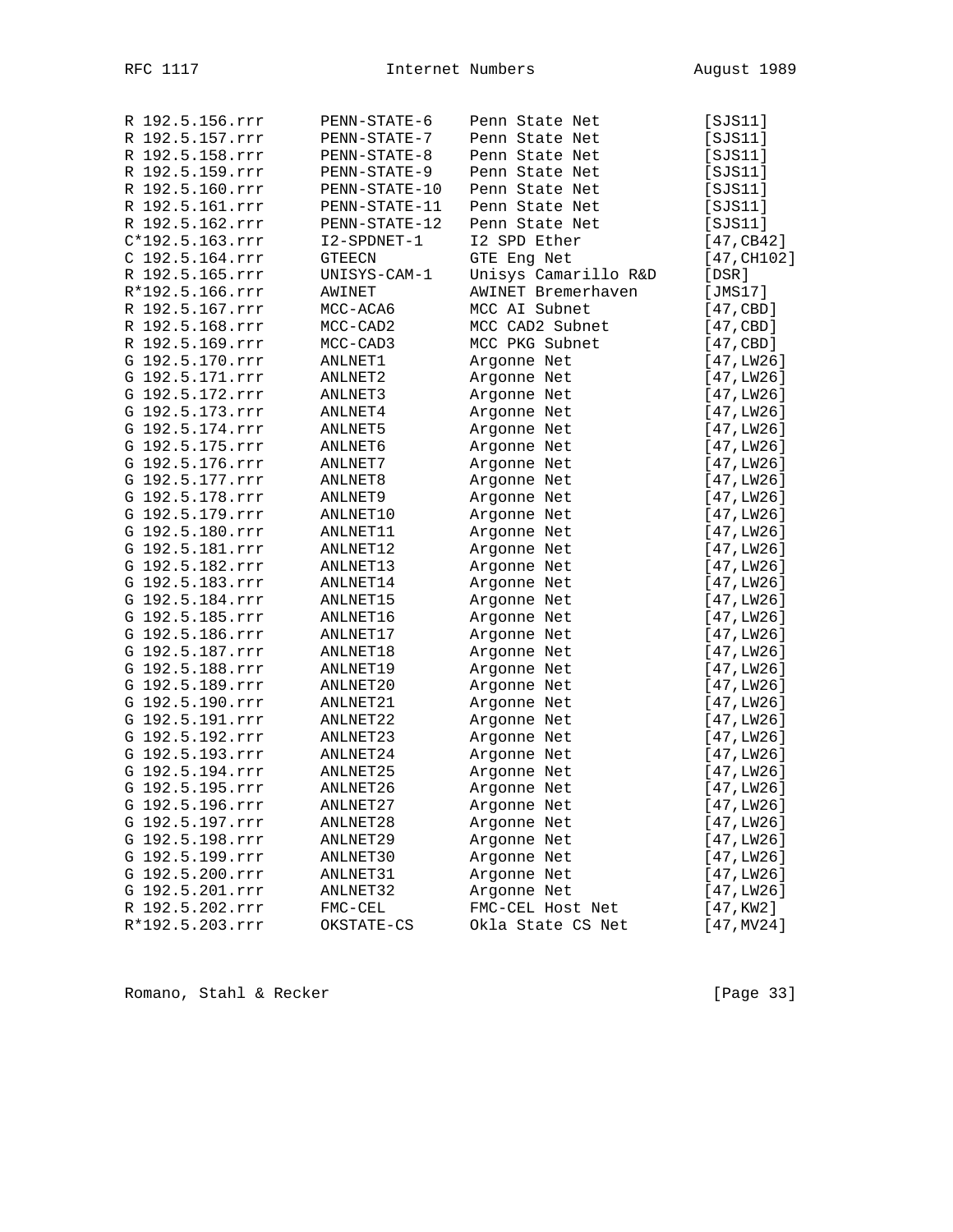| R 192.5.204.rrr                | SKL-ENET          | Canada-SKL-Ether      | [TS31]                |
|--------------------------------|-------------------|-----------------------|-----------------------|
| R*192.5.205.rrr                | ARC-CALGARY       | Alta Rsch Calgary     | [DK66]                |
| R 192.5.206.rrr                | <b>BU-MATHNET</b> | <b>BU-MATHNET</b>     | [BS24]                |
| R 192.5.207.rrr                | BU-CHEMNET        | BU-CHEMNET            | [BS24]                |
| R 192.5.208.rrr                | BU-CLANET         | BU-CLANET             | [BS24]                |
| D 192.5.209.rrr                | SSDF-CDCNET       | DCD-DDN-Dev           | [RE22]                |
| G 192.5.210.rrr                | <b>ECSNET</b>     | Embedded Comp Sys Net | [CAL7]                |
| R 192.5.211.rrr                | INTEL-IWARP       | Intel Iwarp Net       | [47, BT4]             |
| R*192.5.212.rrr                | CDC-PCAFAC        | CDC PCAFAC Ether      | [MCB5]                |
| R 192.5.213.rrr                | HARRIS            | Harris-GSSNet         | $[$ DAT $4$ ]         |
| C 192.5.214.rrr                | DECUACNET         | Decuac Net            | $[47,$ FMA1]          |
| R 192.5.215.rrr                | MASONNET          | GMU Net               | [47, TH15]            |
| R 192.5.216.rrr                | NTT-NET           | NTT Rsch Lab Net      | [47, YS10]            |
| R 192.5.217.rrr                | YALE-ZOO-NET      | Yale Apol Ed Net      | [HML1]                |
| D 192.5.218.rrr                | ARINC-GW-NET      | ARINC-Gw Net          | [YN]                  |
| R 192.5.219.rrr                | CLEMSON           | Clemson Univ Comp Ctr | [CH170]               |
| C 192.5.220.rrr                | SCCNET            | SPACECOM IP Net       | [47, MJO4]            |
| C 192.5.221.rrr                | CSC-LONS          | CSC-LONS Net          | $[47, \text{SWR}3]$   |
| C 192.5.222.rrr                | CSC-OIS           | CSC-OIS Net           | $[47, \texttt{SWR3}]$ |
| R*192.5.223.rrr                | HWELL-RE          | HWELL-RESD-ENGRG      | [47, PP36]            |
| D*192.5.224.rrr                | HAIC-NET          | Hughes AI Ctr Net     | [47, DMK18]           |
| C*192.5.225.rrr-192.5.236.rrr  |                   | GE Calma Block        | [47, TR38]            |
| R 192.5.237.rrr                | SMITHKLINE        | SmithKline Beckman    | [MS9]                 |
| 192.5.238.rrr-192.5.240.rrr    |                   | Unassigned            | [NIC]                 |
| R 192.5.241.rrr                | USC-CYPRESS       | USC Cypress Net       | [7, MAB4]             |
| C*192.5.242.rrr                | MOT-ASIC          | Motorola Chandler LAN | [GW49]                |
| C*192.5.243.rrr                | MOT-MESA          | Motorola Mesa LAN     | [GW49]                |
| C*192.5.244.rrr                | MOT-DOVER         | Motorola Dover LAN    | [GW49]                |
| C*192.5.245.rrr                | MOT-PRICE         | Motorola Price Rd LAN | [GW49]                |
| C*192.5.246.rrr                | MOT-PICO          | Motorola Pico LAN     | [GW49]                |
| $C*192.5.247.rrr$              | MOT-52ND          | Motorola Semi MIS LAN | [GW49]                |
| $C*192.5.248.rrr$              | MOT-AUSTIN        | Motorola Austin LAN   | [GW49]                |
| C*192.5.249.rrr                | MOT-OAKHILL       | Motorola Oakhill LAN  | [GW49]                |
| C*192.5.250.rrr                | MOT-TELAVIV       | Motorola Tel Aviv LAN | [GW49]                |
| $C*192.5.251.rrr$              | MOT-GENEVA        | Motorola Geneva LAN   | [GW49]                |
| C*192.5.252.rrr                | MOT-TOKYO         | Motorola Tokyo LAN    | [GW49]                |
| C*192.5.253.rrr                | MOT-HONGKONG      | Motorola Hongkong LAN | [GW49]                |
| R*192.5.254.rrr                | ANSA              | ANSA Proj             | [47, DO27]            |
| 192.5.255.rrr                  | Reserved          | Reserved              | [JBP]                 |
| C*192.6.0.rrr-192.6.200.rrr    |                   | Hewlett-Packard       | [AG67]                |
| R 192.6.201.rrr                | UTSANANTONIO      | UT San Antonio        | [AA73]                |
| C*192.6.202.rrr-192.6.255.rrr  |                   | HP.                   | [AG67]                |
| C*192.7.0.rrr-192.7.255.rrr    |                   | Comp Consoles, Inc    | [RAI1]                |
| C*192.8.0.rrr-192.8.255.rrr    |                   | Spartacus Inc         | [EK48]                |
| C*192.9.0.rrr-192.9.255.rrr    |                   | Sun MicroSys, Inc     | [BN4]                 |
| C*192.10.0.rrr-192.10.40.rrr   |                   | Symbolics, Inc        | [SE31]                |
| $C*192.10.41.rrr$              | TELLABS-MAIN      | Tellabs Corp Net      | [DB273]               |
| C*192.10.42.rrr-192.10.255.rrr |                   | Symbolics, Inc        | [SE31]                |
|                                |                   |                       |                       |

Romano, Stahl & Recker [Page 34]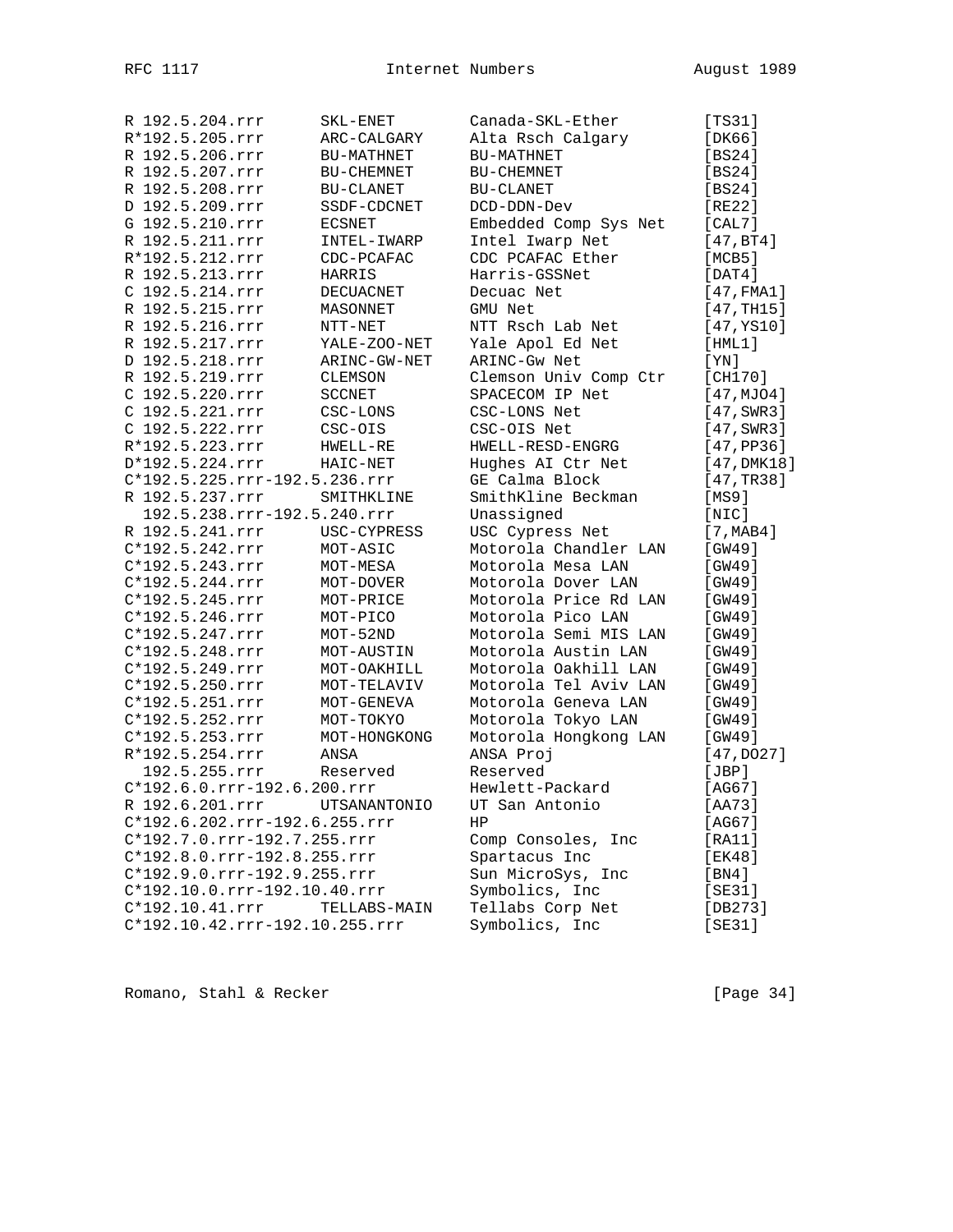|                  | C*192.11.0.rrr-192.11.255.rrr |                 | AT&T Bell Labs        | [MHz2]          |
|------------------|-------------------------------|-----------------|-----------------------|-----------------|
| R 192.12.0.rrr   |                               | YALE-SUN-NET    | YALE-SUN-NET          | [HML1]          |
| R*192.12.1.rrr   |                               | SUSSEX-CSNET    | Sussex Comp Sci Net   | $[RS255]$       |
| R*192.12.2.rrr   |                               | AMDAHL          | Amdahl UTS Dev Grp    | [GAM8]          |
| C*192.12.3.rrr   |                               | <b>SLCS</b>     | Schlumberger LCS Net  | [47, CG64]      |
| $C*192.12.4.rrr$ |                               | $SCG-NET$       | Hughes SCG Net        | [48, DBM16]     |
| R 192.12.5.rrr   |                               | AIC-LISPMS      | SRI-AIC-LISPMachNET   | [47, WMT]       |
| R 192.12.6.rrr   |                               | $NPS-C2$        | $NPS-C2$              | $[47,$ DW15]    |
| D 192.12.7.rrr   |                               | SSSD-NET        | SUPSHIP San Diego Net | [47, RGH21]     |
| D 192.12.8.rrr   |                               | PICANET1        | Pica Arsenal LAN1     | [47,RFD1]       |
| R 192.12.9.rrr   |                               | YALE-EE2-NET    | Yale 2nd EE Net       | [ASW3]          |
|                  | R 192.12.10.rrr               | THENETDFW       | THENET Cisco Routers  | [LSV]           |
|                  | R 192.12.11.rrr               | MIT-TEST        | MIT Gw Test Net       | [47,NC3]        |
|                  | R 192.12.12.rrr               | SANTAFE         | San Fe Inst           | [SCP6]          |
|                  | R 192.12.13.rrr               | JHU-NET1        | JHU-NET1              | [47, MJO7]      |
|                  | R 192.12.14.rrr               | JHU-NET2        | JHU-NET2              | [47,MJO7]       |
|                  | R 192.12.15.rrr               | <b>BROOKNET</b> | BNL Brooknet III      | [47,GR9]        |
|                  | R 192.12.16.rrr               | PRMNET          | SRI-SURAN-EN          | $[47,$ PEM $4]$ |
|                  | G 192.12.17.rrr               | LLL-TIS-NET     | LLL-TIS-NET           | [47, 48, NAL]   |
|                  | R 192.12.18.rrr               | CIT-CS-10NET    | Caltech 10Meg Ether   | [50, AD22]      |
|                  | R 192.12.19.rrr               |                 | Caltech Camp Net      | [50, AD22]      |
|                  | R 192.12.20.rrr               | CIT-NET         | Caltech Sun Net       |                 |
|                  |                               | CIT-SUN-NET     |                       | [50, AD22]      |
|                  | R 192.12.21.rrr               | CIT-PHYSCOMP    | Caltech Phys Comp     | [50, AD22]      |
|                  | R 192.12.22.rrr               | UTCSRES         | UTCS Net Rsch         | [47, JSQ1]      |
|                  | R 192.12.23.rrr               | UTCSTTY         | UTCS TTY Kludgenet    | [47, JSQ1]      |
|                  | R 192.12.24.rrr               | MICANET         | MITRE-Exp             | [WDL]           |
|                  | R 192.12.25.rrr               | CSS-GRAMINAE    | CSS WorkSta Net       | [24, DCI15]     |
|                  | 192.12.26.rrr                 | Unassigned      | Unassigned            | $[$ NIC $]$     |
|                  | R 192.12.27.rrr               | UR-LASER        | UR Laser Energetics   | [47, WL31]      |
|                  | R*192.12.28.rrr               | RIACS           | RIACS-Exp-Net         | [DG28]          |
|                  | D 192.12.29.rrr               | RF-EVANS        | ADDCOMPE DC3 LAN1     | [47, MB31]      |
|                  | D 192.12.30.rrr               | RF-HEX-A        | ADDCOMPE DC3 LAN2     | [47, MB31]      |
|                  | D 192.12.31.rrr               | USNA-ENET       | USNA Eng Net          | [47, RAD15]     |
|                  | R*192.12.32.rrr               | CMU-VINEYARD    | CMU File Cluster Net  | [47, MK68]      |
|                  | R 192.12.33.rrr               | SRI-CSL-NET     | SRI-CSL 10MB Ether    | [DLE6]          |
|                  | C*192.12.34.rrr-192.12.40.rrr |                 | Schlumberger LCS Net  | [47, CG64]      |
|                  | C*192.12.41.rrr               | FAIRCHILD       | Fairchild Palo Alto   | [47, CG64]      |
|                  | C*192.12.42.rrr               | <b>DARNET</b>   | DAR Apol Ring         | [47, CG64]      |
|                  | C*192.12.43.rrr               | <b>BENSON</b>   | Schlumberger Benson   | [47, CG64]      |
|                  | R 192.12.44.rrr               | NRTC-NET        | Northrop Rsch Net     | $[47,$ RSM1]    |
|                  | R 192.12.45.rrr               | ACC-SB-IMP-NET  | ACC San Barb C/30 IMP | [AB20]          |
|                  | R 192.12.46.rrr               | ACC-SB-ETHER    | ACC San Barb Ether    | [AB20]          |
|                  | R*192.12.47.rrr               | CINECA-LAN1     | Univ of Bologna       | [AA62]          |
|                  | G 192.12.48.rrr               | AMES-ED-EXPNET  | Code ED Exp Net       | [47, MSM1]      |
|                  | G 192.12.49.rrr               | AMES-ED-NET     | Code ED IP Net        | [47, MSM1]      |
|                  | G 192.12.50.rrr               | AMES-HY-NET     | AMES-HY Net           | [47, MSM1]      |
|                  | R 192.12.51.rrr               | THINK-CHAOS     | TMC Chaos             | [47, BJM1]      |
|                  | 192.12.52.rrr                 | Unassigned      | Unassigned            | [NIC]           |

Romano, Stahl & Recker [Page 35]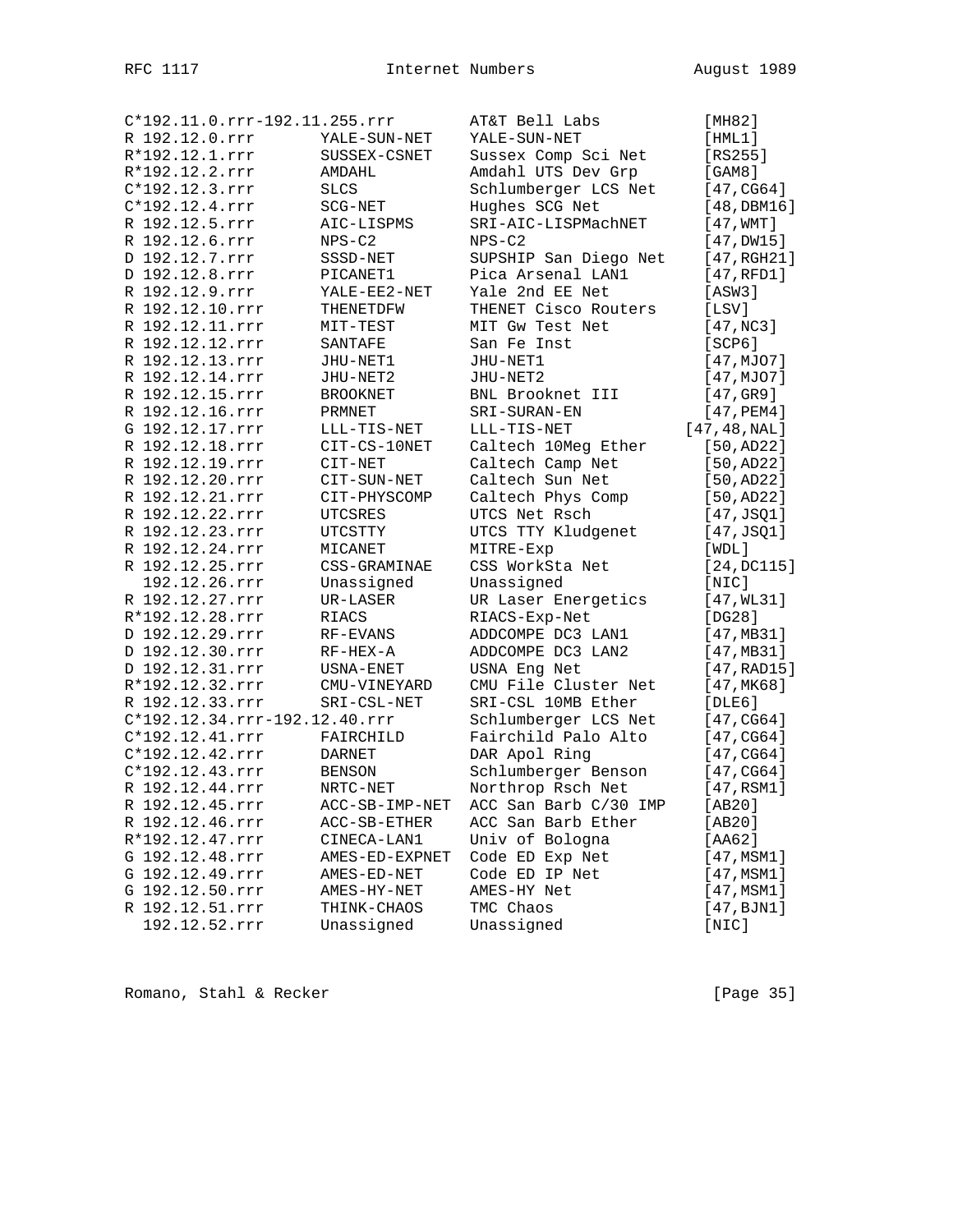| R*192.12.53.rrr   | $PU-LCA$      | Princeton Univ LCA                  | [47, CYH]           |
|-------------------|---------------|-------------------------------------|---------------------|
| 192.12.54.rrr     | Unassigned    | Unassigned                          | [NIC]               |
| R 192.12.55.rrr   | HAZ-LPR-BETA  | Hazeltine LPR Net                   | [47, KO11]          |
| R 192.12.56.rrr   | UTAH-AP-NET   | Utah-Apol-Ring-Net                  | [JL15]              |
| R 192.12.57.rrr   | MCC-CAD1      | MCC CAD Subnet                      | [47, CBD]           |
| R 192.12.58.rrr   | MCC-ACA7      | MCC AI Subnet                       | [47, CBD]           |
| R 192.12.59.rrr   | MCC-ACA8      | MCC DB Subnet                       | [47, CBD]           |
| R 192.12.60.rrr   | MCC-ACA9      | MCC HI Subnet                       | [47, CBD]           |
| R 192.12.61.rrr   | MCC-SW-NET    | MCC SW Subnet                       | [47, CBD]           |
| R 192.12.62.rrr   | DREA-ENET     | DREA Lispm & Vaxen                  | $[47, \text{GLH5}]$ |
| R 192.12.63.rrr   | CYPRESS       | CYPRESS Serial Net                  | [DT50]              |
| D 192.12.64.rrr   | LOGNET        | Logistics Net GW                    | [4, JR15]           |
| D 192.12.65.rrr   | HELNET1       | HELNET1                             | [47, MJM2]          |
| D 192.12.66.rrr   | HELNET2       | HELNET2                             | [47, MJM2]          |
| D 192.12.67.rrr   | HELNET3       | HELNET3                             | [47, MJM2]          |
| G 192.12.68.rrr   | ORNL-MSRNET   | ORNL Local Area Net                 | [4,THD]             |
| R 192.12.69.rrr   | UA-CS-NET     | Univ of Ariz CS Dept                | [47, PAK6]          |
| R 192.12.70.rrr   | NPRDC-IPD     | NPRDC-IPD Rem Ether                 | [LRB]               |
| R 192.12.71.rrr   | NPRDC-ISG     | NPRDC-ISG Rem Ether                 | [LRB]               |
| R 192.12.72.rrr   | <b>ULCC</b>   | UK.AC.ULCC                          | [RHC3]              |
| R 192.12.73.rrr   | BTRL          | UK.CO.BT-Rsch-LABS                  | [RHC3]              |
| R*192.12.74.rrr   | APPLE-ETHER   | Apple Comp Ether                    | [47, EF16]          |
| R*192.12.75.rrr   |               |                                     |                     |
|                   | PASC-RING     | IBM PASC Token Ring                 | [GAL5]              |
| R*192.12.76.rrr   | UO-NET        | Univ of Qld Net                     | [47, AKH5]          |
| R*192.12.77.rrr   | CINECA-LAN2   | Univ of Bologna                     | [AA62]              |
| $C*192.12.78.rrr$ | GENNET        | Genentech Net                       | [47, SM96]          |
| C*192.12.79.rrr   | SLI           | Soft Leverage Inc                   | [MG58]              |
| R 192.12.80.rrr   | CAEN          | UMICH-CAEN                          | [HWB]               |
| R 192.12.81.rrr   | YALE-RING-NET | Yale Rsch Ring                      | [HML1]              |
| C 192.12.82.rrr   | $CU-CC-NET$   | Columbia CC Net                     | [47, BC14]          |
| G 192.12.83.rrr   | UCDLA-EXNET   | UCDLA Exp Net                       | [CL64]              |
| G 192.12.84.rrr   | UCDLA-PCNET   | UCDLA Personal Net                  | [CL64]              |
| G 192.12.85.rrr   | UCDLA-OPNET   | UCDLA Optical Disk                  | [CL64]              |
| G 192.12.86.rrr   | UCDLA-RADNET  | UCDLA Pck Rad                       | [CL64]              |
| G 192.12.87.rrr   | UCDLA-CSLNET  | UCDLA State Library                 | [CL64]              |
| R*192.12.88.rrr   | RUTGERS-NWK   | Rutgers, Newark                     | [CLH3]              |
| R 192.12.89.rrr   | SBCS-CSDEPT-1 | SB Comp Sci                         | [ $JS268$ ]         |
| R 192.12.90.rrr   | SBCS-CSDEPT-2 | SB Comp Sci                         | $[JS268]$           |
| R 192.12.91.rrr   | RPICSNET0     | RPICS-LOCALNET-0                    | [MS9]               |
| R 192.12.92.rrr   | RPICSNET1     | RPICS-LOCALNET-1                    | [MS9]               |
| C*192.12.93.rrr   | TYMNET-MDC    | TYMNET-McDonnellDC                  | [TDM8]              |
| R 192.12.94.rrr   |               | ROCKWELL-AI-TEMP Rockwell Palo Alto | [BMW7]              |
| C*192.12.95.rrr   | NNWSI         | SAIC NNWSI Net                      | [EJ12]              |
| R*192.12.96.rrr   | SUPELEC-GIF   | Reseau Supelec Gif                  | [DC159]             |
| C 192.12.97.rrr   | IND-NTC       | NTC ARPA Test Net                   | [AB98]              |
| R 192.12.98.rrr   | SHIRBAY-ENET  | Shirley Bay Site LAN                | [TS31]              |
| C*192.12.99.rrr   | FCSL-NET      | Ferranti CSL                        | [SA47]              |
| D 192.12.100.rrr  | OOG1          | OO/ALC-SC-Gwl                       | [JD86]              |

Romano, Stahl & Recker [Page 36]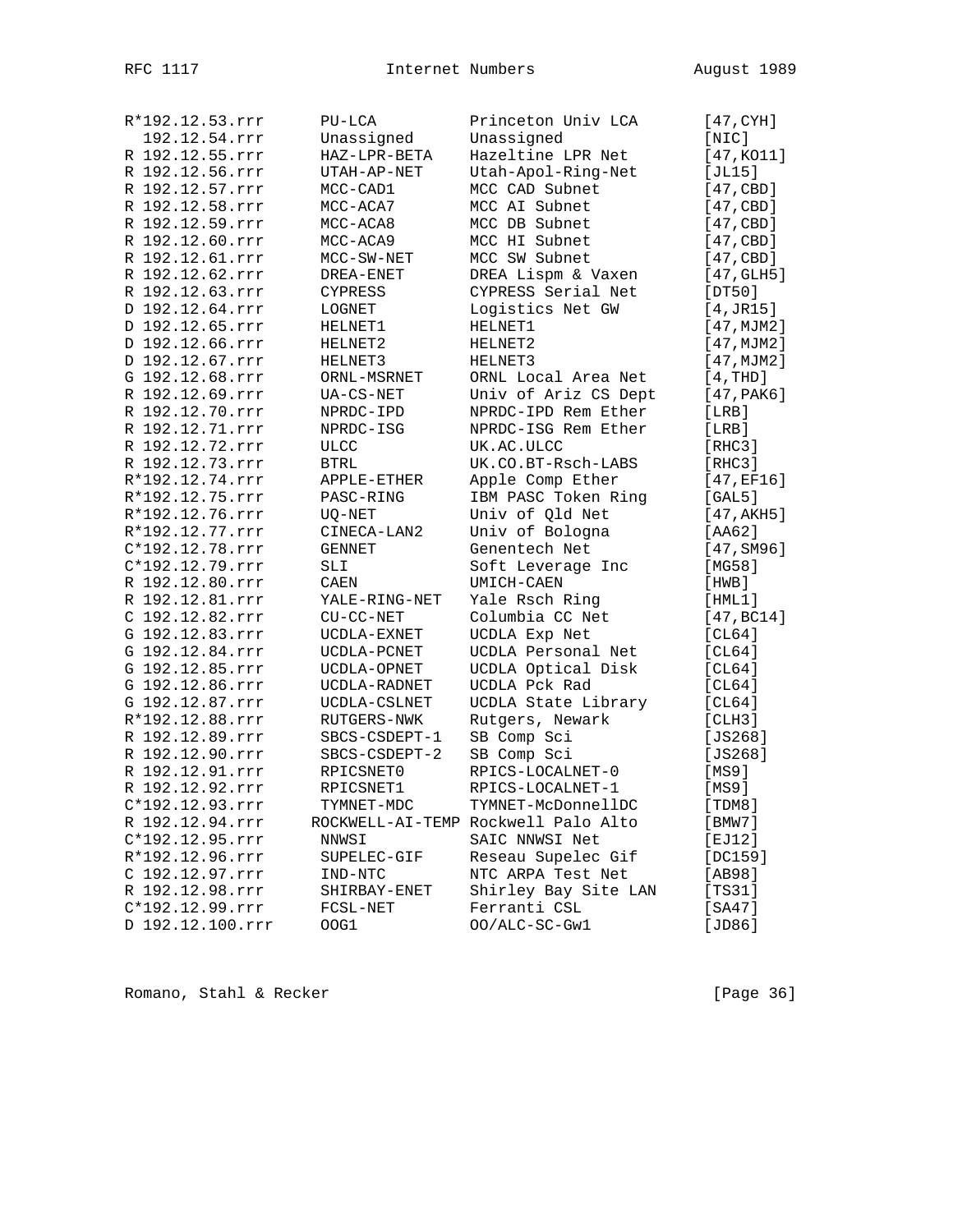| R*192.12.101.rrr                                  | OSU-CGRG         | OSU Comp Graphics     | [47, KS62]      |
|---------------------------------------------------|------------------|-----------------------|-----------------|
| G 192.12.102.rrr                                  | AMES-NAS-HY      | AMES NAS HY Net       | [MSM1]          |
| R 192.12.103.rrr                                  | CSU-USC-ETHER    | Colo State Univ Nets  | [MM333]         |
| R 192.12.104.rrr                                  | CSU-NREL-ETHER   | Colo State Univ Nets  | [MM333]         |
| 192.12.105.rrr-192.12.108.rrr                     |                  | Unassigned            | [NIC]           |
| R*192.12.109.rrr-192.12.118.rrr                   |                  | Colo State Univ Nets  | [RB218]         |
| C*192.12.119.rrr                                  | XYPLEX           | Xyplex Eng            | [DP91]          |
| D 192.12.120.rrr                                  | MITRE-B-NET      | MITRE Bedford Ether   | [BSW]           |
| R 192.12.121.rrr                                  | FSUCS            | FSU Comp Sci 1        | [TH4]           |
| R 192.12.122.rrr                                  | FSUCS2           | FSU Comp Sci 2        | [TH4]           |
| G 192.12.123.rrr                                  | AMES-CCF-NET     | AMES CCF Net          | [47, MSM1]      |
| D 192.12.124.rrr                                  | ETL-LAN          | ETL Local Area Net    | $[47,$ WWS]     |
| D 192.12.125.rrr                                  | CRDEC-NET1       | CRDEC-NET1            | [47, REA3]      |
| D 192.12.126.rrr                                  | CRDEC-NET2       | CRDEC-NET2            | [47, REA3]      |
| R 192.12.127.rrr                                  | LL-MI-NET        | LL-Mach Intell        | [47, KLS24]     |
| R 192.12.128.rrr                                  | <b>BRADLEY</b>   | Bradley Univ          | [47, LH124]     |
| C*192.12.129.rrr                                  | SYM-CAN          | Symbolics/Canada      | [MMH5]          |
| 192.12.130.rrr                                    | Unassigned       | Unassigned            | $[$ NIC $]$     |
| R 192.12.131.rrr                                  | SAC-ADMIN        | SRI-SAC Admin Net     | [47, KMC3]      |
| R 192.12.132.rrr                                  | LLL-MON          | LLL Open Labnet-1     | [47,LL64]       |
| R 192.12.133.rrr                                  | LLL-TUES         | LLL Open Labnet-2     | [47, LL64]      |
| R 192.12.134.rrr                                  | LLL-WED          | LLL Open Labnet-3     | [47, LL64]      |
| R 192.12.135.rrr                                  | $LLL-THU$        | LLL Open Labnet-4     | [47,LL64]       |
| R 192.12.136.rrr                                  | LLL-FRI          | LLL Open Labnet-5     | [47, LL64]      |
| R 192.12.137.rrr                                  | LLL-SAT          | LLL Open Labnet-6     | [47,LL64]       |
| R 192.12.138.rrr                                  | LLL-SUN          | LLL Open Labnet-7     | [47, LL64]      |
| D 192.12.139.rrr                                  | JTELS-BEN-GW     | JUMPS Teleprocessing  | [RR26]          |
| R*192.12.140.rrr                                  | INFERENCE        | INFERENCE             | $[$ DGT $6$ ]   |
| R 192.12.141.rrr                                  | CSS-ETHER        | CSS WorkSta Net 2     | [DC115]         |
| C*192.12.142.rrr                                  | SENTRY           | Sentry Adv Prod Net   | [JB348]         |
| C*192.12.143.rrr                                  | VSHIC-NET        | Sentry VSHIC Test     | [ $JB348$ ]     |
| R 192.12.144.rrr                                  | ECRCNET          | ECRC Int              | [47, PD39]      |
| C*192.12.145.rrr-192.12.154.rrr                   |                  | RCA-CADNET            | [47, RG92]      |
| C*192.12.155.rrr-192.12.170.rrr                   |                  | MTCS-CUST             | [SF41]          |
| D 192.12.171.rrr                                  | PICANET2         | Pica Arsenal 2        | [RFD1]          |
| R 192.12.172.rrr                                  | ROCKWELLENET     | Rockwell Ether        |                 |
|                                                   | Unassigned       |                       | [ NG ]<br>[NIC] |
| 192.12.173.rrr<br>R*192.12.174.rrr-192.12.183.rrr |                  | Unassigned<br>TORONTO |                 |
| R 192.12.184.rrr                                  |                  |                       | [47, BDS5]      |
|                                                   | DSPO-NET         | BRL Hyper Proj Net    | [BT5]           |
| R 192.12.185.rrr                                  | BOSTONU-NET      | BOSTONU-NET           | [JSOL]          |
| R 192.12.186.rrr                                  | <b>BU-ACCNET</b> | BU-ACCNET             | [JSOL]          |
| R 192.12.187.rrr                                  | BU-BROADB        | BU-BRdB               | [JSOL]          |
| R 192.12.188.rrr                                  | BU-SCINET        | BU-SCINET             | [JSOL]          |
| R 192.12.189.rrr                                  | BU-ENGNET        | <b>BU-ENGNET</b>      | [JSOL]          |
| R 192.12.190.rrr                                  | BU-DSGNET        | <b>BU-DSGNET</b>      | [JSOL]          |
| R 192.12.191.rrr                                  | BU-MEDNET        | BU-MEDNET             | [JSOL]          |
| R 192.12.192.rrr                                  | ITALY-EXTNET     | Italy Extern Stubnet  | [ABB2]          |
| R 192.12.193.rrr                                  | ITALY-INTNET     | Italy Int Net         | [ABB2]          |

Romano, Stahl & Recker [Page 37]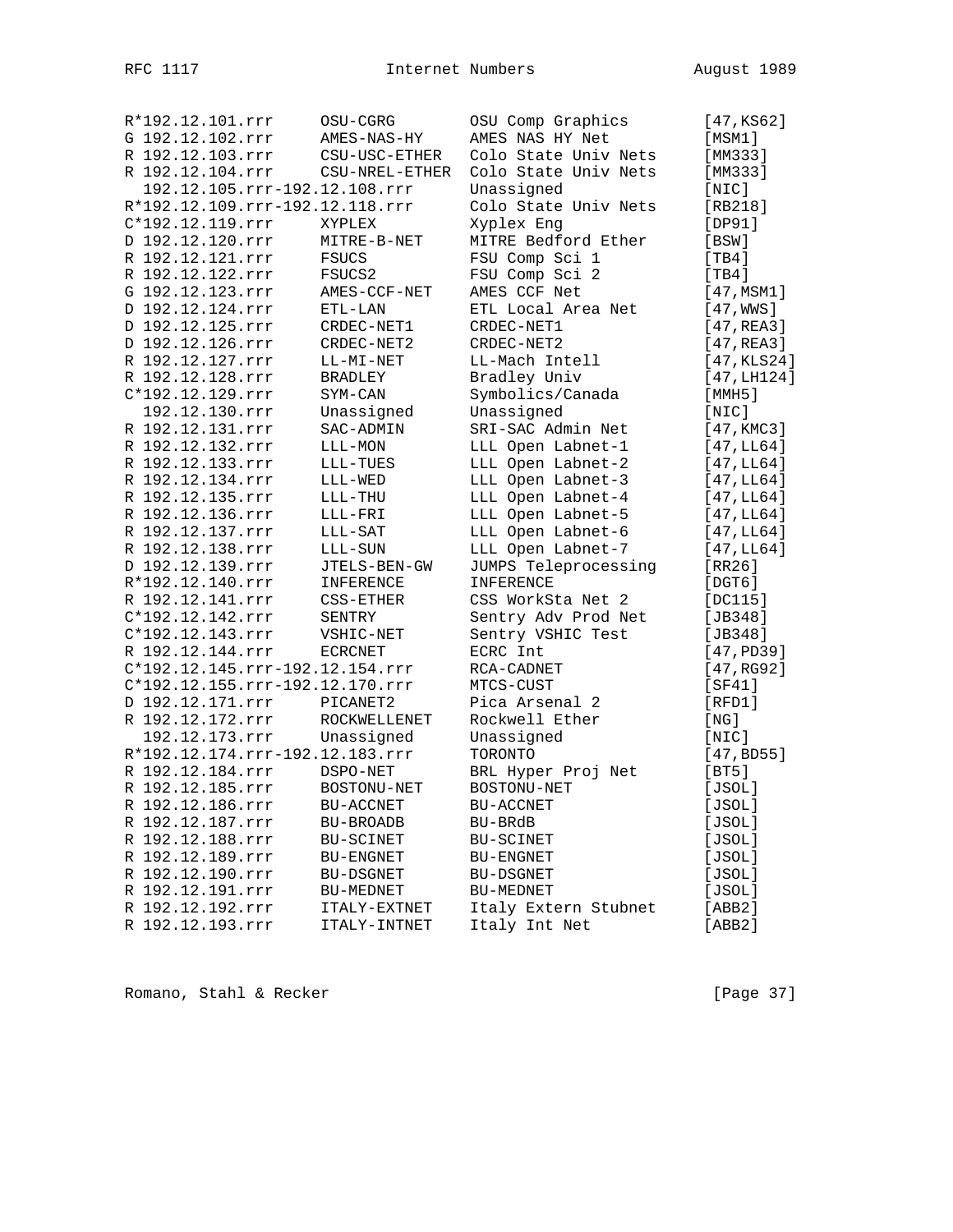| R 192.12.194.rrr                | CNUCE-LAN3       | CNR Pisa Ether        | [ABB2]                |
|---------------------------------|------------------|-----------------------|-----------------------|
| R 192.12.195.rrr                | UNISYS-ISF-7     | Unisys ISF Net 7      | [MS22]                |
| R*192.12.196.rrr                | AZMATH           | AZMATH Net            | [JC315]               |
| D 192.12.197.rrr                | ACATT-ETHER1     | ADEA/CECOM Adv Tech   | [47, ERK3]            |
| D 192.12.198.rrr                | ACATT-ETHER2     | ADEA/CECOM Adv Tech   | [47, ERK3]            |
| D 192.12.199.rrr                | LEWIS-ETHER1     | ADEA/SRI Ft. Lewis    | [47, ERK3]            |
| D 192.12.200.rrr                | SRI-PSON-10      | ADEA/SRI Ft. Lewis    | [47, ERK3]            |
| D 192.12.201.rrr                | SRI-PSON-11      | ADEA/SRI Ft. Lewis    | [47, ERK3]            |
| D 192.12.202.rrr                | SRI-PSON-12      | ADEA/SRI Ft. Lewis    | [47, ERK3]            |
| D 192.12.203.rrr                | SRI-PSON-13      | ADEA/SRI Ft. Lewis    | [47, ERK3]            |
| D 192.12.204.rrr                | SRI-PSON-14      | ADEA/SRI Ft. Lewis    | [47,ERK3]             |
| R 192.12.205.rrr                | OHIO-STATE1      | Ohio State Univ       | [RSD2]                |
| R 192.12.206.rrr                | INDIANA          | Indiana-Bloomington   | [BS69]                |
| R 192.12.207.rrr                | SUPERCOMP        | SDSC-Super            | $[$ GKN $1$ $]$       |
| G*192.12.208.rrr                | SUN-IPC          | SUN-IPC Net           | [BT5]                 |
| R 192.12.209.rrr                | NSF              | NSF Int Net           | [FW17]                |
| D 192.12.210.rrr                | FSTC             | Army FSTC Net         | [BB64]                |
| R 192.12.211.rrr                | <b>JVNC</b>      | NSF/JVNC Net          | [SH37]                |
| R 192.12.212.rrr                | RAND-NET2        | RAND-NET2             | [JDG]                 |
| R 192.12.213.rrr                | RAND-NET3        | RAND-NET3             | [JDG]                 |
| 192.12.214.rrr                  | Unassigned       | Unassigned            | [NIC]                 |
| R 192.12.215.rrr                | XDRENET          | DRE X.25 Component    | [TS31]                |
| R 192.12.216.rrr                | STEVENS-TECH     | Stevens Inst of Tech  | [47, RCM9]            |
| C*192.12.217.rrr                | KYFY-CARTO       | Kummerly and Frey     | [WH96]                |
| C*192.12.218.rrr                | KYFY-GEOGR       | Kummerly and Frey     | [WH96]                |
| C*192.12.219.rrr                | ARIA             | Aria Intl Rsch Net    | [FL27]                |
| R 192.12.220.rrr                | WISC-FERD        | UWISC-IPNET           | $[47, \text{EJN1}]$   |
| 192.12.221.rrr                  | Unassigned       | Unassigned            | $[$ NIC $]$           |
| 192.12.222.rrr                  | Unassigned       | Unassigned            | $[$ NIC $]$           |
| R 192.12.223.rrr                | WISC-OZNET       | UWISC-IPNET           | [47,EJN1]             |
| R 192.12.224.rrr                | WISC-OZES        | UWISC-IPNET           | [47,EJN1]             |
| R 192.12.225.rrr-192.12.234.rrr |                  | UWISC-IPNET           | $[47, \texttt{EJN1}]$ |
| R*192.12.235.rrr                | IDA-NET          | Comp Sc Linkoping S   | [MSA1]                |
| R 192.12.236.rrr                | CITNET           | CIT Camp Net          | [47, CBR2]            |
| R 192.12.237.rrr                | HCSC-APOLLO      | Honeywell CSC Apol    | [2,DB322]             |
| R*192.12.238.rrr                | CU-BOULDER       | CU Boulder Camp       | [47,DCMW]             |
| R*192.12.239.rrr                | $CU-ACS$         | CU ACS Net            | [47, DCMW]            |
| R*192.12.240.rrr                | CU-ENGINEER      | CU Eng Net            | [47, DCMW]            |
| R*192.12.241.rrr                | <b>CU-SUNNET</b> | CU Sun Net            | [47, DCMW]            |
| R*192.12.242.rrr                | $CU-CER$         | CU CER Net            | [47, DCMW]            |
| R*192.12.243.rrr                | CU-OT            | CU Off Tower          | [47, DCMW]            |
| R*192.12.244.rrr                | CU-ENTERPRISE    | CU ECE Sun Net        | [47, DCMW]            |
| R*192.12.245.rrr                | $CU-LASP$        | CU LASP Net           | [47, DCMW]            |
| R*192.12.246.rrr                | CU-BOULDER       | CU JILA Net           | [47, DCMW]            |
| R*192.12.247.rrr                | TROTTINET        | Phy Inst Univ-Zuerich | [US2]                 |
| R 192.12.248.rrr                | ATD1             | Harris ATD Net        | [TS14]                |
| R 192.12.249.rrr                | ATD2             | Harris ATD Net        | [TS14]                |
| R 192.12.250.rrr                | MRNET            | Minn Reg Net          | [JAW34]               |
|                                 |                  |                       |                       |

Romano, Stahl & Recker [Page 38]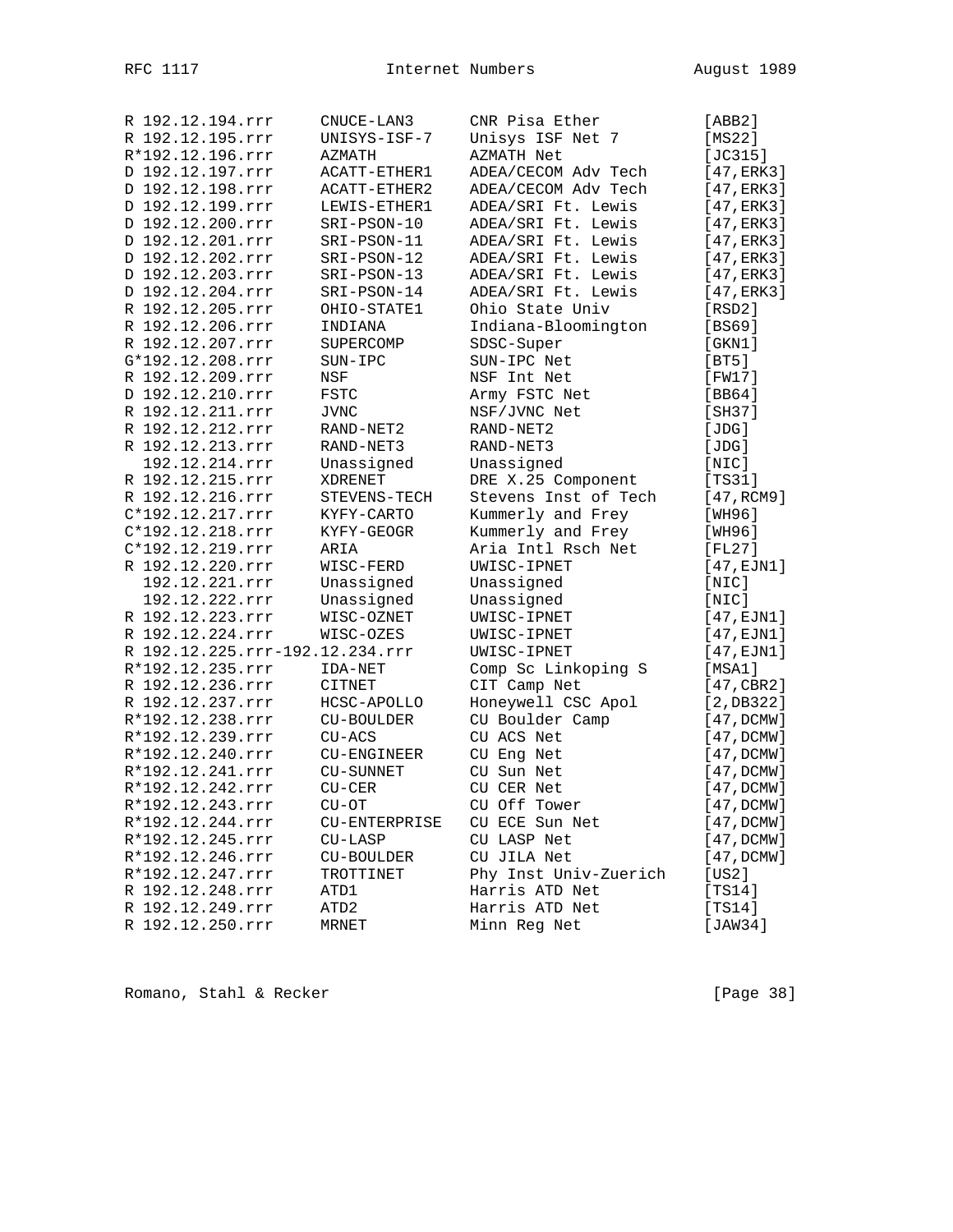C\*192.12.251.rrr CDCNET-SDD CDC SDD Test Net [RAM57] R\*192.12.252.rrr LL-VENET1 LL Venet1 [47,BC65] R\*192.12.253.rrr LL-VENET2 LL Venet2 [47,BC65] R\*192.12.254.rrr LL-APOLLO LL Apol [47,BC65] R\*192.12.255.rrr LL-ENET LL Enet [47, BC65] D 192.13.0.rrr-192.14.255.rrr DODIIS Subnets [AY5] C\*192.15.0.rrr-192.15.255.rrr NBINET [WW2] G 192.16.0.rrr-192.16.15.rrr LANLLAN [47, PCW] G 192.16.16.rrr S3-ETHER1-NET S3-ETHER1-NET [47,PCW] G 192.16.17.rrr-192.16.49.rrr LANLLAN [47,PCW] R 192.16.50.rrr-192.16.71.rrr RPI-LOCALNETS [47,MS9] R 192.16.72.rrr THENET Texas Higher Edu Net [47,LSV] R\*192.16.73.rrr LIFL Lab d'Info Fond Lille [ED54] R 192.16.74.rrr OTSTOKEN OTSTOKEN Network [47,DLN12] C\*192.16.75.rrr-192.16.122.rrr CSC-Block [47,SWR3] R 192.16.123.rrr SICSNET Swedish Net [JW302] R\*192.16.124.rrr-192.16.154.rrr Swedish Net [BE10] R\*192.16.155.rrr-192.16.166.rrr CERN-Block [BMS2] R 192.16.167.rrr YALE-HP-NET YALE-HP-NET [HML1] D 192.16.168.rrr PICANET3 Pica 3 [RFD1] D 192.16.169.rrr NRL-HUBNET Exp Hubnet [MPM] 192.16.170.rrr Unassigned Unassigned [NIC] R 192.16.171.rrr MACOM M/A-COM Net [TSC11] C\*192.16.172.rrr EIK-ENG Eikonix Eng Net [SW78] D 192.16.173.rrr CDA-LAN Catalog Data Act LAN [FJS3] R 192.16.174.rrr LL-MICRO-NET LL Microelec Net [GLD] R 192.16.175.rrr GUACC GU Academic Net [SA] R 192.16.176.rrr LSUNET LSU Camp Ether [CFB1] C\*192.16.177.rrr FJINET Flying J Inc Net [CE41] R\*192.16.178.rrr NTT-Y-ETHER NTT-Y-LAB Ether Net [RN29] R\*192.16.179.rrr NTT-Y-APOLLO NTT-Y-LAB Apol Net [RN29] 192.16.180.rrr Unassigned Unassigned [NIC] R 192.16.181.rrr LL-DSN-NET LL Dist Sensor Net [KLS24] R\*192.16.182.rrr GTICS-SUNS GT ICS Faculty Suns [DD11] R\*192.16.183.rrr WCW-LAN WCW Camp Net [JA] R 192.16.184.rrr CWI-ETHER WCW Camp Net [PB13] R\*192.16.185.rrr-192.16.202.rrr WCW Camp Net [JA] R 192.16.203.rrr HCSC-SUN Honeywell CSC Sun [DB322] R 192.16.204.rrr IASNET Inst for Adv Study [KHJ] R\*192.16.205.rrr-192.16.255.rrr DRE Ottawa [RB567] R\*192.17.0.rrr-192.17.4.rrr NIBELUNG [MA24] R 192.17.5.rrr UIUC-CSO-DCLNET UIUC-CSO-DCLNET [MA24] R\*192.17.6.rrr-192.17.255.rrr NIBELUNG [MA24] C\*192.18.0.rrr-192.18.255.rrr Sun MicroSys, Inc [BN4] C\*192.19.0.rrr-192.19.255.rrr SYSNET-2 [EY5] C\*192.20.0.rrr-192.20.255.rrr ATT-MD-NET [47,MH82] C\*192.21.0.rrr-192.21.255.rrr FORMATIVE [SAB17] C\*192.22.0.rrr-192.22.255.rrr APPLICON [AS90]

Romano, Stahl & Recker [Page 39]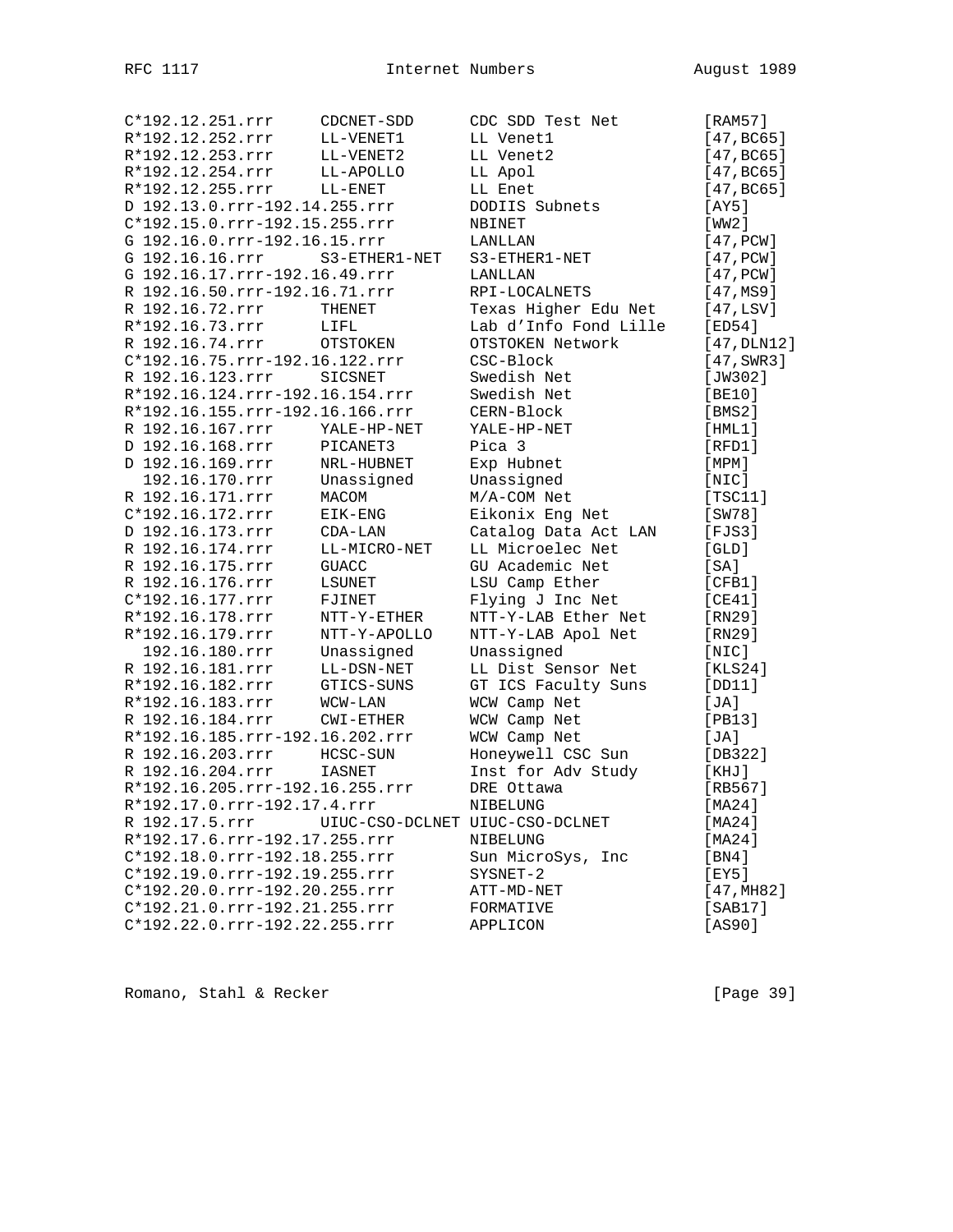|                   | C*192.23.0.rrr-192.23.255.rrr | FACTRON Net           | [JCB42]     |
|-------------------|-------------------------------|-----------------------|-------------|
|                   | C*192.24.0.rrr-192.24.255.rrr | CHROMATICS            | $[RB219]$   |
|                   | R*192.25.0.rrr-192.25.255.rrr | Hewlett-Packard       | [S18]       |
| $D*192.26.0.rrr$  | ACSAD                         | ACSAD Net             | [SLH19]     |
| R 192.26.1.rrr    | MCC-ACA10                     | MCC DB1 Net           | [ CBD ]     |
| R 192.26.2.rrr    | MCC-ACA11                     | MCC DB2 Net           | [CBD]       |
| R 192.26.3.rrr    | MCC-ACA12                     | MCC DB3 Net           | [ CBD ]     |
| R 192.26.4.rrr    | MCC-ACA13                     | MCC DB4 Net           | [ CBD ]     |
| R 192.26.5.rrr    | MCC-ACA14                     | MCC DB5 Net           | $[$ CBD $]$ |
| R 192.26.6.rrr    | MCC-ACA15                     | MCC DB6 Net           | [CBD]       |
| R 192.26.7.rrr    | SPAWAR                        | SPAWAR Sys Command    | [JK7]       |
| D 192.26.8.rrr    | SAIC-CPVB                     | SAIC-CPVB             | [MAW25]     |
| R*192.26.9.rrr    | ICOT                          | ICOT Local Net        | [MY14]      |
| R 192.26.10.rrr   | <b>GALLAUDET</b>              | Gallaudet Univ        | [KBC]       |
| D 192.26.11.rrr   | NRL-HUBNET1                   | Exptal Hubnet 1       | [MPM]       |
| D 192.26.12.rrr   | NRL-HUBNET2                   | Exptal Hubnet 2       | [MPM]       |
| D 192.26.13.rrr   | NRL-HUBNET3                   | Exptal Hubnet 3       | [ MPM ]     |
| D 192.26.14.rrr   | NRL-HUBNET4                   | Exptal Hubnet 4       | [MPM]       |
| D 192.26.15.rrr   | NRL-HUBNET5                   | Exptal Hubnet 5       | [MPM]       |
| D 192.26.16.rrr   | NRL-HUBNET6                   | Exptal Hubnet 6       | [MPM]       |
| D 192.26.17.rrr   | NRL-HUBNET7                   | Exptal Hubnet 7       | [MPM]       |
| D 192.26.18.rrr   | NRL-HUBNET8                   | Exptal Hubnet 8       | [MPM]       |
| D 192.26.19.rrr   | NRL-HUBNET9                   | Exptal Hubnet 9       | [ MPM ]     |
| D 192.26.20.rrr   | NSYPTSMH-LAN                  | NSY-PTSMH-LAN         | [TSD3]      |
| R 192.26.21.rrr   | UNISYS-ISF-8                  | Unisys ISF Net 8      | [MS22]      |
| R 192.26.22.rrr   | UNISYS-ISF-9                  | Unisys ISF Net 9      | [MS22]      |
| R 192.26.23.rrr   | UNISYS-ISF-10                 | Unisys ISF Net 10     | [MS22]      |
| R 192.26.24.rrr   | UNISYS-ISF-11                 | Unisys ISF Net 11     | [MS22]      |
| R 192.26.25.rrr   | LUCID                         | Lucid Net             | [BM68]      |
| D 192.26.26.rrr   | NRL-FIBER                     | NRL Fiber Optic Net   | [WF3]       |
| $C*192.26.27.rrr$ | ICON-ETHER                    | ICON Intl Ether       | [RH227]     |
|                   | R*192.26.28.rrr-192.26.47.rrr | <b>EPFL</b>           | [YD2]       |
| G*192.26.48.rrr   | FORUM                         | Region 2 ISC Net      | [MR101]     |
| R 192.26.49.rrr   | OTS-192-26-49                 | UTOTS Network         | [47, LSV]   |
|                   | R*192.26.50.rrr-192.26.82.rrr | Silicon Graphics, Inc | [RB221]     |
| R 192.26.83.rrr   | CSM-NET                       | Colo School of Mines  | [KL31]      |
| R 192.26.84.rrr   | NPRDC-FTC                     | NPRDC-FTC Rem Ether   | [LRB]       |
| R 192.26.85.rrr   | NUSAN                         | NU Super Access Net   | [JPD18]     |
| R 192.26.86.rrr   | PHYSICS-SAC                   | NU Phy                | [JPD18]     |
| R 192.26.87.rrr   | $MS-SAC$                      | NU Material Sci SAC   | [JPD18]     |
| R 192.26.88.rrr   | YALE-ENG-NET                  | YALE-ENG-NET          | [HML1]      |
| D 192.26.89.rrr   | JTELS-BEN1-GW                 | JTELS-BEN1-GW         | [RR26]      |
| $C*192.26.90.rrr$ | SYNTELNET-A                   | Syntelligence IPNET-A | [RAR22]     |
| R*192.26.91.rrr   | KDD                           | KDD Rsch Net          | [TA24]      |
| R*192.26.92.rrr   | WRIGHT                        | Wright State Univ     | [JLS45]     |
| R 192.26.93.rrr   | AECL-NET                      | NTT Atsugi Lab Net    | [TK43]      |
| R*192.26.94.rrr   | NTT-AP-NET                    | NTT ECL Apol Net      | [HM38]      |
| R 192.26.95.rrr   | LL-VLSI-NET                   | Lincoln Lab VLSI Net  | [AHA]       |
|                   |                               |                       |             |

Romano, Stahl & Recker [Page 40]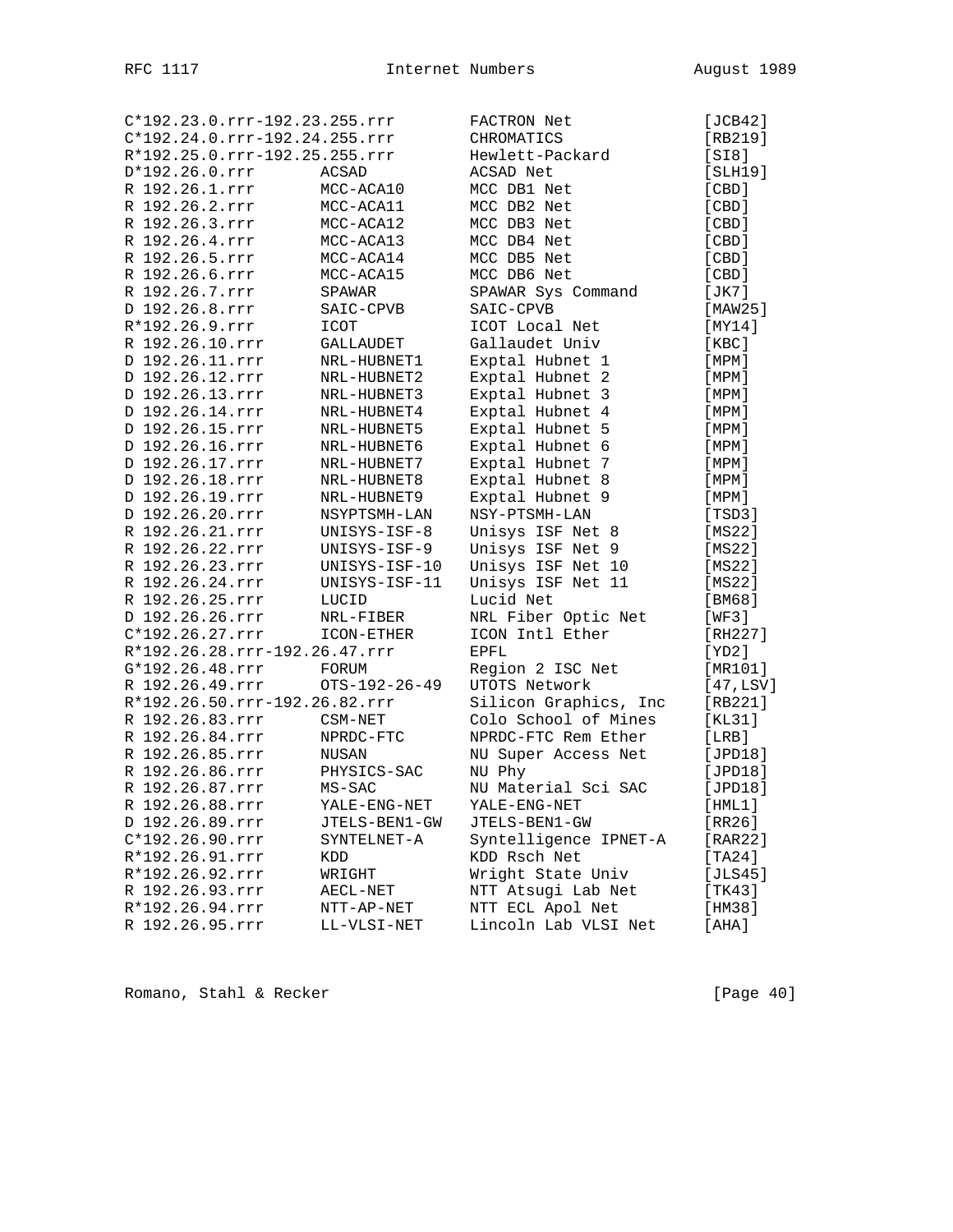| R*192.26.96.rrr                 | FX-STC-NET2     | FX-Tokyo-10BM-Net2    | [SY8]                   |
|---------------------------------|-----------------|-----------------------|-------------------------|
| C*192.26.97.rrr                 | RCA-SNOOPY      | Peanut Net            | [RAR23]                 |
| C*192.26.98.rrr                 | TASC-CTC-NET    | TASC Reading CTC Net  | [KDM5]                  |
| C 192.26.99.rrr                 | FAI             | FAI Local Net         | [MWS10]                 |
| C 192.26.100.rrr                | PROTEON-EXP1    | Proteon Exp Net 1     | [JS28]                  |
| C 192.26.101.rrr                | PROTEON-EXP2    | Proteon Exp Net 2     | [JS28]                  |
| C 192.26.102.rrr                | PROTEON-EXP3    | Proteon Exp Net 3     | [JS28]                  |
| D 192.26.103.rrr                | EXNET           | CECOM Exp Net         | [MB31]                  |
| R*192.26.104.rrr-192.26.135.rrr |                 | FINLAND               | [JH141]                 |
| R 192.26.136.rrr                | WASHINGTON-TEMP | Comp Sci Ether C      | [NJB7]                  |
| 192.26.137.rrr-192.26.146.rrr   |                 | SYR-MH-NET            | [JW47]                  |
| R 192.26.147.rrr                | WLV-ETHER       | $ETN-WLV-ETHER$       | [SMS1]                  |
| R 192.26.148.rrr                |                 |                       |                         |
|                                 | UMDNJ-NRAC      | UMDNJ-NRAC-NJMS       | [LPM]                   |
| R 192.26.149.rrr                | LL43-LEX-SUNC   | Grp43 Lexington Net C | [VBK]                   |
| R 192.26.150.rrr                | LL43-TB-SUNA    | Grp43 Testbed Net A   | [VBK]                   |
| C*192.26.151.rrr                | LATICORP        | LatiCorp Net          | [47, CC108]             |
| R 192.26.152.rrr                | FERNWOODNET1    | Fernwood SLIP Net     | [GEOF]                  |
| R*192.26.153.rrr                | CONNCOLL        | Conn College LAN      | [SBB9]                  |
| C*192.26.154.rrr-192.26.173.rrr |                 | Philips SERI Tech Net | [OK6]                   |
| R*192.26.174.rrr-192.26.193.rrr |                 | Univ of Paderborn     | [RF130]                 |
| G*192.26.194.rrr-192.26.209.rrr |                 | FRB WorkSta Nets      | [RPD5]                  |
| 192.26.210.rrr-192.26.255.rrr   |                 | Unassigned            | [NIC]                   |
| C*192.27.0.rrr-192.27.255.rrr   |                 | Hughes Air VLSI       | [PH45]                  |
| C*192.28.0.rrr-192.28.99.rrr    |                 | MN Mining & Mfg Net   | [LS103]                 |
| R*192.28.100.rrr-192.28.255.rrr |                 | Ford Subnets          | $[$ FJB $3]$            |
| C*192.29.0.rrr-192.29.255.rrr   |                 | Sun MicroSys, Inc     | [BN4]                   |
| C*192.30.0.rrr-192.30.255.rrr   |                 | Hewlett-Packard       | [18, 26, SIB]           |
| R 192.31.0.rrr                  | PURDUE-GEOSC    | PURDUE-GEOSCIS        | [DT50]                  |
| $C*192.31.1.rrr$                | CSD-GTE-LAN     | CSD-GTE-LAN-NEEDHAM   | [47, MM373]             |
| R 192.31.2.rrr                  | YCC-SYS-LT      | YCC Localtalk Net     | [ASW3]                  |
| R 192.31.3.rrr                  | ALCOA-NET       | Alcoa Rsch Net        | [35, JOG]               |
| C*192.31.4.rrr                  | $I2-FTHER-3$    | I2 RCE Net            | [47, CB42]              |
| R 192.31.5.rrr                  | BOEING-ATC      | Boeing BCS ATC LAN    | [47, P <sub>M37</sub> ] |
| C 192.31.6.rrr                  | SQ-ETHER        | SoftQuad Inc LAN      | [47, BG23]              |
| C 192.31.7.rrr                  | CISCO-NET       | cisco Sys Net         | [47,KSL]                |
| G 192.31.8.rrr                  | USNA-CADNET     | US Naval Acad Net     | [47, RAD15]             |
| R 192.31.9.rrr                  | YALE-SUN2-NET   | YALE-SUN2-NET         | [RB187]                 |
| R 192.31.10.rrr                 | UTACC-ETHER1    | US Army Europe Net    | [47, EK18]              |
| R 192.31.11.rrr                 | UTACC-ETHER2    | US Army Europe Net    | $[47,$ EK18]            |
| R 192.31.12.rrr                 | UTACC-ETHER3    | US Army Europe Net    | $[47,$ EK18]            |
|                                 |                 | US Army Europe Net    |                         |
| R 192.31.13.rrr                 | UTACC-ETHER4    |                       | [47,EK18]               |
| R 192.31.14.rrr                 | CUDENVER-TEMP   | Denver Camp Net       | [47, RH286]             |
| C*192.31.15.rrr                 | CASETEK         | CASE Tech, Inc        | $[47,$ PML1]            |
| D 192.31.16.rrr                 | $CC1-ENET$      | CENTCOM Ether         | [47, GIH]               |
| D 192.31.17.rrr                 | CENTCOM-TEST    | CENTCOM-MILNET-LAN    | [KMC3]                  |
| D 192.31.18.rrr                 | $CC3 - ENET$    | CENTCOM Ether         | [47, GIH]               |
| D 192.31.19.rrr                 | $CC4-ENET$      | CENTCOM Ether         | [47,GIH]                |
| D 192.31.20.rrr                 | CC5-ENET        | CENTCOM Ether         | [47, GIH]               |

Romano, Stahl & Recker [Page 41]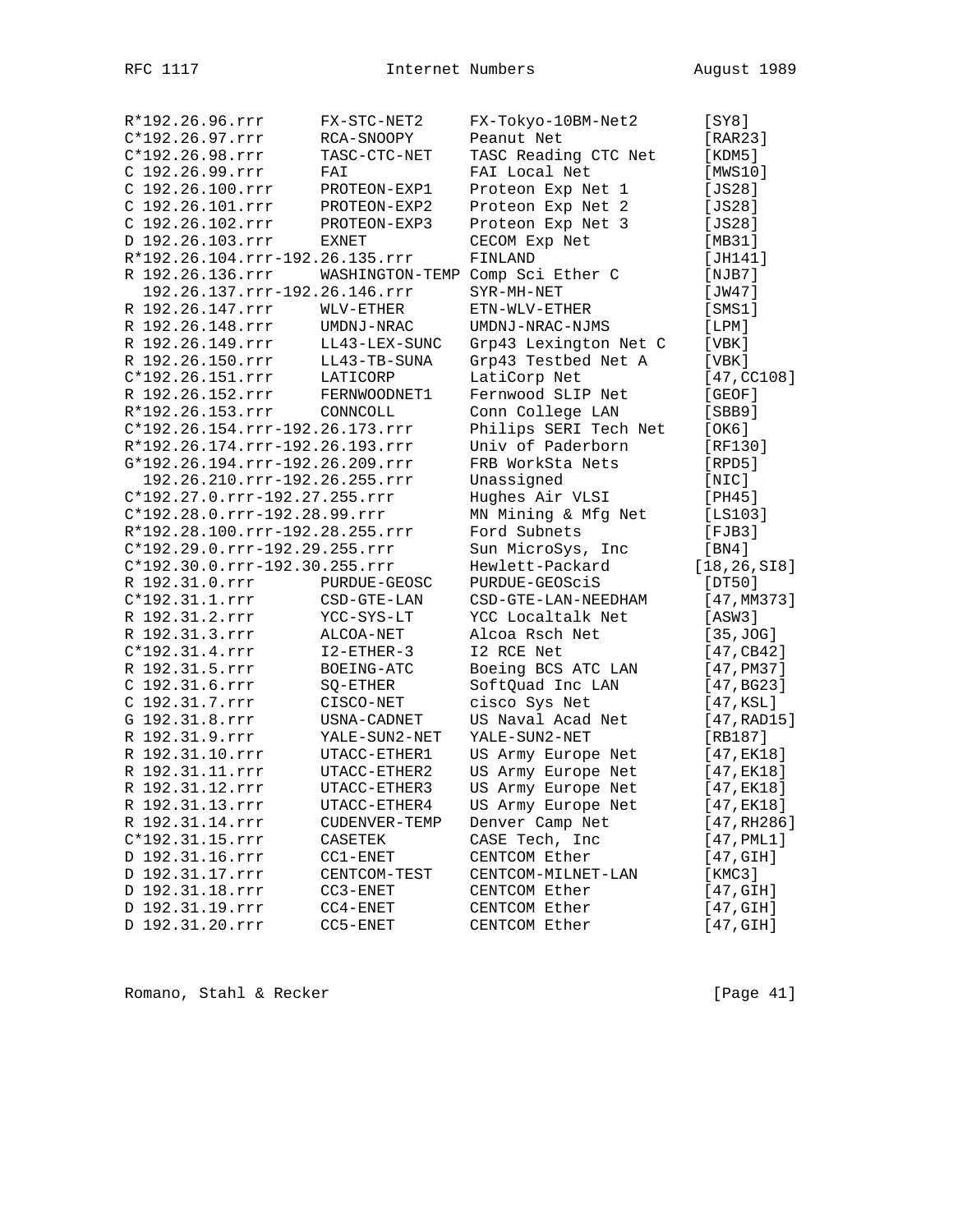| R 192.31.21.rrr |               |                               | SDSC-APOLLO              | SDSC Apol Ring        | [2, GKN1]               |
|-----------------|---------------|-------------------------------|--------------------------|-----------------------|-------------------------|
| C*192.31.22.rrr |               |                               | SDCCARY                  | SAS Data Ctr - Cary   | [DK5]                   |
| R*192.31.23.rrr |               |                               | KULEUVEN-CS              | Kuleuven Comp Sci     | [47, JH18]              |
| D 192.31.24.rrr |               |                               | ALBM-NET                 | Lockheed ALBM Net     | [47,NB16]               |
| C*192.31.25.rrr |               |                               | NBKNET-AI                | Northbrook IPNET-AI   | [JC272]                 |
| C*192.31.26.rrr |               |                               | ISTNET                   | Imperial Soft Net     | [47,NT12]               |
| R 192.31.27.rrr |               |                               | ALTAIR-NET               | Inria ALTAIR ILOG     | [ OG4 ]                 |
| R 192.31.28.rrr |               |                               | STEWARD-OBS              | Steward Ob            | [47, S580]              |
| R*192.31.29.rrr |               |                               | AMDAHL-TTD               | Amdahl Test Dev       | [47,DR71]               |
| R 192.31.30.rrr |               |                               | ADS-DC-NET               | ADS Wash              | $[47,$ WR66]            |
| C*192.31.31.rrr |               |                               | AXION-NET                | BT Axion Net          | [47,NT13]               |
|                 |               | C*192.31.32.rrr-192.31.36.rrr |                          | NSKK Local Area Net   | [47,AK36]               |
| C*192.31.37.rrr |               |                               | SDCAPOLL                 | SAS Data Ctr - Cary   | [DK5]                   |
| C*192.31.38.rrr |               |                               | TIATSPINE                | TI Attleboro Spine    | [WDR7]                  |
| R 192.31.39.rrr |               |                               | UTAH-NSS                 | Utah Westnet NSS Net  | [AC98]                  |
| R 192.31.40.rrr |               |                               | YALE-SUN3-NET            | YALE-SUN3-NET         | [RB187]                 |
| R 192.31.41.rrr |               |                               | YALE-RT-NET              | YALE-RT-NET           | [RB187]                 |
| R 192.31.42.rrr |               |                               | YALE-RT2-NET             | YALE-RT2-NET          | [RB187]                 |
| R 192.31.43.rrr |               |                               |                          | Caltech-CNS Bio Net   |                         |
| C 192.31.44.rrr |               |                               | <b>CNSNET</b><br>MRC-NET | McLean Rsch Ctr       | [47,DC99]<br>[WLG7]     |
|                 |               |                               |                          |                       |                         |
| R 192.31.45.rrr |               |                               | WILLIAMS                 | Williams College      | [47,DA106]              |
| R*192.31.46.rrr |               |                               | LFU ETHER                | Lab for Ultrasonics   | [MRK14]                 |
|                 |               | R 192.31.47.rrr-192.31.61.rrr |                          | BAY Area Regional Net | [AB71]                  |
| R*192.31.62.rrr |               |                               | SRI-CAM                  | SRI Cambridge UK      | [47, AGS5]              |
| R 192.31.63.rrr |               |                               | SCUBED-BBONE             | SCUBED-BBONE-NET      | [47, TH60]              |
| R 192.31.64.rrr |               |                               | S3-RESEARCH              | S3-Rsch-NET           | [47, TH60]              |
| R 192.31.65.rrr |               |                               | S3-FIBER-NET             | S3-FIBER-NET          | [47, TH60]              |
| R 192.31.66.rrr |               |                               | S3-ABONET                | S3-ABQNET             | [47, TH60]              |
| R 192.31.67.rrr |               |                               | S3-SLIP-NET              | S3-SLIP-NET           | [47,TH60]               |
| R 192.31.68.rrr |               |                               | S3-THIN-NET              | S3-THIN-NET           | [47, TH60]              |
| R 192.31.69.rrr |               |                               | S3-BBONE2-NET            | S3-BBONE2-NET         | [47, TH60]              |
| R 192.31.70.rrr |               |                               | S3-ETHER2-NET            | S3-ETHER2-NET         | [47, TH60]              |
| R 192.31.71.rrr |               |                               | S3-ETHER3-NET            | S3-ETHER3-NET         | [47, TH60]              |
| R 192.31.72.rrr |               |                               | S3-ETHER4-NET            | S3-ETHER4-NET         | [47,TH60]               |
| C*192.31.73.rrr |               |                               | MTEL-APOLLO              | M/A-COM MTEL Apol     | $[47, \text{TSC11}]$    |
| C*192.31.74.rrr |               |                               | GSD-PCNET                | M/A-COM GSSD Apol     | [47, MDP16]             |
| D 192.31.75.rrr |               |                               | HQDA-AI                  | Pentagon Army AI Net  | [47, WAA6]              |
| D 192.31.76.rrr |               |                               | CSTLNET                  | Combat Sys Tech Lab   | [MP20]                  |
| C*192.31.77.rrr |               |                               | MAPNET                   | Mervine & Pallesen    | [47, B <sub>H80</sub> ] |
| C*192.31.78.rrr |               |                               | WELLSNET-A1              | Wells Fargo IPNET-A1  | [47, JN47]              |
| C*192.31.79.rrr |               |                               | WACHOVIANET-AI           | Wachovia IPNET-AI     | $[47,$ PMH3 $]$         |
|                 | 192.31.80.rrr |                               | Unassigned               | Unassigned            | [NIC]                   |
| C*192.31.81.rrr |               |                               | ICAD-ETHER               | ICAD Core Ether       | [CI57]                  |
| D 192.31.82.rrr |               |                               | HQEIS                    | HQ AFSC EIS           | [47, SMK2]              |
| R 192.31.83.rrr |               |                               | OSUNET                   | OSU Camp Net          | [PW37]                  |
| C*192.31.84.rrr |               |                               | CUBI                     | Cubicomp Corp Net     | [2, SFJ]                |
| C 192.31.85.rrr |               |                               | CLINET                   | Comp Logic Net        | [47, WAH11]             |
| R 192.31.86.rrr |               |                               | $WM-CS$                  | William and Mary CS   | [REN14]                 |
|                 |               |                               |                          |                       |                         |

Romano, Stahl & Recker [Page 42]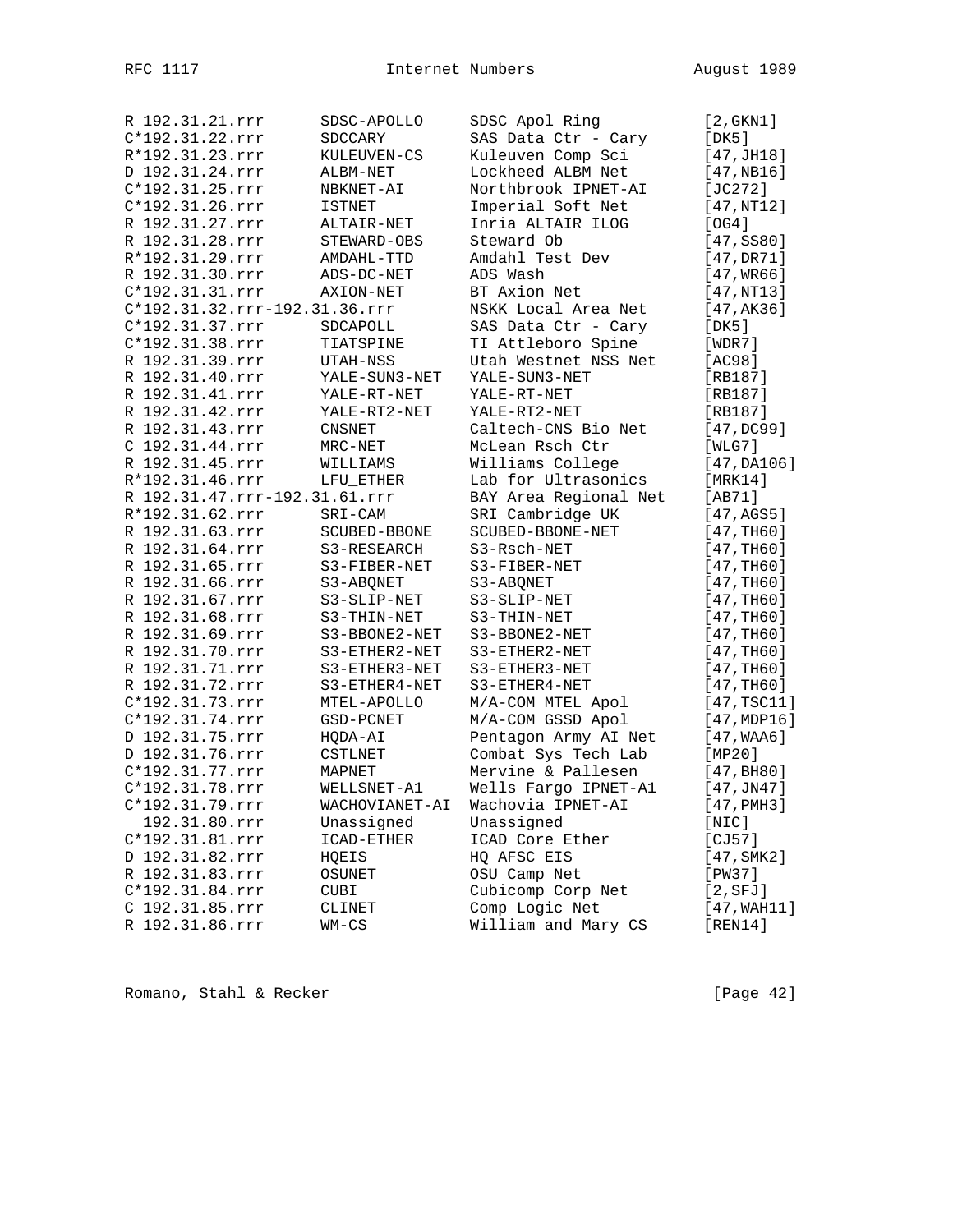| R 192.31.87.rrr                 | HARC-NET             | Houston Area Rsch Ctr | [JRS67]               |
|---------------------------------|----------------------|-----------------------|-----------------------|
| R 192.31.88.rrr                 | BCMTECH-NET          | BCM Tech Net          | [47, SB98]            |
| R 192.31.89.rrr                 | MIAMI-NET            | Univ of Miami         | [47, HWP2]            |
| R 192.31.90.rrr                 | MORAVIAN             | Moravian College      | [JPS17]               |
| R*192.31.91.rrr                 | NECAM-TEMP           | NECAmerica            | [ARS3]                |
| R 192.31.92.rrr                 | CIT-CONTROL          | Caltech Control Lab   | [47,JD27]             |
| R 192.31.93.rrr                 | CIT-SRLNET           | Caltech SRL Net       | [47,CJL2]             |
| C*192.31.94.rrr                 | SYNTHESIS            | Synthesis Net         | [LL56]                |
| R*192.31.95.rrr                 | <b>UCCNET</b>        | UC Corp, Admin Net    | [47, AC42]            |
| G 192.31.96.rrr                 | ORNL-OSTINET         | OSTI Local Area Net   | [29, THD]             |
| R 192.31.97.rrr                 | KSU-NET              | Kansas State Univ     | [47, MSM1]            |
| D 192.31.98.rrr                 | PBAS-BEN2-GW         | PBAS-BEN2-Gw          | [RR26]                |
| R 192.31.99.rrr                 | UTENNK-RES           | Univ of Tenn-Knox     | [JDC20]               |
| D 192.31.100.rrr                | GUNTER-LAN-1         | EDS-ULANA-TEST-GUNTR  | [TMD6]                |
| R 192.31.101.rrr                | TSU-NET              | Texas Southern Univ   | [47, AZ]              |
| C*192.31.102.rrr                | LEUZENET             | Leuze Electronic Co   | [FBR2]                |
| R 192.31.103.rrr                | $\texttt{CSNET-NET}$ | CSNET Pt to Pt Net    | [LL53]                |
| 192.31.104.rrr                  | Unassigned           | Unassigned            | [NIC]                 |
| R*192.31.105.rrr                | UCC-PRO-UCB          | UC Corp, Admin Net    | [47, AC42]            |
| D 192.31.106.rrr                | NSWSES-NAVY          | PORT-HUENEME-CBC      | [MJJ1]                |
| R*192.31.107.rrr                | ASN428-NET           | Alabama Cray-428 Net  | [JRS48]               |
| R*192.31.108.rrr                | UCFCSNET             | UCF CS Deparment Net  | [47, TB64]            |
| R*192.31.109.rrr                | FREDONIA             | SUC-FREDONIA          | [JM278]               |
| C*192.31.110.rrr                | ADCAPOLL             | Austin Data Ctr Apol  | [RC113]               |
| R*192.31.111.rrr                | AIRMICS              | AIRMICS Rsch Net      | [DFH2]                |
| R*192.31.112.rrr                | TRINCOLL             | Trinity-Hartford      | [46, PS173]           |
| C*192.31.113.rrr                | ODYSSEY              | Odyssey Rsch          | [JH22]                |
| C*192.31.114.rrr                | DRINET               | DRI Eng Net           | [26, KB60]            |
| C*192.31.115.rrr                | FIRENET-AI           | Fireman's Fund IPNET  | $[47, \texttt{CO16}]$ |
| R*192.31.116.rrr-192.31.124.rrr |                      | Univ of Tokyo Net     | [47, JM292]           |
| R*192.31.125.rrr-192.31.144.rrr |                      | DUT Net               | [47, FD18]            |
| R 192.31.145.rrr                | SIGNET               | Small IP Gw Net       | [47,PGM]              |
| R 192.31.146.rrr                | <b>UCR</b>           | UC Rivside            | [47,DM157]            |
| D 192.31.147.rrr                | NUWESNET             | NUWES-KEYPORT-LAN     | [RM125]               |
| C*192.31.148.rrr                | AIGNET-AI            | AIG IPNET-AI          | [47, RK51]            |
| C*192.31.149.rrr                | WACNET-AI            | 1st Wachovia IPNET    | $[47,$ PMH $3]$       |
| C*192.31.150.rrr                | STPNET-AI            | St. Paul IPNET-AI     | [47, RLP30]           |
| C*192.31.151.rrr                | COGNITIONNET         | CI-Headquarters       | [47, DG177]           |
| C 192.31.152.rrr                | ROSENET              | Rosetta Net           | $[47, \text{SW}73]$   |
| R 192.31.153.rrr                | SALKNET              | Salk Inst Net         | [47,JOO]              |
| R 192.31.154.rrr                | UNMHC-DEV            | U of NM Hyper Net     | [47, KDZ]             |
| R 192.31.155.rrr                | GEOLOGY-NWU          | Northwestern Geology  | [47,JPD18]            |
| R*192.31.156.rrr                | CANISIUS-CS          | Canisius Comp Sci     | [47, MS101]           |
| R 192.31.157.rrr                | RTNET                | C3P Ether Cube        | [47, SC81]            |
| D 192.31.158.rrr                | DAITC-NET            | Def Appl Info Tech    | [47, CG24]            |
| R 192.31.159.rrr                | NYTGCYLAB            | NYTGCYLAB             | [47, S5110]           |
| D 192.31.160.rrr                | NUWES-C-NET          | NUWES-KEYPORT-LAN     | [RM125]               |
| R 192.31.161.rrr                | UCB-UCSC-NET         | UCB-UCSC 56K Backup   | [CF4]                 |
|                                 |                      |                       |                       |

Romano, Stahl & Recker [Page 43]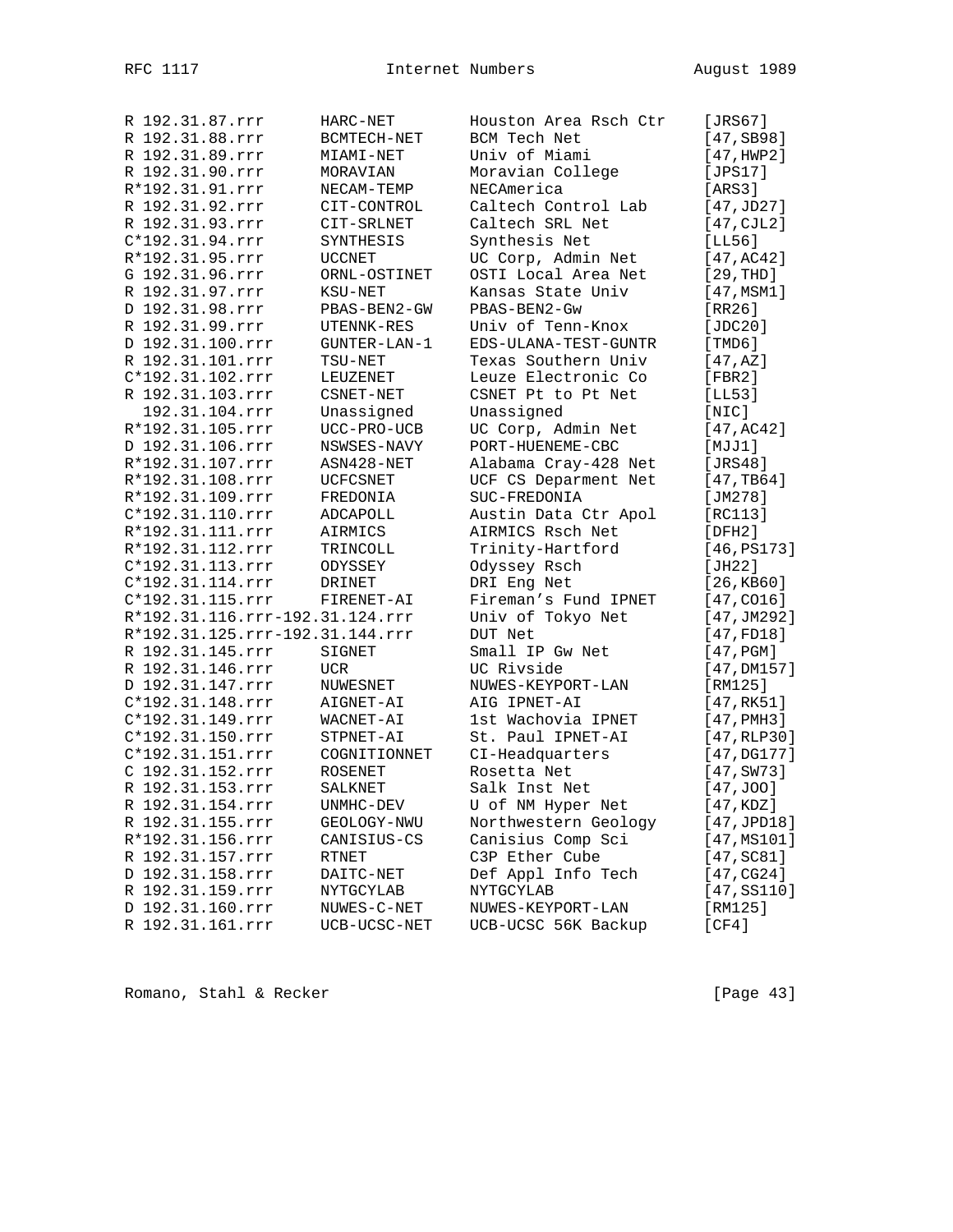| 192.31.162.rrr                  | Unassigned                   | Unassigned           | [NIC]                  |
|---------------------------------|------------------------------|----------------------|------------------------|
| R 192.31.163.rrr                | C3P-NET                      | C3P SUN Subnet       | [47, HLW7]             |
| D 192.31.164.rrr                | $MO-NET$                     | MITRE Omaha Net      | [47, SM62]             |
| R 192.31.165.rrr                | NOAO-TUCSON                  | NOAO-TUCSON Ether    | [47, SG1]              |
| R*192.31.166.rrr                | EUTEA                        | EUT-Elec-DEPT        | [JVE2]                 |
| R*192.31.167.rrr                | EUTES                        | EUT-Elec-DEPT-ES     | [JVE2]                 |
| R*192.31.168.rrr                | EUTEB                        | EUT-Elec-DEPT-EB     | [JVE2]                 |
| R*192.31.169.rrr                | EUTEEB                       | EUT-Elec-DEPT-EEB    | [JVE2]                 |
| R*192.31.170.rrr                | EUTEEA                       | EUT-Elec-DEPT-EEA    | [JVE2]                 |
| R*192.31.171.rrr                | EUTEX                        | EUT-Elec-DEPT-EX     | [JVE2]                 |
| D 192.31.172.rrr                | IH-POE-GW                    | IH-POE-GW            | [47, LK27]             |
| R 192.31.173.rrr                | NORTHWESTNET                 | Wiche Northwest Net  | [26, GK44]             |
| D 192.31.174.rrr                | CORONA-GW                    | FLEET-ANALYSIS-NET   | [47, LMS5]             |
| C*192.31.175.rrr                | ZAIAZ                        | ZAIAZ InterNatl      | [47,WDW2]              |
| R*192.31.176.rrr                | CADR                         | CAD Rsch Net         | [MA56]                 |
| R 192.31.177.rrr                | THINK-INET-1                 | Thinking Machs Ether | [47, B <sub>N</sub> 9] |
| R 192.31.178.rrr                | THINK-INET-2                 | Thinking Machs Ether | [47, B <sub>N</sub> 9] |
| R 192.31.179.rrr                | THINK-INET-3                 | Thinking Machs Ether | [47, B <sub>N</sub> 9] |
| R 192.31.180.rrr                | THINK-INET-4                 | Thinking Machs Ether | [47, B <sub>N</sub> 9] |
| R 192.31.181.rrr                | THINK-INET-5                 | Thinking Machs Ether | [47, B <sub>N</sub> 9] |
| R 192.31.182.rrr                | THINK-INET-6                 | Thinking Machs Ether | [47, B <sub>N</sub> 9] |
| R 192.31.183.rrr                | THINK-INET-7                 | Thinking Machs Ether | [47, B <sub>N</sub> 9] |
| R 192.31.184.rrr                | THINK-INET-8                 | Thinking Machs Ether | [47, B <sub>N</sub> 9] |
| R 192.31.185.rrr                | THINK-INET-9                 | Thinking Machs Ether | [47, B <sub>N</sub> 9] |
| R 192.31.186.rrr                | THINK-INET-10                | Thinking Machs Ether | [47, B <sub>N</sub> 9] |
| R 192.31.187.rrr                | THINK-INET-11                | Thinking Machs Ether | [47, B <sub>N</sub> 9] |
| R 192.31.188.rrr                | THINK-INET-12                | Thinking Machs Ether | [47, B <sub>N</sub> 9] |
| R 192.31.189.rrr                | THINK-INET-13                | Thinking Machs Ether | [47, B <sub>N</sub> 9] |
| R 192.31.190.rrr                | THINK-INET-14                | Thinking Machs Ether | [47, B <sub>N</sub> 9] |
| R 192.31.191.rrr                | THINK-INET-15                | Thinking Machs Ether | [47, B <sub>N</sub> 9] |
| R 192.31.192.rrr                | <b>SUPER</b>                 | IDA Super Net        | [47,RSH]               |
| R 192.31.193.rrr                | <b>CUA</b>                   | Catholic Univ        | [47,ECM6]              |
| R 192.31.194.rrr                | YALE-RT3-NET                 | YALE-RT3-NET         | [RB187]                |
| R 192.31.195.rrr                | YALE-CHAOS-NET               | YALE-CHAOS-NET       | [RB187]                |
| R*192.31.196.rrr                | SERC-NET                     | Purdue SERC Net      | [26,DT50]              |
| G*192.31.197.rrr-192.31.206.rrr |                              | Electrotech Lab Nets | [36, TO4]              |
| R 192.31.207.rrr                | HCSC-SUN2                    | Honeywell CSDD Sun 2 | [47, DB322]            |
| D 192.31.208.rrr                | CENTERNET-TEMP               | NAVWPNSUPPCEN-LAN    | [JA91]                 |
| C*192.31.209.rrr                | PHRED                        | Physio Redmond       | [47, MG95]             |
| R 192.31.210.rrr                | STSCI-C-NET                  | Space Telescope Net  | [LAB5]                 |
| R 192.31.211.rrr                | EMSE-INET                    | RES-LOC Mines Info   | [47,JFC6]              |
| C*192.31.212.rrr                |                              | Lucid Ether 1        | [47, LNZ]              |
| C*192.31.213.rrr                | LUCID-ETHER1<br>LUCID-APOLLO | Lucid Apol Net       | [47, LNZ]              |
|                                 |                              | Univ of Alaska Net   |                        |
| R 192.31.214.rrr                | ALASKANET                    | Montana State Univ   | [33, GK44]             |
| R 192.31.215.rrr                | MONTANANET                   |                      | [33, GK44]             |
| R 192.31.216.rrr                | WSUNET                       | WSU Net              | [33, GK44]             |
| R 192.31.217.rrr                | MCC-ACA1                     | MCC ACA1 Net         | [47, CBD]              |
| R 192.31.218.rrr                | MCC-ACA2                     | MCC ACA2 Net         | [47, CBD]              |

Romano, Stahl & Recker [Page 44]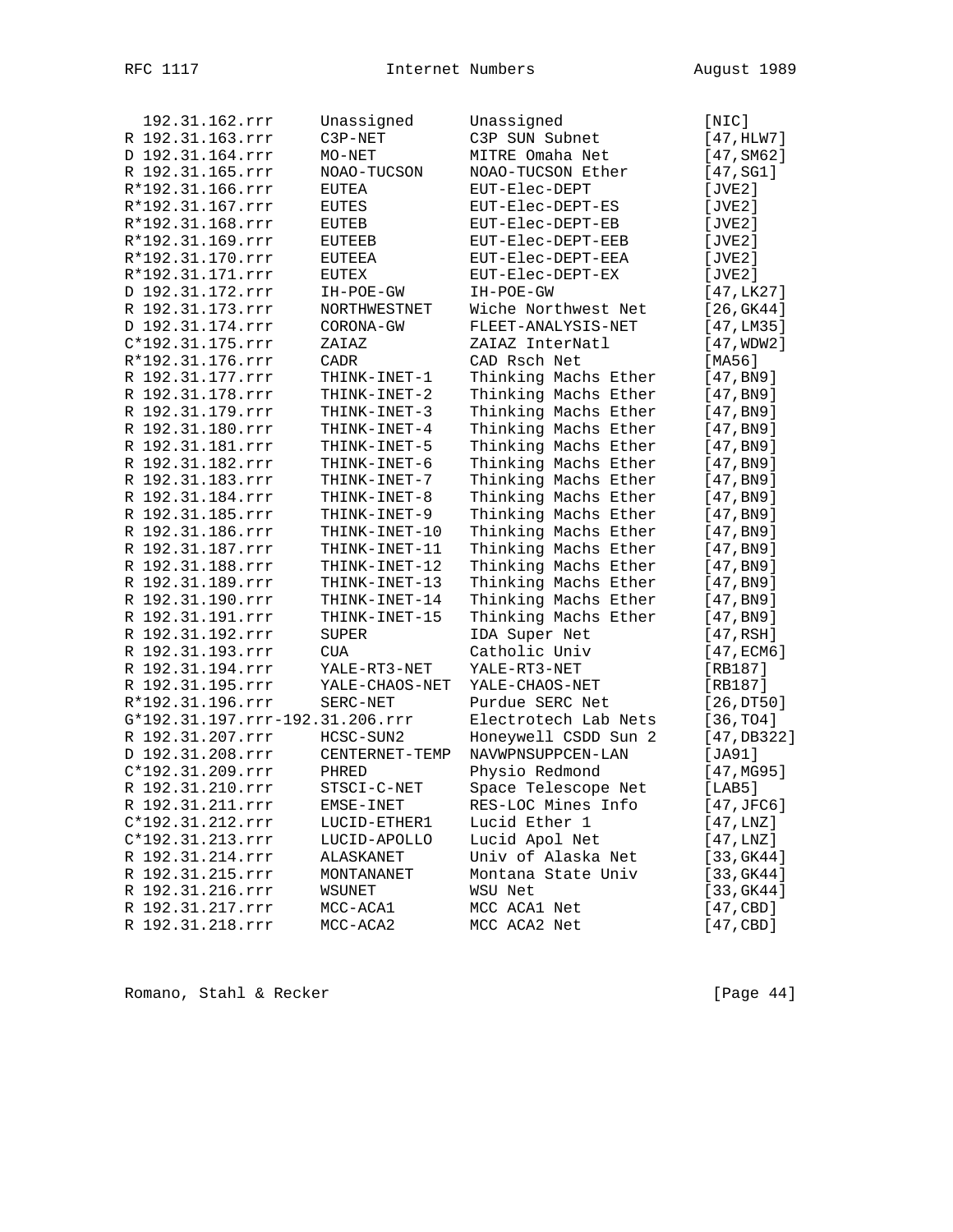| R 192.31.219.rrr              | MCC-ACA3       | MCC ACA3 Net          | [47, CBD]           |
|-------------------------------|----------------|-----------------------|---------------------|
| R 192.31.220.rrr              | MCC-ACA4       | MCC ACA4 Net          | [47, CBD]           |
| R 192.31.221.rrr              | MCC-ACA5       | MCC ACA5 Net          | [47, CBD]           |
| R*192.31.222.rrr              | CAYMAN-IP      | Cayman Sys IP Net     | [47, BP52]          |
| R*192.31.223.rrr              | UNO-NET        | Univ of New Orleans   | [DES43]             |
| C*192.31.224.rrr              | HCR-ETHER      | HCR Corp Net          | [JR222]             |
| D 192.31.225.rrr              | MINSY-POE      | MINSY-POE-NAVSHIPYD   | [47, RWC34]         |
| D 192.31.226.rrr              | LOGAIRCOMNET   | LOGAIR COMNET         | [GT37]              |
| C*192.31.227.rrr              | $KSR-ETHER-1$  | KSR Cambridge Ether 1 | [47, BIM]           |
| D 192.31.228.rrr              | MONMOUTH-1     | Ft. Monmouth Net-1    | [47, GOA]           |
| R*192.31.229.rrr              | AMDAHL-DAPE    | Amdahl Des Auto Phy   | [47,JFD9]           |
| R 192.31.230.rrr              | INCSYS         | Incremental Sys       | [46, JS281]         |
| R*192.31.231.rrr              | VUCS-AMS       | VU CS Net             | [47,HVS1]           |
| C*192.31.232.rrr              | $CFI-NET$      | CFI Ether             | $[47, \text{SL}47]$ |
| C*192.31.233.rrr              | CNT-CORP       | CNT Backbone Net      | [47, RM176]         |
| R 192.31.234.rrr              | YALE-SUN4-NET  | YALE-SUN4-NET         | [HML1]              |
|                               |                |                       |                     |
| R 192.31.235.rrr              | YALE-MISC-NET  | YALE-MISC-NET         | [HML1]              |
| R 192.31.236.rrr              | YALE-CS-NET    | YALE-CS-NET           | [HML1]              |
| R 192.31.237.rrr              | CIT-SEISMO     | Caltech Seis Lab      | [47,DN69]           |
| D 192.31.238.rrr              | $NCP-LAN$      | NAVCOMPARS-DDN        | [ $JM246$ ]         |
| D 192.31.239.rrr              | SEACOMNET      | NAVSEA Comm Net       | [JH10]              |
| C*192.31.240.rrr              | <b>LEXICON</b> | Lexicon Etn           | [MK75]              |
| G 192.31.241.rrr              | MSFC-DR-NET    | MSFC Data Red Net     | [47, MSM1]          |
| R 192.31.242.rrr              | DIALUP-IP      | CSNET-DIALUP-IP-Net   | [DBL1]              |
| R*192.31.243.rrr              | WRIGHT-SE      | Wright State Univ     | [47, JLS45]         |
| C 192.31.244.rrr              | Unassigned     | Unassigned            | [NIC]               |
| D 192.31.245.rrr              | BITS-NET       | PENSACOLA-BITS-NET    | [AM95]              |
| C 192.31.246.rrr              | MARBLE-NET     | Marble R&D Int        | [47,ME38]           |
| C*192.31.247.rrr              | <b>CVBNET</b>  | CV Backbone Net       | [47, AC66]          |
| R*192.31.248.rrr              | AJTNET         | Aerojet Tustin Net    | [47, RJH33]         |
| C*192.31.249.rrr              | ADELIE         | Adelie Info Net       | [47,BAB7]           |
| C*192.31.250.rrr              | THALATTA-NET   | Thalatta Corp Net     | [47, JPB17]         |
| 192.31.251.rrr                | Unassigned     | Unassigned            | [NIC]               |
| C*192.31.252.rrr              | $FTC-ETHER-A$  | Framentec Ether       | [47,RS253]          |
| R 192.31.253.rrr              | COENET         | Quality Eng Net       | [47, JPD18]         |
| R 192.31.254.rrr              | ALFREDNET      | CERAMICSOFALFREDNET   | [47, CLB36]         |
| 192.31.255.rrr                | Reserved       | Reserved              | [JBP]               |
| C*192.32.0.rrr-192.32.255.rrr |                | Wellfleet Customer    | [AW56]              |
| 192.33.0.rrr                  | Unassigned     | Unassigned            | [NIC]               |
| R*192.33.1.rrr                | MTHOLYOKE      | Mount Holyoke         | [47, WB53]          |
| $C*192.33.2.rrr$              |                |                       |                     |
|                               | MRST-NET       | MRS Tech Net          | [18, ER42]          |
| D 192.33.3.rrr                | DDN-OFFICE     | DDN Program Off Net   | [47,MCSJ]           |
| R 192.33.4.rrr                | NYSERLAN       | NYSERNETLAN           | [47,MS9]            |
| D 192.33.5.rrr                | CAC-CEN1       | CAC Concept Eval Net  | [26, BG25]          |
| D 192.33.6.rrr                | CAC-CEN2       | CAC Concept Eval Net  | [26, BG25]          |
| D 192.33.7.rrr                | CAC-CEN3       | CAC Concept Eval Net  | [26, BG25]          |
| D 192.33.8.rrr                | CAC-CEN4       | CAC Concept Eval Net  | [26, BG25]          |
| D 192.33.9.rrr                | CAC-CEN5       | CAC Concept Eval Net  | [26,BG25]           |

Romano, Stahl & Recker [Page 45]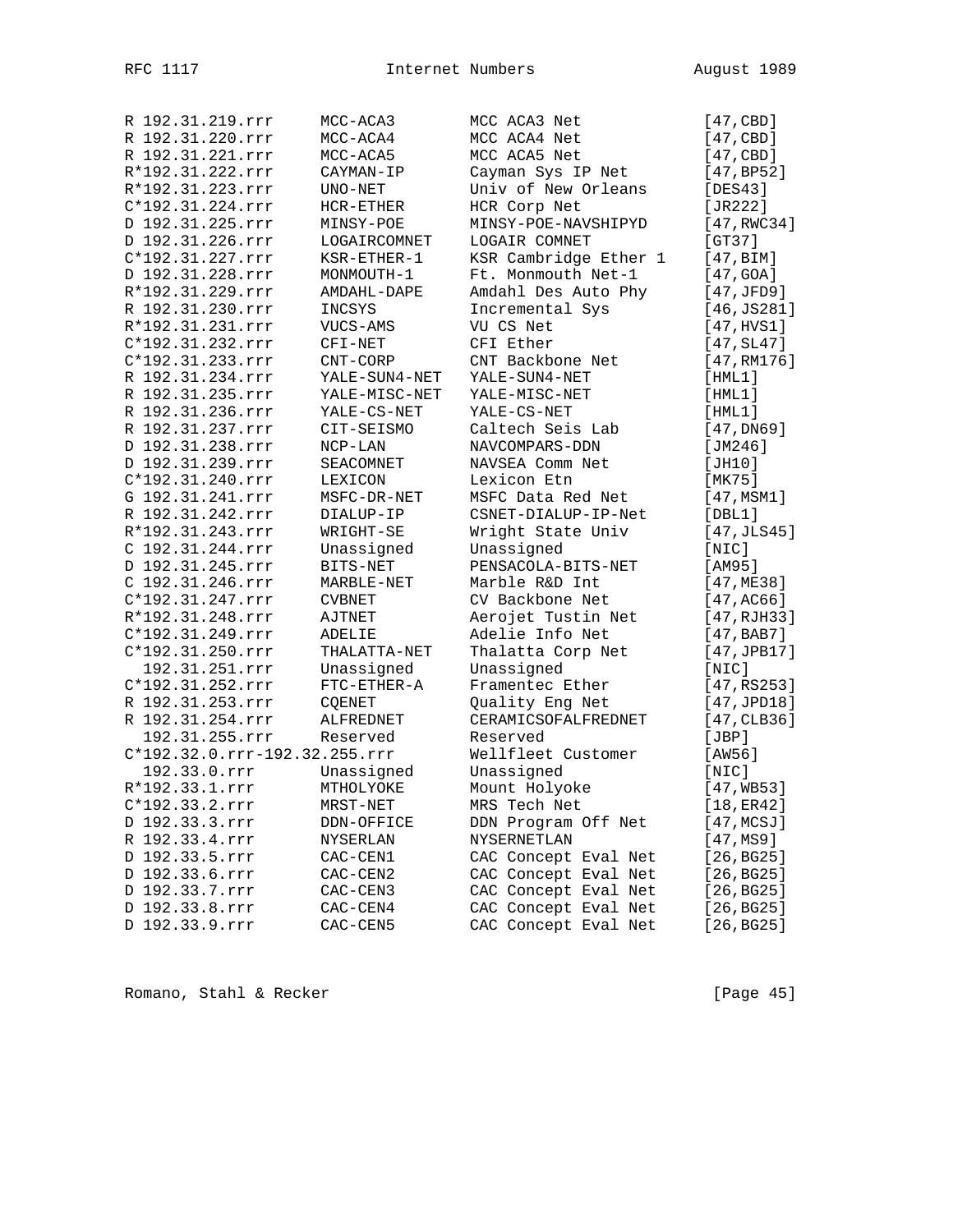| R 192.33.10.rrr                 | NOAO-KPNO          | NOAO-KPNO Ether      | [47,SG1]                |
|---------------------------------|--------------------|----------------------|-------------------------|
| R 192.33.11.rrr                 | NOAO-ORION         | NOAO-Tucson-Orion    | [47, SG1]               |
| R*192.33.12.rrr                 | HAMPSHIRE          | Hampshire College    | [47,PT23]               |
| D 192.33.13.rrr                 | BRL-CDCNET         | BRL CDC Local Net    | [RR33]                  |
| R 192.33.14.rrr                 | CIT-WAG-NET        | CIT W.A. Goddard Net | [RED22]                 |
| C*192.33.15.rrr                 | CHORUS-OPERA       | Chorus Sys Int Net   | [47, SL68]              |
| R*192.33.16.rrr                 | COGNET             | COGS Rsch Net        | [47,RS255]              |
| R 192.33.17.rrr                 | CALTECH-AMA        | Applied Math Net     | [47, DIM2]              |
| R 192.33.18.rrr                 | NORTHDAKOTA        | North Dakota HEC Net | [BN33]                  |
| R*192.33.19.rrr                 | SERI               | Solar Ener Rsch Net  | [47, AM92]              |
| $C*192.33.20.rrr$               | <b>AUX-DEFAULT</b> | Default Net for A/UX | [47,HK24]               |
| C 192.33.21.rrr                 | RISC-ANAHEIM       | Rockwell Sci Ctr     | [47, WAG5]              |
| C*192.33.22.rrr                 | PORTAL             | The Portal Sys       | [47, JL115]             |
| R 192.33.23.rrr                 | ROUTETEST0         | Routing Testing Nets | [SSW]                   |
| R 192.33.24.rrr                 | ROUTETEST1         | Routing Testing Nets | [SSW]                   |
| R 192.33.25.rrr                 | ROUTETEST2         | Routing Testing Nets | [SSW]                   |
| R 192.33.26.rrr                 | ROUTETEST3         | Routing Testing Nets | [SSW]                   |
| R 192.33.27.rrr                 | ROUTETEST4         | Routing Testing Nets | [SSW]                   |
| R 192.33.28.rrr                 | ROUTETEST5         | Routing Testing Nets |                         |
| R 192.33.29.rrr                 |                    | Routing Testing Nets | [SSW]                   |
| R 192.33.30.rrr                 | ROUTETEST6         | Routing Testing Nets | [SSW]                   |
|                                 | ROUTETEST7         |                      | [SSW]                   |
| R 192.33.31.rrr                 | ROUTETEST8         | Routing Testing Nets | [SSW]                   |
| R 192.33.32.rrr                 | ROUTETEST9         | Routing Testing Nets | [SSW]                   |
| D 192.33.33.rrr                 | NICNET             | Net Info Ctr Net     | [47, MKL]               |
| 192.33.34.rrr                   | Reserved           | Reserved             | [NIC]                   |
| C*192.33.35.rrr                 | MIZAR              | Mizar Dig Sys        | [47, MCL9]              |
| R*192.33.36.rrr                 | VUPHYS-AMS         | VU PHYS LAN          | [47, FU1]               |
| C*192.33.37.rrr-192.33.86.rrr   |                    | BOEING-LOCALNETS     | [47, SGR1]              |
| R*192.33.87.rrr-192.33.111.rrr  |                    | ETH Nets             | [47, MA63]              |
| C 192.33.112.rrr                | TIS-NET            | TIS Net              | [47, DID1]              |
| C*192.33.113.rrr                | MYBULL             | MASSY-BULL-SUPPORT   | [47, CM116]             |
| C*192.33.114.rrr                | MYDEMO             | MASSY-BULL-DEMO      | [47, CM116]             |
| R 192.33.115.rrr                | NRAO-CV            | NRAO-CV Ether        | [47,DCW9]               |
| R*192.33.116.rrr                | NRAO-GB            | NRAO-GB Ether        | [47, MC147]             |
| R*192.33.117.rrr                | NRAO-VLA           | NRAO-VLA Ether       | [47, BPS7]              |
| R*192.33.118.rrr-192.33.127.rrr |                    | PSI Nets             | [47, B <sub>H103]</sub> |
| R 192.33.128.rrr                | <b>BNL-AGS</b>     | BNL-AGS Apol         | [SM111]                 |
| 192.33.129.rrr                  | Unassigned         | Unassigned           | [NIC]                   |
| C*192.33.130.rrr                | SPHINX             | Sphinx, Maidenhead   | [47, B M 106]           |
| C*192.33.131.rrr                | PHIL-CE            | Philips CE           | [47,HB60]               |
| C*192.33.132.rrr                | STEREOLITHO        | DEC Stereolitho Net  | [47,EM67]               |
| 192.33.133.rrr                  | Unassigned         | Unassigned           | [NIC]                   |
| C*192.33.134.rrr                | ESOSUN             | SAIC GeoPhy Net      | [47, PWA9]              |
| G*192.33.135.rrr                | AIST-LAN           | AIST-LAN-TSUKUBA     | [47,MK79]               |
| R*192.33.136.rrr                | KUBNET             | KUBNET Camp Net      | [TM17]                  |
| R*192.33.137.rrr                | CT-ETHER           | CT Ether             | [26, C S 1 36]          |
| R*192.33.138.rrr                | CT-ATALK           | CT Appletalk Net     | [26, C S 1 36]          |
| R 192.33.139.rrr                | CLEMSON-CS         | CLEMSON-CS           | [47, CR83]              |

Romano, Stahl & Recker [Page 46]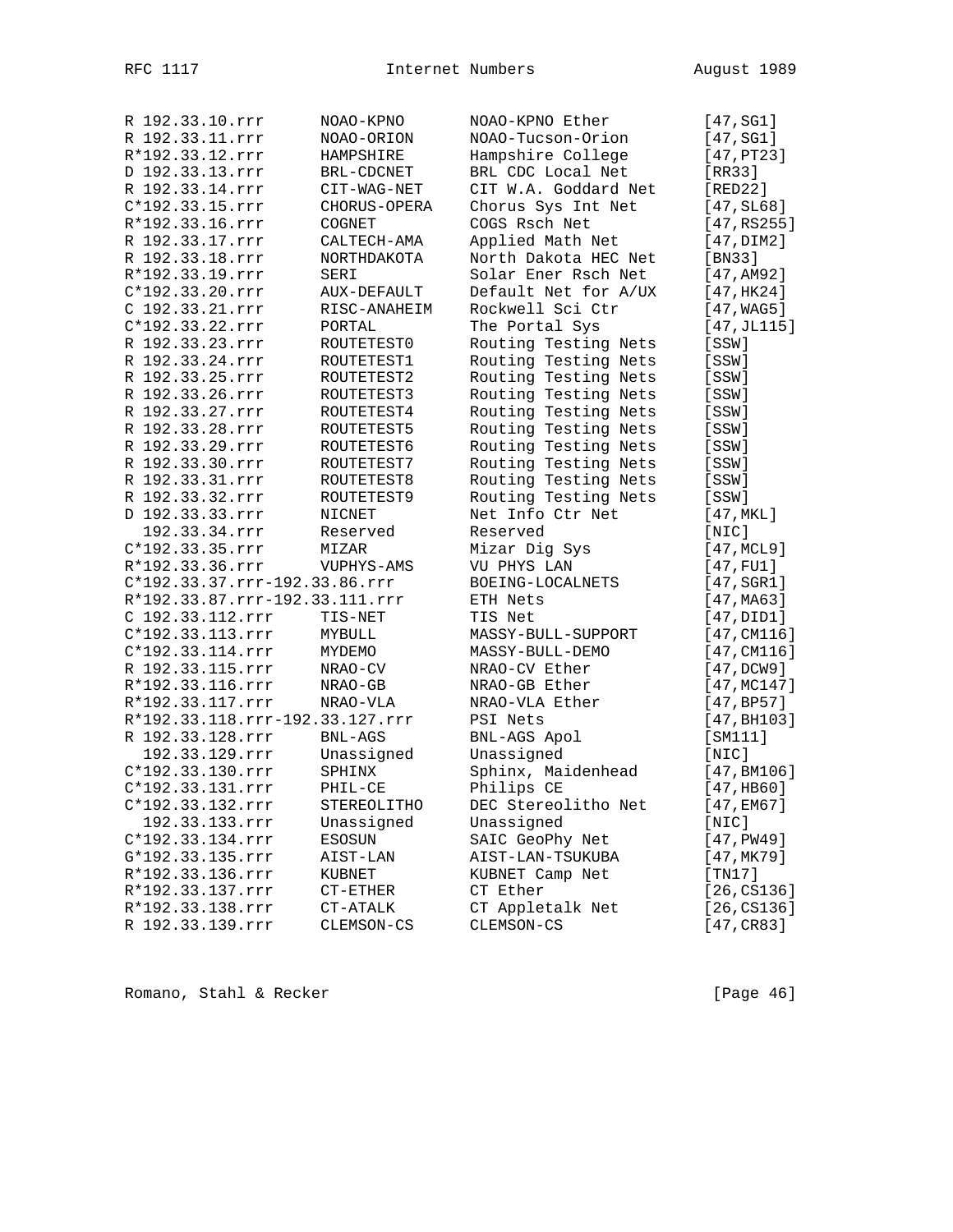| R 192.33.140.rrr | SAO-NET                         | Smithsonian Astro Ob | [47, KG35]       |
|------------------|---------------------------------|----------------------|------------------|
| R 192.33.141.rrr | SAO1-NET                        | Smithsonian Astro Ob | [47, KG35]       |
| R 192.33.142.rrr | SAO2-NET                        | Smithsonian Astro Ob | [47, KG35]       |
| R*192.33.143.rrr | FNET                            | French Unix Users    | [26, AR41]       |
| R 192.33.144.rrr | CERISI-NET                      | FNET-CERISI-ESSI-ISI | [26, AR41]       |
| R 192.33.145.rrr | FNET-LIFO                       | French Unix Users    | [26, AR41]       |
| R 192.33.146.rrr | FNET-LAAS                       | French Unix Users    | [26, AR41]       |
| R*192.33.147.rrr | FNET2                           | French Unix Users    | [26, AR41]       |
| R 192.33.148.rrr | FNET-GRECO                      | French Unix Users    | [26, AR41]       |
| R 192.33.149.rrr | CMA-NET                         | FNET-CMA             | [26, AR41]       |
|                  | R*192.33.150.rrr-192.33.152.rrr | French Unix Users    | [26, AR41]       |
| R 192.33.153.rrr | FNET-ENS-LYON                   | French Unix Users    | [26, AR41]       |
|                  | R*192.33.154.rrr-192.33.155.rrr | French Unix Users    | [26, AR41]       |
| R 192.33.156.rrr | UNIV-PARIS8                     | French Unix Users    | [26, AR41]       |
|                  | R*192.33.157.rrr-192.33.158.rrr | French Unix Users    | [26, AR41]       |
| R 192.33.159.rrr | FNET-CNAM                       | French Unix Users    | [26, AR41]       |
|                  | R*192.33.160.rrr-192.33.166.rrr | French Unix Users    | [26, AR41]       |
| R 192.33.167.rrr | FNET-CRIN                       | French Unix Users    | [26, AR41]       |
| R 192.33.168.rrr | INRIA-LORR                      | French Unix Users    | [26, AR41]       |
| R*192.33.169.rrr | FNET7                           | French Unix Users    | [26, AR41]       |
| R 192.33.170.rrr | INRIA-FRANCE                    | French Unix Users    | [26, AR41]       |
|                  | R*192.33.171.rrr-192.33.180.rrr | French Unix Users    | [26, AR41]       |
| R 192.33.181.rrr | $U-PARIS6-7$                    | French Unix Users    | [26, AR41]       |
| R 192.33.182.rrr | UNIV-PARIS13                    | French Unix Users    | [26, AR41]       |
| D 192.33.183.rrr | SAPE-MOBILE                     | RADC-SAPE-Mob-NODE   | [47, CAD13]      |
| D 192.33.184.rrr | SAPE-PRNODE                     | RADC-SAPE-PR-NET     | $[4$ , CAD $13]$ |
| G 192.33.185.rrr | SAAD-ARPA                       | ISC-SAC-SAAD         | [DRM24]          |
| G 192.33.186.rrr | USACEC-NET                      | USACEC DDN-OSI GW    | [47,DEA]         |
| C*192.33.187.rrr | INNONET                         | Innovative Lib Net   | [47, JW181]      |
| R*192.33.188.rrr | TG-ETHER                        | Teledyne Geotech     | [47, DCI15]      |
| C 192.33.189.rrr | $FX-NET$                        | FX Corp Net          | [47, EJ19]       |
| C*192.33.190.rrr | TCP-SECURE                      | TCP Secure Net       | [47, AWS]        |
| C*192.33.191.rrr | WEST                            | West, Inc Symbolics  | $[$ BML $2$ ]    |
| R*192.33.192.rrr | EPFL-DOMAIN-ME                  | ME Students Apol Sta | [47,YD2]         |
| R*192.33.193.rrr | EPFL-DOMAIN-MA                  | MA Students Apol Sta | [47,YD2]         |
| R*192.33.194.rrr | EPFL-DOMAIN-MX                  | MX Students Apol Sta | [47,YD2]         |
| R*192.33.195.rrr | EPFL-DOMAIN-EL                  | EL Students Apol Sta | [47,YD2]         |
| R*192.33.196.rrr | EPFL-DOMAIN-GC                  | GC Students Apol Sta | [47,YD2]         |
| R*192.33.197.rrr | EPFL-DOMAIN-PH                  | PH Students Apol Sta | [47,YD2]         |
| R*192.33.198.rrr | EPFL-DOMAIN-CH                  | CH Students Apol Sta | [47,YD2]         |
| R*192.33.199.rrr | EPFL-DOMAIN-DA                  | DA Students Apol Sta | [47, YD2]        |
| R*192.33.200.rrr | EPFL-DOMAIN-GR                  | GR Students Apol Sta | [47,YD2]         |
| R*192.33.201.rrr | EPFL-DOMAIN-CC                  | CC Students Apol Sta | [47,YD2]         |
| R*192.33.202.rrr | EPFL-APPLE-ME                   | ME Students Mac Sta  | [47, YD2]        |
| R*192.33.203.rrr | EPFL-APPLE-MA                   | MA Students Mac Sta  | [47,YD2]         |
| R*192.33.204.rrr | EPFL-APPLE-MX                   | MX Students Mac Sta  | [47, YD2]        |
| R*192.33.205.rrr | EPFL-APPLE-EL                   | EL Students Mac Sta  | [47,YD2]         |
| R*192.33.206.rrr | EPFL-APPLE-GC                   | GC Students Mac Sta  | [47,YD2]         |

Romano, Stahl & Recker [Page 47]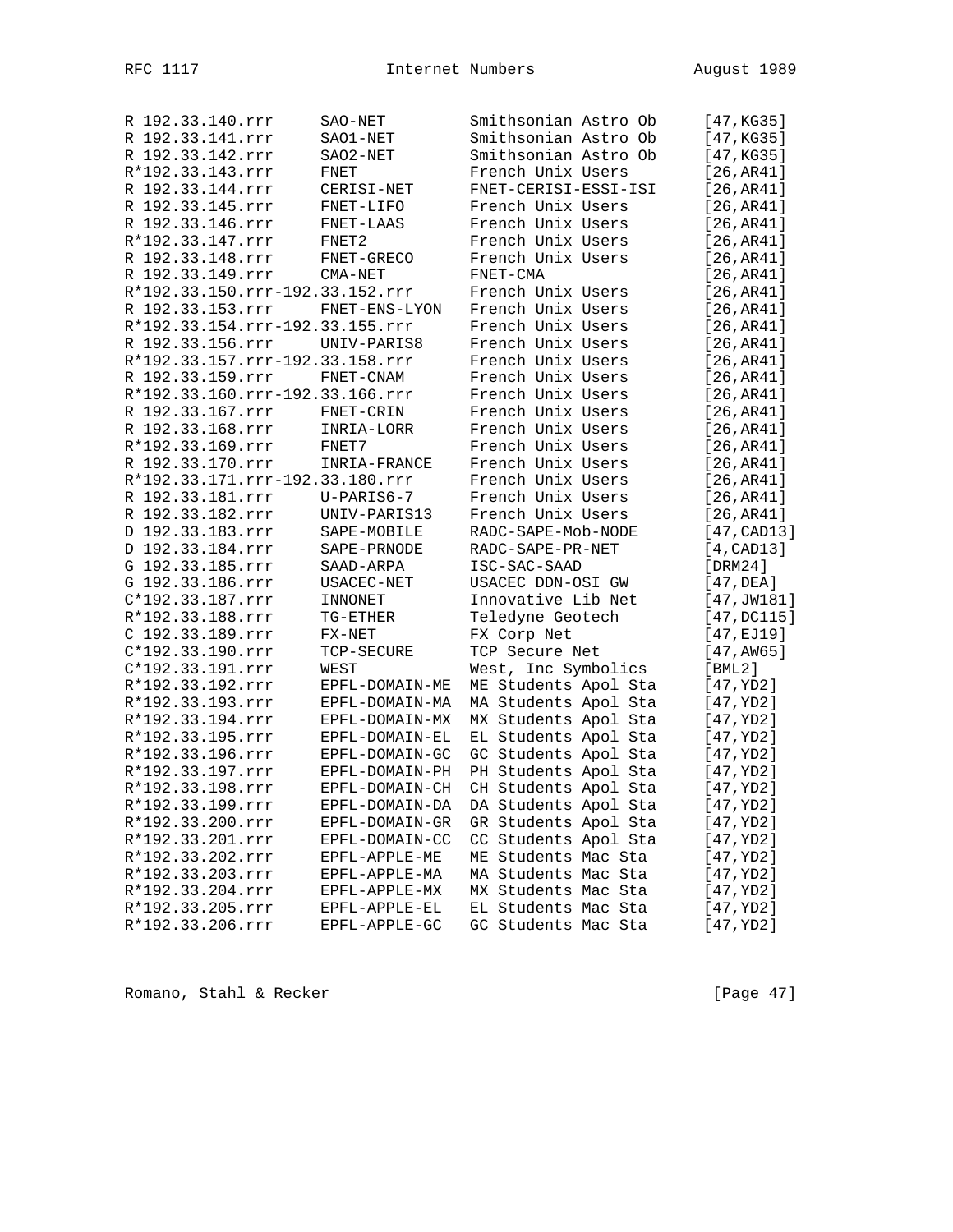|  | R*192.33.207.rrr                | EPFL-APPLE-PH   | PH Students Mac Sta    | [47, YD2]               |
|--|---------------------------------|-----------------|------------------------|-------------------------|
|  | R*192.33.208.rrr                | EPFL-APPLE-CH   | CH Students Mac Sta    | [47,YD2]                |
|  | R*192.33.209.rrr                | EPFL-APPLE-DA   | DA Students Mac Sta    | [47,YD2]                |
|  | R*192.33.210.rrr                | EPFL-APPLE-GR   | GR Students Mac Sta    | [47, YD2]               |
|  | R*192.33.211.rrr                | EPFL-APPLE-CC   | CC Students Mac Sta    | [47,YD2]                |
|  | R*192.33.212.rrr-192.33.231.rrr |                 | Univ of Geneva         | [17, 26, ASI16]         |
|  | C*192.33.232.rrr-192.33.239.rrr |                 | Dig Analysis Nets      | [CB19]                  |
|  | R*192.33.240.rrr                | SRHYPER         | Savannah Riv Plt Net   | [MJ33]                  |
|  | C*192.33.241.rrr-192.33.250.rrr |                 | SMI, Atlanta Reg Net   | [47, KD36]              |
|  | C*192.33.251.rrr                | ISA-NET         | ISA Co Net             | [47,CJB15]              |
|  | R 192.33.252.rrr                | CLEMSON-CSD     | Clemson Univ CSD Net   | [47, CR83]              |
|  | R*192.33.253.rrr                | CANISIUS-CC     | Canisius Comp Ctr      | [47, LD46]              |
|  | C*192.33.254.rrr                | RMI-NET         | RMI Net Comm & Ret Sys | [RM213]                 |
|  | 192.33.255.rrr                  | Reserved        | Reserved               | [JBP]                   |
|  | C*192.34.0.rrr-192.34.255.rrr   |                 | Hewlett-Packard        | [S18]                   |
|  | C*192.35.0.rrr-192.35.19.rrr    |                 | Nixdorf Net            | [PD39]                  |
|  | C*192.35.20.rrr-192.35.43.rrr   |                 | $GE-Int$               | [47,JEB50]              |
|  | C 192.35.44.rrr                 | GECRD-ISONET    | GE CRD                 | [47,JEB50]              |
|  | $C*192.35.45.rrr$               | MSDCNET         | MSDC Corp Net          | [47, PNW]               |
|  | $C*192.35.46.rrr$               | GMHGATE         | GMH Med Sys Gw         | [47, PNW]               |
|  | C*192.35.47.rrr                 | <b>GMHNET</b>   | GMH Med Sys Net        | [47, PNW]               |
|  | R 192.35.48.rrr                 | VIRGINIA-T1     | Univ of Virginia       | [47, JAJ17]             |
|  | R 192.35.49.rrr                 | VIRGINIA-T2     | Univ of Virginia       | [47, JAJ17]             |
|  | C*192.35.50.rrr                 | CLARIS-NET      | Claris Corp            | [26, CM130]             |
|  | R*192.35.51.rrr                 | CARLETON        | Carleton College Net   | [BA41]                  |
|  | C 192.35.52.rrr                 | LACHMAN-NET     | LACHMAN-NET            | [SA65]                  |
|  | C 192.35.53.rrr                 | LAI-TCP         | Lachman TCP/IP Dev     | $[SA65]$                |
|  | C 192.35.54.rrr                 | LAI-MAC         | Lachman Mac Net        | [SA65]                  |
|  | C 192.35.55.rrr                 | LAI-ISDN        | Lachman ISDN Dev       | [SA65]                  |
|  | C 192.35.56.rrr                 | LAI-SLIP        | Lachman SLIP Dev       | [SA65]                  |
|  | C 192.35.57.rrr                 | LAI-STG         | Lachman Soft Tech Grp  | [SA65]                  |
|  | R*192.35.58.rrr                 | ENSUN           | ENSCO Sun Net          | [SC136]                 |
|  | R*192.35.59.rrr                 | AAII            | Australian AI Inst     | [DM249]                 |
|  | C*192.35.60.rrr                 | ASCENT          | Ascent Tech            | [EB33]                  |
|  | D 192.35.61.rrr                 | DTIC-NET        | Def Technical Info Ctr | [MS270]                 |
|  | D 192.35.62.rrr                 | NOSL-POE        | NOSL-POE-GW            | [47, DB211]             |
|  | R*192.35.63.rrr-192.35.72.rrr   |                 | UniDo Camp Net         | [47, RV32]              |
|  | C*192.35.73.rrr                 | OPTICOM         | Opticom CorpInt        | [CIB1]                  |
|  | D 192.35.74.rrr                 | <b>FOTLANHS</b> | FOTLANHS-MONMOUTH      | [26, FJH1]              |
|  | D 192.35.75.rrr                 | FOTLANMS        | FOTLANMS-MONMOUTH      | [26, FJH1]              |
|  | D 192.35.76.rrr                 | FOTLANLS        | FOTLANLS-MONMOUTH      | [26,FJH1]               |
|  | C*192.35.77.rrr                 | GM-AES-NET      | GM AES Net             | [47,DS229]              |
|  | R*192.35.78.rrr                 | IRIS-RING       | IRIS Headquarters      | [47, JFS22]             |
|  | R 192.35.79.rrr                 | CCFNET          | CCF Net                | [26, 47, EM75]          |
|  | D 192.35.80.rrr                 | NUSC-V702M-1    | NUSC V702M Local Net   | [33, S <sub>R</sub> 77] |
|  | R 192.35.81.rrr                 | UWP-IPNET       | UW-Parkside IP Net     | [47, TVF1]              |
|  | R 192.35.82.rrr                 | CORNELL-DMZ     | Cornell Ext Ether      | $[47, \text{JCH17}]$    |
|  | C*192.35.83.rrr                 | SDCCARY2        | SAS Data Ctr Cary Two  | [RC113]                 |
|  |                                 |                 |                        |                         |

Romano, Stahl & Recker [Page 48]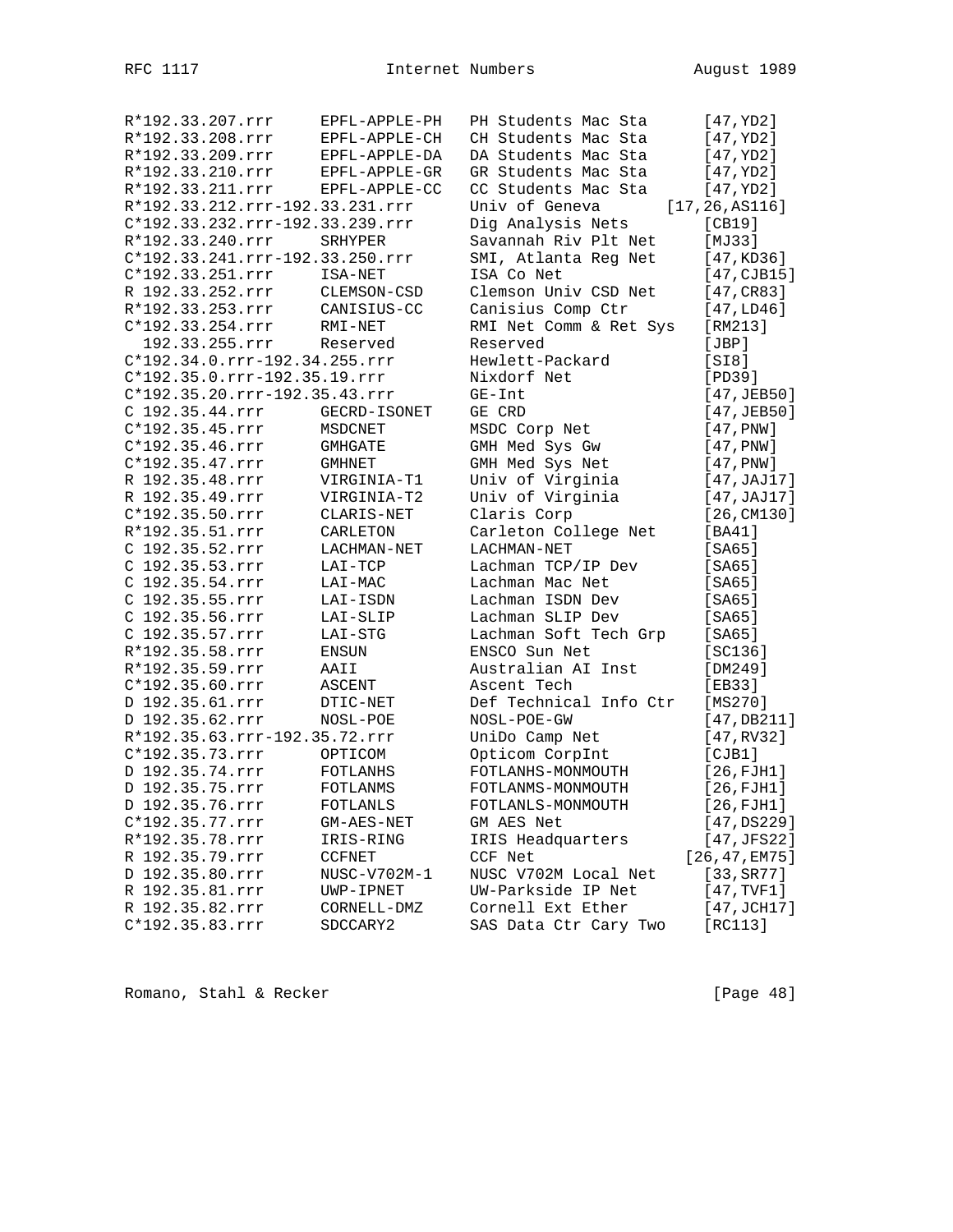| C*192.35.84.rrr                 | BDM-MCLEAN             | BDM Corp, McLean      | [47, JS167]           |
|---------------------------------|------------------------|-----------------------|-----------------------|
| R*192.35.85.rrr                 | MCGILL-TMP01           | McGill Kludge Net 1   | [MOUSE]               |
| R 192.35.86.rrr                 | UMN-MORRIS-NET         | Univ of Minn Morris   | [47, MVO1]            |
| C*192.35.87.rrr                 | CMPNET                 | Conn Mach Prod Net    | [GC89]                |
| R 192.35.88.rrr                 | ADEL02-NET             | Adelphi Site LABCOM   | [47, CM115]           |
| R 192.35.89.rrr                 | YCC-SYS-TR             | YCC Sys Token Ring    | [HKG2]                |
| C*192.35.90.rrr                 | NLCVX-NET              | CONVEX-DEMO-LAN       | [SN52]                |
| C*192.35.91.rrr                 | CSR-NET                | CSR Demo Net          | [47, HKG2]            |
| C*192.35.92.rrr                 | UNISYS-HPW-1           | Unisys HPW Net 1      | [47, MS22]            |
| C*192.35.93.rrr                 | UNISYS-HPW-2           | Unisys HPW Net 2      | [47, MS22]            |
| G*192.35.94.rrr                 | RSRE-SLAN              | RSRE Site LAN         | [47, B05]             |
| R 192.35.95.rrr                 | HCSC-APPLE             | CSDD APPLETALK        | [DB322]               |
| R 192.35.96.rrr                 | UOKECNA                | Univ of Okla, ECN-A   | [JW136]               |
| R 192.35.97.rrr                 | UOKECNB                | Univ of Okla, ECN-B   | [JW136]               |
| R 192.35.98.rrr                 | <b>UOKECNC</b>         | Univ of Okla, ECN-C   | [JW136]               |
| D 192.35.99.rrr                 | WSMR-NET3              | WSMR-ARMTE-NET        | [26, RHM11]           |
| R*192.35.100.rrr                | SHI-ETHER              | Sci Horizons Ether    | [47, MB168]           |
| R 192.35.101.rrr                | KEYSTONE-NET           | Keystone-Acres-Net    | [47,GR11]             |
| C*192.35.102.rrr                | IBINET                 | InfoBuilders Net      | [KM79]                |
| C*192.35.103.rrr                | SONET                  | Sinclair Optics Net   | $[47, \texttt{SWW6}]$ |
| R 192.35.104.rrr                | CIT-OPTICS             | CIT Optics Net        | [47, AY10]            |
| C*192.35.105.rrr                | POCI                   | Pocatello Des Grp Net | [MA56]                |
| R*192.35.106.rrr                | LMSC-LAMS              | Lockheed Marine Sys   | [47, GMT6]            |
| R*192.35.107.rrr                | NOVANET                | Nova Camp Net         | [47, JPO4]            |
| C*192.35.108.rrr                | $SGI-UK$               | Silicon Graphics UK   | [RA94]                |
| C*192.35.109.rrr-192.35.126.rrr |                        | Apol-GW-NET           | [SJL]                 |
| G*192.35.127.rrr                | <b>TRLNET</b>          | TELECOM-AUST-RES-NET  | $[47,$ PJT9]          |
| G*192.35.128.rrr                | NESDIS-NET             | NOAA NESDIS NET       | [47, MSM1]            |
| G*192.35.129.rrr                |                        | NOAA WORLD WEATHER    | [47, MSM1]            |
| C*192.35.130.rrr                | WWB-NET                | WANG-CAD              |                       |
|                                 | WANG-CAD               |                       | [WWP8]                |
| C*192.35.131.rrr                | WANG-TEST<br>WANG-TLAN | WANG-TEST             | [WWP8]                |
| D*192.35.132.rrr                |                        | WANG-TLAN             | [WWP8]                |
| R*192.35.133.rrr                | WANG-WITA              | WANG-WITA             | [WWP8]                |
| R*192.35.134.rrr                | LL-DIV7                | Lincoln Lab Div 7     | [47, BC65]            |
| R*192.35.135.rrr                | LL-DIV9                | Lincoln Lab Div 9     | [47, BC65]            |
| R*192.35.136.rrr                | LL-GR47-ADT            | Lincoln Lab Grp 47    | [47, BC65]            |
| R*192.35.137.rrr                | LL-GR47-RPV            | Lincoln Lab Grp 47    | [47, BC65]            |
| C*192.35.138.rrr                | SPIDER                 | Spider Sys R&D Net    | [AD67]                |
| R*192.35.139.rrr                | PAGODA                 | KAIST Pagoda Net      | [47, JK151]           |
| R 192.35.140.rrr                | WWU-NET                | WWU Comp Sci Net      | [26, PAN1]            |
| $C*192.35.141.rrr$              | QUADRON                | Quadron Dev Net       | [47, HP32]            |
| D 192.35.142.rrr                | YKTNPOE-GW             | YKTNPOE-GW-NWS        | $[47, \text{WRR}5]$   |
| R*192.35.143.rrr                | UHCL                   | UHCL LAN              | $[47,$ JCN10]         |
| R 192.35.144.rrr                | DREV-ENET              | DRE Val Cartier LAN   | [47, TS31]            |
| G*192.35.145.rrr                | HAWAII-UHCC            | UHCC Local Net        | [47, TN11]            |
| R*192.35.146.rrr                | ARCO-CNR               | Cibernetica Net       | [47, MF96]            |
| D 192.35.147.rrr                | WVA-1                  | Watervliet Ars        | [JEG27]               |
| D 192.35.148.rrr                | CSDA-NET               | CSDA Net              | [47, LJC2]            |

Romano, Stahl & Recker [Page 49]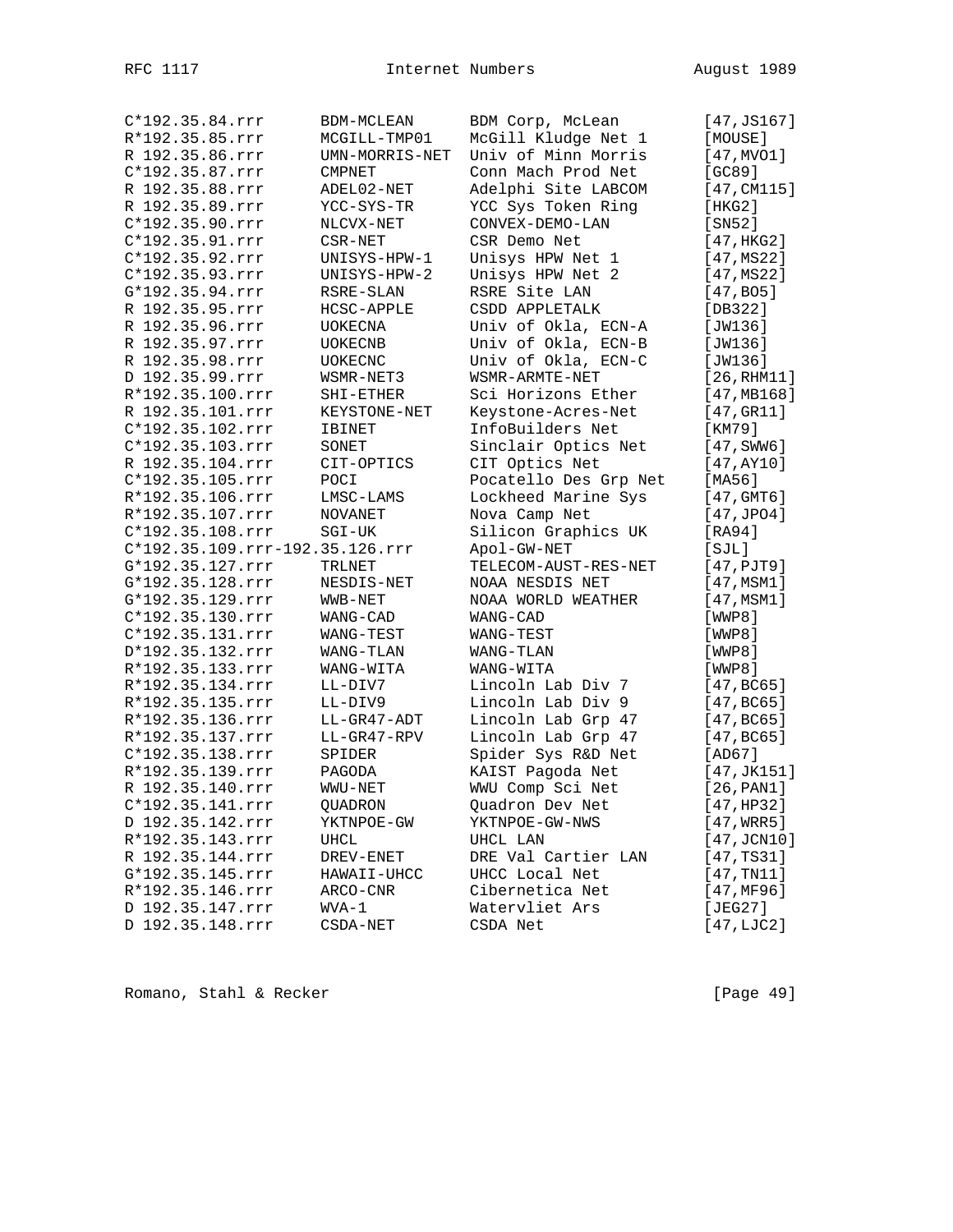| R*192.35.149.rrr                | GMD-FOKUS        | GMD-FOKUS LAN           | [26, SW111]         |
|---------------------------------|------------------|-------------------------|---------------------|
| R*192.35.150.rrr                | GMD-FIRST        | GMD-FIRST LAN           | [26, SW111]         |
| R*192.35.151.rrr                | GMD-FOKUS-A      | GMD-FOKUS-A Exp LAN     | [26, SW111]         |
| R*192.35.152.rrr                | GMD-FOKUS-B      | GMD-FOKUS Gw Net        | [26, SW111]         |
| R*192.35.153.rrr                | GMD-FIRST-A      | GMD-FIRST Exp LAN       | [26, SW111]         |
| D 192.35.154.rrr                | RIA-2-NET        | RIA-2 Gw                | [TC72]              |
| R*192.35.155.rrr                | ASNCRAY-NET      | Alabama Cray Net        | [26, 47, JRS48]     |
| C 192.35.156.rrr                | QUALNET2         | QUALCOMM Ether Net-2    | [47, TH21]          |
| R*192.35.157.rrr                | NWNET1           | Northwestnet NSS1       | [26, GK44]          |
| R*192.35.158.rrr                | NWNET2           | Northwestnet NSS2       | [26, GK44]          |
| R 192.35.159.rrr                | TACTICS-INTA     | TACTICS TEST NET 1      | [47, GMR]           |
| R 192.35.160.rrr                | TACTICS-GRAT     | TACTICS TEST NET 2      | [47, GMR]           |
| R 192.35.161.rrr                | NBB1             | NSFNET-BB-SPT-1         | [HWB]               |
| R 192.35.162.rrr                | NBB2             | NSFNET-BB-SPT-2         | [HWB]               |
| R 192.35.163.rrr                | NBB3             | NSFNET-BB-SPT-3         | [HWB]               |
| R 192.35.164.rrr                | NBB4             | NSFNET-BB-SPT-4         | [HWB]               |
| R 192.35.165.rrr                | NBB5             | NSFNET-BB-SPT-5         | [HWB]               |
| R 192.35.166.rrr                | NBB6             | NSFNET-BB-SPT-6         | [HWB]               |
| R 192.35.167.rrr                | NBB7             | NSFNET-BB-SPT-7         | [HWB]               |
| R 192.35.168.rrr                | NBB8             | NSFNET-BB-SPT-8         | [HWB]               |
| R 192.35.169.rrr                | NBB9             | NSFNET-BB-SPT-9         | [HWB]               |
| R 192.35.170.rrr                | NBB10            | NSFNET-BB-SPT-10        | [HWB]               |
| R 192.35.171.rrr                | MIDNET-NET2      | Midwest Reg Net         | [DF90]              |
| R*192.35.172.rrr                | BRISPOLY         | <b>BRISPOLY</b>         | [26, PE25]          |
| R 192.35.173.rrr                | MCC-CAD4         | MCC CAD4 Net            | [47, CBD]           |
| R 192.35.174.rrr                | MCC-CAD5         | MCC CAD5 Net            | [47, CBD]           |
| R 192.35.175.rrr                | MCC-CAD6         | MCC CAD6 Net            | [47, CBD]           |
| R 192.35.176.rrr                | MCC-CAD7         | MCC CAD7 Net            | [47, CBD]           |
| R 192.35.177.rrr                | MCC-CAD8         | MCC CAD8 Net            | [47, CBD]           |
| R 192.35.178.rrr                | MCC-CAD9         | MCC CAD9 Net            | [47, CBD]           |
| R 192.35.179.rrr                | MCC-CAD10        | MCC CAD10 Net           | [47, CBD]           |
| R 192.35.180.rrr                | NWNET3           | Northwestnet NSS3       | [26, GK44]          |
| R*192.35.181.rrr                | NWNET4           | Northwestnet NSS4       | [26, GK44]          |
| C*192.35.182.rrr                | KCCS-ETHER       | KCCS Net Backbone       | [47, KC40]          |
| R*192.35.183.rrr-192.35.192.rrr |                  | VU CS Net               | [47, HVS1]          |
| G*192.35.193.rrr                | PNL-SNET         | Pacific NW Lab Net      | $[47, \text{SCT2}]$ |
| C*192.35.194.rrr                | JAR-NET          | JAR Ether               | [47, PJ29]          |
| R 192.35.195.rrr                | ARIZONA-CMI      | CMI/BPA Token Ring      | [JMS56]             |
| G 192.35.196.rrr                | NARDAC-NET       | NARDACNET-DC            | [SW69]              |
| C*192.35.197.rrr                | <b>ISTCAMNET</b> | Imperial Soft Cambridge | [47,NT12]           |
| C*192.35.198.rrr                | <b>ISTREDNET</b> | Imperial Soft Reading   | [47,NT12]           |
| R*192.35.199.rrr                | NEWCASTLEUNI     | Univ of Newcastle       | [47,DM232]          |
| R 192.35.200.rrr                | NOAO-SUNSPOT     | NOAO-NSO-SUNSPOT        | [47, RM320]         |
| R 192.35.201.rrr                | HAWAII-HIG       | UH HIG Net              | [47, TN11]          |
| R 192.35.202.rrr                | HAWAII-RIFT      | UH RIFT Net             | [47, TN11]          |
| R 192.35.203.rrr                | ECE-ARIZ         | Ariz ECE CAD Lab        | [47, CMG9]          |
| C*192.35.204.rrr                | AAEC             | Atlantic Aero Net       | [47, TS118]         |
| R*192.35.205.rrr                | EAPSNET          | EAPS Main Net           | [47, AB115]         |
|                                 |                  |                         |                     |

Romano, Stahl & Recker [Page 50]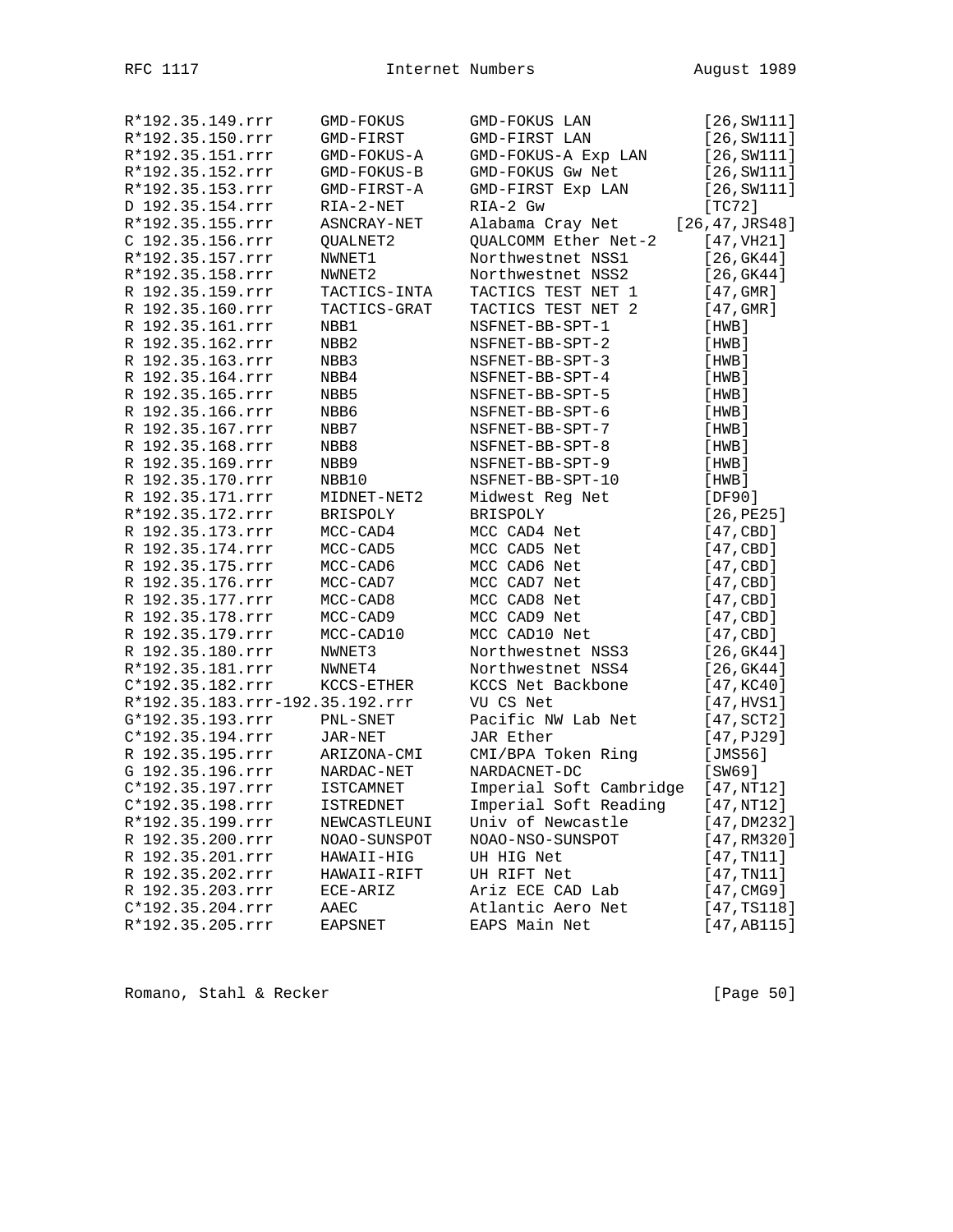| R*192.35.206.rrr<br>APOLLONET                      | Apol Ring Net         | [47, AB115]            |
|----------------------------------------------------|-----------------------|------------------------|
| R*192.35.207.rrr<br>CSTCDIE                        | Comp Sci TCD Net      | [47, MN36]             |
| D 192.35.208.rrr<br>LM-HN-MCC                      | LMSC-HOSTNET-MCC      | [26, SJ55]             |
| R*192.35.209.rrr<br>UCOP-K3RDNET                   | UCOP Kaiser 3rd Floor | [CL64]                 |
| R*192.35.210.rrr<br>UCOP-K4THNET                   | UCOP Kaiser 4th Floor | [CL64]                 |
| R*192.35.211.rrr<br>UCOP-K5THNET                   | UCOP Kaiser 5th Floor | [CL64]                 |
| R*192.35.212.rrr<br>UCOP-K6THNET                   | UCOP Kaiser 6th Floor | [CL64]                 |
| R*192.35.213.rrr<br>UCOP-K8THNET                   | UCOP Kaiser 8th Floor | [CL64]                 |
| R*192.35.214.rrr<br>UCOP-PR80NET                   | UCOP Kaiser Pronet    | [CL64]                 |
| R*192.35.215.rrr<br>UCDLA-FE1NET                   | UCDLA Front End 1Net  | [CL64]                 |
| R*192.35.216.rrr<br>UCDLA-FE2NET                   | UCDLA Front End 2Net  | [CL64]                 |
| R*192.35.217.rrr<br>UCDLA-UHNET                    | UCDLA U-Hall Net      | [CL64]                 |
| R*192.35.218.rrr<br>UCDLA-IINET                    | UCDLA UCI Imp Net     | [CL64]                 |
| R*192.35.219.rrr<br>UCDLA-SDINET                   | UCDLA UCSD Imp Net    | [CL64]                 |
| R*192.35.220.rrr<br>UCDLA-SCINET                   | UCDLA UCSC Imp Net    | [CL64]                 |
| R*192.35.221.rrr<br>UCDLA-SFINET                   | UCDLA UCSF Imp Net    | [CL64]                 |
| R*192.35.222.rrr<br>UCDLA-SBINET                   | UCDLA UCSB Imp Net    | [CL64]                 |
| R*192.35.223.rrr<br>UCDLA-RINET                    | UCDLA UCR Imp Net     | [CL64]                 |
| R*192.35.224.rrr<br>UCDLA-SINET                    | UCDLA SAC Imp Net     | [CL64]                 |
| R*192.35.225.rrr<br>UCDLA-LAINET                   | UCDLA UCLA Imp Net    | [CL64]                 |
| R*192.35.226.rrr<br>UCDLA-DINET                    | UCDLA UCD Imp Net     | [CL64]                 |
| R*192.35.227.rrr<br>UCDLA-BINET                    | UCDLA UCB Imp Net     | [CL64]                 |
| R*192.35.228.rrr<br>UCDLA-NLFNET                   | UCDLA NRLF Net        | [CL64]                 |
| R*192.35.229.rrr<br>RWTH-INFO                      | RWTH Informatik       | [47, GB133]            |
| 192.35.230.rrr-192.35.255.rrr                      | Unassigned            | [NIC]                  |
| R*192.36.0.rrr-192.36.124.rrr                      | Swedish Net           | [BE10]                 |
| R 192.36.125.rrr<br>SUNET-BACKBONE                 | Swedish Net           | [AH94]                 |
| R*192.36.126.rrr-192.36.142.rrr                    | Swedish Net           | [BE10]                 |
| R 192.36.143.rrr<br>STOCKHOLM-BACKBONE Swedish Net |                       | [AH94]                 |
| R*192.36.144.rrr-192.36.147.rrr                    | Swedish Net           | [BE10]                 |
| R 192.36.148.rrr NORDUNET-BACKBONE Swedish Net     |                       | [AH94]                 |
| R*192.36.149.rrr-192.36.255.rrr                    | Swedish Net           | [BE10]                 |
| C*192.37.0.rrr-192.37.255.rrr                      | CIBA-GEIGY AG         | [17, H <sub>N3</sub> ] |
| R*192.38.0.rrr-192.38.255.rrr                      | Danish Net            | [JPS21]                |
| C*192.39.0.rrr-192.39.255.rrr                      | Unisys WW Net         | [47, CC129]            |
| C*192.40.0.rrr-192.40.49.rrr                       | Hewlett-Packard       | [18, 26, DCL10]        |
| R 192.40.50.rrr<br>MBARI-NET                       | MBARI Net             | [HW56]                 |
| C*192.40.51.rrr-192.40.255.rrr                     | Hewlett-Packard       | [18, 26, DCL10]        |
| C*192.41.0.rrr-192.41.101.rrr                      | ICON Intl Ether       | [47, RH227]            |
| R*192.41.102.rrr-192.41.131.rrr                    | Edinburgh Univ        | [26, WSC5]             |
| R*192.41.132.rrr-192.41.136.rrr                    | Univ of Zurich        | [47, GP88]             |
| C*192.41.137.rrr<br>VERDIX-NET                     | Verdix Corp Net       | [47,LD4]               |
| 192.41.138.rrr<br>Unassigned                       | Unassigned            | [NIC]                  |
| R*192.41.139.rrr<br>BBN-SYSENGRC                   | BBN-SYSENG-TESTLABC   | [DW159]                |
| R 192.41.140.rrr<br>STC-LAN                        | STC Ether LAN         | [47,JFW]               |
| R*192.41.141.rrr-192.41.145.rrr                    | Univ of St. Gallen    | [47, PG62]             |
| R*192.41.146.rrr<br>CSISRING                       | CSIS Token Ring Net   | [26, SM164]            |
| R*192.41.147.rrr<br>FBIHH                          | FBIHH Ether           | [47, RDM25]            |

Romano, Stahl & Recker [Page 51]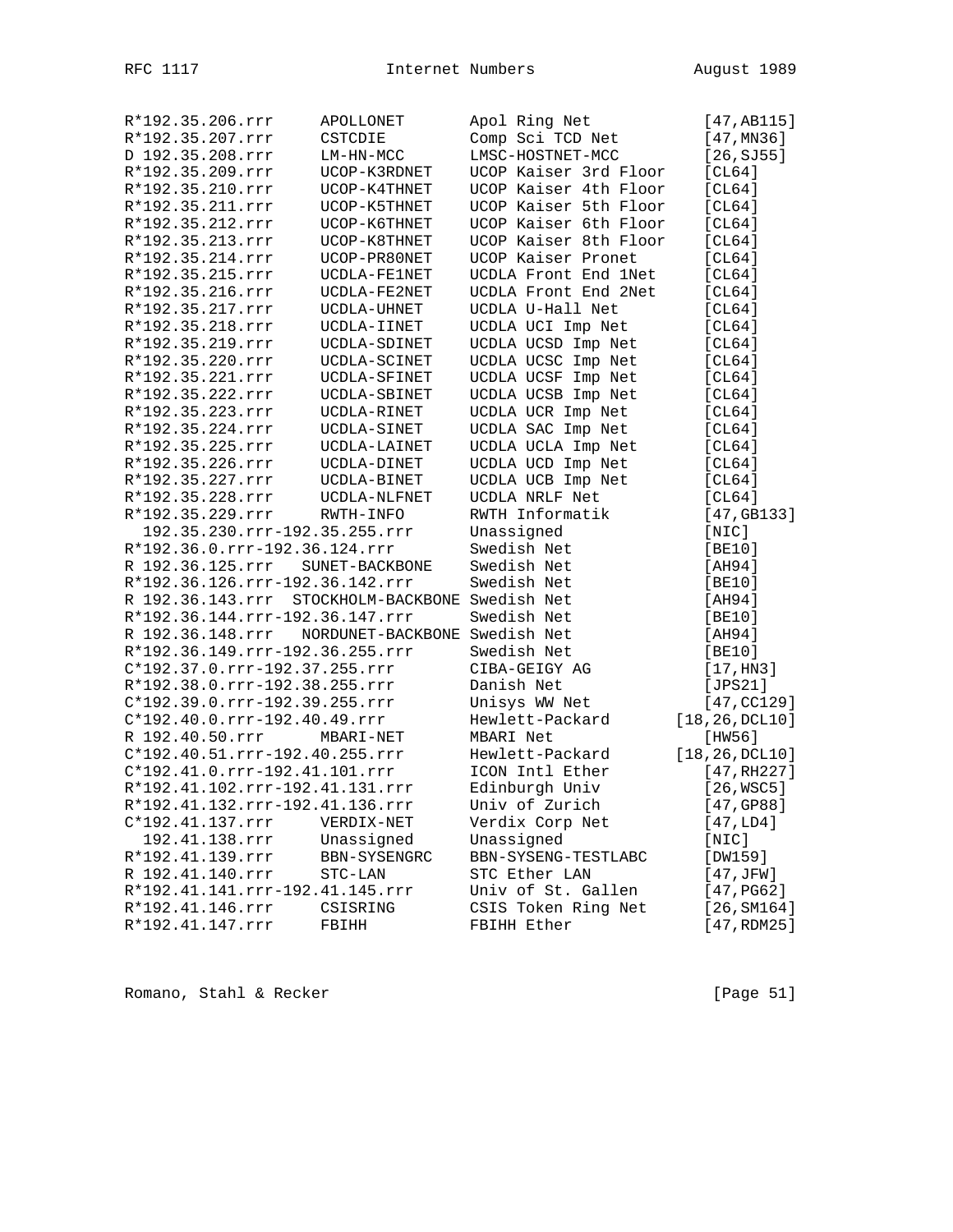| G*192.41.148.rrr                | CITY-CALGARY   | City of Calgary Net   | [26,AK62]                     |
|---------------------------------|----------------|-----------------------|-------------------------------|
| R*192.41.149.rrr-192.41.160.rrr |                | Univ of Berne         | [47,FB61]                     |
| C*192.41.161.rrr                | ACS-DC-NET     | Amer Chem Society DC  | [TR62]                        |
| 192.41.162.rrr                  | Unassigned     | Unassigned            | [NIC]                         |
| C*192.41.163.rrr                | <b>GURUNET</b> | Guru Resources Net    | [47, KDZ]                     |
| C*192.41.164.rrr-192.41.169.rrr |                | Unisys ISF Nets       | [47, MS22]                    |
| R*192.41.170.rrr                | AIT-CS-NET     | Asian Inst of Tech    | [47, TK60]                    |
| R 192.41.171.rrr                | JVNCNET-TEST   | JVNCNET Test Net      | [SH37]                        |
| C*192.41.172.rrr                | CSPI           | CSPI                  | [47, GLC18]                   |
| R 192.41.173.rrr                | PENNLNK        | PENNLNK               | $[47, \text{TES}16]$          |
| R 192.41.174.rrr                | AMBLER         | AMBLER                | $[47, \text{TES}16]$          |
| R 192.41.175.rrr                | TYLER          | TYLER                 | $[47, \text{TES}16]$          |
| R 192.41.176.rrr                | TEMPLE-RC      | TEMPLE-RC             | $[47, \text{TES}16]$          |
| R 192.41.177.rrr                | SURA-NOC       | SURANET-OPERATIONS    | [47, MO48]                    |
| R*192.41.178.rrr-192.41.197.rrr |                | Univ of Tokyo Net     | [47, JM292]                   |
| C*192.41.198.rrr                | TYMNET-TTE     | TYMNET Training Net   | [JM451]                       |
| C*192.41.199.rrr                | CONTEX         | Contex Graphics Net   | $[47, \text{SL}97]$           |
| R 192.41.200.rrr                | NIEHS          | NIEHS                 | [47, SM157]                   |
| C*192.41.201.rrr                | HSA-SLNET      | Holt Soft Net         | [SP69]                        |
| D 192.41.202.rrr                | LBNS-POE       | LBNS-POE-GW           | [47, DC145]                   |
| C*192.41.203.rrr                | SOFTWAY-NET    | Softway Pty Ltd Net   | [47, CM153]                   |
| G 192.41.204.rrr                | EROS-NET       | USGS EROS Data Ctr    | [47, MSM1]                    |
| C*192.41.205.rrr                | VERDIX-HQ      | Verdix Headquarters   | [47, CG24]                    |
| R*192.41.206.rrr                | UI-NETLAB      | Indonesia UI-NETLAB   | [AT62]                        |
| D 192.41.207.rrr                | NESEA-NET      | Naval Activity Net    | [26,DT59]                     |
| R 192.41.208.rrr                | CIT-SSDP       | Caltech SSDP Net      | [47, TM19]                    |
| D*192.41.209.rrr                | GSD-APOLONET   | MACOM CAD Apol Net    | [MDP16]                       |
| C*192.41.210.rrr                | RTS-IOM        | RTS IOM Net           | [47, DB263]                   |
| R 192.41.211.rrr                | APO-GALILEO    | APO-Sunspot-Galileo   | $[47, \text{JRF12}]$          |
| C*192.41.212.rrr                | ARINC-LAN-1    | ARINC-LAN-Gw-1        | [26, BM168]                   |
| G 192.41.213.rrr                | <b>GEODEN</b>  | GEONET-DENVER         | [THL3]                        |
| C*192.41.214.rrr                | INTERCON-NET   | InterCon Corp Net     | [47, A W90]                   |
| C*192.41.215.rrr                | ZARDOZ         | CPD, Inc              | [NJG6]                        |
| R*192.41.216.rrr                | KUBNET-A       | KUBNET Camp Net       | [47, TNI7]                    |
| C*192.41.217.rrr                | DSS            | Datability Soft Sys   | [26, RLP39]                   |
| R*192.41.218.rrr                | <b>UDSAB</b>   | Univ of Salerno Net   | [47, AN31]                    |
| R*192.41.219.rrr                | JVNC-ETA10     | Int JVNC-ETA          | [47, SH37]                    |
| G*192.41.220.rrr                | VERNET         | NCSC Verification Net | [JR38]                        |
| G*192.41.221.rrr                | VERNET-GW      | NCSC Verification Gw  | [JR38]                        |
| C*192.41.222.rrr                | QUICK-NET      | Quicksilver Ether     | [47, SGS8]                    |
| R*192.41.223.rrr                | ENSCO-FL       | ENSCO-FLORIDA-SUNS    | [47,EB95]                     |
| C*192.41.224.rrr                | <b>BWPCC</b>   | Power Comp            | [DRM31]                       |
| G 192.41.225.rrr                | AMES-FEI-NET   | NASA Front End Inter  | [47, MSM1]                    |
| C*192.41.226.rrr                | ACAD           | Autodesk Inc Corp Net | $[47, \text{J} \text{C} 345]$ |
| R*192.41.227.rrr                | ISE-NET        | FHG-ISE-NET           | [26, PJ35]                    |
| C 192.41.228.rrr                | TGV-NET        | TGV Dev Net           | [KAA]                         |
| R 192.41.229.rrr                | NBB11          | NSFNET-BB-TD-11       | [HWB]                         |
| R 192.41.230.rrr                | NBB12          | NSFNET-BB-TD-12       | [HWB]                         |
|                                 |                |                       |                               |

Romano, Stahl & Recker [Page 52]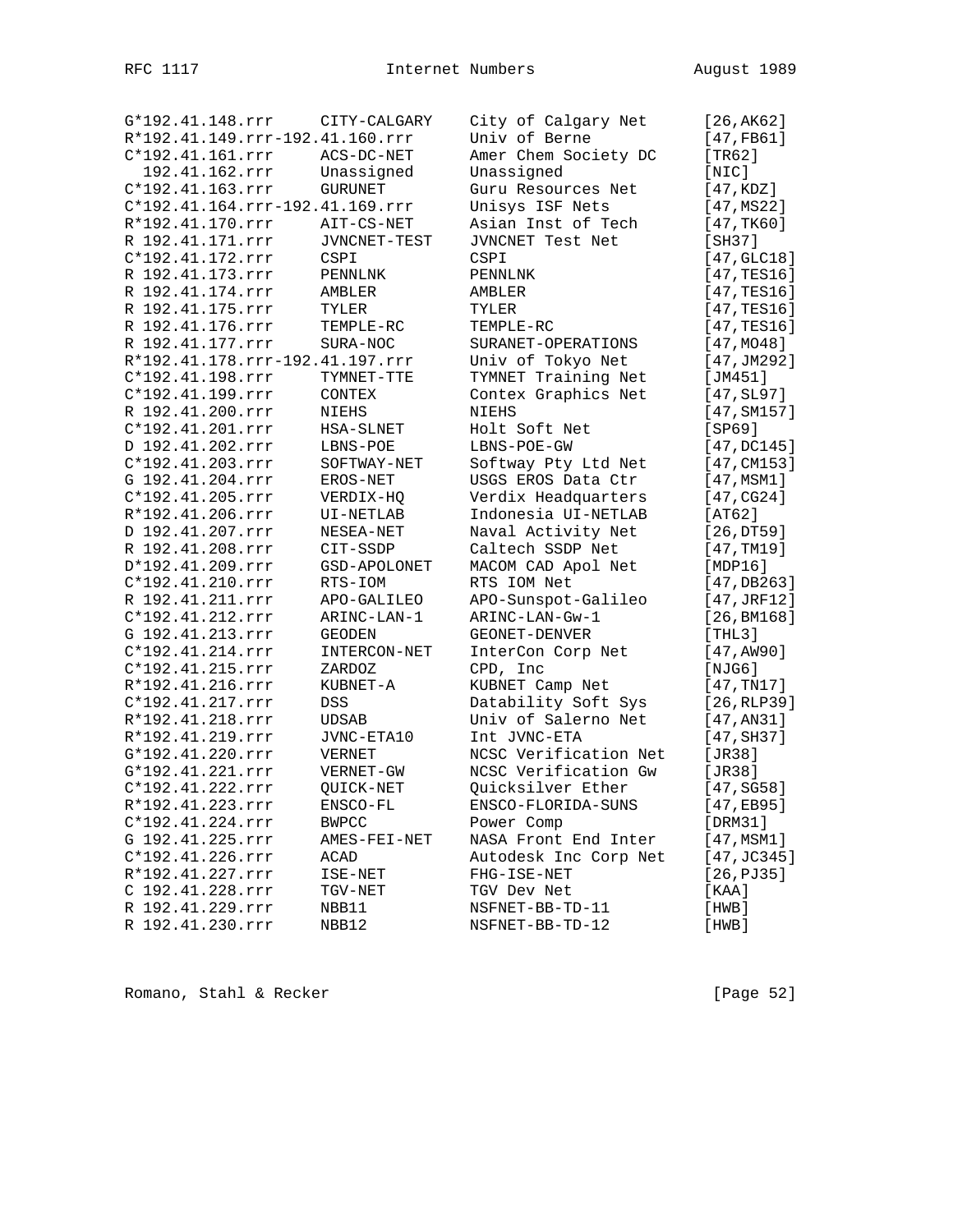| R 192.41.231.rrr                | NBB13                  | NSFNET-BB-TD-13       | [HWB]                     |
|---------------------------------|------------------------|-----------------------|---------------------------|
| R 192.41.232.rrr                | NBB14                  | NSFNET-BB-TD-14       | [HWB]                     |
| R 192.41.233.rrr                | NBB15                  | NSFNET-BB-TD-15       | [HWB]                     |
| R 192.41.234.rrr                | NBB16                  | NSFNET-BB-TD-16       | [HWB]                     |
| R 192.41.235.rrr                | NBB17                  | NSFNET-BB-TD-17       | [HWB]                     |
| R 192.41.236.rrr                | NBB18                  | NSFNET-BB-TD-18       | [HWB]                     |
| R 192.41.237.rrr                | NBB19                  | NSFNET-BB-TD-19       | [HWB]                     |
| R 192.41.238.rrr                | NBB20                  | NSFNET-BB-TD-20       | [HWB]                     |
| R*192.41.239.rrr                | USW-MPLS-DWT           | USWEST-MPLS-DWTN      | [47, BRB]                 |
| R*192.41.240.rrr                | USW-MPLS-BEE           | USWEST-MPLS-BEECH     | [47, BRB]                 |
| R*192.41.241.rrr                | USW-MPLS-MAPLE         | USWEST-MPLS-MAPLE     | [47, BRB]                 |
| R*192.41.242.rrr                | USW-MPLS-MNM           | USWEST-MPLS-MANOMAS   | [47, BRB]                 |
| R*192.41.243.rrr                | USW-MPLS-BAK           | USWEST-MPLS-BACKBONE  | [47, BRB]                 |
| R*192.41.244.rrr                | WRIGHT-CAIA            | Wright State Univ     | [47, MS272]               |
| R 192.41.245.rrr                | IIT-NET                | Ill Inst of Tech      | [47, MD119]               |
| D 192.41.246.rrr                | ASIFICS                | ASIFICS-GW            | [47, SC139]               |
| C*192.41.247.rrr                | CHIPCOM                | Chipcom Corp Net      | [SE49]                    |
| D 192.41.248.rrr                |                        |                       |                           |
| D 192.41.249.rrr                | SM-HN-MCC<br>WR-HN-MCC | SMALCC-HOSTNET-MCC    | [26, SJ55]                |
| D*192.41.250.rrr-192.41.255.rrr |                        | WRALC-HOSTNET-MCC     | [26, SJ55]<br>[26, BB116] |
| 192.42.0.rrr                    |                        | DTSA Net              |                           |
|                                 | Reserved               | Reserved              | [JBP]                     |
| $C*192.42.1.rrr$                | <b>DATUS</b>           | DATUS-ENET            | [26, KFS2]                |
| R 192.42.2.rrr                  | CSCSAV-NET             | CSC Sports Arena Net  | [DH76]                    |
| R 192.42.3.rrr                  | CLEMSON-ENG            | Clemson Univ Eng Net  | [47, WGS4]                |
| G 192.42.4.rrr                  | MSCDPA                 | MS Cen DP Auth        | [47, MB204]               |
| R 192.42.5.rrr                  | MACPHYS                | McMaster Phy          | [47, CB162]               |
| R 192.42.6.rrr                  | MACENG                 | McMaster Eng          | [47, CB162]               |
| R 192.42.7.rrr                  | MONTANACOE             | MT College Eng        | [ $JM468$ ]               |
| C 192.42.8.rrr                  | TELEOS-NET             | Teleos Rsch Net       | [47, NW25]                |
| R*192.42.9.0.rrr-192.42.40.rrr  |                        | BOENSG Nets           | [33, GK44]                |
| D 192.42.41.rrr                 | PUGET-POE-NET          | PUGET-POE-GW          | [47, 6C104]               |
| R*192.42.42.rrr-192.42.47.rrr   |                        | Uni Neuchatel         | $[47, \text{CW115}]$      |
| R 192.42.48.rrr                 | <b>CHPCSUNS</b>        | CHPC Suns             | [47, WLJ7]                |
| R 192.42.49.rrr                 | CHPCAPOLLOS            | CHPC Apols            | [47, WLJ7]                |
| R 192.42.50.rrr                 | CHPCXMPFEI             | CHPC XMP VMEbus Sun   | [47, WLJ7]                |
| R 192.42.51.rrr                 | CHPCXMPOPR             | CHPC XMP Operator     | [47, WLJ7]                |
| C*192.42.52.rrr                 | ANZNET-AI              | ANZ Bank IPNET-AI     | $[47,$ WM96]              |
| C*192.42.53.rrr                 | SUNNET-AI              | Sun Alliance IPNET-AI | [47, PE21]                |
| C*192.42.54.rrr                 | CBCNET-AI              | Can Imp Bank IPNET-AI | [47, B <sub>451</sub> ]   |
| R*192.42.55.rrr                 | SBEENET                | SUNY SB EE Net        | [47, JM414]               |
| R 192.42.56.rrr                 | RAND-NET4              | RAND-NET4             | $[47,$ JDG]               |
| R 192.42.57.rrr                 | RAND-NET5              | RAND-NET5             | $[47,$ JDG]               |
| R 192.42.58.rrr                 | RAND-NET6              | RAND-NET6             | [47,JDG]                  |
| R 192.42.59.rrr                 | RAND-NET7              | RAND-NET7             | $[47,$ JDG]               |
| R*192.42.60.rrr                 | DMS-MELB               | CSIRO-DMS-Melbourne   | [47,MA88]                 |
| R*192.42.61.rrr                 | DMS-CANB               | CSIRO-DMS-Canberra    | [47,MA88]                 |
| R*192.42.62.rrr                 | DMS-PERTH              | CSIRO-DMS-Perth       | [47, MA88]                |
| 192.42.63.rrr-192.42.64.rrr     |                        | Reserved              | [NIC]                     |

Romano, Stahl & Recker [Page 53]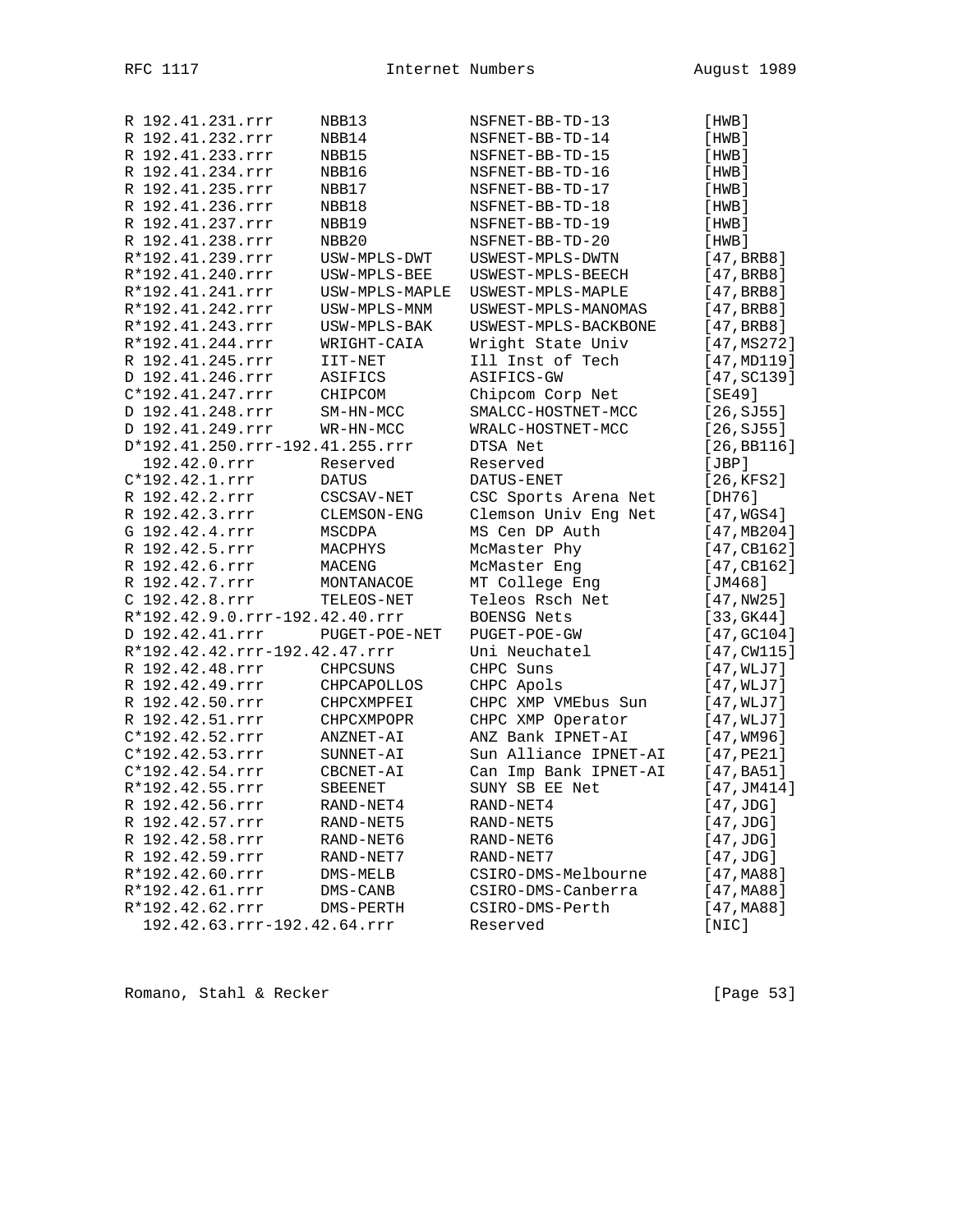| C*192.42.65.rrr                 | CINET          | CINET Int Net          | [JV69]               |
|---------------------------------|----------------|------------------------|----------------------|
| G*192.42.66.rrr                 | WWB-APOLLO-NET | WWB Apol Net           | [47, MSM1]           |
| C*192.42.67.rrr                 | SOL-ETHER      | Solbourne Ether        | [47, NM37]           |
| R 192.42.68.rrr                 | DREOEWD-ENET   | DREO Elec Warfare LAN  | [47, TS31]           |
| R*192.42.69.rrr                 | ETHER1         | Academic Ether         | $[47,$ JV $70]$      |
| G 192.42.70.rrr                 | GISS-NET       | GISS Net               | [47,MSM1]            |
| R*192.42.71.rrr-192.42.74.rrr   |                | Univ of Nevada North   | [47, PG30]           |
| G 192.42.75.rrr                 | LARC-SNS       | LARCNET                | [SDD8]               |
| G 192.42.76.rrr                 | LARCNET2       | LARCNET                | [SDD8]               |
| G 192.42.77.rrr                 | LARCNET3       | LARCNET                | [SDD8]               |
| G 192.42.78.rrr                 | LARCNET4       | LARCNET                | [SDD8]               |
| G 192.42.79.rrr                 | LARCNET5       | LARCNET                | [SDD8]               |
| D 192.42.80.rrr                 | SA-HN-MCC      | SAALC-HOSTNET-MCC      | [26, SJ55]           |
| D 192.42.81.rrr                 | OC-HN-MCC      | OCALC-HOSTNET-MCC      | [26, SJ55]           |
| R 192.42.82.rrr                 | SCRIPPSNET     | Scripps Clinic Net     | $[47, \text{SRC}16]$ |
| R*192.42.83.rrr                 | $IIT-2$        | IIT Local Net          | $[47,$ PJF $7]$      |
| $C*192.42.84.rrr$               | NTTDATA-NET1   | NTT DATA Rsch Net 1    | [47, HE12]           |
| C*192.42.85.rrr                 | NTTDATA-NET2   | NTT DATA Rsch Net 2    | [47, HE12]           |
| C*192.42.86.rrr                 | NTTDATA-NET3   | NTT DATA Rsch Net 3    | [47, HE12]           |
| R*192.42.87.rrr                 | KING-POLY      | Kingston Polytech      | [33, 49, SB167]      |
| D 192.42.88.rrr                 | SHAFTER-NET    | Fort Shafter Net       | [47,DM35]            |
| R*192.42.89.rrr                 | WELLESLEY      | Wellesley College      | $[SS208]$            |
| $C*192.42.90.rrr$               | QUANTIC        | Quantic Laboratories   | $[47,$ JV74]         |
| R*192.42.91.rrr                 | FB04           | FB04 Net               | [AJ29]               |
| G*192.42.92.rrr                 | ACLD-NET       | Alachua Co Library     | [47, B S168]         |
| 192.42.93.rrr                   | Unassigned     | Unassigned             | [NIC]                |
| C*192.42.94.rrr                 | LILLYNET-TEMP  | Eli Lilly Ether        | [47, FDC2]           |
| C*192.42.95.rrr                 | PSC            | Process Soft Corp      | [47, BVI5]           |
| R*192.42.96.rrr                 | SWIVAX         | Univ of Amsterdam/SWI  | [47,HK35]            |
| R 192.42.97.rrr                 | SOFTWARE       | Soft Prod Consort      | [JLR43]              |
| C*192.42.98.rrr                 | IEX-NET        | IEX Corp Net           | [47, RB548]          |
| R*192.42.99.rrr                 | RHODENT        | Rhodes Univ Net        | [26, FJG4]           |
| R*192.42.100.rrr                | KEELE-CS       | Univ of Keele Comp Sci | [JK186]              |
| R*192.42.101.rrr                | UMSMEDCTR      | UMSMEDCTR PROPHETNET   | [15, GAG17]          |
| R*192.42.102.rrr                | GRENET         | CICGNET Net            | [JA146]              |
| R*192.42.103.rrr-192.42.107.rrr |                | Tohoku Univ Net        | [47, YK3]            |
| R 192.42.108.rrr                | UMC-NET        | UMC Cosmic Ray Exp     | [47, AC98]           |
| R 192.42.109.rrr                | INCSYS2        | Incremental Sys II     | [JS281]              |
| R 192.42.110.rrr                | SU-ASSOC-NET   | SU Assoc Net           | [47, VAF]            |
| C*192.42.111.rrr                | <b>ELAN</b>    | Elan Comp Grp          | [47, JL239]          |
| 192.42.112.rrr                  | Unassigned     | Unassigned             | [NIC]                |
| R*192.42.113.rrr-192.42.132.rrr |                | Amsterdam Rsch Net     | [WVDS]               |
| R*192.42.133.rrr                | ANL-MAN1       | ANL-MANGW1             | [47, BRB]            |
| R*192.42.134.rrr                | ANL-MAN2       | ANL-MANGW2             | [47, BRB]            |
| R*192.42.135.rrr                | ANL-MNM        | USWEST-ANL-MANOMOS     | [47, BRB]            |
| R*192.42.136.rrr                | ANL-BAC        | USWEST-ANL-BACKBONE    | [37, 47, BRB]        |
| C*192.42.137.rrr                | FIBERCOM       | FiberCom FDDI Rsch Net | [47,DM273]           |
| C*192.42.138.rrr                | ANSWER-COMP    | Answer-Comp-SV         | [47, RLG36]          |

Romano, Stahl & Recker [Page 54]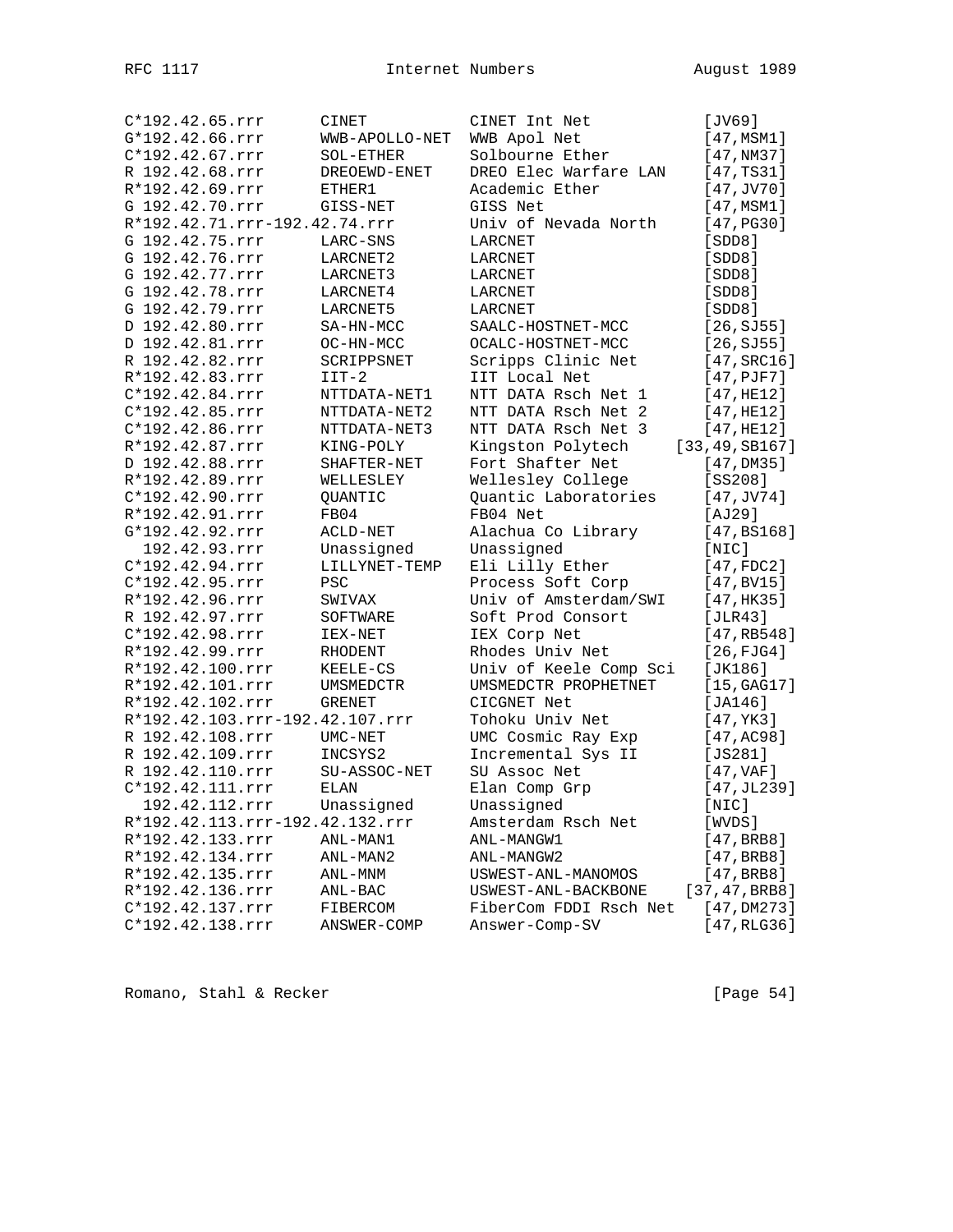| C*192.42.139.rrr                | SCEARDNET    | Sceard Sys Net         | [47, MRC13]           |
|---------------------------------|--------------|------------------------|-----------------------|
| C*192.42.140.rrr                | ANDERSEN     | Arthur Andersen and Co | [BL92]                |
| R*192.42.141.rrr                | AFALNET      | Astronautics Lab Net   | [47, HCV1]            |
| R 192.42.142.rrr                | ICASE-NET    | ICASE Net              | [47,DP119]            |
| R*192.42.143.rrr                | WSI          | Comp Sci Tuebingen     | [SS218]               |
| R 192.42.144.rrr                | UW-ADPNET    | UW-ADMIN-NET           | [47, KL40]            |
| R 192.42.145.rrr                | UW-ACSNET    | UW-ACS-DVLPMT          | [47, KL40]            |
| C*192.42.146.rrr                | VERSATEC     | Versatec Ether         | [47,TT60]             |
| R*192.42.147.rrr                | TRLNET2      | TRL Multigate Net      | $[$ PJT9 $]$          |
| R*192.42.148.rrr                | MONSAN-RCC1  | Monsanto CV            | [26, JRJ16]           |
| R*192.42.149.rrr                | MONSAN-RCC2  | Monsanto CC            | [26, JRJ16]           |
| R*192.42.150.rrr                | MONSAN-RCC3  | Monsanto Skokie        | [26, JRJ16]           |
| G*192.42.151.rrr                | IPSRADSPACE  | IPS Radio & Space      | [29, CB180]           |
| R 192.42.152.rrr                | UMN-CC-NET   | UMN Coor Camp Net      | [RG12]                |
| R 192.42.153.rrr                | MALONE       | Malone College         | $[47,$ JN $91]$       |
| C*192.42.154.rrr                | NUCLEUS-INTL | Nucleus-Intl-Net       | [47, PAG12]           |
| R 192.42.155.rrr                | RSRE-BBN-SAT | RSRE to BBN Trunk      | [ MB ]                |
| R 192.42.156.rrr                | $ESD-H3$     | ESD-Hyper              | [47, NAK2]            |
| R*192.42.157.rrr                | NET-SOLUTION | Rational Solutions     | [MAV4]                |
| C*192.42.158.rrr                | TRVNET-AI    | Traveler IPNET-AI      | [47,NW30]             |
| C*192.42.159.rrr                |              |                        |                       |
|                                 | NMRI         | New Methods Rsch Inc   | [47, JB399]           |
| R*192.42.160.rrr-192.42.171.rrr |              | Auspex Sys R&D Net     | [47, BE35]            |
| C*192.42.172.rrr                | NEXT-DEFAULT | NeXT Default Net       | $[26,$ PFK $]$        |
| 192.42.173.rrr-192.42.177.rrr   |              | Reserved               | [NIC]                 |
| R 192.42.178.rrr                | MICRO-NET    | Micro Sys Grp Net      | $[47, \text{JAC61}]$  |
| D 192.42.179.rrr                | WSMR-NET2    | WSMR-NET2              | [26, RC29]            |
| R*192.42.180.rrr-192.42.201.rrr |              | Univ of Lausanne       | [47, JL247]           |
| C*192.42.202.rrr                | TCR-CAL      | TCR Calgary            | [47,GR67]             |
| C*192.42.203.rrr                | TCR-CAL-BG   | TCR Calgary            | [47,GR67]             |
| C*192.42.204.rrr                | $TCR-BG$     | TCR Calgary            | [47,GR67]             |
| C*192.42.205.rrr                | TCR-CAL      | TCR Calgary            | $[47, \mathrm{GR}67]$ |
| $C*192.42.206.rrr$              | TCR-EDM      | TCR Calgary            | [47,GR67]             |
| D*192.42.207.rrr                | $BMA-1$      | BMA-Apol-1 Net         | [GK44]                |
| D*192.42.208.rrr                | $BMA-2$      | BMA-Apol-2 Net         | [GK44]                |
| D*192.42.209.rrr                | $BMA-3$      | BMA-Apol-3 Net         | [GK44]                |
| D*192.42.210.rrr                | $BMA-4$      | BMA-Apol-4 Net         | [GK44]                |
| D*192.42.211.rrr                | $BMA-5$      | BMA-Apol-5 Net         | [GK44]                |
| D*192.42.212.rrr                | $BMA-6$      | BMA-Apol-6 Net         | [GK44]                |
| D*192.42.213.rrr                | $BMA-7$      | BMA-Apol-7 Net         | [GK44]                |
| D*192.42.214.rrr                | $BMA-8$      | BMA-Apol-8 Net         | [GK44]                |
| D*192.42.215.rrr                | $BMA-9$      | BMA-Apol-9 Net         | [GK44]                |
| D*192.42.216.rrr                | $BMA-10$     | BMA-Apol-10 Net        | [GK44]                |
| D*192.42.217.rrr                | $BMA-11$     | BMA-Apol-11 Net        | [GK44]                |
| D*192.42.218.rrr                | $BMA-12$     | BMA-Apol-12 Net        | [GK44]                |
| D*192.42.219.rrr                | $BMA-13$     | BMA-Apol-13 Net        | [GK44]                |
| D*192.42.220.rrr                | $BMA-14$     | BMA-Apol-14 Net        | [GK44]                |
| D*192.42.221.rrr                | BMA-15       | BMA-Apol-15 Net        | [GK44]                |
| D*192.42.222.rrr                | $BMA-16$     | BMA-Apol-16 Net        | $[$ GK44 $]$          |
|                                 |              |                        |                       |

Romano, Stahl & Recker [Page 55]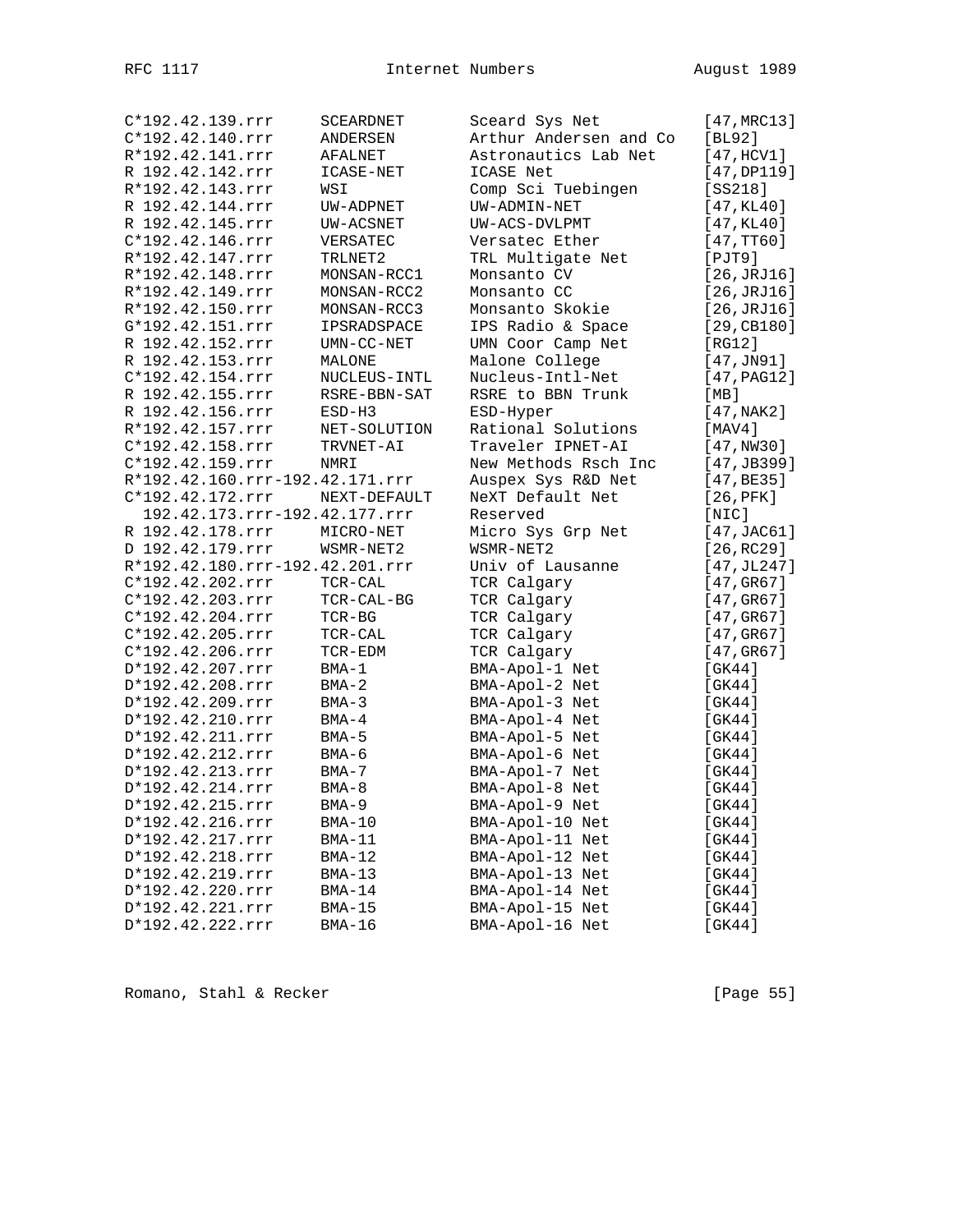| D*192.42.223.rrr                | $BMA-17$            | BMA-Apol-17 Net      | [GK44]               |
|---------------------------------|---------------------|----------------------|----------------------|
| D*192.42.224.rrr                | $BMA-18$            | BMA-Apol-18 Net      | [GK44]               |
| D*192.42.225.rrr                | $BMA-19$            | BMA-Apol-19 Net      | [GK44]               |
| D*192.42.226.rrr                | $BMA-20$            | BMA-Apol-20 Net      | [GK44]               |
| D*192.42.227.rrr                | $BMA-21$            | BMA-Apol-21 Net      | [GK44]               |
| D*192.42.228.rrr                | $BMA-22$            | BMA-Apol-22 Net      | [GK44]               |
| D*192.42.229.rrr                | $BMA-23$            | BMA-Apol-23 Net      | [GK44]               |
| D*192.42.230.rrr                | $BMA-24$            | BMA-Apol-24 Net      | $[$ GK44 $]$         |
| D*192.42.231.rrr                | $BMA-25$            | BMA-Apol-25 Net      | [GK44]               |
| D*192.42.232.rrr                | $BMA-26$            | BMA-Apol-26 Net      | [GK44]               |
| D*192.42.233.rrr                | $BMA-27$            | BMA-Apol-27 Net      | [GK44]               |
| D*192.42.234.rrr                | $BMA-28$            | BMA-Apol-28 Net      | [GK44]               |
| D*192.42.235.rrr                | $BMA-29$            | BMA-Apol-29 Net      | [GK44]               |
| D*192.42.236.rrr                | $BMA-30$            | BMA-Apol-30 Net      | [GK44]               |
| R*192.42.237.rrr                | CSCE-NET            | <b>CSCE Net</b>      | [47, MHz98]          |
| C*192.42.238.rrr                | ITI-NET             | ITI Drive Des Net    | $[47, \text{EU4}]$   |
| R 192.42.239.rrr                | FIT                 | Florida Inst of Tech | [MG167]              |
| R*192.42.240.rrr                | ORACODEV            | ORA DOCEV Net        | [FH53]               |
| C 192.42.241.rrr                | TRZDOR              | Olivetti Eng Net     | [47, SP86]           |
| C*192.42.242.rrr                | OBJY                | Objectivity Net      | [WC86]               |
| C*192.42.243.rrr                | DEV-RING            | SAS Data Ctr - Cary  | [RB520]              |
| D 192.42.244.rrr                | OBL-LINK-LAN        | Oberursel LINK LAN   | [26, MCB5]           |
| D 192.42.245.rrr                | CPO-LINK-LAN        | Capodochino LINK LAN | [26, MCB5]           |
| D 192.42.246.rrr                | LON-LINK-LAN        | London LINK LAN      | [26, MCB5]           |
| D 192.42.247.rrr                | RDM-LINK-LAN        | Rotterdam LINK LAN   | [26, MCB5]           |
| 192.42.248.rrr                  | Unassigned          | Unassigned           | [NIC]                |
| C 192.42.249.rrr                | APPLE               | Apple Comp Corp      | [47, EF16]           |
| C*192.42.250.rrr                | IMCLONE             | ImClone Sys CAMA Net | [47, PG76]           |
| R 192.42.251.rrr                | LIGONET             | Caltech LIGO Proj    | $[47, \text{GH}125]$ |
| C*192.42.252.rrr                | NETWORK-GENL        | Net Gen Net          | [47, VL24]           |
| C*192.42.253.rrr                | ITT-SEMICON         | SUN Valid Vax        | [47, BSI96]          |
| C*192.42.254.rrr                | MEGASYS             | Megasys Int Net      | [47, GMP19]          |
| 192.42.255.rrr                  | Reserved            | Reserved             | [JBP]                |
| 192.43.0.rrr                    | Reserved            | Reserved             | [JBP]                |
| C*192.43.1.rrr-192.43.150.rrr   |                     | Deere and Co         | [26,DF130]           |
| C*192.43.151.rrr                | $\texttt{NET-ARDA}$ | Middle Earth Net     | $[SS226]$            |
| R 192.43.152.rrr                | RADC-LAN            | RADC NYSERNET LAN    | $[47, \text{CPK3}]$  |
| R*192.43.153.rrr-192.43.160.rrr |                     | NCD Corp Net         | [26, 47, DM280]      |
| C*192.43.161.rrr                | <b>CYLINK</b>       | Cylink Engr Net      | [16, C S 2 19]       |
| C*192.43.162.rrr-192.43.171.rrr |                     | Swedish Telecom Nets | [26, A H 96]         |
| R 192.43.172.rrr                | PHOTO-NET           | CIT-OPTICS-PHOTO-NET | [47,JAC61]           |
| G*192.43.173.rrr                | FIRNLAN             | Fla Dept of Ed       | [JL256]              |
| R*192.43.174.rrr                | SONY-CSL            | Sony-CSL Net         | [47,FT30]            |
| C*192.43.175.rrr-192.43.184.rrr |                     | Lucid Int Net        | [ KDO ]              |
| C*192.43.185.rrr                | BBYMELB             | BBY, Melbourne       | [GB157]              |
| C*192.43.186.rrr                | <b>BBYSYD</b>       | BBY, Sydney          | [GB157]              |
| 192.43.187.rrr                  | Unassigned          | Unassigned           | [NIC]                |
| R 192.43.188.rrr                | SDIO-LAN            | SDIO Local Area Net  | [47,KDZ]             |

Romano, Stahl & Recker [Page 56]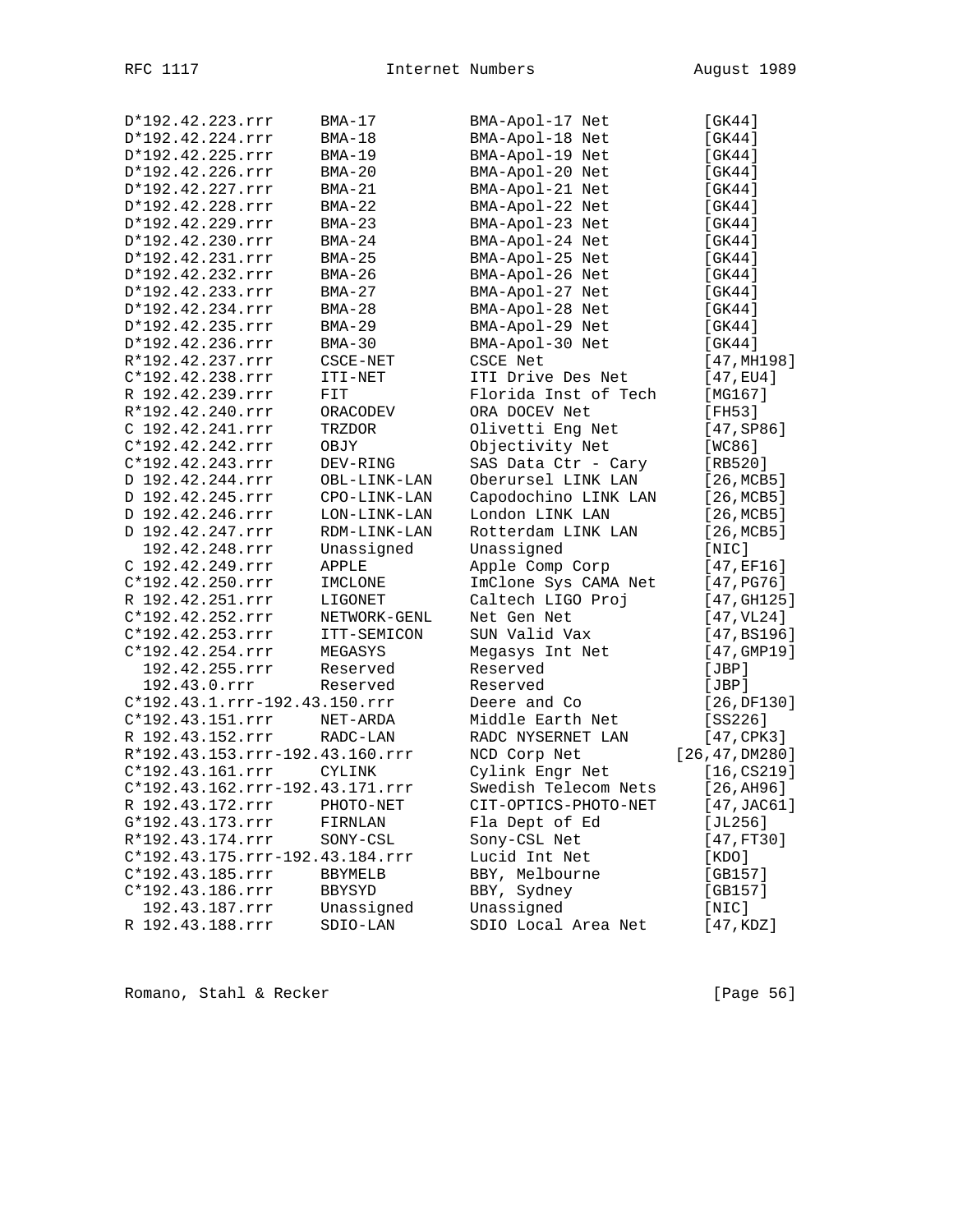| R*192.43.189.rrr                | SONY-WS-NET    | Sony-WS Net           | [26, 47, HI7]   |
|---------------------------------|----------------|-----------------------|-----------------|
| R 192.43.190.rrr                | <b>BETHEL</b>  | Bethel of Minn        | [29, GW107]     |
| C*192.43.191.rrr                | CAST-CREW      | Cast & Crew Inc Net   | [38, 47, CRJ5]  |
| R*192.43.192.rrr-192.43.196.rrr |                | Univ of Basle         | [47, FE12]      |
| D 192.43.197.rrr                | GUNTER-LAN-2   | TRW-ULANA-TEST-GUNTR  | [TMD6]          |
| C*192.43.198.rrr                | <b>CXNET</b>   | Comperex Info Net     | [BA59]          |
| R 192.43.199.rrr                | ETSU           | ETSU Camp Net         | [47,DS303]      |
| R*192.43.200.rrr                | <b>LVPD</b>    | Lanier Voice Prod     | [ER75]          |
| C*192.43.201.rrr                | NELM-NET       | NELL Mitaka Net       | [47, H013]      |
| C*192.43.202.rrr                | NELA-NET       | NELL Atsugi Net       | [47, H013]      |
| R 192.43.203.rrr                | NRAO-CCC       | VLBA-Correlator-LAN   | [47,DCW9]       |
| R 192.43.204.rrr                | NRAO-AOC       | Array-Ops-Ctr-LAN     | [47, BP57]      |
| R*192.43.205.rrr                | URBANA-NET     | Urbana Net            | $[47,$ PEK]     |
| 192.43.206.rrr                  | Unassigned     | Unassigned            | [NIC]           |
| R*192.43.207.rrr                | UNIMELB-CS-A   | MU CS Tech Services   | [26, 47, RE18]  |
| R*192.43.208.rrr                | UNIMELB-CS-B   | MU CS 1st Floor       | [26, 47, RE18]  |
| R*192.43.209.rrr                | UNIMELB-CS-C   | MU CS/Mathematics     | [26, 47, RE18]  |
| C*192.43.210.rrr                | WESTGRP-HOL    | West Grp Holland      | [WH108]         |
| C*192.43.211.rrr                | SAGPD          | SCI ATL - GPD         | [47,BA60]       |
| R*192.43.212.rrr                | IZF-TNO        | IZF-TNO LAN           | [47, TV29]      |
| C*192.43.213.rrr                | KELCO          | Kelco Div of Merck    | [EMH12]         |
| R*192.43.214.rrr                | KEY            | Key Comp Lab          | [PJS22]         |
| D 192.43.215.rrr                | MONMOUTH-2     | Ft. Monmouth Net-2    | $[47,$ DML $7]$ |
| R 192.43.216.rrr                | LHASA          | LHASA Rsch Net        | [47, GII]       |
| G 192.43.217.rrr                | NOAASEL-NET    | Space Environ Net     | [2, JW301]      |
| C*192.43.218.rrr                | DATX           | Data Trans Inc Net    | [EK55]          |
| C*192.43.219.rrr                | <b>EMPRESS</b> | Empress S/W Toronto   | [PH106]         |
| C*192.43.220.rrr                | SEDNET         | SE-DEMO-NET           | [TPS5]          |
| C*192.43.221.rrr                | ACUSTAR-HEDC   | Acustar CAD Net       | [JR262]         |
| C*192.43.222.rrr                | STEPSTONE      | Stepstone LAN         | [47, AAD6]      |
| G*192.43.223.rrr                | HCG            | Hennepin County Govt  | [47, MK132]     |
| R*192.43.224.rrr                | CCKU-NET       | CCKU-NET              | [47, MK133]     |
| G*192.43.225.rrr                | GSD-DECTCPIP   | DECNet TCP/IP Net     | [MDP16]         |
| R*192.43.226.rrr-192.43.233.rrr |                | Univ of Adelaide Nets | [SH47, 149]     |
| C*192.43.234.rrr                | LUCNET         | Lucas Cirencester Net | [47,EB110]      |
| C*192.43.235.rrr                | HSI            | Health Sys Intl       | [47, WRS28]     |
| C*192.43.236.rrr                | MEGATEK        | Megatek Corp Net      | [47, RR193]     |
| C*192.43.237.rrr                | PCC-TCP        | Power Comp TCP        | $[5,$ FO17]     |
| R*192.43.238.rrr                | FDU            | FDU Tri Camp Net      | [JF174]         |
| R*192.43.239.rrr                | RSES-TRING     | RSES Token Ring Net   | [26, HMS8]      |
| R 192.43.240.rrr                | GSFC2          | NASA/GSFC             | [TC112]         |
| C*192.43.241.rrr                | MEDIANETTE     | Media Cybernetics     | [47, RMF17]     |
| R*192.43.242.rrr                | UNF-CIS        | UNF CIS Int           | [47, TFB3]      |
| R 192.43.243.rrr                | HUNKNET        | Hunkworks Net         | [47, TH111]     |
| R 192.43.244.rrr                | NCAR-NSS       | NCAR NSFNET Stub Net  | [DM84]          |
| G 192.43.245.rrr                | MITRE-CG-NET   | MITRE-CAPITAL-GAL     | [47, MSM1]      |
| G*192.43.246.rrr                | MET-AUST       | Meteorology Australia | [26, BT65]      |
| R*192.43.247.rrr                | GTRI-AIB       | GA Tech - AIB         | [SPR1]          |
|                                 |                |                       |                 |

Romano, Stahl & Recker [Page 57]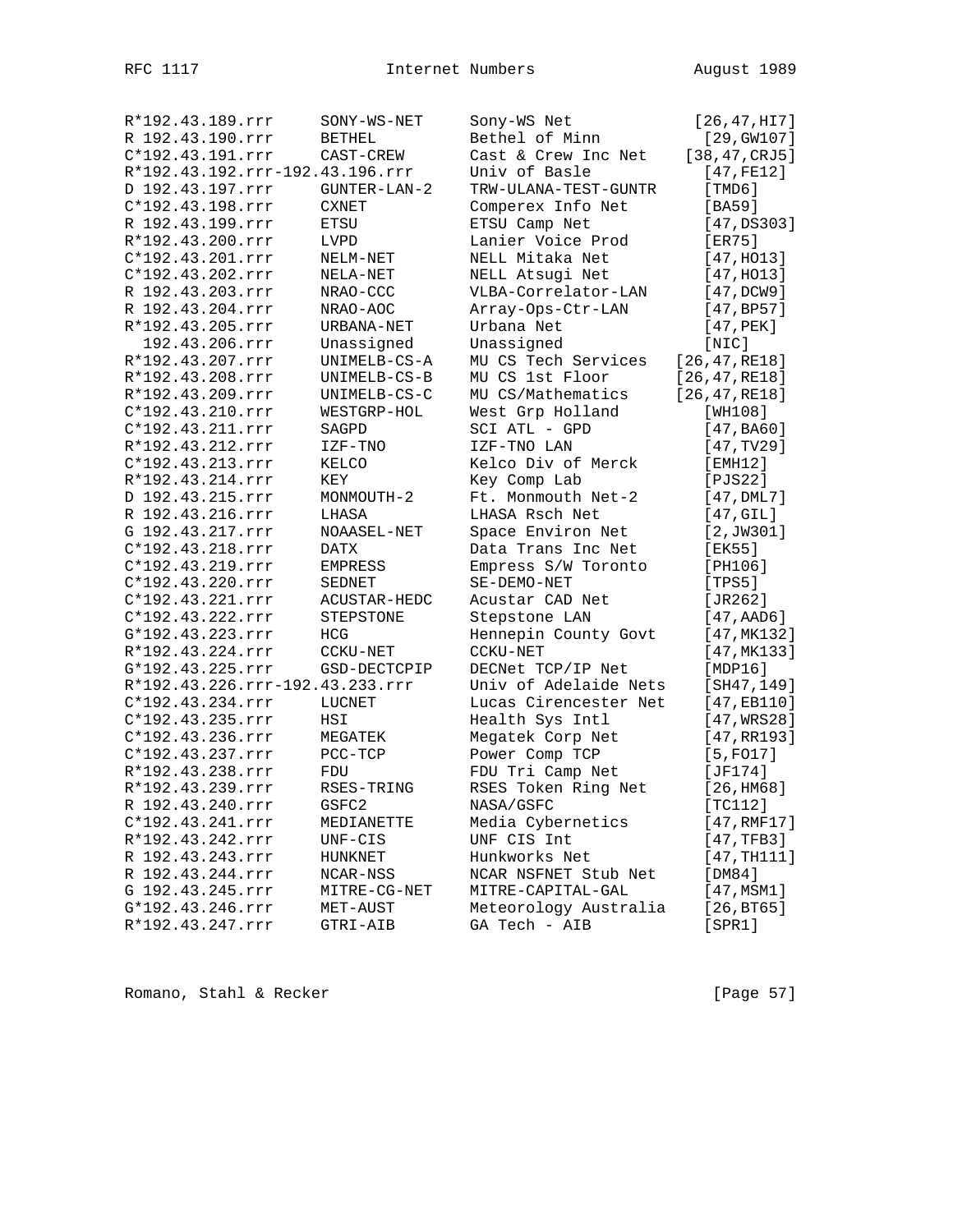| C*192.43.248.rrr                | DNH             | Democratic Natl Hdqs    | [47,SB185]      |
|---------------------------------|-----------------|-------------------------|-----------------|
| R 192.43.249.rrr                | JAXLAB          | Jackson Lab Net         | [47, LJ58]      |
| C 192.43.250.rrr                | TELEMATICS      | Telematics Devnet       | [47, TG67]      |
| C*192.43.251.rrr                | <b>APLDBIO</b>  | The ABI Net             | [47, MR152]     |
| R 192.43.252.rrr                | CHUB-NET        | Chicago Area NCSANet    | [47, EZ3]       |
| D 192.43.253.rrr                | AFMPC-NET       | Personnel Ctr Net       | [26, MTF1]      |
| R 192.43.254.rrr                | <b>RADFORDU</b> | Radford Univ            | $[JS255]$       |
| 192.43.255.rrr                  | Unassigned      | Unassigned              | [NIC]           |
| R*192.44.0.rrr-192.44.40.rrr    |                 | Fraunhofer Nets         | [HF30]          |
| R*192.44.41.rrr-192.44.80.rrr   |                 | French Unix Users       | [26, AR41]      |
| R*192.44.81.rrr-192.44.90.rrr   |                 | Uni Erlangen Net        | [47, JK198]     |
| C*192.44.91.rrr-192.44.215.rrr  |                 | Procter and Gamble Nets | [ACL2]          |
| R 192.44.216.rrr                | VV-NET1         | Voice-Video-Net1        | [PP77]          |
| R 192.44.217.rrr                | VV-NET2         | Voice-Video-Net2        | [PP77]          |
| R 192.44.218.rrr                | VV-NET3         | Voice-Video-Net3        | $[PP77]$        |
| R 192.44.219.rrr                | VV-NET4         | Voice-Video-Net4        | $[PP77]$        |
| R 192.44.220.rrr                | VV-NET5         | Voice-Video-Net5        | [PP77]          |
| R 192.44.221.rrr                | VV-NET6         | Voice-Video-Net6        | $[PP77]$        |
| R 192.44.222.rrr                | VV-NET7         | Voice-Video-Net7        | $[PP77]$        |
| R 192.44.223.rrr                | VV-NET8         | Voice-Video-Net8        | [PP77]          |
| R 192.44.224.rrr                | VV-NET9         | Voice-Video-Net9        | $[PP77]$        |
| R 192.44.225.rrr                | VV-NET10        | Voice-Video-Net10       | $[PP77]$        |
| R 192.44.226.rrr                | VV-NET11        | Voice-Video-Net11       | [PP77]          |
| R 192.44.227.rrr                | VV-NET12        | Voice-Video-Net12       | $[PP77]$        |
| R 192.44.228.rrr                | VV-NET13        | Voice-Video-Net13       | [PP77]          |
| R 192.44.229.rrr                | VV-NET14        | Voice-Video-Net14       | [PP77]          |
| R 192.44.230.rrr                | VV-NET15        | Voice-Video-Net15       | $[PP77]$        |
| R 192.44.231.rrr                | VV-NET16        | Voice-Video-Net16       | $[PP77]$        |
| R 192.44.232.rrr                | VV-NET17        | Voice-Video-Net17       | [PP77]          |
| R 192.44.233.rrr                | VV-NET18        | Voice-Video-Net18       | [PP77]          |
| R 192.44.234.rrr                | VV-NET19        | Voice-Video-Net19       | $[PP77]$        |
| R 192.44.235.rrr                | VV-NET20        | Voice-Video-Net20       | [PP77]          |
| R 192.44.236.rrr                | VV-NET21        | Voice-Video-Net21       | $[PP77]$        |
| R 192.44.237.rrr                | VV-NET22        | Voice-Video-Net22       | [PP77]          |
| R 192.44.238.rrr                | VV-NET23        | Voice-Video-Net23       | [PP77]          |
| R 192.44.239.rrr                | VV-NET24        | Voice-Video-Net24       | $[PP77]$        |
| C*192.44.240.rrr-192.44.251.rrr |                 | Stockholm Health Care   | [26, AL16]      |
| C*192.44.252.rrr                | ACC-LIMULUS     | <b>ACCBANNET</b>        | [47,JFR24]      |
| D 192.44.253.rrr                | NTSC-IELN       | Naval Training Sys      | [26, DW198]     |
| R 192.44.254.rrr                | JVNC-SATNET     | JVNC Sat Net            | [47, RA17]      |
| 192.44.255.rrr                  | Reserved        | Reserved                | [JBP]           |
| C*192.45.0.rrr-192.45.255.rrr   |                 | TRW Backbone Nets       | [MM313]         |
| C*192.46.0.rrr-192.46.255.rrr   |                 | Hewlett-Packard         | [18, 26, SIB]   |
| R*192.47.0.rrr-192.47.241.rrr   |                 | Kyushu Tech Net         | [47, HN21]      |
| R 192.47.242.rrr                | IE-INFERNO      | IE-TEST-INFERNO         | [AM29]          |
| R 192.47.243.rrr                | SRI-GEC-NET     | SRI GeoSci Net          | [47, TJF13]     |
| R*192.47.244.rrr-192.47.249.rrr |                 | Uni of Fribourg         | [26, 47, MB262] |
| $C*192.47.250.rr$               | APOLLO-MSP1     | Apollo MSP Net 1        | [TRG4]          |
|                                 |                 |                         |                 |

Romano, Stahl & Recker [Page 58]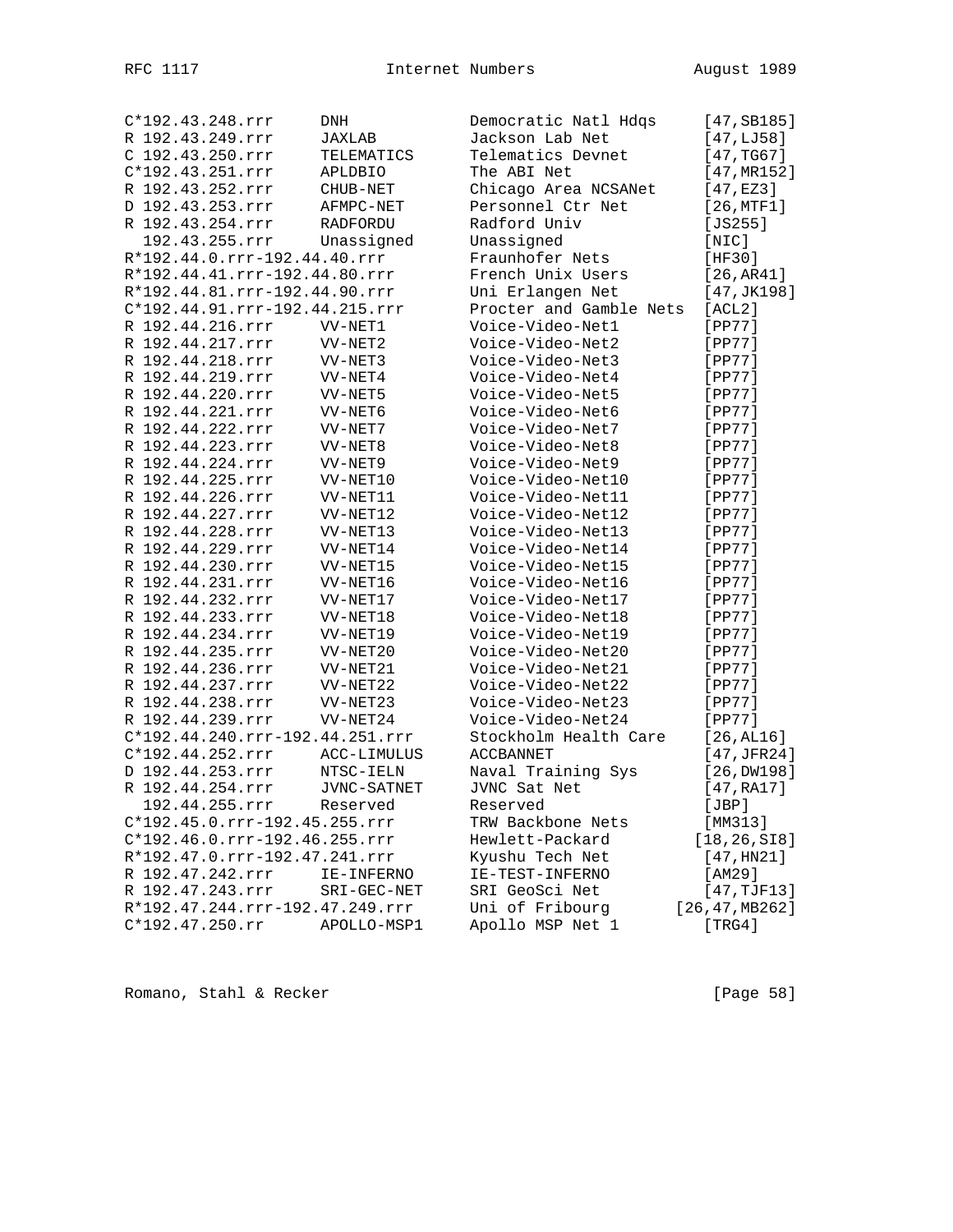|                 | C*192.47.251.rrr              | APOLLO-MSP2   | Apollo MSP Net 2      | [39, TRG4]  |
|-----------------|-------------------------------|---------------|-----------------------|-------------|
|                 | C*192.47.252.rrr              | APOLLO-MSP3   | Apollo MSP Net 3      | [39, TRG4]  |
|                 | C*192.44.253.rrr              | <b>ENVOS</b>  | Envos Corporation     | [JMT18]     |
|                 | R*192.47.254.rrr              | ROBOTX-VWNET  | VxWorks VME-Bus Net   | [DR183]     |
|                 | 192.47.255.rrr                | Reserved      | Reserved              | [JBP]       |
|                 | D*192.48.0.rrr-192.48.30.rrr  |               | BOEING-BC-APRING Nets | [GK44]      |
|                 | C*192.48.31.rrr               | TN-TRNET      | TELENORMA TRNet       | [26, AM139] |
|                 | C*192.48.32.rrr               | NORAND        | Norand Corp           | [47,LLZ1]   |
|                 | R*192.48.33.rrr               | HAC-GATE-NET  | Hughes Air            | [PH45]      |
|                 | R*192.48.34.rrr               | SMII          | SEAMARC-II            | [15, KS121] |
|                 | C*192.48.35.rrr-192.48.36.rrr |               | Gen Dynamcis Nets     | [SJL]       |
|                 | C*192.48.37.rrr               | SIMTEK        | Simtek Eng Net        | [47, KM2]   |
|                 | C*192.48.38.rrr-192.48.77.rrr |               | Gen Dynamcis Nets     | [SJL]       |
|                 | R 192.48.78.rrr               | TSB-NET       | Terrestrial Sys Net   | [47, TG68]  |
|                 | R*192.48.79.rrr               | NCR-RND       | NCR R&D Div           | [47, EH82]  |
|                 | R 192.48.80.rrr               | SRI-WDC       | WDC Net               | [47,RS401]  |
|                 | R*192.48.81.rrr               | LOGICON-LAN   | Logicon OSD Ether LAN | [47,JDM9]   |
|                 | R 192.48.82.rrr               | BCNET1        | British Columbia Net  | [DO26]      |
|                 | R 192.48.83.rrr               | BCNET2        | British Columbia Net  | [DO26]      |
|                 | R 192.48.84.rrr               | BCNET3        | British Columbia Net  | [DO26]      |
|                 | R 192.48.85.rrr               | BCNET4        | British Columbia Net  | [DO26]      |
|                 | R 192.48.86.rrr               | BCNET5        | British Columbia Net  | [DO26]      |
|                 | R 192.48.87.rrr               | BCNET6        | British Columbia Net  | [DO26]      |
|                 | R 192.48.88.rrr               | BCNET7        | British Columbia Net  | [DO26]      |
|                 | R 192.48.89.rrr               | BCNET8        | British Columbia Net  | [DO26]      |
|                 | R 192.48.90.rrr               | BCNET9        | British Columbia Net  | [DO26]      |
|                 | R 192.48.91.rrr               | BCNET10       | British Columbia Net  |             |
|                 | C*192.48.92.rrr               |               | ACSI Net Dev          | [DO26]      |
|                 |                               | ACSI          |                       | [47, RH278] |
|                 | C*192.48.93.rrr               | VISTA         | VMG Net               | [47,DCN19]  |
|                 | R*192.48.94.rrr               | MHT-FXEXPERT  | MHT-FX-EXPERT-Sys     | [CL115]     |
|                 | R*192.48.95.rrr               | LAFAYETT      | Lafayette College     | [PK69]      |
|                 | R 192.48.96.rrr               | UUNET-ETHER   | UUNET-ETHER           | [47, RA11]  |
|                 | C*192.48.97.rrr               | <b>GLHNET</b> | <b>GLH Net</b>        | [JL268]     |
| R*192.48.98.rrr |                               | POLYCI        | Polytechniqueci Net   | [47, GG68]  |
|                 | C*192.48.99.rrr               | ONM-NET       | Ogilvy & Mather Net   | [DSN4]      |
|                 | R 192.48.100.rrr              | AAAI          | AAAI Net              | [47,RS406]  |
|                 | R*192.48.101.rrr              | CALCOMP       | CALCOMP-PLOTTER       | [TAP15]     |
|                 | R*192.48.102.rrr              | AMHERST       | Amherst College       | [47, JWM53] |
|                 | 192.48.103.rrr                | Unassigned    | Unassigned            | [NIC]       |
|                 | C*192.48.104.rrr              | FRONTIER      | FRNTR PHX/CA SUNOEM   | [47, KJ36]  |
|                 | R 192.48.105.rrr              | NMSU-ISI-NUL  | NMSU ISI Trunk Line   | [MSP1]      |
|                 | C*192.48.106.rrr              | FINTRONIC     | Fintronic, Inc        | [47, JW310] |
|                 | R*192.48.107.rrr              | REGENT        | Technical Univ-Munich | [47, WT39]  |
|                 | $C*192.48.108.rrr$            | LASC-GANET    | Lockheed-Georgia Net  | [47, BW4]   |
|                 | R*192.48.109.rrr              | BOND-3090     | Bond 3090 Net         | [EB112]     |
|                 | R*192.48.110.rrr              | BOND-USLINK   | Bond US Link          | [EB112]     |
|                 | R 192.48.111.rrr              | SPARTA-NET    | Sparta Rsch Net       | [47, CFM1]  |
|                 | R*192.48.112.rrr              | MANHATNET     | Manhattan College     | [47,JPH17]  |

Romano, Stahl & Recker [Page 59]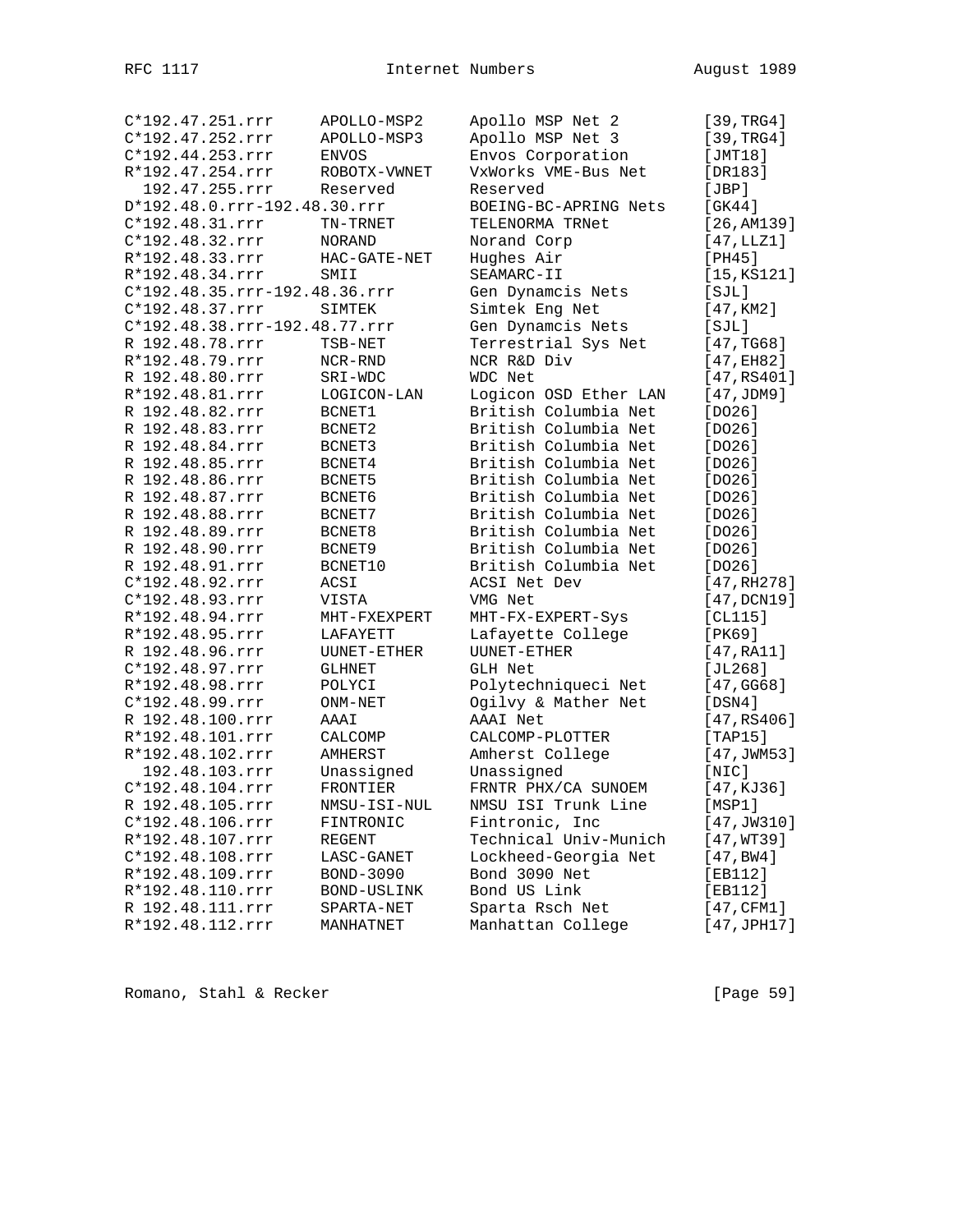| C*192.48.113.rrr | MURPHNET                        | Murphy & Durieu LAN   | [47, JPH17]     |
|------------------|---------------------------------|-----------------------|-----------------|
| R*192.48.114.rrr | IE-PURGATORIO                   | IE-TEST-PURGATORIO    | [AM29]          |
| R*192.48.115.rrr | IE-PARADISO                     | IE-TEST-PARADISO      | [AM29]          |
| R 192.48.116.rrr | IE-COMMUNE                      | IE-TEST-COMMUNITY     | [AM29]          |
| R*192.48.117.rrr | NSCF-NET                        | Nat Sci Ctr Net       | [47,LF61]       |
|                  | C*192.48.118.rrr-192.48.122.rrr | Intersil Ether        | [KEW8]          |
| C*192.48.123.rrr | SONY-STEO                       | SONY Eng Net          | [TM166]         |
| G*192.48.124.rrr | USGS-BGRA                       | USGSGOLDEN-GEOL-RISK  | $[47,$ RBP11]   |
| G 192.48.125.rrr | $SERI-2$                        | Solar Ener Rsch Net   | [47, AM92]      |
| R*192.48.126.rrr | DRURYUNIX                       | Hypermedia Lab Net    | [47, CE52]      |
|                  | C*192.48.127.rrr-192.48.129.rrr | Hitachi Rsch Netss    | [SK102]         |
|                  | C*192.48.130.rrr-192.48.132.rrr | Burr-Brown Nets       | [26, 47, JMM50] |
| C*192.48.133.rrr | ANALOG                          | Analog DevNet         | [47, RP191]     |
| R 192.48.134.rrr | ARLUTANET0                      | ARLUT Host Net        | [8, 47, VM49]   |
| R 192.48.135.rrr | ARLUTANET1                      | ARLUT Telnet Net      | [8, 47, VM49]   |
| R*192.48.136.rrr | BHP-MRL                         | BHP-MRL Net           | [47,1H15]       |
| C*192.48.137.rrr | CORDIS                          | Cordis Corp           | [47, GLS39]     |
| R*192.48.138.rrr | RIKEN-NET                       | Japan Riken Net       | [47, TS158]     |
| C 192.48.139.rrr | SQUIBB-NET                      | Squibb Rsch Net       | [47, REB50]     |
| D 192.48.140.rrr | MONMOUTH-3                      | Ft. Monmouth Net-3    | $[47,$ DML $7]$ |
| G*192.48.141.rrr | ESMNET                          | ESM Dev Net           | [46, RC241]     |
| R*192.48.142.rrr | <b>UNOMAHA</b>                  | U of Nebraska-Omaha   | [FH59]          |
| C*192.48.143.rrr | CONTEL-SPFLD                    | CONTEL-SpringfieldVA  | [47, MP139]     |
| C*192.48.144.rrr | UNIPRESS-NET                    | Unipress Soft Net     | [MG16]          |
| C*192.48.145.rrr | <b>BERUNET</b>                  | <b>BERU</b>           | [47, AR86]      |
|                  | C*192.48.146.rrr-192.48.209.rrr | Silicon Graphics, Inc | [47, VS13]      |
| R 192.48.210.rrr | OXY-NET                         | Occidental College    | $[47,$ PH73]    |
| R*192.48.211.rrr | SEATTLEU-NET                    | Seattle Univ          | [47, FL34]      |
| D 192.48.212.rrr | NARDAC-NET1                     | OPSNET1               | [47, DB]        |
| D 192.48.213.rrr | NARDAC-NET2                     | OPSNET2               | [47, DB]        |
| D 192.48.214.rrr | NARDAC-NET3                     | OPSNET3               | [47, DB]        |
| D 192.48.215.rrr | NARDAC-NET4                     | OPSNET4               | [47, DB]        |
| D 192.48.216.rrr | NARDAC-NET5                     | OPSNET5               | [47, DB]        |
| R 192.48.217.rrr | OACIS-NET                       | OACIS Net             | [GK44]          |
| R 192.48.218.rrr | ISTO-NET                        | ISTO Net              | [47, SC3]       |
| R 192.48.219.rrr | DARPA-1555-NET                  | DARPA 1555 Net        | [47, SC3]       |
| R 192.48.220.rrr | DARPA-T1-NET                    | DARPA T1 Net          |                 |
| C*192.48.221.rrr | WHITTLE                         | Whittle Comm Net      | [47, SC3]       |
| C*192.48.222.rrr |                                 | KLA Corp LAN          | [LS198]         |
| R*192.48.223.rrr | KLA-INST<br>RHBNC-MATHS         | Maths Dept Local Net  | $[47,$ PML $1]$ |
| R*192.48.224.rrr | NETCS-NET                       | NETCS Net             | [26, RMD27]     |
|                  |                                 |                       | [26, C S 218]   |
| C*192.48.225.rrr | NTISC-CIM                       | NTISC-CIMNET          | [SH160]         |
| R*192.48.226.rrr | HFH-RADNET                      | Radlogy Ether         | [47, BW138]     |
| C*192.48.227.rrr | MERGETECH                       | Med Imaging Net       | [12, DAR20]     |
| R*192.48.228.rrr | DF86-HOME-E                     | Faunt Home Ether      | [47,DF86]       |
| R*192.48.229.rrr | DF86-HOME-S                     | Faunt Home Slip       | [47,DF86]       |
| R*192.48.230.rrr | EDRCNET                         | UK EDRC Net           | [26, LM185]     |
| C*192.48.231.rrr | GUUG-NET                        | Munich GUUG Net       | $[GB169]$       |

Romano, Stahl & Recker [Page 60]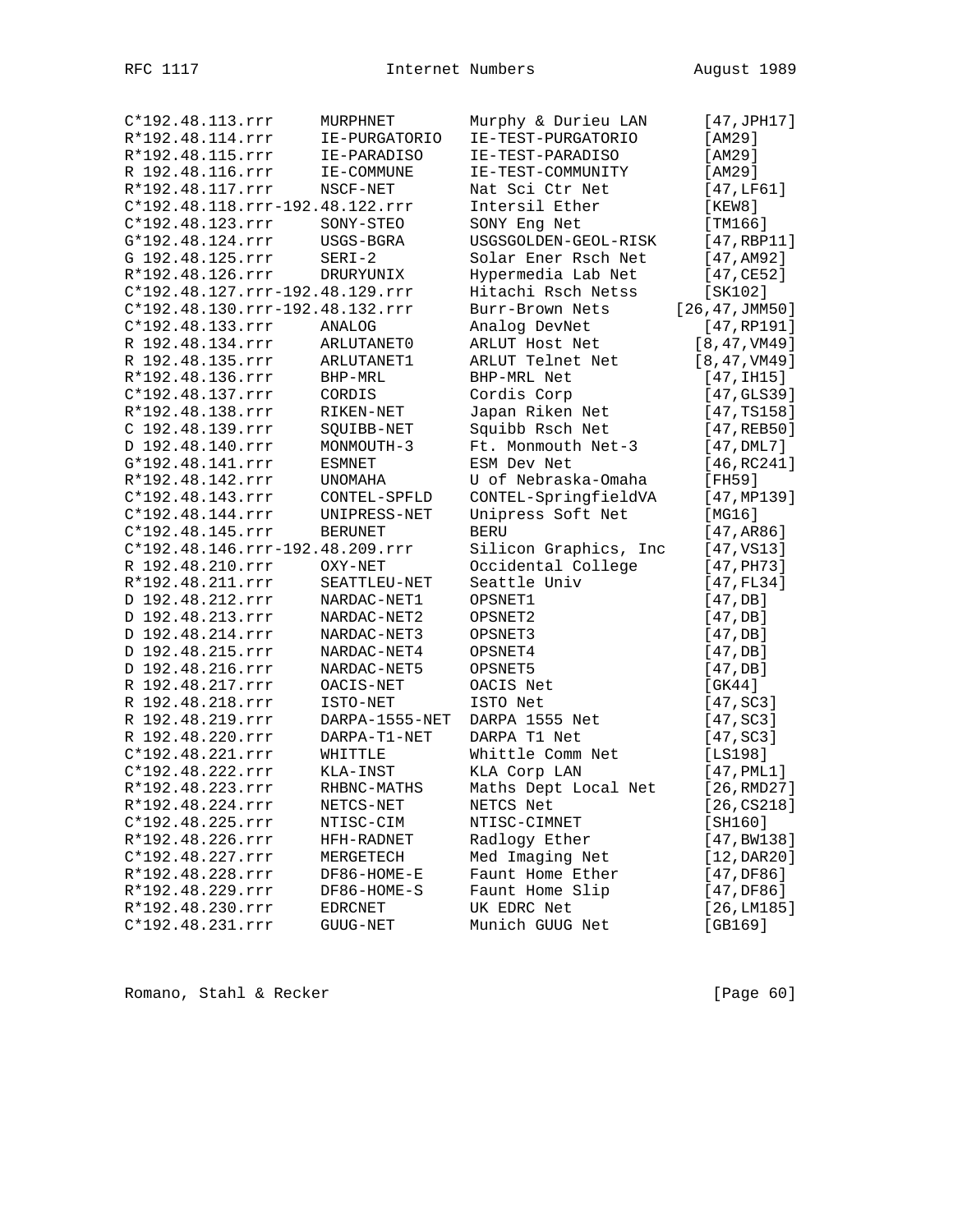| R*192.48.232.rrr              | ASYLUM-NET        | Asylum Rsch Net       | [47, JLR4]    |
|-------------------------------|-------------------|-----------------------|---------------|
| R 192.48.233.rrr              | VILLANOVA         | Mathsci Villanova     | [47,NN20]     |
| $C*192.48.234.rrr$            | WIMSEY-NET        | Wimsey Assoc Rsch Net | [47, SL122]   |
| $C*192.48.235.rrr$            | BAY-DIGI-NET      | Baylor Dig Net        | [47, RT147]   |
| R*192.48.236.rrr              | U-PGH-MEDNET      | U-PGH-Victoria-Hall   | [47,RJY2]     |
| R*192.48.237.rrr              | U-PGH-TXSNET      | U-PGH-Falk Clinic     | [47, RJY2]    |
| G*192.48.238.rrr              | <b>DOEHO</b>      | Dept of Energy, HQ    | [TMR11]       |
| $C*192.48.239.rrr$            | GHB-LAN01         | Corp I LAN            | [CB201]       |
| $C*192.48.240.rrr$            | GHB-LAN02         | Portland Plant LAN    | [CB201]       |
| $C*192.48.241.rrr$            | GHB-LAN03         | Chicago Sales LAN     | [CB201]       |
| D*192.48.242.rrr              | USACRREL          | U.S. Army CRREL Net   | [26, GDS0]    |
| D*192.48.243.rrr              | <b>USACRRELAK</b> | U.S. Army CRRELAK Net | [26, GDS0]    |
| R*192.48.244.rrr              | HK-VME-NET        | Heurikon Corp VME     | [CP108]       |
| R*192.48.245.rrr              | HK-ENG-NET        | Heurikon Corp Engr    | [CP108]       |
| $C*192.48.246.rrr$            | ITP-NET           | ITP Boston Network    | [OF]          |
| $C*192.48.247.rrr$            | CCNAIBFIR         | Fixed Income Research | [47, PAG14]   |
| $C*192.48.248.rrr$            | CYBER-MELB        | Cybergraphics Ltd     | $[47,$ PH111] |
| $C*192.48.249.rrr$            | TI-DAD1           | Texas Instru DAD1     | $[2,$ WM110]  |
| C*192.48.250.rrr              | TI-DAD2           | Texas Instru DAD2     | $[26,$ WM110] |
| $C*192.48.251.rrr$            | ITT-SEMICON2      | Apollo Sun Valid      | [47, TS144]   |
| $C*192.48.252.rrr$            | ITT-SEMICON3      | Apollo Sun Valid      | [47, TS144]   |
| R*192.48.253.rrr              | <b>UCTNET</b>     | UCT Campus Network    | [FG51]        |
| $C*192.48.254.rrr$            | SAUER1            | Sauer Machine's LAN   | [BW143]       |
| 192.48.255.rrr                | Reserved          | Reserved              | JBP           |
| G*192.49.0.rrr-192.49.255.rrr |                   | VTKK-ASIAKKAAT        | [47,PI7]      |
| R*192.50.0.rrr-192.51.255.rrr |                   | Japan Inet            | [JM292]       |
| 192.52.0.rrr-223.255.254.rrr  |                   | Unassigned            | [NIC]         |
| *223.255.255.rrr              | Reserved          | Reserved              | JBP           |

Other Reserved Internet Addresses

| * Internet Address, Name                  | Network | References     |
|-------------------------------------------|---------|----------------|
|                                           |         |                |
| 224.000.000.000-239.255.255.255 Multicast |         | $[11,$ JBP $]$ |
| 240.000.000.000-255.255.255.255 Reserved  |         | [JBP]          |

Romano, Stahl & Recker [Page 61]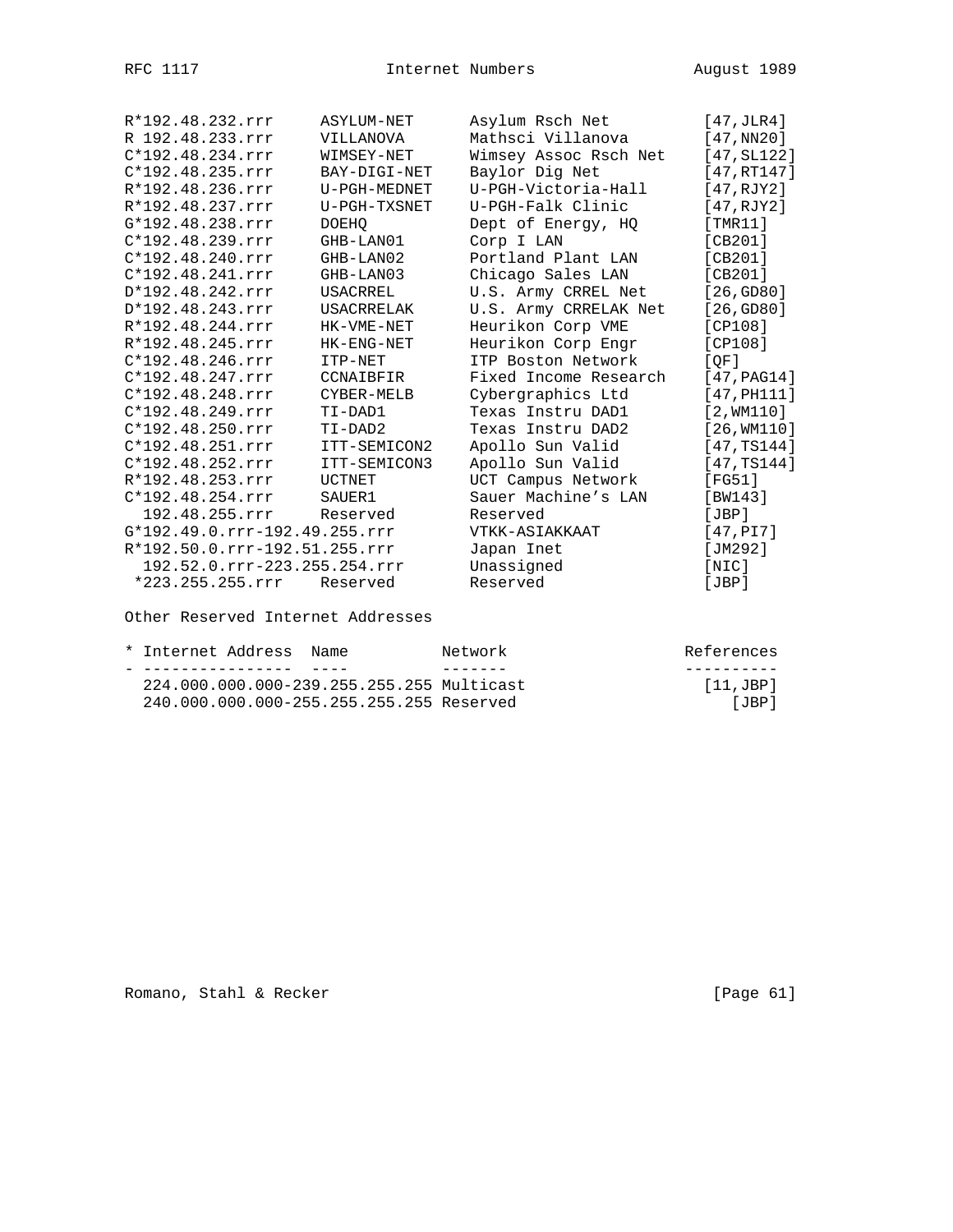## Network Totals

| Assigned for the ARPA-Internet and the DDN-Internet |                |       |               |         |
|-----------------------------------------------------|----------------|-------|---------------|---------|
| Class                                               | Α              | В     | $\mathsf C$   | Total   |
| Research                                            | 17             | 415   | 1626          | 2058    |
| Defense                                             | 9              | 248   | 887           | 1144    |
| Government                                          | $\mathbf 1$    | 34    | 114           | 149     |
| Commercial                                          | 6              | 70    | 39            | 115     |
| Total                                               | 33             | 767   | 2666          | 3466    |
| Allocated for Internet and Independent Uses         |                |       |               |         |
| Class                                               | Α              | B     | C             | Total   |
| Research                                            | 17             | 911   | 4271          | 5199    |
| Defense                                             | 9              | 285   | 958           | 1252    |
| Government                                          | $\mathbf{1}$   | 63    | 417           | 481     |
| Commercial                                          | 6              | 265   | 6967          | 7238    |
| Total                                               | 33             | 1524  | 12613         | 14170   |
| Maximum Allowed                                     |                |       |               |         |
| Class                                               | Α              | B     | $\mathcal{C}$ | Total   |
| Research                                            | 8 <sup>8</sup> | 1024  | 65536         | 66568   |
| Defense                                             | 24             | 3072  | 458752        | 461848  |
| Government                                          | 24             | 3072  | 458752        | 461848  |
| Commercial                                          | 74             | 9214  | 1114137       | 1123394 |
| Total                                               | 126            | 16382 | 2097150       | 2113658 |

Romano, Stahl & Recker [Page 62]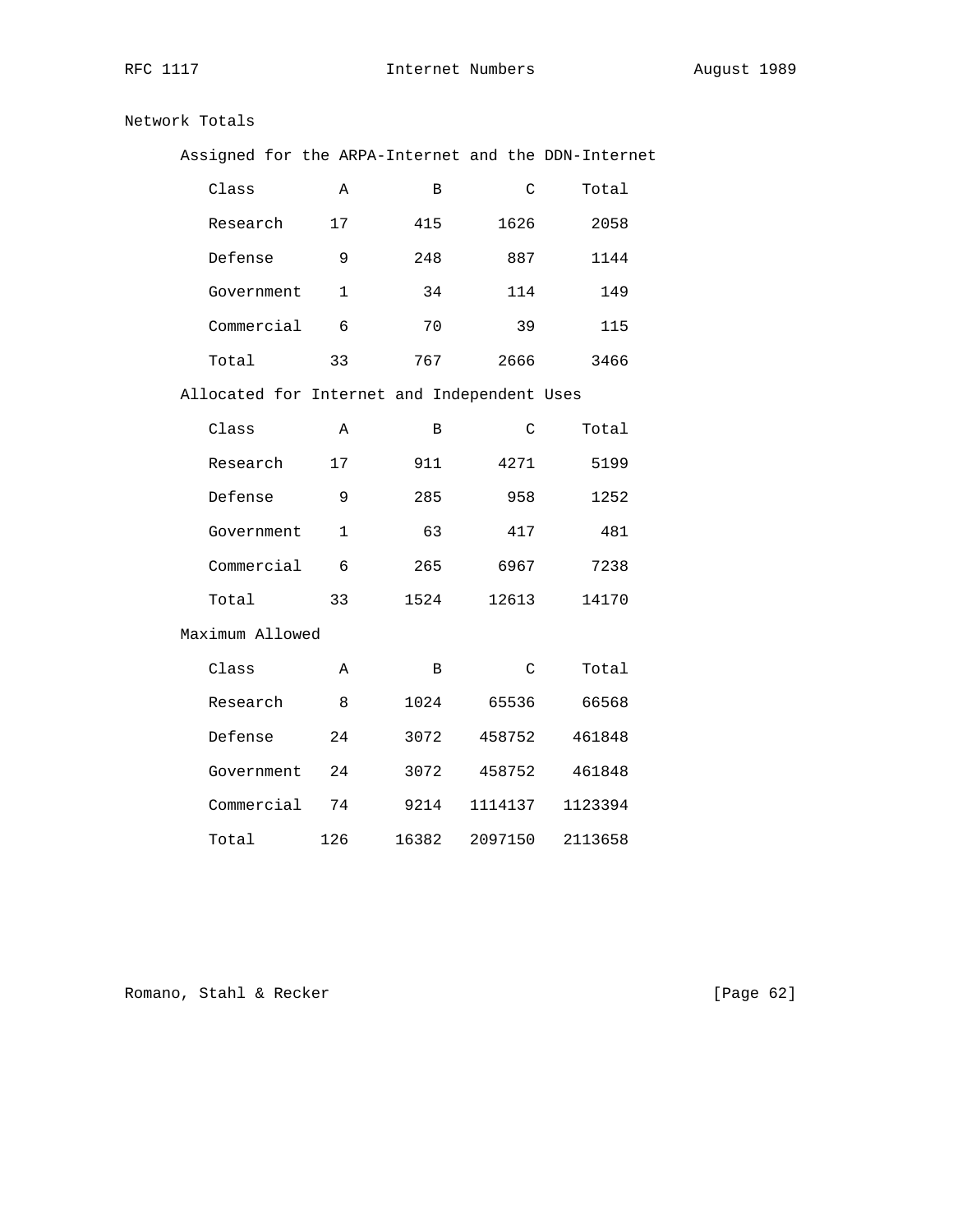## AUTONOMOUS SYSTEM NUMBERS

 The Exterior Gateway Protocol (EGP) [41,43] specifies that groups of gateways may form autonomous systems. The EGP provides a 16-bit field for identifying such systems. The values of this field are registered here.

Autonomous System Numbers:

| Number         | System Name           | Contact     |
|----------------|-----------------------|-------------|
|                |                       |             |
| 1              | The BBN Core Gateways | [MB]        |
| $\overline{2}$ | DCN-AS                | [DIM1]      |
| 3              | The MIT Gateways      | [RH164]     |
| $\overline{4}$ | ISI-AS                | [JKR1]      |
| 5              | SYMBOLICS             | [SE31]      |
| 6              | HIS-MULTICS           | [JLM23]     |
| 7              | UK-MOD                | [RNM1]      |
| 8              | RICE-AS               | [PGM]       |
| 9              | CMU-ROUTER            | [MA]        |
| 10             | CSNET-PDN-AS          | [RDR4]      |
| 11             | <b>HARVARD</b>        | [SB28]      |
| 12             | NYU-DOMAIN            | [EF5]       |
| 13             | BRL-AS                | [RR33]      |
| 14             | COLUMBIA-GW           | [BC14]      |
| 15             | NET DYNAMICS EXP      | [ZSU]       |
| 16             | LBL                   | [WG]        |
| 17             | <b>PURDUE-CS</b>      | [DT50]      |
| 18             | <b>UTEXAS</b>         | [LSV]       |
| 19             | CSS-DOMAIN            | [RA11]      |
| 20             | UR                    | [LBI6]      |
| 21             | <b>RAND</b>           | [JDG]       |
| 22             | NOSC                  | [RLB3]      |
| 23             | RIACS-AS              | [DG28]      |
| 24             | AMES-NAS-GW           | [MF31]      |
| 25             | <b>UCB</b>            | [MK17]      |
| 26             | CORNELL               | [JCH17]     |
| 27             | <b>UMDNET</b>         | MPI21       |
| 28             | DFVLR-SYS             | [GB7]       |
| 29             | YALE-AS               | [HML1]      |
| 30             | SRI-AICNET            | $[$ WMT $]$ |
| 31             | $CIT-CS$              | [AD22]      |
| 32             | STANFORD              | [PA5]       |
| 33             | DEC-WRL-AS            | [ BKR ]     |
| 34             | UDEL-EECIS            | [NMM]       |
| 35             | MICATON               | [WDL]       |
| 36             | EGP-TESTOR            | [PEM4]      |

Romano, Stahl & Recker [Page 63]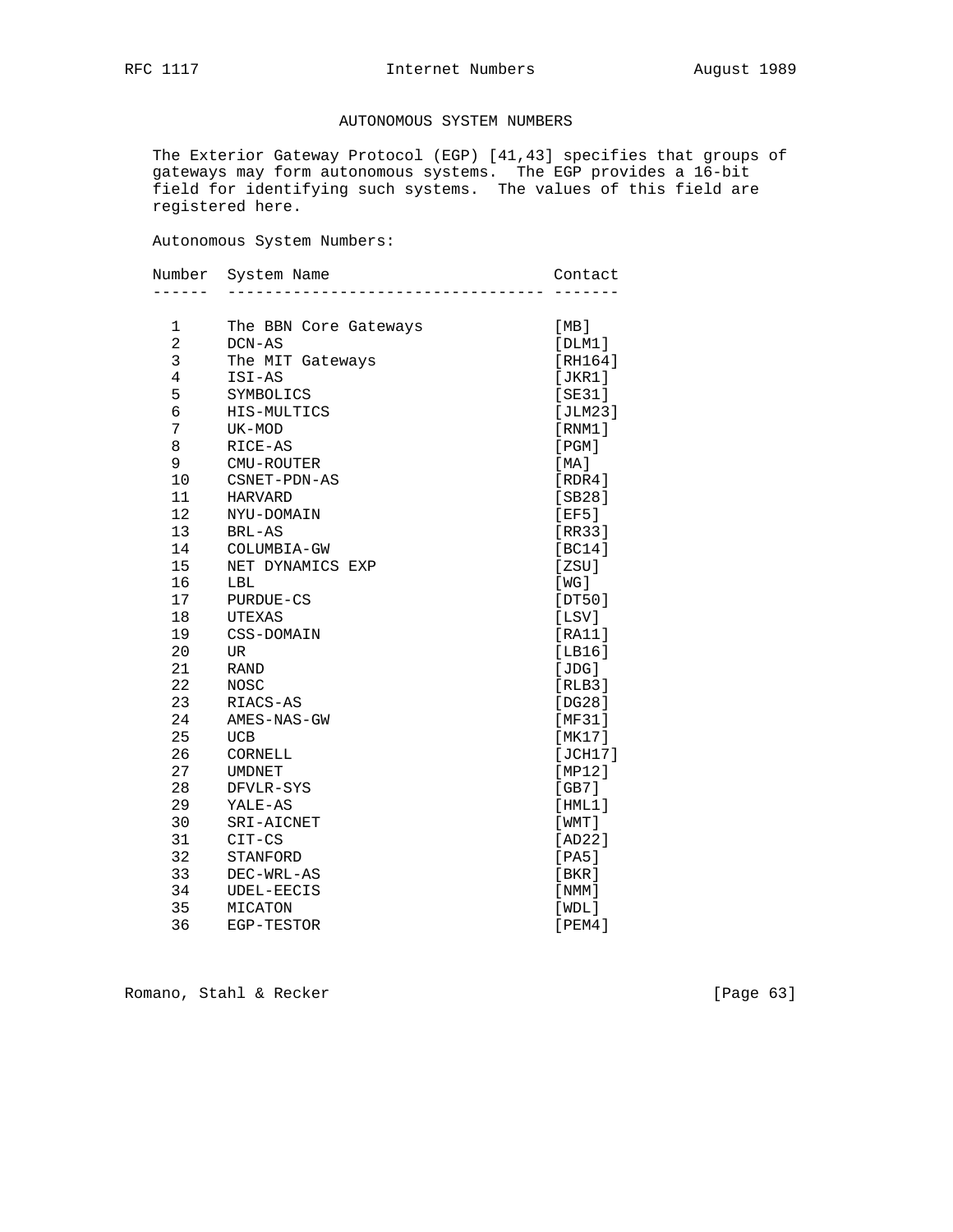| 37 | NSWC            | [DAF9]       |
|----|-----------------|--------------|
| 38 | UIUC            | [AKC]        |
| 39 | NRL-ITD         | [AP]         |
| 40 | MIT-TEST        | [NC3]        |
| 41 | AMES            | [MSM1]       |
| 42 | THINK-AS        | [BJN1]       |
| 43 | $BNL-AS$        | [GR9]        |
| 44 | S1-DOMAIN       | [RAK12]      |
| 45 | LLL-TIS-AS      | [NAL]        |
| 46 | RUTGERS         | [RM8]        |
| 47 | USC-OBERON      | [DRS4]       |
| 48 | NRL-AS          | [WF3]        |
| 49 | ICST-AS         | [CHH3]       |
| 50 | ORNL-MSRNET     | [THD]        |
| 51 | USAREUR-EM-AS   | [FWD]        |
| 52 | UCLA            | $[$ RBW $]$  |
| 53 | NORTHROP-AS     | [RSM1]       |
| 54 | COA-FIN-NET-AS  | [RR26]       |
| 55 | UPENN-CIS       | [ IW5 ]      |
| 56 | OPTIMIS-P       | [GPL1]       |
| 57 | UMN-REI-UC      | [TJ]         |
| 58 | DREA-AS         | [GLH5]       |
| 59 | WISC-MADISON-AS | $[$ EJN $1]$ |
| 60 | DARPA-BFLY      | [MB]         |
| 61 | DEC-MARLBORO-AS | [JM60]       |
| 62 | TEKVAXC         | [TE16]       |
| 63 | $LL-MI$         | [KLS24]      |
| 64 | MITRE-B-AS      | [BSW]        |
| 65 | LOGNET-AS       | [JR15]       |
| 66 | ETL-AI          | [MMM3]       |
| 67 | SDC-PRC-AS      | [MS22]       |
| 68 | LANL-INET-AS    | [PCW]        |
| 69 | WHARTON-AS      | [HK2]        |
| 70 | NLM-GW          | [JA1]        |
| 71 | HP-INTERNET-AS  | [DCL10]      |
| 72 | SCHLUMBERGER-AS | [CG64]       |
| 73 | WASHINGTON-AS   | [DJ99]       |
| 74 | XDRENET-AS      | [TS31]       |
| 75 | $ANL-AS$        | [LW26]       |
| 76 | SDC-CAM-AS      | [DSR]        |
| 77 | JHUAPL-AS       | [SAK3]       |
| 78 | SSDF-CDC-GW     | [RE22]       |
| 79 | DSPO-HC-AS      | [BT5]        |
| 80 | $GE-CRD$        | [JC106]      |
| 81 | TUCC-MCNC       | [JRR14]      |
| 82 | TWG-DEMO-AS     | [JS171]      |
| 83 | PICANET-AS      | [RFD1]       |
| 84 | DTNSRDC-AS1     | [RWT2]       |

Romano, Stahl & Recker [Page 64]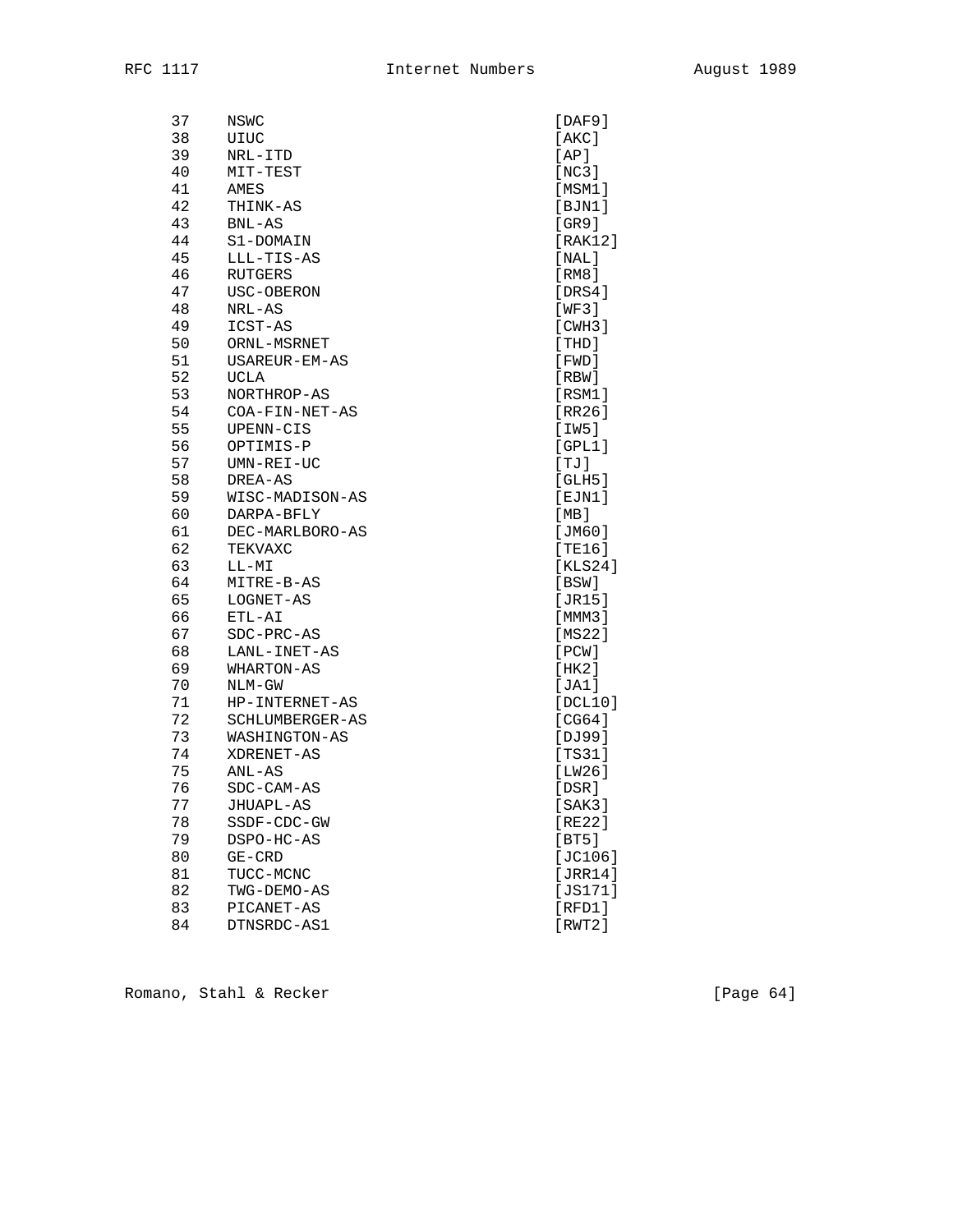| 85  | AERO-NET         | [LCN]   |
|-----|------------------|---------|
| 86  | SURANET-AS       | [JH92]  |
| 87  | INDIANA-AS       | [BS69]  |
| 88  | PRINCETON-AS     | [LRR1]  |
| 89  | NUSC-CSTLNET-AS  | [MP20]  |
| 90  | $SUN-AS$         | [WM3]   |
| 91  | RPI-AS           | [MS9]   |
| 92  | CLARKSON-AS      | [ABS6]  |
| 93  | FORD-AS          | [KR9]   |
| 94  | BELVOIR-NET      | [MDS30] |
| 95  | NUSCLSB1         | [RPP]   |
| 96  | JTELS-BEN1-AS    | [RR26]  |
| 97  | JVNC-AS          | [SH37]  |
| 98  | ROCKEFELLER-AS   | [MK38]  |
| 99  | INTEL-IWARP      | [WM10]  |
| 100 | FMC-CEL          | [KW2]   |
| 101 | WASH-NSF-AS      | [SH47]  |
| 102 | NSF-HQ-AS        | [FW17]  |
| 103 | NWU-AS           | [JPD18] |
| 104 | COLORADO-AS      | [DCMW]  |
| 105 | GSWD-VMS-AS      | [PEK]   |
| 106 | ETN-WLV-AS       | [SMS1]  |
| 107 | ECSNET-AS        | [CAL7]  |
| 108 | XEROX-AS         | [DCS]   |
| 109 | CISCOSYSTEMS     | [KSL]   |
| 110 | XAIT-AS          | [AL6]   |
| 111 | BOSTONU-AS       | [BS24]  |
| 112 | CMU-SEI-AS       | [PDB5]  |
| 113 | SCCNET-AS        | [MJO4]  |
| 114 | SESQUINET-AS     | [GTA]   |
| 115 | PBAS-BEN2-GW-AS  | [RR26]  |
| 116 | BELLCORE-AS      | [PK28]  |
| 117 | ALBM-NET-AS      | [NB16]  |
| 118 | NSWSES-NAVY-AS   | [DD41]  |
| 119 | AMS-AS           | [SBW4]  |
| 120 | MITRE-OMAHA      | [SM62]  |
| 121 | IH-POE-AS        | [LLK27] |
| 122 | U-PGH-NET-AS     | [SM6]   |
| 123 | LOGAIRCOMNET-AS  | [GT37]  |
| 124 | ENCORE-GW-AS     | [DK70]  |
| 125 | HI-NET-AS        | IDB971  |
| 126 | MINSY-POE-AS     | [CV14]  |
| 127 | JPL-AS           | [JAW16] |
| 128 | $ADS-AS$         | [MB26]  |
| 129 | $CDA-AS$         | [FJS3]  |
| 130 | CSOCNET-AS       | [JJD12] |
| 131 | UCSB-NET-AS      | [AKS31] |
| 132 | WPAFB-CSD-NET-AS | [CMC6]  |

Romano, Stahl & Recker [Page 65]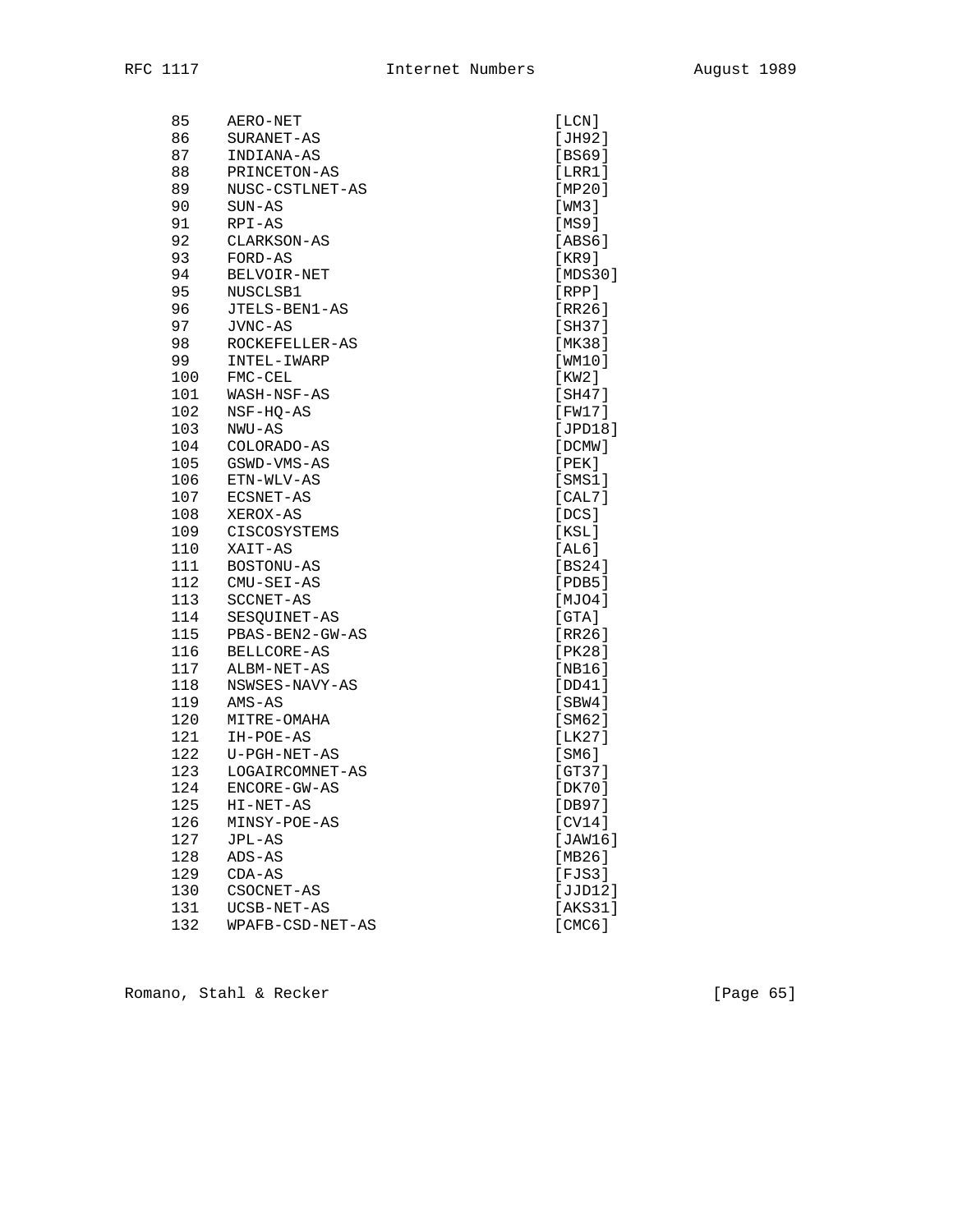| 133 | AFIT-AS              | [DWD20]     |
|-----|----------------------|-------------|
| 134 | CORONA-GW-AS         | [LM35]      |
| 135 | BRL-CDCNET-GW-AS     | [RR33]      |
| 136 | ECONET-AS            | [TD40]      |
| 137 | ITALY-AS             | [ABB2]      |
| 138 | BRL-CMCGW-AS         | [RR33]      |
| 139 | NUWESNET-AS          | [RM125]     |
| 140 | DAITC-NET-AS         | [CG24]      |
| 141 | NWCNET-AS            | [EG17]      |
| 142 | WESTPOINT            | [RLR23]     |
| 143 | $OOG1-AS$            | JDB6        |
| 144 | ATT-INTERNET         | [HT19]      |
| 145 | NSFNET-CORE          | [HWB]       |
| 146 | HOEIS-AS             | [SMK2]      |
| 147 | NAVCAMS-LAN-AS       | [JM246]     |
| 148 | NWSC-GW-AS           | [JA91]      |
| 149 | ADEL-AS              | [CM115]     |
| 150 | SEANET-AS            | [JH10]      |
| 151 | IND-NTC-AS           | [AB98]      |
| 152 | SRI-ACCATT-AS        | [RDQ]       |
| 153 | SAAD-ARPA-AS         | [DRM24]     |
| 154 | USACEC-NET-AS        | [DEA]       |
| 155 | CACNET-AS            | [BG25]      |
| 156 | NORTHEASTERN-GW-AS   | [CI38]      |
| 157 | INTELLIAUTON         | [RIL3]      |
| 158 | ACC-AS               | [AB20]      |
| 159 | SONNET-AS            | [MF74]      |
| 160 | U-CHICAGO-AS         | [MC17]      |
| 161 | TI-AS                | [DF71]      |
| 162 | NOSL-POE-AS          | [DB211]     |
| 163 | IBM-RESEARCH-AS      | [ $JP247$ ] |
| 164 | DDN-MB-AS            | [RH6]       |
| 165 | NESEA-DDN-GW-AS      | [DT59]      |
| 166 | IDA-AS               | [MM227]     |
| 167 | WESLEYAN-AS          | [JGD1]      |
| 168 | <b>UMASS-AMHERST</b> | [ASG]       |
| 169 | HANSCOM-NET-AS       | [DD63]      |
| 170 | YKTNPOE-GW-AS        | [WRR5]      |
| 171 | NORTHWESTNET-AS      | [GK44]      |
| 172 | CSDA-AS              | [LIC2]      |
| 173 | NTT-AS               | [KM82]      |
| 174 | NYSERNET-AS          | [MT9]       |
| 175 | AFWL-AS              | [BSR]       |
| 176 | BCN-AS               | [ $JRC27$ ] |
| 177 | MERIT-AS             | [HWB]       |
| 178 | IBMYORKTOWN-AS       | [HWB]       |
| 179 | IBMMILFORD-AS        | [HWB]       |
| 180 | MCIRESTON-AS         | [HWB]       |

Romano, Stahl & Recker [Page 66]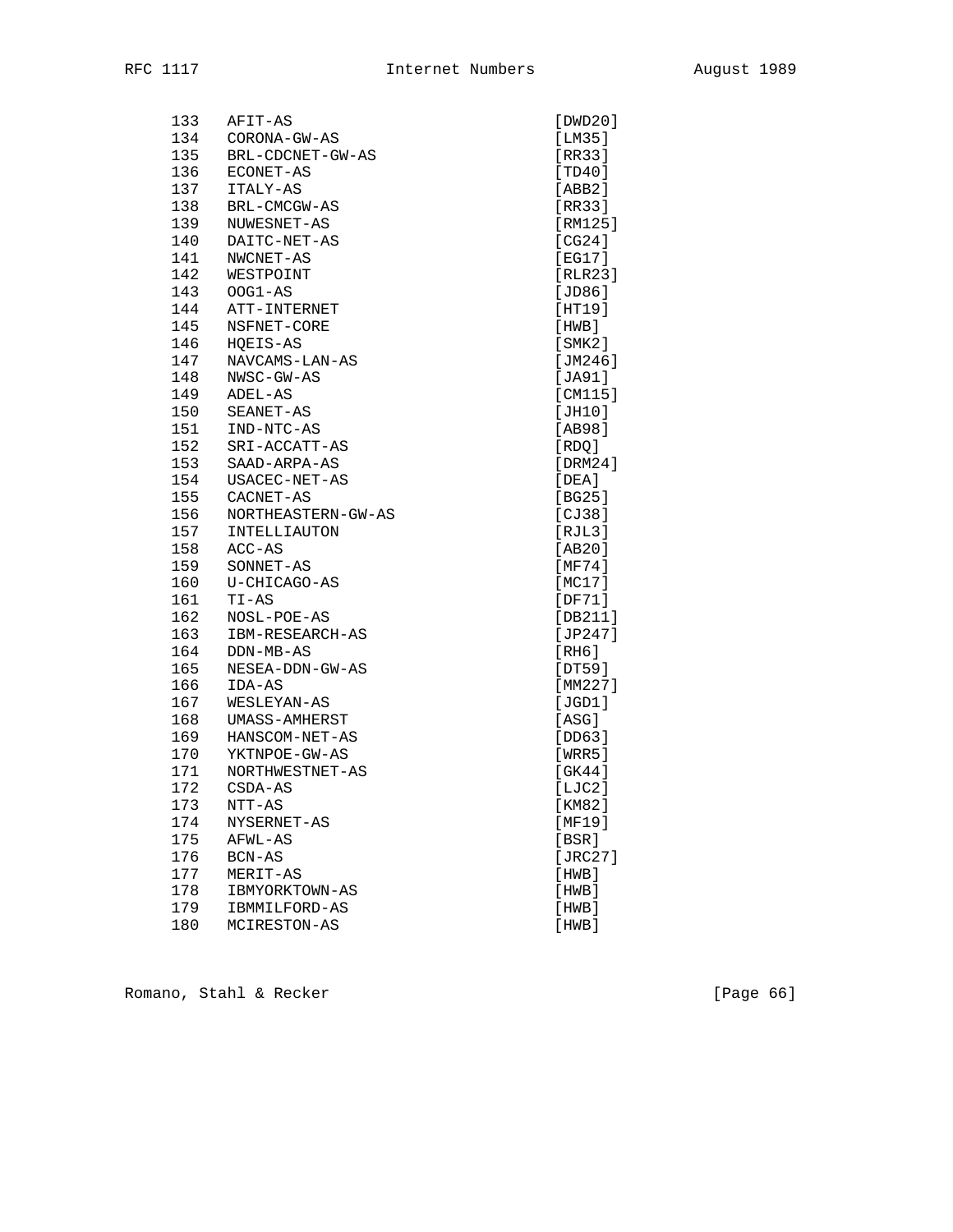| 181 | NSFNETTEST1-AS    | [HWB]       |
|-----|-------------------|-------------|
| 182 | NSFNETTEST2-AS    | [HWB]       |
| 183 | NSFNETTEST3-AS    | [HWB]       |
| 184 | NSFNETTEST4-AS    | [HWB]       |
| 185 | NSFNETTEST5-AS    | [HWB]       |
| 186 | $CUA-AS$          | [ECM6]      |
| 187 | $MDC-AS$          | [KRH4]      |
| 188 | SAIC-AS           | [SDF5]      |
| 189 | BARRNET-AS        | [DLW31]     |
| 190 | NSYPTSMH-POE-AS   | [TSD3]      |
| 191 | NORDA-AS          | [MG120]     |
| 192 | ROCHINSTTECH      | [CF35]      |
| 193 | MIDNET-AS         | [DF90]      |
| 194 | USAN-AS           | [DM84]      |
| 195 | SDSC-AS           | $[$ PGL $]$ |
| 196 | RISC-SYSTEM       | [WAG5]      |
| 197 | HAC-ENET-AS       | [PH45]      |
| 198 | BRL-SGW1-AS       | [WAW11]     |
| 199 | BARRNET-AS        | [DIW31]     |
| 204 | PSCNET-AS         | [EFH4]      |
| 205 | MONTCLAIR-AS      | [MLT10]     |
| 206 | CSC-LONS-GW-AS    | [SWR3]      |
| 207 | $CLI-GW-AS$       | [WAH11]     |
| 208 | LBNS-POE-AS       | [DC145]     |
| 209 | WESTNET-EAST      | [DCMW]      |
| 210 | WESTNET-WEST      | [DCMW]      |
| 211 | RADC-LONS-GW-AS   | [SWR3]      |
| 212 | HQAFSC-LONS-GW-AS | [SWR3]      |
| 213 | APGEA-NET1-AS     | [REA3]      |
| 214 | USNA-AS           | [RAD15]     |
| 215 | RIA-2-AUTO-AS     | [TC72]      |
| 216 | LMSC-HOSTNET-AS   | $[SJ55]$    |
| 217 | UMN-AGS-NET-AS    | [RG12]      |
| 218 | AFOTECPCNET-AS    | [KDA5]      |
| 219 | PUGET-POE-AS      | [GC104]     |
| 220 | OOALC-HOSTNET-AS  | $[SJ55]$    |
| 221 | WRALC-HOSTNET-AS  | $[SJ55]$    |
| 222 | SMALC-HOSTNET-AS  | $[SJ55]$    |
| 223 | TISW-AS           | [KH88]      |
| 224 | UNINETT-AS        | [JT122]     |
| 225 | VIRGINIA-AS       | [JAJ17]     |
| 226 | LOS-NETTOS-AS     | [WP8]       |
| 227 | SHAFTER-AS        | [DM35]      |
| 228 | DC-SUN-NET-AS     | [ $MC202$ ] |
| 229 | NSFNETTEST6-AS    | [HWB]       |
| 230 | NSFNETTEST7-AS    | [HWB]       |
| 231 | NSFNETTEST8-AS    | [HWB]       |
| 232 | NSFNETTEST9-AS    | [HWB]       |

Romano, Stahl & Recker [Page 67]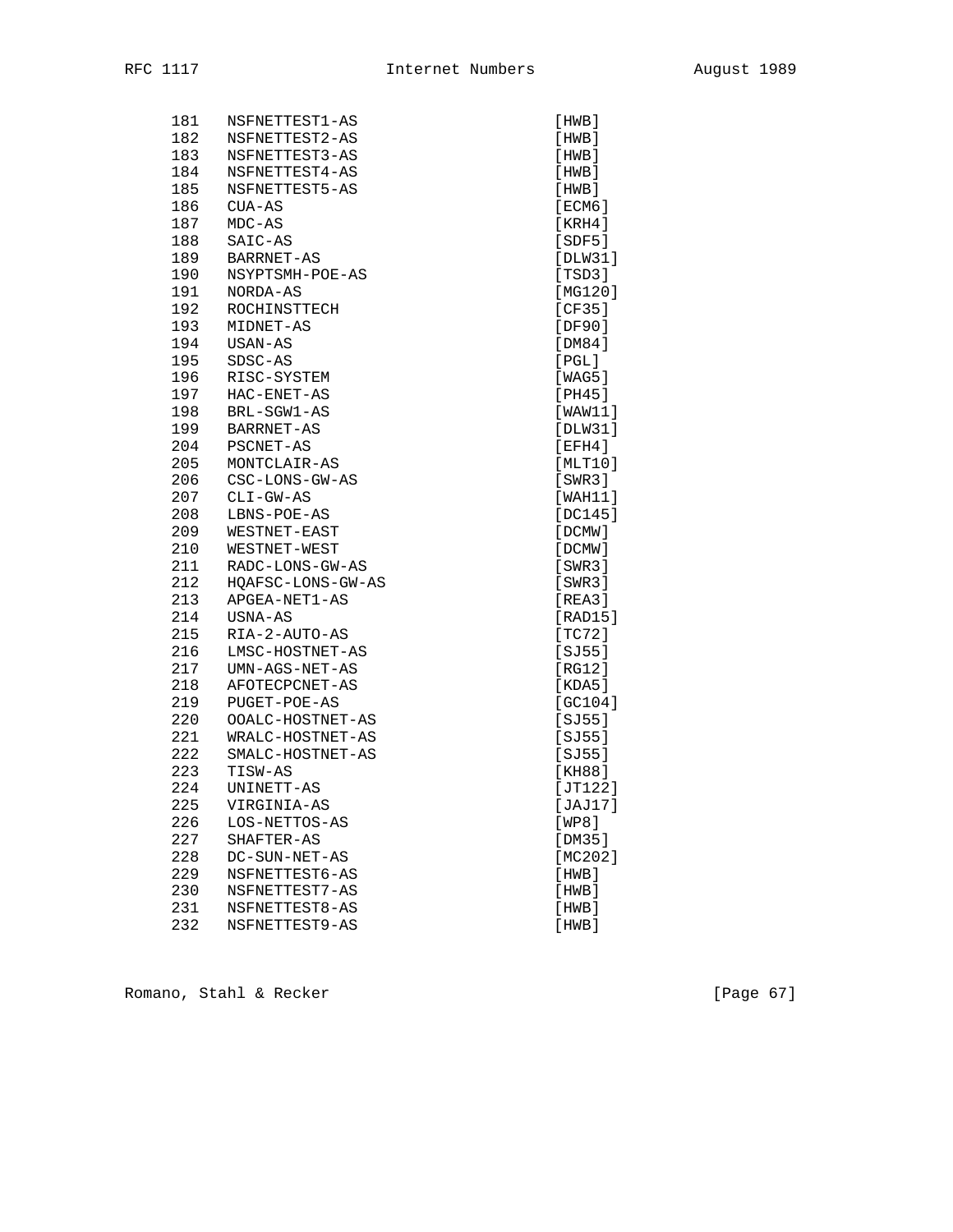| 233       | NSFNETTEST10-AS    | [HWB]       |
|-----------|--------------------|-------------|
| 234       | NSFNETTEST11-AS    | [HWB]       |
| 235       | NSFNETTEST12-AS    | [HWB]       |
| 236       | NSFNETTEST13-AS    | [HWB]       |
| 237       | NSFNETTEST14-AS    | [HWB]       |
| 238       | NSFNETTEST15-AS    | [HWB]       |
| 239       | ONET-AS            | [LO24]      |
| 240       | SAALC-HOSTNET-AS   | [SJ55]      |
| 241       | OCALC-HOSTNET-AS   | [SJ55]      |
| 242       | SSSD-AS            | [RGH21]     |
| 243       | HARRIS-ATD-AS      | [TS14]      |
| 244       | ITT-FEC-AS         | [RW45]      |
| 245       | PRC-AS             | [SS172]     |
| 246       | ASIFICS-GW-AS      | [SC139]     |
| 247       | ROMENET-AS         | [PV23]      |
| 248       | OBL-LINK-AS        | [MCB5]      |
| 249       | RDM-LINK-AS        | [MCB5]      |
| 250       | LON-LINK-AS        | [MCB5]      |
| 251       | CPO-LINK-AS        | [MCB5]      |
| 252       | CECOM-A-TACT       | [MB31]      |
| 253       | CIC-NET-AS         | IRG121      |
| 254       | TWG-NET-AS         | [JS171]     |
| 255       | PATRICK-LONS-GW-AS | [SWR3]      |
| 256       | NCSC-NET-AS        | [JD130]     |
| 257       | NPS-GATOR-AS       | [SW37]      |
| 258       | BRAGGSRI-EGP-AS    | [TN5]       |
| 259       | SCUBED-AS          | [TH60]      |
| 260       | BBNCC-COL-MD-AS    | [LJK]       |
| 261       | EASINET-AS         | [JLD31]     |
| 262       | JVNC-II-AS         | [JB247]     |
| 263       | JVNC-TEST-AS       | [ $JB247$ ] |
| 264       | SRINET-AS          | [DP2]       |
| 265       | WASH-VAX-AS        | [DB310]     |
| 266       | CICNET1-AS         | [JY24]      |
| 267       | CICNET2-AS         | [JY24]      |
| 268       | USUHSNET-AS        | [MK124]     |
| 269       | INCSYS-AS          | [JS281]     |
| 270       | PSCNI-AS           | [BH162]     |
| 271       | BCNET-AS           | [JCD8]      |
| 272       | FTLEENET-AS        | [TWH19]     |
| 273       | DARPA-CISCO-AS     | [SC3]       |
| 274       | SOFT-CON-NTS-AS    | $[PP77]$    |
| 275-65534 | Unassigned         | [NIC]       |
| 65535     | Reserved           | [JBP]       |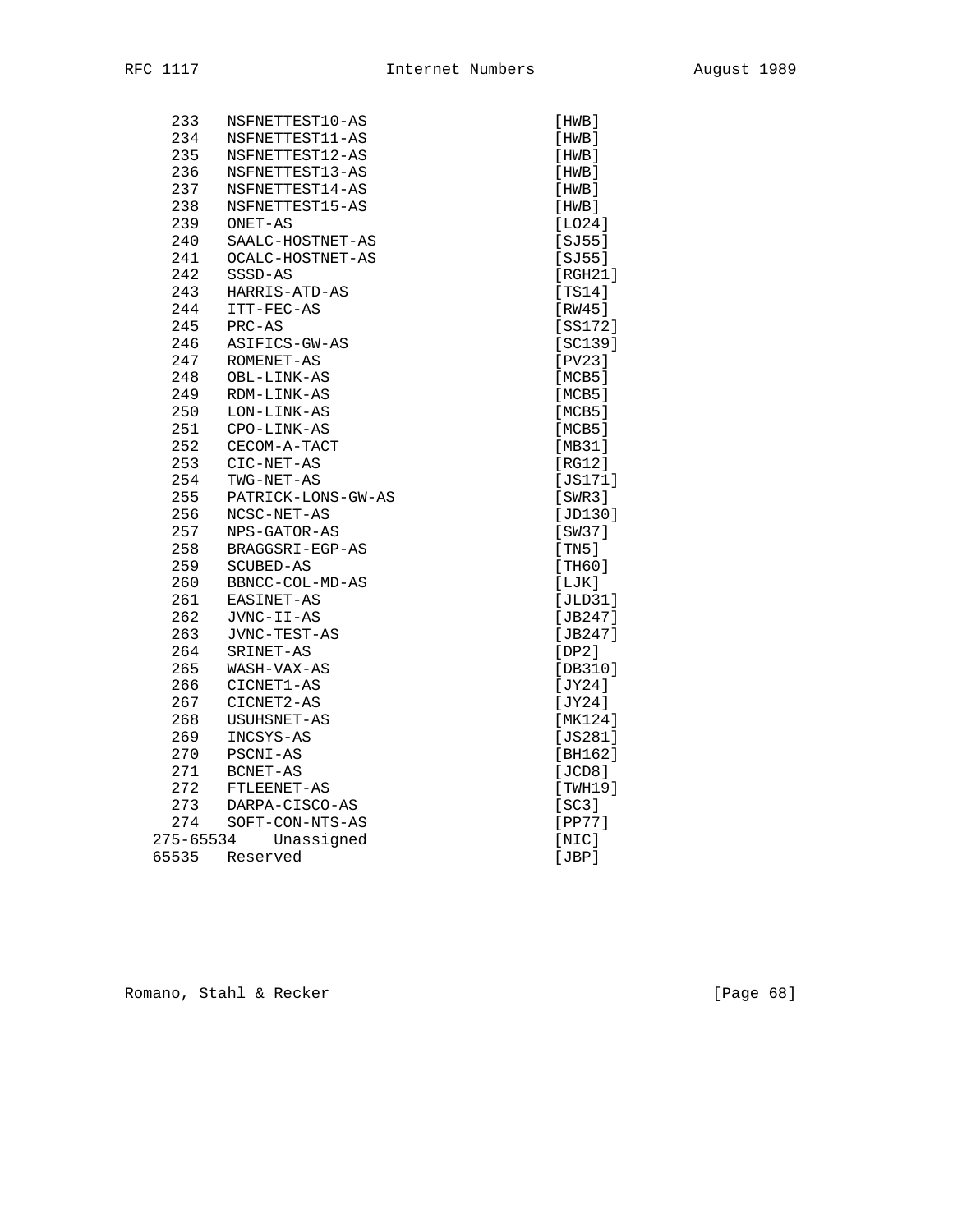## DOCUMENTS

- [1] Aerospace, Internal Report, ATM-83(3920-01)-3, 1982.
- [2] Apollo Computer, Inc., "Managing TCP/IP-Based Communication Products", Order No. 008543, Chelmsford, MA, 01824, March 1986.
- [3] BBN Proposal No. P83-COM-40, "Packet Switched Overlay to Tactical Multichannel/Satellite Systems".
- [4] BBN, "Specifications for the Interconnection of a Host and an IMP", Report 1822, Bolt Beranek and Newman Cambridge, Massachusetts, revised, December 1981.
- [5] CDCNET Network Configuration and Site Administration Guide, CDC Publication Number 60461550. CDCNET TCP/IP Usage, CDC Publication Number 60000214.
- [6] Chon, K., et al., "SDN: A Computer Network for Korean Research Community", Proc. of the Pacific Computer Communication Symposium, October 1985, pp. 567-570, Seoul, Korea.
- [7] Chon, K., et al., "System Development Network", Proc. of TENCON, April 1984, pp. 133-135, Singapore.
- [8] cisco Systems, "cisco Systems Gateway Server Reference Manual", Revision B, Menlo Park, CA, January 1988.
- [9] Clark, D., "Revision of DSP Specification", Local Network Note 9, Laboratory for Computer Science, MIT, June 1977.
- [10] Cohen, D., "On Holy Wars and a Plea for Peace", IEEE Computer Magazine, October 1981.
- [11] Comer, D., and T. Narten, "The Cypress Multifunction Packet Switch", Technical Report CSD-TR-575, Computer Science Dept., Purdue University, West LaFayette, IN.
- [12] Comer, D., "Internetworking with TCP/IP: Principles, Protocols and Architecture", Prentice-Hall, 1988.
- [13] Croft, W., "Unix Networking at Purdue", USENIX Conference, 1980.
- [14] Deering, S., "Host Extensions for IP Multicasting", RFC 988, Stanford University, December 1985.
- [15] Digital Equipment Corporation, DELQA User's Guide EK-DELQA-UG- 001, Merrimack, NH, 1987.

Romano, Stahl & Recker [Page 69]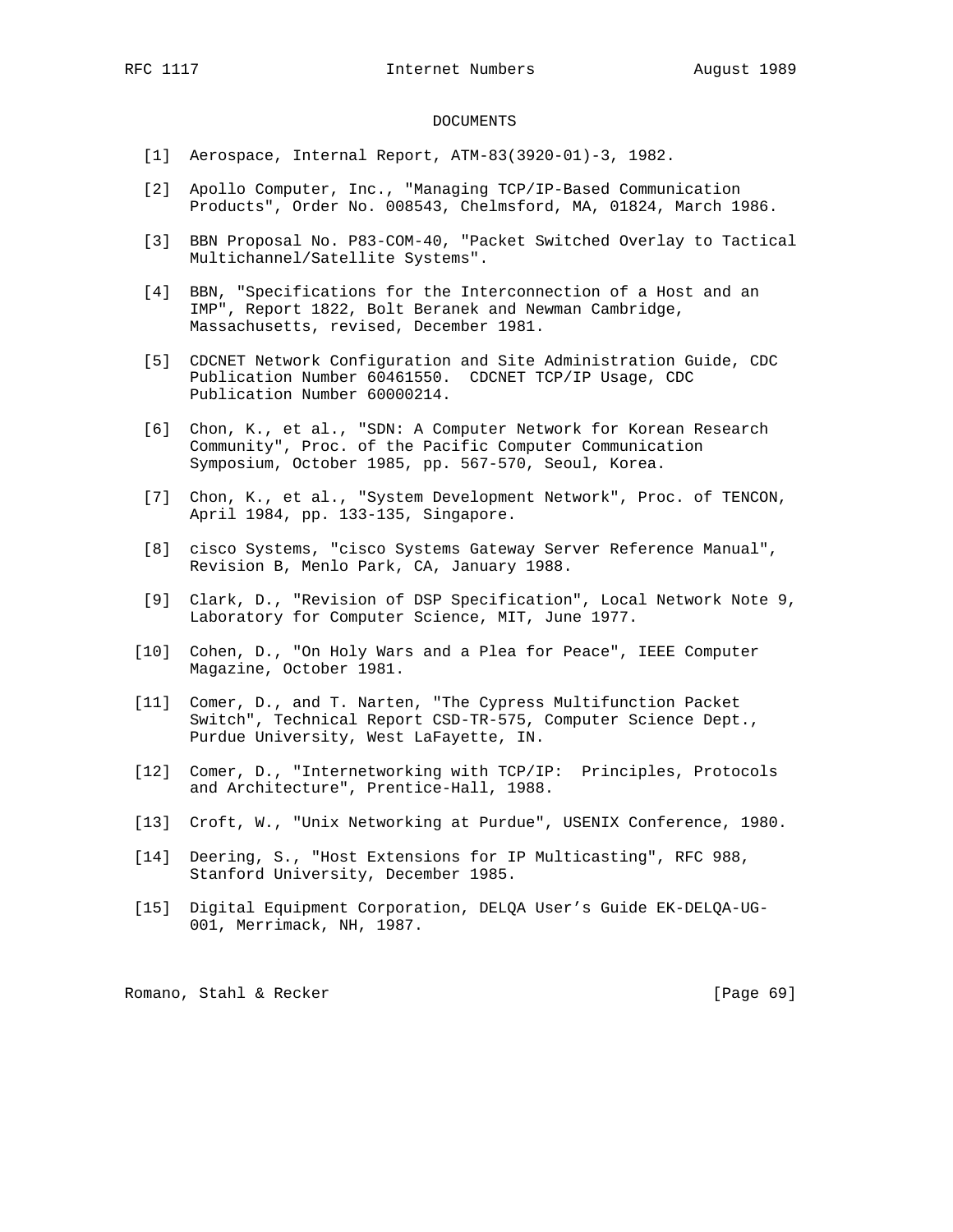- [16] Digital Equipment Corporation, "Ultrix-32 Network Management Guide", Ultrix-32 System, Version 2.0, 1987.
- [17] Feinler, E., editor, "DDN Protocol Handbook", Network Information Center, SRI International, December 1985.
- [18] Feinler, E., editor, "Internet Protocol Transition Workbook", Network Information Center, SRI International, March 1982.
- [19] Feinler, E. and J. Postel, eds., "ARPANET Protocol Handbook", IC 7104, for the Defense Communications Agency by SRI International, Menlo Park, California, Revised January 1978.
- [20] Harris Corporation, "Harris Ethernet Data Link Reference Manual", Publication No. 0868010-002, Harris Corporation, Computer Systems Divsion, 2101 West Cypress Creek Road, Ft. Lauderdale, FL 33309- 1892.
- [21] Harris Corporation, "Harris TCP/IP Manager's Guide", Publication No. 0868011-100, Harris Corporation, Computer Systems Divsion, 2101 West Cypress Creek Road, Ft. Lauderdale, FL 33309-1892.
- [22] Honeywell CISL, Internal Document, "AFSDSC Hyperchannel RPQ Project Plan".
- [23] Honeywell CISL, Internal Document, "Multics MR11 PFS".
- [24] Hwang, K., W. Croft and G. Goble, "A Unix-Based Local Computer Network with Load Balancing", IEEE Computer, April 1982.
- [25] IBM Corporation, "Technical Reference Manual for the IBM PC Network", 6322505, IBM, Boca Raton, Florida, 1984.
- [26] IEEE Project 802 Local Area Network Standard, "IEEE Standard 802.3 CSMA/CD Access Method and Physical Layer Specifications", Approved IEEE 802.3-1985 ISO/DIS 8802/3, July 1983.
- [27] Korb, J., "A Standard for the Transmission of IP Datagrams Over Public Data Networks", RFC 877, Purdue University, September 1983.
- [28] Leach, et al., "The Architecture of an Integrated Local Network", IEEE Journal on Selected Areas in Communications, Vol SAC-1, No. 5, November 1983.
- [29] Leffler, Samuel J., et al., "4.2 BSD Network Implementation Notes", July, 1983, University of California, Berkeley.

Romano, Stahl & Recker [Page 70]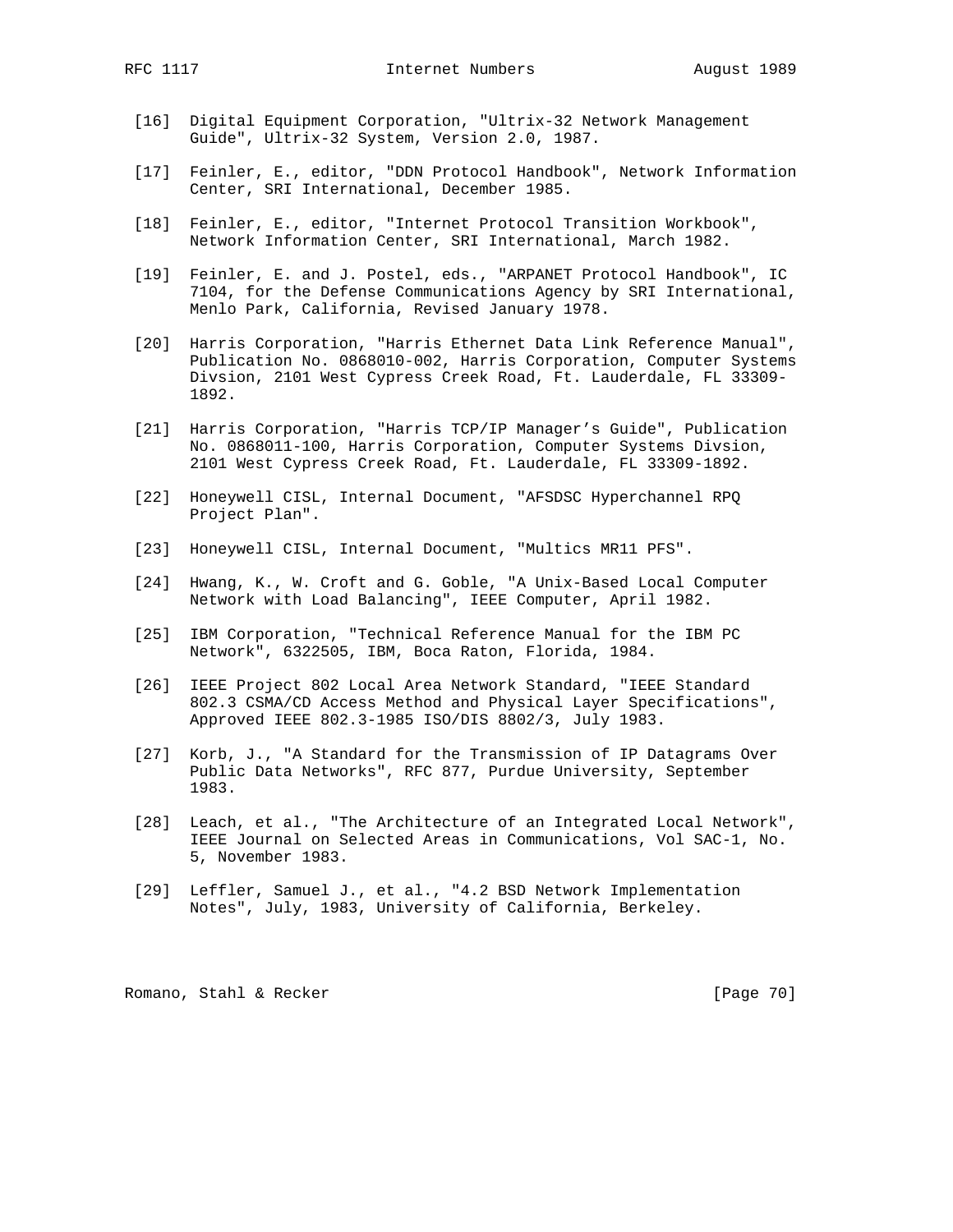- [30] Leffler, S., W. Joy, R. Fabry, and M. Karels, "Networking Implementation Notes, 4.3 BSD Edition", CSRG/CSD/EECS, University of California, Berkeley, June 1986.
- [31] Macgregor, W., and D. Tappan, "The CRONUS Virtual Local Network", RFC 824, Bolt Beranek and Newman, August 1982.
- [32] Mills, D., "Network Time Protocol", RFC 958, M/A-COM Linkabit, September 1985.
- [33] Postel, J., ed., "Internet Protocol DARPA Internet Program Protocol Specification", RFC 791, Information Sciences Institute, September 1981.
- [34] Prime, "Medusa, The Prime Ethernet", PRIME/WS/AI/86/2, July 1986, Framingham, MA.
- [35] Proteon, "Linkway Software: Operating System, Release 7.0", SPD 040-013 and "Linkway Software: IP Packet Forwarder", SPD 040- 016. Proteon, Inc., 4 Tech Circle, Natick, MA.
- [36] Proteon, "P4200 Gateway User's Guide", 42-040-012. Proteon, Inc., 4 Tech Circle, Natick, MA 01760.
- [37] Proteon, ProNET-80 Token Ring Network, Proteon, Inc., Westborough, MA.
- [38] Pyramid Technology Corporation, "Networking Software Package Product Description: Ethernet", 4100-0014-E, April 15, 1988.
- [39] Reed, D., "Protocols for the LCS Network", Local Network Note 3, Laboratory for Computer Science, MIT, November 1976.
- [40] Reynolds, J. and J. Postel, "Official Internet Protocols", RFC 1011, Information Sciences Institute, May 1987.
- [41] Rosen, E., "Exterior Gateway Protocol" RFC 827, Bolt Beranek and Newman, October 1982.
- [42] Saltzer, J., "Design of a Ten-megabit/sec Token Ring Network", MIT Laboratory for Computer Science Technical Report.
- [43] Seamonson, L., and E. Rosen, "STUB" Exterior Gateway Protocol", RFC 888, BBN Communications Corporation, January 1984.
- [44] Shuttleworth, B., "A Documentary of MFENet, a National Computer Network", UCRL-52317, Lawrence Livermore Labs, Livermore, California, June 1977.

Romano, Stahl & Recker [Page 71]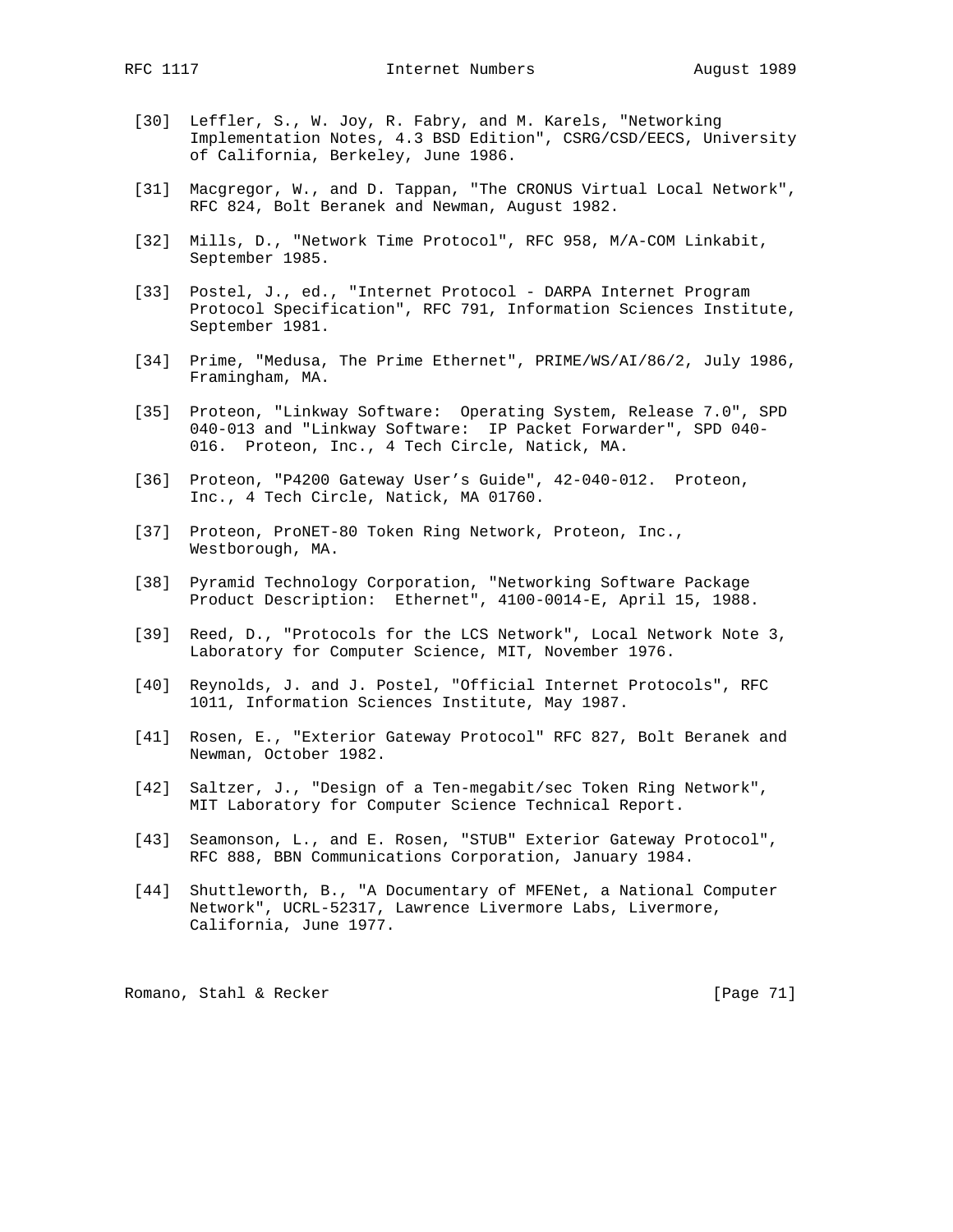RFC 1117 **Internet Numbers** August 1989

- [45] Skelton, A., S. Holmgren, and D. Wood, "The MITRE Cablenet Project", IEN 96, April 1979.
- [46] Sun Microsystems, "Networking on the Sun Workstation", Part No: 800-1324-03, Revision B of 17 February 1986. Sun Microsystems, Inc., 2550 Garcia Avenue, Mountain View, CA 94043.
- [47] "The Ethernet, A Local Area Network: Data Link Layer and Physical Layer Specification", AA-K759B-TK, Digital Equipment Corporation, Maynard, MA. Also as: "The Ethernet - A Local Area Network", Version 1.0, Digital Equipment Corporation, Intel Corporation, Xerox Corporation, September 1980. And: "The Ethernet, A Local Area Network: Data Link Layer and Physical Layer Specifications", Digital, Intel and Xerox, November 1982. And: XEROX, "The Ethernet, A Local Area Network: Data Link Layer and Physical Layer Specification", X3T51/80-50, Xerox Corporation, Stamford, CT, October 1980.
- [48] The High Level Protocol Group, "A Network Independent File Transfer Protocol", INWG Protocol Note 86, December 1977.
- [49] Wecker, S., "DNA: The Digital Network Architecture", IEEE Trans., Commun., COM-28, 510-526, April 1980.
- [50] Whelan, D., "The Caltech Computer Science Department Network", 5052:D F:82, Caltech Computer Science Department, 1982.
- [51] XEROX, "Internet Transport Protocols", XSIS 028112, Xerox Corporation, Stamford, Connecticut, December 1981.
- [52] Internet Activities Board, "IAB Official Protocol Standards", RFC-1100, ISI, April 1989.

Romano, Stahl & Recker [Page 72]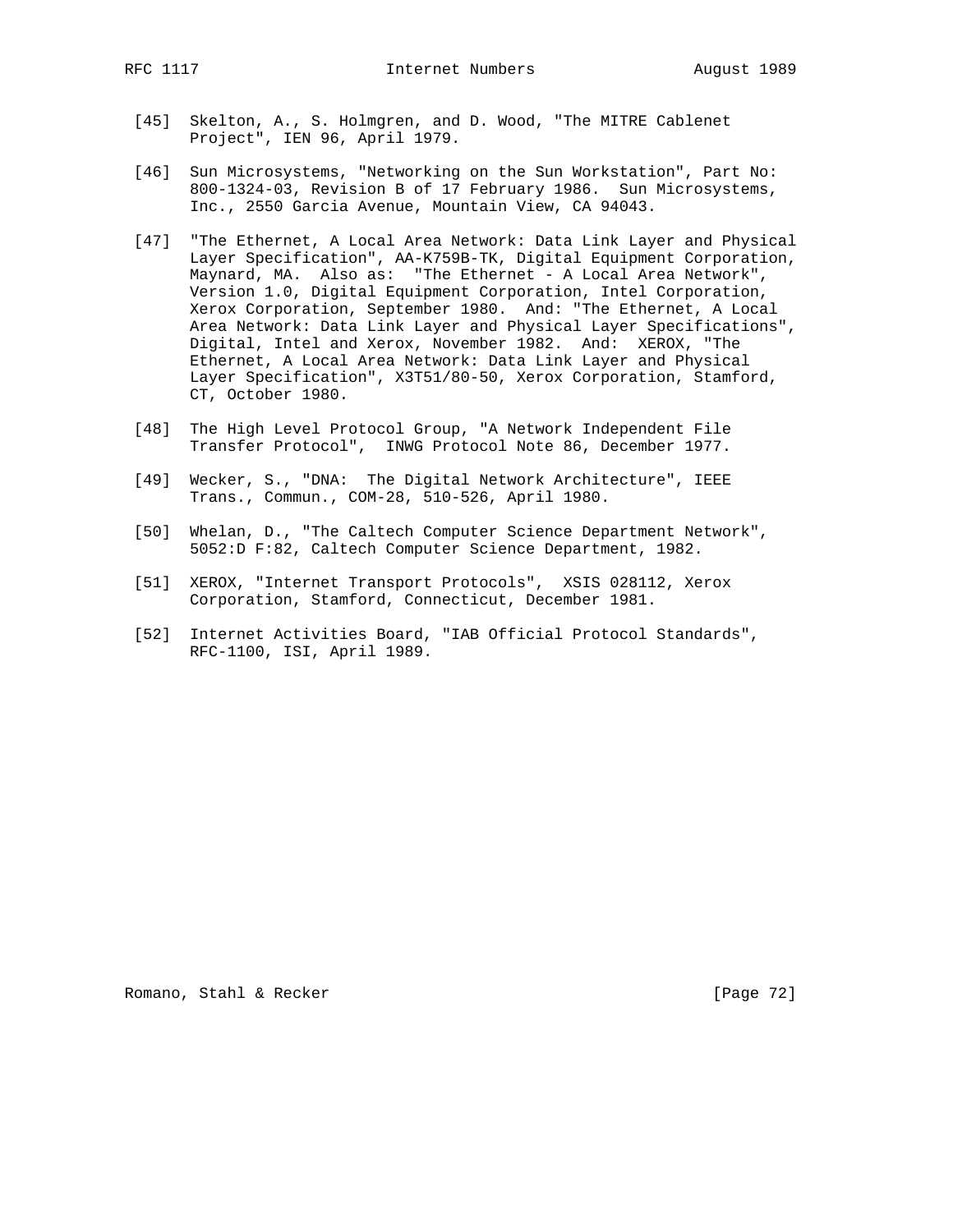## CONTACTS

| <b>HANDLE</b>    | NAME                                           | MAILBOX                                                          |
|------------------|------------------------------------------------|------------------------------------------------------------------|
| [AA62]           | Adrualdi, Annarita                             | AAA0%ICINECA2.BITNET@CUNYVM.CUNY.EDU                             |
|                  |                                                |                                                                  |
| [AA63]           | Ananthanarayanan, Arul                         | sdsu!arul@UCSD.EDU                                               |
| [AA70]<br>[AA73] | Agnew, Alan<br>Ayala, Amador                   | A AGNEW%OUT.EDU.AU@CUNYVM.CUNY.EDU<br>craxa@UTSA86.SA.UTEXAS.EDU |
|                  |                                                | aad@STEPSTONE.COM                                                |
| $[$ AAD6 $]$     | Datri, Anthony A<br>[AB115] Banks, Alan        |                                                                  |
|                  | alanb%cenql%uk.ac.sussex.cvaxa@CUNYVM.CUNY.EDU |                                                                  |
| [AB20]           | Berggreen, Arthur                              | art@ACC.ARPA                                                     |
| [AB90]           | Ben-Artzi, Amatzia                             | amatzia@AMADEUS.STANFORD.EDU                                     |
| [AB98]           | Beacham, Albert                                | hpindda!abeacha@HPLABS.HP.COM                                    |
| [ABB2]           | Bonito, A. Blasco                              | BLASCO@ICNUCEVM.CNUCE.CNR.IT                                     |
| [ABS6]           | Stine, Arthur B                                | abstine@OMNIGATE.CLARKSON.EDU                                    |
| [AC42]           | Cohen, Adam                                    | $---none---$                                                     |
| [AC66]           | Crotty, Art                                    | $---none---$                                                     |
| [AC85]           | Cantrall, Arthur                               | icsadc%asuic.bitnet@CUNYVM.CUNY.EDU                              |
| [AC96]           | Conley, Alan                                   | ---none---                                                       |
| [AC98]           | Cole, Allen                                    | cole@CC.UTAH.EDU                                                 |
| [ACL2]           | Lumb, Arthur C.                                | $---none---$                                                     |
| [AD22]           | DesJardins, Arlene A                           | Arlene@VLSI.CALTECH.EDU                                          |
| [AD67]           | Davis, Andy                                    | mcvax!cs.hw.ac.uk!andy@UUNET.UU.NET                              |
| [AEJ5]           | Johannesen, Allan E                            | AEJ@WPI.WPI.EDU                                                  |
| [AF60]           | Fischer, Allan                                 | ALLAN@USNA.MIL                                                   |
|                  | [AG113] Ghiselli, Antonia                      | $---none---$                                                     |
|                  | ghiselli%iboinfn.bitnet@CUNYVM.CUNY.EDU        |                                                                  |
| [AG22]           | Ganz, Alfred                                   | qanz-alfred@YALE.EDU                                             |
| [AG61]           | Goodarzi, Afshin                               | $---none---$                                                     |
| [AG67]           | Garg, Atul                                     | $---none---$                                                     |
| [AGS5]           | Smith, Arnold G                                | AGSMITH@WARBUCKS.AI.SRI.COM                                      |
| [AH81]           | Hooper, Andrew                                 | HOOPER@QUCDN.QUEENSU.CA                                          |
| [AH89]           | Hovsto, Asbjorn                                | $---none---$                                                     |
| [AH94]           | Hillbo, Anders                                 | enea!ahi@UUNET.UU.NET                                            |
| [AH96]           | Hellman, Anders                                | enea!unione!prhla@UUNET.UU.NET                                   |
| [AHA]            | Anderson, Allan H                              | anderson@LL-VLSI.ARPA                                            |
| [AIS]            | Shore, Andrew I                                | adobe!shore@DECWRL.DEC.COM                                       |
| [AJ29]           | Jha, Ashok                                     | jha@DFTNIC.GSFC.NASA.GOV                                         |
|                  | [AJB20] Blennerhassett, A.J.                   |                                                                  |
|                  | postmaster%aukuni.ac.nz@RELAY.CS.NET           |                                                                  |
|                  | [AJC11] Cole, Andrew J.                        |                                                                  |
|                  | AJCOLE & AI.LEEDS. AC.UK@NSS. CS.UCL. AC.UK    |                                                                  |
| [AK36]           | Kondo, Akio                                    | akondo@ASEVX1.ASE.SLB.COM                                        |
| [AK62]           | Kwok, Alex                                     | $---none---$                                                     |
| [AK70]           | King, Art                                      | $---none---$                                                     |
| [AK75]           | Karna, Amitabh                                 | hjuxa!amit@DECVAX.DEC.COM                                        |
| [AK76]           | Kornexl, Anton                                 | PARZ00%DERRZE1.BITNET@CUNYVM.CUNY.EDU                            |
|                  |                                                |                                                                  |

Romano, Stahl & Recker [Page 73]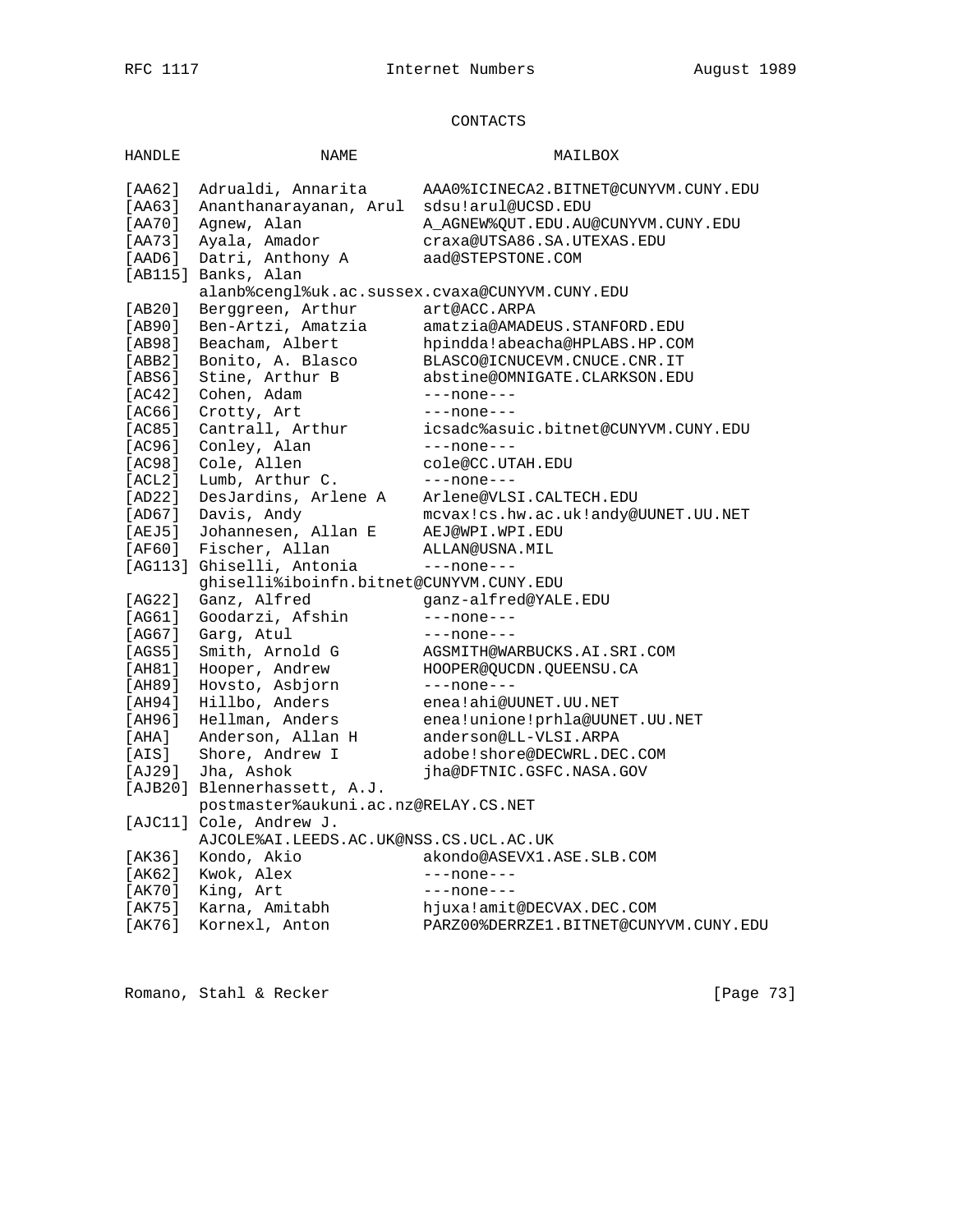|          | [AKC] Cheng, Albert K                       | acheng@A.CS.UIUC.EDU                                 |
|----------|---------------------------------------------|------------------------------------------------------|
| [AKC5 ]  | Costanzo, Albert K                          | akc@PILOT.NJIN.NET                                   |
| [AKH5]   | Hartwig, Arthur K                           |                                                      |
|          |                                             | munnari!wombat.decnet.uq.oz.au!ccarthur@UUNET.UU.NET |
|          | [AKS31] Stebbens, Alan K                    | AKS@HUB.UCSB.EDU                                     |
|          | [AL16] Liljeberg, Ake                       | mcvax!hsn!ake@UUNET.UU.NET                           |
| [AL46]   | Linton, Andy                                | Andy_Linton%ncl.ac.uk@NSS.CS.UCL.AC.UK               |
| [AL6]    | Layton, Alexis                              | alex@XAIT.XEROX.COM                                  |
|          | [AM129] McDermott, Andrew                   |                                                      |
|          |                                             | andrew%informatics.rutherford.ac.uk@NSS.CS.UCL.AC.UK |
|          | [AM134] Mattasoglio, Andrea                 |                                                      |
|          | mattas%imiclvx.bitnet@ICNUCEVM.CNUCE.CNR.IT |                                                      |
|          | [AM139] Moog, Anja                          | $---none---$                                         |
| [AM29]   | Mankin, Allison                             | mankin@GATEWAY.MITRE.ORG                             |
| [AM54]   | MacPherson, Andrew                          | andre@STL.STC.CO.UK                                  |
| [AM92]   | Mott, Arch                                  | $---none---$                                         |
| [AM95]   | Mooney, Andrew F                            | NARDACPENSA@NARDACVA.ARPA                            |
|          | [AMM14] Monteiro, Antonio M                 |                                                      |
|          | MONTEIRO%POLYGRAF.BITNET@CUNYVM.CUNY.EDU    |                                                      |
| [AN31]   | Negro, Alberto                              | alberto%udsab.uucp@UUNET.UU.NET                      |
| [AN32]   | Nudo, Al                                    | $---none---$                                         |
| [AP]     | Parker, R. Alan                             | parker@CSS.NRL.NAVY.MIL                              |
| [AP25]   | Partan, Andrew                              | asp@COS.COM                                          |
| [AR41]   | Renard, Annie                               | fr-zone-contact@INRIA.FR                             |
| [AR57]   | Randall, Angela                             | RANDALL@EDN-VAX.ARPA                                 |
| [AR60]   | Robbins, Arnold                             | arnold@EMORYU1.CC.EMORY.EDU                          |
| [AR86]   | Reinhold, Andreas                           |                                                      |
|          | Maffei, Andrew R                            | $---none---$                                         |
| [ ARM5 ] |                                             | mit-erl!aqua!arm@EDDIE.MIT.EDU                       |
| [ARS3]   | Silverman, Alan R.                          | $---none---$                                         |
| [ART5 ]  | Thompson, A.R                               |                                                      |
|          | postmaster%canterbury.ac.nz@RELAY.CS.NET    |                                                      |
|          | [AS116] Schindler, Albert                   |                                                      |
|          | SHINDLER%CGEUGE51.BITNET@CUNYVM.CUNY.EDU    |                                                      |
| [AS62]   | Steiner, Albert                             | AJS001%NUACC.BITNET@CUNYVM.CUNY.EDU                  |
| [AS90]   | Schoener, Anthony                           | $---none---$                                         |
| [ASG]    | Gaylord, Arthur S                           | ART@UMASS-GW.CS.UMASS.EDU                            |
| [ASW3]   | Watt, Alan S                                | watt-alan@CS.YALE.EDU                                |
| [AT62]   | Tedja, Andreas                              | indovax!andreas@UUNET.UU.NET                         |
| [AV20]   | Vilavaara, Asko                             | vilavaar@RC.NOKIA.FI                                 |
| [AW48]   | Wilcox, Andy                                | ajw%ufl.csnet@RELAY.CS.NET                           |
| [AW56]   | Waldfogel, Asher                            | ---none---                                           |
| [AW65]   | Whiteman, Alan                              | $---none---$                                         |
| [AW90]   | Walker, Amanda                              | amanda%lts@UUNET.UU.NET                              |
| [AY10]   | Yamamura, Alan                              | alany@SUNOPTICS.CALTECH.EDU                          |
| [AY11]   | Yeh, Arthur                                 |                                                      |
|          | C0298%univscvm.bitnet@CUNYVM.CUNY.EDU       |                                                      |
| [AZ]     | Zadeh, Ansari                               | ansariza%tsuunix.uucp@RICE.EDU                       |
| [BA26]   | Ayres, Bill                                 | ayres@UCS.ORST.EDU                                   |

Romano, Stahl & Recker [Page 74]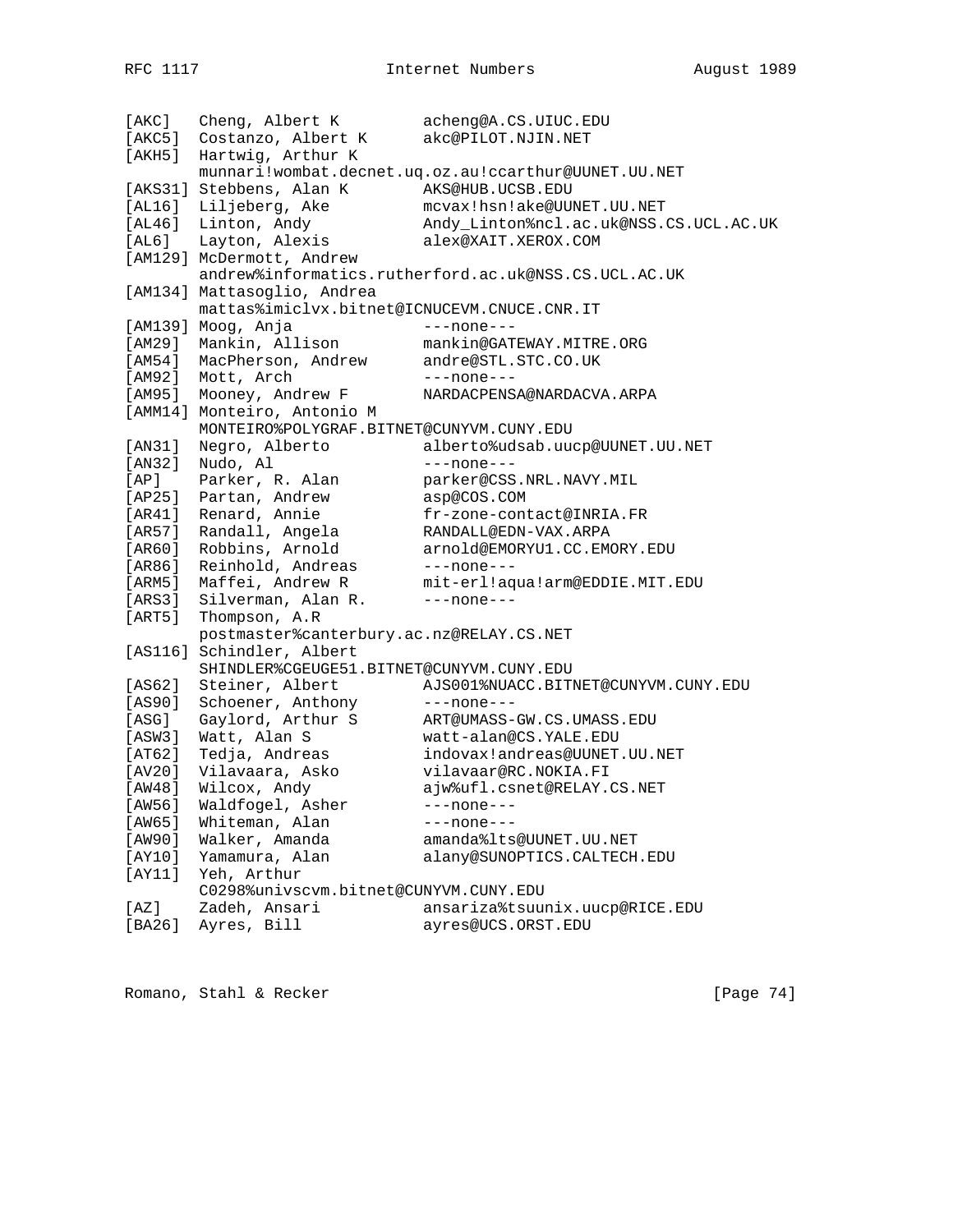| [BA41]   | Armstrong, Borden                           | BArmstro%carleton.edu@RELAY.CS.NET                       |
|----------|---------------------------------------------|----------------------------------------------------------|
| [BA51]   | Au-Yeung, Ben                               | $---none---$                                             |
| [BA56]   | Allen, Brad W                               | ulmo@SSYX.UCSC.EDU                                       |
| [BA59]   | Alting, Burn                                |                                                          |
|          |                                             | munnari!comperex.comperex.oz.au!burn@UUNET.UU.NET        |
|          |                                             |                                                          |
| [BA60]   | Anderson, Bruce                             |                                                          |
|          |                                             | anderso%sagpd1%ncr-sd%ncrlnk.dayton.ncr.com@RELAY.CS.NET |
| [BAB7]   | Burke, Barry A                              | barry%adelie@HARVARD.HARVARD.EDU                         |
| [BAC9]   | Cole, Bruce A                               | Hostmaster@CS.WISC.EDU                                   |
| [ BAT4 ] | Tolliffe, Brin A                            | TOLLIFFE@WESTPOINT.ARPA                                  |
| [ BAV ]  | Verser, Brick A                             | BAV%KSUVM.BITNET@CUNYVM.CUNY.EDU                         |
|          | [BB116] Bjorklund, Barbara                  | dtsa@NEMS.ARPA                                           |
|          | [BB134] Buckingham, Bob                     | bb@NCSC.ARPA                                             |
|          | [BB193] Blackburn, Barry                    | $---none---$                                             |
|          |                                             |                                                          |
|          | [BB194] Barron, Billy                       | billy@VAXB.ACS.UNT.EDU                                   |
|          | [BB208] Branch, Barry                       | Barry%servax.bitnet@CUNYVM.CUNY.EDU                      |
|          | [BB231] Butterworth, Brandon                | brandon@BBC.CO.UK                                        |
| [BB64]   | Boyter, Brian                               |                                                          |
|          | boyter%bimbo.uucp@VIRGINIA.ACC.VIRGINIA.EDU |                                                          |
| [BBJ2]   | Johnson, Bruce B                            | BBJ@CORNELLA.CCS.CORNELL.EDU                             |
|          | [BC130] Capouch, Brian                      | brianc@SAINTJOE.EDU                                      |
|          | [BC133] Crews, Bill                         | CYEWS@EMX.UTEXAS.EDU                                     |
|          | [BC14] Cattani, Robert                      | CATTANI@COLUMBIA.EDU                                     |
|          | [BC65] Chiarchiaro, Bill                    | wjc@XN.LL.MIT.EDU                                        |
|          | [BC72] Carrihill, Brian                     | carrhill@NYU.ARPA                                        |
| [BCH2]   | Howard, Barry C                             | HOWARD@NMFECC.ARPA                                       |
|          |                                             |                                                          |
| [BD55]   | Down, Brian                                 |                                                          |
|          | bdown%uturing%toronto.csnet@RELAY.CS.NET    |                                                          |
| [BD56]   | Daniels, Bob                                | bob@MASSCOMP.COM                                         |
| [BD89]   | Davelaar, Brian                             | $---none---$                                             |
| [BE10]   | Eriksen, Bjorn                              | ber@ENEA.SE                                              |
| [BE35]   | Ehrmantraut, Brian                          | auspex!bae@UUNET.UU.NET                                  |
| [BE6]    | Esposito, Bob                               | espo@BPA.BELL-ATL.COM                                    |
| [BEC1]   | Chi, Benjamin E                             |                                                          |
|          | sysiln%albnylvx.bitnet@CUNYVM.CUNY.EDU      |                                                          |
| [BEC5]   | Colley, Ben E                               | TPMAINT%UMVMB.BITNET@CUNYVM.CUNY.EDU                     |
| [BF81]   | Fincher, Bobby                              | ARO@ST-LOUIS-EMH1.ARMY.MIL                               |
| [BG23]   | Greasley, Bud                               | bud@SQ.SQ.COM                                            |
| [BG25]   | Gorman, Bryan                               | GORMAN@BRAGGVAX.ARPA                                     |
| [BGW3]   | Worden, Brian G                             | worden%dkluni85.bitnet@RELAY.CS.NET                      |
|          |                                             |                                                          |
|          | [BH103] Housley, Brian                      |                                                          |
|          | housley%cageir5a.bitnet@CUNYVM.CUNY.EDU     |                                                          |
|          | [BH129] Hunter, Bill                        | bhunter%ualvm.bitnet@CUNYVM.CUNY.EDU                     |
|          | [BH144] Halsey, Bridget                     | bah@BANYAN.BANYAN.COM                                    |
|          | [BH161] Hulver, Barron                      |                                                          |
|          | phulver%oberlin.bitnet@CUNYVM.CUNY.EDU      |                                                          |
|          | [BH162] Hardy, Ben                          | $---none---$                                             |
| [BH80]   | Haanstra, Bruce                             | ---none---                                               |

Romano, Stahl & Recker [Page 75]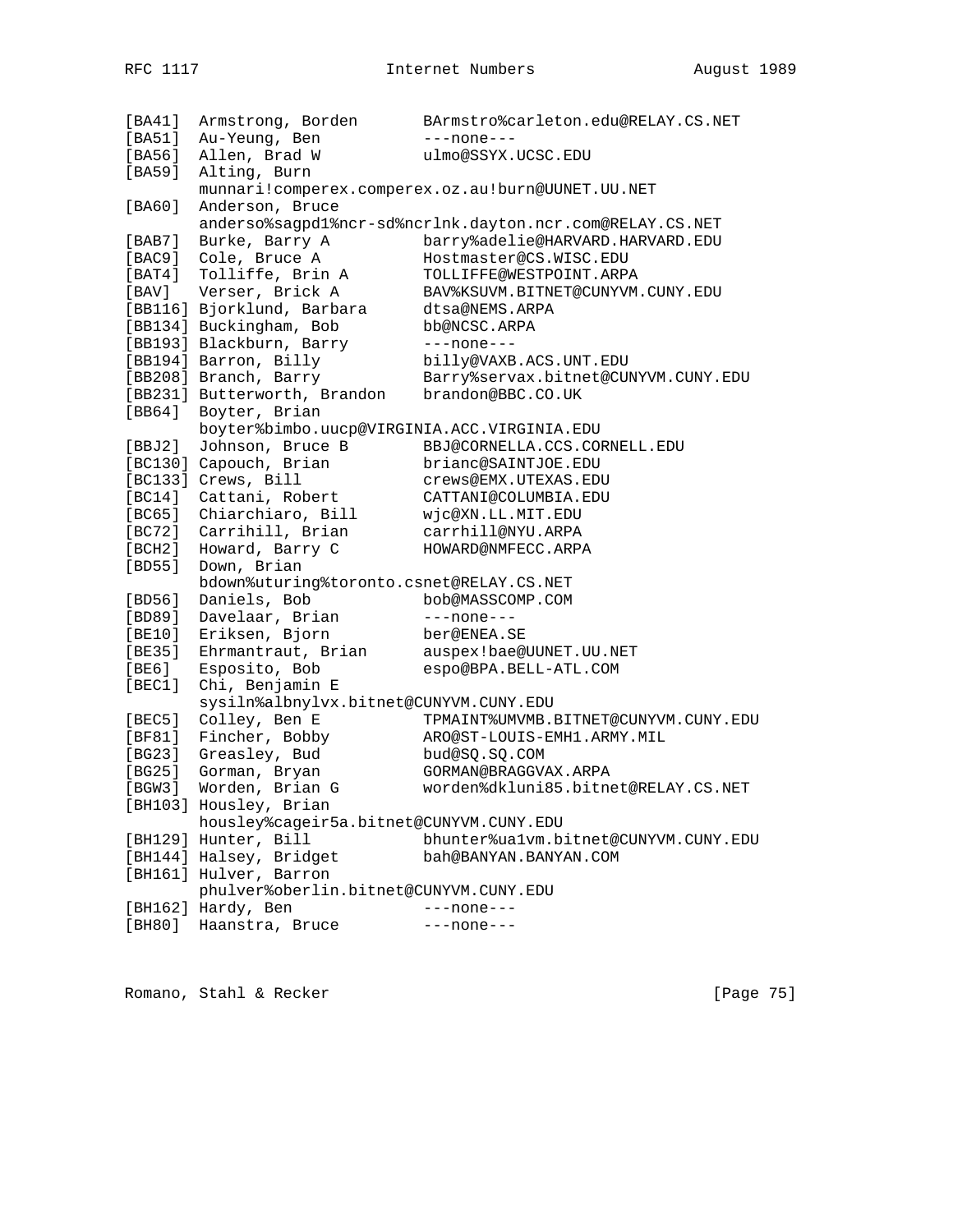[BIM] Margulies, Benson I KSR!BENSON@HARVARD.HARVARD.EDU [BJL5] Lustig, Barry J BARRY@ADS.COM [BJN1] Nemnich, Bruce bruce@THINK.COM [BJR2] Russell, Bill J RUSSELL@NYU.EDU [BK29] Kantor, Brian brian@UCSD.EDU [BK76] Kaye, Brian bdk%unb.bitnet@CORNELLC.CCS.CORNELL.EDU [BK78] Kelton, Bruce munnari!pta.oz.au!bruce@UUNET.UU.NET [BKR] Reid, Bian K Reid@DECWRL.DEC.COM [BL31] Lemley, Bob<br>lemleyr%baylor.bitnet@CUNYVM.CUNY.EDU lemleyr%baylor.bitnet@CUNYVM.CUNY.EDU [BL92] Lord, Bob lord@ANDERSEN.COM [BM106] Mulligan, Brian brian%sphinx.co.uk@EDDIE.MIT.EDU [BM156] Mondics, Brian MONDICS@TL-20B.TARTAN.COM [BM164] McDougal, Bruce ---none---[BM168] Manderville, Bernie ---none---[BM178] Murphy, Bernie bmurphy%bnr.ca@CORNELLC.CIT.CORNELL.EDU [BM68] Murray, Burton ---none---[BM79] Michie, Bob bob@NJITSC1.NJIT.EDU [BML2] Liblong, Breen M liblong@GAEA.WEST.SYMBOLICS.COM [BMS2] Segal, Ben M. ---none---[BMW7] Wilber, B. Michael wilber@SCORE.STANFORD.EDU [BN33] Neas, Bonnie NU099188%NDSUVM1.BITNET@CUNYVM.CUNY.EDU [BN38] Nelson, Brian brian%uoft02.bitnet@CUNYVM.CUNY.EDU [BN4] Nowicki, Bill nowicki@SUN.COM [BN9] Nesheim, Bill nesheim@THINK.COM [BO26] Olausson, Bengt euaunix@EUAS12.ERICSSON.SE [BO5] Ogilvy-Morris, Bruce bom%rsre.mod.uk@RELAY.MOD.UK [BP42] Powell, Brian H brian@CS.UTEXAS.EDU [BP52] Parker, Brad<br>cayman!cayman!brad@HARVARD.HARVARD.EDU cayman!cayman!brad@HARVARD.HARVARD.EDU [BP57] Payne, Bob bpayne@NRAO.EDU [BPW1] Wright, Bradley P AFDDN.WRIGHT@GUNTER-ADAM.ARPA [BR104] Reinhold, Barry bbr@UNH.EDU [BR106] Rainey, Bill bill@WYSE.COM [BR79] Rhoades, Brad Tundra!mmm!brad@SUN.COM [BR87] Ruptash, Brian bar@DATAPOINT.COM [BR88] Reid, Bill Reid@CCM.UMANITOBA.CA [BR92] Rubin, Bill RUBIN@IBM.COM [BRB8] Bangaru, Babu R. ---none---[BS156] Sandholm, Bo-Erik enea!erix.ericsson.se!bosse@UUNET.UU.NET [BS157] Stoltz, Bill stoltz@IDA.ORG [BS168] Stewart, Bruce bruce@BIKINI.CIS.UFL.EDU [BS196] Schmid, Bernard ---none---[BS24] Shein, Barry BZS@BU-CS.BU.EDU [BS69] Sweeny, Brent R SWEENY@GOLD.BACS.INDIANA.EDU [BSR] Ridout, Brian S RIDOUT@AFWL-VAX.ARPA

Romano, Stahl & Recker [Page 76]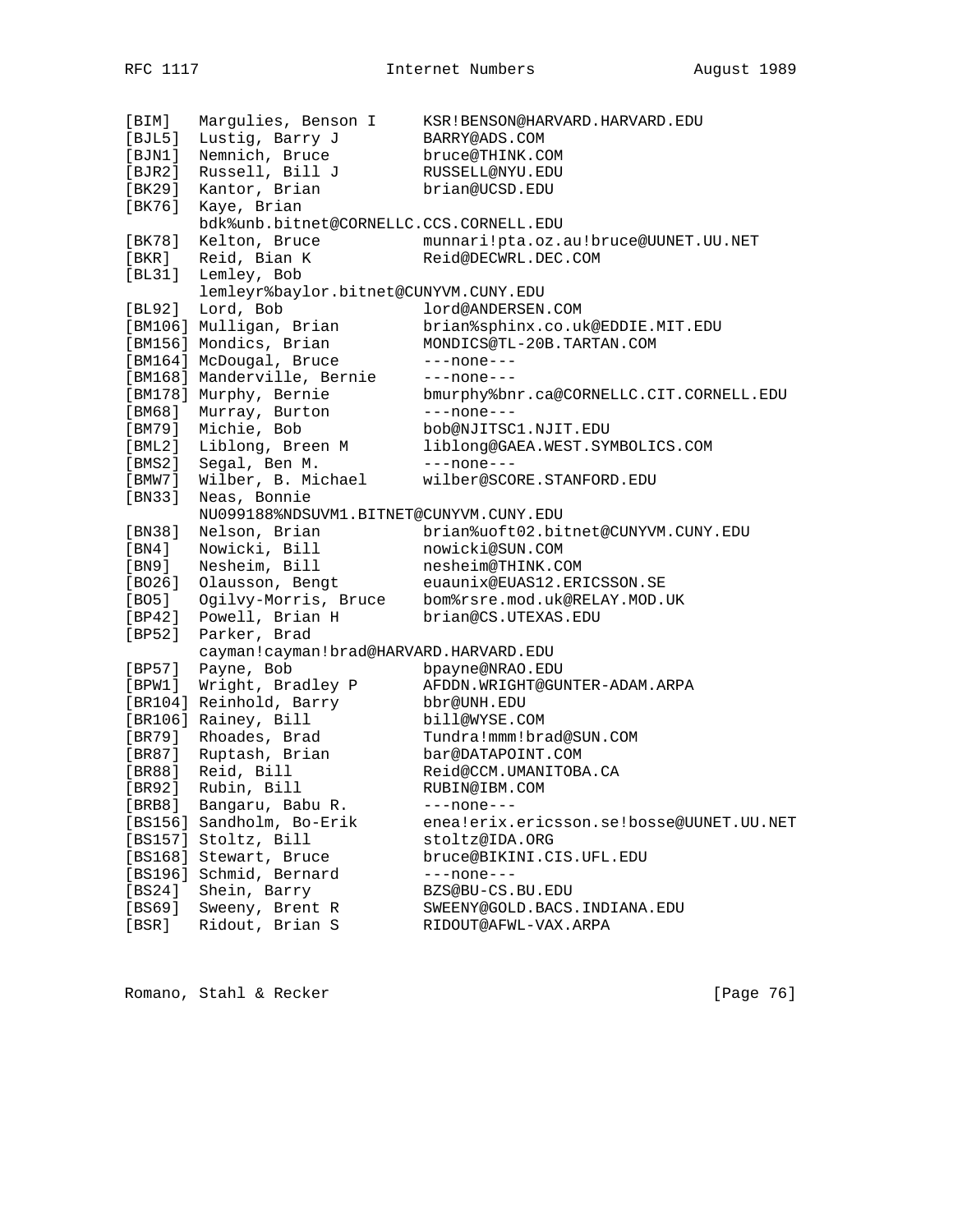| [BSW]   | Seeber-Wagner, Barbara bnsw@MBUNIX.MITRE.ORG  |                                      |
|---------|-----------------------------------------------|--------------------------------------|
| [BT4]   | Teel, Bill                                    | $---none---$                         |
| $[BT5]$ | Tomlinson, Bob                                | tomlin@HC.DSPO.GOV                   |
| [BT65]  | Tehan, Brian                                  | $---none---$                         |
| [BV15]  | Volz, Bernard                                 |                                      |
|         | theta!alpha.local!volz@DECWRL.DEC.COM         |                                      |
|         | [BV17] Victor, Bjorn                          | victor@AIDA.CSD.UU.SE                |
|         | [BW134] Wilder, Bill                          | WDW@ACADIAU.CA                       |
|         | [BW138] Wolfe, Brian                          | hfhrv!brian@MAILGW.CC.UMICH.EDU      |
|         | [BW142] Wrenn, Bill                           | $---none---$                         |
|         | [BW143] Warner, Bill                          | $---none---$                         |
| [BW4]   | Webb, Barry                                   | galbp!gelac!bwebb@GATECH.EDU         |
|         | [BWA] Allen, Bobby W                          | allen@YUMA-EMH1.ARMY.MIL             |
|         | [CA80] Annable, Conni                         | annable@THORIN.HSCSA.UTEXAS.EDU      |
|         | [CAD13] DeFranco, Carl A., Jr                 | defranco@RADC-TOPS20.ARPA            |
|         | [CAL7] Leach, Charles A                       | CAL@OKC-UNIX.ARPA                    |
|         | [CAS1] Steffey, Skeet                         | csteffey@WSMR-EMH05.ARMY.MIL         |
|         | [CB162] Beame, Carl                           | beame@MCMASTER.CA                    |
|         | [CB180] Bevins, Craiq                         | ipso.ips.oz.au!craig@UUNET.UU.NET    |
|         | [CB19] Brooks, Charles E                      | brooks@EDN-VAX.DCA.MIL               |
|         | [CB201] Brigham, Craig                        | $---none---$                         |
|         | [CB42] Ball, Charles                          | cball@INMET.INMET.COM                |
|         | [CBD] Dawson, Clive B                         | Clive@MCC.COM                        |
|         | [CBR2] Ray, Charles B.                        | $---none---$                         |
|         | [CC108] Clanton, Charles                      | $---none---$                         |
|         | [CC129] Cline, Carol                          |                                      |
|         | s5000!kline%mscunx.sp.unisys.com@RELAY.CS.NET |                                      |
| [CC89]  | Chaundy, Chris                                |                                      |
|         | munnari!ucsvc.dn.mu.oz!chris@UUNET.UU.NET     |                                      |
| [CC99]  | Catlett, Charlie                              | catlett@NCSA.NCSA.UIUC.EDU           |
| [CD75]  | Dowat, Cary                                   | dowat%fnalnet.bitnet@CUNYVM.CUNY.EDU |
| [CDB4]  | Barnes, Carol D                               | T45@A.ISI.EDU                        |
| [CE41]  | Erickson, Chris                               | $---none---$                         |
| [CE42]  | Erbacher, Claude                              | $---none---$                         |
| [CE52]  | Ess, Charles                                  |                                      |
|         | dru001d%smsvma.bitnet@UMRVMB.UMR.EDU          |                                      |
| [CF35]  | Fung, Charles                                 | CXf@SUNSPOT.RIT.EDU                  |
| [CF4]   | Frost, Cliff                                  |                                      |
|         | cliff%UCBCMSA.Berkeley.EDU@JADE.Berkeley.EDU  |                                      |
| [CF57]  | Fernandez, Carlos                             | Fernandez@AFWL-VAX.ARPA              |
| [CFB1]  | Brandt, Carl F                                | carl%lsumvs.bitnet@CUNYVM.CUNY.EDU   |
| [CFD4]  | Dunn, Charles F                               | CHUCK@UBVM.CC.BUFFALO.EDU            |
| [CFM1]  | Muckenhirn, Carl F                            | Muckenhirn@DOCKMASTER.ARPA           |
| [CG1]   | George, Calvin                                | GEORGE@UV4.EGLIN.AF.MIL              |
| [CG24]  | Generous, Curtis                              | GENEROUS@DAITC.MIL                   |
| [CG64]  | Garrigues, Chris                              | 7thSon@SLCS.SLB.COM                  |
| [CG85]  | Grossarth, Clyde                              | $---none---$                         |
| [CH102] | Henderson, Clarence                           | HENDERSON@GTEWD.ARPA                 |

Romano, Stahl & Recker [Page 77]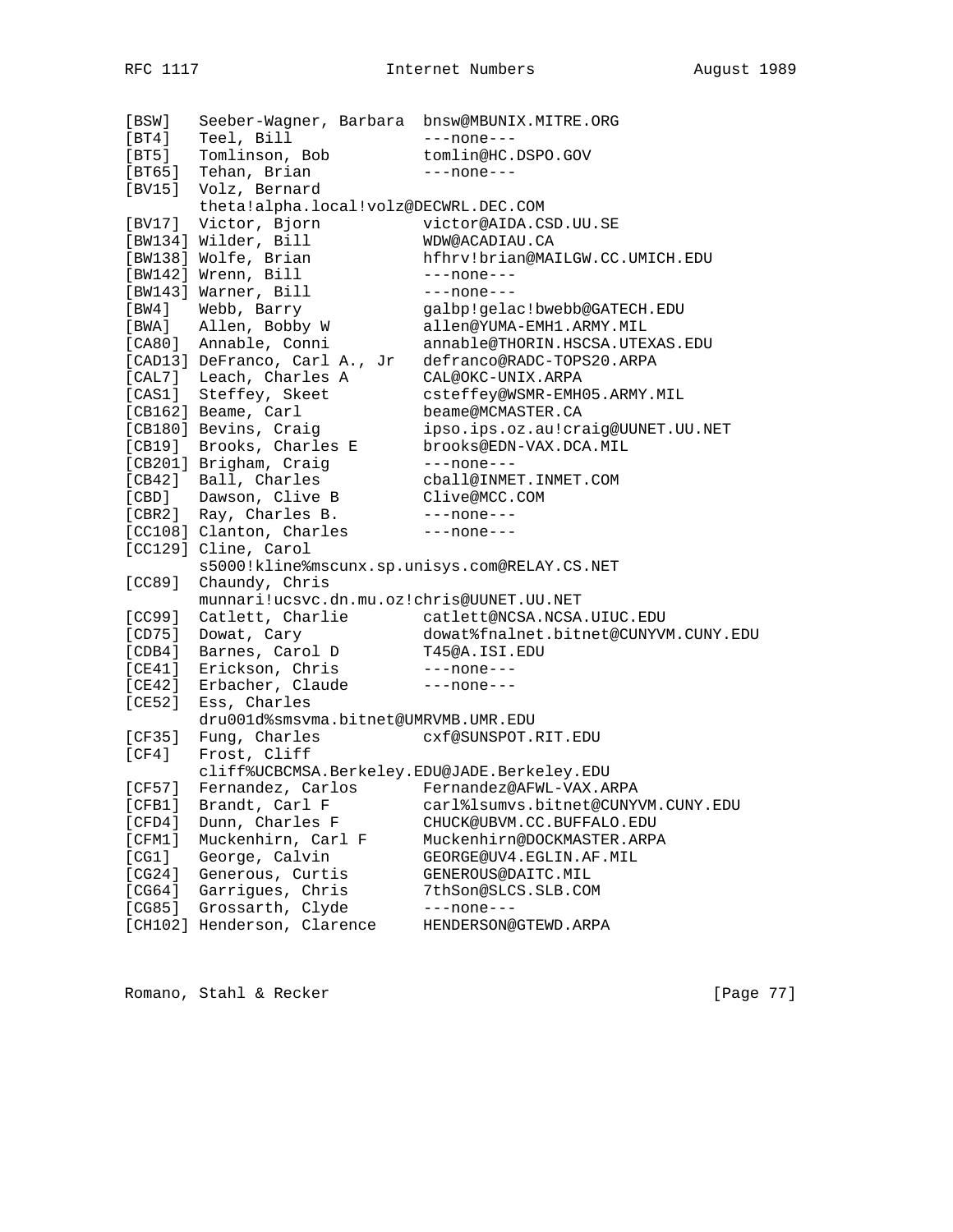[CH170] Heck, Chuck CHUCK@PRISM.CLEMSON.EDU [CH181] Hayward, Chris ---none---[CJ38] Johnson, Chris johnson@NORTHEASTERN.EDU [CJ57] Johnson, Charles crj@ICAD.COM [CJB15] Bedore, Clifford J., III isavax!cliffb@UMD5.UMD.EDU [CJL2] Lydick, Carl J carl@CITHEX.CALTECH.EDU [CJW2] Weinstein, Clifford J cjw@LL-SST.ARPA [CK92] Kim, Chankyu knmc%sorak.kaist.ac.kr@RELAY.CS.NET [CK96] Kaulfuss, Christoph WZ00600%DWOURZ0.BITNET@CUNYVM.CUNY.EDU [CL104] Layton, Charles munnari!ccadfa.cc.adfa.oz.au!tcl@UUNET.UU.NET [CL115] Lee, Chun-mou ---none---[CL64] Lynch, Clifford lynch@POSTGRES.Berkeley.EDU [CL80] Leser, Christoph leser%comvax.rus.uni-stuttgart.dbp.de@RELAY.CS.NET [CLB36] Beckman, Connie L beckman%ceramics.bitnet@CUNYVM.CUNY.EDU [CLH3] Hedrick, Charles L HEDRICK@ARAMIS.RUTGERS.EDU [CM115] McDonald, Catherine M DDNMGR@ADEL01.ARMY.MIL [CM116] Moret, Christophe sysgeg%frpoly11.bitnet@CUNYVM.CUNY.EDU [CM130] Maeckel, Clay clay@CLARIS.COM [CM144] Manners, Chris ---none---[CM153] Maltby, Chris chris%softway.sw.oz.au@UUNET.UU.NET [CM156] Michau, Christian UCIR059%FRORS31.BITNET@CUNYVM.CUNY.EDU [CM57] Maxson, Charles maxson@CFA.HARVARD.EDU [CMC6] Chow, Chai M chowcm@WPAFB-AMS1.ARPA [CMG9] Glickman, Charles M glickman%evax2@RVAX.CCIT.ARIZONA.EDU [CN33] Nelson, Christopher daslink!dasnet!dci2cn!chrisn@SUN.COM [CNK1] Kafai, Corinna N cmcvax!corinna@HUB.UCSB.EDU [CO16] Olson, Chris ---none---[CP108] Peckham, Clarence ---none---[CPK3] Kolb, Christopher P kolb@NISC.NYSER.NET [CR117] Rapp, Chris dtg@IPAC.CALTECH.EDU [CR127] Rice, Craig [CR127] ricec@STOLAF.EDU [CR24] Rokitansky, Carl-Herbert roki%DHAFEU52.BITNET@CUNYVM.CUNY.EDU [CR83] Reynolds, Christine quirk@HUBCAP.CLEMSON.EDU [CRC15] Campbell, Charles R GS0004%SIUCVMB.BITNET@CUNYVM.CUNY.EDU [CRT4] Tettemer, Clair R., Jr. tettemer@NOSC.MIL [CS136] Stokely, Celeste cstokely@COHERENT.COM [CS2] Seitz, Charles L CHUCK@VLSI.CALTECH.EDU [CS218] Schrimpe, Clemens csch@GARP.MIT.EDU [CS219] Shak, Clifton ---none---[CT64] Topolcic, Claudio topolcic@BBN.COM [CTC5] Cole, Clement T clemc%osf.uu.net@UUNET.UU.NET [CV14] Verboom, Charles ---none---[CV25] Vaillancourt, Clement vaillan%ireqs3.uucp@OLIVER.CS.MCGILL.CA

Romano, Stahl & Recker [Page 78]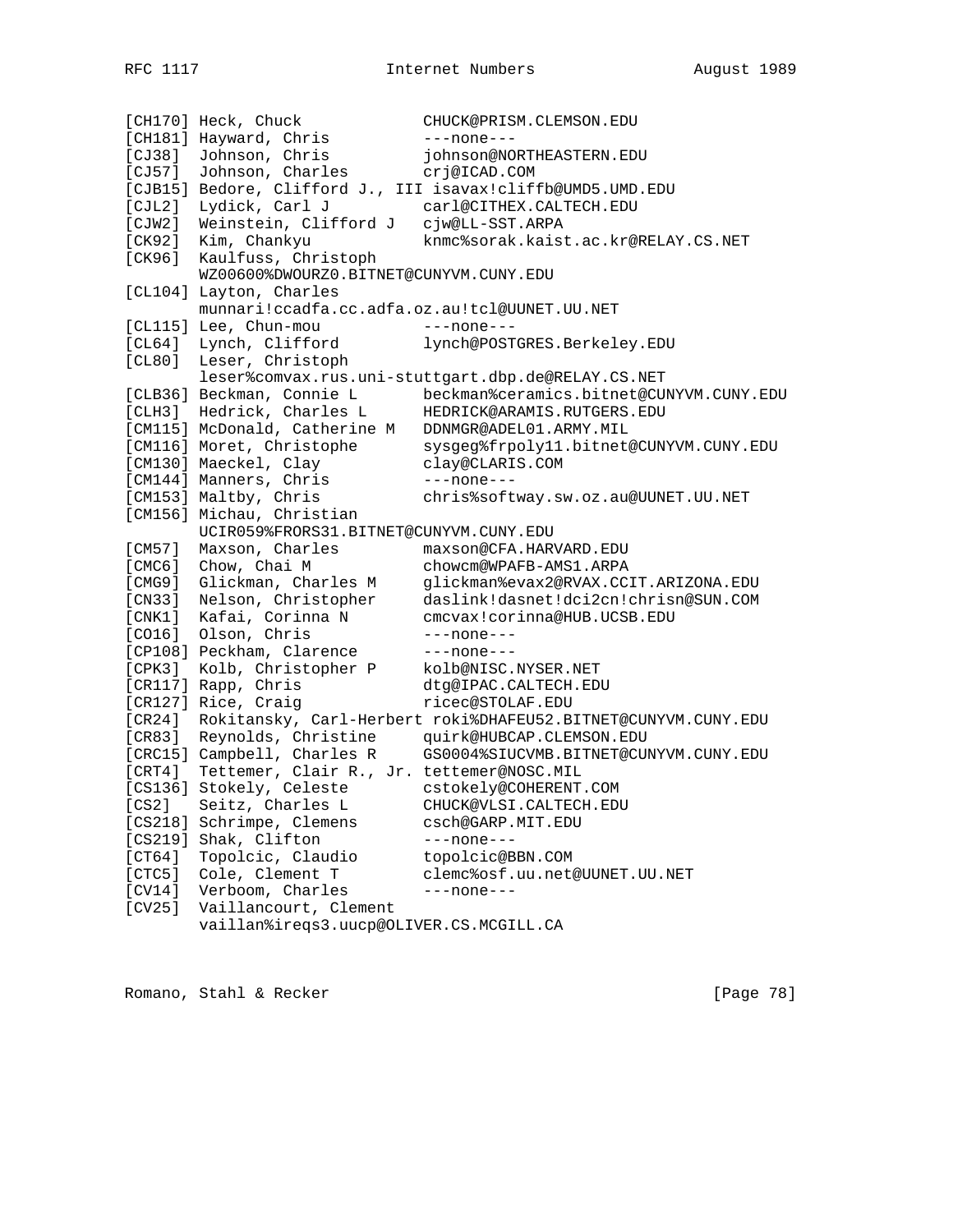| [CVG1]        | van Gennip, Chel                              |                                     |
|---------------|-----------------------------------------------|-------------------------------------|
|               | gennip%hlerul54.bitnet@CUNYVM.CUNY.EDU        |                                     |
|               | [CW115] Wacker, Claude                        |                                     |
|               | CCWACKER%CNEDCU51.BITNET@CUNYVM.CUNY.EDU      |                                     |
| [CW42]        | Welty, Chris                                  | WELTYC@TURING.CS.RPI.EDU            |
| [CWH3]        | Hunt, Craig W                                 | Hunt@ENH.NBS.GOV                    |
|               | [CWM17] Moser, C.W.                           | $---none---$                        |
| [CWR4]        | Reece, Carole Warner                          | $---none---$                        |
| $[{\rm CYH}]$ | Huang, Chien Y                                |                                     |
|               | 6026959%PUCC.BITNET@CUNYVM.CUNY.EDU           |                                     |
|               | [DA73] Alter, Diane                           | diane@RTECH.COM                     |
|               | [DA106] Aebersold, Dennis                     | DAEBERSO@BIGBIRD.CC.WILLIAMS.EDU    |
|               | [DAA14] Abbajay, David A                      |                                     |
|               | hplabs!oracle!hqsun1!booger!dabbajay@SUN.COM  |                                     |
| [DAF9]        | Futcher, Debbie A                             | DFUTCHE@RELAY-NSWC.NAVY.MIL         |
|               | [DAR20] Roth, Dean A                          | lakesys!deanr@CSD1.MILW.WISC.EDU    |
|               | [DAT4] Thomae, Doug A.                        | $---none---$                        |
|               |                                               |                                     |
|               | [DAVE] Roode, R. David                        | Roode%orc.uucp@UNIX.SRI.COM         |
| [DB]          | Brack, Dave                                   | DBRACK@NARDACDC002.ARPA             |
|               | [DB162] Black, David                          | $---none---$                        |
|               | [DB186] Brooks, Doug                          | brooks@CERL.CECER.ARMY.MIL          |
|               | [DB211] Boss, Don                             | $---none---$                        |
|               | [DB263] Badrick, Dave                         | $---none---$                        |
|               | [DB273] Baker, Darryl                         | dpb@TELLABS.CHI.IL.US               |
|               | [DB296] Brown, David                          | david%pyr@GATECH.EDU                |
|               | [DB310] Base, David                           | dbase@WASH-VAX.BBN.COM              |
|               | [DB317] Bradt, Donna                          |                                     |
|               | dbradt%emrcan.bitnet@CORNELLC.CCS.CORNELL.EDU |                                     |
|               | [DB322] Bergstrum, Darryl                     | hi-csc!bergstr@UMN-CS.ARPA          |
|               | [DB35] Braniss, Danny                         | danny@HUMUS.HUJI.AC.IL              |
| [DB97]        | Bergum, David I., Jr                          | Bergum@CIM-VAX.HONEYWELL.COM        |
| [DBJ4]        | Johnson, David B                              | drilltech!dbj@RICE.EDU              |
|               | [DBL1] Long, Daniel B                         | long@SH.CS.NET                      |
|               | [DBM16] Martin, Darrell B                     | darrell@HACGATE.SCG.HAC.COM         |
|               | [DC115] Comay, David S                        | dsc@SEISMO.CSS.GOV                  |
|               | [DC126] Cogger, Dick                          | rhx@CORNELLC.CIT.CORNELL.EDU        |
|               | [DC145] Crawford, Dennis                      | Admin@LBNSY.ARPA                    |
|               | [DC159] Clar, Daniel                          | CLAR%FRESE51.BITNET@CUNYVM.CUNY.EDU |
|               | [DC211] Capshaw, David                        | Capshaw@AUSTIN.LOCKHEED.COM         |
|               | [DC257] Carrasco, Denis                       | $---none---$                        |
| [DC99]        | Chan, David                                   | chan@BEK-MC.CALTECH.EDU             |
|               | [DCL10] Loughry, Donald C                     | don_loughry%hp6600@HPLABS.HP.COM    |
|               | [DCM20] Menges, David C.                      | $---none---$                        |
| [DCMW]        | Wood, David CM                                | DCMWOOD@SPOT.COLORADO.EDU           |
|               | [DCN19] Nicosia, David C                      | dave@VISTA.COM                      |
| [DCS]         | Swinehart, Daniel C                           | Swinehart.PA@XEROX.COM              |
| [DCW9]        | Wells, Donald C                               | dwells@NRAO.EDU                     |
| [DD11]        | Deal, Don                                     | don@PYR.GATECH.EDU                  |
|               |                                               |                                     |

Romano, Stahl & Recker [Page 79]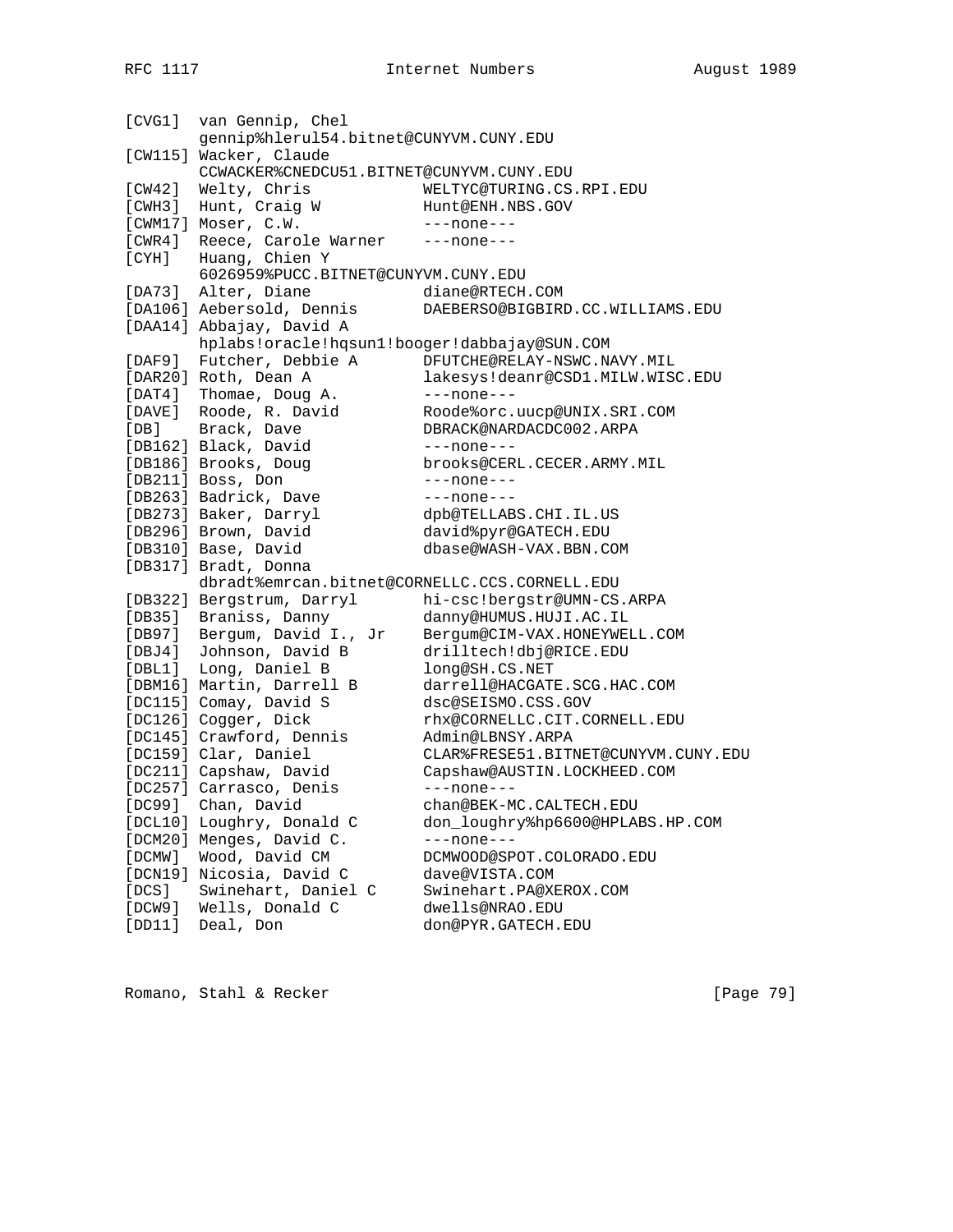|              | [DD112] Deeth, Dave                          | $---none---$                         |
|--------------|----------------------------------------------|--------------------------------------|
| [DD41]       | DeGrossa, Dan                                | NSC-Huen@DDN2.ARPA                   |
| [DD63]       | Dorosz, Dave                                 | dorosz@ESDVAX.ARPA                   |
|              | [DDC1] Clark, David D                        | ddc@LCS.MIT.EDU                      |
|              | [DDK1] Knight, Donald D                      | CC-SI@EDWARDS-2060.ARPA              |
| [DEA]        | Anselmi, David E                             | DANSELMI@USACEC.ARPA                 |
|              | [DEP17] Page, Daniel E                       |                                      |
|              | depage%usmcp6.binet@CORNELLC.CCS.CORNELL.EDU |                                      |
|              | [DES41] Shafer, Don E                        | e41276%rlvax1@LANL.GOV               |
|              | [DES43] Smith, Daniel E                      | des%uno.bitnet@CUNYVM.CUNY.EDU       |
| $[$ DET $]$  | Towson, David E                              | TOWSON@BRL.MIL                       |
|              | [DF130] Foster, Doug                         | $---none---$                         |
|              | Fordyce, David                               | fordyce@CSC.TI.COM                   |
| [DF71]       |                                              |                                      |
| [DF86]       | Faunt, Doug                                  | FAUNT@CLUTTER.CISCO.COM              |
|              | [DF90] Finkelson, Dale                       | dmf@FERGVAX.UNL.EDU                  |
|              | [DFH2] Hocking, Dan                          | DHOCKING@ADA20.ISI.EDU               |
|              | [DG110] Galloway, David                      | DRG@CSRI.TORONTO.EDU                 |
|              | [DG146] Goodman, Dean                        | $---none---$                         |
|              | [DG177] Gallaher, Dale                       | dale@DANDELION.CI.COM                |
| [DG28]       | Gehrt, David L.                              | dgorham@APG-1.ARPA                   |
|              | [DGH13] Hirsh, Donald G                      | wucs1!wucs2!don@seismo.CSS.GOV       |
| $[$ DGL4 $]$ | Loudon, Dennis G.                            | $---none---$                         |
|              | [DGT6] Taylor, David G                       | taylor@RAND-UNIX.ARPA                |
| [DH17]       | Hirsch, Doug                                 | DHIRSCH@BBN.COM                      |
|              | [DH241] Henize, Dewey                        | $---none---$                         |
| [DH76]       | Hawkins, Donita                              | hawkins@NOSC.MIL                     |
| [DI11]       | Incerti, Dominique                           | $---none---$                         |
| [DID1]       | Dalva, David I                               | dave@TIS.COM                         |
| [DIM2]       | Meiron, Daniel I                             | Meiron@DIPOLE.CALTECH.EDU            |
| [DJ99]       | Jordt, Dan                                   | danj@CAC.WASHINGTON.EDU              |
|              | [DJB34] Banta, Dean J.                       | $---none---$                         |
|              | [DJD30] Dawson, Dana J                       | dana@CRAY.COM                        |
| [DJF]        | Farber, David J                              | farber@CIS.UPENN.EDU                 |
|              | [DJG2] Grim, Daniel J                        | grim@HUEY.UDEL.EDU                   |
|              | [DJV1] Van Buer, Darrel J                    | VANBUER@ECLA.USC.EDU                 |
|              | [DK101] Koblas, David                        | koblas@MIPS.COM                      |
|              | [DK112] Keller, Debbie                       | D1DSK%AKRONVM.BITNET@CUNYVM.CUNY.EDU |
|              | [DK116] Kasielke, Dieter                     | 108%db0tuz01.bitnet@CUNYVM.CUNY.EDU  |
| [DK2]        | Krafft, Dean B                               | dean@GVAX.CS.CORNELL.EDU             |
| [DK5]        | Kirby, Diana                                 | $---none---$                         |
| [DK66]       | Konkin, Doug                                 |                                      |
|              | doug%noah.arc.cdn%ubc.csnet@RELAY.CS.NET     |                                      |
|              | Kirschen, Dave                               | kirschen@MULTIMAX.ARPA               |
| [DK70]       |                                              | dave-ely@A.ISI.EDU                   |
| [DKE2]       | Ely, David K                                 |                                      |
| [DLE6]       | Edwards, David L                             | DLE@CSL.SRI.COM                      |
|              | [DLL32] Lippke, David L                      |                                      |
|              | lippke%utdalvm1.bitnet@CUNYVM.CUNY.EDU       |                                      |
| [DIM1]       | Mills, Dave                                  | MILLS@HUEY.UDEL.EDU                  |

Romano, Stahl & Recker [Page 80]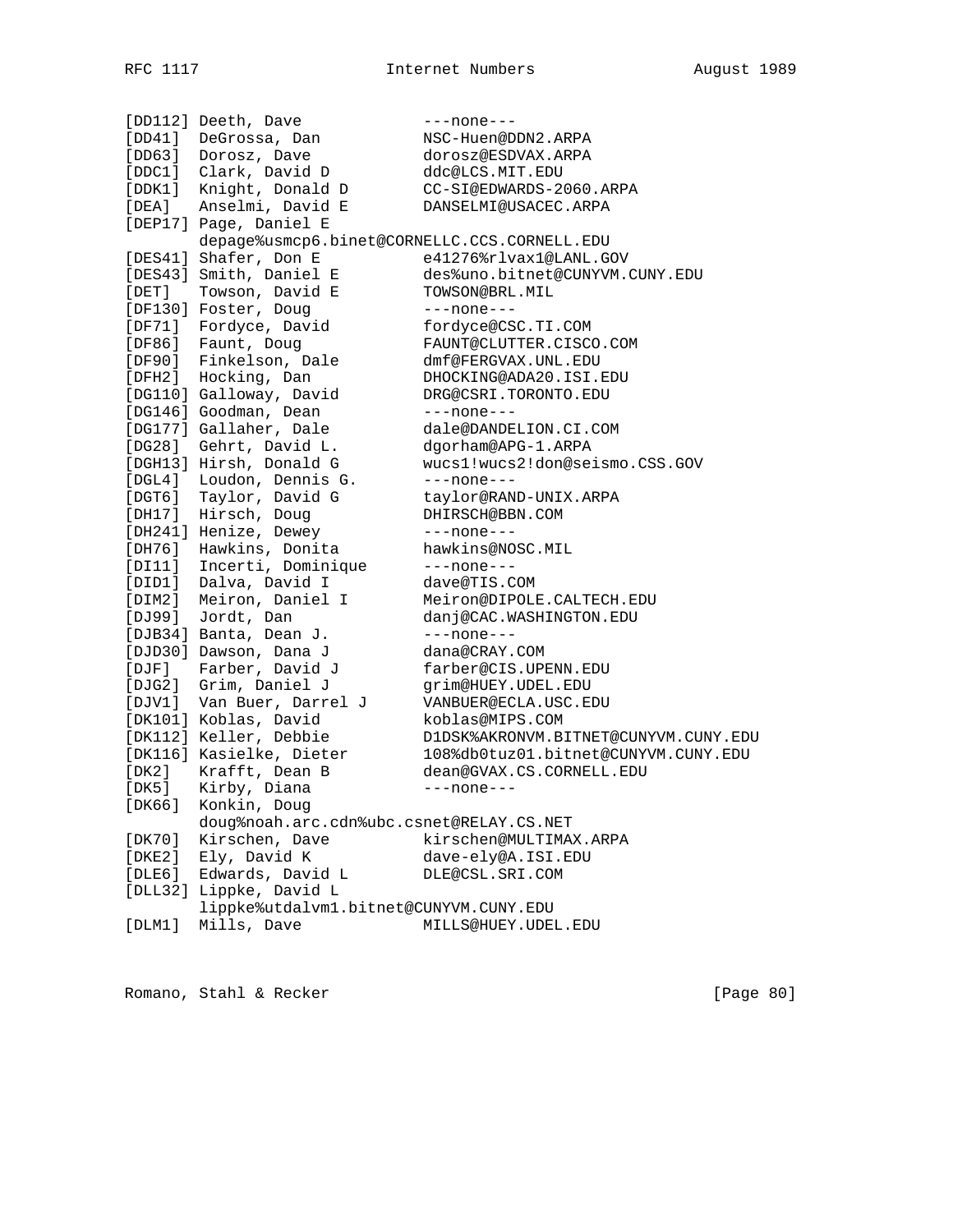[DLM34] Merrifield, David L. ---none--- [DLN12] Nash, Donald L don@THENIC.THE.NET [DLW31] Wasley, David L dlw@VIOLET.Berkeley.EDU [DM147] Morales, Dan ---none---[DM157] Michael, Dennis dennis%ucrmath.UUCP@UCSD.EDU [DM232] Morrison, David sysnet%vaxb.nu.cz@UUNET.UU.NET [DM249] Morley, David munarri!aaii.oz.au!morley@UUNET.UU.NET [DM259] McDonald, D D.McDonald%vaxa.strath.ac.uk%ukacrl.bitnet@CUNYVM.CUNY.EDU [DM269] McCrave, Donna mccrave@KODAKR.KODAK.COM [DM27] McCallum, Doug mccallum@ICO.ISC.COM [DM273] Minnich, David ---none---[DM280] Mackie, Dave lupine!djm@UUNET.UU.NET [DM313] McCord, David portal!cup.portal.com!david@SUN.COM [DM35] Millard, David A ASBP@HAWAII-EMH.ARPA [DM75] Murphy, Dave murphy@MGHCCC.HARVARD.EDU [DM84] Morris, Don morris@NCAR.UCAR.EDU [DMK18] Keirsey, David M Keirsey@ECLA.USC.EDU [DML7] Lange, Diane M LANGE@CECOM-2.ARPA [DN32] Nordlund, Dave NORDLUND%UKANVM.BITNET@CUNYVM.CUNY.EDU [DN69] Neuhauser, Douglas doug@SEISMO.GPS.CALTECH.EDU [DN71] Nastoll, Dieter hrz100%de0hrz1a.bitnet@CUNYVM.CUNY.EDU [DO26] O'Reilly, Dennis ---none---[DO27] Oliver, David ansa%alvey.uk@CS.UCL.AC.UK [DOR] Rowley, D. Owen acad!lux!owen@UUNET.UU.NET [DP119] Peterson, Doug DOUG@ICASE.EDU [DP149] Phipps, David davidp@METRO.UCC.SU.OZ.AU [DP2] Pirtle, David A PIRTLE@KL.SRI.COM [DP71] Palus, David ---none---[DP91] Pennell, David ---none--- [DR137] Rageth, David rageth@SPOT.COLORADO.EDU [DR161] Reese, Dave 1gtldmr@CCS.CSUSCC.CALSTATE.EDU [DR183] Ruth, Doug ruth@ROBOTX.SRI.COM [DR49] Reynolds, Dick hcx1!dick@UUNET.UU.NET [DR71] Rettig, Duane ---- none---[DRE4] Ehrlich, Daniel Robert ehrlich@PSUVAX1.PSU.EDU [DRM24] Meadows, Donald R doim-nm@SAAD-EMH1.ARMY.MIL [DRM31] Miller, David R. ---none--- [DRS4] Smith, Dennis R SMITH@ECLC.USC.EDU [DS229] Sabino, David sundc!sneezy!sabino@SUN.COM [DS247] Salvin, Don dss@VMS.CIS.PITTSBURGH.EDU [DS259] Smith, Dick csusac!dsmith@UCDAVIS.EDU [DS303] Sturdivant, Darrell darrell%etsuv2.decnet@UTADNX.CC.UTEXAS.EDU [DS59] Schmidt, David davids@ISCUVA.ISCS.COM [DS85] Smith, Dale C dsmith@OREGON.UOREGON.EDU

Romano, Stahl & Recker [Page 81]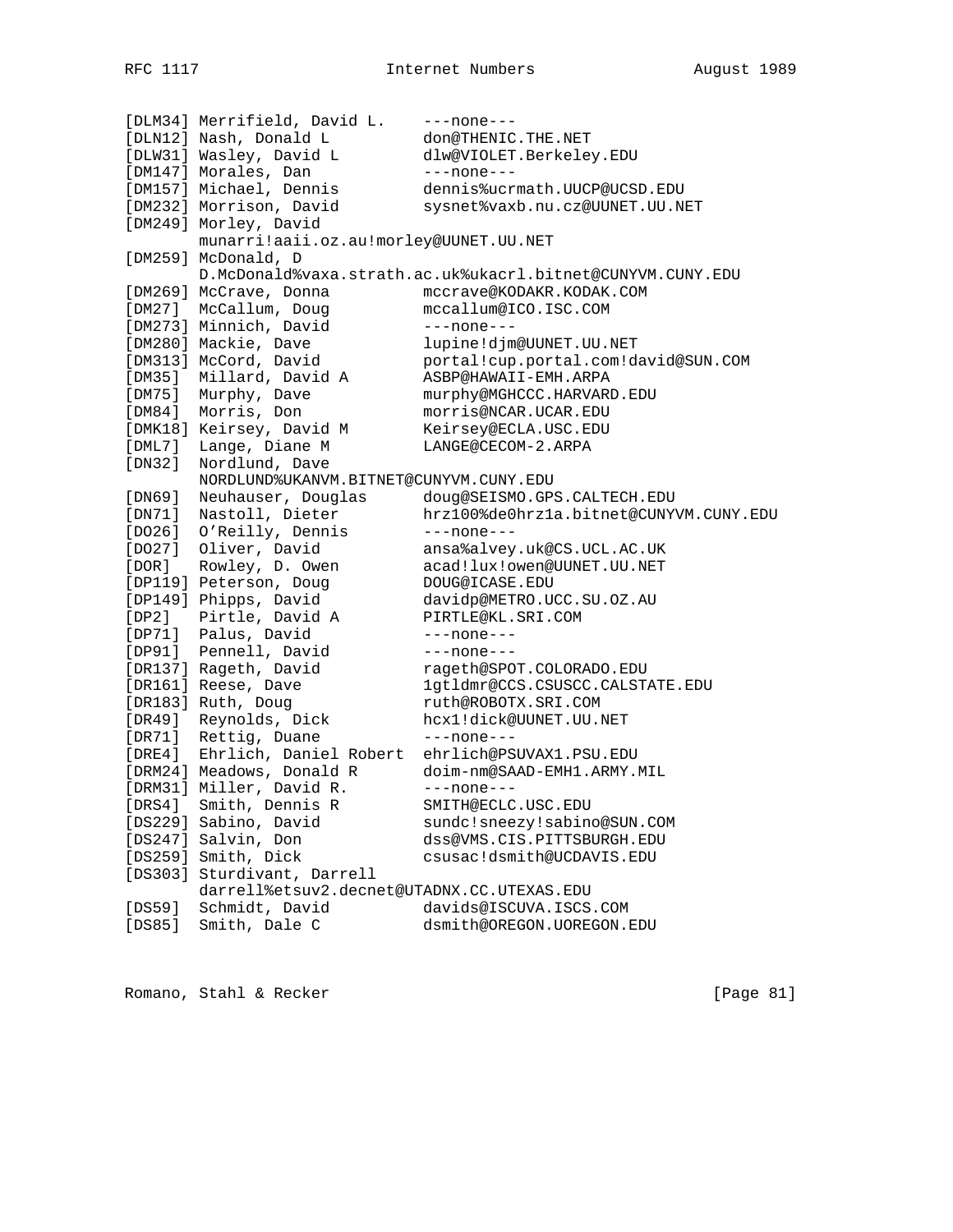[DSN4] Notov, Daniel S onm3b2!danno@UUNET.UU.NET [DSP11] St. Pierre, David david@PACBELL.COM [DSR] Russell, Dale dsr@JOVE.CAM.UNISYS.COM [DT50] Trinkle, Daniel trinkle@CS.PURDUE.EDU [DT59] Tetreault, David J DJT@NAVELEXNET-STIN.ARPA [DTH] Hsu, David T hsu@ENEEVAX.UMD.EDU [DW139] Woerz, Dieter unido!bossix!woerz@UUNET.UU.NET [DW15] Williams, Doug WILLIAMSD@A.ISI.EDU [DW159] Wood, Dan DWOOD@BBN.COM [DW164] Wiltzius, Dave wiltzius@LLL-LCC.LLNL.GOV [DW180] Weber, Dieter ---none---[DW195] Williams, David ESC1728%ESOC.BITNET@CUNYVM.CUNY.EDU [DW198] Williams, David williamsd@NTSC-SEF.ARPA [DW96] Walker, David dhwalker%ucivmsa.bitnet@CUNYVM.CUNY.EDU [DWD20] Daniel, David W ddaniel@BLACKBIRD.AFIT.AF.MIL [EB108] Bibisi, Edmund ebibisi%utmem1.bitnet@CUNYVM.CUNY.EDU [EB110] Burrow, Elaine mcvax!lucifer!elaine@UUNET.UU.NET [EB112] Brownrigg, Edwin ---none---[EB33] Barton, Edward ---none---[EB95] Baugh, Earl baugh@HAL.CSS.GOV [EC5] Cain, Edward A Cain@EDN-UNIX.DCA.MIL [EC43] Carroll, Eric eric@ISTS.ISTS.CA [ECM6] Mulrean, Edward C MULREAN%CUA.BITNET@CUNYVM.CUNY.EDU [ED54] Delattre, Eric DELATTRE%FRCITL71.BITNET@CUNYVM.CUNY.EDU [EEL2] Leyba, Ernest E LEYBAEE@AFOTEC.ARPA [EF16] Fair, Erik E FAIR@APPLE.COM [EF5] Franceschini, Edi FRANCESCHINI@NYU.EDU [EFH4] Hastings, Eugene F HASTINGS@MORGUL.PSC.EDU [EFH6] Hale, E.F. (Buster), III CCBUSTER@VM.CC.OLEMISS.EDU [EG17] Guglielmo, Eugene J GUGLIELMO@CCF3.NRL.NAVY.MIL [EG51] Gould, Ed ed@MTXINU.COM [EH82] Hann, Edward Ed.Hann@DAYTON.NCR.COM [EHH4] Hunter, Eddie H. ---none---[EJ12] Jorgensen, Ed jorg%lvva.span@SDS.SDSC.EDU [EJ19] James, Ed edjames@BERKELEY.EDU [EJN1] Norman, Eric J ejnorman@UNIX2.MACC.WISC.EDU [EJS1] Swenson, Eric John ejs@GOLDHILL.COM [EK18] King, Edwin King@SPAM.ISTC.SRI.COM [EK48] Kodinsky, Edward kodinsk@MITVMA.MIT.EDU [EK55] Kroeker, Edwin ---none---[EM67] Rehm, Eric REHM@CADSE.DEC.COM [EM75] Madden, Edward sysmgr@CCISD2.CCF.ORG [EMB] Berg, Eric M berg@TC.PW.COM [EMH12] Hayman, Edward M. ---none---[EP53] Peterson, Eric lcc.eric@SEAS.UCLA.EDU

Romano, Stahl & Recker [Page 82]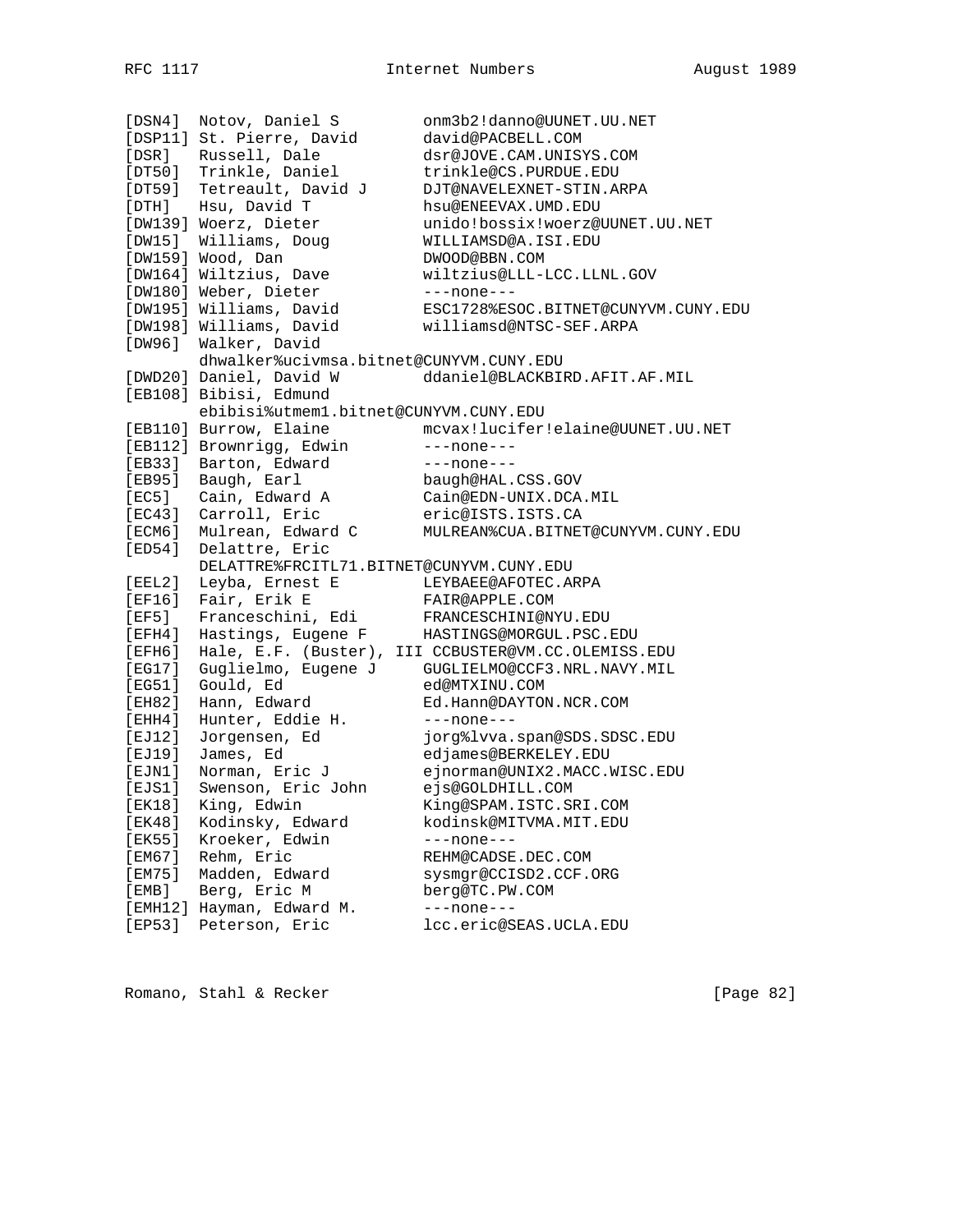[EPA] Allman, Eric P eric@UCBVAX.Berkeley.EDU [ER42] Rose, Eric ---none---[ER61] Rugelis, Eriks eriks@LIBRA.YORKU.CA [ER75] Ridenour, Eric ---none---[ER76] Richards, Elaine postmaster@PYRAMID.COM [ERC1] Crane, Eric R Eric.Crane@C.CS.CMU.EDU [ERK3] Kozel, Edward R Kozel@SPAM.ISTC.SRI.COM [EU4] Underlee, Everett ---none---[EY5] Yamin, Elaine ---none---[EZ3] Zawacki, Edward u17375%uicvm.bitnet@CUNYVM.CUNY.EDU [EZ8] Zafar, Esfandiar zafar@CTRVX1.VANDERBILT.EDU [FAF6] Feurer, Frederick A b8tefeu@MICULX.MINC.UMD.EDU [FAS] Segovich, Fred A fred@XENURUS.GOULD.COM [FB61] Buetikofer, Fritz U02F%CBEBDA3T.BTINET@CUNYVM.CUNY.EDU [FB77] Baker, Fred baker%vitam6@UUNET.UU.NET [FBR2] Raab, Fritz B unido!cosmo!fbraab@UUNET.UU.NET [FD18] de Kruijf, F FREEK%DUTRUN.UUCP@UUNET.UU.NET [FD41] Dayton, Fred fred%psuorvm.bitnet@CUNYVM.CUNY.EDU [FDC2] Craft, Frankie D. ---none--- [FE12] Ernst, F ernst%urz.unibas.ch@RELAY.CS.NET [FE6] Ellis, Frank ellis@PVAMU.EDU [FEJ3] Jordan, F. Elaine FEJORDA@SANDIA.GOV [FF20] Fore, Frank P., Jr FPF@SWRI.EDU [FG50] Gerbode, Farrell farrell@RICE.EDU [FG51] Goldstein, Fred ---none---[FH35] Haag, F. --- none---[FH53] Hanke, Florence ---none---[FH59] Hartranft, Frank ---none---[FJB3] Ball, Frederick J ball@SRLVX0.SRL.FORD.COM [FJG4] Jacot-Guillarmod, Francois ---none--- [FJH1] Halloran, Frank J AMSEL-RD-COM-I@CECOM-3.ARPA [FJS3] Schmidt, F. Jeffery JSCHMIDT%CDA@AMC-HQ.ARPA [FL27] Labalme, Fen ---none---[FL34] Liang, Fanny ---none---[FMA1] Avolio, Frederick M avolio@DECUAC.DEC.COM [FMM11] Maish, F. Michael maish@CAM.NBS.GOV [FO17] Oner, Fatma ---none---[FT30] Teraoka, Fumio tera%csl.sony.jp@RELAY.CS.NET [FU1] Ullings, Fons fons@NAT.VU.NL [FW17] Wendling, Frederic FWENDLING@NOTE.NSF.GOV [FWD] Dyner, Wolfgang J DYNERW@HEIDELBERG-EMH1.ARMY.MIL [GA45] Abrahamian, Garnik ---none---[GAB36] Barbour, Gary A gb@UVM.EDU [GAG17] Gentry, Glenn A. ---none---[GAL5] Loyola, Guillermo A loyola%ibm-sj@RELAY.CS.NET [GAM32] Meijerink, Gert A RCGERT%HENUT5.BITNET@CUNYVM.CUNY.EDU [GAM35] Marino, Giuseppe A Joy.Marino@DIST.UNIGE.IT [GAM8] Moffett, Gordon A gam@UTS.AMDAHL.COM

Romano, Stahl & Recker [Page 83]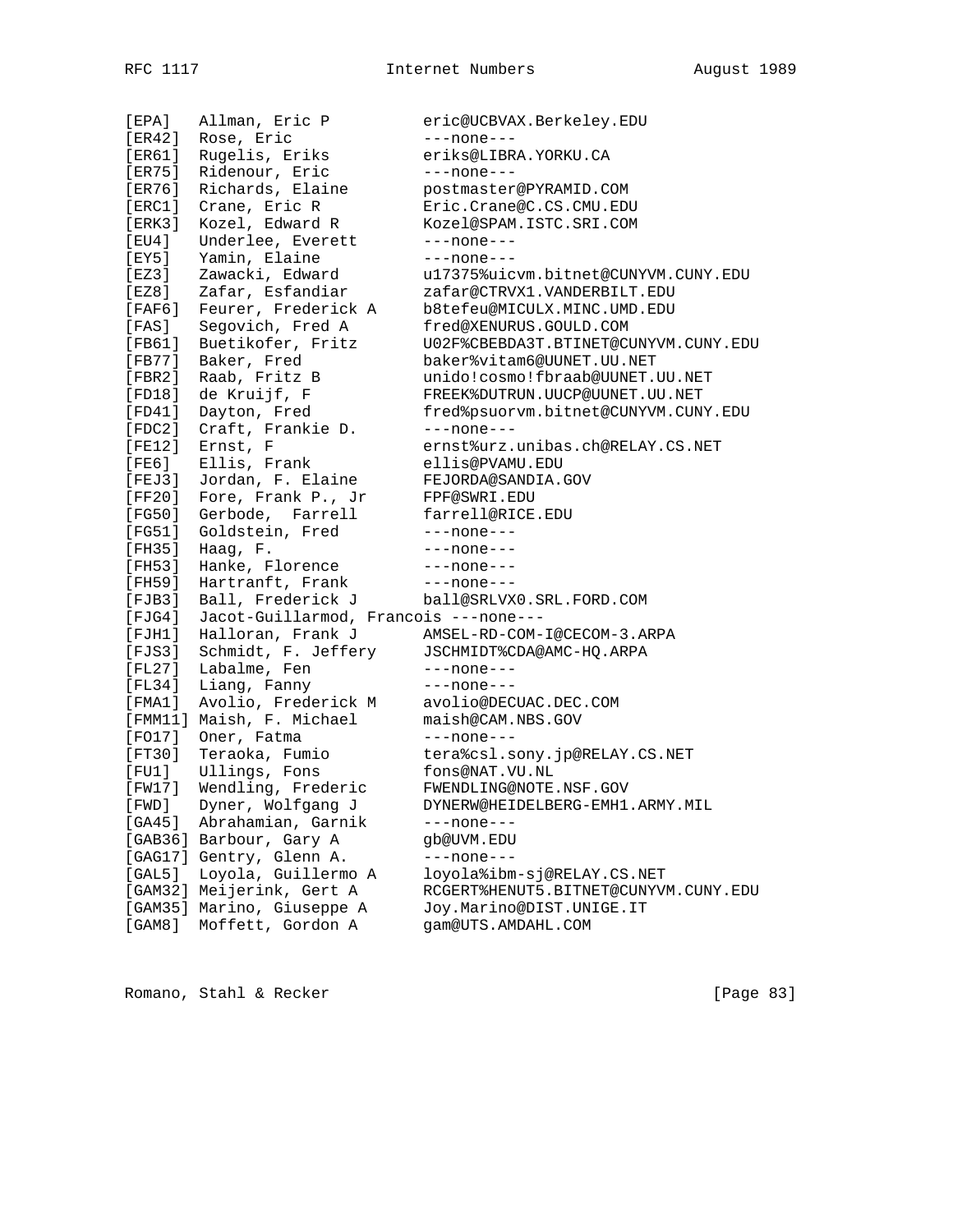|          | [GB125] Brunkhorst, Geoffrey                | gbb@FERMAT.MAYO.EDU                              |
|----------|---------------------------------------------|--------------------------------------------------|
|          | [GB133] Bunsen, Guido                       | unido!rwthinf!guido@UUNET.UU.NET                 |
|          | [GB157] Bond, Gregory                       |                                                  |
|          | munnari!melba.bby.oz.au!gnb@UUNET.UU.NET    |                                                  |
|          | [GB167] Bassy, Gerard                       | $---none---$                                     |
|          | [GB169] Bartmuss, Gottfried                 | gob%guug.uucp@RELAY.CS.NET                       |
| [GB43]   | Broomell, George                            | UKT101%UKCC.BITNET@CUNYVM.CUNY.EDU               |
| [GB7]    | Beling, Gerd                                | GBELING@A.ISI.EDU                                |
|          | [GC104] Cunningham, Gene                    | $---none---$                                     |
|          | [GC122] Carpenter, Graham J                 | graham%ee.surrey.ac.uk@NSS.CS.UCL.AC.UK          |
| [GC89]   | Crawford, Geoff                             | $---none---$                                     |
| [GCS8]   | Scott, Glenn C                              | glenn@OTTO.LVSUN.COM                             |
| [GD80]   | DeCoff, Gary                                | $---none---$                                     |
| [ GEOF ] |                                             | Goodfellow, Geoffrey S. Geoff@fernwood.mpk.ca.us |
|          | [GEOFF] Mulligan, Geoffrey C                | geoff@USAFA.ARPA                                 |
|          | [GG110] Gullbekk, Gunnar                    | $---none---$                                     |
|          | [GG68] Guillerm, Gerard                     | sysgeg%frpoly11.bitnet@CUNYVM.CUNY.EDU           |
|          | [GGB2] Baehr, G. Geoffrey                   | geoffb@TRWIND.TRW.COM                            |
|          | [GH105] Huston, Geoff                       |                                                  |
|          | munnari!csc.anu.oz!gih900@UUNET.UU.NET      |                                                  |
|          | [GH108] Huxtable, Glenn                     |                                                  |
|          | munnari!wacsvax.uwa.oz.au!root@UUNET.UU.NET |                                                  |
|          | [GH125] Hiscott, Greq                       | gjh@LIGO.CALTECH.EDU                             |
| [GH29]   | Hidley, Gregory R                           | hidley%CS@UCSD.EDU                               |
| [GIH]    | Hastie, Glenn I., II                        | hastie@SPAM.ISTC.SRI.COM                         |
| [GIL]    | Lotto, Gerald I                             | lotto@LHASA.HARVARD.EDU                          |
| [GJ35]   | Johnson, Glenn                              | $---none---$                                     |
| [GK32]   | Kenley, Gregory                             | ---none---                                       |
| [GK44]   | Kunis, Gary                                 | gkunis@BOEING.COM                                |
| [ GKN1 ] | Newman, Gerard K                            | GKN@SDS.SDSC.EDU                                 |
| [GL41]   | Lindberg, Gunnar                            | lindberg@CS.CHALMERS.SE                          |
|          | [GLC18] Cohler, Geoffrey L.                 | $---none---$                                     |
| [GLD]    | Durant, Geraldine L                         | jeri@MICRO.LL.MIT.EDU                            |
| [GLH5]   | Hemphill, Gavin L                           | HEMPHILL@XX.DREA.DND.CA                          |
|          | [GLS39] Schaps, Gary L                      | gls@CORDIS.COM                                   |
|          | [GMP19] Paxinos, Garry M                    | dune!pax@BELLCORE.BELLCORE.COM                   |
| [ GMR ]  | Roemers, Gustaaf M                          | roemers@TSCA.ISTC.SRI.COM                        |
| [GMT6]   | Trimble, Gary M                             | lams!gmt@AMES.ARC.NASA.GOV                       |
| [GOA]    | Quilico, Grace O                            | QUILICO@CECOM-2.ARPA                             |
| [GP88]   | Pitteloud, Gerard                           |                                                  |
|          | K126309%CZHRZU1A.BITNET@CUNYVM.CUNY.EDU     |                                                  |
| [GR11]   | Ricart, Glenn                               | glenn@MIMSY.UMD.EDU                              |
| [GR26]   | Richter, Georg                              | urz07%dmswwulc.bitnet@CUNYVM.CUNY.EDU            |
| [GR56]   | Romano, Giuseppe                            | Romano@ICNUCEVM.CNUCE.CNR.IT                     |
| [GR67]   | Roy, Greg                                   | $---none---$                                     |
| [GR9]    | Rabinowitz, George                          | qr@BNL.GOV                                       |
|          | [GS119] Smith, Gordon                       | gordon@UNE.0Z.AU                                 |
|          | [GS123] Stone, Geof                         | geof@NETWORK.COM                                 |

Romano, Stahl & Recker [Page 84]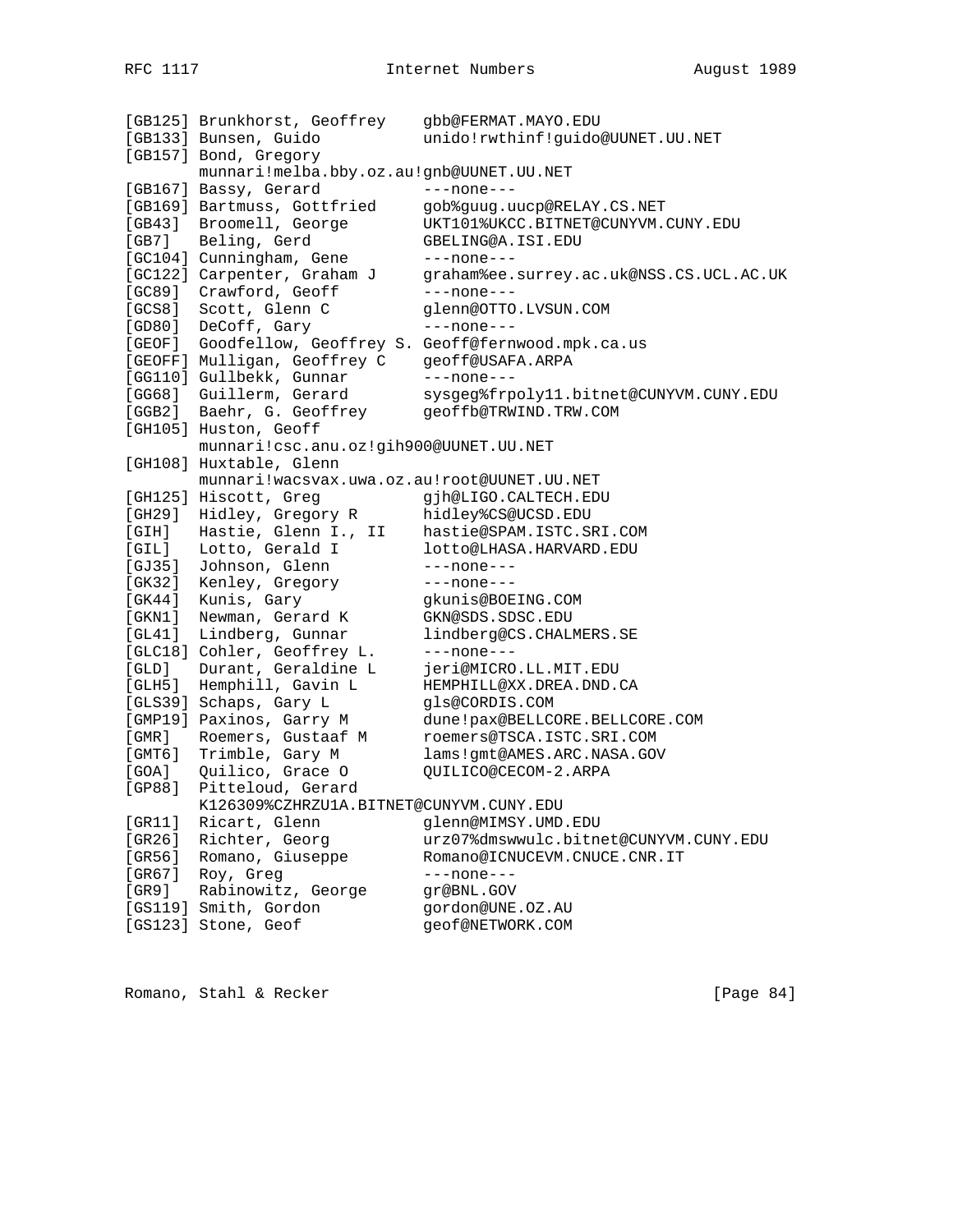[GS91] Streeter, Guy streeter@INGR.COM [GT37] Tyler, George E dstlc@LOGNET2.ARPA [GTA] Almes, Guy T Almes@RICE.EDU [GW107] Wiebe, Glen wiebe@BETHEL.EDU [GW117] Watson, Greg greg@GRIFFIN.ITC.GU.OZ [GW22] Weiler, Grant weiler@CS.UTAH.EDU [GW40] Wallace, Gary gary%umass.csnet@RELAY.CS.NET [GW49] Ward, George ---none--- [HB60] Boetzkes, H.A.P.A mcvax!nlgvax!henkbo@UUNET.UU.NET [HB76] Bahmanyar, Hom sjsumcs!hom@SUN.COM [HB79] Busch, Hubert ZZZ387%DB0ZIB21.BITNET@CUNYVM.CUNY.EDU [HC2] Cho, Haesoon hscho%kaist.csnet@RELAY.CS.NET [HC24] Chen, Ho ---none---[HCV1] Vander Hyde, Kriss C VANDERK@AFAL-EDWARDS.AF.MIL [HDW2] Wactlar, Howard D HDW@CS.CMU.EDU [HE12] Enjo, Hidekazu enjo@NTTDPE.NTT.JP [HE15] Eidnes, Haavard eidnes@IDT.UNIT.NO [HEG6] Garcia, Hugo E hugo%tecmtyvm.bitnet@UTADNX.CC.UTEXAS.EDU [HF30] Faerber, Hans-Juergen fae@IITB.FHG.DE [HG20] Geist, Harald unido!nixpbe!geist@UUNET.UU.NET [HG51] Goehring, Hans-Georg uzr112%dbnrhrz1.bitnet@CUNYVM.CUNY.EDU [HH37] Hesseling, Hans HESSELING%HGRRUG5.BITNET@CUNYVM.CUNY.EDU [HH45] Hori, Hidehiko ---none--- [HH50] Honal, Heinrich XBR1Y013%DDATHD21.BITNET@CUNYVM.CUNY.EDU [HI7] Irie, Hideo michael%tnkl.ws.sony.junet@RELAY.CS.NET [HK2] Kensinger, Hollis HKENSINGER@RIA-EMH1.ARMY.MIL [HK24] Knight, Holly holly@APPLE.COM [HK35] Knops, Huub mcvax!swivax!huub@UUNET.UU.NET [HKG2] Gilbert, Howard K gilbert%YALEVM.BITNET@MITVMA.MIT.EDU [HKO] Orman, Hilarie K HO@TIS-W.ARPA [HLW7] Lorenz-Wirzba, Heidi heidi@ELXBSD.CALTECH.EDU [HM38] Mikami, Hirohide mikami%ntt-20@SUMEX-AIM.STANFORD.EDU [HM68] McQueen, Herbert munnari!csc.anu.oz.au!hsm157@UUNET.UU.ENT [HML1] Long, Morrow H LONG-MORROW@CS.YALE.EDU [HN20] Niederle, Herbert I11C17%DM0TUI1S.BITNET@CUNYVM.CUNY.EDU [HN21] Nakayama, Hitoshi iizuka%jpnkisci.bitnet@CUNYVM.CUNY.EDU [HN3] Naef, Heinz whna%cgch.uucp@UUNET.UU.NET [HO13] Ohshiba, Hisashi ohshiba%nttica.ntt.jp@RELAY.CS.NET [HP32] Price, Harold ---none---

Romano, Stahl & Recker [Page 85]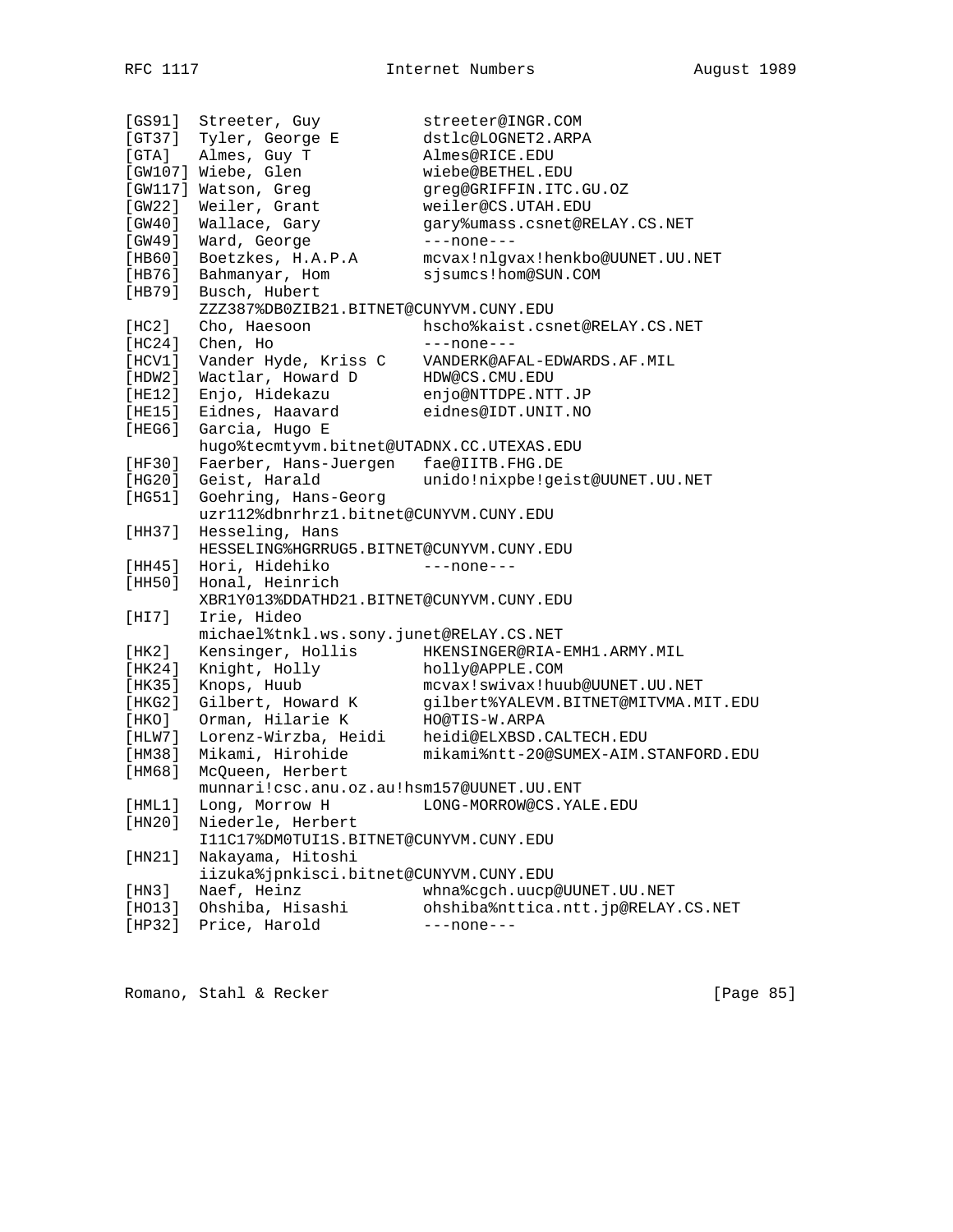| [HP44] | Parvamo, Heikki                               | $---none---$                            |
|--------|-----------------------------------------------|-----------------------------------------|
| [HR38] | Rudolf, Heinz                                 | unido!konech!rudolf@UUNET.UU.NET        |
| [HS23] | Stenn, Hokey                                  | hokey@PLUS5.COM                         |
| [HT12] | Tam, Henry                                    |                                         |
|        | rmay%cornelld.bitnet@JADE.Berkeley.EDU        |                                         |
| [HT19] | Trickey, Howard                               | trickey@ATT.ARPA                        |
| [HT40] | Thurn, Herbert                                |                                         |
|        | BTR013%DBTHRZ5.BITNET@CUNYVM.CUNY.EDU         |                                         |
| [HVS1] | van Staveren, Hans                            | sater@CS.VU.NL                          |
| [HW56] | Wright, Hank                                  | $---none---$                            |
| [HWB]  | Braun, Hans-Werner                            | HWB@MCR.UMICH.EDU                       |
| [HWP2] | Poor, Henry W.                                | poor@RSMAS.MIAMI.EDU                    |
| [IHI5] | Hoyle, Ian                                    |                                         |
|        | munnari!merlin.bhpmrl.oz.au!ianh@UUNET.UU.NET |                                         |
| [IHM]  | Merritt, Ian H                                | IHM@NRC.COM                             |
| [IJD1] | Donkervoort, Ing. J.                          | $---none---$                            |
| [IKA]  | Anderson, Irelann K                           | kerry%maine.bitnet@CUNYVM.CUNY.EDU      |
| [IM24] | Martinez, Ignacio                             | mcvax!iris-dcp.es!martinez@UUNET.UU.NET |
| [IMK1] | Kirmer, Irwin M                               | kirmer@TECHNET.NM.ORG                   |
| [IRN]  | Nassi, Isaac R                                | NASSI@ENCORE.COM                        |
| [IW5]  | Winston, Ira                                  | ira@CIS.UPENN.EDU                       |
| [JA]   | Akkerhuis, Jaap                               | $---none---$                            |
|        | [JA1] Aronson, Jules P                        | ARONSON@MCS.NLM.NIH.GOV                 |
|        | [JA13] Aguirre, Jerry                         | $---none---$                            |
|        | [JA146] Archimbaud, Jean-Luc                  | $---none---$                            |
|        | [JA155] Alsters, Jos                          | josal@SCI.KUN.NL                        |
|        | [JA168] Andrews, John                         | ja@ESS.CS.UCL.AC.UK                     |
|        | [JA91] Angotti, Joseph J                      | jja496@CRANE-POE.NAVY.MIL               |
|        | [JA92] Anderson, Jack                         | ANDERSONJ@BATTELLE.ARPA                 |
|        | [JAC61] Cavallaro, Jeffery A                  | Jeffery@SYS.CALTECH.EDU                 |
|        | [JAG3] Gumpf, Jeffrey A                       | Gumpf@CWRU.CWRU.EDU                     |
|        | [JAJ17] Jokl, James A                         | jaj@UVAARPA.VIRGINIA.EDU                |
|        | [JAW16] Wieclawek, Joseph A                   | jaw@SESUN.JPL.NASA.GOV                  |
|        | [JAW34] Wabik, Jeff A                         | jwabik@SHAMASH.CDC.COM                  |
|        | [JB113] Bennett, Jerome                       | bennett@DFTNIC.GSFC.NASA.GOV            |
|        | [JB218] Blondeau, Jim                         |                                         |
|        | jbb%tektools.tek.csnet@RELAY.CS.NET           |                                         |
|        | [JB247] Boyle, Joanne                         | boyle@JVNCB.CSC.ORG                     |
|        | [JB254] Blows, Jeff                           | jeff@SMOKEY.OZ                          |
|        | [JB348] Bashinski, John                       | BASHINSKI%SJSCA4@SPAR.SLB.COM           |
|        | [JB360] Boccio, John                          | boccio%swarthmore.edu@RELAY.CS.NET      |
|        | [JB399] Bonn, John                            | nmri!bonn@UUNET.UU.NET                  |
|        | [JB410] Bradley, Jim                          | $---none---$                            |
| [JBP]  | Postel, Jon                                   | POSTEL@A.ISI.EDU                        |
| [JKR1] | Reynolds, Joyce K                             | JKREYNOLDS@VENERA.ISI.EDU               |
|        | [JL115] Little, John                          | portal!jel@SUN.COM                      |
| [JL15] | Lepreau, Jay                                  | LEPREAU@CS.UTAH.EDU                     |
|        | [JL152] Lange, John                           |                                         |
|        |                                               |                                         |

Romano, Stahl & Recker [Page 86]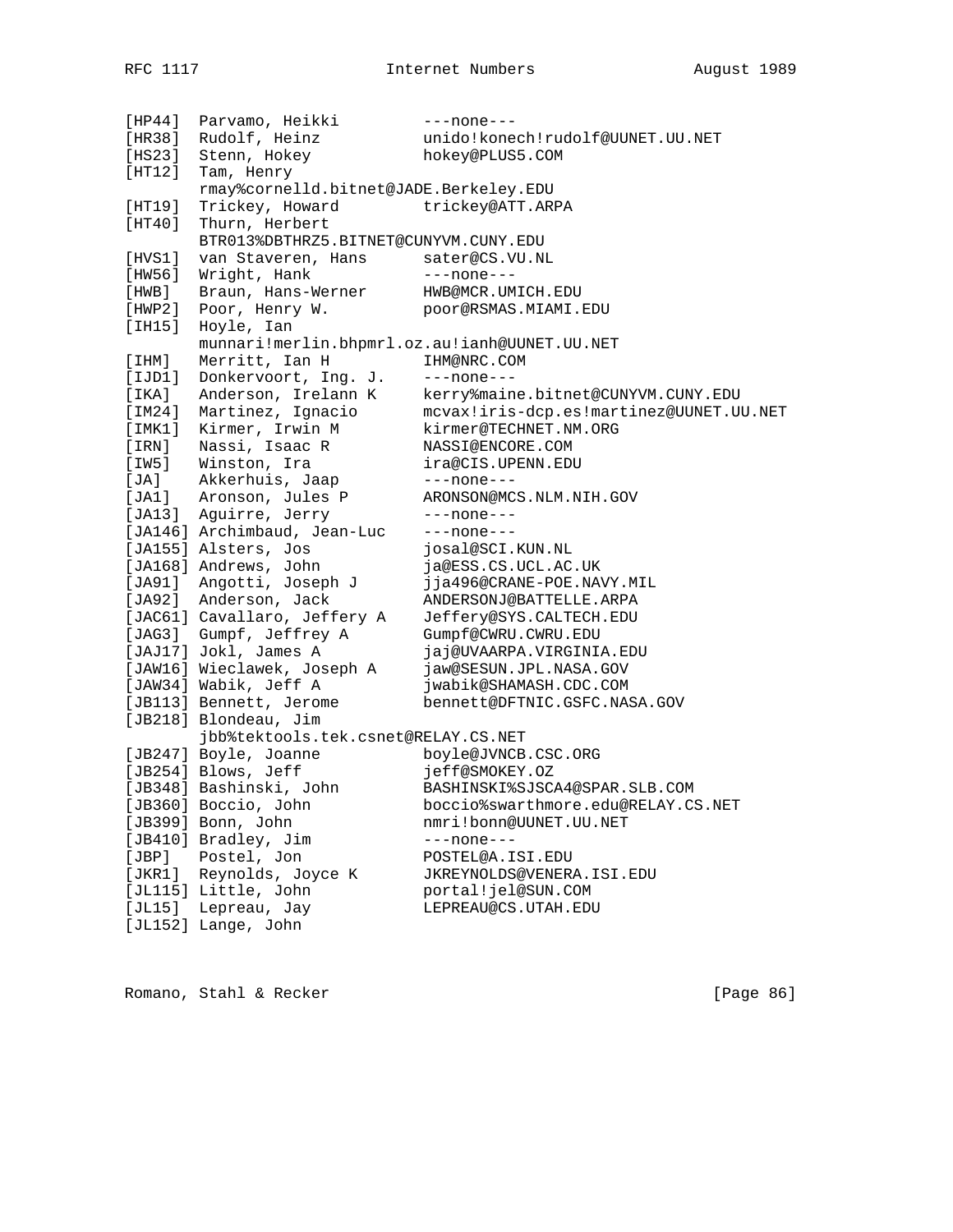hplabs!sun!texsun!radian!altair!johnl@RUTGERS.EDU [JL239] Lo, Jeff elan!jlo@AMES.ARC.NASA.GOV [JL247] Longchamp, Jean-Paul jlongcha%ulys.unil.ch@CUNYVM.CUNY.EDU [JL256] Lay, Joel xndrfn0h%servax.bitnet@CUNYVM.CUNY.EDU [JL268] Laventhol, Jonathan ---none---[JL52] Lekashman, John lekash@ORVILLE.NAS.NASA.GOV [JLD31] Delhaye, Jean-Loic delhaye@frmop11.bitnet@CUNYVM.CUNY.EDU [JLM23] Mills, John L LIAISON@BCO-MULTICS.ARPA [JLR4] Romkey, John L romkey@ASYLUM.SF.CA.US [JLR43] Russell, James L russell@SOFTWARE.ORG [JLS45] Sloan, John L jsloan%spots.wright.edu@RELAY.CS.NET [JM246] Moretz, Joseph rogers@NEMS.ARPA [JM278] Mazumdar, Jin ---none---[JM292] Murai, Jun jun%utokyo-relay@RELAY.CS.NET [JM303] Moorfoot, John jgm%charlie.oz@seismo.CSS.GOV [JM304] McClurg, Jim ---none---[JM414] Miceli, Joe joem@CMEVAX.SUNYSB.EDU [JM451] Martell, Javier NETS.J/MARTELL%ONTYME.TYMNET@OFFICE-1.ARPA [JM468] Mathisen, Jaye icsu6000@CAESAR.CS.MONTANA.EDU [JM493] Mann, John johnm@VAXC.CC.MONASH.EDU.AU [JM551] Martillo, Joachim decvax!frog!cpoint!martillo@UCBVAX.Berkeley.EDU [JM561] Murdock, Joseph ---none---[JM60] McCollum, Jim MCCOLLUM@TOPS20.DEC.COM [JMM50] Moe, James M., Jr. ---none---[JMR] Rushby, John M Rushby@CSL.SRI.COM [JMRM] Matheson, James M.R jmrm%digsys.engineering.cambridge.ac.uk@NSS.CS.UCL.AC.UK [JMS17] Schlueter, Jens-M schlueter%vax.awi-bremerhaven.dbp.de@RELAY.CS.NET [JMS56] Snyder, Joel M jms@MIS.ARIZONA.EDU [JMT18] Turner, James M envos.com!jmturn%rattler.uucp@XAIT.XEROX.COM [JN40] Noble, John ---none---[JN47] Nerbovig, Jerry ---none---[JN91] Nichols, Jeff ---none---[J054] 0'Connor, John ---none---[JOG] Gartley, John O gartley%atc.alcoa.com@RELAY.CS.NET [JOO] Ostlund, James O ostlund@SALK-ADM.SDSC.EDU [JP147] Petragnani, Joseph petragna%sjuvax.sju.edu@RELAY.CS.NET [JP207] Pansiot, Jean-Jacques ---none--- [JP220] Pace, Joe spked!pace@UCDAVIS.EDU [JP232] Polk, Jeff polk@PRISMA.COM [JP247] Powers, Jack powers@IBM.COM [JP254] Prevost, Jacques PREVOST@DPHVX2.DECNET.CERN [JP262] Poisson, Joe

Romano, Stahl & Recker [Page 87]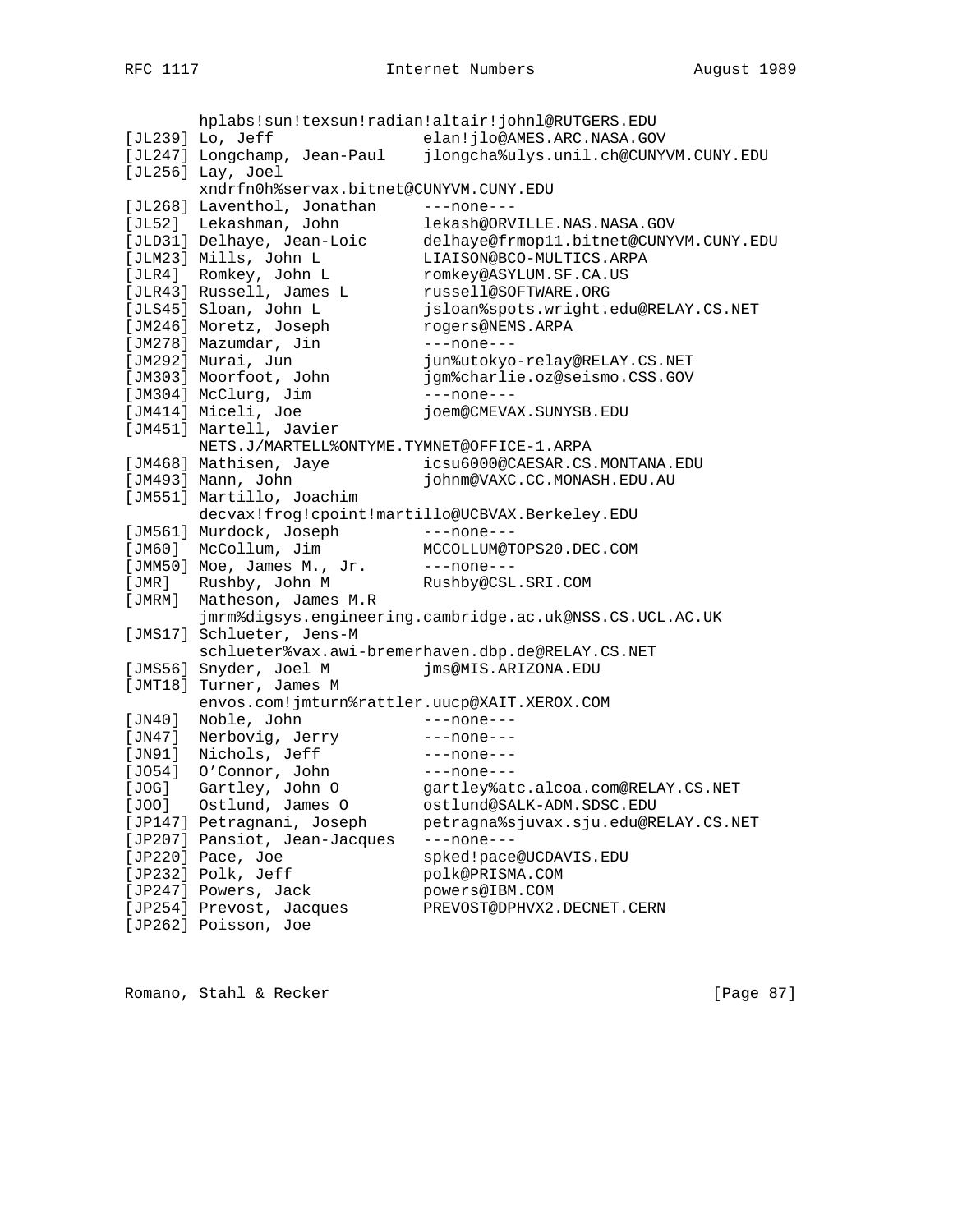00839%aeclcr.bitnet@CORNELLCC.CCS.CORNELL.EDU [JPB17] Bossert, John P uw-beaver!uw-entropy!thebes!bossert@RUTGERS.EDU [JPC17] Chion, J.P. ---none---[JPD18] Draughon, J. Phillip jpd@ACCUVAX.NWU.EDU [JPH17] Hanley, John P Hanley@CMCL2.NYU.EDU [JPO4] O'Brien, John Paul decvax!ucf-cs!novavax!john@UCBVAX.Berkeley.EDU [JPS17] Stoneback, John P allegra!mc70!stonebac@seismo.CSS.GOV [JPS21] Sorensen, Jan P RKUJPS%NEUVM1.BITNET@CUNYVM.CUNY.EDU [JPW11] Wies, J.P. ---none---[JR15] Rhodes, John E jrhodes@LOGNET2.ARPA [JR222] Roberts, Jeffrey hcrvax!jeff%hcr.com@RELAY.CS.NET [JR262] Renfro, Jack ---none---[JR38] Rutemiller, John Rutemiller@DOCKMASTER.ARPA [JRA26] Adams, John R. ---none---[JRC27] Chappell, Jim R jrc@PENTAGON-BCN.ARMY.MIL [JRF] Fisher, James R jfisher@ISDRES.ISD.USGS.GOV [JRF12] Fowler, James R jfowler@GALILEO.APO.NMSU.EDU [JRJ12] Jaeger, Jay R. ---none---[JRJ16] Johnson, Jack R. ---none---[JRJ18] Jesson, J. R jesson@NRL-EXCALIBUR.ARPA [JRL3] LoVerso, John Robert loverso@XYLOGICS.COM [JRR14] Ragland, Joe R jrr@NCNOC.TUCC.EDU [JRS48] Shaeffer, James R ASC02%AUDUCVAX.BITNET@CUNYVM.CUNY.EDU [JRS67] Shiflett, James Russell Shiflett@SXFEP.HARC.EDU [JRS8] Schwab, Jeffrey R jrs@ECN.PURDUE.EDU [JS167] Shprentz, Joel shprentz@BDM.COM [JS171] Scott, Jerry JERRY@TWG.COM [JS210] Stearns, Jeff jeff@TC.FLUKE.COM [JS255] Setzer, James ---none---[JS268] Simonetti, J. ---none--- [JS28] Shriver, John A jas@PROTEON.COM [JS281] Shultis, Jonathan daf@ZOG.CS.CMU.EDU [JS283] Schwartz, Jack JSCHWARTZ@A.ISI.EDU [JS338] Sherwood, John SHERWOOD@AC.DAL.CA [JS450] Stalcup, J stalcup@TTACS1.TTU.EDU [JS469] Segers, Jerry ---none---[JS511] Shumate, John jcs@NCR-SD.SANDIEGO.NCR.COM [JS81] Smith, Jeff aat@J.CC.PURDUE.EDU [JSG1] Groff, John S SGROFF@CCJ.BBN.COM [JSG5] Goodridge, Jon S JSG@BBN.COM [JSL9] Lowe, James S james@CSD4.MILW.WISC.EDU [JSM11] Miller, James S jmiller@CS.BRANDEIS.EDU [JSOL] Solomon, Jonathan A jsol@BU-IT.BU.EDU [JSQ1] Quarterman, John S jsq@LONGWAY.TIC.COM

Romano, Stahl & Recker [Page 88]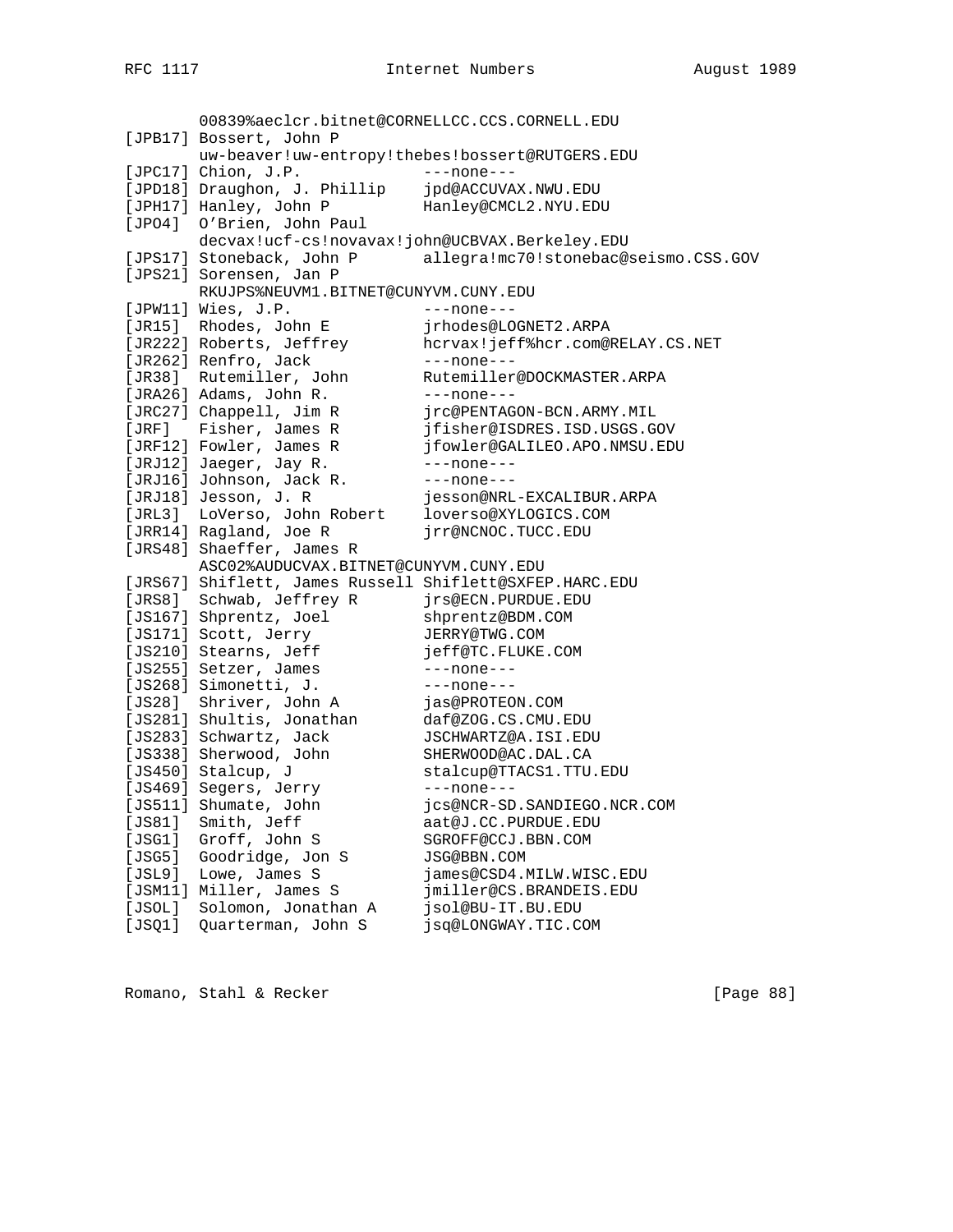[JSS4] Sabnis, Jayant S SABNIS@CCF3.NRL.NAVY.MIL [JSW12] Williams, J. Scott scott%wwu.edu@RELAY.CS.NET [JSY2] Yaplee, Jeffrey S. ---none--- [JT122] Thomassen, Jens Jens@IFI.UIO.NO [JT147] Thompson, James convex!jthomp@A.CS.UIUC.EDU [JT149] Tysko, John tysko@OUCS.OHIOU.EDU [JT166] Tuomola, Jari ---none---[JT167] Tingsell, Jan-Gunnar jgt@HUM.GU.SE [JV41] Voigt, John SYSBJAV@VM.TCS.TULANE.EDU [JV53] Vinh, Josianne mcvax!inria!ens.ens.fr!vinh@UUNET.UU.NET [JV69] Vaerno, Johan ---none---[JV70] Vannoy, John vannoy%pepvax.bitnet@CUNYVM.CUNY.EDU [JV74] Vincent, James ---none---[JVE2] Eijndhoven, Jos van ---none---[JW136] White, James D jdwAARDVARK.UCS.UOKNOR.EDU [JW156] Wray, John JCW2%rsre@CS.UCL.AC.UK [JW181] Washer, James W washer@LLL-CRG.LLNL.GOV [JW196] Williams, John jfw@BRIDGE2.3COM.COM [JW254] Wright, John J.Wright%MASSEY.AC.NZ@RELAY.CS.NET [JW266] Westbrock, Jon jonwest@ROSEMOUNT.COM [JW301] Winkelman, Jim jrw%noaasel.gov@HANDIES.UCAR.EDU [JW302] Widen, Johan jw@SICS.SE [JW310] Waters, Jim waters@ARGUS.STANFORD.EDU [JW47] Wobus, John JMWOBUS@SUVM.ACS.SYR.EDU [JWB35] Bennett, John W jwb@VAXA.DSTO.OZ.AU [JWM3] Meidinger, James W jim@BIGBURD.PRC.UNISYS.COM [JWM53] Manly, John W jwmanly%amherst.bitnet@MITVMA.MIT.EDU<br>[JWN10] Norris, James W a02jwn1%niu.bitnet@CUNYVM.CUNY.EDU [JWN10] Norris, James W a02jwn1%niu.bitnet@CUNYVM.CUNY.EDU [JY24] Yu, Jessica jyy@MERIT.EDU [JY33] Yoshida, Jun ---none--- [KA4] Auerbach, Karl auerbach@CSL.SRI.COM [KAA] Adelman, Kenneth A Adelman@TGV.COM [KB60] Braun, Karl ---none---[KBC] Casey, Kevin B kbcasey@GALLUX.GALLAUDET.EDU [KC40] Chang, Kelly kccs!khc@AMES.ARC.NASA.GOV [KC8] Chen, Ken SIMNET-PERCEPTRONICS@A.ISI.EDU [KCM2] McDonald, Kelly C KCM%BYUADMIN.BITNET@CUNYVM.CUNY.EDU [KD36] DeJager, Keith sunatl!ninja!dj@SUN.COM [KDA5] Augustin, Kurt D AUGUSTINKD@AFOTEC2.ARPA [KDM5] Miller, Keith D. ---none---[KDM6] Mayer-Spohn, Klaus D ZRAM%DS0RUS1I.BITNET@CUNYVM.CUNY.EDU [KDO] Olum, Ken D KDO@LUCID.COM [KDO] Olum, Ken D KDO@LUCID.COM<br>[KDZ] Zeilenga, Kurt D kurt@HC.DSPO.GOV [KEW8] Wampler, Kurt E hplabs!hpda!intersil!wampler@UNIX.SRI.COM [KFS] Sauer, Kurt F Sauer@DOCKMASTER.ARPA

Romano, Stahl & Recker [Page 89]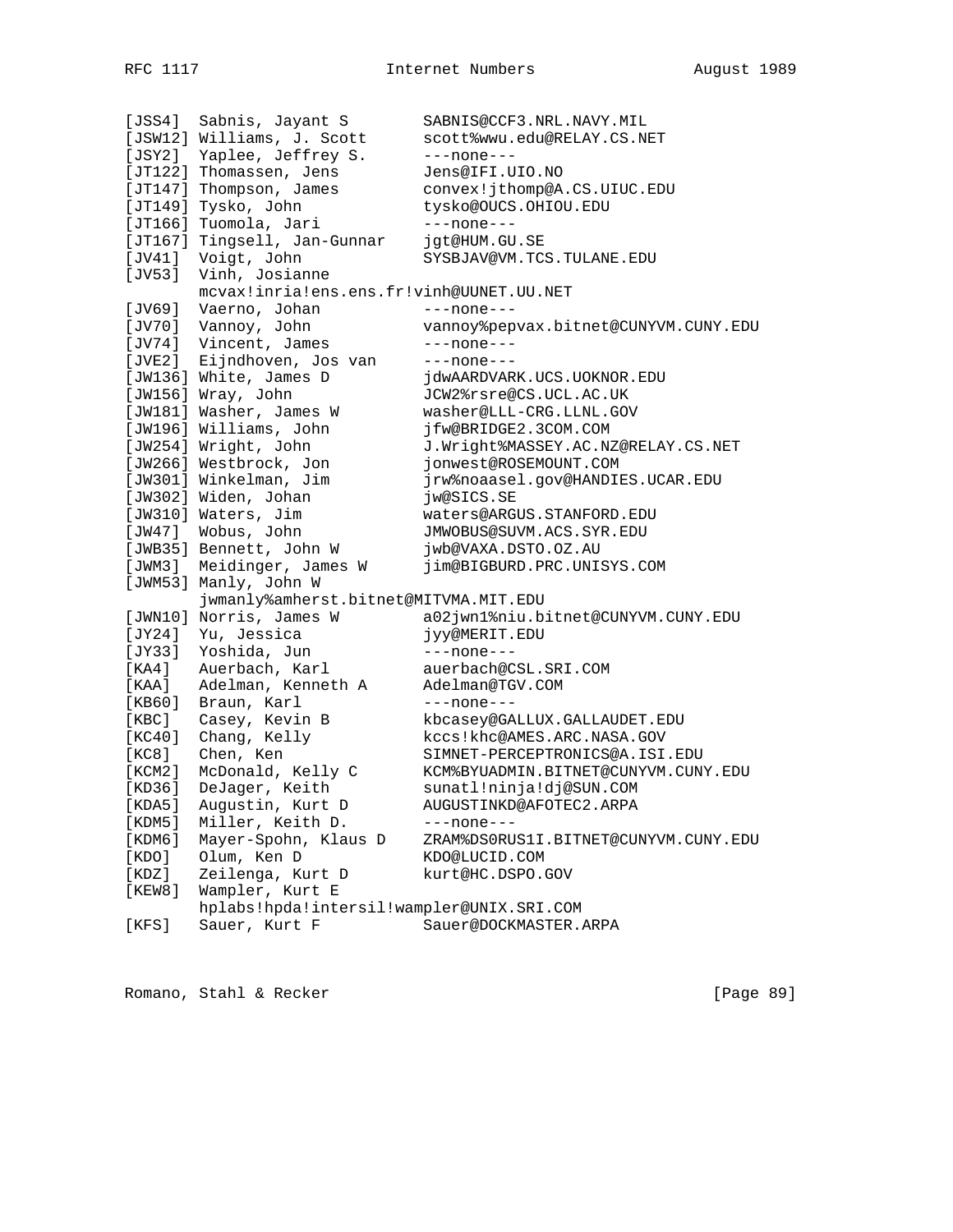[KFS2] Schmidt, K. F. ---none---[KG35] Gilmore, Kirk gilmore@GALILEO.AS.ARIZONA.EDU [KH74] Han, Kisoo kshan%etrivax.etri.re.kr@RELAY.CS.NET [KH88] Henriksen, Kyle kyle@TIS-W.ARPA [KHJ] Jobes, Karen H jobes%iassns.bitnet@CUNYVM.CUNY.EDU [KJ36] Johnson, Ken ---none---[KL31] Lamb, Kathleen klamb%csm9a@COLO.COLORADO.EDU [KL40] Lowe, Ken ken@BLAKE.ACS.WASHINGTON.EDU [KLS24] Smith, Kathryn L kathy@XN.LL.MIT.EDU [KM2] Maletsky, Kerry ---none---[KM79] Moran, Kathy ---none---[KM82] Murakami, Ken'ichiro murakami%ntt-20.ntt.jp@RELAY.CS.NET [KMC3] Crepea, Kenneth M Crepea@CCFS.ARPA [KMH8] Hays, Kenneth M hays%fsu.mfenet@NMFECC.ARPA [KO11] O'Keefe, Kevin HAZELTINE@A.ISI.EDU [KP45] Petraska, Karen KAREN@UMBC3.UMD.EDU [KP50] Percival, Kent Percival%Vm.UoGuelph.CA@CORNELLC.CCS.CORNELL.EDU [KR35] Reynolds, Keith keithr@SCO.COM [KR59] Rowett, Kevin ---none---[KR9] Rohan, Kevin JJKKRR@FORD-COS1.ARPA [KR69] Rabideau, Karen karen%tufts.bitnet@MITVMA.MIT.EDU [KRF5] Fuller, Kevin R. ---none---[KRH4] Hacke, Keith R Hacke@MDC.COM [KRM5] Magill, K. Richard oxtrap!rich@UUNET.UU.NET [KS121] Simpson, Kenneth ksimpson@LOIHI.HIG.HAWAII.EDU [KS133] Scully, Kevin ---none---[KS62] Simpson, Kathy ---none---[KSL] Lougheed, Kirk S LOUGHEED@MATHOM.CISCO.COM [KW2] Wescourt, Keith T WESCOURT@CEL.FMC.COM [KW8] Wuerfl, Karl wuerfl%vax1.rz.uni-regensburg.dbp.de@RELAY.CS.NET [LA55] Allison, Larry ---none---[LAB5] Butler, Lee A butler@STSCI.EDU [LAM1] Mamakos, Louis A louie@TRANTOR.UMD.EDU [LB110] Binding, Lothar \$45%dhdurz1.bitnet@CUNYVM.CUNY.EDU [LB16] Bukys, Liudvikas bukys@CS.ROCHESTER.EDU [LB164] Bradley, Larry larry@VM.NRC.CA [LCH9] Holmberg, Leo C CSERH000%KENTVMS.BITNET@CORNELLC.CCS.CORNELL.EDU [LCN] Nelson, Louis C lou@AEROSPACE.AERO.ORG [LCS] Schreier, Louis C schreier@SPAM.ISTC.SRI.COM [LCV] Varian, Lee C lvarian@PUCC.PRINCETON.EDU [LD4] Damon, Lee nomad@CS.ORST.EDU [LD46] Deni, Larry deni%canisius.bitnet@CUNYVM.CUNY.EDU [LDB3] Borchert, L. David borchert@BRAGGVAX.ARPA [LE24] Eriksson, Lars-Anders larsa@TOTT.LIU.SE

Romano, Stahl & Recker [Page 90]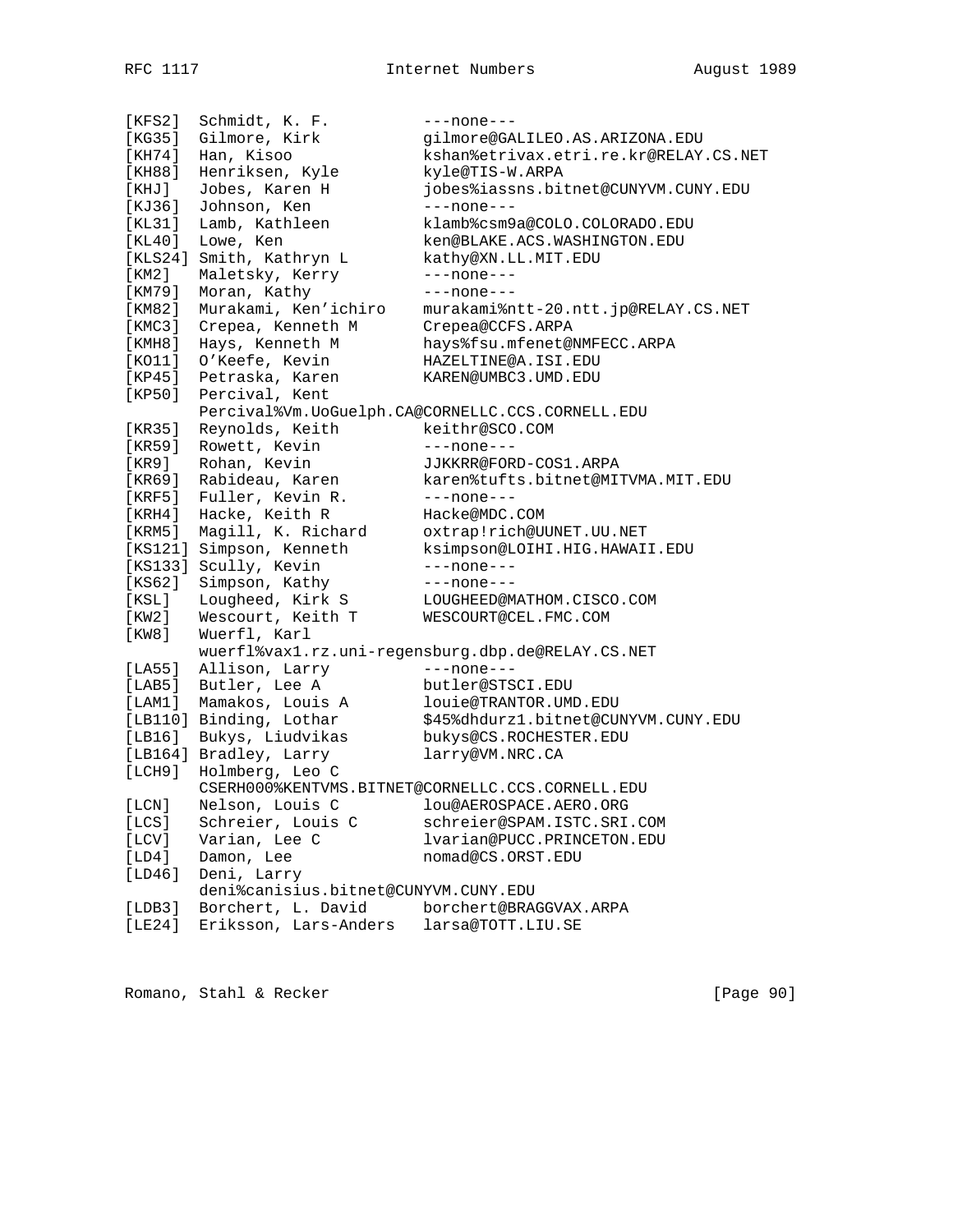| [LF58]      | Felder, Harry                           | janus!harry@UUNET.UU.NET                                       |
|-------------|-----------------------------------------|----------------------------------------------------------------|
| [LF61]      | Freil, Lawrence                         | lef@DOGWOOD.ATL.GA.US                                          |
| [LG91]      | Goodhue, Lynn                           |                                                                |
|             | lgoodhue%smith.bitnet@MITVMA.MIT.EDU    |                                                                |
|             | [LH124] Hicks, Larry                    | UIUCDCS!BRADLEY!LARZ@SEAS.UCLA.EDU                             |
| [LHG3]      | Gindler, Lawrence H                     |                                                                |
|             | LGINDLER%TRINITY.BITNET@CUNYVM.CUNY.EDU |                                                                |
| [LJ58]      | Jones, Louis                            | postmaster@JAX.ORG                                             |
| [LJC2]      | Crosby, Linda J                         | LCROSBY@ST-LOUIS-EMH2.ARMY.MIL                                 |
| [LJK]       | Kaufman, Lawrence J                     | lkaufman@BBN.COM                                               |
| [LJR5]      | Romero, Louis J.                        | $---none---$                                                   |
| [LK27]      | Kurtz, Linda J                          | kurtz@[192.31.172.3]                                           |
| [LL53]      | Lanzillo, Leo                           | leo@SH.CS.NET                                                  |
| [LL56]      | Lattanzi, Len                           | len@SYNTHESIS.COM                                              |
| [LL64]      | Leedom, Leith                           | casey@LLL-CRG.LLNL.GOV                                         |
|             | [LL115] Lane, Lee                       | llane@CISS.DAYTON.NCR.COM                                      |
| [LLZ1]      | Zumbach, Lyle L.                        | $---none---$                                                   |
|             | [LM176] McDonald, Larry                 |                                                                |
|             | [LM185] McCormick, Linda                | ---none---<br>L.McCormick@UK.AC.GLA.ENG.CAE                    |
| [LM35]      | Michela, Larry J.                       | $---none---$                                                   |
| [LM88]      | McLoughlin, Lee                         |                                                                |
|             | lmjm%DOC.IC.AC.UK@CS.UCL.AC.UK          |                                                                |
| [LM42]      | Nerenberg, Lyndon                       | lyndon@CS.ATHABASCAU.CA                                        |
|             |                                         |                                                                |
| [LM47]      | Newton, Lawrence                        | lnewt@MDA85.CANCER.UTEXAS.EDU<br>edsel!lnz@LABREA.STANFORD.EDU |
| [ LNZ ]     | Zubkoff, Leonard N                      |                                                                |
| [LO24]      | Oattes, Lee                             | oattes@GPU.UTCS.UTORONTO.CA                                    |
| [LO28]      | Owen, Larry                             | owen%auducvax.bitnet@CUNYVM.CUNY.EDU                           |
| [LP71]      | Paniccia, Larry                         | ---none---                                                     |
| $[$ LPM $]$ | Michelson, Leslie P                     | michelso@JVNCF.CSC.ORG                                         |
| [LR44]      | Roy, Lynette                            | roy@GMR.COM                                                    |
| [LRB]       | Bierma, Larry R                         | BIERMA@NPRDC.ARPA                                              |
| [ LRC7 ]    | Custead, Larry R                        | CUSTEAD%SASK.BITNET@CUNYVM.CUNY.EDU                            |
| [LRR1]      | Rogers, Lawrence R                      | lrr@PRINCETON.EDU                                              |
|             | [LS103] Schilmoeller, Leon              | ---none---                                                     |
|             | [LS198] Shipley, Lisa                   | $---none---$                                                   |
| [LSV]       | Vance, L. Stuart                        | stuart@THENIC.THE.NET                                          |
| [LW26]      | Winkler, Linda                          |                                                                |
|             | B32357%ANLVM.BITNET@CUNYVM.CUNY.EDU     |                                                                |
| [LW89]      | Wake, Larry                             | lkw@CSUN.EDU                                                   |
| [ MA ]      | Accetta, Michael                        | MIKE.ACCETTA@A.CS.CMU.EDU                                      |
| [MA24]      | Anderson, Melanie                       | melanie%ncsavmsa.bitnet@CUNYVM.CUNY.EDU                        |
| [MA56]      | Alexander, Mark                         |                                                                |
|             |                                         | kma%SAMSON.CADR.DIALNET.SYMBOLICS.COM@SCRC-RIVERSIDE.ARPA      |
| [MA63]      | Allen, Mike                             | mcvax!ethz!allen@UUNET.UU.NET                                  |
| [MA88]      | Andrews, Mark                           | marka@DMSSYD.DMS.OZ.AU                                         |
|             | [MA105] Ambriz-Maguey, Marco            | red%unamvm1.bitnet@CUNYVM.CUNY.EDU                             |
| [MAB4]      | Brown, Mark A                           | Mark@OBERON.USC.EDU                                            |
| [MAJ1]      | Johnson, M. A.                          | $---none---$                                                   |
|             |                                         |                                                                |

Romano, Stahl & Recker [Page 91]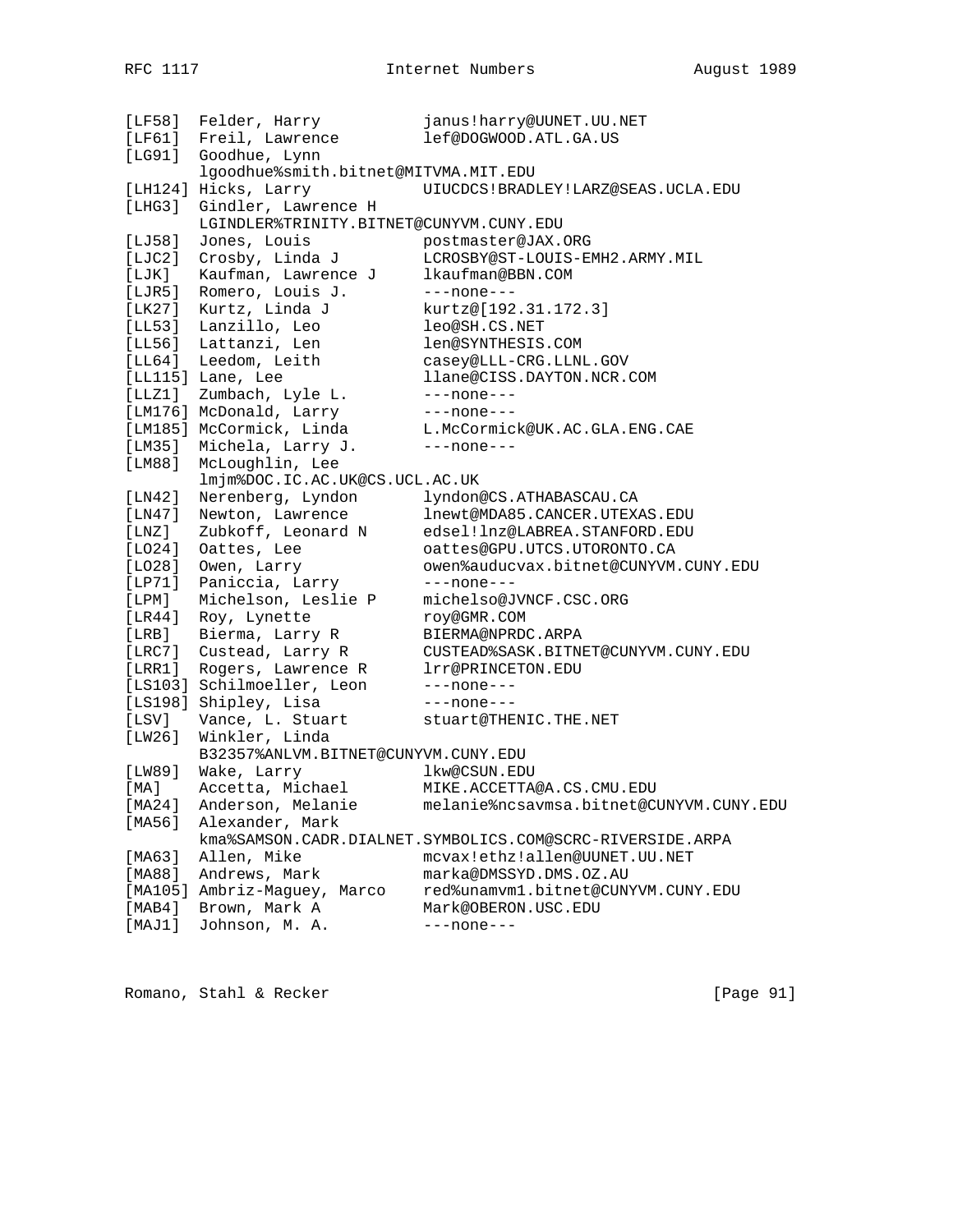[MAJ14] Jackson, Michael A. ---none---[MAV4] Verber, Mark A verber@TUT.CIS.OHIO-STATE.EDU [MAW25] Waldschmidt, Mark A MARKW%CPVB.SPAN@SDS.SDSC.EDU [MB] Brescia, Michael BRESCIA@BBN.COM [MB143] Brichta, Michael brichta@SIEMENS.SIEMENS.COM [MB168] de Barros, Marcus marcus@BENO.CSS.GOV [MB203] Bernards, Marcel mcvax!ecn!marcel@UUNET.UU.NET [MB204] Bounds, Mitchell ---none---[MB26] Brzustowicz, Mike MAB@ADS.COM [MB262] Berchier, Marcel BERCHIER%CFRUNI51.BITNET@CUNYVM.CUNY.EDU [MB31] Bereschinsky, Michael BERESCHINSKY@A.ISI.EDU [MC128] Cooper, Mike PACISMO@HAWAII-EMH.ARPA [MC147] Clark, Mark mclark@NRAO.ARPA [MC17] Crawford, Matt matt@ODDJOB.UCHICAGO.EDU [MC202] Curran, Mike MCURRAN@NARDACDC002.ARPA [MC65] Corn, Michael ---none---[MCA1] Akers, Mary steapqa@APG-EMH3.APG.ARMY.MIL [MCB5] Berch, Michael C mcb@TIS.LLNL.GOV [MCD11] Donahue, Michael ---none---[MCL9] Linimon, Mark C inp4!killer!mizarvme!linimon@UCBVAX.Berkeley.EDU [MCSJ] St. Johns, Michael StJohns@NIC.DDN.MIL [MD119] Draughn, Mark draughn@IITMAX.IIT.EDU [MD127] Devauze, Michel mcvax!inria!edfder1.der.donald!edfder1.der.donald !devauze@UUNET.UU.NET [MDC] Connor, Martin David mdc@HT.AI.MIT.EDU [MDE3] Eggers, Mark D CF4A8X%IRISHMVS.BITNET@CUNYVM.CUNY.EDU [MDP16] Parker, Michael D chip!mparker@NOSC.MIL [MSD30] Spicer, Marc D mspicer@BELVOIR-EMH3.ARMY.MIL [ME38] Elvy, Marc ELVY@CARRARA.MARBLE.COM [ME57] Ernst, Michael r02ern%dhhdesy3.bitnet@CUNYVM.CUNY.EDU [MF14] Fingerhut, Michael ircam!mf@UUNET.UU.NET [MF19] Fedor, Mark fedor@patton.NYSER.NET [MF31] Fouts, Martin FOUTS@AMELIA.ARC.NASA.GOV [MF74] Fidler, Michael L ts0026@OHSTVMA.IRCC.OHIO-STATE.EDU [MF96] Furnari, Mario mcvax!inria!arco!mf@UUNET.UU.NET [MG120] Garcia, Mary ---none---[MG16] Gallaher, Michael gallaher@TOPAZ.RUTGERS.EDU [MG167] Gadiwalla, Muslim A MUSLIM@WINNIE.FIT.EDU [MG58] Gilbert, Mike JNG%SLI.COM@UUNET.UU.NET [MG95] Greisen, Marc ---none---[MH118] Harper, Malcom mkh%sevax.prg.oxford.ac.uk@CS.UCL.AC.UK [MH198] Hirabaru, Masaki hi%csce.kyushu.junet%utokyo-relay.csnet@RELAY.CS.NET

Romano, Stahl & Recker [Page 92]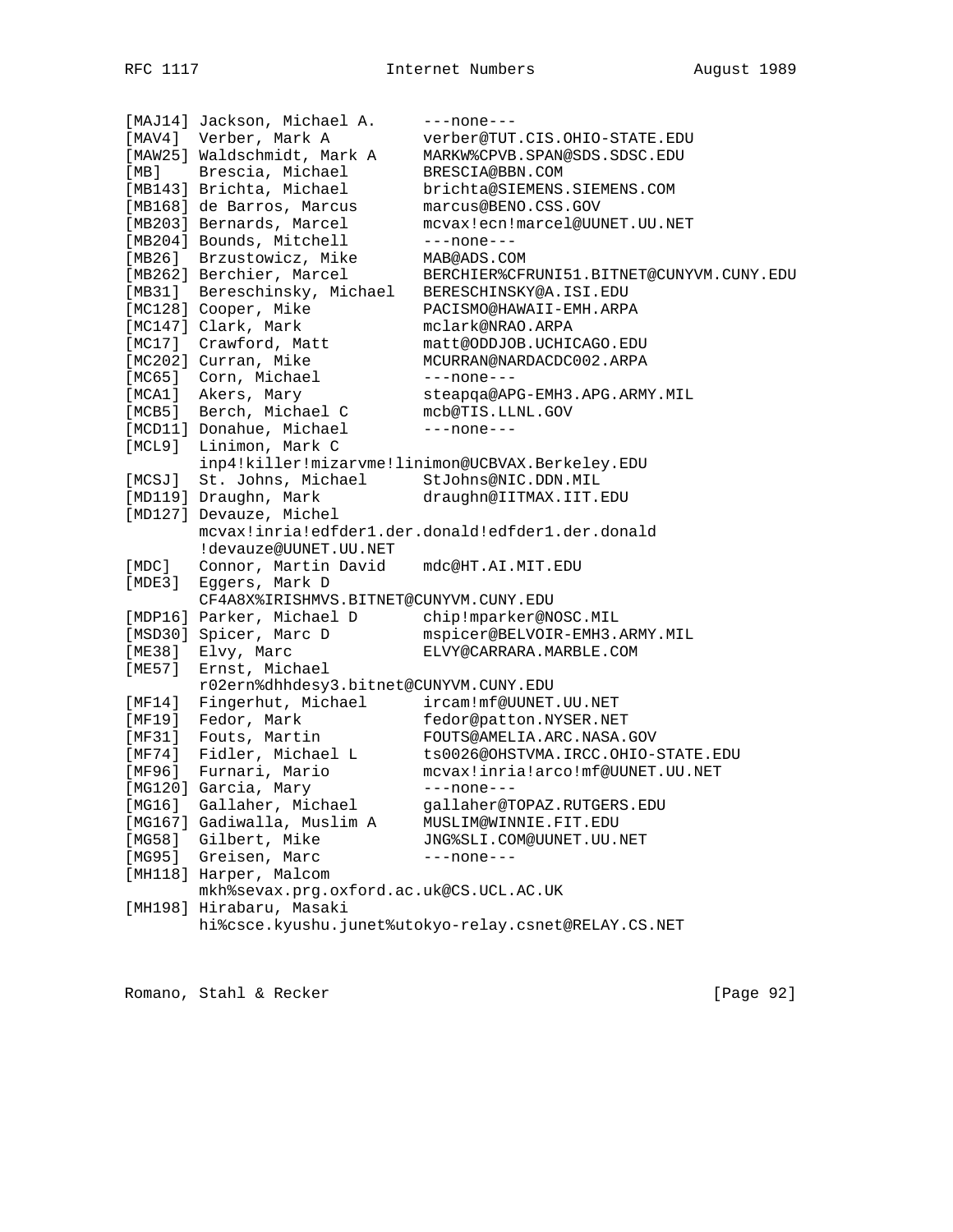[MH225] Hamilton, Molly system@BEACH.GAL.UTEXAS.EDU [MH82] Horton, Mark mark@CBLPF.ATT.COM [MHW9] Warfield, Michael H wittsend!mhw@GATECH.EDU [MJ33] Johnson, Mark ---none---[MJ65] Jensen, Murray mjj%mimir.dmt.oz@UUNET.UU.NET [MJA14] Ames, Michael J mike@JUPITER.NMT.EDU [MJJ1] Jordaan, Martin J MJORDAAN@VAXB.NSWSES.NAVY.MIL [MJM2] Muuss, Michael John MIKE@BRL.ARPA [MJO4] O'Connor, Michael J OCONNOR@SCCGATE.SCC.COM [MJO7] O'Donnell, Michael J. ---none--- [MK124] Karas, Michael KARAS@PENTAGON-OPTI.ARMY.MIL [MK132] Kalscheuer, Michael ---none---[MK133] Kawasaki, Masako a70012b%kyu-cc.cc.kyushu-u.junet%utokyo-relay. csnet@RELAY.CS.NET [MK17] Karels, Mike karels@UCBARPA.BERKELEY.EDU [MK38] Kowitz, Mark mark@ROCKY2.ROCKEFELLER.EDU [MK68] Kazar, Michael kazar@ANDREW.CMU.EDU [MK75] Koulopoulos, Mike well!rk@LLL-LCC.ARPA [MK79] Kito, Masafumi kokubu%etl.jp@RELAY.CS.NET [MKL] Lottor, Mark K MKL@NIC.DDN.MIL [ML129] Lobelle, Marc ml@INFO.UCL.AC.BE [ML62] Levine, Michael LEVINE@A.PSY.CMU.EDU [ML95] Liu, Mei-Ling mliu@POLYSLO.CALPOLY.EDU [MLC] Corrigan, Michael Corrigan@DDN3.ARPA [MLT10] Truesdell, M. Lynn truesdel@PILOT.NJIN.EDU [MM147] Meyer, Mark mark%unlcdc3.bitnet@CUNYVM.CUNY.EDU [MM149] Miller, Mark LUMM@VAX1.CC.LEHIGH.EDU [MM227] Mohar, Mike mohar@IDA.ORG [MM313] Marcinkevicz, Michael mdm@GUMBY.DSD.TRW.COM [MM333] Moravan, Michael moravan@CSUPWB.UCC.COLOSTATE.EDU [MM334] Murphy, Michael mm06@GTE.COM [MM352] MacLeod, Micke mmacleod@UTCCSP.SPRD.UTEXAS.EDU [MM373] Mills, M. ---none---[MMH5] Hayman, Martin M. ---none---[MMJ1] Janiczek, Martin MJANICZEK@RIA-EMH1.ARMY.MIL [MMM3] McDonnell, Michael M MIKE@ETL.ARPA [MN36] Nowlan, Michael mcvax!cs.tcd.ie!michael@UUNET.UU.NET [MN43] Nusinov, Marc ---none---[MN44] Newbery, Michael rs1.vuw.ac.nz!newbery@COMP.VUW.AC.NZ [MN54] North, Mike BPTFMNPB%UIAMVS.BITNET@CUNYVM.CUNY.EDU [MO33] Olafsson, Marius marius%rhi.hi.is@UUNET.UU.NET [MO48] Oros, Mark oros@UMD5.UMD.EDU [MO57] Ohta, Masataka mohta%cc.titech.junet@RELAY.CS.NET [MOUSE] Parker, Mike mouse@LARRY.MCRCIM.MCGILL.EDU [MP12] Petry, Michael petry@TRANTOR.UMD.EDU [MP138] Portal, M. ---none---

Romano, Stahl & Recker [Page 93]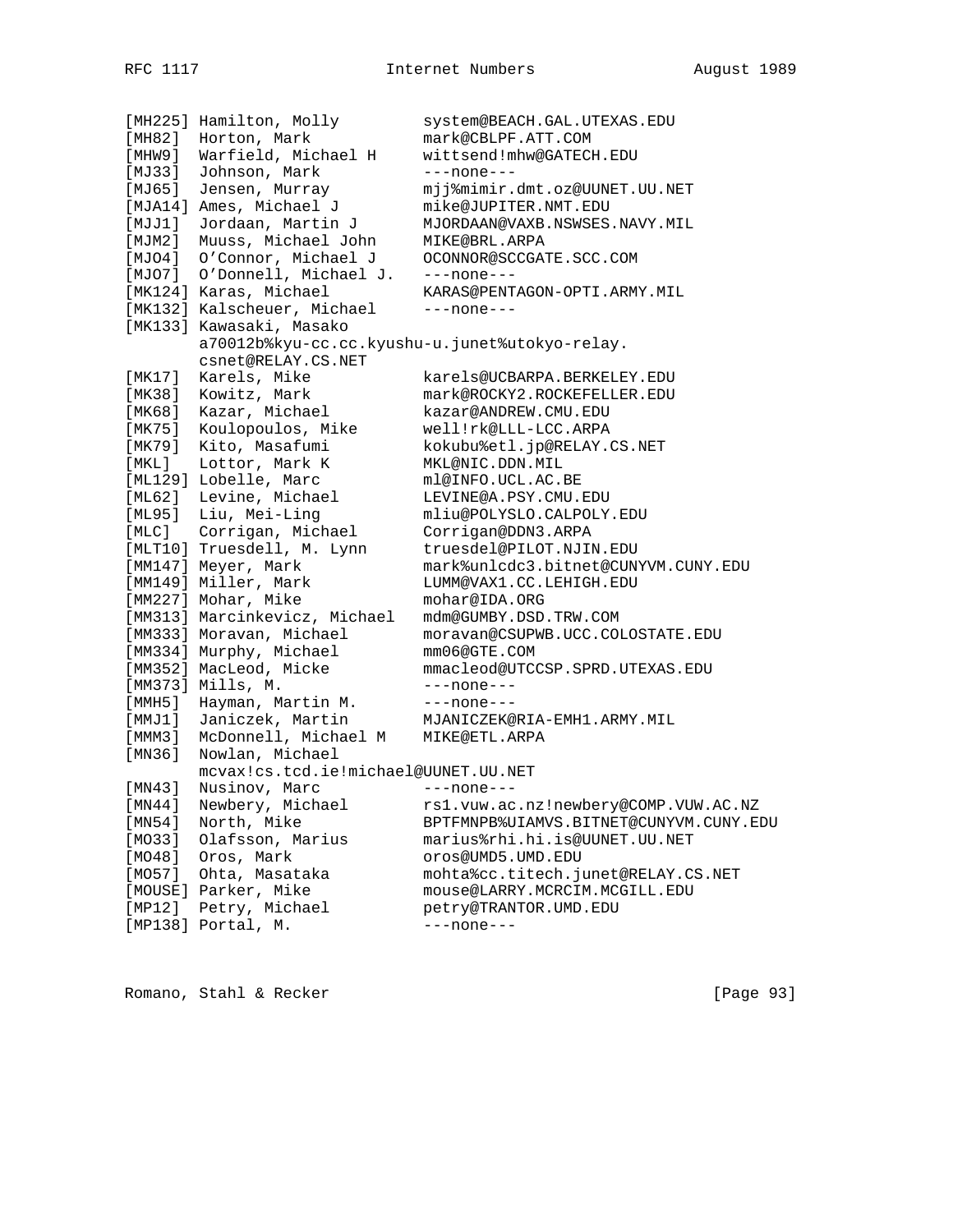[MP139] Powell, Michael powell@ISS.EATON.COM [MP20] Perras, Mickey PERRAS@NUSC-ADA.ARPA [MPM] Mullen, M. Preston, Jr. MULLEN@ITD.NRL.NAVY.MIL [MQ7] Quipourt, M. ---none--- [MR101] Roberson, Milton ---none---[MR137] Rackley, Mike Rackley@CC.MSState.EDU [MR152] Raff, Malcolm mal@BIOSYS.APLDBIO.COM [MR159] Reilly, Michael reilly%atari@DECWRL.DEC.COM [MR160] Reichling, Matthias RZUW007%DWUUNI21.BITNET@CUNYVM.CUNY.EDU [MR29] Russell, Mike ---none---[MR78] Rotert, Michael ZORN%GERMANY.CSNET@RELAY.CS.NET [MRC13] Campbell, Michael R. ---none--- [MRK14] Kaufmann, Mark R wucs1!onemohr!mrk@UUNET.UU.NET [MS101] Szymendera, Michael mikey%CANISIUS.EDU@RELAY.CS.NET [MS171] Shapiro, Marc Marc.Shapiro@C.CS.CMU.EDU [MS172] Simonians, Marina ---none---[MS195] Shojima, Makoto ---none---[MS22] Starner, Mark L starner@PRC.UNISYS.COM [MS270] Sullivan, Michael jhunter@DGIS.ARPA [MS272] Sadowski, Mike sadowski@CAIA.WRIGHT.EDU [MS300] Scolyer, Mark munnari!cidam.oz.au!rxxmts@UUNET.UU.NET [MS301] Santangelo, Michael Mike\_Santangelo%UMUC@UMCA1.UMD.EDU [MS9] Schoffstall, Martin Lee schoff@NISC.NYSER.NET [MSA1] Andersson, Mats S enea!liuida!msa@seismo.CSS.GOV [MSM1] Medin, Milo MEDIN@NSIPO.NASA.GOV [MSM3] Marshall, Mike S hubcap@HUBCAP.CLEMSON.EDU [MSP1] St. Paul, Mark stpaul@NMSU.EDU [MT1] Tharenos, Michael tharenos@IBM.COM [MT105] Tiberia, Marguerite ---none---[MTF1] Franklin, Maurice T mfrankl@AFMPC-1.ARPA [MU7] Urizar, Mike<br>DOSURIZA%IDBSU.BITNET@CUNYVM.CUNY.EDU DOSURIZA%IDBSU.BITNET@CUNYVM.CUNY.EDU [MV24] Vasoll, Mark vasoll@A.CS.OKSTATE.EDU [MV38] Vachon, Mario vachon@CLOUSO.CRIM.CA [MVO1] Van Overbeke, Mark mark%umnmor.bitnet@CUNYVM.CUNY.EDU [MW135] Widell, Mike MWIDELL@CIM-VAX.HONEYWELL.COM [MW171] Walter, Martin mawa@SUN1.RUF.UNI-FREIBURG.DBP.DE [MW83] Wexler, Mike mikew@WYSE.COM [MWS10] Stalnaker, Michael W MIKE@NRL-SSD.ARPA [MY14] Yokotsuka, M yokotuka%icot.jp@RELAY.CS.NET [NAK2] Kuo, Nancy A KUOA@ESDVAX.ARPA [NAL] Lann, Neil nal@MORDOR.S1.GOV [NB16] Ball, Nancy NancyB@AUSTIN.LOCKHEED.COM [NC3] Chiappa, Noel JNC@XX.LCS.MIT.EDU [ND22] Danielson, Nancy ---none---[NG] Gower, Neil E GOWER@A.ISI.EDU

Romano, Stahl & Recker [Page 94]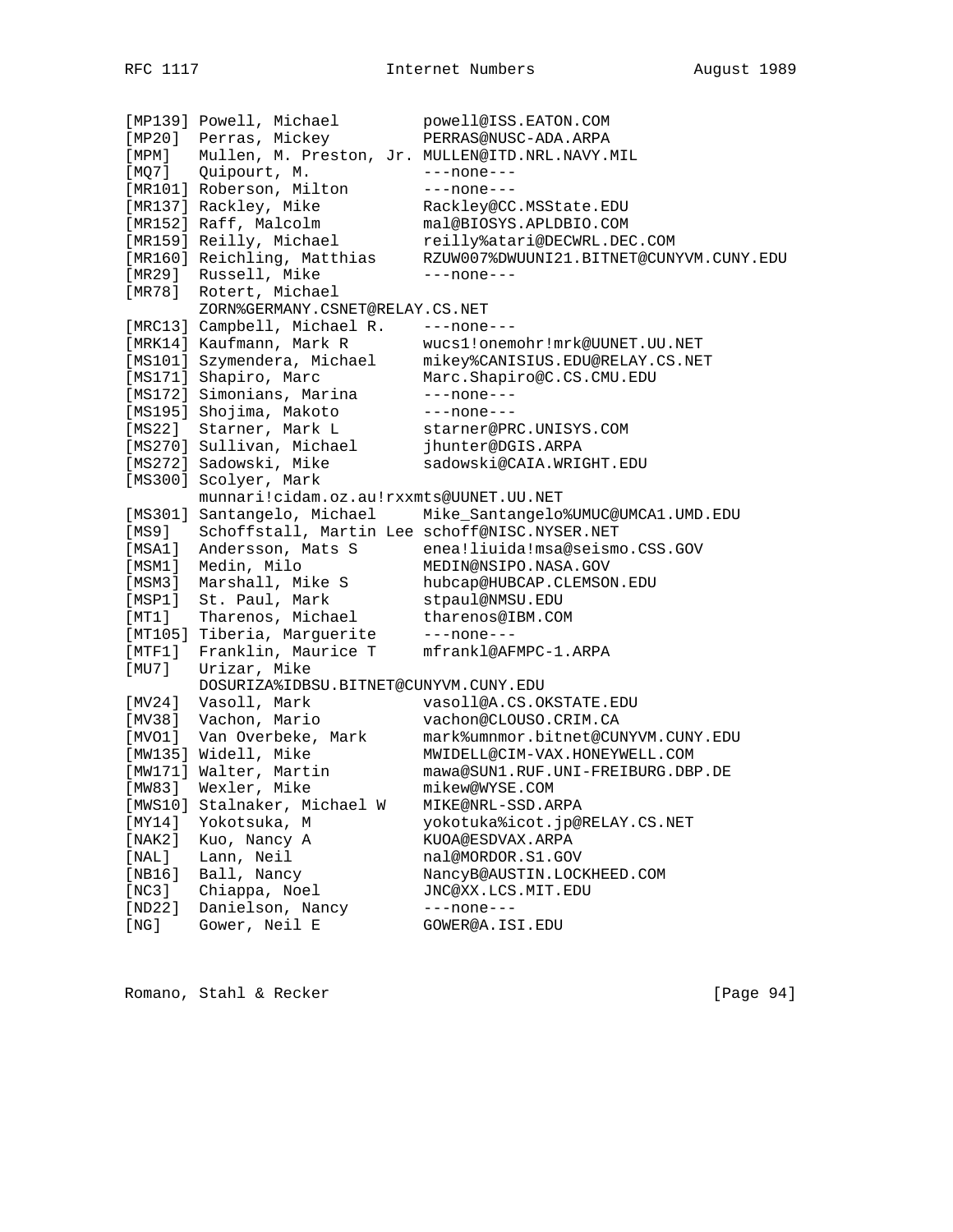| [NHC]           | Cuccia, Nichlos H                           | cuccia@LLL-CRG.LLNL.GOV                           |
|-----------------|---------------------------------------------|---------------------------------------------------|
| [NJB7]          | Burr, Nancy Johnson                         | Burr@CS.WASHINGTON.EDU                            |
| [NJG6]          | Gorsuch, Neil J                             | NEIL@CPD.COM                                      |
| [NM31]          | Mishkin, Nat                                | apollo!mishkin@APOLLO.COM                         |
| [NM37]          | McNeill, Neil                               | stan!neilm@BOULDER.COLORADO.EDU                   |
| [ NMM ]         | Minnich, N. Michael                         | mminnich@HUEY.UDEL.EDU                            |
| [NMS5]          | Sturm, Neal M                               | nsturm@PILOT.NJIN.NET                             |
| [NN20]          | Nadi, Najib                                 | nadi@VILLANOVA.EDU                                |
| [NT12]          | Todd, Neil                                  | mcvax!ist.co.uk!neil@UUNET.UU.NET                 |
| [NT13]          | Titley, Nigel                               |                                                   |
|                 | mcvax!axion.bt.co.uk!ntitley@UUNET.UU.NET   |                                                   |
| [NW25]          | Wilson, Nathan                              | nathan@TELEOS.COM                                 |
| [NW30]          | White, Nelson                               | $---none---$                                      |
| [NY3]           |                                             |                                                   |
|                 | Yamamoto, Nobuhito                          |                                                   |
|                 | yamamoto%jpntsuku.bitnet@CUNYVM.CUNY.EDU    |                                                   |
| [OD8]           | Deguine, O.                                 | $---none---$                                      |
| [OG4]           | Gremont, Olivier                            |                                                   |
|                 |                                             | mcvax!inria!gipaltair-bdblues!root@seismo.CSS.GOV |
| [OK6]           | Khan, Osman                                 | mcvax!phcoms!khan@UUNET.UU.NET                    |
| [PA5]           | Almquist, Philip                            | Almquist@SCORE.STANFORD.EDU                       |
|                 | [PAG12] Ganschow, Paul A.                   | $---none---$                                      |
|                 | [PAG14] Greenberg, Peter A.                 | $---none---$                                      |
| [ PAK6 ]        | Kaslo, Philip A                             | phil@ARIZONA.EDU                                  |
| $[$ PAN $1$ $]$ | Nelson, Philip A                            | phil%wwu.edu@RELAY.CS.NET                         |
| [PAP4]          | Prindeville, Philip A                       | philipp@MC.LCS.MIT.EDU                            |
| [PB13]          | Beertema, Piet                              | piet@CWI.NL                                       |
| [PB40]          | Bowden, Phillip E                           | BOWDENPE@VTVM1.CC.VT.EDU                          |
| [PB67]          | Boyle, Pat                                  | boyle%ubc.csnet@RELAY.CS.NET                      |
|                 | [PC116] County, Phil                        |                                                   |
|                 | munnari!latvax8.lat.oz.au!ccpc@UUNET.UU.NET |                                                   |
| [PCW]           | Wood, C. Philip                             | cpw@LANL.GOV                                      |
| [PD39]          | Delaney, Pete                               |                                                   |
|                 | pete%crcvax.uucp%germany.csnet@RELAY.CS.NET |                                                   |
| [PDB5]          | Barron, Patrick D                           | pdb@SEI.CMU.EDU                                   |
| [PE21]          | Eaton, Paul                                 | $---none---$                                      |
| [PE25]          | Evans, Phil                                 |                                                   |
|                 |                                             | lc100%prime2.bristol-poly.ac.uk@NSS.CS.UCL.AC.UK  |
| [PEK]           | Kane, Patrick E                             | kane@URBANA.MCD.MOT.COM                           |
| [ PEM4 ]        | McKenney, Paul E                            | mckenney@TSCA.ISTC.SRI.COM                        |
| $[$ PFK $]$     | King, Peter F                               | peter_king@NEXT.COM                               |
| [PFS2]          | Sass, Paul F                                | SASS@A.ISI.EDU                                    |
| [PG30]          | Graham, Paul                                | pjg@UNRVAX.UNR.EDU                                |
| [PG40]          | Gillis, Paul                                | paulg@USAGE.UNSW.OZ                               |
| [PG60]          | Gilli, Peter                                | $---none---$                                      |
| [PG62]          | Gloor, Peter                                |                                                   |
|                 | gloor%csghsg53.bitnet@CUMYVM.CUNY.EDU       |                                                   |
| [PG76]          | Greenberg, Peter                            | hombre!imclone!peter@UUNET.UU.NET                 |
|                 |                                             |                                                   |
| [PGA1]          | Apley, Phillip G.                           | $---none---$                                      |

Romano, Stahl & Recker [Page 95]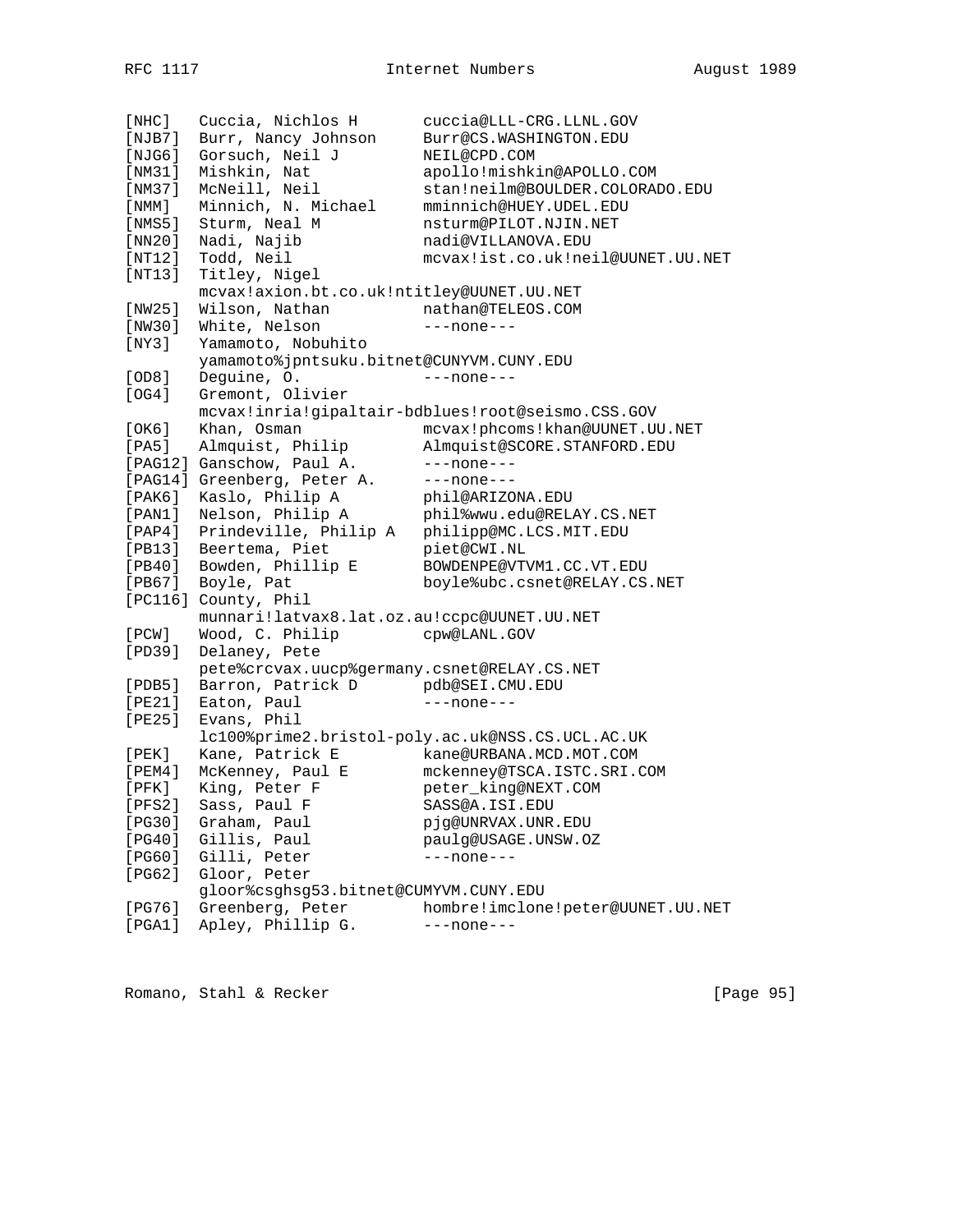[PGL] Love, E. Paul loveep@SDSC-SDS.ARPA [PGM] Milazzo, Paul G milazzo@RICE.EDU [PH106] Halsey, Pauline ---none---[PH111] Hunter, Peter ---none---[PH45] Ho, Peter HO@HAC2ARPA.HAC.COM [PH73] Hubbard, Paul Paul@OXY.EDU [PHS1] Schmidt, Paul H pschmidt@BLACKBIRD.AFIT.AF.MIL [PI7] Isomaki, Pekka PISOMAKI%FINFUN.BITNET@CUNYVM.CUNY.EDU [PJ29] Jensen, Peter JENSEN@JARSUN1.ZONE1.COM [PJ35] Jaegle, Peter peja@ISE.FHG.DE [PJF7] Feldner, Patrick J feldner@IITMAX.IIT.EDU [PJS22] Sivo, Peter J peter@KEY.COM [PJT9] Tyers, Peter J munnari!trlluna.oz.au!tyers@UUNET.UU.NET [PK] Kirstein, Peter T KIRSTEIN@NSS.CS.UCL.AC.UK [PK19] Karr, Penny PKARR@BBN.COM [PK28] Karn, Phil KARN@THUMPER.BELLCORE.COM [PK69] Kostenbader, Phil kostenba%lafayett.bitnet@CUNYVM.CUNY.EDU [PK73] Kranenburg, Paul pk%hlerul5i.bitnet@CUNYVM.CUNY.EDU [PL37] Laforgue, Pierre laforgue@IMAG.FR [PLH8] Haymon, Paula Langford apctrc!bigmac!haymon@UUNET.UU.NET [PM115] Myers, Patrick myers%umist.ac.uk@CUNYVM.CUNY.EDU [PM140] Manske, Paul ---none---[PM37] Melvin, Phyllis phyllis@BOEING.COM [PM72] Mies, Paul unido!gmdzi!mies@seismo.CSS.GOV [PM81] Marshall, Peter p.marshall@UWO.CA [PMH3] Henderson, P. Marshall ---none---[PML1] Lashley, Patrick M cohesive!kla!pat@SUN.COM [PN23] Nellessen, Peter CRTVAX!PN@SPICE.CS.CMU.EDU [PNW] Wan, Peter N peter%msdc.uucp@GATECH.EDU [PO16] O'Regan, Paddy ---none--- [PP14] Pomes, Paul paul@UXC.CSO.UIUC.EDU [PP36] Patton, Paul ---none---[PP62] Peccararo, Paul ---none---[PP77] Park, Philippe ppark@BBN.COM [PR79] Reid, Phil ---none---[PRT2] Taylor, Paul R taylor@OSWEGO.OSWEGO.EDU [PS173] Sobering, Peter TRIN3%TRINCC.BITNET@CUNYVM.CUNY.EDU [PS191] Sharma, Pradeep sharma@ROHINI.TELECOMM.UMN.EDU [PS27] Spilling, Paal SPILLING@A.ISI.EDU [PSS1] Schwarz, Phil S. ---none--- [PT23] Tomb, Peter ptomb%umass.bitnet@CUNYVM.CUNY.EDU [PT55] Teegarden, Paul egtlspr@CCS.CSUSCC.CALSTATE.EDU [PV23] Valotto, Peter J. ---none---[PW37] Woods, Paul ---none---

Romano, Stahl & Recker [Page 96]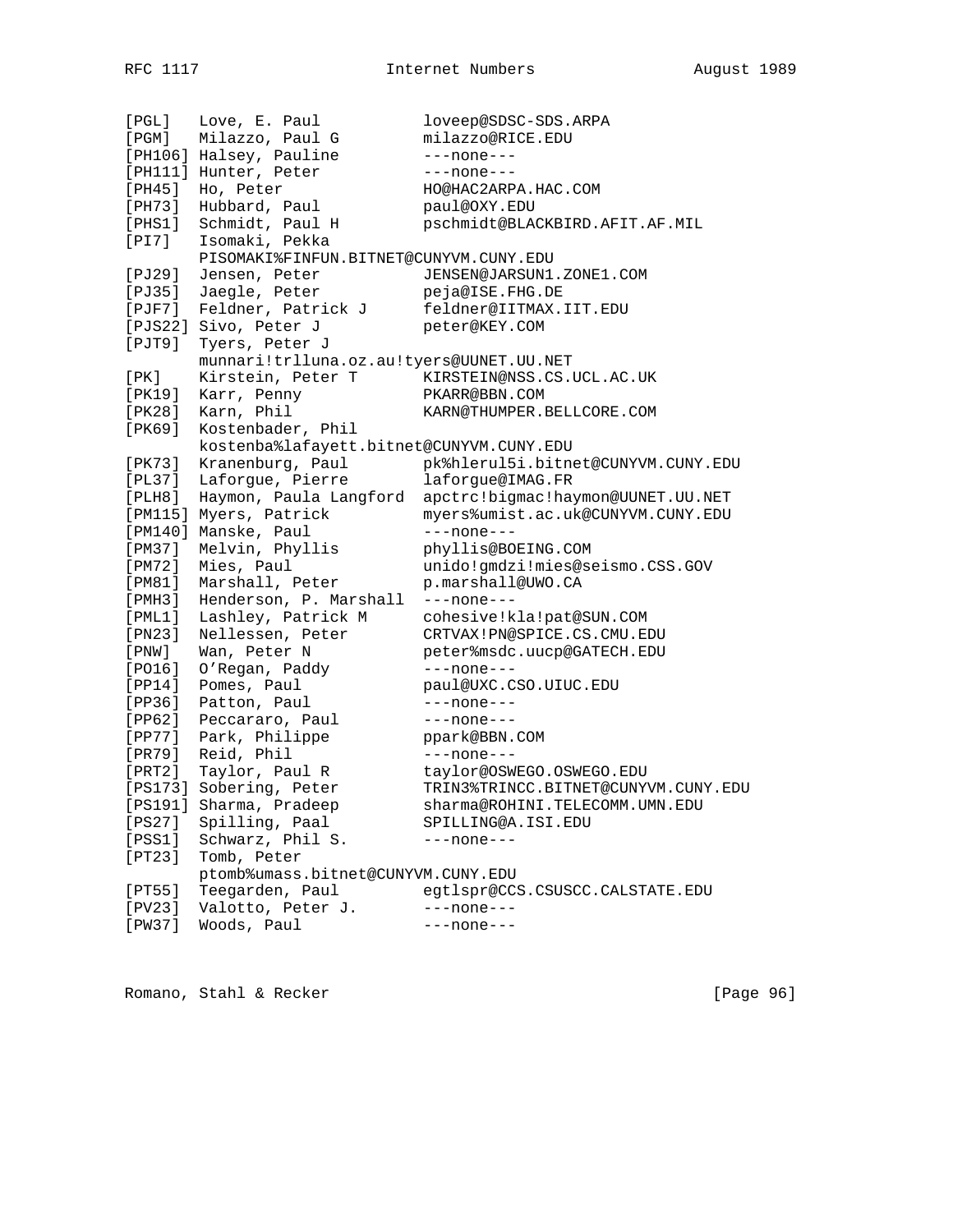[PW49] Ware, Pete esosun!pete@SEISMO.CSS.GOV [PWM] Murphy, Patrick W pmurphy@ISDMNL.MENLO.USGS.GOV [QP] Fennessy, Quentin quentin%hub.umb.edu@RELAY.CS.NET [RA11] Adams, Rick rick@UUNET.UU.NET [RA17] Albrightson, Robert albright@JVNCA.CSC.ORG [RA62] Aschenbrenner, Rex Rex%CGI.COM@RELAY.CS.NET [RA66] Antonorsi, Richard ---none---[RA94] Allison, Roger ---none---[RAD15] Disque, Robert A disque@CAD.USNA.MIL [RAG36] Gilmour, R. A R.Gilmour%vme.glasgow.ac.uk@CUNYVM.CUNY.EDU [RAJ3] Johnson, Richard A RAJ@ICS.UCI.EDU [RAJ8] Jones, Richard A jones@COLO.COLORADO.EDU [RAK12] Kawin, Richard A kawin@INTREPID.S1.GOV [RAM57] Mann, Rex A. ---none---[RAR22] Ridder, Robert A. ---none---[RAR23] Ragosa, Richard A. ---none--- [RAY4] Yamin, Raymond A. ---none--- [RB187] Baxter, Richard baxter-richard@YALE.ARPA [RB218] Bentson, Randolph bentson%colostate.csnet@RELAY.CS.NET [RB219] Bybee, Robert ---none---[RB221] Blachley, Rick ---none---[RB253] Bjers, Richard CCONRDB%UCCCVM1.BITNET@CUNYVM.CUNY.EDU [RB520] Bonham, Robert ---none---[RB548] Brazile, Robert brazile%iex.uucp@UUNET.UU.NET [RB567] Bradford, Robert netcoor@NCS.DND.CA [RB577] Bilson, Rod munnari!diemen.cc.utas.oz.au!rod@UUNET.UU.NET [RB578] Boelma, Rick mcvax!rivm!ccerick@UUNET.UU.NET [RBB2] Butler, Robert B rbutler@YUMA-EMH1.ARMY.MIL [RBP11] Park, Robert B. ---none---[RBW] Wales, Richard B WALES@CS.UCLA.EDU [RC113] Collier, Renee ---- --- --- ---[RC234] Cape, Robert r.cape%stpaul.ncr.com@RELAY.CS.NET [RC241] Cairns, Rob ---none---[RC247] Chambers, Rita<br>CHAMBERS%CEBAFVAX.BITNET@CUNYVM.CUNY.EDU CHAMBERS%CEBAFVAX.BITNET@CUNYVM.CUNY.EDU [RC29] French, Ruth E rFrench@WSMR-EMH08.ARMY.MIL [RCD13] Drye, Robert C Rob.Drye@DARTMOUTH.EDU [RCM9] McQueen, Robert C SIT.MCQUEEN@CU20B.COLUMBIA.EDU [RD104] Dirlewanger, Roland rd@SUN8.LRI.FR [RD108] Dalhoff, Randal GR.RFD%ISUMVS.BITNET@CUNYVM.CUNY.EDU [RD91] Dussaulx, Regine ---none---[RDC36] Carr, Robert D cl30rdc@UTARLG.ARL.UTEXAS.EDU [RDG12] Garvie, Robert D garvie%grumpy.dnet@SPOT.COLORADO.EDU [RDM25] Marzusch, Ralph-Diether

Romano, Stahl & Recker [Page 97]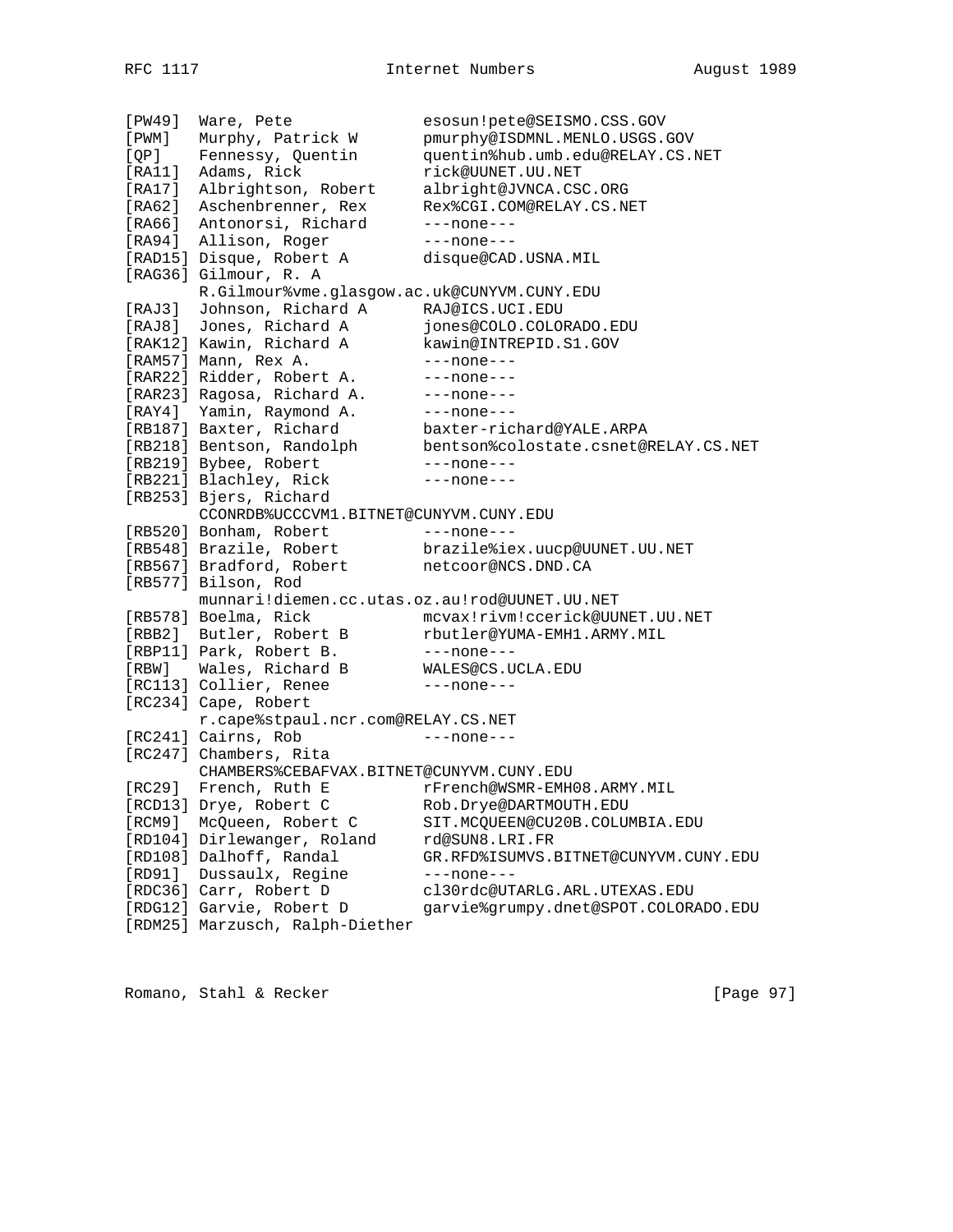marzusch%rz.informatik.uni-hamburg.dbp.de@RELAY.CS.NET [RDQ] Quigley, Roger D quigley@SRI-LEWIS.ARPA [RDR4] Rockwell, R. Dennis DROCKWELL@SH.CS.NET [RE18] Elz, Robert munnari!kre@UUNET.UU.NET [RE22] Enas, R cdc-ddn@DDN2.ARPA [RE73] Evans, Robert robert%computing-maths.cardiff.ac.uk@NSS.CS.UCL.AC.UK [REA3] Amos, Robert E amos@CRDEC3.APGEA.ARMY.MIL [REB50] Bruccoleri, Robert E bruc%squibb.com@RELAY.CS.NET [RED22] Donnelly, Robert E. ---none---[REN14] Noonan, Robert E noonan@CS.WM.EDU [RER20] Rogers, Robert E. ---none---[RF130] Funke, Rainer unido!pbinfo!leo.uni-paderborn.de!rainer@UUNET.UU.NET [RF57] Fajman, Roger RAF%NIHCU.BITNET@CUNYVM.CUNY.EDU [RFD1] Donnelly, Robert F DONNELLY@PICA.ARMY.MIL [RG12] Gulbranson, Roger roger@UX.ACSS.UMN.EDU [RG188] Glowka, Ron ---none---[RG92] Gopstein, Richard soleil!gopstein@RUTGERS.EDU [RGB14] Bookbinder, Robert G lamont!rgb@COLUMBIA.EDU [RGH21] Hesser, Robert G. ---none---[RH164] Hoffmann, Ron hoffmann@BITSY.MIT.EDU [RH227] Holt, Ron icon%byuadam.bitnet@CUNYVM.CUNY.EDU [RH271] Hedberg, Roland roland@UMU.SE [RH278] Helbig, Russell ---none---[RH286] Hagan, Randy mandy@PIKES.COLORADO.EDU [RH5] Hobby, Russell RDHOBBY@UCDAVIS.UCDAVIS.EDU [RH6] Hinden, Robert HINDEN@BBN.COM [RH60] Hale, Roger ROGER@LL-SST.ARPA [RHC3] Cole, Robert H rhc%otter@HPLABS.HP.COM [RHM11] Moreno, Robert H rmoreno@WSMR-EMH82.ARMY.MIL [RHS16] Sweed, Richard H SWEED@RADC-TOPS20.ARPA [RJH33] Hickman, Robert J. ---none---[RJH37] Hendley, R.J HendleyRJ%CS.BHAM.AC.UK@CUNYVM.CUNY.EDU<br>[RJL3] Liebschutz, Robert J rob@PRESTO.IG.COM [RJL3] Liebschutz, Robert J rob@PRESTO.IG.COM [RJP23] Plesset, Robert J RJP@SARNOFF.COM [RJY2] Yount, Russell J rjy@MED.PITTSBURGH.EDU [RK51] Kisielewski, Richard ---none--- [RK75] Kocian, Ray kocian%sdr.slb.com@RELAY.CS.NET [RKS1] Stodola, Robert K STODOLA@FCCC.EDU [RL104] Lynch, Rich U10CA%WVNVM.BITNET@CUNYVM.CUNY.EDU [RL180] Levow, Roy levowrb%servax.bitnet@CUNYVM.CUNY.EDU [RLB3] Broersma, Ronald L ron@NOSC.MIL [RLG36] Gifford, Rick L. ---none--- [RLP30] Paulson, Ray L. ---none---[RLP39] Rupp, Richard L., Jr rich%dss.med.nyu.edu@CUNYVM.CUNY.EDU [RLR23] Reyenga, Robert L REYENGA@WESTPOINT.ARPA

Romano, Stahl & Recker [Page 98]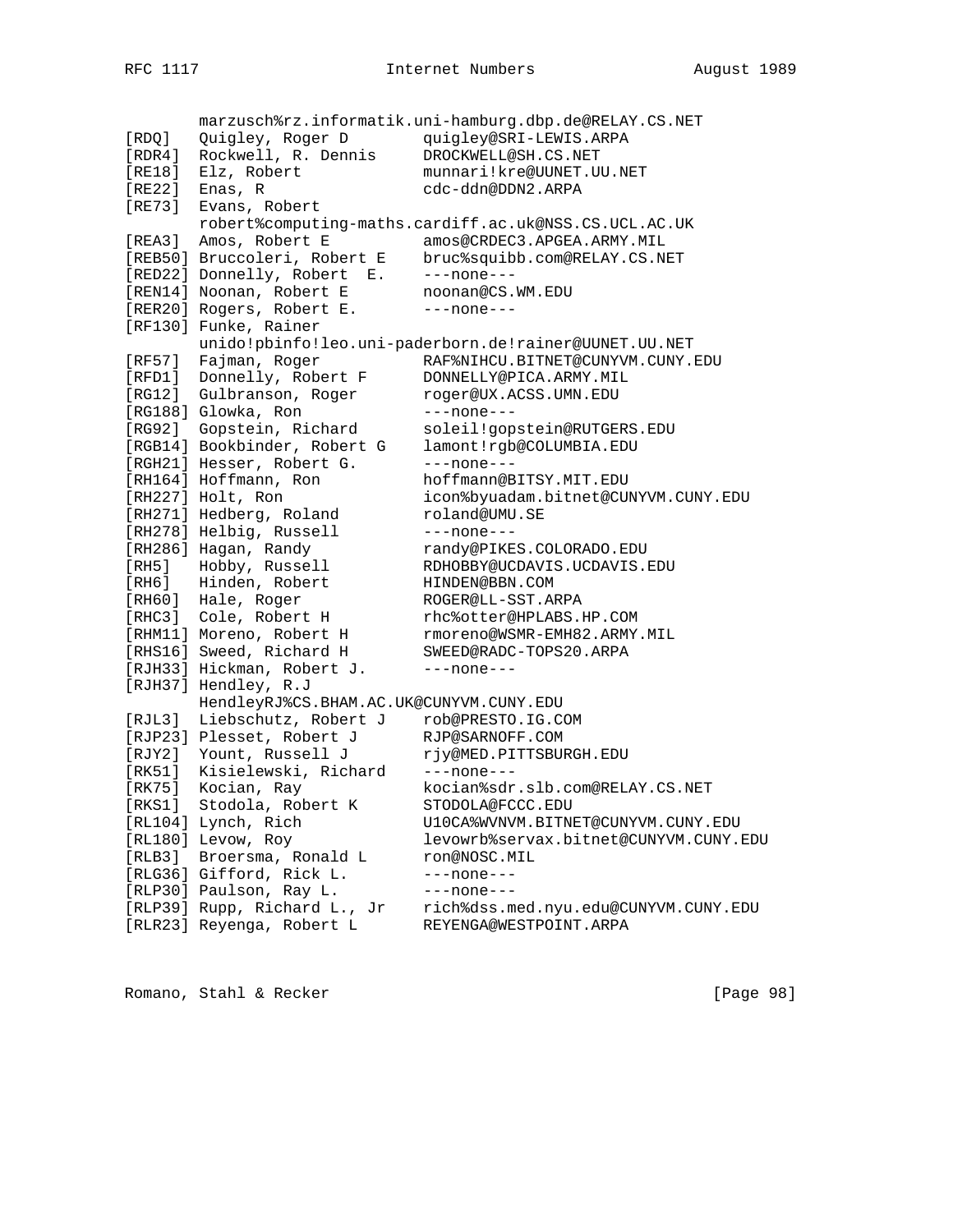[RLR36] Rawlins, Ray L ray@CC.USU.EDU [RLR46] Ray, Ron L. --- none---[RLS6] Smith, Ronald L COINS@A.ISI.EDU [RLU3] Ullmann, Robert L Ariel@EN-C06.PRIME.COM [RLY1] Young, Ronald L ron@UNSVAX.NEVADA.EDU [RM120] McCarthy, Richard sp0003%bingvmb.bitnet@CUNYVM.CUNY.EDU [RM125] McCorkle, Ray MSC-Keyport@DDN2.ARPA [RM142] Michaels, Robert michaels@HPLABS.HP.COM [RM176] Merry, Rod ---none---[RM177] Morrison, Robert morrison@OUTLAW.UWYO.EDU [RM213] Mohr, Rupert UNIDO!RMI!ZENTRALE@UUNET.UU.NET [RM306] Minder, Ruedi ---none---[RM320] McGraw, Robert rmcgraw@SUNSPOT.NOAO.EDU [RM8] Marantz, Roy MARANTZ@KLINZHAI.RUTGERS.EDU [RMD26] Deering, Richard M. ---none--- [RMD27] Damerell, R.M damerell@NSS.CS.UCL.AC.UK [RMF17] Fujii, Roger M rmf%media@PENTAGON-AI.ARMY.MIL [RMF2] Frankston, Robert M bobf@LOTUS.COM [RN25] Negaret, Roger ---none---[RN29] Nomura, Ryo nomura%nttkb.ntt.junet%ntt-20@SUMEX-AIM.STANFORD.EDU [RN58] Nienhueser, Rolf 910003%DOSUNI.BITNET@CUNYVM.CUNY.EDU [RNB5] Berlinger, Robert N naftoli@AECOM.YU.EDU [RNM1] MacKenzie, R. Neil cle%rsre.mod.uk@RELAY.MOD.UK [RO44] Obendorf, Reinhard ZZOBI%DHVRRZN1.BITNET@CUNYVM.CUNY.EDU [RO58] O'Brien, Richard mcvax!planet.bt.co.uk!rob@UUNET.UU.NET [RP191] Penumalli, Reddy ---none--- [RP88] Perry, Russ RUSS@CSUFRESNO.EDU [RPD5] Drzyzgula, Robert P rcd@FED.FRB.GOV [RPP] Pendleton, Ronald P PENDLETON@CCF3.NRL.NAVY.MIL [RR156] Rizzio, Rioh ---none--- [RR163] Ronke, Rainer steffens%zedat.fu-berlin.dbp.de@RELAY.CS.NET [RR18] Reisor, Ron REISOR@UDEL.EDU [RR181] Ross, Rollo munnari!levels.sait.oz.au!rollo.ross@UUNET.UU.NET [RR184] Robak, Richard Robak@SM-ALC-C3PO.ARPA [RR193] Rupp, Richard megatek!rupp@UCSD.EDU [RR2] Romine, Raleigh F ROMINE@NOTE.NSF.GOV [RR26] Reilly, William R REILLY@INDPLS-ASAFM1.ARMY.MIL [RR33] Romanelli, Richard romanell@APG-EMH5.APG.ARMY.MIL [RR97] Russell, Robb ROBB%DUVM.BITNET@CUNYVM.CUNY.EDU [RS253] Saccoman, Remi remi%framentec.FR@UUNET.UU.NET [RS255] Sinnhuber, Roger rogers%cogs.sussex.ac.uk@NSS.CS.UCL.AC.UK [RS348] Spellman, Robert RSpellman@BAT.BATES.EDU [RS393] Svartstrom, Ralf ---none---[RS401] Sarran, Richard sarran@TSCA.ISTC.SRI.COM

Romano, Stahl & Recker [Page 99]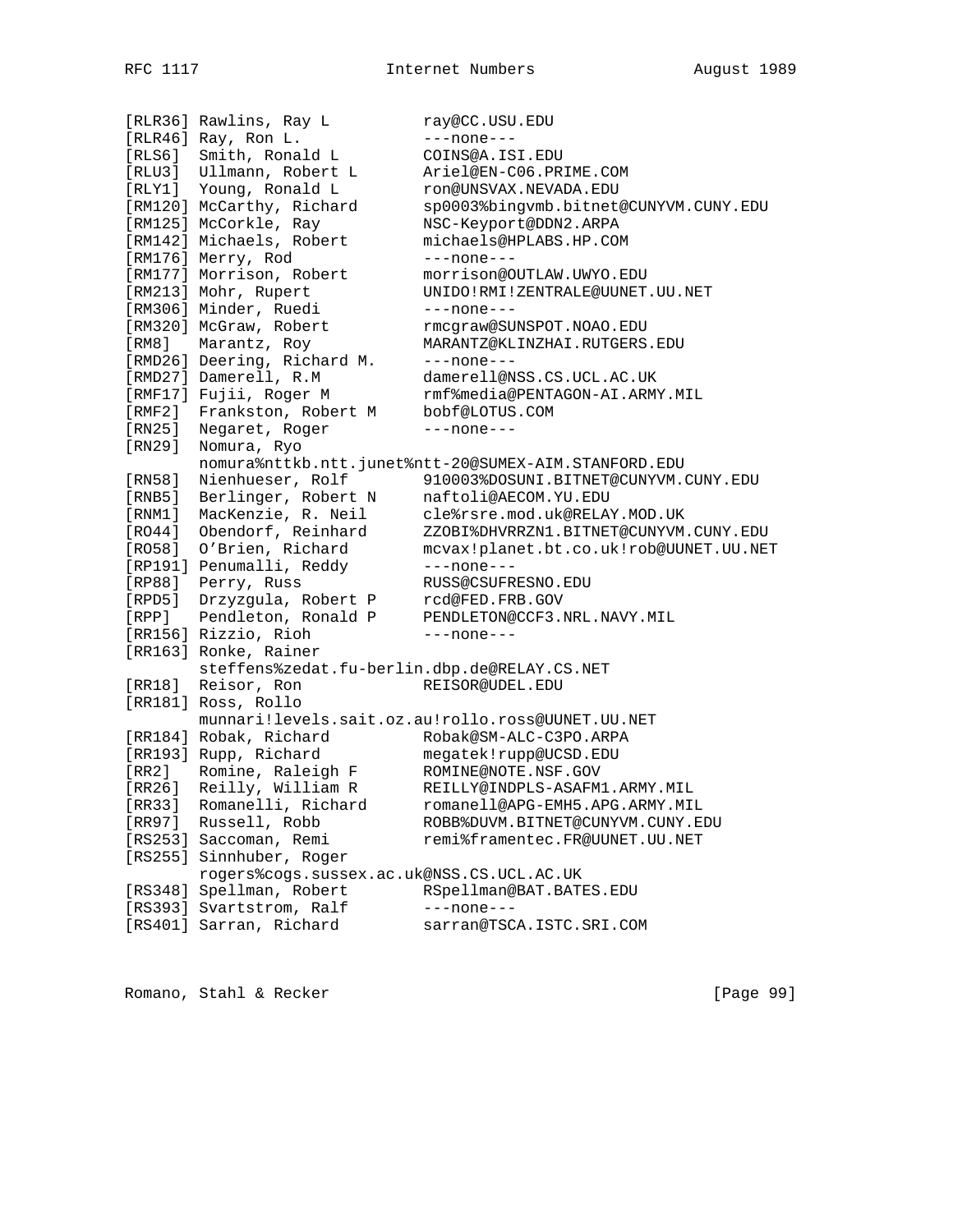[RS406] Skalsky, Rick aaai@KSL.STANFORD.EDU [RS409] Sassoon, Richard ---none---[RS414] St. Pierre, Robert stpierre@ULOWELL.EDU [RSD2] Dixon, Robert S ts0400@%OHSTVMA.BITNET@CUNYVM.CUNY.EDU [RSH] Hammel, Randall S rsh@SUPER.ORG [RSM1] Miles, Robert S rsm@NRTC.NORTHROP.COM [RT114] Toussaint, Riley TOUSSAINT@NUSC.ARPA [RT140] Thirlby, Rob rob%suna.lut.ac.uk@CUNYVM.CUNY.EDU [RT142] Turner, Robert ---none---[RT144] Trepos, Raymond trepos@IRISA.FR [RT147] Tribble, Richard ---none---[RT148] Thornton, Ronald thornton@QM7501.GENRAD.COM [RT60] Thigpen, Robert decvax!savax!thigpen@UCBVAX.Berkeley.EDU [RTD] Drinkard, Richard T Drinkard@GARFLD.MSFC.NASA.GOV [RV32] Volk, Ruediger rv%unido@UUNET.UU.NET [RW164] Waterfield, Rusty JRW100T%ODUVM.BITNET@CUNYVM.CUNY.EDU [RW206] Wilson, Ric ---none---[RW45] Waffle, Ron waffle@SM-EDS.ARPA [RWA15] Altheide, Richard W C0004@UMRVMB.UMR.EDU [RWC34] Camerer, Robert W rwc116@MINSY-POE.ARPA [RWH5] Henry, Robert W rwh@UCBVAX.BERKELEY.EDU [RWT2] Tinker, Robert W tinker@DTIX.ARPA [SA] Allen, Scott ---none---[SA47] Ayers, Stephen ---none---[SA65] Alexander, Steve stevea%laidbak@SUN.COM [SA72] Aoshima, Shigeru ---none---[SAB17] Baird, Scott A. ---none---[SAK3] Kahn, Steven A steve@APLVAX.JHUAPL.EDU [SB167] Brown, Syngen brown%kingston.ac.uk@CUNYVM.CUNY.EDU [SB185] Bunger, Sam ---none---[SB28] Bradner, Scott SOB@HARVARD.HARVARD.EDU [SB90] Brady, Sean brady@DCN9.ARPA [SB98] Barber, Stan SOB@BCM.TMC.EDU [SBB9] Burdick, Scott B SBBUR%CONNCOLL.BITNET@MITVMA.MIT.EDU [SBH4] Heidt, Samuel B syssbh%gsuvm1.bitnet@CUNYVM.CUNY.EDU [SBW4] Whidden, Samuel B sbw@MATH.AMS.COM [SC136] Carter, Sam carter@ENSUN.CSS.GOV [SC139] Corbett, Stanley A SAC@ASIF1.ARPA [SC143] Cliffe, Steve munnari!wolfen.cc.uow.oz.au!steve@UUNET.UU.NET [SC3] Casner, Stephen L CASNER@A.ISI.EDU [SC59] Campbell, Stephen Steve.Campbell@DARTMOUTH.EDU [SC81] Callahan, Sean sean@ELXSI.CALTECH.EDU [SCP6] Pope, Stephen C scp@SANTAFE.EDU [SCT2] Tollbom, S. Cullen d39080%pnl.mfenet@NMFECC.ARPA

Romano, Stahl & Recker **Example 2001** [Page 100]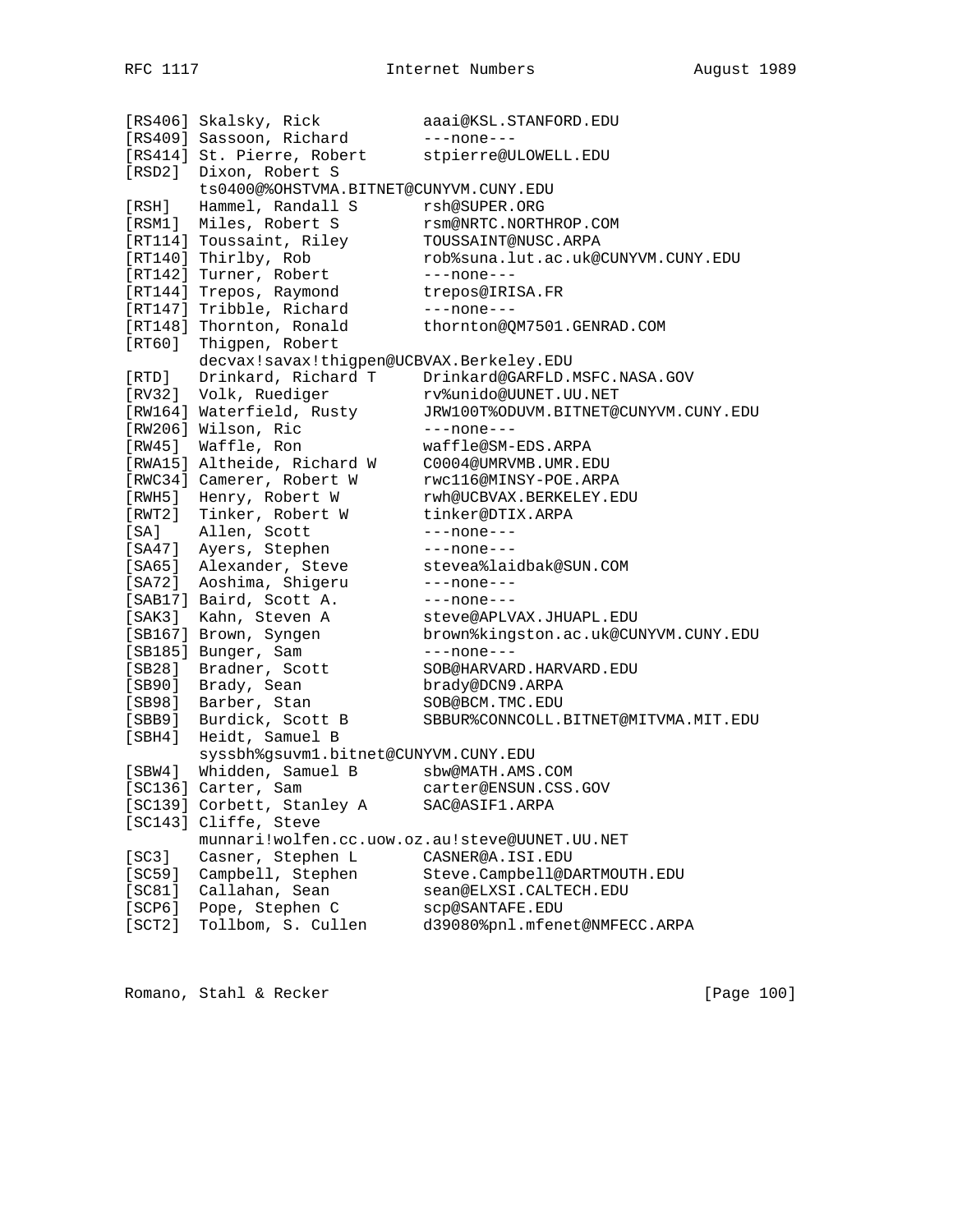[SD1] Dyer, Stephen dyer@HARVARD.HARVARD.EDU [SD78] Donegan, Steve ---none---[SDD8] Derry, Stephen D sdd@UXV.LARC.NASA.GOV [SDF5] Freyder, Stephen D FREYDER%CPVB.SPAN@SDS.SDSC.EDU [SE31] Eldridge, Steve eldridge@ALDERAAN.SCRC.SYMBOLICS.COM [SE49] Elias, Steve spdcc!eli@HARVARD.HARVARD.EDU [SEL10] Logcher, Suzanne E logcher@DECVAX.DEC.COM [SF34] Fenstermacher, Scott IUSRDSF%WMMVS.BITNET@CUNYVM.CUNY.EDU [SF41] Fogel, Steve SFOGEL!MTCS!MTXINU@UCBARPA.Berkeley.EDU [SF46] Fountain, Steven stevef@MATHER1.ARPA [SF59] Fulcomer, Sam sgf@CSC.BROWN.EDU [SFJ] Johnston, Scott F. ---none---[SG1] Grandi, Steve grandi@NOAO.ARPA [SG58] Garrett, Spencer srg@QUICK.COM [SG83] Garwood, Steve ---none---[SG88] Gai, Silvano<br>silvano%itopoli.bitnet@CUNYVM.CUNY.EDU silvano%itopoli.bitnet@CUNYVM.CUNY.EDU [SGC] Chipman, Stephen G CHIPMAN@BBN.COM [SGR1] Roediger, Steve G. ---none---[SH160] Hung, Saneming ---none---[SH37] Heker, Sergio heker@JVNCA.CSC.ORG [SH47] Hallstrom, Steve SteveH@BLAKE.ACS.WASHINGTON.EDU [SH71] Herber, Steve herber@ANDY.BGSU.EDU [SHB] Blumenthal, Steven H BLUMENTHAL@BBN.COM [SI8] Ilnicki, Slawomir ---none---[SJ28] Jensen, Soren SERGEJ@DIKU.DK [SJ55] Jacob, Stephen lognet2!sjacob@LOGNET1.ARPA [SJL] Lucks, Steven J. ---none--- [SJM9] Mahler, Stephen J mahler%usl-pc%usl.csnet@RELAY.CS.NET [SJP10] Piatz, Steven J piatz@SP.UNISYS.COM [SJS11] Schroeder, Steven J SJS%PSUVM.BITNET@CUNYVM.CUNY.EDU [SK102] Kaplan, Scott ---none---[SL122] Lynne, Stuart sl@WIMSEY.BC.CA [SL47] Laube, Sheldon cfisun!shel@HARVARD.HARVARD.EDU [SL55] Leaviseur, Sean SJL%UKC.AC.UK@CS.UCL.AC.UK [SL68] Langlois, Sylvain sylvain@CHORUS.FR [SL70] Levy, Stuart slevy@UC.MSC.UMN.EDU [SL97] Lee, Sang ---none---[SLH19] Howell, Steven L showell@NSWC-WO.ARPA [SM111] Mandell, Stewart mandell@BN1.ARPA [SM137] Morgan, Scott smorgan@ARIEL.UNM.EDU [SM157] McBride, Sam mcbride%niehs.bitnet@CUNYVM.CUNY.EDU [SM164] Milton, Scott root@CSIS.OZ.AU [SM188] Moss, Stephen ---none---[SM197] Miller, Scott ---none---[SM6] McLinden, Sean MCLINDEN@CADRE.DSL.PITTSBURGH.EDU [SM62] Mackey, Sandy skm@MITRE-OMAHA.ARPA

Romano, Stahl & Recker [Page 101]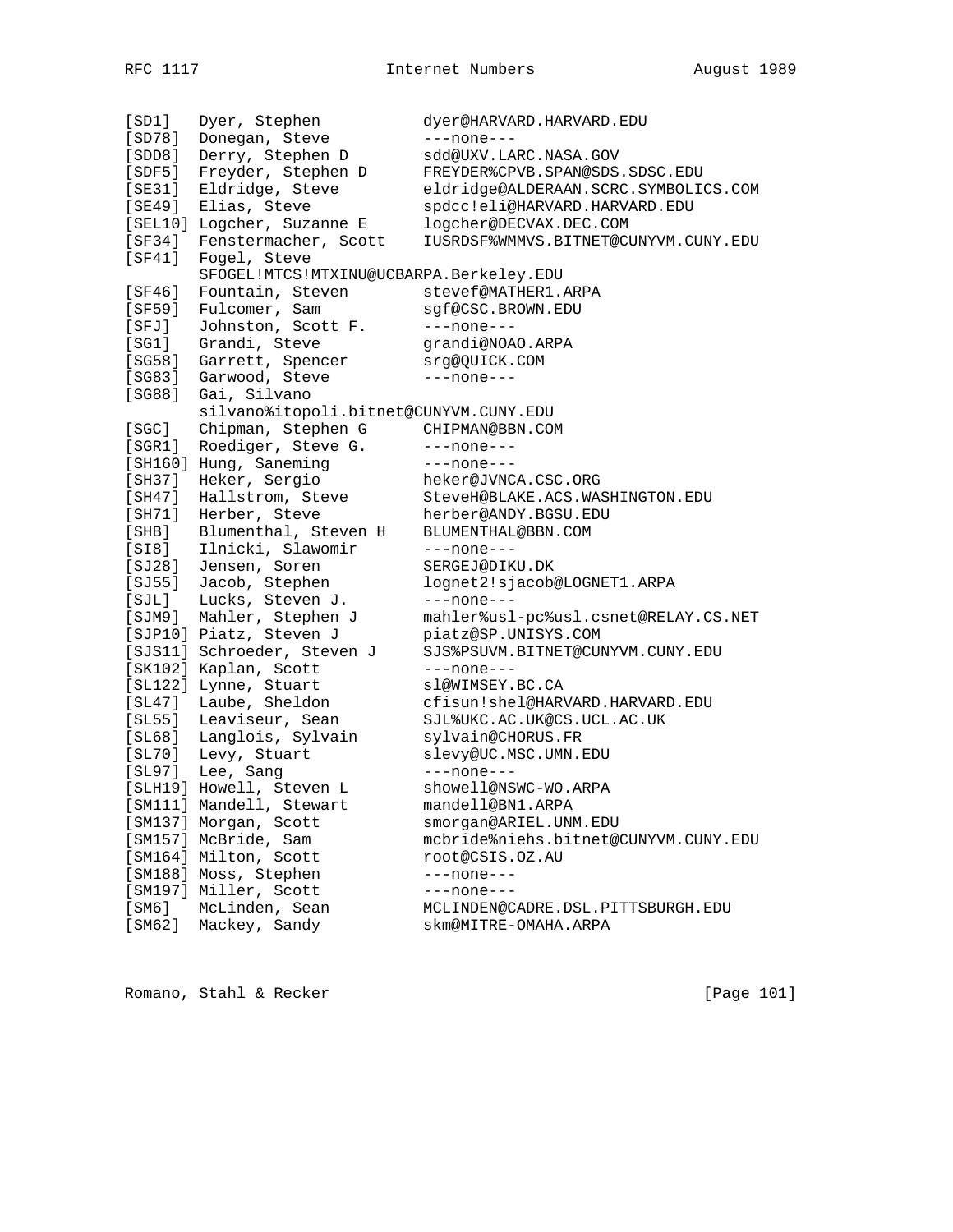[SM83] McPherson, Stew stew@CSUPWB.COLOSTATE.EDU [SM96] Morris, Scooter scooter@CGL.UCSF.EDU [SMF5] Feldman, Steven M feldman@TYMNET.COM [SMK2] King, Stephen Michael KING@HQAFSC-VAX.ARPA [SMP2] Polinsky, Steven M SMPCU%CUNYVM.BITNET@CUNYVM.CUNY.EDU [SMS1] Schultz, Steve M sms@ETN-WLV.EATON.COM [SN52] Naarding, Steven mcvax!nlcvx.convex.nl!jep@UUNET.UU.NET [SO35] Oetinger, Steve ---none---[SP69] Perelgut, Steve perelgut@TURING.TORONTO.EDU [SP81] Portner, Stan escd!stan@DECWRL.DEC.COM [SP86] Piccardi, Stefano oliveb!trzdor1.ico.olivetti.com!stefano@SUN.COM [SPR1] Roth, Stefan P spr%pyr@GATECH.EDU [SR77] Rousseau, Susan susan@NUSC.ARPA [SRC16] Cary, Stephen R cary@RISCSM.SCRIPPS.EDU [SS110] Smith, Stanfield stan@H1.GCY.NYTEL.COM [SS131] Sutphen, Steven steve%alberta.cdn%ubc.csnet@RELAY.CS.NET [SS172] Sidner, Steve sac.prc@E.ISI.EDU [SS208] Shurr, Scott sshurr@WELLESLEY.EDU [SS218] Seitz, Steffen iase001%dtuzdv5a.bitnet@CUNYVM.CUNY.EDU [SS226] Sewall, Scott sewall@UMN-CS.CS.UMN.EDU [SS80] Schaller, Skip skip@AS.ARIZONA.EDU [SSW] Wolff, Stephen S SWOLFF@NOTE.NSF.GOV [SW111] Wasserroth, Stephan wasserroth%fokus.berlin.gmd.dbp.de@RELAY.CS.NET [SW114] Weismuller, Steve ---none---[SW142] Westberg, Sven-Ove sow@CAD.LUTH.SE [SW143] White, Stephen SRGHSPW@WNV.DSIR.GOVT.NZ [SW37] Whalen, Sue whalen@CS.NPS.NAVY.MIL [SW69] Winn, Scott F SWINN@NARDACDC002.ARPA [SW73] Warren, Scott scott@ROSETTA.COM [SW78] Wadle, Steve ---none--- [SWR3] Rogers, Scott W scottr@CSC-LONS.ARPA [SWW6] Weller, Scott W rochester!tropics!orion!sww.uucp@UUNET.UU.NET [SY8] Yokota, Shozo [SZ21] Zapata, Santiago szapata%vmtecmex.bitnet@CUNYVM.CUNY.EDU [TA24] Asami, Tohru ---none---[TAP15] Pham, Tuan A. ---none---[TB4] Baker, Theodore TBAKER@AJPO.SEI.CMU.EDU [TB64] Becker, Tony tony%ucf.edu@RELAY.CS.NET [TC112] Corsetti, Tom tomc@DFTSRV.GSFC.NASA.GOV [TC72] Crouch, Terry TCROUCH@RIA-EMH1.ARMY.MIL [TC84] Carter, Tom tom@ALTAIR.CSUSTAN.EDU [TD40] Davis, Tom DAVIS@UV4.EGLIN.AF.MIL [TD68] Dunning, Terry ---none---

Romano, Stahl & Recker [Page 102]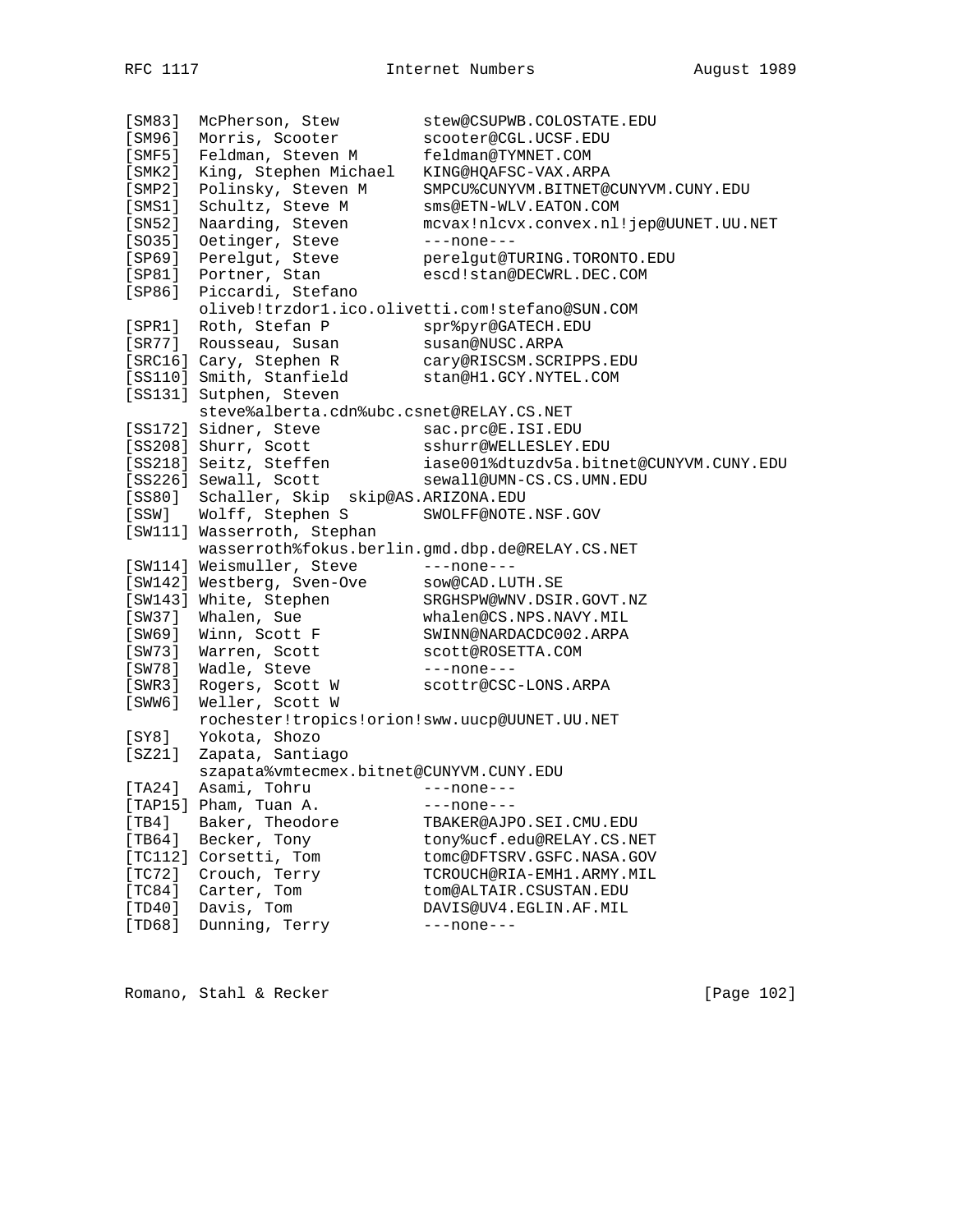[TDG9] Gerrity, Timothy D tgerrity@CRVAX.SRI.COM [TDM8] Mudgett, Trish Dailey ---none--- [TE16] Eldredge, Timothy g.eldre@SCORE.STANFORD.EDU [TES16] Swazuk, Thomas E swazuk@GRAD.CIS.TEMPLE.EDU [TF30] Frohling, Ted tsf@RVAX.CCIT.ARIZONA.EDU [TF6] Ferrin, Thomas TEF@CGL.UCSF.EDU [TFB3] Blakely, Thomas F tfb%unfvm.bitnet@CUNYVM.CUNY.EDU [TG67] Goldblatt, Ted ted@TELEMATICS.COM [TG68] Gross, Tim gross@TSB.NRL.NAVY.MIL [TGN] Norman, T.G net-admin!cs.flinders.oz.au@UUNET.UU.NET [TGS6] Sickles, Theodore G. ---none--- [TH101] Hackl, Toni anh%dgaipp1s.bitnet@CUNYVM.CUNY.EDU [TH111] Hunkapiller, Tim tim@HOOD.CALTECH.EDU [TH15] Holt, Tracy holt@GMUVAX.GMU.EDU [TH60] Hutton, Thomas hutton@SCUBED.COM [THD] Dunigan, Thomas H DUNIGAN@MSR.EPM.ORNL.GOV [THL3] Lee, Timothy H tlee@ISDDEN.ISD.USGS.GOV [TJ] Jacobson, Thomas thomas@UC.MSC.UMN.EDU [TJF13] Frivold, Thane J frivold@UNIX.SRI.COM [TJT1] Tessin, Timothy J tjt@TIS.LLNL.GOV [TK43] Kobayashi, Tsutomu koba%ntt-20@SUMEX-AIM.STANFORD.EDU [TK60] Kimura, Tomonori tk%ait.th@UUNET.UU.NET [TLL8] LaQuey, Tracy L tracy@EMX.UTEXAS.EDU [TM10] Mallory, Tracy tmallory@CCV.BBN.COM [TM166] Morris, Thomas ---none---[TM169] McNeal, Terry mcneal%grin1.bitnet@CUNYVM.CUNY.EDU [TM19] McGill, Thomas C TCM@SSDP.CALTECH.EDU [TM37] Lafleur, Tom LAFLEUR@QUALCOMM.COM [TM57] Mead, Theodore mead@CC.ROCHESTER.EDU [TMD6] Dillon, Theresa M tmd@MBUNIX.MITRE.ORG [TMH6] Herrick, Thomas M DCAB600@DDN1.ARPA [TML] Louden, T. Michael LOUDEN@MITRE.ARPA [TMR11] Rowlett, Thomas M rowlett#tom%b.mfenet@NMFECC.ARPA [TN11] Nielsen, Torben torben@DORSAI.ICS.HAWAII.EDU [TN17] Nijssen, Teun TEUN%HTIKUB5.BITNET@CUNYVM.CUNY.EDU [TN29] Newell, Tom Newell@TWG.COM [TN40] Naito, Takashi gack%nttspa.ntt.jp@RELAY.CS.NET [TN5] Nolan, Ted ted@BRAGGVAX.ARPA [TO4] Oishi, Tosaku oishi%etl.junet%etl.jp@RELAY.CS.NET [TONY] Holland, Anthony R TONY@KL.SRI.COM [TP58] Pittari, Tony ---none--- [TPS5] Senay, Terence P. ---none---[TR38] Radzykewycz, Tim calma!radzy@UCBVAX.Berkeley.EDU [TR62] Reed, Tim wash08!txr98@UUNET.UU.NET [TRG4] Giebelhaus, Tim R hi-csc!apcimsp!tim@UUNET.UU.NET [TS107] Smith, Thorn ---none---[TS118] Silva, Tone silva@DSPVAX.MIT.EDU

Romano, Stahl & Recker [Page 103]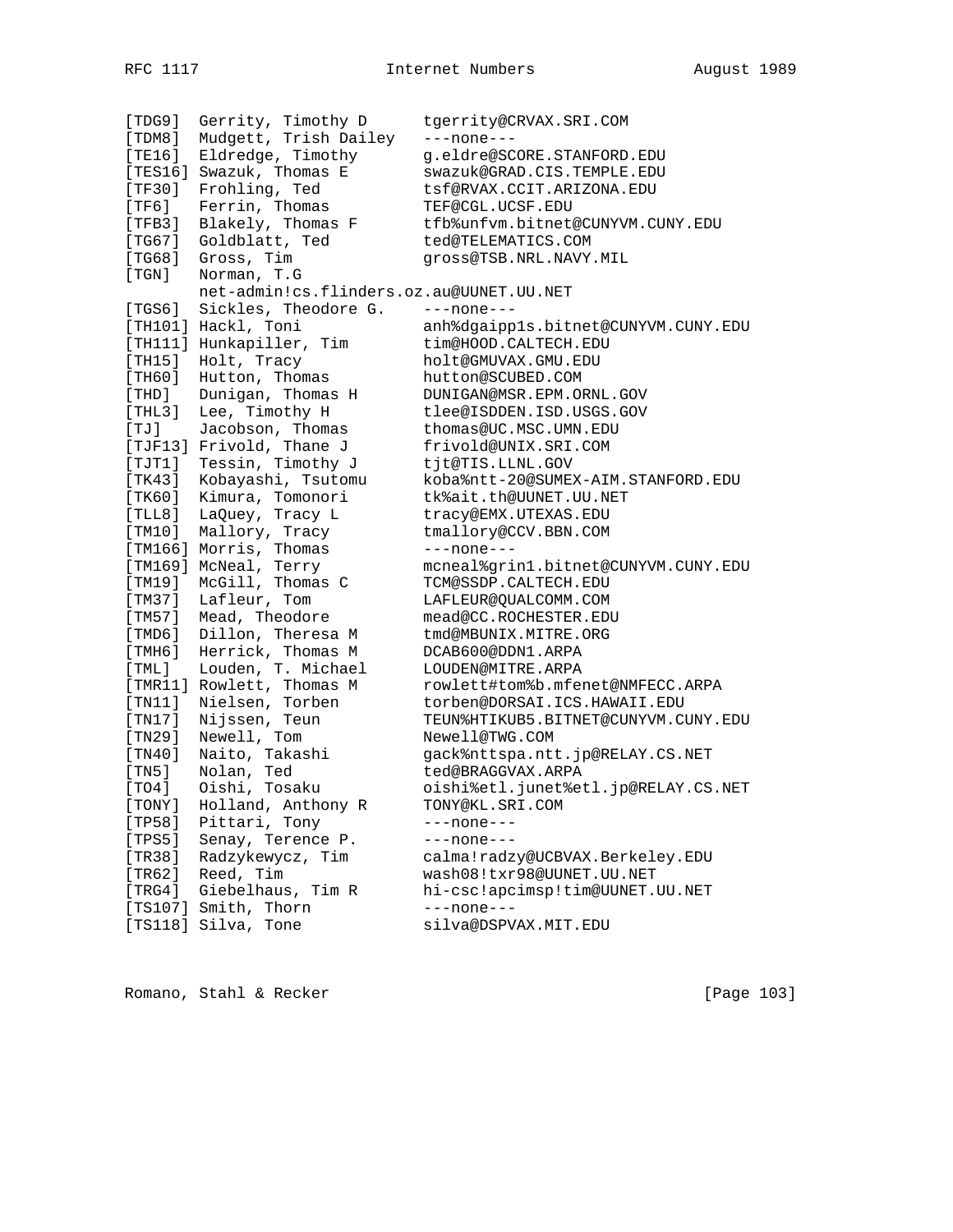[TS14] Stuckey, Trish TRISH@TRANTOR.HARRIS-ATD.COM [TS141] Schneider, Tom ---none---[TS144] Scialdone, Tony ---none--- [TS146] Stoneley, Tony ajms%phx.cam.ac.uk@NSS.CS.UCL.AC.UK [TS147] Sato, Tomomitsu tomo%keo.junet@RELAY.CS.NET [TS154] Shimoyama, Tomoaki tomo%ctc.citoh.jp@UUNET.UU.NET [TS158] Suzuki, Tomio<br>kddlab!rkna50.riken.junet!r21233@UUNET.UU.NET kddlab!rkna50.riken.junet!r21233@UUNET.UU.NET [TS160] Saito, Tetsuya ---none--- [TS31] Symchych, Tim symchych@NCS.DND.CA [TSC11] Collins, Terrance S macomw!tcollins@NOSC.MIL [TSD3] Dunn, Thomas S. ---none--- [TT32] Thomas, Tony ---none--- [TT35] Terbush, Terry tlt%gwuvm.bitnet@CUNYVM.CUNY.EDU [TT60] Tran, Tony versatc!tran@SUN.COM [TT69] Tuomi, Tarmo ----none---[TT70] Terrall, Tom tlt%oclcrsun.bitnet@CUNYVM.CUNY.EDU [TV29] Vijlbrief, Tom mcvax!tnosoes!tom@UUNET.UU.NET [TVF1] Fossum, Timothy V fossum@VACS.UWP.WISC.EDU [TW3] West, Todd west@CCF3.NRL.NAVY.MIL [TW51] Wadlow, Tom A taw@MORDOR.S1.GOV [TWH19] Higbe, Thomas W ASNB\_LER\_P@PENTAGON-OPTI.ARMY.MIL [UB3] Bilting, Ulf BILTING@PURDUE.EDU [US2] Straumann, Ulrich K538915%CZHRZU1A.BITNET@CUNYVM.CUNY.EDU [VAF] Fuller, Vince VAF@SCORE.STANFORD.EDU [VBK] Kava, Victor B. ---none---[VC5] Cericole, Victor, Jr vcerico@APG-3.ARPA [VEP] Polichar, Valerie E pslvax!valerie@UCSD.EDU [VH21] Hutchison, Vicki vicki@QUALCOMM.ARPA [VHB] Barnes, Vonnie H VBARNES@RELAY-NSWC.NAVY.MIL [VL24] Lasker, Valerie ---none---[VLG] Gordon, Vicki L VGORDON@A.ISI.EDU [VM49] Moore, Virgil ABC@ARLVS1.ARLUT.UTEXAS.EDU [VS13] Schryver, Vernon vjs@sgi.com [VS50] Summerour, Vic vic%utsw.decnet@UTADNX.CC.UTEXAS.EDU [WA16] Armitage, William wja%computer-science.nottingham.ac.uk@CS.UCL.AC.UK [WAA6] Arbaugh, William A ARBAUGH@HQDA-AI.ARPA [WAG5] Guthmiller, Wayne A wag@RISC.COM [WAH11] Hunt, Warren A., Jr HUNT@CLI.COM [WAW11] Winner, Wendy A wendy@BRL.ARPA [WB102] Brinkmann, Willi ---none---[WB53] Ball, Wayne wball%umass.bitnet@CUNYVM.CUNY.EDU [WC86] Cheng, Wing objy!objy1!wing@SUN.COM [WC89] Chapeskie, Wayne microsof!waynec@UUNET.UU.NET

Romano, Stahl & Recker [Page 104]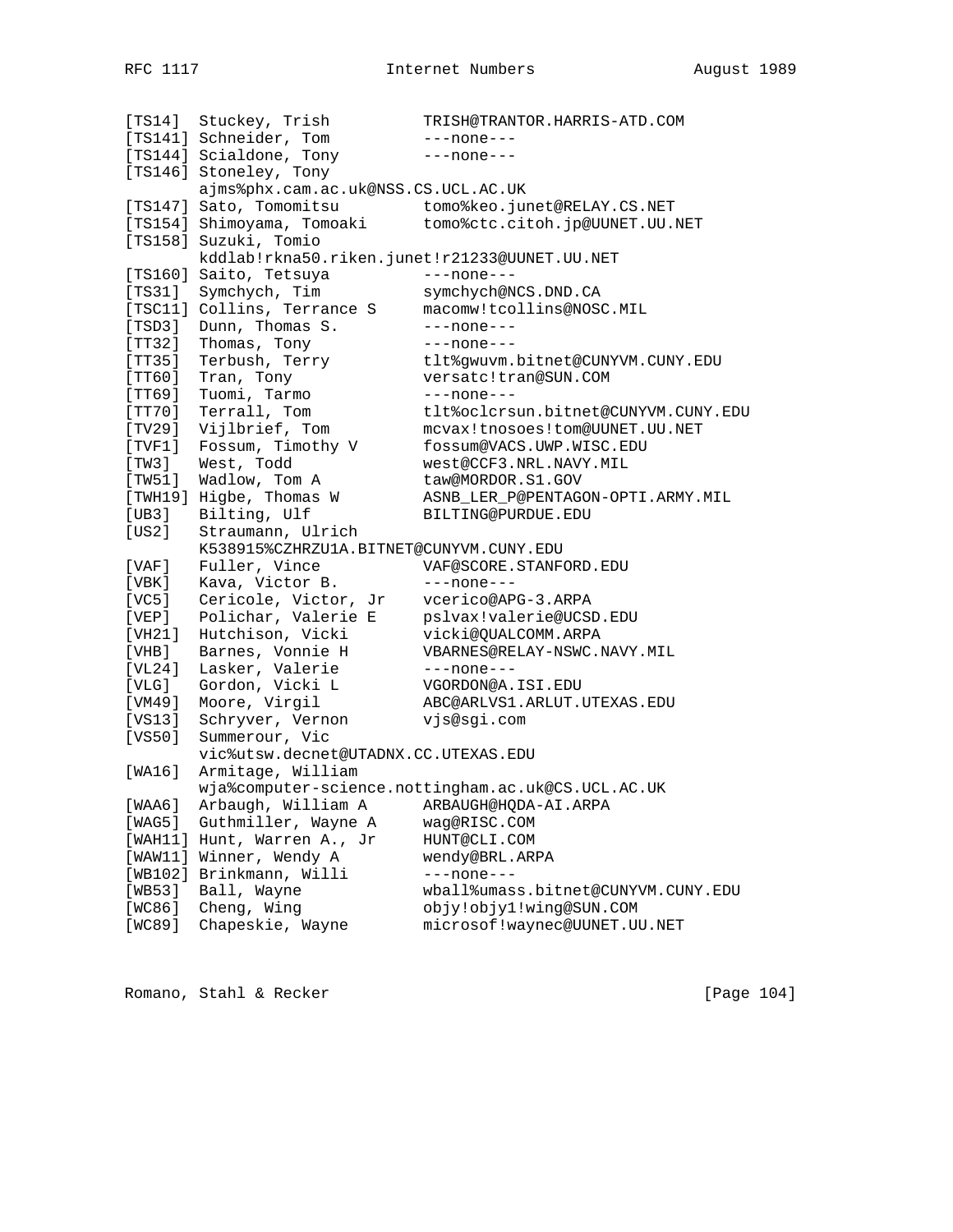[WCW7] Wells, William C. ---none---[WCWI] Ince, W.C.W admin\_sys%math.waterloo.edu@RELAY.CS.NET [WD27] Dair, Willis DAIR%SCU.BITNET@JADE.Berkeley.EDU [WDL] Lazear, Walter D LAZEAR@GATEWAY.MITRE.ORG [WDR7] Rolph, W.D. ---none---[WDS11] Smith, William D smith@GROUCHO.MRC.UIDAHO.EDU [WDW2] Welch, William D., Jr ingr!zaiaz!bill@UUNET.UU.NET [WE12] Edgington, Will wedgingt@DU.EDU [WF3] Fink, William E bill@NET.NRL.NAVY.MIL [WF42] Fulton, William iswaf@DCATLA.COM [WG] Graves, Wayne WRGraves@LBL.ARPA [WGS4] Stefancik, W. Gregg wstef@ENG.CLEMSON.EDU [WH108] Helgers, Wim mcvax!westc!netadm@UUNET.UU.NET [WH110] Holmes, Walter ---none---[WH64] Hake, Wolfgang UHRZS007%DBIUNI11.BITNET@CUNYVM.CUNY.EDU [WH96] Hein, W. ---none---[WJ2] Johnston, William E wejohnston@LBL.GOV [WJF1] Flynn, William J. ---none---[WJM26] Marko, William J wmarko@UB.D.UMN.EDU [WK56] Koblitz, Werner mcvax!egh780!koblitz@UUNET.UU.NET [WKT] Tong, William K Tong@SBCS.SUNYSB.EDU [WL31] Lampeter, William bill@CS.ROCHESTER.EDU [WLB5] Boyer, William L WLB@NCIFCRF.GOV [WLG7] Gordon, Windy L. ---none---[WLJ7] Jones, William L jones@HARRAR.CHPC.UTEXAS.EDU [WLR6] Riess, William L. ---none--- [WM10] Moore, Wire wire@INTEL-IWARP.ARPA [WM110] Manning, William bmanning@MICRO.TI.COM [WM3] Melohn, William Melohn@SUN.COM [WM68] Magnussen, Walt X048WM%TAMVM1.BITNET@CUNYVM.CUNY.EDU [WM96] Marty, Walter ---none---[WMT] Tyson, William Mabry TYSON@AI.SRI.COM [WP8] Prue, Walter PRUE@A.ISI.EDU [WP8] Prue, Walter PRUE@A.ISI.EDU<br>[WPBS] Sjouw, Wim P.B sjouw%hutruu51.bitnet@CUNYVM.CUNY.EDU [WR66] Roberts, Wayne wmr@POTOMAC.ADS.COM [WRH20] Harris, Weldon R killer!escort!harris@AMES.ARC.NASA.GOV [WRR5] Ritchie, William R DDNWRR@FLTAC-POE.ARPA [WRS28] Stevens, W. Richard stevens@HSI.COM [WS94] Spirk, Werner A2824AB%DMOLRZ01.BITNET@CUNYVM.CUNY.EDU [WSC5] Currie, W.S S.Currie%edinburgh.ac.uk@CUNYVM.CUNY.EDU [WT39] Tolle, Werner wet%tumuc.e-technik.tu-muenchen.dbp.de@RELAY.CS.NET [WTE4] Embach, William T bill%ucf1vm.bitnet@CUNYVM.CUNY.EDU

Romano, Stahl & Recker [Page 105]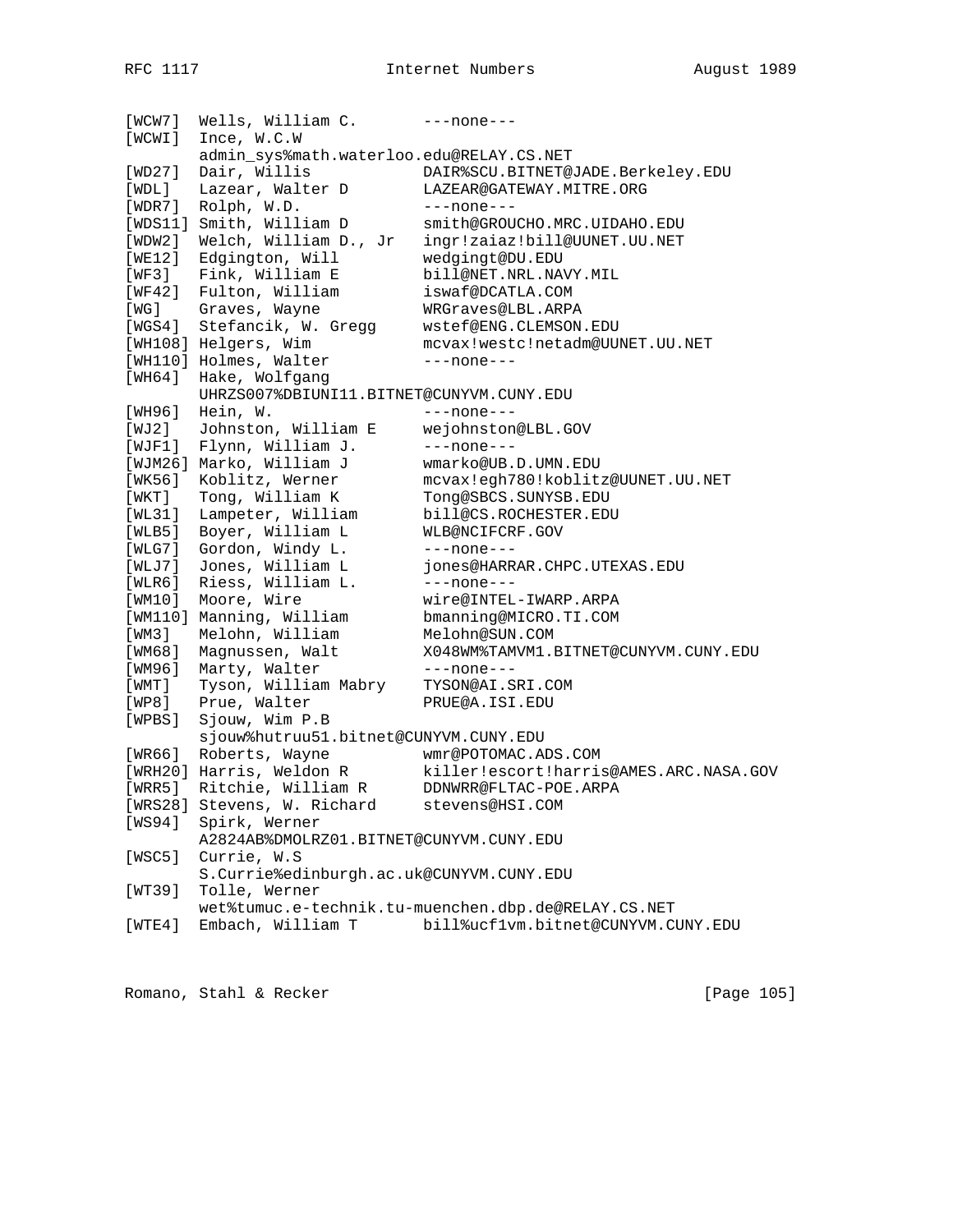| [WU1]   | Underwood, Walter                       | wunder@HPLABS.HP.COM                |
|---------|-----------------------------------------|-------------------------------------|
| [WVDS]  | van der Scheun, Willem                  | bssara%sara.nl@CUNYVM.CUNY.EDU      |
| [ WW2 ] | Wedel, Wally                            | wedel@NGP.UTEXAS.EDU                |
| [WWP8]  | Plummer, William W                      | Plummer@DOCKMASTER.ARPA             |
| [WWS]   | Seemuller, William W                    | BILL@ETL.ARPA                       |
| [YB4]   | Banno, Yoshiaki                         |                                     |
|         | Banno%JPNKEKVM.BITNET@CUNYVM.CUNY.EDU   |                                     |
| [ YD2 ] | Despond, Yves                           |                                     |
|         | despond%clsepf51.bitnet@CUNYVM.CUNY.EDU |                                     |
| [YK3]   | Kameyama, Yukiyoshi                     | kam%riec.tohoku.junet@RELAY.CS.NET  |
| [YN]    | Nguyen, Yen                             | yen@ARINC-GW.ARPA                   |
| [YS10]  | Saito, Yaski                            | yaski%ntt-20@SUMEX-AIM.STANFORD.EDU |
| [ZSU]   | Su, Zaw-Sing                            | ZSu@TSCA.ISTC.SRI.COM               |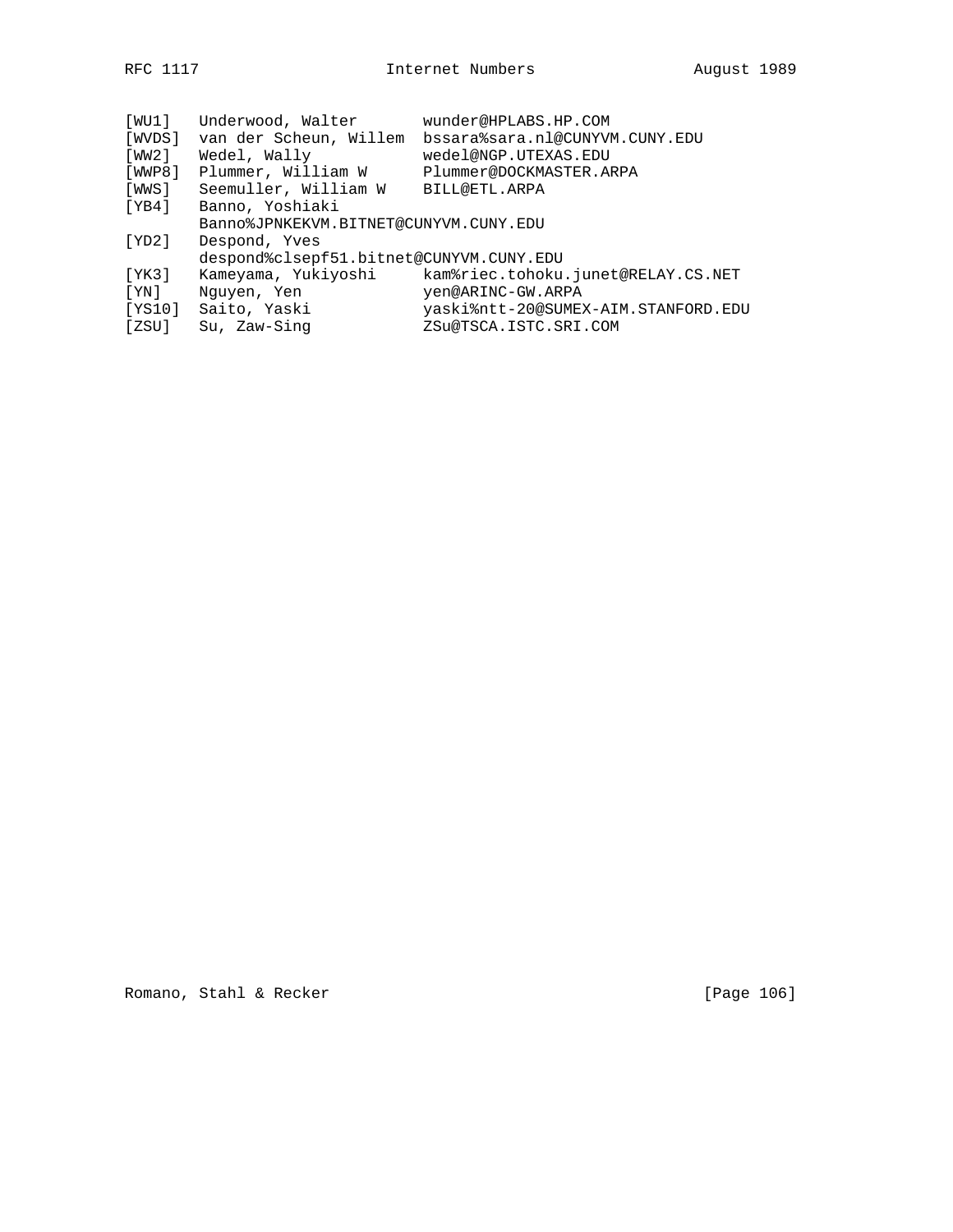## APPENDIX A

 The network numbers in class A, B, and C network addresses are allocated among Research, Defense, Government (Non-Defense) and Commercial uses.

Class A (highest-order bit 0)

| Research allocation:         |                |
|------------------------------|----------------|
| Defense allocation:          | 2.4            |
| Government allocation:       | 2.4            |
| Commercial allocation:       | 94             |
| Reserved Addresses: (0, 127) | $\overline{2}$ |
| Total                        | 1 2 R          |

Class B (highest-order bits 1-0)

| Research allocation:           | 1024  |
|--------------------------------|-------|
| Defense allocation:            | 3072  |
| Government allocation:         | 3072  |
| Commercial allocation:         | 12286 |
| Reserved Addresses: (0, 16383) |       |
| Total                          | 16384 |

Class C (highest-order bits 1-1-0)

| Research allocation:             | 65536   |
|----------------------------------|---------|
| Defense allocation:              | 458725  |
| Government allocation:           | 458725  |
| Commercial allocation:           | 1572862 |
| Reserved Addresses: (0, 2097151) |         |
| Total                            | 2097152 |

Class D (highest-order bits 1-1-1-0)

All addresses in this class are allocated for multicast use.

Class E (highest-order bits 1-1-1-1)

All addresses in this class are reserved for future use.

 Experimental networks which later become operational need not be renumbered. Rather, the identifiers could be moved from Research to Defense, Government or Commercial status. Thus, network identifiers may change state among Research, Defense, Government and Commercial, but the number of identifiers allocated to each use must remain within the limits indicated above. To make possible this fluid assignment, the network identifier spaces are not allocated by simple

Romano, Stahl & Recker [Page 107]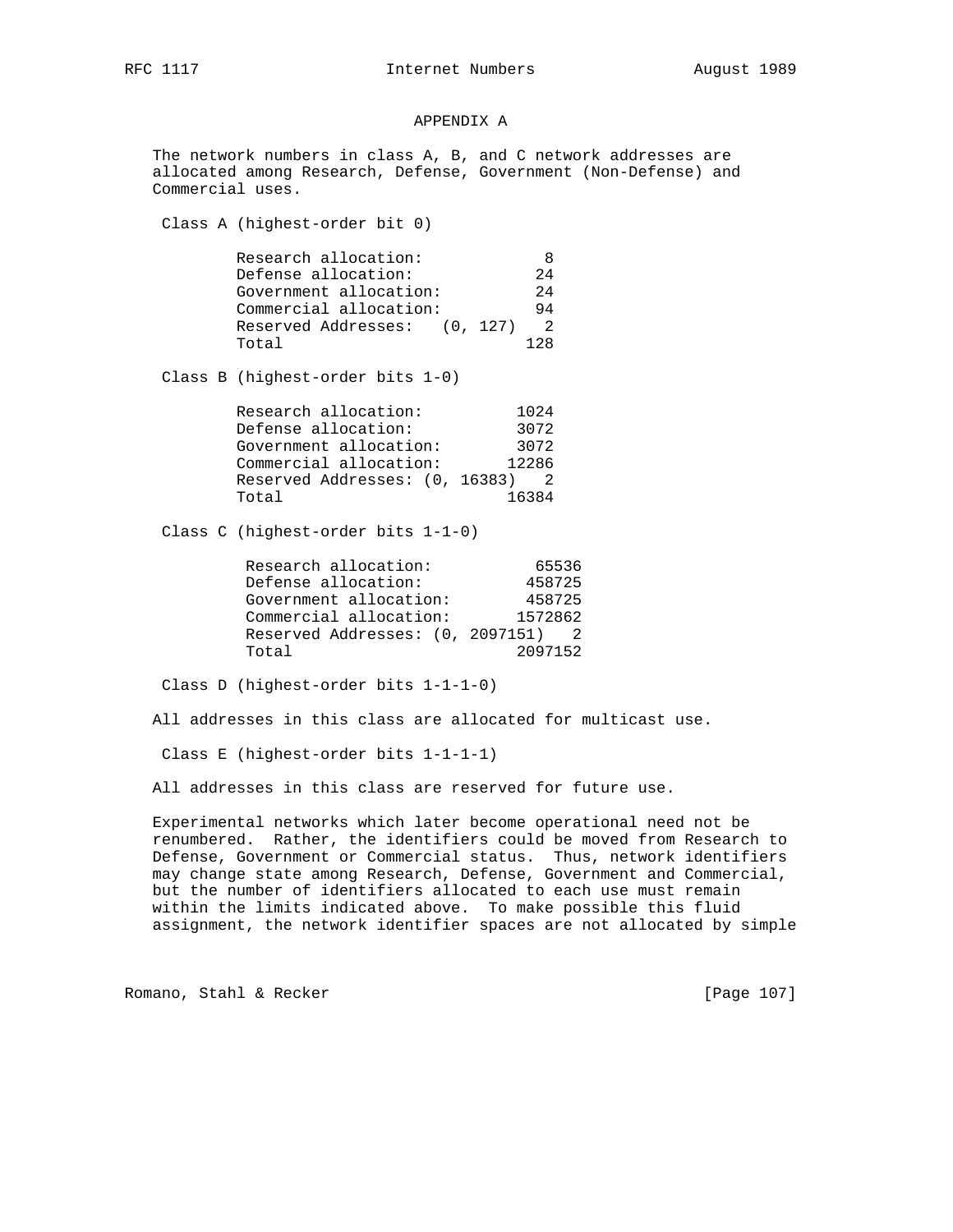partition, but rather by specific assignment.

 Also, organizations not currently affiliated with the Internet may be assigned numbers for networks for non-connected service. If at some later time such networks are connected to the Internet (with appropriate prermissions and approvals) the networks need not be renumbered.

Romano, Stahl & Recker [Page 108]